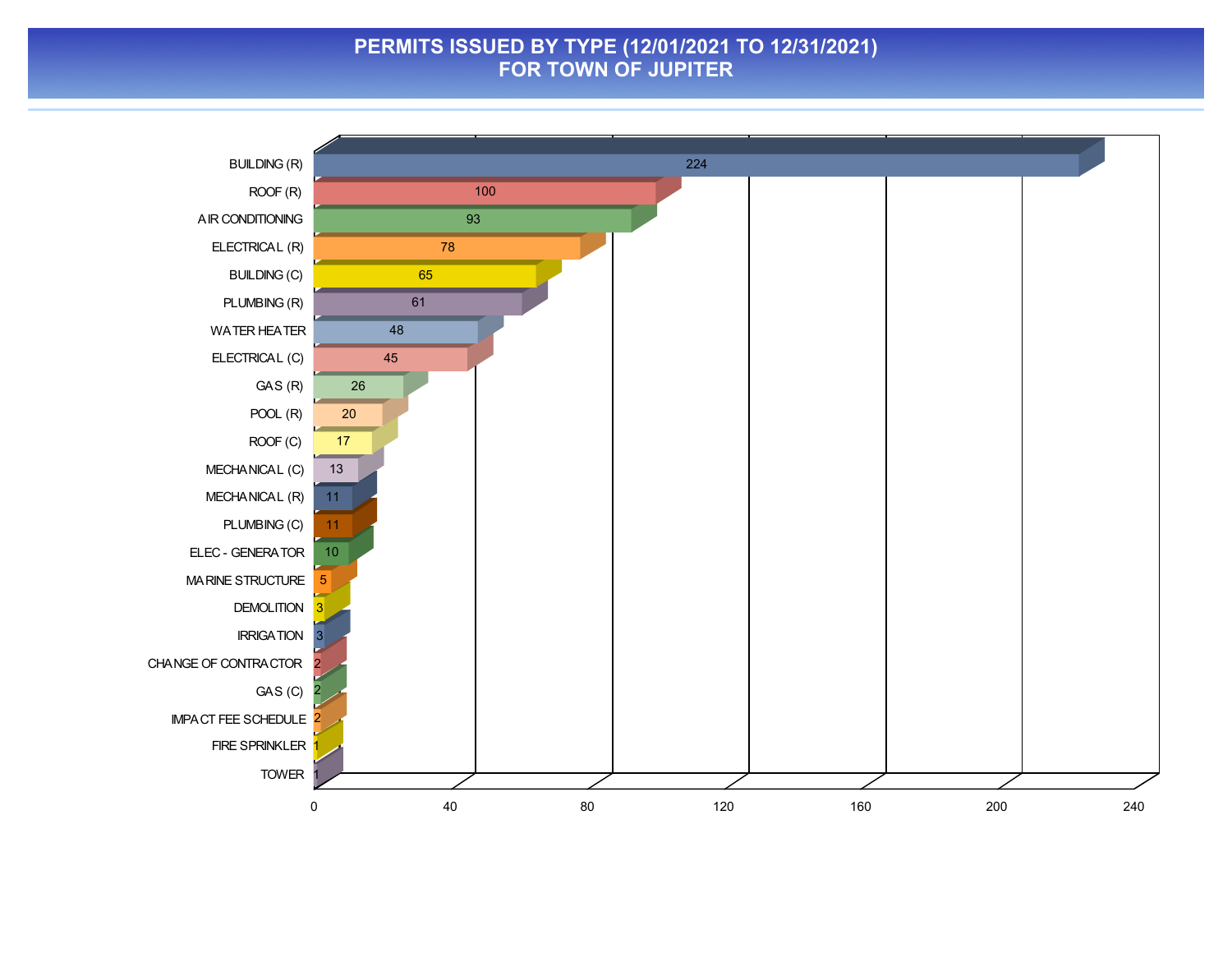|                         |                                                |                                                                                         |                                                          |                                                                         | PERMITS ISSUED BY TYPE (12/01/2021 TO 12/31/2021)  |                                         |                          |                       |
|-------------------------|------------------------------------------------|-----------------------------------------------------------------------------------------|----------------------------------------------------------|-------------------------------------------------------------------------|----------------------------------------------------|-----------------------------------------|--------------------------|-----------------------|
| Permit#                 | <b>Type</b><br><b>Application Date</b><br>Zone | <b>Workclass</b><br><b>Issue Date</b><br>Sq Ft                                          | Status<br>Expiration<br>Valuation                        | <b>Main Address</b><br><b>Last Inspection</b><br><b>Fee Total</b>       | <b>Finaled Date</b><br><b>Assigned To</b>          | <b>Project</b><br><b>Applied Online</b> | <b>District</b>          | <b>Parcel</b>         |
| <b>AIR CONDITIONING</b> |                                                |                                                                                         |                                                          |                                                                         |                                                    |                                         |                          |                       |
| 21-057119-AC            | Air Conditioning<br>10/11/2021                 | Change Out<br>12/01/2021<br>800                                                         | 99 - Closed -<br><b>JCDS</b><br>06/06/2022<br>\$4,879.00 | 1029 N Jeaga Dr, Jupiter, FL 33458<br>12/07/2021<br>\$101.58            | 12/08/2021<br><b>Building-Department Completed</b> | Yes                                     | Town of Jupiter -<br>All | 304241141400044<br>90 |
|                         |                                                | Description: REPLACE 1.5 TON AC SYSTEM                                                  |                                                          |                                                                         |                                                    |                                         |                          |                       |
| 21-058303-AC            | Air Conditioning<br>11/29/2021                 | Change Out<br>12/01/2021                                                                | 99 - Closed -<br><b>JCDS</b><br>08/01/2022<br>\$7,300.00 | 340 S Us Highway 1, 504, Jupiter, FL<br>33477<br>02/02/2022<br>\$150.19 | 02/03/2022<br><b>Building-Department Completed</b> | Yes                                     | Town of Jupiter -<br>All | 304341064300050<br>40 |
|                         | Description: A/c Changeout                     |                                                                                         |                                                          |                                                                         |                                                    |                                         |                          |                       |
| 21-058107-AC            | Air Conditioning                               | Change Out                                                                              | 99 - Closed -<br><b>JCDS</b>                             | 33458                                                                   | 400 Ocean Trail Way, 1309, Jupiter, FL             |                                         | Town of Jupiter -<br>All | 304341051400413<br>09 |
|                         | 11/17/2021<br>R3 R3                            | 12/01/2021<br>3,297                                                                     | 07/11/2022<br>\$5,700.00                                 | 01/11/2022<br>\$118.00                                                  | 01/12/2022<br><b>Building-Department Completed</b> | Yes                                     |                          |                       |
|                         | Description: AC Change out                     |                                                                                         |                                                          |                                                                         |                                                    |                                         |                          |                       |
| 21-058290-AC            | Air Conditioning                               | Change Out                                                                              | 70 - Issued                                              | 4194 St Lukes Ln, Jupiter, FL 33458                                     |                                                    |                                         | Town of Jupiter -<br>All | 304241230700002<br>95 |
|                         | 11/26/2021                                     | 12/01/2021<br>1,610                                                                     | 05/31/2022<br>\$5,427.00                                 | \$112.54                                                                | <b>Ellis Baird</b>                                 | Yes                                     |                          |                       |
|                         |                                                | Description: An exact AC system change out with no duct work                            |                                                          |                                                                         |                                                    |                                         |                          |                       |
| 21-058371-AC            | Air Conditioning                               | Change Out                                                                              | 99 - Closed -<br><b>JCDS</b>                             | 114 Olympus Way, Jupiter, FL 33477                                      |                                                    |                                         | Town of Jupiter -<br>All | 304341080600200<br>80 |
|                         | 11/30/2021                                     | 12/01/2021<br>3,260                                                                     | 06/06/2022<br>\$5,975.00                                 | 12/07/2021<br>\$123.50                                                  | 12/08/2021<br><b>Building-Department Completed</b> | Yes                                     |                          |                       |
|                         |                                                | Description: Replace, like for like, 2.5 ton, 14.25 Seer York YCE30B22S, AP30BX21, 5 kw |                                                          |                                                                         |                                                    |                                         |                          |                       |
| 21-057720-AC            | Air Conditioning                               | Change Out                                                                              | 99 - Closed -<br><b>JCDS</b>                             | 75 E Indiantown Rd, 609, Jupiter, FL<br>33477                           |                                                    |                                         | Town of Jupiter -<br>All | 304341060000202<br>20 |
|                         | 11/02/2021<br>C <sub>2</sub> C <sub>2</sub>    | 12/01/2021<br>0                                                                         | 06/01/2022<br>\$5,350.00                                 | 12/03/2021<br>\$111.00                                                  | 12/06/2021<br><b>Building-Department Completed</b> | Yes                                     |                          |                       |
|                         |                                                | Description: EXACT AC CHANGE OUT                                                        |                                                          |                                                                         |                                                    |                                         |                          |                       |
| 21-058342-AC            | Air Conditioning                               | Change Out                                                                              | 99 - Closed -<br><b>JCDS</b>                             | 574 Sawgrass Pt, Jupiter, FL 33458                                      |                                                    |                                         | Town of Jupiter -<br>All | 304241150200028<br>90 |
|                         | 11/30/2021<br><b>R1 R1</b>                     | 12/01/2021<br>3,972                                                                     | 07/05/2022<br>\$7,014.00                                 | 01/04/2022<br>\$144.38                                                  | 01/05/2022<br><b>Building-Department Completed</b> | Yes                                     |                          |                       |
|                         | Description: ac change out Vert                |                                                                                         |                                                          |                                                                         |                                                    |                                         |                          |                       |
| 21-058331-AC            | Air Conditioning                               | Change Out                                                                              | 70 - Issued                                              | 193 Umbrella PI, Jupiter, FL 33458                                      |                                                    |                                         | Town of Jupiter -<br>ail | 304240330500001<br>80 |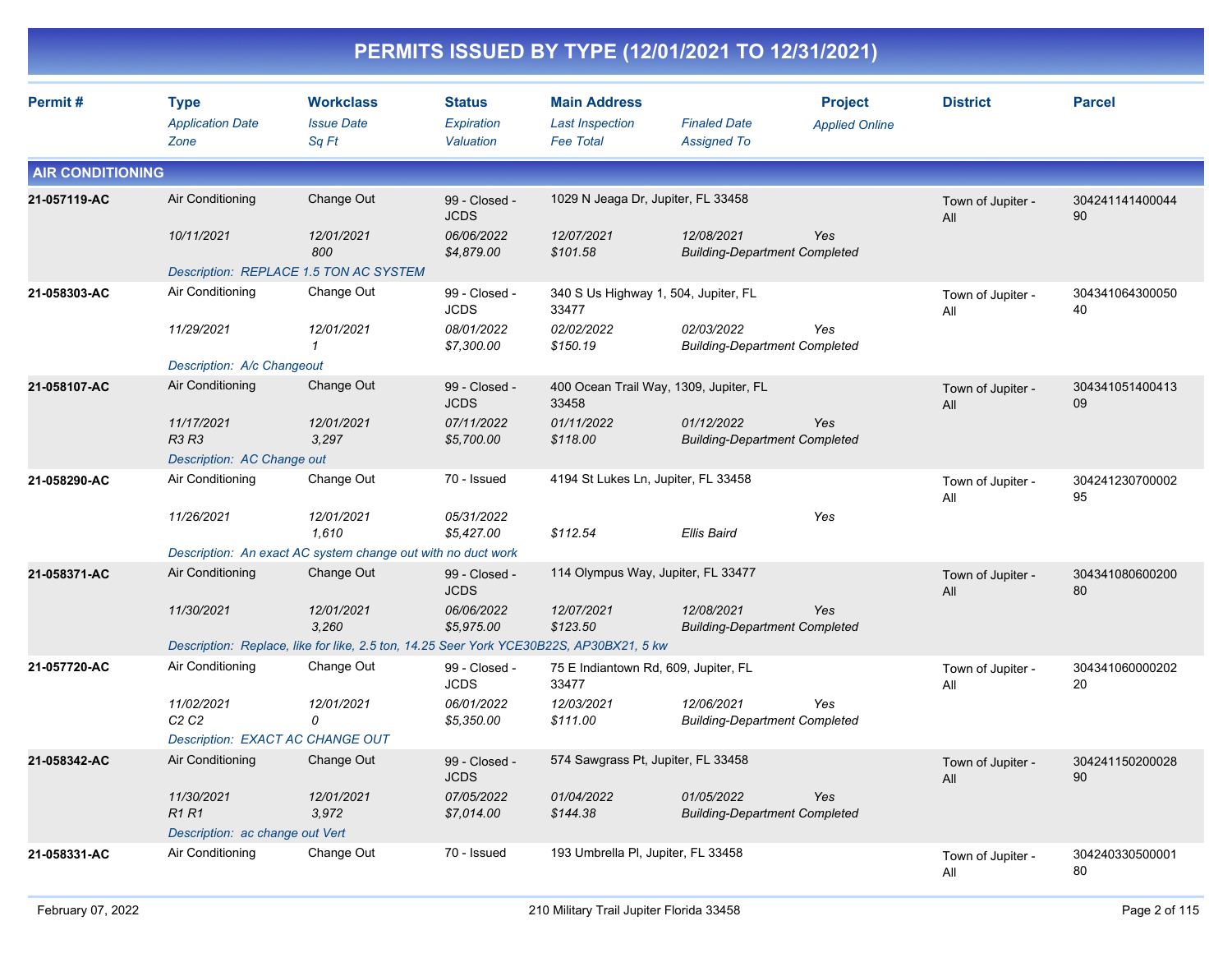| Permit#      | <b>Type</b>                  | <b>Workclass</b>                                                                    | <b>Status</b>                | <b>Main Address</b>                    |                                                    | <b>Project</b>        | <b>District</b>          | <b>Parcel</b>         |
|--------------|------------------------------|-------------------------------------------------------------------------------------|------------------------------|----------------------------------------|----------------------------------------------------|-----------------------|--------------------------|-----------------------|
|              | <b>Application Date</b>      | <b>Issue Date</b>                                                                   | Expiration                   | <b>Last Inspection</b>                 | <b>Finaled Date</b>                                | <b>Applied Online</b> |                          |                       |
|              | Zone                         | Sq Ft                                                                               | Valuation                    | <b>Fee Total</b>                       | <b>Assigned To</b>                                 |                       |                          |                       |
|              | 11/30/2021                   | 12/01/2021<br>$\mathcal I$                                                          | 05/31/2022<br>\$5,979.00     | \$123.58                               | Ellis Baird                                        | Yes                   |                          |                       |
|              |                              | Description: Replace AC with like system. 4 ton                                     |                              |                                        |                                                    |                       |                          |                       |
| 21-058419-AC | Air Conditioning             | Change Out                                                                          | 99 - Closed -<br><b>JCDS</b> | 2699 Sunbury Dr, Jupiter, FL 33458     |                                                    |                       | Town of Jupiter -<br>All | 304241141600002<br>10 |
|              | 12/02/2021<br><b>MXD MXD</b> | 12/02/2021<br>3,122                                                                 | 08/01/2022<br>\$6,672.97     | 02/01/2022<br>\$137.46                 | 02/02/2022<br><b>Building-Department Completed</b> | Yes                   |                          |                       |
|              | Description: ac change out   |                                                                                     |                              |                                        |                                                    |                       |                          |                       |
| 21-058388-AC | Air Conditioning             | Change Out                                                                          | 99 - Closed -<br><b>JCDS</b> | 273 Feather Pt S, Jupiter, FL 33458    |                                                    |                       | Town of Jupiter -<br>All | 304241150200058<br>30 |
|              | 12/01/2021                   | 12/02/2021<br>$\Omega$                                                              | 06/08/2022<br>\$5,230.00     | 12/10/2021<br>\$108.60                 | 12/13/2021<br><b>Building-Department Completed</b> | Yes                   |                          |                       |
|              |                              | Description: c/o 2.5 ton ac with new 2.5 ton 16 seer carrier 24apb630 fv4cnf002     |                              |                                        |                                                    |                       |                          |                       |
| 21-054097-AC | Air Conditioning             | Change Out                                                                          | 99 - Closed -<br><b>JCDS</b> | 124 Bonefish Cir E, Jupiter, FL 33477  |                                                    |                       | Town of Jupiter -<br>All | 304341081000801<br>80 |
|              | 06/23/2021                   | 12/02/2021<br>2,134                                                                 | 06/13/2022<br>\$2,587.00     | 12/15/2021<br>\$79.00                  | 12/16/2021<br><b>Building-Department Completed</b> | Yes                   |                          |                       |
|              |                              | <b>Description: CONDENSER CHANGEOUT ONLY MATCH EXISTING AIR HANDLER</b>             |                              |                                        |                                                    |                       |                          |                       |
| 21-058354-AC | Air Conditioning             | Change Out                                                                          | 70 - Issued                  | 713 Oklawaha St, Jupiter, FL 33458     |                                                    |                       | Town of Jupiter -<br>All | 304241020301400<br>70 |
|              | 11/30/2021                   | 12/02/2021<br>1,248                                                                 | 05/31/2022<br>\$5,164.00     | \$107.28                               | <b>Ellis Baird</b>                                 | Yes                   |                          |                       |
|              |                              | Description: AC CHANGE OUT OF A 2.5 TON WEATHERKING UNIT                            |                              |                                        |                                                    |                       |                          |                       |
| 21-058398-AC | Air Conditioning             | Change Out                                                                          | 99 - Closed -<br><b>JCDS</b> | 761 Dakota Dr, Jupiter, FL 33458       |                                                    |                       | Town of Jupiter -<br>All | 304241132300026<br>80 |
|              | 12/01/2021                   | 12/02/2021<br>2,320                                                                 | 06/06/2022<br>\$6,622.00     | 12/06/2021<br>\$136.44                 | 12/07/2021<br><b>Building-Department Completed</b> | Yes                   |                          |                       |
|              | Description: A/C Change Out  |                                                                                     |                              |                                        |                                                    |                       |                          |                       |
| 21-058397-AC | Air Conditioning             | Change Out                                                                          | 70 - Issued                  | 143 Stonebriar Blvd, Jupiter, FL 33458 |                                                    |                       | Town of Jupiter -<br>All | 304241111800007<br>20 |
|              | 12/01/2021                   | 12/02/2021<br>1,652                                                                 | 05/31/2022<br>\$5,111.32     | \$106.23                               | Ellis Baird                                        | Yes                   |                          |                       |
|              |                              | Description: Replace old AC system with new like for like system                    |                              |                                        |                                                    |                       |                          |                       |
| 21-058385-AC | Air Conditioning             | Change Out                                                                          | 70 - Issued                  | 106 Victorian Ln, Jupiter, FL 33458    |                                                    |                       | Town of Jupiter -<br>All | 304240271600001<br>00 |
|              | 12/01/2021                   | 12/02/2021<br>4,194                                                                 | 05/31/2022<br>\$6,142.00     | 12/13/2021<br>\$126.84                 | <b>Ellis Baird</b>                                 | Yes                   |                          |                       |
|              |                              | Description: Replace existing AC system with 2.5 ton 14.5 seer Bryant vertical 5 kw |                              |                                        |                                                    |                       |                          |                       |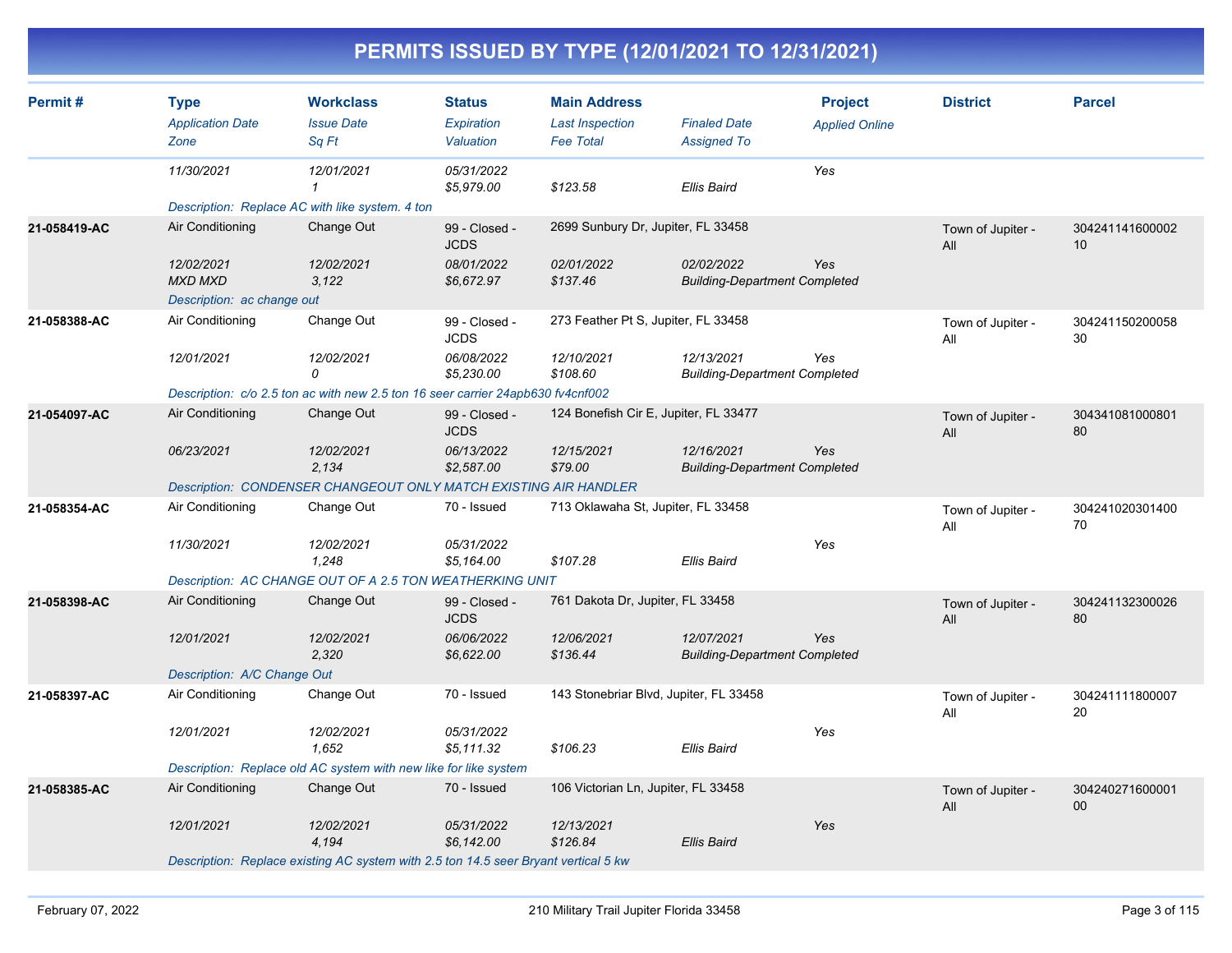| Permit#      | <b>Type</b><br><b>Application Date</b><br>Zone | <b>Workclass</b><br><b>Issue Date</b><br>Sa Ft                           | <b>Status</b><br><b>Expiration</b><br>Valuation | <b>Main Address</b><br><b>Last Inspection</b><br><b>Fee Total</b> | <b>Finaled Date</b><br><b>Assigned To</b>          | <b>Project</b><br><b>Applied Online</b> | <b>District</b>          | <b>Parcel</b>         |
|--------------|------------------------------------------------|--------------------------------------------------------------------------|-------------------------------------------------|-------------------------------------------------------------------|----------------------------------------------------|-----------------------------------------|--------------------------|-----------------------|
| 21-058382-AC | Air Conditioning                               | Change Out                                                               | 99 - Closed -<br><b>JCDS</b>                    | 1717 17Th Ct, Jupiter, FL 33477                                   |                                                    |                                         | Town of Jupiter -<br>All | 304341200600007<br>24 |
|              | 12/01/2021                                     | 12/02/2021<br>1,188                                                      | 08/01/2022<br>\$8,832.00                        | 02/01/2022<br>\$181.29                                            | 02/02/2022                                         | Yes                                     |                          |                       |
|              |                                                | Description: Replace old AC system with new like for like system         |                                                 |                                                                   |                                                    |                                         |                          |                       |
| 21-058423-AC | Air Conditioning                               | Change Out                                                               | 99 - Closed -<br><b>JCDS</b>                    |                                                                   | 101 South Seas Dr, 406, Jupiter, FL 33477          |                                         | Town of Jupiter -<br>All | 304341160500140<br>60 |
|              | 12/02/2021                                     | 12/03/2021<br>1.385                                                      | 06/07/2022<br>\$6,902.00                        | 12/09/2021<br>\$142.11                                            | 12/10/2021<br><b>Building-Department Completed</b> | <b>Yes</b>                              |                          |                       |
|              |                                                | Description: Replace existing AC with 3 ton 14 seer Bryant vertical 8 kw |                                                 |                                                                   |                                                    |                                         |                          |                       |
| 21-058386-AC | Air Conditioning                               | Change Out                                                               | 70 - Issued                                     | 109 Sherwood Cir, 24C, Jupiter, FL 33458                          |                                                    |                                         | Town of Jupiter -<br>All | 304241101100002<br>43 |
|              | 12/01/2021                                     | 12/03/2021<br>1,435                                                      | 06/01/2022<br>\$6,611.32                        | \$136.23                                                          | <b>Ellis Baird</b>                                 | Yes                                     |                          |                       |
|              |                                                | Description: Replace old AC unit with new like for like system           |                                                 |                                                                   |                                                    |                                         |                          |                       |
| 21-058415-AC | Air Conditioning                               | Change Out                                                               | 70 - Issued                                     | 187 Elena Ct, Jupiter, FL 33478                                   |                                                    |                                         | Town of Jupiter -<br>All | 304241040100302<br>20 |
|              | 12/02/2021                                     | 12/03/2021<br>7,653                                                      | 06/01/2022<br>\$53,000.00                       | \$1,086.50                                                        | <b>Ellis Baird</b>                                 | Yes                                     |                          |                       |
|              | Description: 3 SYSTEM A/C CHANGE-OUT           |                                                                          |                                                 |                                                                   |                                                    |                                         |                          |                       |
| 21-058424-AC | Air Conditioning                               | Change Out                                                               | 99 - Closed -<br><b>JCDS</b>                    | 18022 Tidewater Cir, Jupiter, FL 33458                            |                                                    |                                         | Town of Jupiter -<br>All | 304240351300000<br>30 |
|              | 12/02/2021                                     | 12/03/2021<br>3,321                                                      | 07/11/2022<br>\$6,498.00                        | 01/12/2022<br>\$133.96                                            | 01/14/2022<br><b>Building-Department Completed</b> | Yes                                     |                          |                       |
|              | Description: AC CHANGE OUT                     |                                                                          |                                                 |                                                                   |                                                    |                                         |                          |                       |
| 21-058431-AC | Air Conditioning                               | Change Out                                                               | 99 - Closed -<br><b>JCDS</b>                    | 109 Nautical Way, Jupiter, FL 33477                               |                                                    |                                         | Town of Jupiter -<br>All | 304341070900017<br>70 |
|              | 12/02/2021                                     | 12/03/2021<br>1,200                                                      | 07/19/2022<br>\$5,121.00                        | 01/20/2022<br>\$106.42                                            | 01/24/2022<br><b>Building-Department Completed</b> | Yes                                     |                          |                       |
|              | Description: REPLACE 2 TON AC SYSTEM           |                                                                          |                                                 |                                                                   |                                                    |                                         |                          |                       |
| 21-058408-AC | Air Conditioning                               | Change Out                                                               | 99 - Closed -<br><b>JCDS</b>                    | 425 Greenwich Cir, 208, Jupiter, FL 33458                         |                                                    |                                         | Town of Jupiter -<br>All | 304241242900120<br>80 |
|              | 12/01/2021                                     | 12/03/2021<br>1.857                                                      | 07/05/2022<br>\$6,124.00                        | 01/06/2022<br>\$126.48                                            | 01/10/2022<br><b>Building-Department Completed</b> | Yes                                     |                          |                       |
|              |                                                | Description: A/C Change Out - NO DUCTWORK                                |                                                 |                                                                   |                                                    |                                         |                          |                       |
| 21-058417-AC | Air Conditioning                               | Change Out                                                               | 70 - Issued                                     | 1605 S Us Highway 1, B-302, Jupiter, FL<br>33477                  |                                                    |                                         | Town of Jupiter -<br>All | 304341081200230<br>20 |
|              | 12/02/2021<br><b>R3 R3</b>                     | 12/03/2021<br>860                                                        | 06/01/2022<br>\$3,250.00                        | \$79.00                                                           | <b>Ellis Baird</b>                                 | Yes                                     |                          |                       |
|              |                                                |                                                                          |                                                 |                                                                   |                                                    |                                         |                          |                       |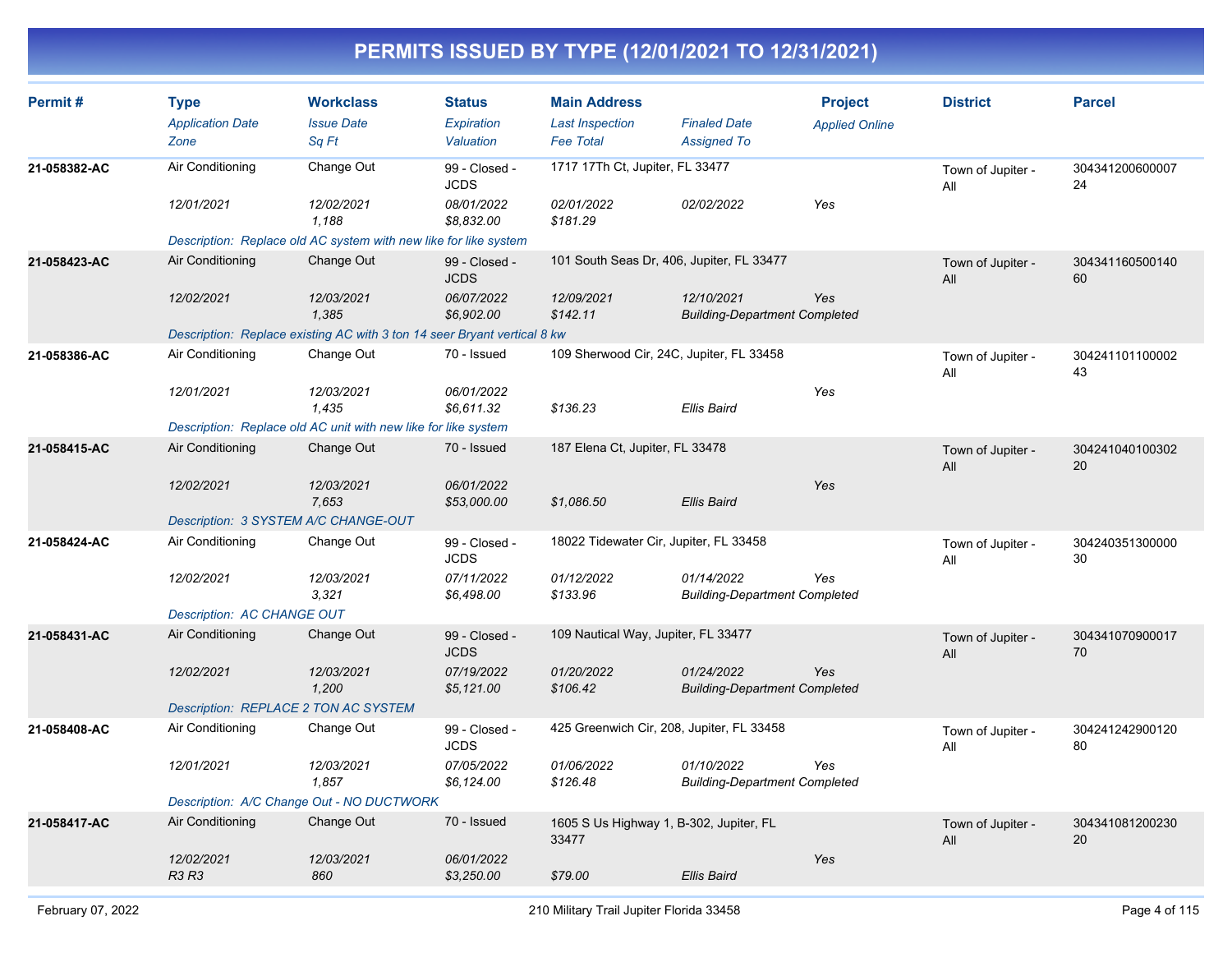|               | PERMITS ISSUED BY TYPE (12/01/2021 TO 12/31/2021)                                                     |                                                                                                               |                                          |                                                                   |                                                    |                                         |                          |                       |  |  |  |
|---------------|-------------------------------------------------------------------------------------------------------|---------------------------------------------------------------------------------------------------------------|------------------------------------------|-------------------------------------------------------------------|----------------------------------------------------|-----------------------------------------|--------------------------|-----------------------|--|--|--|
| Permit#       | <b>Type</b><br><b>Application Date</b><br>Zone                                                        | <b>Workclass</b><br><b>Issue Date</b><br>Sq Ft                                                                | <b>Status</b><br>Expiration<br>Valuation | <b>Main Address</b><br><b>Last Inspection</b><br><b>Fee Total</b> | <b>Finaled Date</b><br><b>Assigned To</b>          | <b>Project</b><br><b>Applied Online</b> | <b>District</b>          | <b>Parcel</b>         |  |  |  |
|               |                                                                                                       | <b>Description: HVAC CHANGE OUT LIKE FOR LIKE</b>                                                             |                                          |                                                                   |                                                    |                                         |                          |                       |  |  |  |
| 21-058456-AC  | Air Conditioning                                                                                      | Change Out                                                                                                    | 99 - Closed -<br><b>JCDS</b>             | 114 Bryce Ln, Jupiter, FL 33458                                   |                                                    |                                         | Town of Jupiter -<br>All | 304240341300002<br>60 |  |  |  |
|               | 12/04/2021                                                                                            | 12/06/2021<br>$\mathbf{1}$                                                                                    | 07/25/2022<br>\$15,056.00                | 01/26/2022<br>\$308.65                                            | 02/07/2022<br><b>Building-Department Completed</b> | Yes                                     |                          |                       |  |  |  |
|               | Description: (2) A/C CHANGE OUT                                                                       |                                                                                                               |                                          |                                                                   |                                                    |                                         |                          |                       |  |  |  |
| 21-058450-AC* | Air Conditioning                                                                                      | Change Out                                                                                                    | <b>NOC</b><br>Required                   | 142 Sandbar Dr, Jupiter, FL 33477                                 |                                                    |                                         | Town of Jupiter -<br>All | 304341170200010<br>03 |  |  |  |
|               | 12/03/2021                                                                                            | 12/06/2021<br>$\mathbf{1}$<br><b>Description: LIKE FOR LIKE AC REPLACE</b>                                    | 06/06/2022<br>\$7,811.00                 | \$160.56                                                          | Ellis Baird                                        | Yes                                     |                          |                       |  |  |  |
|               | LENNOX 3.5 TON, 15-SEER<br><b>CU=EL16XC042</b><br>AHU=CHA25UN-042 W/10KW HEAT<br>AHRI CERT #202540618 |                                                                                                               |                                          |                                                                   |                                                    |                                         |                          |                       |  |  |  |
| 21-058459-AC  | Air Conditioning                                                                                      | Change Out                                                                                                    | 99 - Closed -<br><b>JCDS</b>             | 127 Edenberry Ave, Jupiter, FL 33458                              |                                                    |                                         | Town of Jupiter -<br>All | 304241132300009<br>00 |  |  |  |
|               | 12/06/2021                                                                                            | 12/06/2021<br>2,310                                                                                           | 06/13/2022<br>\$4,967.00                 | 12/14/2021<br>\$103.34                                            | 12/15/2021<br><b>Building-Department Completed</b> | Yes                                     |                          |                       |  |  |  |
|               |                                                                                                       | Description: Replace existing AC with 3.5 ton 15 seer Carrier vertical 10 kw                                  |                                          |                                                                   |                                                    |                                         |                          |                       |  |  |  |
| 21-058458-AC  | Air Conditioning                                                                                      | Change Out                                                                                                    | 99 - Closed -<br><b>JCDS</b>             | 304 Reo Dr, Jupiter, FL 33458                                     |                                                    |                                         | Town of Jupiter -<br>All | 304241010101001<br>71 |  |  |  |
|               | 12/06/2021                                                                                            | 12/06/2021<br>1,064                                                                                           | 06/27/2022<br>\$7,451.00                 | 12/29/2021<br>\$153.26                                            | 12/30/2021<br><b>Building-Department Completed</b> | Yes                                     |                          |                       |  |  |  |
|               |                                                                                                       | Description: Installation of Trane 3 Ton split air conditioning system.                                       |                                          |                                                                   |                                                    |                                         |                          |                       |  |  |  |
| 21-058457-AC  | Air Conditioning                                                                                      | Change Out                                                                                                    | 99 - Closed -<br><b>JCDS</b>             |                                                                   | 6548 Chasewood Dr, E, Jupiter, FL 33458            |                                         | Town of Jupiter -<br>All | 304241031400003<br>15 |  |  |  |
|               | 12/06/2021                                                                                            | 12/06/2021<br>1,025                                                                                           | 07/06/2022<br>\$10,600.00                | 01/07/2022<br>\$217.30                                            | 01/11/2022<br><b>Building-Department Completed</b> | Yes                                     |                          |                       |  |  |  |
|               | Description: 2 TON A/C CHANGE-OUT                                                                     |                                                                                                               |                                          |                                                                   |                                                    |                                         |                          |                       |  |  |  |
| 21-056857-AC  | Air Conditioning                                                                                      | Change Out                                                                                                    | 70 - Issued                              | 103 Schooner Ln, Jupiter, FL 33477                                |                                                    |                                         | Town of Jupiter -<br>All | 304341070900016<br>70 |  |  |  |
|               | 10/01/2021                                                                                            | 12/07/2021<br>7,122                                                                                           | 06/06/2022<br>\$7,392.00                 | \$152.06                                                          | Angela Carpentiere                                 | Yes                                     |                          |                       |  |  |  |
|               |                                                                                                       | Description: Removing an existing split system and installing a new Rheem 3.5 tons, 16.0 seer, w/10kw heater. |                                          |                                                                   |                                                    |                                         |                          |                       |  |  |  |
| 21-058485-AC  | Air Conditioning                                                                                      | Change Out                                                                                                    | 70 - Issued                              |                                                                   | 2061 Keystone Dr S, F, Jupiter, FL 33458           |                                         | Town of Jupiter -<br>All | 304241103001400<br>16 |  |  |  |
|               | 12/07/2021                                                                                            | 12/07/2021<br>$\mathcal I$                                                                                    | 06/06/2022<br>\$4,500.00                 | \$94.00                                                           | Ellis Baird                                        | Yes                                     |                          |                       |  |  |  |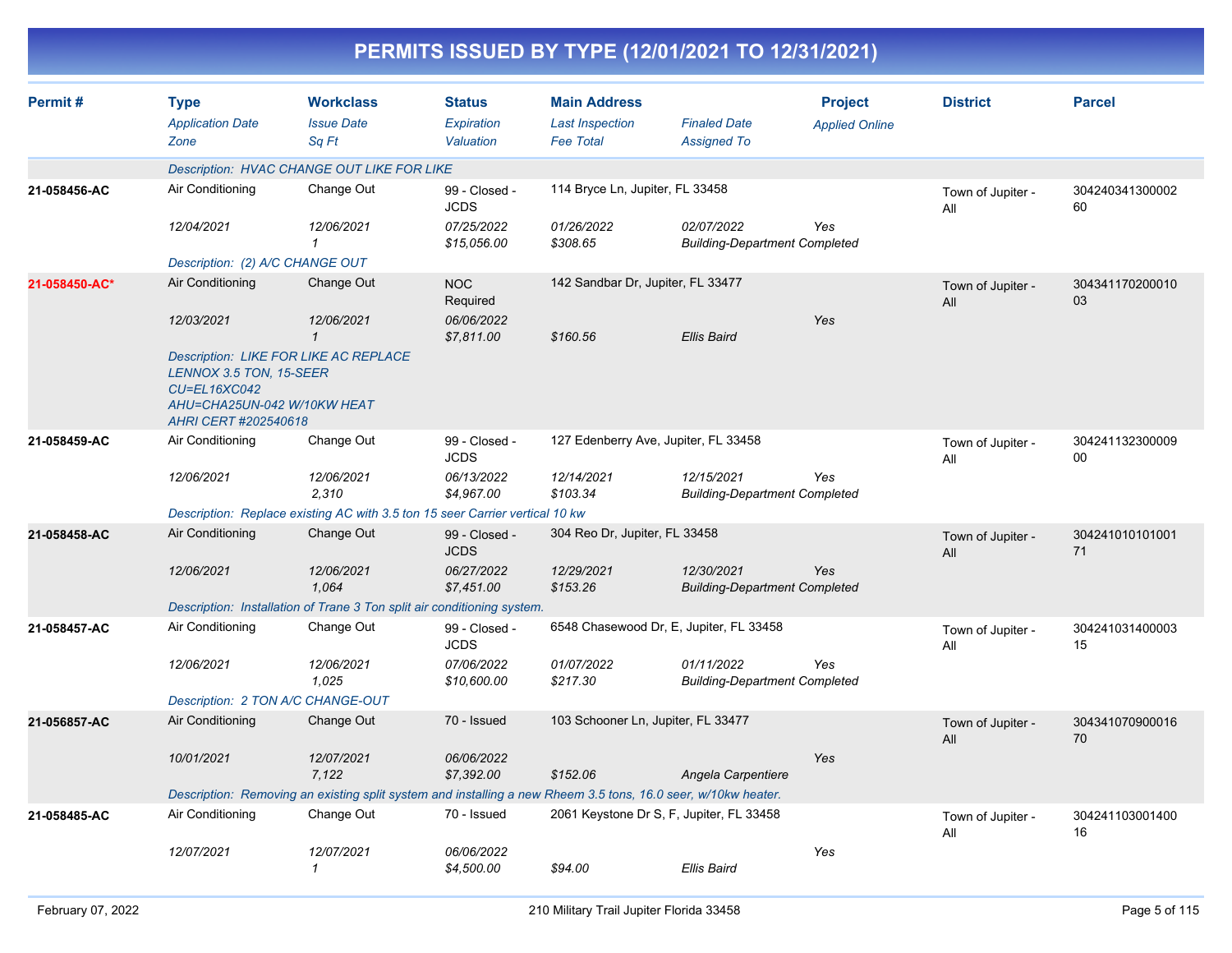|              |                                                |                                                                              |                                   |                                                                   | PERMITS ISSUED BY TYPE (12/01/2021 TO 12/31/2021)  |                                         |                          |                       |
|--------------|------------------------------------------------|------------------------------------------------------------------------------|-----------------------------------|-------------------------------------------------------------------|----------------------------------------------------|-----------------------------------------|--------------------------|-----------------------|
| Permit#      | <b>Type</b><br><b>Application Date</b><br>Zone | <b>Workclass</b><br><b>Issue Date</b><br>Sq Ft                               | Status<br>Expiration<br>Valuation | <b>Main Address</b><br><b>Last Inspection</b><br><b>Fee Total</b> | <b>Finaled Date</b><br><b>Assigned To</b>          | <b>Project</b><br><b>Applied Online</b> | <b>District</b>          | <b>Parcel</b>         |
|              |                                                | Description: BRYANT 2.5TON 14SEER 5KW CHANGEOUT                              |                                   |                                                                   |                                                    |                                         |                          |                       |
| 21-058507-AC | Air Conditioning                               | Change Out                                                                   | 99 - Closed -<br><b>JCDS</b>      | 160 Seashore Dr, Jupiter, FL 33477                                |                                                    |                                         | Town of Jupiter -<br>All | 304341160200044<br>30 |
|              | 12/07/2021                                     | 12/08/2021<br>1.889                                                          | 06/27/2022<br>\$8,104.00          | 12/28/2021<br>\$166.51                                            | 12/29/2021<br><b>Building-Department Completed</b> | Yes                                     |                          |                       |
|              |                                                | Description: Replace existing AC with 3.5 ton 16 seer Rheem horizontal 10 kw |                                   |                                                                   |                                                    |                                         |                          |                       |
| 21-058494-AC | Air Conditioning                               | Change Out                                                                   | 99 - Closed -<br><b>JCDS</b>      | 122 Stillwater Cir, Jupiter, FL 33458                             |                                                    |                                         | Town of Jupiter -<br>All | 304241101500001<br>20 |
|              | 12/07/2021                                     | 12/08/2021<br>1,314                                                          | 06/21/2022<br>\$6,611.00          | 12/20/2021<br>\$136.22                                            | 12/22/2021<br><b>Building-Department Completed</b> | Yes                                     |                          |                       |
|              |                                                | Description: Replace existing AC with 3 ton 14 seer Carrier vertical 10 kw   |                                   |                                                                   |                                                    |                                         |                          |                       |
| 21-058547-AC | Air Conditioning                               | Change Out                                                                   | 70 - Issued                       | 193 Barbados Dr, Jupiter, FL 33458                                |                                                    |                                         | Town of Jupiter -<br>All | 304241230400014<br>30 |
|              | 12/08/2021                                     | 12/09/2021<br>2,807                                                          | 06/07/2022<br>\$5,960.00          | \$123.20                                                          | Ellis Baird                                        | Yes                                     |                          |                       |
|              | Description: A/C Change Out                    |                                                                              |                                   |                                                                   |                                                    |                                         |                          |                       |
| 21-058531-AC | Air Conditioning                               | Change Out                                                                   | 99 - Closed -<br><b>JCDS</b>      |                                                                   | 6856 Cypress Cove Cir, Jupiter, FL 33458           |                                         | Town of Jupiter -<br>All | 304240271800007<br>10 |
|              | 12/08/2021                                     | 12/09/2021<br>4,230                                                          | 07/05/2022<br>\$12,520.00         | 01/05/2022<br>\$256.66                                            | 01/06/2022<br><b>Building-Department Completed</b> | Yes                                     |                          |                       |
|              | Description: A/C Change Out                    |                                                                              |                                   |                                                                   |                                                    |                                         |                          |                       |
| 21-058545-AC | Air Conditioning                               | Change Out                                                                   | 99 - Closed -<br><b>JCDS</b>      | 3017 30Th Ct, Jupiter, FL 33477                                   |                                                    |                                         | Town of Jupiter -<br>All | 304341170216200<br>10 |
|              | 12/08/2021                                     | 12/09/2021<br>1,236                                                          | 07/18/2022<br>\$5,600.00          | 01/18/2022<br>\$116.00                                            | 01/21/2022<br><b>Building-Department Completed</b> | Yes                                     |                          |                       |
|              | <b>Description: LIKE FOR LIKE</b>              |                                                                              |                                   |                                                                   |                                                    |                                         |                          |                       |
| 21-058540-AC | Air Conditioning                               | Change Out                                                                   | 70 - Issued                       | 186 Barbados Dr, Jupiter, FL 33458                                |                                                    |                                         | Town of Jupiter -<br>All | 304241230400008<br>60 |
|              | 12/08/2021                                     | 12/09/2021<br>4,682                                                          | 06/07/2022<br>\$5,467.00          | \$113.34                                                          | <b>Ellis Baird</b>                                 | Yes                                     |                          |                       |
|              | Description: A/C Change Out                    |                                                                              |                                   |                                                                   |                                                    |                                         |                          |                       |
| 21-058544-AC | Air Conditioning                               | Change Out                                                                   | 70 - Issued                       |                                                                   | 6311 Riverwalk Ln, 3, Jupiter, FL 33458            |                                         | Town of Jupiter -<br>All | 304241031700009<br>30 |
|              | 12/08/2021                                     | 12/09/2021<br>1,176                                                          | 06/07/2022<br>\$5,945.00          | \$122.90                                                          | <b>Ellis Baird</b>                                 | Yes                                     |                          |                       |
|              | Description: A/C Change Out                    |                                                                              |                                   |                                                                   |                                                    |                                         |                          |                       |
| 21-058516-AC | Air Conditioning                               | Change Out                                                                   | 70 - Issued                       | 33477                                                             | 1000 N Us Highway 1, BE402, Jupiter, FL            |                                         | Town of Jupiter -<br>ail | 304340312100040<br>20 |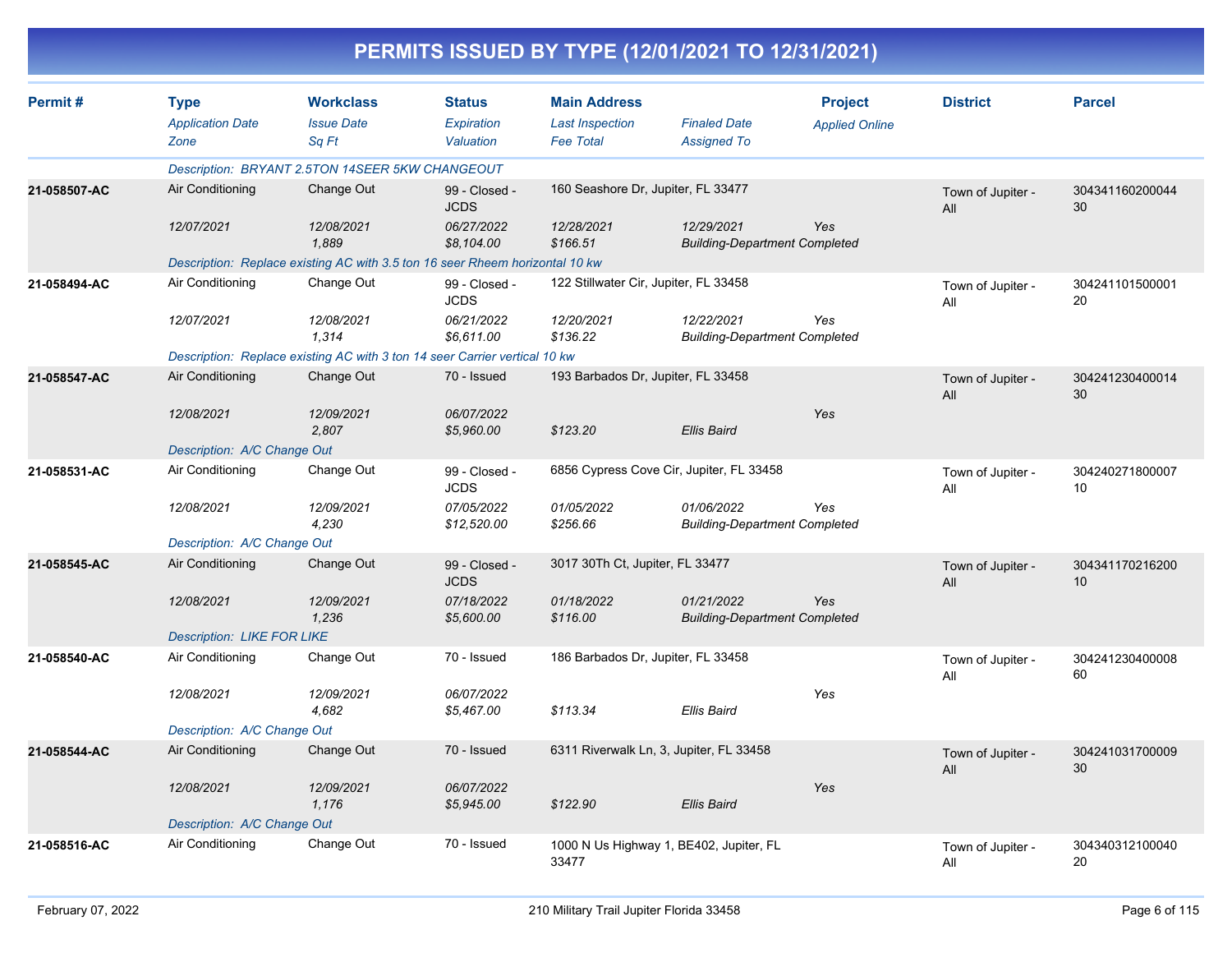| Permit#       | <b>Type</b><br><b>Application Date</b><br>Zone         | <b>Workclass</b><br><b>Issue Date</b><br>Sq Ft | <b>Status</b><br>Expiration<br>Valuation | <b>Main Address</b><br><b>Last Inspection</b><br><b>Fee Total</b> | <b>Finaled Date</b><br><b>Assigned To</b>          | <b>Project</b><br><b>Applied Online</b> | <b>District</b>          | <b>Parcel</b>         |
|---------------|--------------------------------------------------------|------------------------------------------------|------------------------------------------|-------------------------------------------------------------------|----------------------------------------------------|-----------------------------------------|--------------------------|-----------------------|
|               | 12/08/2021<br>R3 R3<br>Description: Ac Changeout exact | 12/09/2021<br>1,441                            | 06/07/2022<br>\$5,969.00                 | \$123.38                                                          | Ellis Baird                                        | Yes                                     |                          |                       |
| 21-058512-AC  | Air Conditioning                                       | Change Out                                     | 70 - Issued                              | 1060 Egret Cir N, Jupiter, FL 33458                               |                                                    |                                         | Town of Jupiter -<br>All | 304241150200006<br>40 |
|               | 12/08/2021                                             | 12/09/2021<br>2.679                            | 06/07/2022<br>\$7,492.00                 | \$154.09                                                          | <b>Ellis Baird</b>                                 | Yes                                     |                          |                       |
|               |                                                        | Description: HVAC CHANGEOUT SAME LOCATION      |                                          |                                                                   |                                                    |                                         |                          |                       |
| 21-058568-AC* | Air Conditioning                                       | Change Out                                     | <b>NOC</b><br>Required                   | 119 W Bears Club Dr, Jupiter, FL 33477                            |                                                    |                                         | Town of Jupiter -<br>All | 304341191000000<br>50 |
|               | 12/09/2021                                             | 12/10/2021<br>8,251                            | 06/08/2022<br>\$7,687.00                 | \$158.05                                                          | Ellis Baird                                        | Yes                                     |                          |                       |
|               | Description: HVAC Equipment change out                 |                                                |                                          |                                                                   |                                                    |                                         |                          |                       |
| 21-058448-AC  | Air Conditioning                                       | Change Out                                     | 99 - Closed -<br><b>JCDS</b>             | 203 Echo Dr, Jupiter, FL 33458                                    |                                                    |                                         | Town of Jupiter -<br>All | 304241111600000<br>10 |
|               | 12/03/2021<br>R <sub>2</sub> R <sub>2</sub>            | 12/13/2021<br>4,931                            | 06/21/2022<br>\$7,400.00                 | 12/20/2021<br>\$152.22                                            | 12/22/2021<br><b>Building-Department Completed</b> | Yes                                     |                          |                       |
|               |                                                        | Description: AC CHANGEOUT (NO DUCTWORK)        |                                          |                                                                   |                                                    |                                         |                          |                       |
| 21-058626-AC  | Air Conditioning                                       | Change Out                                     | 99 - Closed -<br><b>JCDS</b>             | 275 Palm Ave, D207, Jupiter, FL 33477                             |                                                    |                                         | Town of Jupiter -<br>All | 304341051600420<br>70 |
|               | 12/10/2021<br>R3 R3                                    | 12/14/2021<br>$\mathbf 1$                      | 07/26/2022<br>\$4,747.00                 | 01/27/2022<br>\$98.94                                             | 02/03/2022<br><b>Building-Department Completed</b> | Yes                                     |                          |                       |
|               | Description: Replace AC with like system 3 ton         |                                                |                                          |                                                                   |                                                    |                                         |                          |                       |
| 21-058646-AC  | Air Conditioning                                       | Change Out                                     | 99 - Closed -<br><b>JCDS</b>             | 409 Caravelle Dr, Jupiter, FL 33458                               |                                                    |                                         | Town of Jupiter -<br>All | 304241140700041<br>60 |
|               | 12/13/2021                                             | 12/14/2021<br>2,526                            | 07/25/2022<br>\$6,693.00                 | 01/25/2022<br>\$137.87                                            | 02/04/2022<br><b>Building-Department Completed</b> | Yes                                     |                          |                       |
|               |                                                        | Description: Change out 3.5 ton 16 seer Rheem  |                                          |                                                                   |                                                    |                                         |                          |                       |
| 21-058628-AC  | Air Conditioning                                       | Change Out                                     | 99 - Closed -<br><b>JCDS</b>             | 102 Raintree Trl, Jupiter, FL 33458                               |                                                    |                                         | Town of Jupiter -<br>All | 304241102200007<br>60 |
|               | 12/10/2021<br>R <sub>2</sub> R <sub>2</sub>            | 12/14/2021<br>1,323                            | 06/28/2022<br>\$7,150.00                 | 12/30/2021<br>\$147.14                                            | 01/04/2022<br><b>Building-Department Completed</b> | Yes                                     |                          |                       |
|               | Description: Replace A/C System.                       |                                                |                                          |                                                                   |                                                    |                                         |                          |                       |
| 21-058651-AC  | Air Conditioning                                       | Change Out                                     | 99 - Closed -<br><b>JCDS</b>             | 2697 E Community Dr, Jupiter, FL 33458                            |                                                    |                                         | Town of Jupiter -<br>All | 304241140700032<br>50 |
|               | 12/13/2021                                             | 12/14/2021<br>1,200                            | 06/21/2022<br>\$11,285.00                | 12/20/2021<br>\$231.35                                            | 12/22/2021<br><b>Building-Department Completed</b> | Yes                                     |                          |                       |
|               | Description: REPLACE 5 TON AC SYSTEM                   |                                                |                                          |                                                                   |                                                    |                                         |                          |                       |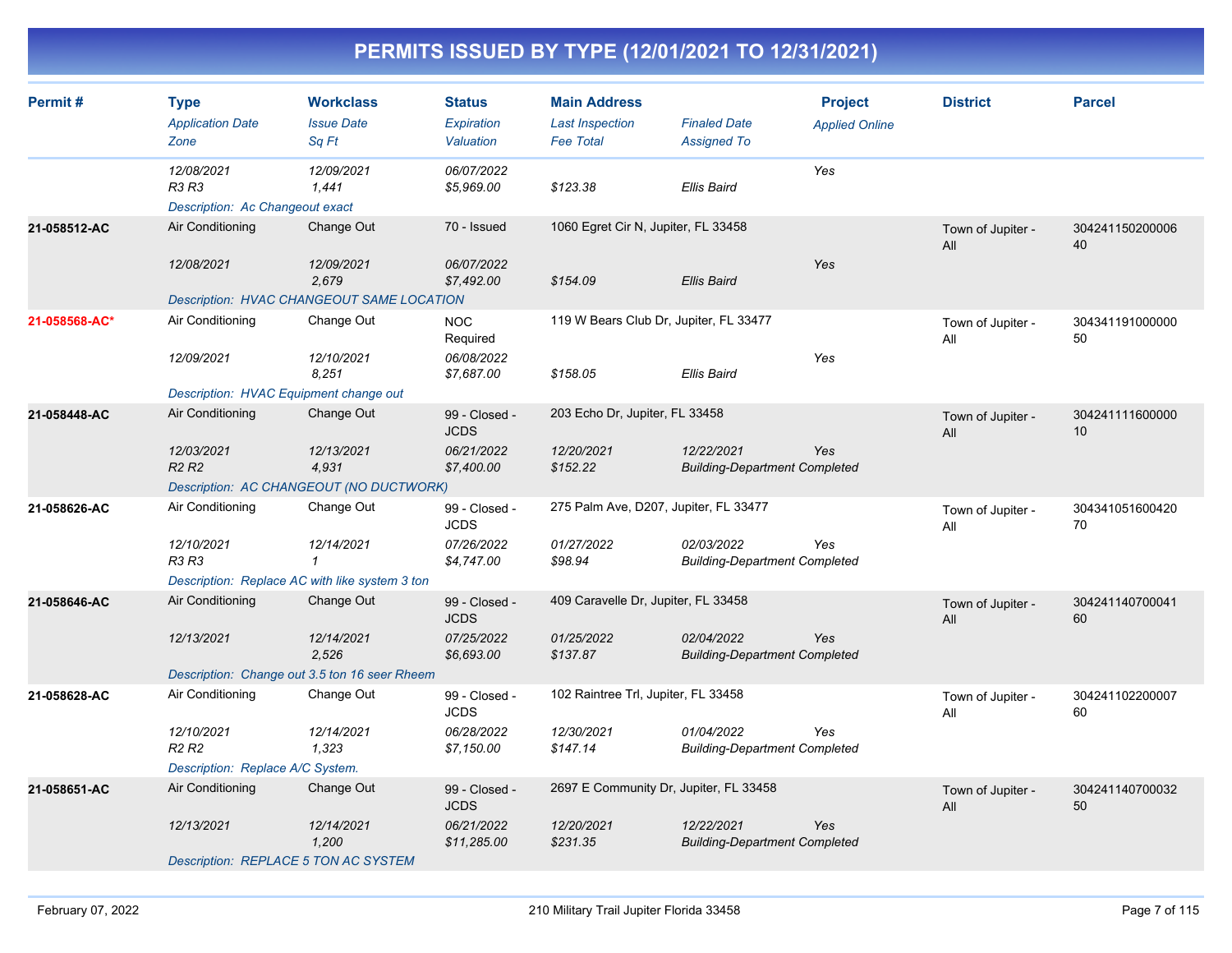| Permit#       | <b>Type</b><br><b>Application Date</b><br>Zone                                                                                     | <b>Workclass</b><br><b>Issue Date</b><br>Sq Ft      | <b>Status</b><br>Expiration<br>Valuation | <b>Main Address</b><br><b>Last Inspection</b><br><b>Fee Total</b> | <b>Finaled Date</b><br><b>Assigned To</b>          | <b>Project</b><br><b>Applied Online</b> | <b>District</b>          | <b>Parcel</b>         |
|---------------|------------------------------------------------------------------------------------------------------------------------------------|-----------------------------------------------------|------------------------------------------|-------------------------------------------------------------------|----------------------------------------------------|-----------------------------------------|--------------------------|-----------------------|
| 21-058643-AC  | Air Conditioning                                                                                                                   | Change Out                                          | 70 - Issued                              | 115 Edenberry Ave, Jupiter, FL 33458                              |                                                    |                                         | Town of Jupiter -<br>All | 304241132300008<br>80 |
|               | 12/13/2021                                                                                                                         | 12/14/2021<br>$\mathbf{1}$                          | 06/13/2022<br>\$6,444.00                 | \$132.88                                                          | <b>Ellis Baird</b>                                 | Yes                                     |                          |                       |
|               | <b>Description: LIKE FOR LIKE AC REPLACE</b><br><b>LENNOX 3TON, 16-SEER</b><br>CU=ML14SC1S036<br>AHU=CBA270HE036<br>ANRI 204289057 |                                                     |                                          |                                                                   |                                                    |                                         |                          |                       |
| 21-058632-AC  | Air Conditioning                                                                                                                   | Change Out                                          | 70 - Issued                              | 1537 Cades Bay Ave, Jupiter, FL 33458                             |                                                    |                                         | Town of Jupiter -<br>All | 304241230700005<br>32 |
|               | 12/13/2021                                                                                                                         | 12/14/2021<br>2,529                                 | 06/13/2022<br>\$10,600.00                | \$217.30                                                          | <b>Ellis Baird</b>                                 | Yes                                     |                          |                       |
|               | Description: A/C CHANGE-OUT                                                                                                        |                                                     |                                          |                                                                   |                                                    |                                         |                          |                       |
| 21-058620-AC* | Air Conditioning                                                                                                                   | Change Out                                          | 99 - Closed -<br><b>JCDS</b>             | 159 Beach Summit Ct, Jupiter, FL 33477                            |                                                    |                                         | Town of Jupiter -<br>All | 304341160200009<br>80 |
|               | 12/10/2021                                                                                                                         | 12/14/2021<br>$\mathbf{1}$                          | 07/05/2022<br>\$6,188.25                 | 01/04/2022<br>\$127.76                                            | 01/05/2022<br><b>Building-Department Completed</b> | Yes                                     |                          |                       |
|               |                                                                                                                                    | Description: REPLACE EXISTING 4 TON 15 SEER AC UNIT |                                          |                                                                   |                                                    |                                         |                          |                       |
| 21-058609-AC  | Air Conditioning                                                                                                                   | Change Out                                          | 70 - Issued                              | 1605 S Us Highway 1, D-401, Jupiter, FL<br>33477                  |                                                    |                                         | Town of Jupiter -<br>All | 304341081200440<br>10 |
|               | 12/10/2021                                                                                                                         | 12/14/2021<br>1,183                                 | 06/13/2022<br>\$10,600.00                | \$217.30                                                          | <b>Ellis Baird</b>                                 | Yes                                     |                          |                       |
|               | Description: A/C CHANGE-OUT                                                                                                        |                                                     |                                          |                                                                   |                                                    |                                         |                          |                       |
| 21-058611-AC  | Air Conditioning                                                                                                                   | Change Out                                          | 70 - Issued                              | 901 Seafarer Cir, 504, Jupiter, FL 33477                          |                                                    |                                         | Town of Jupiter -<br>All | 304341201100950<br>40 |
|               | 12/10/2021                                                                                                                         | 12/14/2021<br>1,385                                 | 06/13/2022<br>\$5,964.00                 | \$123.28                                                          | <b>Ellis Baird</b>                                 | Yes                                     |                          |                       |
|               |                                                                                                                                    | Description: HVAC CHANGEOUT SAME LOCATION           |                                          |                                                                   |                                                    |                                         |                          |                       |
| 21-058633-AC  | Air Conditioning                                                                                                                   | Change Out                                          | 99 - Closed -<br><b>JCDS</b>             | 18317 Flagship Cir, Jupiter, FL 33458                             |                                                    |                                         | Town of Jupiter -<br>All | 304240340600008<br>60 |
|               | 12/13/2021                                                                                                                         | 12/14/2021<br>$\mathbf{1}$                          | 07/18/2022<br>\$4,615.00                 | 01/18/2022<br>\$96.30                                             | 01/21/2022<br><b>Building-Department Completed</b> | <b>Yes</b>                              |                          |                       |
|               | Description: Exact a/c change out                                                                                                  |                                                     |                                          |                                                                   |                                                    |                                         |                          |                       |
| 21-058669-AC  | Air Conditioning                                                                                                                   | Change Out                                          | 99 - Closed -<br><b>JCDS</b>             | 111 Ocean Key Way, Jupiter, FL 33477                              |                                                    |                                         | Town of Jupiter -<br>All | 304341082600000<br>70 |
|               | 12/14/2021                                                                                                                         | 12/15/2021<br>$\mathbf{1}$                          | 07/11/2022<br>\$5,493.00                 | 01/12/2022<br>\$113.86                                            | 01/14/2022<br><b>Building-Department Completed</b> | Yes                                     |                          |                       |
|               |                                                                                                                                    | Description: Replace AC with like system. 4 ton     |                                          |                                                                   |                                                    |                                         |                          |                       |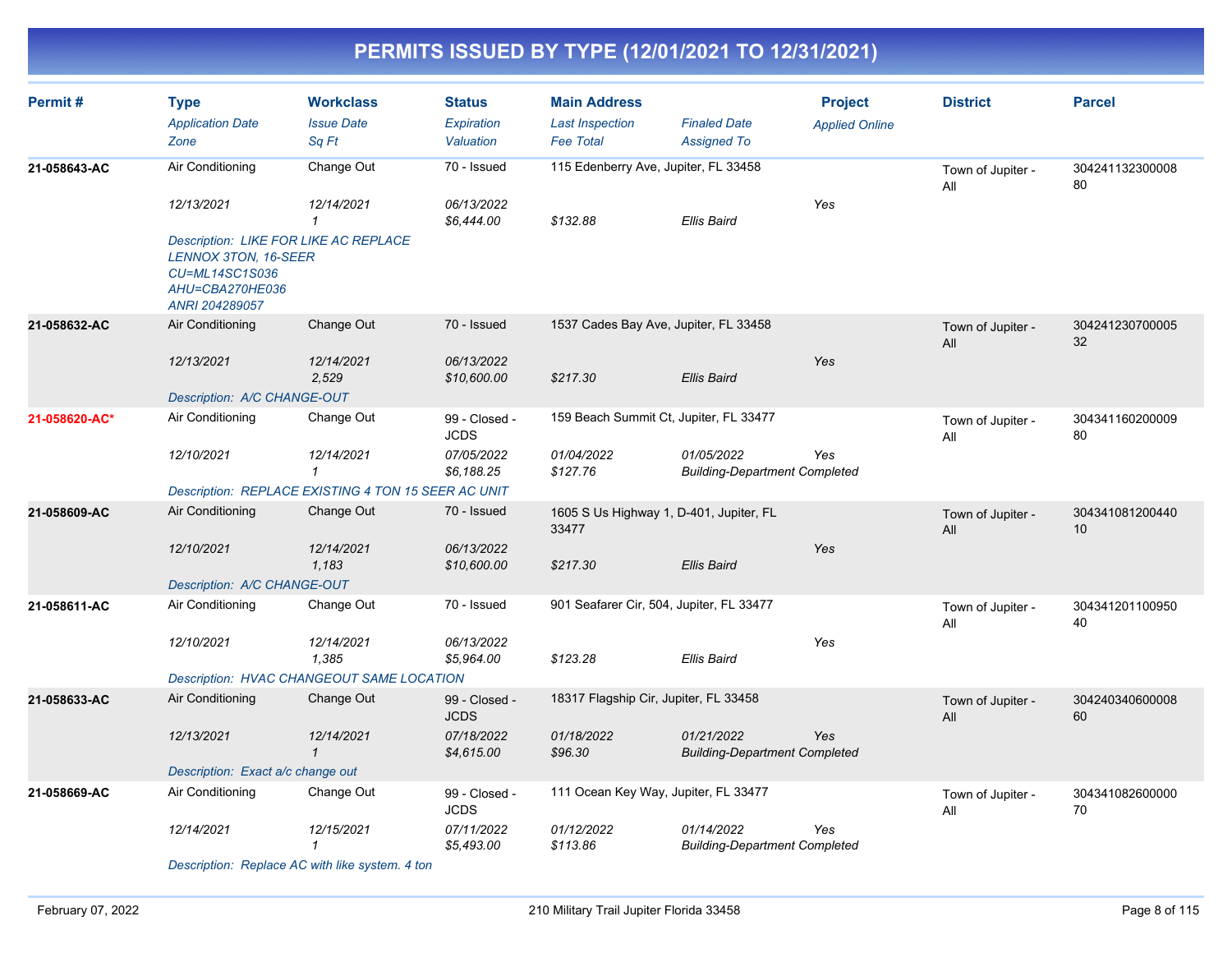| Permit#      | <b>Type</b><br><b>Application Date</b><br>Zone | <b>Workclass</b><br><b>Issue Date</b><br>Sq Ft                    | <b>Status</b><br>Expiration<br>Valuation | <b>Main Address</b><br><b>Last Inspection</b><br><b>Fee Total</b> | <b>Finaled Date</b><br><b>Assigned To</b>          | <b>Project</b><br><b>Applied Online</b> | <b>District</b>          | <b>Parcel</b>                      |
|--------------|------------------------------------------------|-------------------------------------------------------------------|------------------------------------------|-------------------------------------------------------------------|----------------------------------------------------|-----------------------------------------|--------------------------|------------------------------------|
| 21-058636-AC | Air Conditioning                               | Change Out                                                        | 70 - Issued                              | 135 Beach Summit Ct, Jupiter, FL 33477                            |                                                    |                                         | Town of Jupiter -<br>All | 304341160200011<br>$00\,$          |
|              | 12/13/2021                                     | 12/15/2021<br>2.528                                               | 06/13/2022<br>\$8,775.00                 | \$180.13                                                          | <b>Ellis Baird</b>                                 | Yes                                     |                          |                                    |
|              |                                                | Description: HVAC CHANGE OUT SAME LOCATION                        |                                          |                                                                   |                                                    |                                         |                          |                                    |
| 21-058652-AC | Air Conditioning                               | Change Out                                                        | 99 - Closed -<br><b>JCDS</b>             | 1605 S Us Highway 1, F-202, Jupiter, FL<br>33477                  |                                                    |                                         | Town of Jupiter -<br>Αll | 304341081200620<br>20              |
|              | 12/13/2021                                     | 12/15/2021<br>800                                                 | 07/13/2022<br>\$5,500.00                 | 01/14/2022<br>\$114.00                                            | 01/20/2022<br><b>Building-Department Completed</b> | Yes                                     |                          |                                    |
|              | <b>Description: LIKE FOR LIKE</b>              |                                                                   |                                          |                                                                   |                                                    |                                         |                          |                                    |
| 21-058677-AC | Air Conditioning                               | Change Out                                                        | 70 - Issued                              | 1022 S Jeaga Dr, Jupiter, FL 33458                                |                                                    |                                         | Town of Jupiter -<br>All | 304241141400044<br>70              |
|              | 12/14/2021                                     | 12/15/2021<br>3,065                                               | 08/08/2022<br>\$5,950.00                 | 02/07/2022<br>\$123.00                                            | <b>Ellis Baird</b>                                 | Yes                                     |                          |                                    |
|              | <b>Description: LIKE FOR LIKE</b>              |                                                                   |                                          |                                                                   |                                                    |                                         |                          |                                    |
| 21-058670-AC | Air Conditioning                               | Change Out                                                        | 99 - Closed -<br><b>JCDS</b>             | 6420 Mullin St, Jupiter, FL 33458                                 |                                                    |                                         | Town of Jupiter -<br>All | 304241150105300<br>20              |
|              | 12/14/2021                                     | 12/15/2021<br>1,801                                               | 08/01/2022<br>\$4,000.00                 | 01/31/2022<br>\$84.00                                             | 02/01/2022<br><b>Building-Department Completed</b> | Yes                                     |                          |                                    |
|              |                                                | Description: A/C Changeout with no duct work like for like system |                                          |                                                                   |                                                    |                                         |                          |                                    |
| 21-058671-AC | Air Conditioning                               | Change Out                                                        | 99 - Closed -<br><b>JCDS</b>             | 118 Poinciana Dr, Jupiter, FL 33458                               |                                                    |                                         | Town of Jupiter -<br>All | 304241240900025<br>30              |
|              | 12/14/2021                                     | 12/16/2021<br>1,990                                               | 06/21/2022<br>\$13,800.00                | 12/21/2021<br>\$282.90                                            | 12/22/2021<br><b>Building-Department Completed</b> | Yes                                     |                          |                                    |
|              | Description: A/C CHANGE-OUT                    |                                                                   |                                          |                                                                   |                                                    |                                         |                          |                                    |
| 21-058712-AC | Air Conditioning                               | Change Out                                                        | 99 - Closed -<br><b>JCDS</b>             | 103 Fox Meadow Run, Jupiter, FL 33458                             |                                                    |                                         | Town of Jupiter -<br>All | 304241032603000<br>60              |
|              | 12/15/2021                                     | 12/16/2021<br>1,809                                               | 06/27/2022<br>\$11,800.00                | 12/28/2021<br>\$241.90                                            | 12/29/2021<br><b>Building-Department Completed</b> | Yes                                     |                          |                                    |
|              | Description: A/C CHANGE-OUT                    |                                                                   |                                          |                                                                   |                                                    |                                         |                          |                                    |
| 21-058707-AC | Air Conditioning                               | Change Out                                                        | 70 - Issued                              | 176 Helios Dr, 201, Jupiter, FL 33477                             |                                                    |                                         | Town of Jupiter -<br>All | 304341081900020<br>10 <sup>°</sup> |
|              | 12/15/2021                                     | 12/16/2021<br>1,880                                               | 08/08/2022<br>\$4,250.00                 | 02/07/2022<br>\$89.00                                             | <b>Ellis Baird</b>                                 | Yes                                     |                          |                                    |
|              |                                                | Description: HVAC CHANGE OUT LIKE FOR LIKE WITH 10 KW HEAT        |                                          |                                                                   |                                                    |                                         |                          |                                    |
| 21-058666-AC | Air Conditioning                               | Change Out                                                        | 70 - Issued                              | 1156 Islamorada Dr, Jupiter, FL 33458                             |                                                    |                                         | Town of Jupiter -<br>All | 304241141000054<br>60              |
|              | 12/13/2021<br><b>MXD MXD</b>                   | 12/17/2021<br>$\mathbf{1}$                                        | 06/15/2022<br>\$5.416.86                 | \$112.34                                                          | Ellis Baird                                        | Yes                                     |                          |                                    |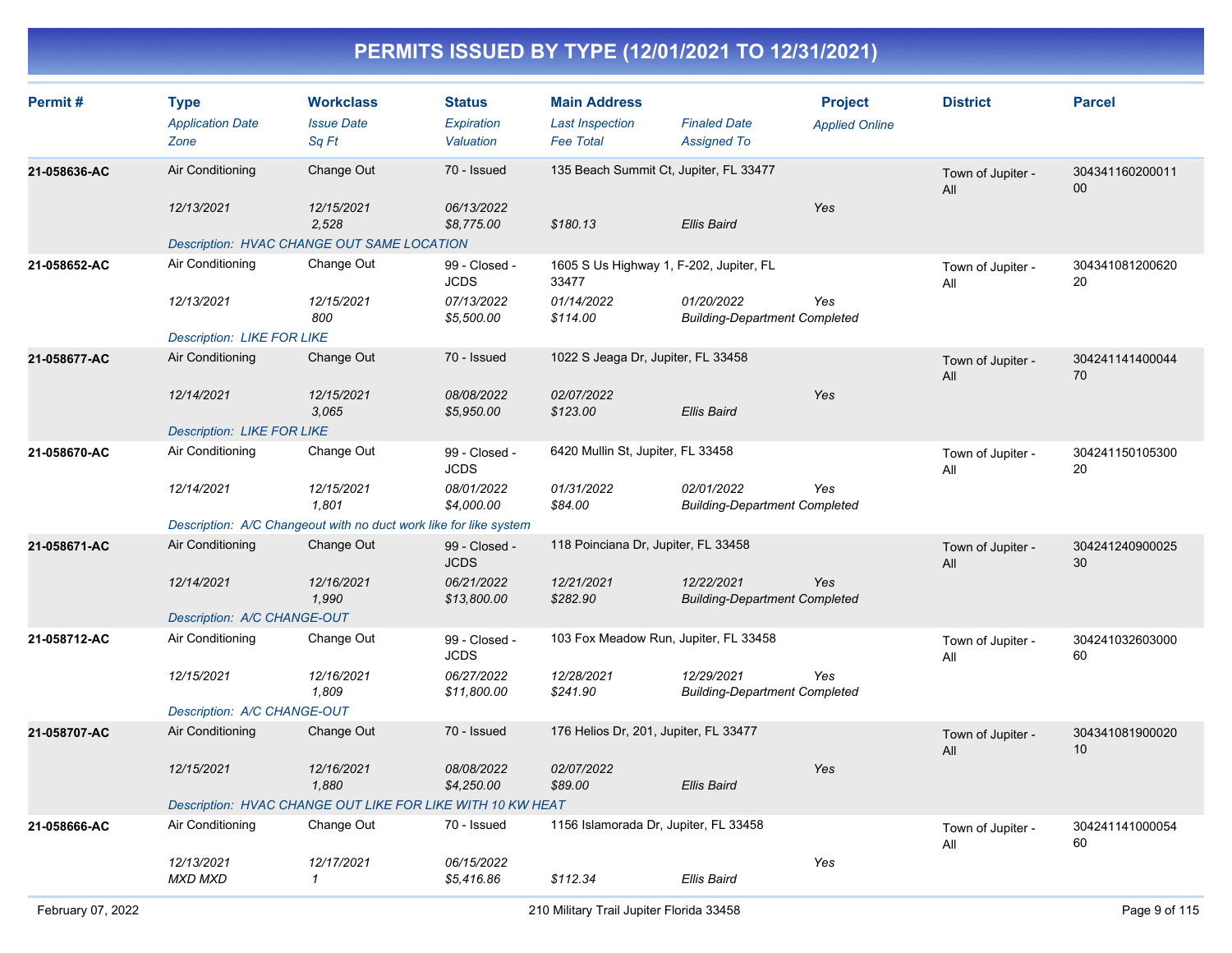| Permit#       | <b>Type</b><br><b>Application Date</b><br>Zone                                                                   | <b>Workclass</b><br><b>Issue Date</b><br>Sq Ft                             | <b>Status</b><br>Expiration<br>Valuation | <b>Main Address</b><br><b>Last Inspection</b><br><b>Fee Total</b> | <b>Finaled Date</b><br><b>Assigned To</b>          | <b>Project</b><br><b>Applied Online</b> | <b>District</b>          | <b>Parcel</b>         |  |
|---------------|------------------------------------------------------------------------------------------------------------------|----------------------------------------------------------------------------|------------------------------------------|-------------------------------------------------------------------|----------------------------------------------------|-----------------------------------------|--------------------------|-----------------------|--|
|               |                                                                                                                  | Description: A/C changeout. Same tonnage and heater size as existing.      |                                          |                                                                   |                                                    |                                         |                          |                       |  |
| 21-058680-AC  | Air Conditioning                                                                                                 | Change Out                                                                 | 70 - Issued                              | 240 Behring Way, Jupiter, FL 33458                                |                                                    |                                         | Town of Jupiter -<br>All | 304240330500002<br>60 |  |
|               | 12/14/2021<br><b>RR RR</b>                                                                                       | 12/17/2021<br>4,252                                                        | 06/15/2022<br>\$7,328.00                 | \$150.76                                                          | <b>Ellis Baird</b>                                 | Yes                                     |                          |                       |  |
|               | Description: ac change out                                                                                       |                                                                            |                                          |                                                                   |                                                    |                                         |                          |                       |  |
| 21-058742-AC  | Air Conditioning                                                                                                 | Change Out                                                                 | 70 - Issued                              |                                                                   | 158 Crab Cay Way, Jupiter, FL 33458                |                                         | Town of Jupiter -<br>All | 304240330500022<br>30 |  |
|               | 12/16/2021                                                                                                       | 12/17/2021<br>3.939                                                        | 06/15/2022<br>\$6,647.00                 | \$136.94                                                          | <b>Ellis Baird</b>                                 | Yes                                     |                          |                       |  |
|               | Description: A/C Change Out                                                                                      |                                                                            |                                          |                                                                   |                                                    |                                         |                          |                       |  |
| 21-058789-AC  | Air Conditioning                                                                                                 | Change Out                                                                 | 70 - Issued                              | 300 N A1A, G302, Jupiter, FL 33477                                |                                                    |                                         | Town of Jupiter -<br>All | 304341050400730<br>20 |  |
|               | 12/17/2021                                                                                                       | 12/17/2021<br>$\mathbf{1}$                                                 | 06/15/2022<br>\$3,000.00                 | \$79.00                                                           | <b>Ellis Baird</b>                                 | Yes                                     |                          |                       |  |
|               | Description: CONDENSER CHANGEOUT ONLY RUUD 3TON 14SEER. EXISTING AHU IS STILL A MATCHING AHRI FOR NEW CONDENSER. |                                                                            |                                          |                                                                   |                                                    |                                         |                          |                       |  |
| 21-058766-AC  | Air Conditioning                                                                                                 | Change Out                                                                 | 99 - Closed -<br><b>JCDS</b>             | 33477                                                             | 2101 Marina Isle Way, 403, Jupiter, FL             |                                         | Town of Jupiter -<br>All | 304341201102140<br>30 |  |
|               | 12/16/2021                                                                                                       | 12/17/2021<br>1,385                                                        | 07/05/2022<br>\$6,751.00                 | 01/06/2022<br>\$139.05                                            | 01/10/2022<br><b>Building-Department Completed</b> | Yes                                     |                          |                       |  |
|               |                                                                                                                  | Description: Replacing existing AC with 3 ton 14 seer Daikin vertical 8 kw |                                          |                                                                   |                                                    |                                         |                          |                       |  |
| 21-058756-AC* | Air Conditioning                                                                                                 | Change Out                                                                 | <b>NOC</b><br>Required                   | 196 Hampton PI, Jupiter, FL 33458                                 |                                                    |                                         | Town of Jupiter -<br>All | 304241111500031<br>70 |  |
|               | 12/16/2021<br>R <sub>2</sub> R <sub>2</sub>                                                                      | 12/17/2021<br>2.449                                                        | 06/15/2022<br>\$9,090.00                 | \$186.53                                                          | <b>Ellis Baird</b>                                 | Yes                                     |                          |                       |  |
|               |                                                                                                                  | <b>Description: Residential AC Replacement</b>                             |                                          |                                                                   |                                                    |                                         |                          |                       |  |
| 21-058750-AC  | Air Conditioning                                                                                                 | Change Out                                                                 | 70 - Issued                              | 4123 Parkside Dr, Jupiter, FL 33458                               |                                                    |                                         | Town of Jupiter -<br>All | 304241230700000<br>85 |  |
|               | 12/16/2021                                                                                                       | 12/17/2021<br>2.484                                                        | 06/15/2022<br>\$5,962.00                 | \$123.24                                                          | Ellis Baird                                        | Yes                                     |                          |                       |  |
|               | Description: A/C Change Out                                                                                      |                                                                            |                                          |                                                                   |                                                    |                                         |                          |                       |  |
| 21-058747-AC  | Air Conditioning                                                                                                 | Change Out                                                                 | 70 - Issued                              |                                                                   | 322 Spyglass Way, Jupiter, FL 33477                |                                         | Town of Jupiter -<br>All | 304341072000032<br>20 |  |
|               | 12/16/2021                                                                                                       | 12/17/2021<br>2.256                                                        | 06/15/2022<br>\$6,750.00                 | \$139.02                                                          | <b>Ellis Baird</b>                                 | Yes                                     |                          |                       |  |
|               | Description: Emergency A/C Change Out - Like for Like. 5-ton 14 SEER Rheem Horizontal Split System               |                                                                            |                                          |                                                                   |                                                    |                                         |                          |                       |  |
| 21-058746-AC  | Air Conditioning                                                                                                 | Change Out                                                                 | 99 - Closed -<br><b>JCDS</b>             |                                                                   | 14108 Marrian Ave, Jupiter, FL 33458               |                                         | Town of Jupiter -<br>All | 304241220309400<br>20 |  |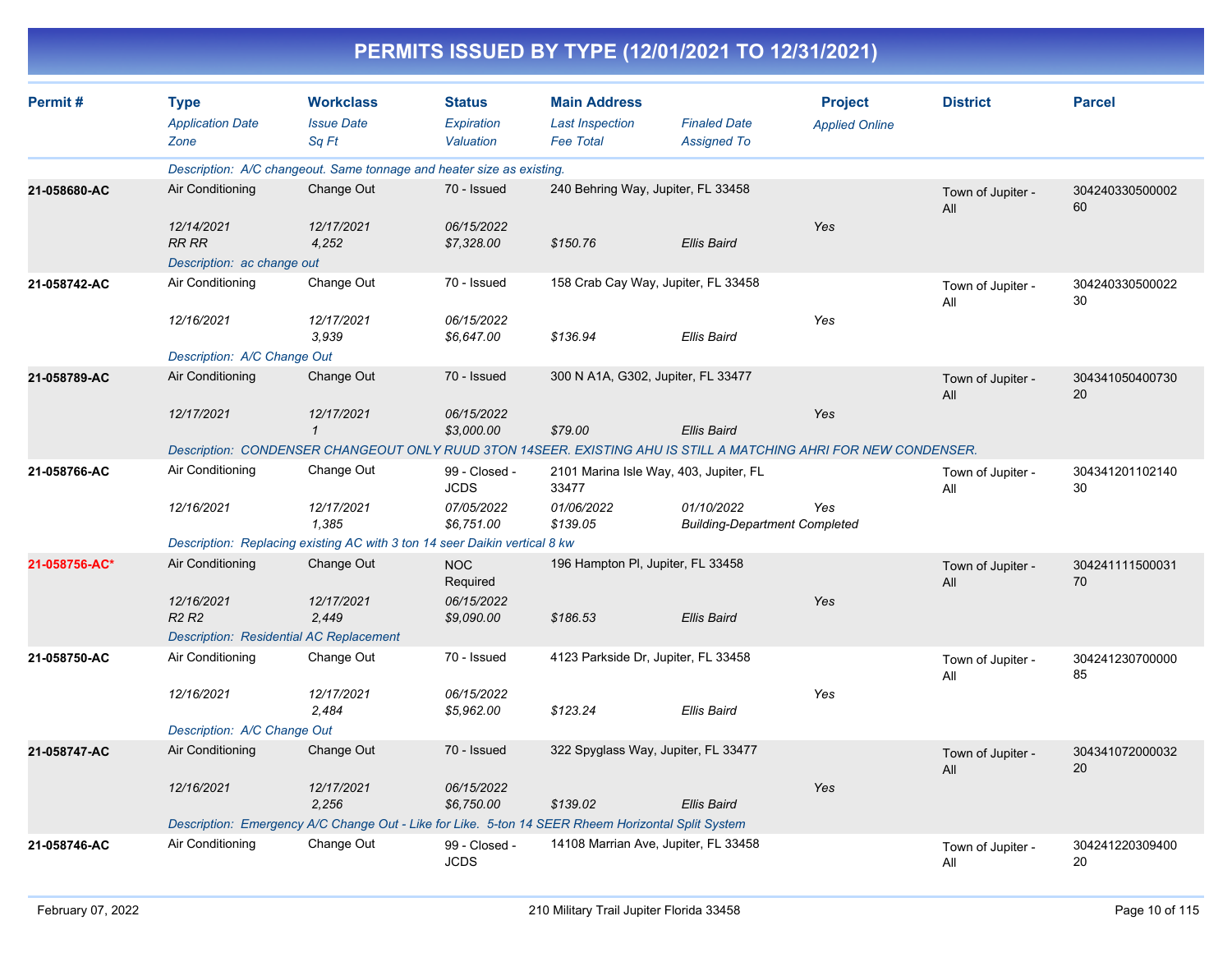| Permit#       | <b>Type</b><br><b>Application Date</b><br>Zone | <b>Workclass</b><br><b>Issue Date</b><br>Sa Ft                               | <b>Status</b><br>Expiration<br>Valuation | <b>Main Address</b><br><b>Last Inspection</b><br><b>Fee Total</b> | <b>Finaled Date</b><br><b>Assigned To</b>          | <b>Project</b><br><b>Applied Online</b> | <b>District</b>          | <b>Parcel</b>         |
|---------------|------------------------------------------------|------------------------------------------------------------------------------|------------------------------------------|-------------------------------------------------------------------|----------------------------------------------------|-----------------------------------------|--------------------------|-----------------------|
|               | 12/16/2021                                     | 12/17/2021<br>1,344                                                          | 06/28/2022<br>\$6,754.00                 | 12/30/2021<br>\$139.11                                            | 01/04/2022<br><b>Building-Department Completed</b> | Yes                                     |                          |                       |
|               | Description: A/C Change Out                    |                                                                              |                                          |                                                                   |                                                    |                                         |                          |                       |
| 21-058736-AC  | Air Conditioning                               | Change Out                                                                   | 99 - Closed -<br><b>JCDS</b>             | 115 S Hampton Dr, Jupiter, FL 33458                               |                                                    |                                         | Town of Jupiter -<br>All | 304241111500001<br>30 |
|               | 12/16/2021<br>R <sub>2</sub> R <sub>2</sub>    | 12/17/2021<br>2,449                                                          | 08/01/2022<br>\$19,400.00                | 02/01/2022<br>\$397.70                                            | 02/02/2022<br><b>Building-Department Completed</b> | Yes                                     |                          |                       |
|               | Description: A/C CHANGE-OUT                    |                                                                              |                                          |                                                                   |                                                    |                                         |                          |                       |
| 21-058745-AC  | Air Conditioning                               | Change Out                                                                   | 70 - Issued                              | 116 W Royal Palm Cir, 101, Jupiter, FL<br>33458                   |                                                    |                                         | Town of Jupiter -<br>All | 304241121901210<br>10 |
|               | 12/16/2021                                     | 12/17/2021<br>2,068                                                          | 06/15/2022<br>\$6,362.00                 | \$131.24                                                          | <b>Ellis Baird</b>                                 | Yes                                     |                          |                       |
|               | Description: A/C Change Out                    |                                                                              |                                          |                                                                   |                                                    |                                         |                          |                       |
| 21-058735-AC* | Air Conditioning                               | Change Out                                                                   | <b>NOC</b><br>Required                   | 178 Sims Creek Ln, Jupiter, FL 33458                              |                                                    |                                         | Town of Jupiter -<br>All | 304241023000000<br>80 |
|               | 12/16/2021<br>R <sub>2</sub> R <sub>2</sub>    | 12/17/2021<br>2,093                                                          | 06/15/2022<br>\$20,600.00                | \$422.30                                                          | <b>Debbie Rogers</b>                               | <b>Yes</b>                              |                          |                       |
|               | Description: A/C CHANGE-OUT                    |                                                                              |                                          |                                                                   |                                                    |                                         |                          |                       |
| 21-058847-AC  | Air Conditioning                               | Change Out                                                                   | 99 - Closed -<br><b>JCDS</b>             | 146 Pinewood Ct, Jupiter, FL 33458                                |                                                    |                                         | Town of Jupiter -<br>All | 304241100200017<br>90 |
|               | 12/20/2021                                     | 12/20/2021<br>1.048                                                          | 07/06/2022<br>\$5,816.00                 | 01/07/2022<br>\$120.32                                            | 01/11/2022<br><b>Building-Department Completed</b> | Yes                                     |                          |                       |
|               |                                                | Description: Replace existing AC with 2.5.ton 14.5 seer Bryant vertical 5 kw |                                          |                                                                   |                                                    |                                         |                          |                       |
| 21-058837-AC  | Air Conditioning                               | Change Out                                                                   | 99 - Closed -<br><b>JCDS</b>             | 6267 Garrett St, Jupiter, FL 33458                                |                                                    |                                         | Town of Jupiter -<br>All | 304241150102501<br>10 |
|               | 12/20/2021                                     | 12/20/2021<br>2,008                                                          | 07/18/2022<br>\$5,650.00                 | 01/19/2022<br>\$117.00                                            | 01/24/2022<br><b>Building-Department Completed</b> | <b>Yes</b>                              |                          |                       |
|               | <b>Description: LIKE FOR LIKE</b>              |                                                                              |                                          |                                                                   |                                                    |                                         |                          |                       |
| 21-058813-AC  | Air Conditioning                               | Change Out                                                                   | 99 - Closed -<br><b>JCDS</b>             | 134 Hampton Cir, Jupiter, FL 33458                                |                                                    |                                         | Town of Jupiter -<br>All | 304241111500017<br>80 |
|               | 12/17/2021                                     | 12/21/2021<br>2,449                                                          | 07/26/2022<br>\$6,200.00                 | 01/27/2022<br>\$128.00                                            | 02/03/2022<br><b>Building-Department Completed</b> | Yes                                     |                          |                       |
|               | <b>Description: LIKE FOR LIKE</b>              |                                                                              |                                          |                                                                   |                                                    |                                         |                          |                       |
| 21-058865-AC  | Air Conditioning                               | Change Out                                                                   | 70 - Issued                              | 1200 Town Center Dr, 207, Jupiter, FL<br>33458                    |                                                    |                                         | Town of Jupiter -<br>All | 304241230800420<br>70 |
|               | 12/20/2021<br><b>MXD MXD</b>                   | 12/21/2021<br>$\mathbf{1}$                                                   | 06/21/2022<br>\$6,303.00                 | \$130.06                                                          | <b>Ellis Baird</b>                                 | Yes                                     |                          |                       |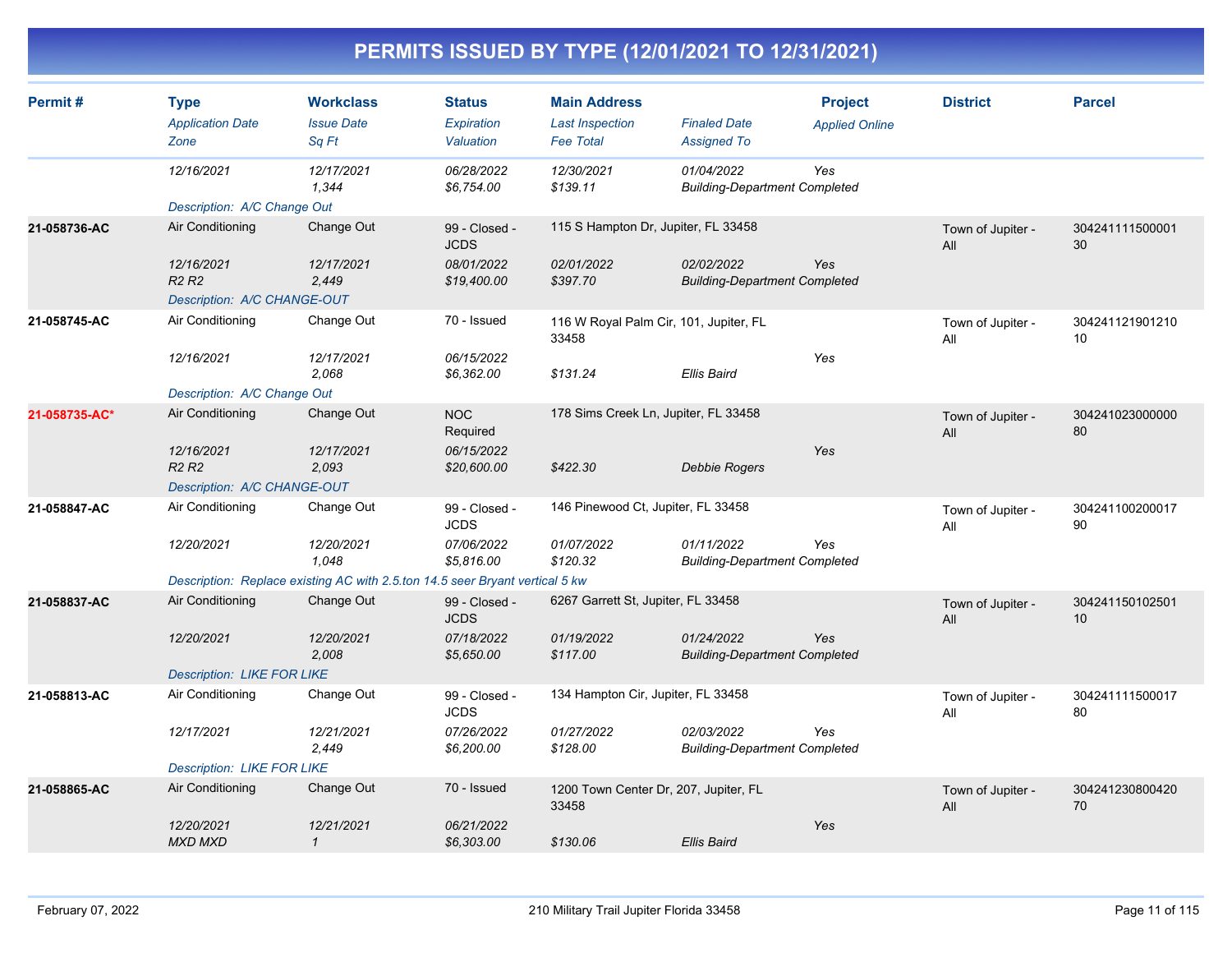|              |                                                                                     |                                                                                |                                          | PERMITS ISSUED BY TYPE (12/01/2021 TO 12/31/2021)                                                        |                                                    |                                         |                          |                       |  |
|--------------|-------------------------------------------------------------------------------------|--------------------------------------------------------------------------------|------------------------------------------|----------------------------------------------------------------------------------------------------------|----------------------------------------------------|-----------------------------------------|--------------------------|-----------------------|--|
| Permit#      | <b>Type</b><br><b>Application Date</b><br>Zone                                      | <b>Workclass</b><br><b>Issue Date</b><br>Sa Ft                                 | <b>Status</b><br>Expiration<br>Valuation | <b>Main Address</b><br><b>Last Inspection</b><br><b>Fee Total</b>                                        | <b>Finaled Date</b><br><b>Assigned To</b>          | <b>Project</b><br><b>Applied Online</b> | <b>District</b>          | <b>Parcel</b>         |  |
|              | BRYANT 2.5 TON 16.00 SEER<br>CU=BA16NA030<br>AHU=FMA4X30 8KW<br>AHRI CERT#201859304 | Description: LIKE FOR LIKE AC REPLACE                                          |                                          |                                                                                                          |                                                    |                                         |                          |                       |  |
| 21-058862-AC | Air Conditioning                                                                    | Change Out                                                                     | 70 - Issued                              |                                                                                                          | 1510 N Us Highway 1, Jupiter, FL 33469             |                                         | Town of Jupiter -<br>All | 304340310600200<br>69 |  |
|              | 12/20/2021                                                                          | 12/21/2021<br>4.530                                                            | 06/21/2022<br>\$12,637.00                | 01/26/2022<br>\$259.06                                                                                   | <b>Ellis Baird</b>                                 | Yes                                     |                          |                       |  |
|              |                                                                                     | Description: Two system a/c change out with no duct work like for like system. |                                          |                                                                                                          |                                                    |                                         |                          |                       |  |
| 21-058856-AC | Air Conditioning                                                                    | Change Out                                                                     | 99 - Closed -<br><b>JCDS</b>             | 6147 Linton St, Jupiter, FL 33458                                                                        |                                                    |                                         | Town of Jupiter -<br>All | 304241150807501<br>70 |  |
|              | 12/20/2021                                                                          | 12/21/2021<br>1,200                                                            | 06/27/2022<br>\$7,154.00                 | 12/28/2021<br>\$147.23                                                                                   | 12/29/2021<br><b>Building-Department Completed</b> | Yes                                     |                          |                       |  |
|              | Description: REPLACE 3 TON AC SYSTEM                                                |                                                                                |                                          |                                                                                                          |                                                    |                                         |                          |                       |  |
| 21-058833-AC | Air Conditioning                                                                    | Change Out                                                                     | 99 - Closed -<br><b>JCDS</b>             | 33458                                                                                                    | 326 Jupiter Lakes Blvd, 2314B, Jupiter, FL         |                                         | Town of Jupiter -<br>All | 304241120500301<br>42 |  |
|              | 12/20/2021<br>R3 R3                                                                 | 12/21/2021<br>1,350                                                            | 07/06/2022<br>\$4,850.00                 | 01/07/2022<br>\$101.00                                                                                   | 01/11/2022<br><b>Building-Department Completed</b> | Yes                                     |                          |                       |  |
|              | <b>Description: HVAC</b>                                                            |                                                                                |                                          |                                                                                                          |                                                    |                                         |                          |                       |  |
| 21-058807-AC | Air Conditioning                                                                    | Change Out                                                                     | 70 - Issued                              | 33458                                                                                                    | 431 Jupiter Lakes Blvd, 2103C, Jupiter, FL         |                                         | Town of Jupiter -<br>All | 304241120300200<br>33 |  |
|              | 12/17/2021                                                                          | 12/21/2021<br>700                                                              | 06/21/2022<br>\$7,314.00                 | \$150.47                                                                                                 | <b>Ellis Baird</b>                                 | Yes                                     |                          |                       |  |
|              |                                                                                     | Description: Like for Like HVAC Change out                                     |                                          |                                                                                                          |                                                    |                                         |                          |                       |  |
| 21-058802-AC | Air Conditioning                                                                    | Change Out                                                                     | 99 - Closed -<br><b>JCDS</b>             | 300 Ocean Trail Way, 1206, Jupiter, FL<br>33477                                                          |                                                    |                                         | Town of Jupiter -<br>All | 304341051200312<br>06 |  |
|              | 12/17/2021                                                                          | 12/21/2021<br>$\mathbf 1$                                                      | 06/27/2022<br>\$5,790.00                 | 12/29/2021<br>\$119.80                                                                                   | 12/30/2021<br><b>Building-Department Completed</b> | Yes                                     |                          |                       |  |
|              |                                                                                     |                                                                                |                                          | Description: Remove existing system. Install new Climate Master 2.5 ton package unit in closet. 13.4 eer |                                                    |                                         |                          |                       |  |
| 21-058801-AC | Air Conditioning                                                                    | Change Out                                                                     | 70 - Issued                              | 194 Hampton PI, Jupiter, FL 33458                                                                        |                                                    |                                         | Town of Jupiter -<br>All | 304241111500031<br>60 |  |
|              | 12/17/2021                                                                          | 12/21/2021<br>$\overline{1}$                                                   | 06/21/2022<br>\$8,808.00                 | \$180.80                                                                                                 | <b>Ellis Baird</b>                                 | Yes                                     |                          |                       |  |
|              | LENNOX 4-TON 2-STAGE 16-SEER<br>CU=16ACX-048-230<br>AHU=CBA38MV-048 9KW             | Description: LIKE FOR LIKE AC CHANGE OUT                                       |                                          |                                                                                                          |                                                    |                                         |                          |                       |  |

*AHRI CERT #202363552*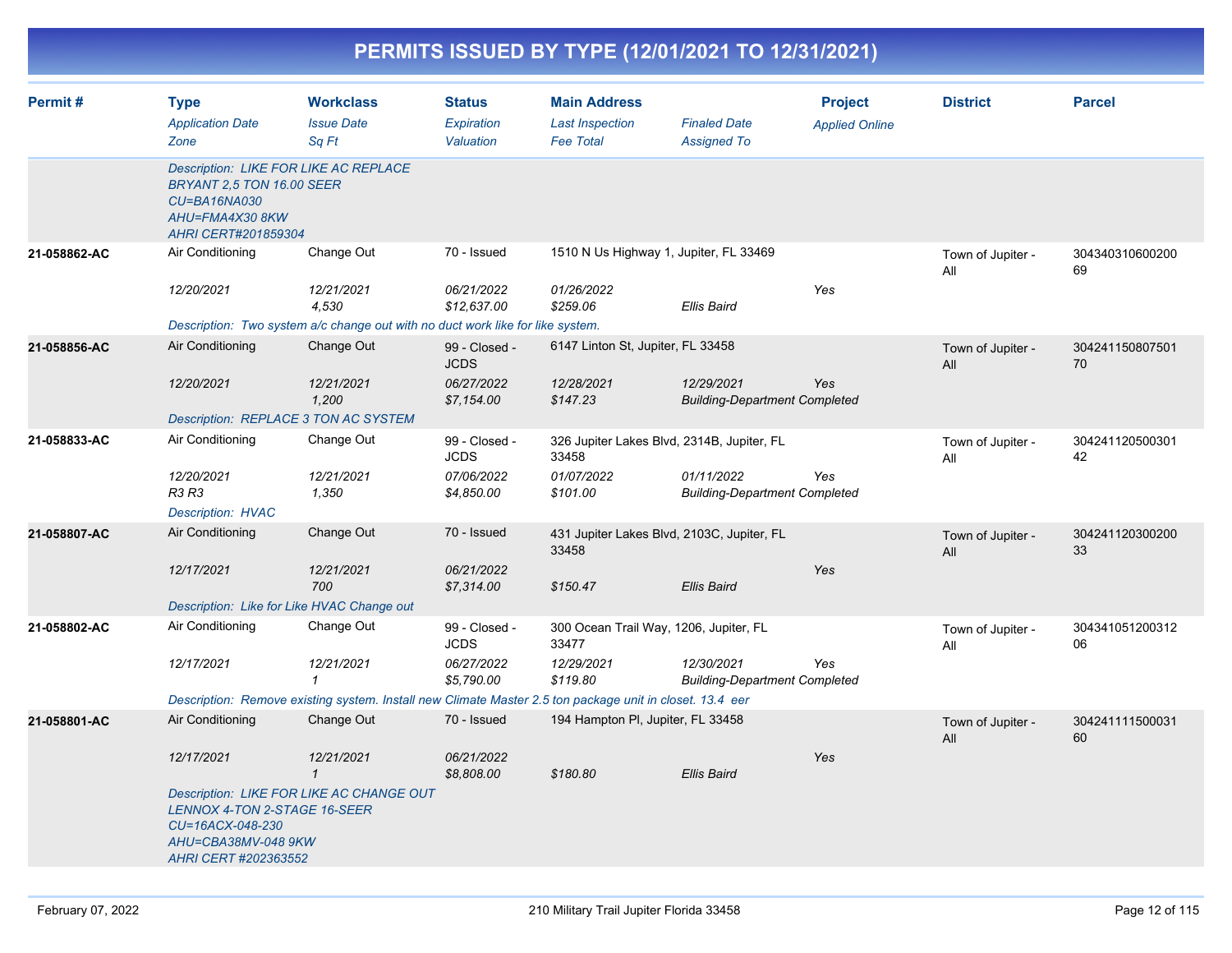| Permit#      | <b>Type</b><br><b>Application Date</b><br>Zone | <b>Workclass</b><br><b>Issue Date</b><br>Sq Ft                                 | <b>Status</b><br>Expiration<br>Valuation | <b>Main Address</b><br><b>Last Inspection</b><br><b>Fee Total</b> | <b>Finaled Date</b><br><b>Assigned To</b>          | <b>Project</b><br><b>Applied Online</b> | <b>District</b>          | <b>Parcel</b>         |
|--------------|------------------------------------------------|--------------------------------------------------------------------------------|------------------------------------------|-------------------------------------------------------------------|----------------------------------------------------|-----------------------------------------|--------------------------|-----------------------|
| 21-058890-AC | Air Conditioning                               | Change Out                                                                     | 99 - Closed -<br><b>JCDS</b>             | 18604 Still Lake Dr, Jupiter, FL 33458                            |                                                    |                                         | Town of Jupiter -<br>All | 304240341000024<br>10 |
|              | 12/21/2021                                     | 12/22/2021<br>2,345                                                            | 07/18/2022<br>\$5,977.00                 | 01/19/2022<br>\$123.54                                            | 01/20/2022<br><b>Building-Department Completed</b> | Yes                                     |                          |                       |
|              |                                                | Description: Replace existing AC with 3.5 ton 15 seer Carrier horizontal 10 kw |                                          |                                                                   |                                                    |                                         |                          |                       |
| 21-058869-AC | Air Conditioning                               | Change Out                                                                     | 99 - Closed -<br><b>JCDS</b>             | 125 Galicia Way, 206, Jupiter, FL 33458                           |                                                    |                                         | Town of Jupiter -<br>All | 304241132201520<br>60 |
|              | 12/21/2021                                     | 12/22/2021<br>1,344                                                            | 07/05/2022<br>\$9,980.00                 | 01/06/2022<br>\$204.59                                            | 01/10/2022<br><b>Building-Department Completed</b> | Yes                                     |                          |                       |
|              | <b>Description: LIKE FOR LIKE</b>              |                                                                                |                                          |                                                                   |                                                    |                                         |                          |                       |
| 21-058921-AC | Air Conditioning                               | Change Out                                                                     | 70 - Issued                              | 6150 Riverwalk Ln, 2, Jupiter, FL 33458                           |                                                    |                                         | Town of Jupiter -<br>All | 304241032003600<br>20 |
|              | 12/22/2021                                     | 12/23/2021<br>1,564                                                            | 06/21/2022<br>\$6,335.00                 | \$130.70                                                          | Ellis Baird                                        | Yes                                     |                          |                       |
|              | Description: a/c replacement                   |                                                                                |                                          |                                                                   |                                                    |                                         |                          |                       |
| 21-058904-AC | Air Conditioning                               | Change Out                                                                     | 99 - Closed -<br><b>JCDS</b>             | 131 Mulligan PI, Jupiter, FL 33458                                |                                                    |                                         | Town of Jupiter -<br>All | 304241132300027<br>60 |
|              | 12/22/2021<br><b>MXD MXD</b>                   | 12/28/2021<br>2.242                                                            | 07/06/2022<br>\$4,942.00                 | 01/07/2022<br>\$102.84                                            | 01/11/2022<br><b>Building-Department Completed</b> | Yes                                     |                          |                       |
|              |                                                | Description: Emergancy AC changeout like for like                              |                                          |                                                                   |                                                    |                                         |                          |                       |
| 21-058911-AC | Air Conditioning                               | Change Out                                                                     | 99 - Closed -<br><b>JCDS</b>             | 1167 Key Largo St, Jupiter, FL 33458                              |                                                    |                                         | Town of Jupiter -<br>All | 304241141000055<br>30 |
|              | 12/22/2021                                     | 12/28/2021<br>3.065                                                            | 07/11/2022<br>\$5,575.00                 | 01/12/2022<br>\$115.50                                            | 01/14/2022<br><b>Building-Department Completed</b> | Yes                                     |                          |                       |
|              |                                                | Description: A / C CHANGE OUT - NO DUCTWORK                                    |                                          |                                                                   |                                                    |                                         |                          |                       |
| 21-058925-AC | Air Conditioning                               | Change Out                                                                     | 99 - Closed -<br><b>JCDS</b>             | 131 Dunes Edge Rd, Jupiter, FL 33477                              |                                                    |                                         | Town of Jupiter -<br>All | 304341160200020<br>90 |
|              | 12/23/2021                                     | 12/28/2021<br>1.889                                                            | 07/18/2022<br>\$6,423.00                 | 01/18/2022<br>\$132.46                                            | 01/19/2022<br><b>Building-Department Completed</b> | Yes                                     |                          |                       |
|              |                                                | Description: Replace existing AC with 3.5 ton 14 seer Bryant horizontal 10 kw  |                                          |                                                                   |                                                    |                                         |                          |                       |
| 21-058977-AC | Air Conditioning                               | Change Out                                                                     | 70 - Issued                              | 182 S Hampton Dr, Jupiter, FL 33458                               |                                                    |                                         | Town of Jupiter -<br>All | 304241111500006<br>80 |
|              | 12/28/2021                                     | 12/28/2021<br>1.975                                                            | 06/27/2022<br>\$5,500.00                 | \$114.00                                                          | <b>Ellis Baird</b>                                 | Yes                                     |                          |                       |
|              |                                                | Description: A/C Changeout with no duct work like for like system.             |                                          |                                                                   |                                                    |                                         |                          |                       |
| 21-058963-AC | Air Conditioning                               | Change Out                                                                     | 99 - Closed -<br><b>JCDS</b>             | 220 Ocean Dunes Cir, Jupiter, FL 33477                            |                                                    |                                         | Town of Jupiter -<br>All | 304341200500800<br>20 |
|              | 12/28/2021                                     | 12/29/2021<br>$\mathbf{1}$                                                     | 07/05/2022<br>\$6,531.00                 | 01/05/2022<br>\$134.62                                            | 01/06/2022<br><b>Building-Department Completed</b> | Yes                                     |                          |                       |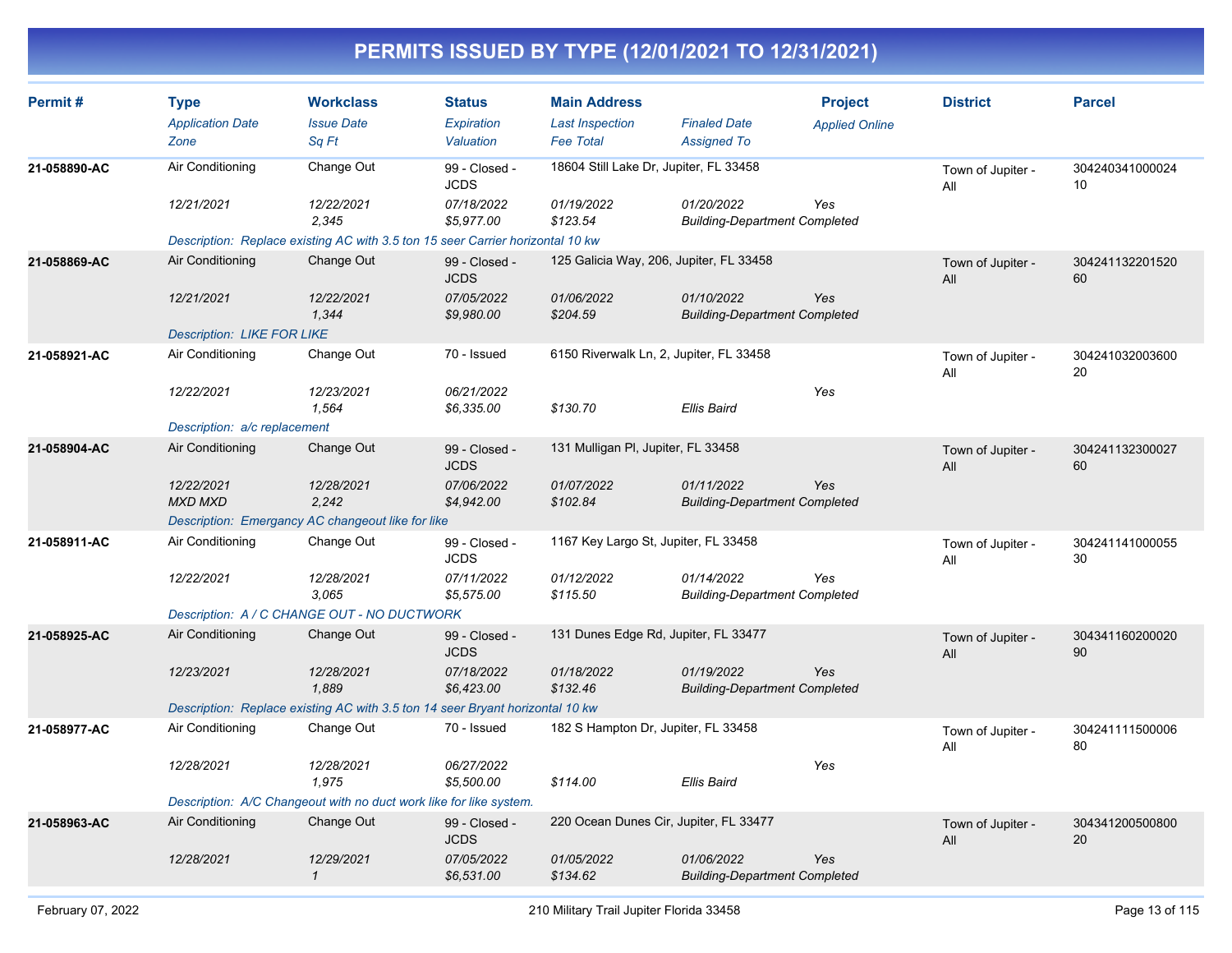| PERMITS ISSUED BY TYPE (12/01/2021 TO 12/31/2021) |
|---------------------------------------------------|
|---------------------------------------------------|

| Permit#      | <b>Type</b><br><b>Application Date</b><br>Zone | <b>Workclass</b><br><b>Issue Date</b><br>Sq Ft                            | <b>Status</b><br>Expiration<br>Valuation | <b>Main Address</b><br><b>Last Inspection</b><br><b>Fee Total</b> | <b>Finaled Date</b><br><b>Assigned To</b>          | <b>Project</b><br><b>Applied Online</b> | <b>District</b>                             | <b>Parcel</b>         |
|--------------|------------------------------------------------|---------------------------------------------------------------------------|------------------------------------------|-------------------------------------------------------------------|----------------------------------------------------|-----------------------------------------|---------------------------------------------|-----------------------|
|              | Description: A/C CHANGE OUT                    |                                                                           |                                          |                                                                   |                                                    |                                         |                                             |                       |
| 21-058619-AC | Air Conditioning                               | Change Out                                                                | 99 - Closed -<br><b>JCDS</b>             | 33477                                                             | 1605 S Us Highway 1, M3-201, Jupiter, FL           |                                         | Town of Jupiter -<br>All                    | 304341080200320<br>10 |
|              | 12/10/2021                                     | 12/30/2021<br>1.800                                                       | 07/11/2022<br>\$5,992.00                 | 01/12/2022<br>\$123.84                                            | 01/14/2022<br><b>Building-Department Completed</b> | Yes                                     |                                             |                       |
|              |                                                | Description: Replace existing AC with 2 ton 14 seer Carrier vertical 5 kw |                                          |                                                                   |                                                    |                                         |                                             |                       |
| 21-059003-AC | Air Conditioning                               | Change Out                                                                | 99 - Closed -<br><b>JCDS</b>             | 501 Muirfield Ct, H, Jupiter, FL 33458                            |                                                    |                                         | Town of Jupiter -<br>All                    | 304241103300550<br>18 |
|              | 12/29/2021                                     | 12/30/2021<br>1.310                                                       | 07/13/2022<br>\$5,100.00                 | 01/14/2022<br>\$106.00                                            | 01/20/2022<br><b>Building-Department Completed</b> | Yes                                     |                                             |                       |
|              | Description: Replace A/C System.               |                                                                           |                                          |                                                                   |                                                    |                                         |                                             |                       |
| 21-059000-AC | Air Conditioning                               | Change Out                                                                | 70 - Issued                              | 108 W Pigeon Plum Dr, 101, Jupiter, FL<br>33458                   |                                                    |                                         | Town of Jupiter -<br>All                    | 304241121900810<br>10 |
|              | 12/29/2021                                     | 12/30/2021<br>1.307                                                       | 06/28/2022<br>\$5,523.00                 | \$114.46                                                          | Ellis Baird                                        | Yes                                     |                                             |                       |
|              | <b>Description: LIKE FOR LIKE</b>              |                                                                           |                                          |                                                                   |                                                    |                                         |                                             |                       |
| 21-058998-AC | Air Conditioning                               | Change Out                                                                | 99 - Closed -<br><b>JCDS</b>             | 1039 Tiki Dr, Jupiter, FL 33458                                   |                                                    |                                         | Town of Jupiter -<br>All                    | 304241141000042<br>60 |
|              | 12/29/2021                                     | 12/30/2021<br>4,693                                                       | 07/11/2022<br>\$6,672.00                 | 01/10/2022<br>\$137.44                                            | 01/11/2022<br><b>Building-Department Completed</b> | Yes                                     |                                             |                       |
|              |                                                | Description: replacement of 3.5 ton split system A/C Exact Changeout      |                                          |                                                                   |                                                    |                                         |                                             |                       |
|              |                                                |                                                                           |                                          |                                                                   |                                                    |                                         | <b>PERMITS ISSUED FOR AIR CONDITIONING:</b> | 93                    |
|              |                                                |                                                                           |                                          |                                                                   |                                                    |                                         |                                             |                       |

| <b>BUILDING (C)</b> |                       |                                                               |                              |                                                 |                                                    |     |                          |                       |
|---------------------|-----------------------|---------------------------------------------------------------|------------------------------|-------------------------------------------------|----------------------------------------------------|-----|--------------------------|-----------------------|
| 21-057255-COMM      | Building (C)          | Shutter                                                       | 99 - Closed -<br><b>JCDS</b> | 6527 Chasewood Dr, C, Jupiter, FL 33458         |                                                    |     | Town of Jupiter -<br>All | 304241031400001<br>03 |
|                     | 10/15/2021<br>R3 R3   | 12/01/2021                                                    | 07/11/2022<br>\$1,570.00     | 01/11/2022<br>\$79.00                           | 01/12/2022<br><b>Building-Department Completed</b> | Yes |                          |                       |
|                     |                       | <b>Description: HURRICANE SHUTTERS 4 PANELS</b>               |                              |                                                 |                                                    |     |                          |                       |
| 21-057965-COMM      | Building (C)          | Alteration                                                    | 70 - Issued                  | 400 Ocean Trail Way, 1208, Jupiter, FL<br>33477 |                                                    |     | Town of Jupiter -<br>All | 304341051400412<br>08 |
|                     | 11/11/2021            | 12/01/2021                                                    | 06/15/2022<br>\$12,000.00    | 12/17/2021<br>\$356.00                          | Suzanne Harrison                                   | Yes |                          |                       |
|                     | <b>Bathroom renew</b> | Description: Remove/Replace Floor and Walls tile and painting |                              |                                                 |                                                    |     |                          |                       |
| 21-057548-COMM      | Building (C)          | Shutter                                                       | 99 - Closed -<br><b>JCDS</b> | 225 Murcia Dr. 211, Jupiter, FL 33458           |                                                    |     | Town of Jupiter -<br>All | 304241132201321<br>10 |
|                     | 10/26/2021            | 12/02/2021<br>123                                             | 07/11/2022<br>\$2,354.06     | 01/10/2022<br>\$79.00                           | 01/11/2022<br><b>Building-Department Completed</b> | Yes |                          |                       |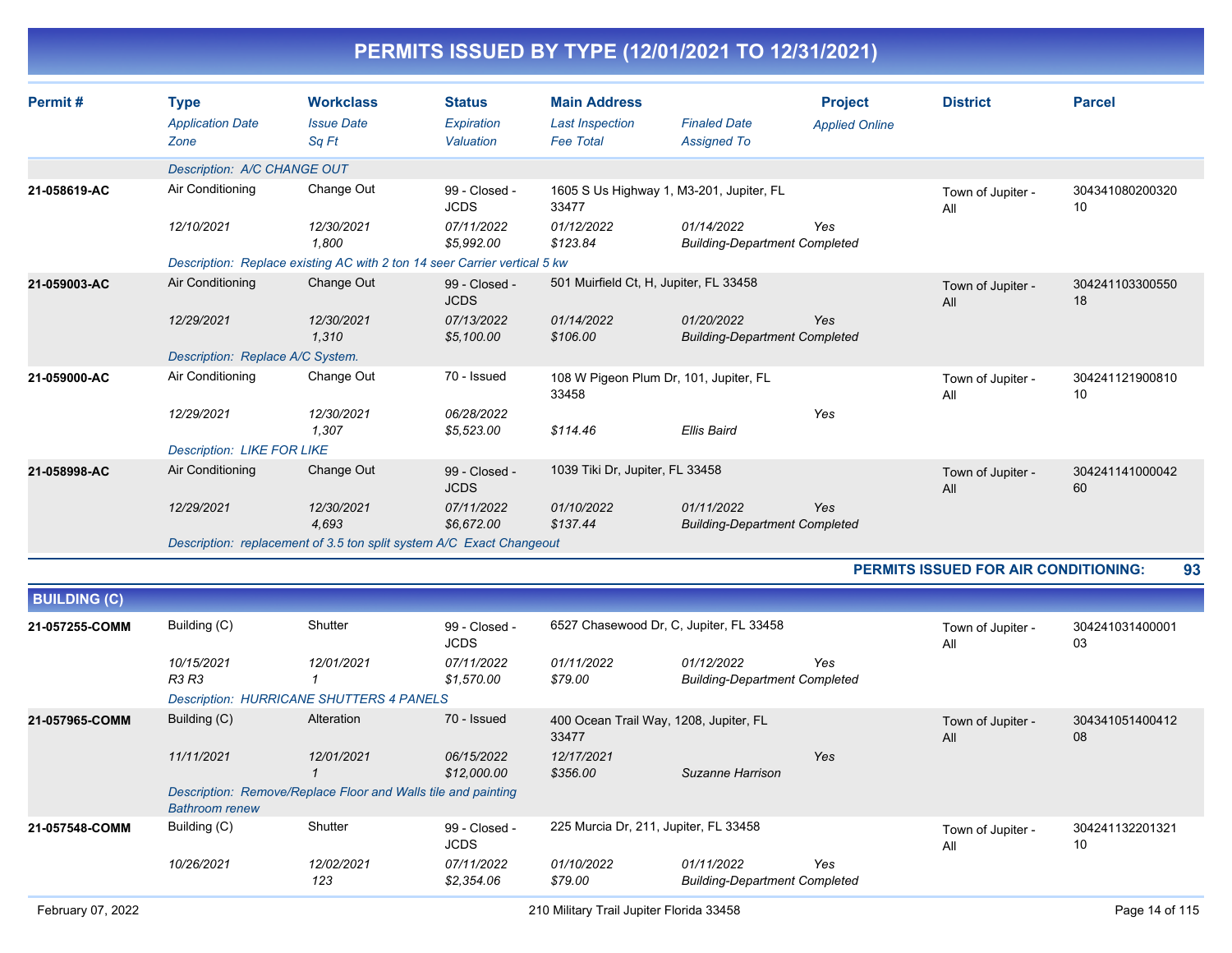| Permit#         | <b>Type</b><br><b>Application Date</b><br>Zone | <b>Workclass</b><br><b>Issue Date</b><br>Sq Ft                                                           | <b>Status</b><br><b>Expiration</b><br>Valuation | <b>Main Address</b><br><b>Last Inspection</b><br><b>Fee Total</b> | <b>Finaled Date</b><br><b>Assigned To</b>          | <b>Project</b><br><b>Applied Online</b> | <b>District</b>          | <b>Parcel</b>         |
|-----------------|------------------------------------------------|----------------------------------------------------------------------------------------------------------|-------------------------------------------------|-------------------------------------------------------------------|----------------------------------------------------|-----------------------------------------|--------------------------|-----------------------|
|                 | Description: Install 5 accordion shutters      |                                                                                                          |                                                 |                                                                   |                                                    |                                         |                          |                       |
| 21-057059-COMM  | Building (C)                                   | Alteration                                                                                               | 70 - Issued                                     |                                                                   | 6271 Riverwalk Ln, 3, Jupiter, FL 33458            |                                         | Town of Jupiter -<br>All | 304241031602100<br>30 |
|                 | 10/08/2021                                     | 12/02/2021<br>300                                                                                        | 05/31/2022<br>\$3,780.00                        | \$154.60                                                          | Vicki Tarallo                                      | Yes                                     |                          |                       |
|                 |                                                | <b>Description: REPAIR EXISTING SCREEN ROOF</b>                                                          |                                                 |                                                                   |                                                    |                                         |                          |                       |
| 21-057048-COMM* | Building (C)                                   | - Windows, Doors,<br>Garage Doors                                                                        | 70 - Issued                                     | 33477                                                             | 353 S Us Highway 1, D-407, Jupiter, FL             |                                         | Town of Jupiter -<br>All | 304341051500440<br>70 |
|                 | 10/08/2021<br><b>R3 R3</b>                     | 12/02/2021<br>21                                                                                         | 05/31/2022<br>\$2,046.00                        | \$117.92                                                          | Shandre Kellerman                                  | Yes                                     |                          |                       |
|                 |                                                | Description: Removal of existing window unit Installation of new impact window unit in same size opening |                                                 |                                                                   |                                                    |                                         |                          |                       |
| 21-056042-COMM  | Building (C)                                   | Alteration                                                                                               | 70 - Issued                                     | 1003 Mainsail Cir, Jupiter, FL 33477                              |                                                    |                                         | Town of Jupiter -<br>All | 304341160801010<br>03 |
|                 | 08/31/2021<br>R3 R3                            | 12/03/2021<br>1,897                                                                                      | 06/01/2022<br>\$36,883.00                       | \$1,710.52                                                        | Suzanne Harrison                                   | Yes                                     |                          |                       |
|                 |                                                | Description: Relocate kitchen fixtures. Add recessed lighting. bath renovation                           |                                                 |                                                                   |                                                    |                                         |                          |                       |
| 21-056363-COMM  | Building (C)                                   | - Windows, Doors,<br>Garage Doors                                                                        | 70 - Issued                                     | 300 Ocean Trail Way, 705, Jupiter, FL<br>33477                    |                                                    |                                         | Town of Jupiter -<br>All | 304341051200307<br>05 |
|                 | 09/14/2021                                     | 12/03/2021<br>$\mathbf{1}$                                                                               | 06/06/2022<br>\$19,415.00                       | 12/08/2021<br>\$398.00                                            | Vicki Tarallo                                      | Yes                                     |                          |                       |
|                 |                                                | Description: REPLACE ON EXISTING OPENINGS 3 IMPACT WINDOWS AND 3 IMPACT SGD                              |                                                 |                                                                   |                                                    |                                         |                          |                       |
| 21-058034-COMM  | Building (C)                                   | Shutter                                                                                                  | 99 - Closed -<br><b>JCDS</b>                    | 100 Ocean Trail Way, 310, Jupiter, FL<br>33477                    |                                                    |                                         | Town of Jupiter -<br>All | 304341050900203<br>10 |
|                 | 11/15/2021                                     | 12/03/2021<br>$\mathbf{1}$                                                                               | 07/05/2022<br>\$5,610.71                        | 01/04/2022<br>\$116.21                                            | 01/06/2022<br><b>Building-Department Completed</b> | Yes                                     |                          |                       |
|                 |                                                | <b>Description: HURRICANE SHUTTERS 5 ACCORDIONS</b>                                                      |                                                 |                                                                   |                                                    |                                         |                          |                       |
| 21-057884-COMM  | Building (C)                                   | - Windows, Doors,<br>Garage Doors                                                                        | 70 - Issued                                     | 802 Pinecrest Cir, D, Jupiter, FL 33458                           |                                                    |                                         | Town of Jupiter -<br>All | 304241102600800<br>24 |
|                 | 11/09/2021                                     | 12/03/2021<br>1                                                                                          | 07/13/2022<br>\$2,260.00                        | 01/14/2022<br>\$79.00                                             | Angela Carpentiere                                 | Yes                                     |                          |                       |
|                 |                                                | Description: Replacing on existing opening 1 Impact Door                                                 |                                                 |                                                                   |                                                    |                                         |                          |                       |
| 21-057703-COMM  | Building (C)                                   | Shutter                                                                                                  | 99 - Closed -<br><b>JCDS</b>                    | 100 Ocean Trail Way, 308, Jupiter, FL<br>33477                    |                                                    |                                         | Town of Jupiter -<br>All | 304341050900203<br>08 |
|                 | 11/02/2021                                     | 12/06/2021<br>$\mathbf{1}$                                                                               | 06/21/2022<br>\$4,025.00                        | 12/21/2021<br>\$84.50                                             | 12/22/2021<br><b>Building-Department Completed</b> | Yes                                     |                          |                       |
|                 |                                                | <b>Description: HURRICANE SHUTTERS 2 ACCORDION</b>                                                       |                                                 |                                                                   |                                                    |                                         |                          |                       |
| 21-058428-COMM  | Building (C)                                   | Alteration                                                                                               | 70 - Issued                                     | 960 N A1A, Jupiter, FL 33477                                      |                                                    |                                         | Town of Jupiter -<br>All | 304340314300200<br>00 |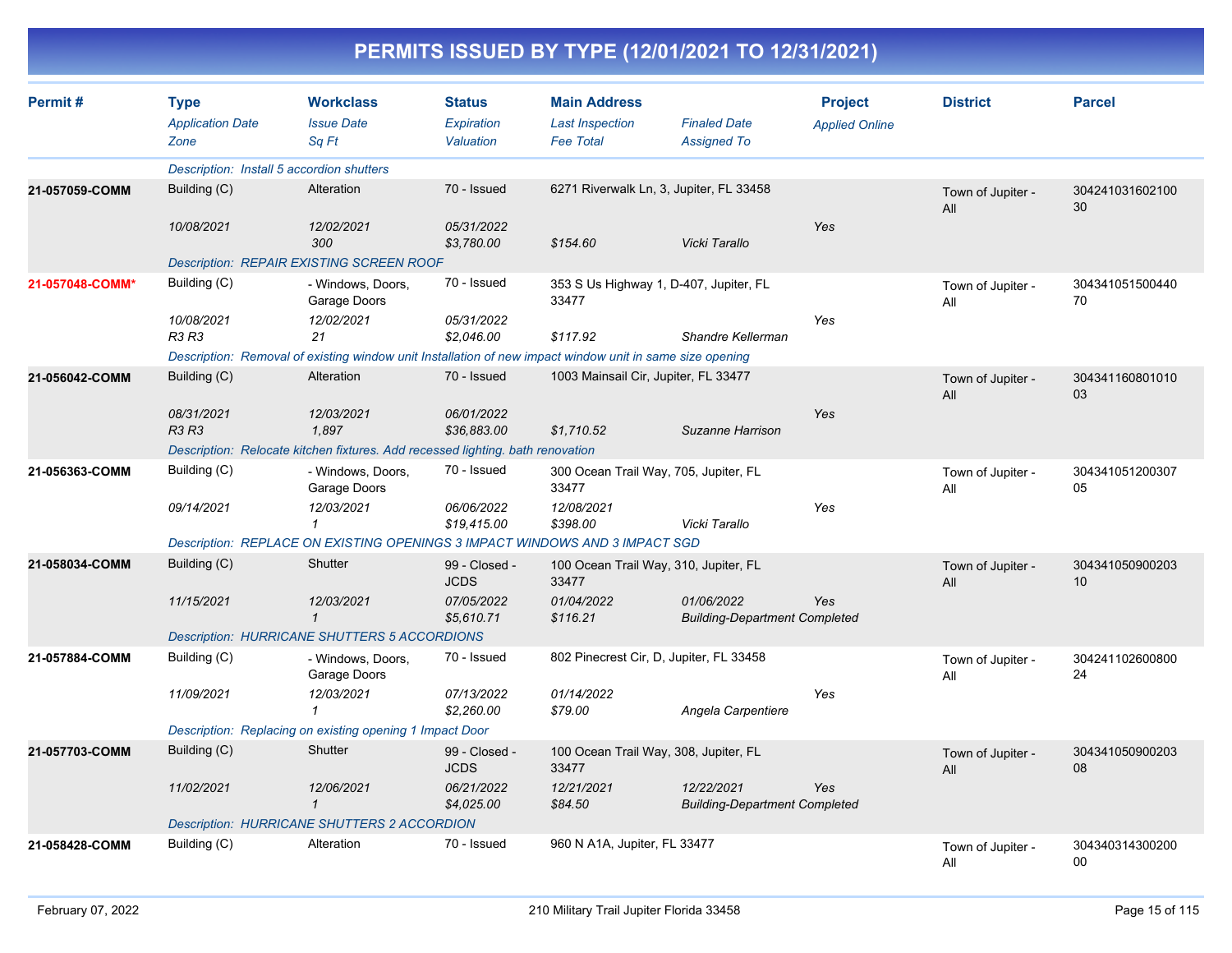| Permit#         | <b>Type</b><br><b>Application Date</b>        | <b>Workclass</b><br><b>Issue Date</b>                                  | <b>Status</b><br>Expiration  | <b>Main Address</b><br><b>Last Inspection</b>   | <b>Finaled Date</b>                                | <b>Project</b><br><b>Applied Online</b> | <b>District</b>          | <b>Parcel</b>         |
|-----------------|-----------------------------------------------|------------------------------------------------------------------------|------------------------------|-------------------------------------------------|----------------------------------------------------|-----------------------------------------|--------------------------|-----------------------|
|                 | Zone                                          | Sq Ft                                                                  | Valuation                    | <b>Fee Total</b>                                | <b>Assigned To</b>                                 |                                         |                          |                       |
|                 | 12/02/2021<br>C <sub>2</sub> C <sub>2</sub>   | 12/06/2021<br>200<br>Description: Repairs from fire damage- Guanabanas | 06/06/2022<br>\$10,000.00    | \$305.00                                        | Suzanne Harrison                                   | Yes                                     |                          |                       |
|                 |                                               | Shutter                                                                |                              |                                                 |                                                    |                                         |                          |                       |
| 21-057863-COMM  | Building (C)                                  |                                                                        | 99 - Closed -<br><b>JCDS</b> | 100 Ocean Trail Way, 1207, Jupiter, FL<br>33477 |                                                    |                                         | Town of Jupiter -<br>All | 304341050900212<br>07 |
|                 | 11/09/2021                                    | 12/06/2021<br>$\mathbf{1}$                                             | 07/11/2022<br>\$3,100.00     | 01/10/2022<br>\$79.00                           | 01/11/2022<br><b>Building-Department Completed</b> | Yes                                     |                          |                       |
|                 |                                               | <b>Description: HURRICANE SHUTTERS 1 ACCORDION</b>                     |                              |                                                 |                                                    |                                         |                          |                       |
| 21-058221-COMM  | Building (C)                                  | Shutter                                                                | 99 - Closed -<br><b>JCDS</b> | 224 S Old Dixie Hwy, Jupiter, FL 33458          |                                                    |                                         | Town of Jupiter -<br>All | 304241010301300<br>90 |
|                 | 11/22/2021                                    | 12/07/2021<br>700                                                      | 07/18/2022<br>\$6,125.00     | 01/19/2022<br>\$126.50                          | 01/24/2022<br><b>Building-Department Completed</b> | Yes                                     |                          |                       |
|                 |                                               | Description: Fabric hurricane shutters on 5 openings. FL#15088         |                              |                                                 |                                                    |                                         |                          |                       |
| 21-057441-COMM* | Building (C)                                  | Alteration                                                             | <b>NOC</b><br>Required       | 1511 N Old Dixie Hwy, Jupiter, FL 33469         |                                                    |                                         | Town of Jupiter -<br>All | 304340310600200<br>51 |
|                 | 10/21/2021                                    | 12/07/2021<br>170                                                      | 06/06/2022<br>\$7,500.00     | \$254.25                                        | Vicki Tarallo                                      | Yes                                     |                          |                       |
|                 |                                               | Description: DEMO NON LOAD BEARING WALLS                               |                              |                                                 |                                                    |                                         |                          |                       |
| 21-057325-COMM  | Building (C)                                  | - Windows, Doors,<br>Garage Doors                                      | 99 - Closed -<br><b>JCDS</b> | 300 N A1A, D204, Jupiter, FL 33477              |                                                    |                                         | Town of Jupiter -<br>All | 304341050400420<br>40 |
|                 | 10/18/2021<br><b>R3 R3</b>                    | 12/07/2021<br>$\mathbf{1}$                                             | 08/01/2022<br>\$5,125.00     | 01/31/2022<br>\$106.50                          | 02/01/2022<br><b>Building-Department Completed</b> | Yes                                     |                          |                       |
|                 |                                               | Description: Replace on existing openings 4 Impact windows             |                              |                                                 |                                                    |                                         |                          |                       |
| 21-057028-COMM  | Building (C)                                  | - Windows, Doors,<br>Garage Doors                                      | 99 - Closed -<br><b>JCDS</b> | 105 Santiago Dr, 104, Jupiter, FL 33458         |                                                    |                                         | Town of Jupiter -<br>All | 304241132200510<br>40 |
|                 | 10/07/2021<br><b>MXD MXD</b>                  | 12/07/2021<br>$\mathcal I$                                             | 07/05/2022<br>\$4,958.96     | 01/04/2022<br>\$203.18                          | 01/06/2022                                         | Yes                                     |                          |                       |
|                 | Description: Replacing entry door and transom |                                                                        |                              |                                                 |                                                    |                                         |                          |                       |
| 21-057554-COMM  | Building (C)                                  | - Windows, Doors,<br>Garage Doors                                      | 70 - Issued                  | 1100 E Indiantown Rd, 403, Jupiter, FL<br>33477 |                                                    |                                         | Town of Jupiter -<br>All | 304341050300440<br>30 |
|                 | 10/26/2021<br><b>R3 R3</b>                    | 12/07/2021<br>136                                                      | 06/14/2022<br>\$10,000.00    | 12/16/2021<br>\$205.00                          | Alicia Hertzog                                     | Yes                                     |                          |                       |
|                 |                                               | Description: INSTALL 7 IMPACT WINDOWS AND 1 IMPACT DOOR                |                              |                                                 |                                                    |                                         |                          |                       |
| 21-057816-COMM  | Building (C)                                  | Alteration                                                             | 70 - Issued                  | 1501 Marina Isle Way, 404, Jupiter, FL<br>33477 |                                                    |                                         | Town of Jupiter -<br>All | 304341201101540<br>40 |
|                 | 11/05/2021<br>R <sub>2</sub> R <sub>2</sub>   | 12/07/2021<br>1,385                                                    | 06/08/2022<br>\$24,000.00    | 12/10/2021<br>\$806.00                          | <b>Kelly Hills</b>                                 | Yes                                     |                          |                       |
|                 |                                               | Description: Remodel kitchen and two bathrooms                         |                              |                                                 |                                                    |                                         |                          |                       |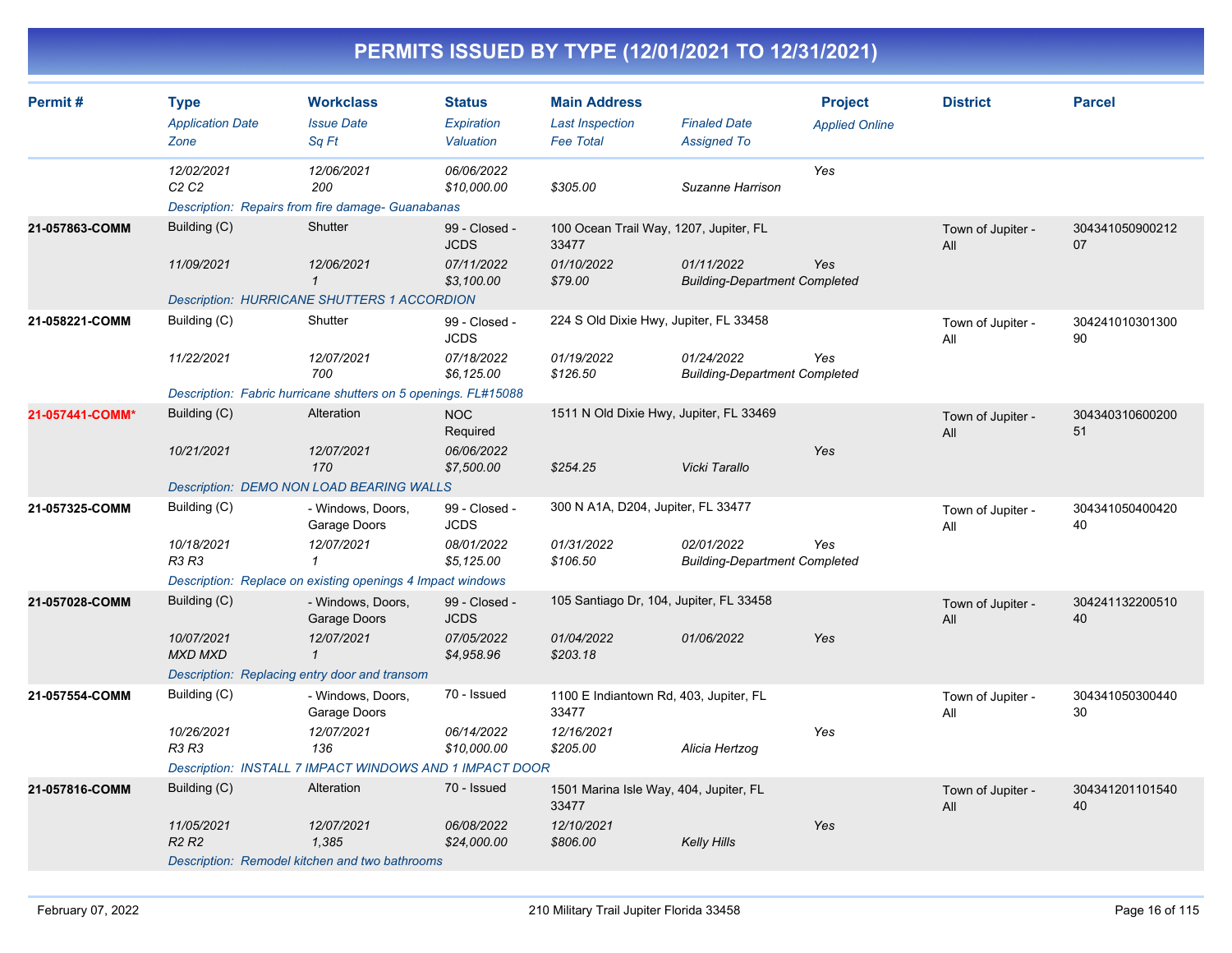| Permit#         | <b>Type</b><br><b>Application Date</b><br>Zone                    | <b>Workclass</b><br><b>Issue Date</b><br>Sq Ft                                                           | <b>Status</b><br><b>Expiration</b><br>Valuation | <b>Main Address</b><br><b>Last Inspection</b><br><b>Fee Total</b> | <b>Finaled Date</b><br><b>Assigned To</b>          | <b>Project</b><br><b>Applied Online</b> | <b>District</b>          | <b>Parcel</b>         |
|-----------------|-------------------------------------------------------------------|----------------------------------------------------------------------------------------------------------|-------------------------------------------------|-------------------------------------------------------------------|----------------------------------------------------|-----------------------------------------|--------------------------|-----------------------|
| 21-057702-COMM  | Building (C)                                                      | Shutter                                                                                                  | 99 - Closed -<br><b>JCDS</b>                    | 100 Ocean Trail Way, 1208, Jupiter, FL<br>33477                   |                                                    |                                         | Town of Jupiter -<br>All | 304341050900212<br>08 |
|                 | 11/02/2021                                                        | 12/08/2021<br>$\mathbf{1}$                                                                               | 07/25/2022<br>\$4,025.00                        | 01/25/2022<br>\$84.50                                             | 02/04/2022<br><b>Building-Department Completed</b> | Yes                                     |                          |                       |
|                 |                                                                   | <b>Description: HURRICANE SHUTTERS 2 ACCORDION SHUTTERS</b>                                              |                                                 |                                                                   |                                                    |                                         |                          |                       |
| 21-057704-COMM  | Building (C)                                                      | Shutter                                                                                                  | 99 - Closed -<br><b>JCDS</b>                    | 100 Ocean Trail Way, 808, Jupiter, FL<br>33477                    |                                                    |                                         | Town of Jupiter -<br>All | 304341050900208<br>08 |
|                 | 11/02/2021                                                        | 12/08/2021<br>$\mathbf{1}$                                                                               | 06/14/2022<br>\$3,100.00                        | 12/16/2021<br>\$79.00                                             | 12/17/2021<br><b>Building-Department Completed</b> | Yes                                     |                          |                       |
|                 |                                                                   | <b>Description: HURRICANE SHUTTERS 1 ACCORDION</b>                                                       |                                                 |                                                                   |                                                    |                                         |                          |                       |
| 21-057249-COMM  | Building (C)                                                      | - Windows, Doors,<br>Garage Doors                                                                        | 99 - Closed -<br><b>JCDS</b>                    | 717 S Us Highway 1, 902, Jupiter, FL<br>33477                     |                                                    |                                         | Town of Jupiter -<br>All | 304341050500090<br>20 |
|                 | 10/14/2021                                                        | 12/08/2021<br>1.348                                                                                      | 07/19/2022<br>\$9,670.31                        | 01/20/2022<br>\$198.31                                            | 01/24/2022<br><b>Building-Department Completed</b> | Yes                                     |                          |                       |
|                 |                                                                   | Description: VILLAS ON THE GREEN PHASE V COND UNIT 902                                                   |                                                 |                                                                   |                                                    |                                         |                          |                       |
| 21-058095-COMM  | Building (C)                                                      | - Windows, Doors,<br>Garage Doors                                                                        | 70 - Issued                                     | 2000 S A1A, 302, Jupiter, FL 33477                                |                                                    |                                         | Town of Jupiter -<br>All | 304341082500103<br>02 |
|                 | 11/17/2021                                                        | 12/08/2021<br>85                                                                                         | 06/06/2022<br>\$12,250.00                       | \$251.13                                                          | <b>Kimberly Slater</b>                             | Yes                                     |                          |                       |
|                 |                                                                   | Description: INSTALL 1 IMPACT WINDOW AND 2 IMPACT DOORS.                                                 |                                                 |                                                                   |                                                    |                                         |                          |                       |
| 21-057707-COMM  | Building (C)                                                      | Shutter                                                                                                  | 99 - Closed -<br><b>JCDS</b>                    | 100 Ocean Trail Way, 708, Jupiter, FL<br>33477                    |                                                    |                                         | Town of Jupiter -<br>All | 304341050900207<br>08 |
|                 | 11/02/2021                                                        | 12/08/2021<br>$\mathbf{1}$                                                                               | 07/05/2022<br>\$4,625.00                        | 01/06/2022<br>\$96.50                                             | 01/10/2022<br><b>Building-Department Completed</b> | Yes                                     |                          |                       |
|                 | Description: Hurricane shutters 4 accordions                      |                                                                                                          |                                                 |                                                                   |                                                    |                                         |                          |                       |
| 21-057673-COMM  | Building (C)                                                      | Alteration                                                                                               | 70 - Issued                                     | 1150 Town Center Dr, 202, Jupiter, FL<br>33458                    |                                                    |                                         | Town of Jupiter -<br>All | 304241230802020<br>20 |
|                 | 10/31/2021<br><b>MXD MXD</b>                                      | 12/08/2021<br>1,200                                                                                      | 08/02/2022<br>\$40,000.00                       | 02/03/2022<br>\$1,060.00                                          | <b>Kellie Doherty</b>                              | Yes                                     |                          |                       |
|                 | Description: Tile installation<br>Painting                        |                                                                                                          |                                                 |                                                                   |                                                    |                                         |                          |                       |
|                 | Plumbing and electrical at same location<br>No air cond work done |                                                                                                          |                                                 |                                                                   |                                                    |                                         |                          |                       |
| 21-057737-COMM* | Building (C)                                                      | Fence                                                                                                    | <b>NOC</b><br>Required                          | 100 S Delaware Blvd, Jupiter, FL 33458                            |                                                    |                                         | Town of Jupiter -<br>All | 304241020000070<br>30 |
|                 | 11/03/2021                                                        | 12/09/2021<br>893                                                                                        | 06/07/2022<br>\$89,980.00                       | \$2,884.37                                                        | Angela Carpentiere                                 | Yes                                     |                          |                       |
|                 |                                                                   | Description: Install approx. 893' of 6'+1' galvanized chain link fence with six (6) strands of barb wire |                                                 |                                                                   |                                                    |                                         |                          |                       |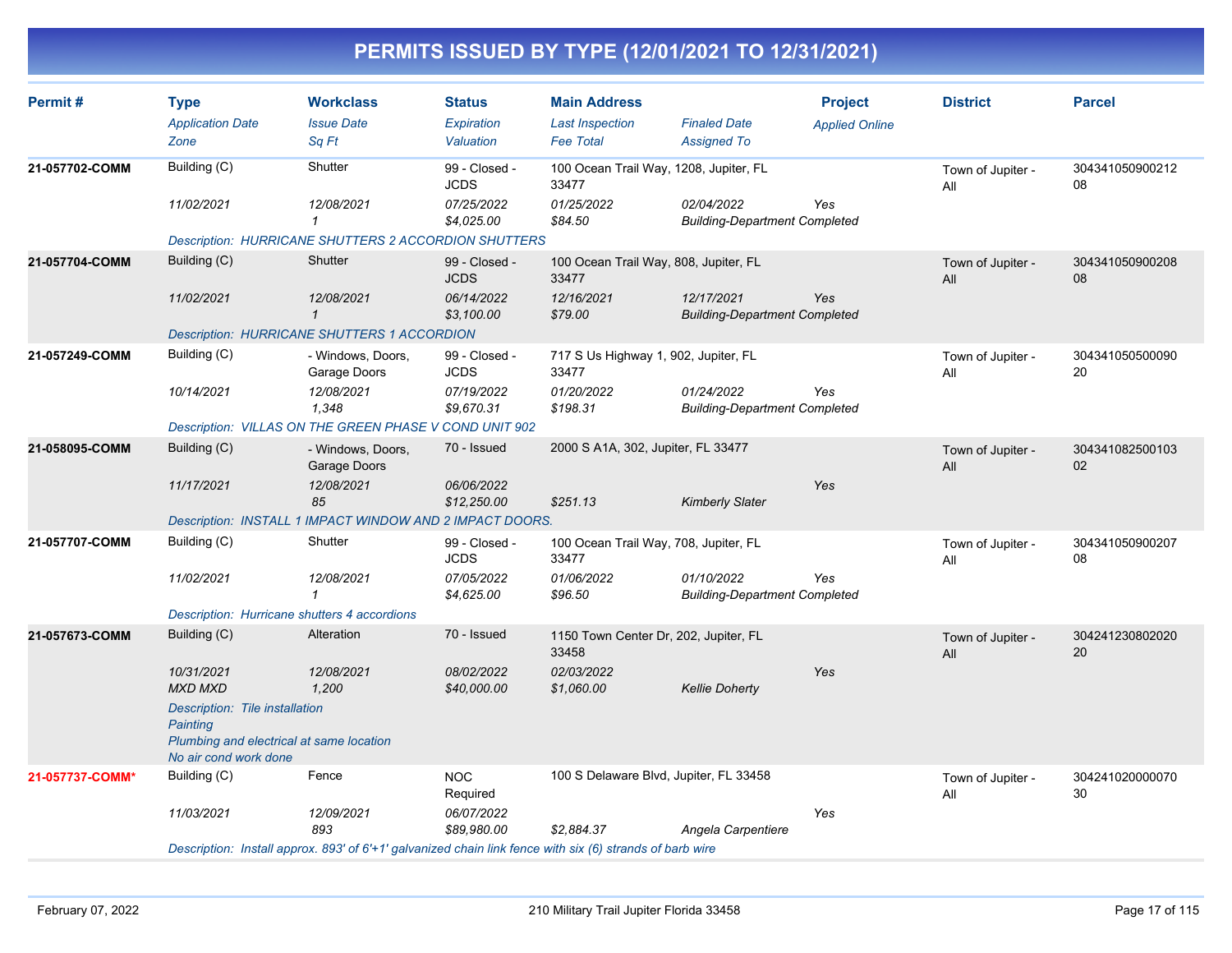| Permit#         | <b>Type</b><br><b>Application Date</b><br>Zone | <b>Workclass</b><br><b>Issue Date</b><br>Sa Ft                                                                                                                                          | <b>Status</b><br>Expiration<br>Valuation | <b>Main Address</b><br><b>Last Inspection</b><br><b>Fee Total</b> | <b>Finaled Date</b><br><b>Assigned To</b> | <b>Project</b><br><b>Applied Online</b> | <b>District</b>          | <b>Parcel</b>         |
|-----------------|------------------------------------------------|-----------------------------------------------------------------------------------------------------------------------------------------------------------------------------------------|------------------------------------------|-------------------------------------------------------------------|-------------------------------------------|-----------------------------------------|--------------------------|-----------------------|
| 21-058440-COMM  | Building (C)                                   | - Windows, Doors,<br>Garage Doors                                                                                                                                                       | 70 - Issued                              |                                                                   | 1002 Keystone Dr N, E, Jupiter, FL 33458  |                                         | Town of Jupiter -<br>All | 304241103001000<br>25 |
|                 | 12/03/2021                                     | 12/09/2021<br>$\mathbf{1}$                                                                                                                                                              | 07/20/2022<br>\$2,700.10                 | 01/21/2022<br>\$79.00                                             | Angela Carpentiere                        | Yes                                     |                          |                       |
|                 |                                                | Description: CHANGE OUT FRONT DOOR NO SIZE CHANGE                                                                                                                                       |                                          |                                                                   |                                           |                                         |                          |                       |
| 21-058153-COMM  | Building (C)                                   | - Windows, Doors,<br>Garage Doors                                                                                                                                                       | 70 - Issued                              |                                                                   | 175 Galicia Way, 205, Jupiter, FL 33458   |                                         | Town of Jupiter -<br>All | 304241132200620<br>50 |
|                 | 11/19/2021                                     | 12/10/2021<br>150                                                                                                                                                                       | 06/08/2022<br>\$11.143.00                | \$228.43                                                          | Kelly Hills                               | Yes                                     |                          |                       |
|                 |                                                | Description: REPLACE 3 WINDOWS AND 1 DOOR                                                                                                                                               |                                          |                                                                   |                                           |                                         |                          |                       |
| 21-053554-COMM  | Building (C)                                   | Alteration                                                                                                                                                                              | 70 - Issued                              | 602 Muirfield Ct, A, Jupiter, FL 33458                            |                                           |                                         | Town of Jupiter -<br>All | 304241103300660<br>21 |
|                 | 06/04/2021                                     | 12/13/2021<br>5                                                                                                                                                                         | 06/11/2022<br>\$300.00                   | \$179.00                                                          | Alicia Hertzog                            | Yes                                     |                          |                       |
|                 | Unit is affixed to the tread of the steps.     | Description: Permitting an Acorn Model 130 Stairlift on the exterior steps located at address above.<br>Unit is plugged into an existing 110 outlet to charge 2 each 12 volt batteries. |                                          |                                                                   |                                           |                                         |                          |                       |
| 21-058093-COMM  | Building (C)                                   | - Windows, Doors,                                                                                                                                                                       | 70 - Issued                              | 2000 S A1A, 207, Jupiter, FL 33477                                |                                           |                                         | Town of Jupiter -        | 304341082500102       |
|                 |                                                | Garage Doors                                                                                                                                                                            |                                          |                                                                   |                                           |                                         | All                      | 07                    |
|                 | 11/17/2021                                     | 12/13/2021<br>262                                                                                                                                                                       | 06/13/2022<br>\$28,950.00                | \$593.47                                                          | <b>Kimberly Slater</b>                    | Yes                                     |                          |                       |
|                 |                                                | Description: INSTALL 2 IMPACT WINDOWS AND 4 IMPACT DOORS                                                                                                                                |                                          |                                                                   |                                           |                                         |                          |                       |
|                 |                                                |                                                                                                                                                                                         | 70 - Issued                              |                                                                   |                                           |                                         |                          |                       |
| 21-056614-COMM  | Building (C)                                   | Alteration                                                                                                                                                                              |                                          | 430 Center St, Jupiter, FL 33458                                  |                                           |                                         | Town of Jupiter -<br>All | 304241010700300<br>30 |
|                 | 09/23/2021                                     | 12/13/2021<br>1,288                                                                                                                                                                     | 06/13/2022<br>\$42,000.00                | 01/19/2022<br>\$861.00                                            | Vicki Tarallo                             | Yes                                     |                          |                       |
|                 |                                                | Description: INSTALLATION OF COMMERCIAL PLAYGROUND EQUIPMENT                                                                                                                            |                                          |                                                                   |                                           |                                         |                          |                       |
| 21-056750-COMM* | Building (C)                                   | Alteration                                                                                                                                                                              | <b>NOC</b><br>Required                   | 33477                                                             | 1003 Clubhouse Cir, BLDG 10, Jupiter, FL  |                                         | Town of Jupiter -<br>All | 304341050800110<br>03 |
|                 | 09/28/2021<br><b>R3 R3</b>                     | 12/14/2021<br>26                                                                                                                                                                        | 06/12/2022<br>\$10,476.00                | \$214.76                                                          | <b>Kellie Doherty</b>                     | Yes                                     |                          |                       |
|                 |                                                | Description: Concrete Restoration on Balcony edges on Building 10 Units 1003 and 1004                                                                                                   |                                          |                                                                   |                                           |                                         |                          |                       |
| 21-056753-COMM* | Building (C)                                   | Alteration                                                                                                                                                                              | <b>NOC</b><br>Required                   | 33477                                                             | 1301 Clubhouse Cir, BLDG 13, Jupiter, FL  |                                         | Town of Jupiter -<br>All | 304341050800113<br>01 |
|                 | 09/28/2021<br><b>R3 R3</b>                     | 12/14/2021<br>8                                                                                                                                                                         | 06/12/2022<br>\$6,852.00                 | \$141.10                                                          | <b>Kellie Doherty</b>                     | Yes                                     |                          |                       |
|                 |                                                | Description: Concrete Restoration on Balcony Edges Building 13 Units 1301 and 1302                                                                                                      |                                          |                                                                   |                                           |                                         |                          |                       |
| 21-056288-COMM  | Building (C)                                   | Alteration                                                                                                                                                                              | 70 - Issued                              |                                                                   | 1210 S Old Dixie Hwy, Jupiter, FL 33458   |                                         |                          | 304241120000010       |
|                 |                                                |                                                                                                                                                                                         |                                          |                                                                   |                                           |                                         | Town of Jupiter -<br>All | 60                    |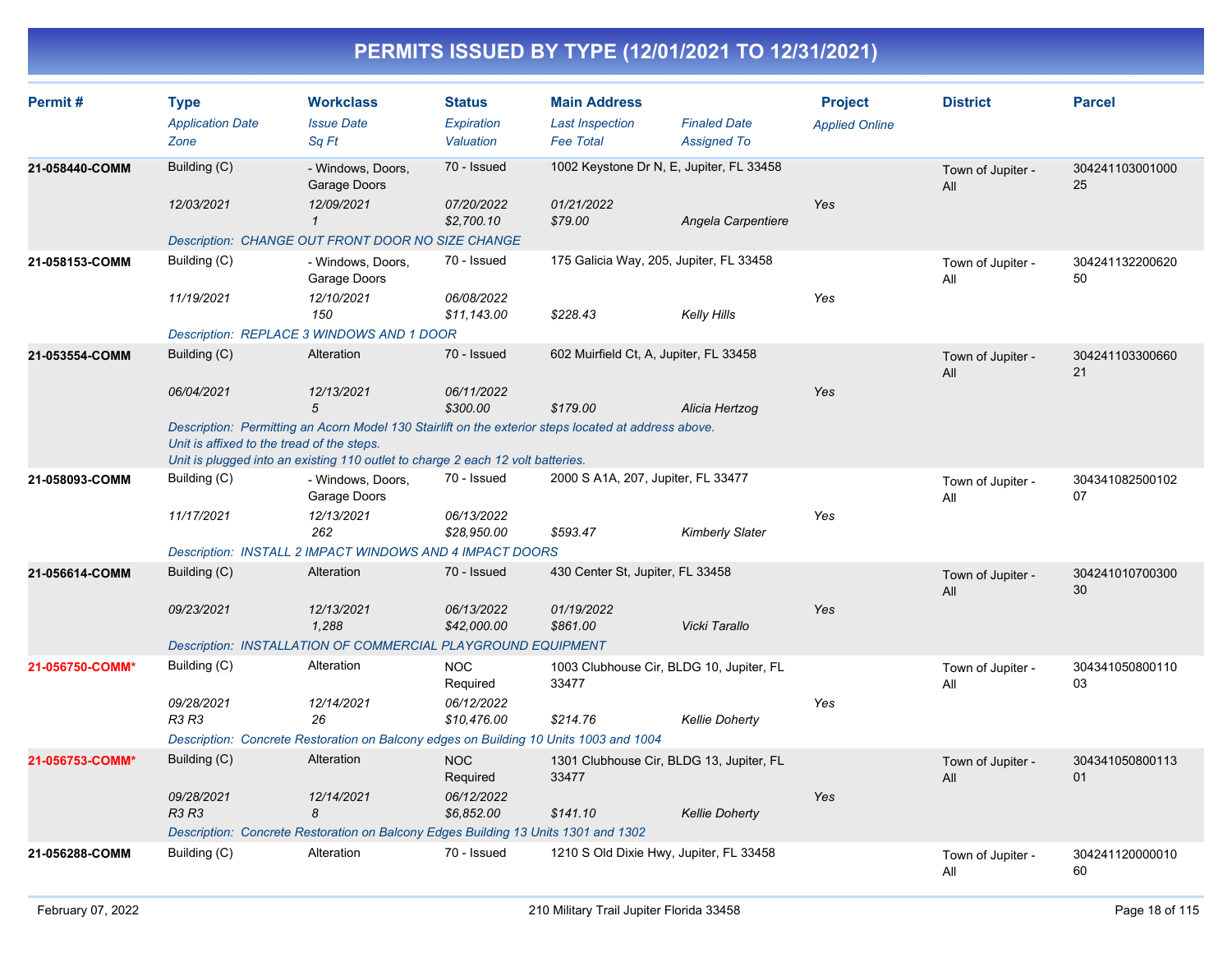|                 |                                        |                                                                                                                                           |                              | PERMITS ISSUED BY TYPE (12/01/2021 TO 12/31/2021) |                                                    |                       |                          |                       |
|-----------------|----------------------------------------|-------------------------------------------------------------------------------------------------------------------------------------------|------------------------------|---------------------------------------------------|----------------------------------------------------|-----------------------|--------------------------|-----------------------|
| Permit#         | <b>Type</b>                            | <b>Workclass</b>                                                                                                                          | Status                       | <b>Main Address</b>                               |                                                    | <b>Project</b>        | <b>District</b>          | <b>Parcel</b>         |
|                 | <b>Application Date</b>                | <b>Issue Date</b>                                                                                                                         | Expiration                   | <b>Last Inspection</b>                            | <b>Finaled Date</b>                                | <b>Applied Online</b> |                          |                       |
|                 | Zone                                   | Sq Ft                                                                                                                                     | Valuation                    | <b>Fee Total</b>                                  | Assigned To                                        |                       |                          |                       |
|                 | 09/10/2021                             | 12/14/2021<br>15,000                                                                                                                      | 08/02/2022<br>\$1,800,000.00 | 02/03/2022<br>\$40,660.00                         | <b>Kellie Doherty</b>                              | Yes                   |                          |                       |
|                 |                                        | Description: Interior Renovation of existing ICU with new finishes, offices, exterior window replacement to accommodate new nurse station |                              |                                                   |                                                    |                       |                          |                       |
| 21-057147-COMM  | Building (C)                           | Alteration                                                                                                                                | 70 - Issued                  | 1401 W Indiantown Rd, Jupiter, FL 33458           |                                                    |                       | Town of Jupiter -<br>All | 304241020100001<br>70 |
|                 | 10/12/2021                             | 12/14/2021<br>1,000                                                                                                                       | 06/13/2022<br>\$60,025.00    | \$1,580.63                                        | Vicki Tarallo                                      | Yes                   |                          |                       |
|                 | <b>IMPACT WINDOWS.</b>                 | Description: HARMONY ANIMAL HOSPITAL - DIVIDING ROOM TO CREATE 2 PATIENT ROOMS. CHANGING WINDOW OPENINGS TO ALLOW FOR NEW WALL. NEW       |                              |                                                   |                                                    |                       |                          |                       |
| 21-058535-COMM  | Building (C)                           | Shutter                                                                                                                                   | 99 - Closed -<br><b>JCDS</b> | 300 N A1A, M406, Jupiter, FL 33477                |                                                    |                       | Town of Jupiter -<br>All | 304341050401340<br>60 |
|                 | 12/08/2021<br>R3 R3                    | 12/14/2021<br>89                                                                                                                          | 07/11/2022<br>\$2,680.00     | 01/10/2022<br>\$79.00                             | 01/11/2022<br><b>Building-Department Completed</b> | Yes                   |                          |                       |
|                 |                                        | Description: Installation of code approved accordion shutter on 1 opening                                                                 |                              |                                                   |                                                    |                       |                          |                       |
| 21-057711-COMM  | Building (C)                           | Shutter                                                                                                                                   | 99 - Closed -<br><b>JCDS</b> | 100 Ocean Trail Way, 1108, Jupiter, FL<br>33477   |                                                    |                       | Town of Jupiter -<br>All | 304341050900211<br>08 |
|                 | 11/02/2021                             | 12/14/2021<br>$\mathbf{\overline{1}}$                                                                                                     | 07/05/2022<br>\$3,100.00     | 01/04/2022<br>\$79.00                             | 01/06/2022<br><b>Building-Department Completed</b> | Yes                   |                          |                       |
|                 |                                        | <b>Description: HURRICANE SHUTTERS 1 ACCORDION</b>                                                                                        |                              |                                                   |                                                    |                       |                          |                       |
| 21-057865-COMM  | Building (C)                           | Shutter                                                                                                                                   | 99 - Closed -<br><b>JCDS</b> | 100 Ocean Trail Way, 807, Jupiter, FL<br>33477    |                                                    |                       | Town of Jupiter -<br>All | 304341050900208<br>07 |
|                 | 11/09/2021                             | 12/14/2021<br>1                                                                                                                           | 07/18/2022<br>\$3,950.00     | 01/18/2022<br>\$83.00                             | 01/21/2022<br><b>Building-Department Completed</b> | Yes                   |                          |                       |
|                 | <b>Description: HURRICANE SHUTTERS</b> |                                                                                                                                           |                              |                                                   |                                                    |                       |                          |                       |
| 21-057079-COMM* | Building (C)                           | - Windows, Doors,<br>Garage Doors                                                                                                         | <b>NOC</b><br>Required       | 33458                                             | 326 Jupiter Lakes Blvd, 2322B, Jupiter, FL         |                       | Town of Jupiter -<br>All | 304241120500102<br>22 |
|                 | 10/11/2021<br><b>R3 R3</b>             | 12/15/2021<br>300                                                                                                                         | 06/13/2022<br>\$12,887.00    | \$264.19                                          | Alicia Hertzog                                     | Yes                   |                          |                       |
|                 |                                        | Description: Replace 4 Sets Of Sliding Glass Doors & 2 Windows                                                                            |                              |                                                   |                                                    |                       |                          |                       |
| 21-056712-COMM  | Building (C)                           | - Windows, Doors,<br>Garage Doors                                                                                                         | 70 - Issued                  |                                                   | 701 South Seas Dr, 504, Jupiter, FL 33477          |                       | Town of Jupiter -<br>All | 304341160500750<br>40 |
|                 | 09/27/2021                             | 12/15/2021<br>22                                                                                                                          | 07/25/2022<br>\$2,100.00     | 01/26/2022<br>\$179.00                            | Suzanne Harrison                                   | Yes                   |                          |                       |
|                 | Description: INSTALL 1 IMPACT DOOR     |                                                                                                                                           |                              |                                                   |                                                    |                       |                          |                       |
| 21-057864-COMM* | Building (C)                           | Shutter                                                                                                                                   | <b>NOC</b><br>Required       | 100 Ocean Trail Way, 207, Jupiter, FL<br>33477    |                                                    |                       | Town of Jupiter -<br>All | 304341050900202<br>07 |
|                 | 11/09/2021                             | 12/15/2021<br>$\mathcal I$                                                                                                                | 06/13/2022<br>\$4,025.00     | \$84.50                                           | Suzanne Harrison                                   | Yes                   |                          |                       |
|                 |                                        | Description: HURRICANE SHUTTERS 2 ACCORDION                                                                                               |                              |                                                   |                                                    |                       |                          |                       |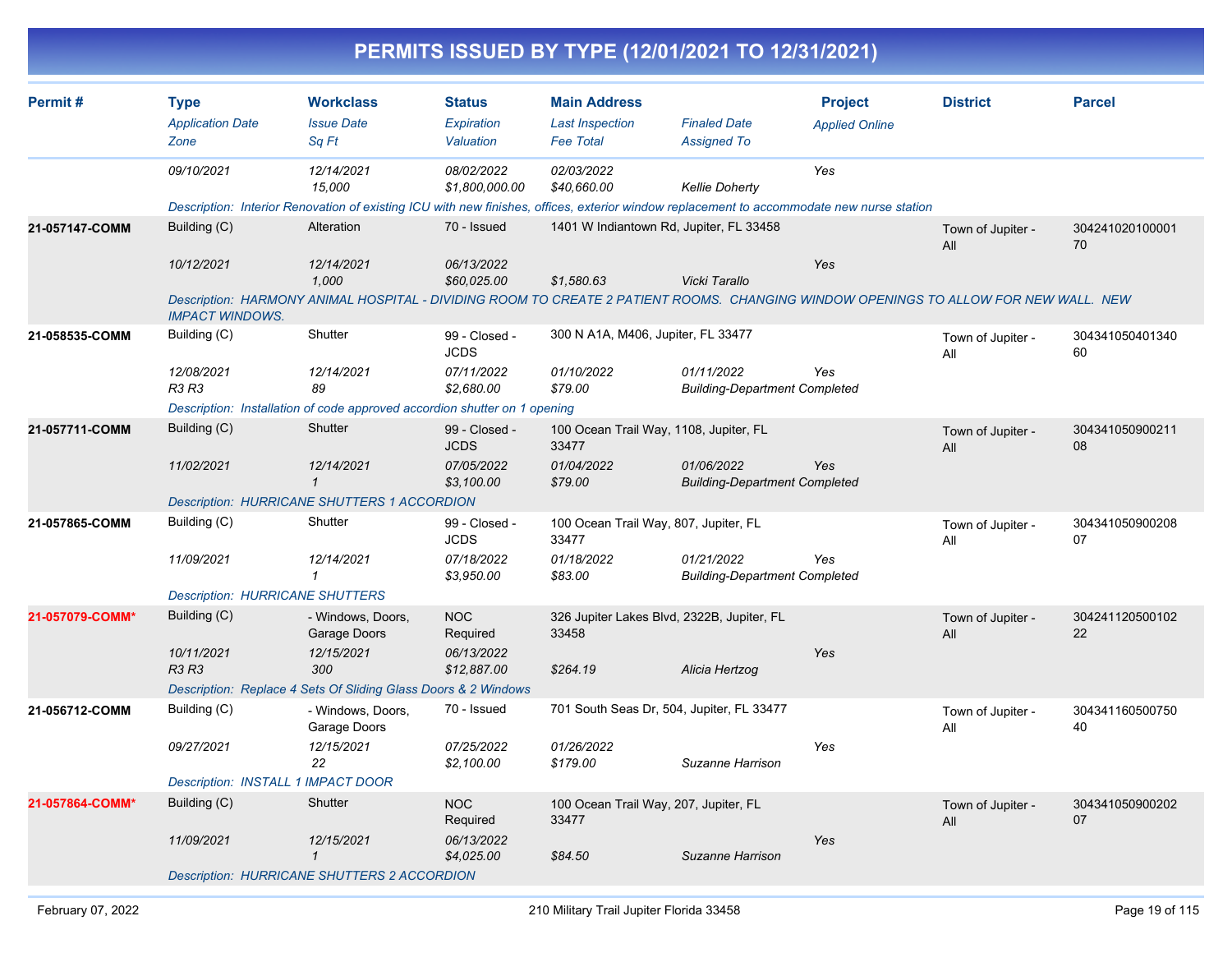| Permit#         | <b>Type</b><br><b>Application Date</b><br>Zone   | <b>Workclass</b><br><b>Issue Date</b><br>Sq Ft                                                           | <b>Status</b><br>Expiration<br>Valuation | <b>Main Address</b><br><b>Last Inspection</b><br><b>Fee Total</b> | <b>Finaled Date</b><br><b>Assigned To</b>          | <b>Project</b><br><b>Applied Online</b> | <b>District</b>          | <b>Parcel</b>         |
|-----------------|--------------------------------------------------|----------------------------------------------------------------------------------------------------------|------------------------------------------|-------------------------------------------------------------------|----------------------------------------------------|-----------------------------------------|--------------------------|-----------------------|
| 21-057054-COMM  | Building (C)                                     | - Windows, Doors,<br>Garage Doors                                                                        | 70 - Issued                              | 701 South Seas Dr, Jupiter, FL 33477                              |                                                    |                                         | Town of Jupiter -<br>All | 3043411605            |
|                 | 10/08/2021                                       | 12/15/2021<br>4,250<br>Description: INSTALL 36 IMPACT WNDOWS AND 38 IMPACT DOORS (19 Units - Building 7) | 07/13/2022<br>\$66,350.00                | 01/14/2022<br>\$1,360.17                                          | Alicia Hertzog                                     | Yes                                     |                          |                       |
| 21-058149-COMM  | Building (C)                                     | Shutter                                                                                                  | 99 - Closed -<br><b>JCDS</b>             | 2051 Keystone Dr S, A, Jupiter, FL 33458                          |                                                    |                                         | Town of Jupiter -<br>All | 304241103001200<br>11 |
|                 | 11/18/2021<br>R <sub>2</sub> R <sub>2</sub>      | 12/16/2021<br>$\mathbf{1}$                                                                               | 07/11/2022<br>\$3,300.00                 | 01/11/2022<br>\$79.00                                             | 01/12/2022<br><b>Building-Department Completed</b> | Yes                                     |                          |                       |
|                 | Description: Installing 1 Accordion shutter      |                                                                                                          |                                          |                                                                   |                                                    |                                         |                          |                       |
| 21-057886-COMM  | Building (C)                                     | Shutter                                                                                                  | 99 - Closed -<br><b>JCDS</b>             | 1201 Jupiter Park Dr, 4, Jupiter, FL 33458                        |                                                    |                                         | Town of Jupiter -<br>All | 304241090800000<br>40 |
|                 | 11/09/2021<br>1111                               | 12/16/2021<br>143                                                                                        | 06/15/2022<br>\$2,497.00                 | 12/17/2021<br>\$79.00                                             | 12/20/2021<br><b>Building-Department Completed</b> | Yes                                     |                          |                       |
|                 | <b>Description: Install 2 Accordion Shutters</b> |                                                                                                          |                                          |                                                                   |                                                    |                                         |                          |                       |
| 21-057709-COMM  | Building (C)                                     | Shutter                                                                                                  | 70 - Issued                              | 100 Ocean Trail Way, 908, Jupiter, FL<br>33477                    |                                                    |                                         | Town of Jupiter -<br>All | 304341050900209<br>08 |
|                 | 11/02/2021                                       | 12/16/2021<br>$\mathbf{1}$                                                                               | 07/05/2022<br>\$3,100.00                 | 01/06/2022<br>\$79.00                                             | Shandre Kellerman                                  | Yes                                     |                          |                       |
|                 |                                                  | Description: Hurricane shutters 1 accordion                                                              |                                          |                                                                   |                                                    |                                         |                          |                       |
| 21-057680-COMM  | Building (C)                                     | Alteration                                                                                               | 70 - Issued                              | 601 South Seas Dr, 304, Jupiter, FL 33477                         |                                                    |                                         | Town of Jupiter -<br>All | 304341160500630<br>40 |
|                 | 11/01/2021                                       | 12/17/2021<br>$\mathbf{1}$                                                                               | 06/15/2022<br>\$59,476.00                | \$1,566.64                                                        | <b>Kimberly Slater</b>                             | Yes                                     |                          |                       |
|                 | Description: interior renovation                 |                                                                                                          |                                          |                                                                   |                                                    |                                         |                          |                       |
| 21-058593-COMM  | Building (C)                                     | Alteration                                                                                               | 70 - Issued                              | 287 E Indiantown Rd, B4, Jupiter, FL<br>33477                     |                                                    |                                         | Town of Jupiter -<br>All | 304341062300000<br>20 |
|                 | 12/09/2021                                       | 12/17/2021<br>18                                                                                         | 06/15/2022<br>\$2,200.00                 | \$79.00                                                           | Theo Jackson                                       | Yes                                     |                          |                       |
|                 |                                                  | <b>Description: SIGN PERMIT WITH ELECTRIC</b>                                                            |                                          |                                                                   |                                                    |                                         |                          |                       |
|                 |                                                  | individual reverse illumination (led lights) channel letters direct mount                                |                                          |                                                                   |                                                    |                                         |                          |                       |
| 21-055523-COMM* | Building (C)                                     | Alteration                                                                                               | <b>NOC</b><br>Required                   | 1100 E Indiantown Rd, 312, Jupiter, FL<br>33477                   |                                                    |                                         | Town of Jupiter -<br>All | 304341050300331<br>20 |
|                 | 08/13/2021                                       | 12/17/2021<br>934                                                                                        | 06/15/2022<br>\$58,000.00                | \$1,529.00                                                        | Shandre Kellerman                                  | Yes                                     |                          |                       |
|                 |                                                  | Description: Interior renovation including, bathrooms, kitchen, hvac, impact windows and doors           |                                          |                                                                   |                                                    |                                         |                          |                       |
| 21-055211-COMM  | Building (C)                                     | Alteration                                                                                               | 70 - Issued                              | 6390 W Indiantown Rd, 59, Jupiter, FL<br>33458                    |                                                    |                                         | Town of Jupiter -<br>All | 304241030500000<br>30 |
|                 |                                                  |                                                                                                          |                                          |                                                                   |                                                    |                                         |                          |                       |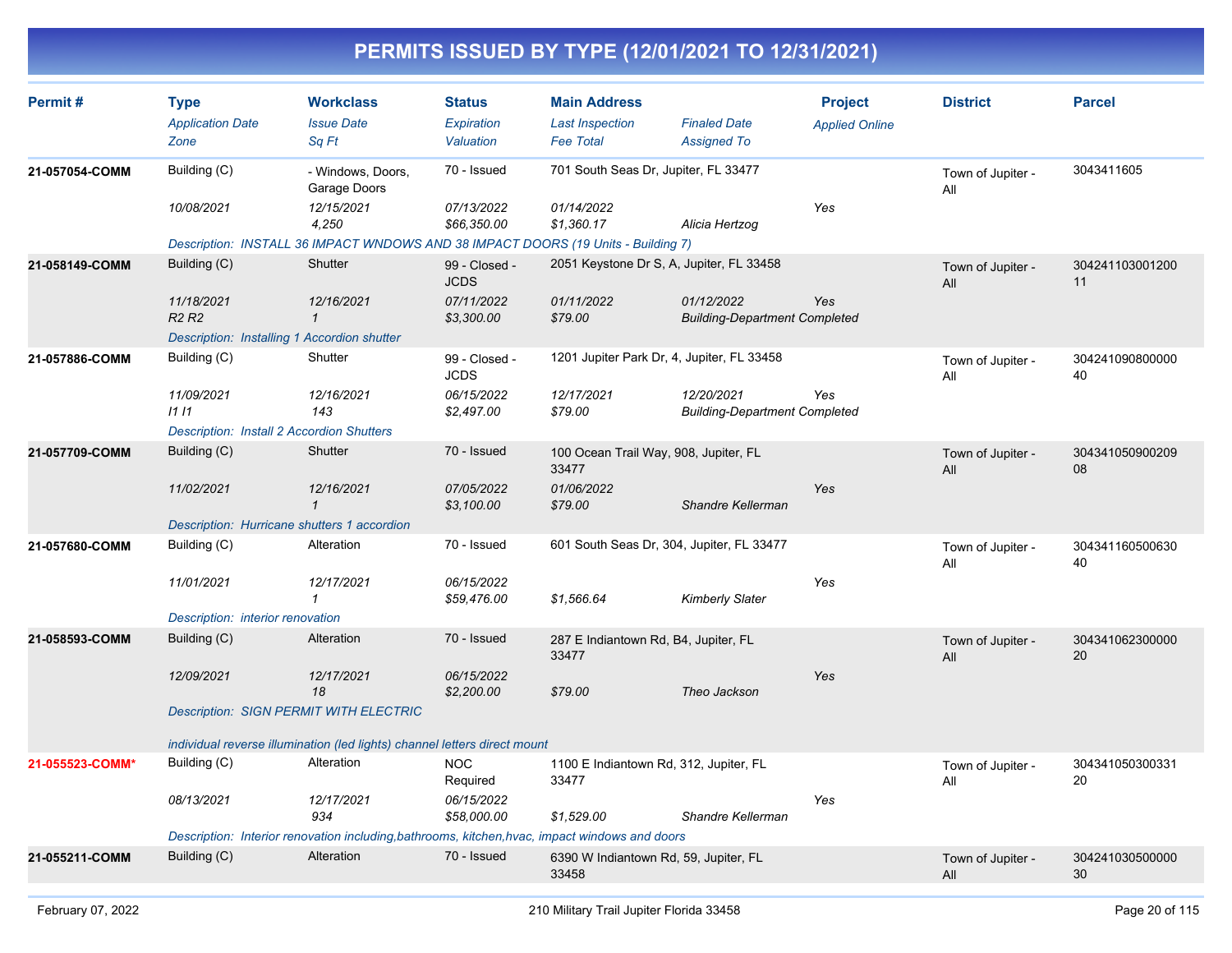|                 |                                                |                                                                                                                                                                                                                          |                                                        |                                                                   | PERMITS ISSUED BY TYPE (12/01/2021 TO 12/31/2021)                                             |                                         |                          |                           |
|-----------------|------------------------------------------------|--------------------------------------------------------------------------------------------------------------------------------------------------------------------------------------------------------------------------|--------------------------------------------------------|-------------------------------------------------------------------|-----------------------------------------------------------------------------------------------|-----------------------------------------|--------------------------|---------------------------|
| Permit#         | <b>Type</b><br><b>Application Date</b><br>Zone | <b>Workclass</b><br><b>Issue Date</b><br>Sq Ft                                                                                                                                                                           | <b>Status</b><br>Expiration<br>Valuation               | <b>Main Address</b><br><b>Last Inspection</b><br><b>Fee Total</b> | <b>Finaled Date</b><br><b>Assigned To</b>                                                     | <b>Project</b><br><b>Applied Online</b> | <b>District</b>          | <b>Parcel</b>             |
|                 | 08/03/2021<br>C <sub>2</sub> C <sub>2</sub>    | 12/20/2021<br>14,319<br>Description: install new exterior door, remodel 2 bathrooms, move walls/doors in kitchen, replace walk in cooler-LEWIS STEAKHOUSE                                                                | 08/02/2022<br>\$88,000.00                              | 02/03/2022<br>\$2,294.00                                          | <b>Kellie Doherty</b>                                                                         | Yes                                     |                          |                           |
| 21-058481-COMM  | Building (C)<br>12/06/2021                     | Alteration<br>12/20/2021<br>400<br>Description: We would like to put up a 20x20 tent for our event. The tent will not have any sidewalls and will be open on all four sides for entrance/exit. Fire extinguisher will be | 99 - Closed -<br><b>JCDS</b><br>07/27/2022<br>\$275.00 | 01/28/2022<br>\$79.00                                             | 1260 University Blvd, Jupiter, FL 33458<br>02/01/2022<br><b>Building-Department Completed</b> | Yes                                     | Town of Jupiter -<br>All | 304241230302400<br>$00\,$ |
| 21-056639-COMM  | Building (C)<br>09/24/2021                     | attached to one of the side poles. (Up 1/28 Down 1/29)<br>Awning<br>12/20/2021<br>849<br>Description: installing 1 large and 1 small fixed awning on the fitness deck at the main clubhouse                              | 70 - Issued<br>06/21/2022<br>\$20,000.00               | \$560.00                                                          | 200 Admirals Cove Blvd, Jupiter, FL 33477<br><b>Kellie Doherty</b>                            | Yes                                     | Town of Jupiter -<br>All | 304341180300700<br>00     |
| 21-055822-COMM  | Building (C)<br>08/24/2021                     | Enclosure<br>12/20/2021<br>1<br>Description: Demo and Rebuild trash enclosure and landscape per plans                                                                                                                    | 70 - Issued<br>06/21/2022<br>\$50,000.00               | \$1,420.00                                                        | 75 E Indiantown Rd, Jupiter, FL 33477<br>Alicia Hertzog                                       | Yes                                     | Town of Jupiter -<br>All | 304341060000202<br>20     |
| 21-058624-COMM  | Building (C)<br>12/10/2021                     | - Windows, Doors,<br>Garage Doors<br>12/20/2021<br>$\mathbf{1}$<br>Description: Replace 2 windows & 2 doors in 4 openings with impact                                                                                    | 70 - Issued<br>06/21/2022<br>\$14,200.00               | 33477<br>\$291.10                                                 | 2101 Marina Isle Way, 103, Jupiter, FL<br><b>Kelly Hills</b>                                  | Yes                                     | Town of Jupiter -<br>All | 304341201102110<br>30     |
| 21-056230-COMM* | Building (C)<br>09/09/2021<br>MXD MXD          | New - Commercial<br><b>Building</b><br>12/21/2021<br>$\mathbf 1$<br>Description: construction of new specialty rehabilitation hospital (PAM Rehab Hospital)                                                              | 70 - Issued<br>07/05/2022<br>\$14,116,355.00           | 01/05/2022<br>\$305,301.64                                        | 5075 Innovation Way, Jupiter, FL 33458<br><b>Kellie Doherty</b>                               | Yes                                     | Town of Jupiter -<br>All | 304241243000200<br>00     |
| 21-058148-COMM  | Building (C)<br>11/18/2021                     | - Windows, Doors,<br>Garage Doors<br>12/22/2021<br>$\mathbf{1}$<br>Description: Replacing on existing opening 5 impact windows, 1 impact door and 2 sgd                                                                  | 70 - Issued<br>07/11/2022<br>\$11,643.00               | 01/11/2022<br>\$346.89                                            | 2051 Keystone Dr S, A, Jupiter, FL 33458<br><b>Debbie Rogers</b>                              | Yes                                     | Town of Jupiter -<br>All | 304241103001200<br>11     |
| 21-058220-COMM  | Building (C)<br>11/22/2021                     | Alteration<br>12/22/2021<br>1,380                                                                                                                                                                                        | 70 - Issued<br>06/21/2022<br>\$55,000.00               | 12/23/2021<br>\$1,452.50                                          | 701 South Seas Dr, 406, Jupiter, FL 33477<br><b>Kimberly Slater</b>                           | Yes                                     | Town of Jupiter -<br>All | 304341160500740<br>60     |

*Description: Replace tile floor as per plan, renovate the two bathroom, replace kitchen cabinetry and counter top.*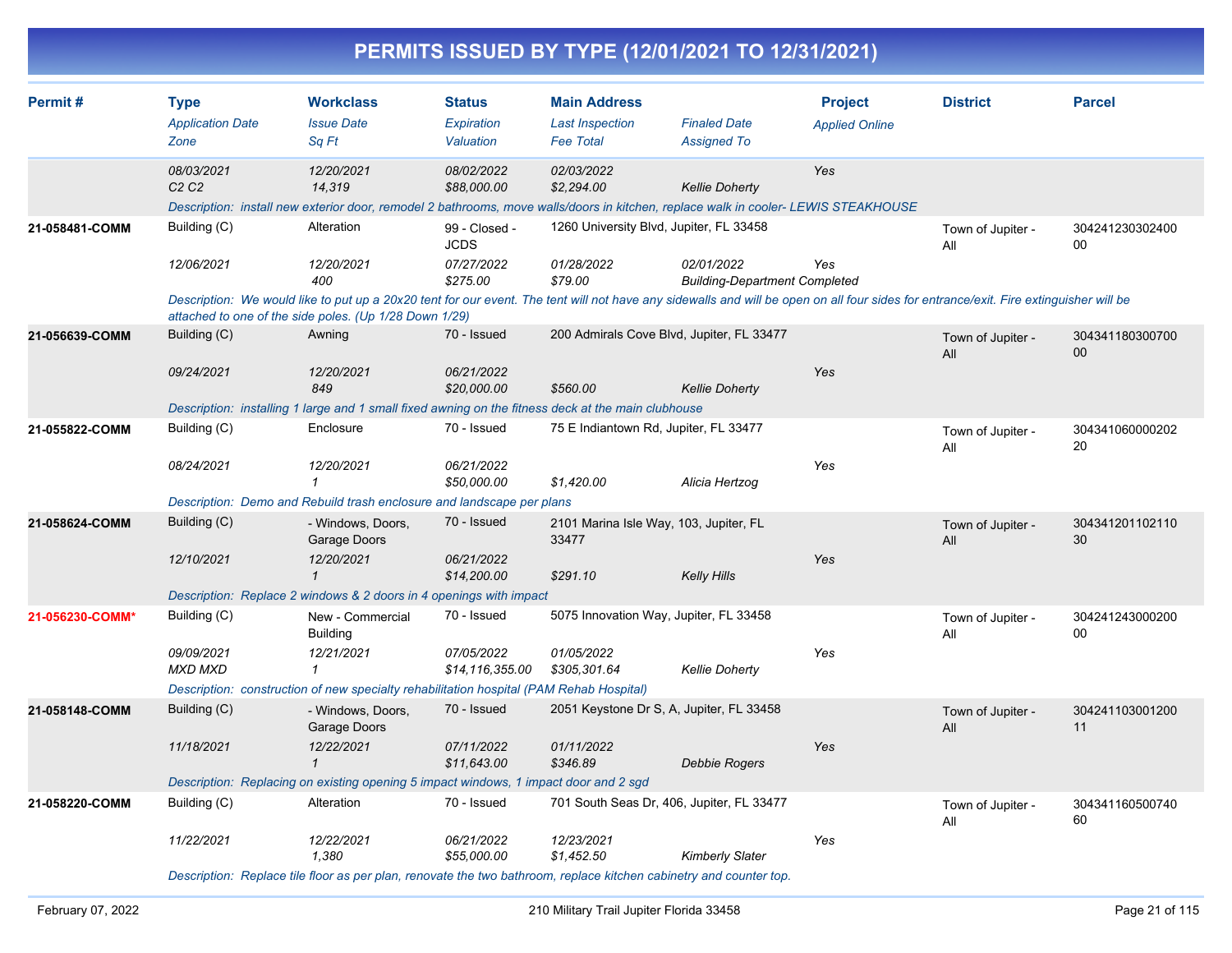| Permit#         | <b>Type</b><br><b>Application Date</b><br>Zone  | <b>Workclass</b><br><b>Issue Date</b><br>Sq Ft                                                                        | <b>Status</b><br>Expiration<br>Valuation | <b>Main Address</b><br><b>Last Inspection</b><br><b>Fee Total</b> | <b>Finaled Date</b><br><b>Assigned To</b>          | <b>Project</b><br><b>Applied Online</b> | <b>District</b>          | <b>Parcel</b>         |
|-----------------|-------------------------------------------------|-----------------------------------------------------------------------------------------------------------------------|------------------------------------------|-------------------------------------------------------------------|----------------------------------------------------|-----------------------------------------|--------------------------|-----------------------|
| 21-058798-COMM  | Building (C)                                    | Shutter                                                                                                               | 70 - Issued                              | 100 Ocean Trail Way, 1010, Jupiter, FL<br>33477                   |                                                    |                                         | Town of Jupiter -<br>All | 304341050900210<br>10 |
|                 | 12/17/2021<br>R3 R3                             | 12/22/2021<br>196<br>Description: INSTALL ACCORDION SHUTTERS ON 3 OPENINGS                                            | 06/21/2022<br>\$4,556.00                 | \$95.12                                                           | <b>Kelly Hills</b>                                 | Yes                                     |                          |                       |
| 21-057714-COMM  | Building (C)                                    | Shutter                                                                                                               | 99 - Closed -<br><b>JCDS</b>             | 100 Ocean Trail Way, 1008, Jupiter, FL<br>33477                   |                                                    |                                         | Town of Jupiter -<br>All | 304341050900210<br>08 |
|                 | 11/02/2021                                      | 12/22/2021<br>$\mathbf{1}$                                                                                            | 07/05/2022<br>\$3,100.00                 | 01/04/2022<br>\$79.00                                             | 01/06/2022<br><b>Building-Department Completed</b> | Yes                                     |                          |                       |
|                 |                                                 | <b>Description: Hurricane shutters 1 ACCORDION</b>                                                                    |                                          |                                                                   |                                                    |                                         |                          |                       |
| 21-056849-COMM  | Building (C)                                    | Alteration                                                                                                            | 70 - Issued                              | 1473 Via Privada, Jupiter, FL 33477                               |                                                    |                                         | Town of Jupiter -<br>All | 304341080800208<br>50 |
|                 | 09/30/2021                                      | 12/28/2021<br>$\mathbf{1}$                                                                                            | 06/27/2022<br>\$50,000.00                | \$1,025.00                                                        | Vicki Tarallo                                      | Yes                                     |                          |                       |
|                 |                                                 | Description: KITCHEN REMODEL, 2ND FLOOR INTERIOR EXTENSION, MOVE 1/2 BATH SINK, FRONT DOOR AND 2 WINDOW REPLACEMENTS. |                                          |                                                                   |                                                    |                                         |                          |                       |
| 21-056412-COMM  | Building (C)                                    | Alteration                                                                                                            | 70 - Issued                              | 400 S A1A, Jupiter, FL 33477                                      |                                                    |                                         | Town of Jupiter -<br>All | 304341050000400<br>60 |
|                 | 09/15/2021                                      | 12/28/2021<br>$\mathbf{1}$                                                                                            | 07/18/2022<br>\$123,954.00               | 01/19/2022<br>\$2,541.06                                          | Vicki Tarallo                                      | Yes                                     |                          |                       |
|                 |                                                 | Description: INSTALLATION OF SIX PICKLEBALL COURTS                                                                    |                                          |                                                                   |                                                    |                                         |                          |                       |
| 21-058465-COMM  | Building (C)                                    | Alteration                                                                                                            | 99 - Closed -<br><b>JCDS</b>             | 1901 Marina Isle Way, 205, Jupiter, FL<br>33477                   |                                                    |                                         | Town of Jupiter -<br>All | 304341201101920<br>50 |
|                 | 12/06/2021                                      | 12/29/2021<br>324                                                                                                     | 07/19/2022<br>\$3,250.00                 | 01/20/2022<br>\$79.00                                             | 02/03/2022<br><b>Building-Department Completed</b> | Yes                                     |                          |                       |
|                 | Description: Install screen enclosure on patio. |                                                                                                                       |                                          |                                                                   |                                                    |                                         |                          |                       |
| 21-057157-COMM* | Building (C)                                    | Sign                                                                                                                  | <b>NOC</b><br>Required                   | 103 S Us Highway 1, C1, Jupiter, FL<br>33477                      |                                                    |                                         | Town of Jupiter -<br>All | 304341061900400<br>00 |
|                 | 10/12/2021<br>C2C2                              | 12/29/2021<br>19                                                                                                      | 06/27/2022<br>\$4,525.00                 | \$94.50                                                           | Theo Jackson                                       | Yes                                     |                          |                       |
|                 |                                                 | Description: Installation of new illuminated wall sign                                                                |                                          |                                                                   |                                                    |                                         |                          |                       |
| 21-058864-COMM  | Building (C)                                    | Shutter                                                                                                               | $18 -$<br>Pre-Review<br>Verification     | 601 South Seas Dr, 101, Jupiter, FL 33477                         |                                                    |                                         | Town of Jupiter -<br>All | 304341160500610<br>10 |
|                 | 12/20/2021                                      | 12/29/2021<br>1,980                                                                                                   | 06/27/2022<br>\$41,600.00                | \$852.80                                                          | <b>Kelly Hills</b>                                 | Yes                                     |                          |                       |
|                 |                                                 | <b>Description: INSTALL 18 ACCORDION SHUTTERS IN 9 UNITS</b>                                                          |                                          |                                                                   |                                                    |                                         |                          |                       |
| 21-058918-COMM  | Building (C)                                    | - Windows, Doors,<br>Garage Doors                                                                                     | 99 - Closed -<br><b>JCDS</b>             | 431 Toney Penna Dr, 140, Jupiter, FL<br>33458                     |                                                    |                                         | Town of Jupiter -<br>All | 304241010000050<br>20 |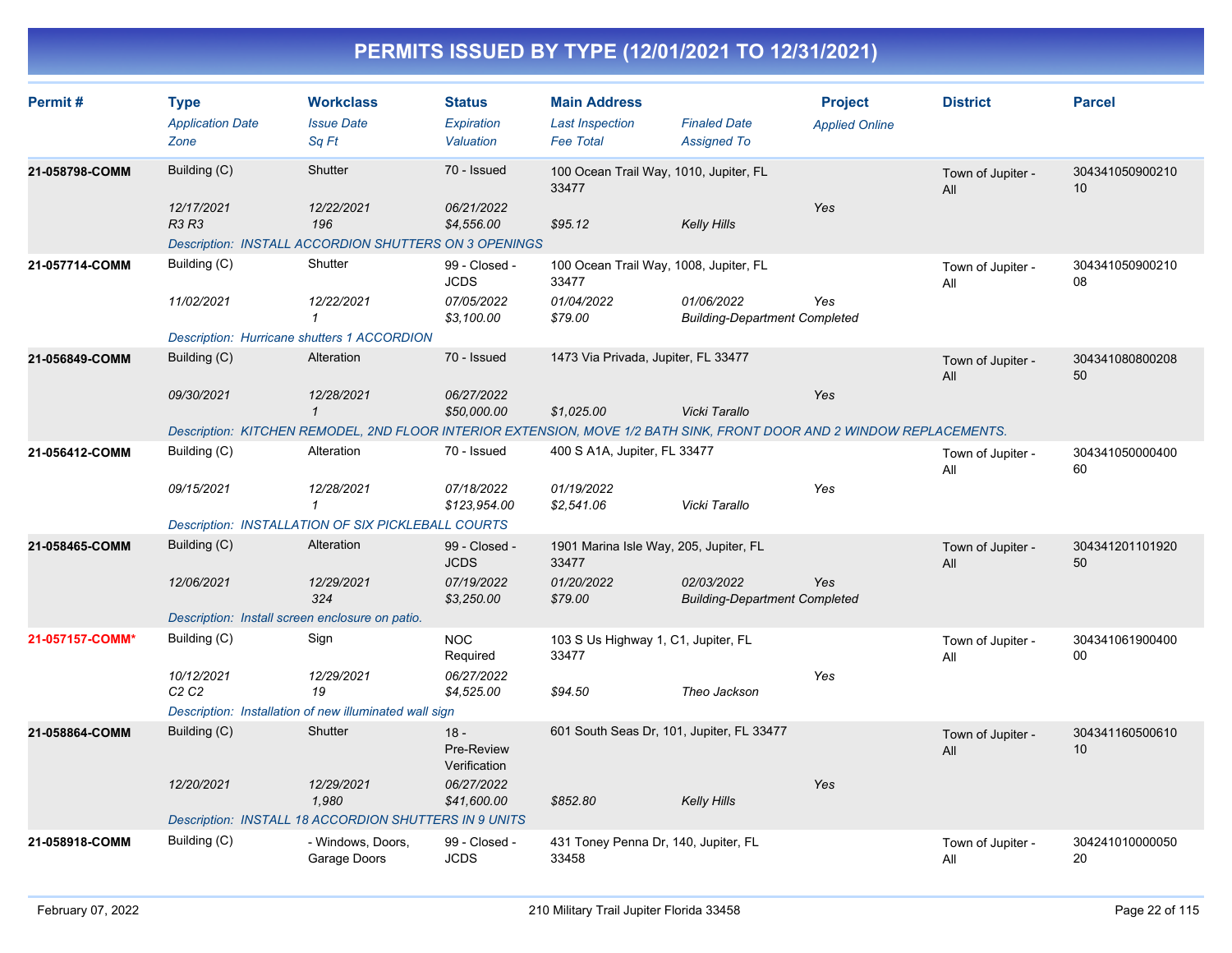| <b>Permit#</b> | <b>Type</b><br><b>Application Date</b><br>Zone | <b>Workclass</b><br><b>Issue Date</b><br>Sa Ft                                                                                                                                              | <b>Status</b><br>Expiration<br>Valuation | <b>Main Address</b><br>Last Inspection<br><b>Fee Total</b> | <b>Finaled Date</b><br><b>Assigned To</b>          | <b>Project</b><br><b>Applied Online</b> | <b>District</b>          | <b>Parcel</b>         |
|----------------|------------------------------------------------|---------------------------------------------------------------------------------------------------------------------------------------------------------------------------------------------|------------------------------------------|------------------------------------------------------------|----------------------------------------------------|-----------------------------------------|--------------------------|-----------------------|
|                | 12/22/2021<br>R3 R3                            | 12/30/2021<br>24<br>Description: Change/Replace existing REAR exterior door that was damaged by a car with new impact rated exterior door. Same size, measurements etc. NO structural work. | <i>07/05/2022</i><br>\$1,425.00          | <i>01/06/2022</i><br>\$79.00                               | 01/10/2022<br><b>Building-Department Completed</b> | Yes                                     |                          |                       |
|                | <b>Replacement of existing</b>                 |                                                                                                                                                                                             |                                          |                                                            |                                                    |                                         |                          |                       |
| 21-057488-COMM | Building (C)                                   | Alteration                                                                                                                                                                                  | 70 - Issued                              | 4050 S Us Highway 1, 310, Jupiter, FL<br>33477             |                                                    |                                         | Town of Jupiter -<br>All | 304341212300200<br>00 |
|                | 10/22/2021<br>C2C2                             | 12/30/2021<br>2,000                                                                                                                                                                         | 07/11/2022<br>\$101,231.00               | 01/12/2022<br>\$2,631.40                                   | Alicia Hertzog                                     | Yes                                     |                          |                       |
|                |                                                | Description: Interior Tenant Improvements for Rembar PBC LLC                                                                                                                                |                                          |                                                            |                                                    |                                         |                          |                       |
| 21-056070-COMM | Building (C)                                   | - Windows, Doors.<br>Garage Doors                                                                                                                                                           | 70 - Issued                              | 902 Wingfoot Dr, C, Jupiter, FL 33458                      |                                                    |                                         | Town of Jupiter -<br>All | 304241102100900<br>23 |
|                | 09/01/2021                                     | 12/30/2021<br>17                                                                                                                                                                            | 06/28/2022<br>\$2.878.00                 | \$79.00                                                    | Shandre Kellerman                                  | Yes                                     |                          |                       |
|                |                                                | Description: Replace existing window (1) with impact                                                                                                                                        |                                          |                                                            |                                                    |                                         |                          |                       |

#### **PERMITS ISSUED FOR BUILDING (C): 65**

| <b>BUILDING (R)</b> |                               |                                                                                                                                                                  |               |                                    |                                         |     |                          |                       |
|---------------------|-------------------------------|------------------------------------------------------------------------------------------------------------------------------------------------------------------|---------------|------------------------------------|-----------------------------------------|-----|--------------------------|-----------------------|
| 21-057565-BLDR      | Building (R)                  | - Windows, Doors,<br>Garage Doors                                                                                                                                | 70 - Issued   |                                    | 155 Ocean Key Way, Jupiter, FL 33477    |     | Town of Jupiter -<br>All | 304341083000000<br>20 |
|                     | 10/26/2021                    | 12/01/2021                                                                                                                                                       | 07/11/2022    | 01/10/2022                         |                                         | Yes |                          |                       |
|                     | <b>R3 R3</b>                  |                                                                                                                                                                  | \$116,940.00  | \$2.397.27                         | Shandre Kellerman                       |     |                          |                       |
|                     |                               | Description: Remove and replace 52 impact windows and 11 impact doors.                                                                                           |               |                                    |                                         |     |                          |                       |
| 21-056258-BLDR      | Building (R)                  | Alteration                                                                                                                                                       | 70 - Issued   | 169 Regatta Dr, Jupiter, FL 33477  |                                         |     | Town of Jupiter -<br>All | 304341072200070<br>90 |
|                     | 09/09/2021                    | 12/01/2021                                                                                                                                                       | 06/14/2022    | 12/16/2021                         |                                         | Yes |                          |                       |
|                     |                               | 1.200                                                                                                                                                            | \$237.080.00  | \$4,860.14                         | <b>Kimberly Slater</b>                  |     |                          |                       |
|                     |                               | Description: Exterior Hardscape renovation: replace existing pavers at pool deck and change interior pool finish, drains and lights. Replace existing landscape. |               |                                    |                                         |     |                          |                       |
| 21-058004-BLDR*     | Building (R)                  | - Windows, Doors,                                                                                                                                                | <b>NOC</b>    | 252 Cardinal Ln, Jupiter, FL 33458 |                                         |     | Town of Jupiter -        | 304241150200004       |
|                     |                               | Garage Doors                                                                                                                                                     | Required      |                                    |                                         |     | All                      | 40                    |
|                     | 11/12/2021                    | 12/01/2021                                                                                                                                                       | 05/31/2022    |                                    |                                         | Yes |                          |                       |
|                     |                               | 13                                                                                                                                                               | \$5,279.83    | \$109.60                           | <b>Debbie Rogers</b>                    |     |                          |                       |
|                     |                               | Description: INSTALL (1) IMPACT SH WINDOW AND (1) IMPACT SGD                                                                                                     |               |                                    |                                         |     |                          |                       |
| 21-057892-BLDR      | Building (R)                  | Fence                                                                                                                                                            | 99 - Closed - |                                    | 237 Sonoma Isles Cir, Jupiter, FL 33478 |     | Town of Jupiter -        | 304240320300001       |
|                     |                               |                                                                                                                                                                  | <b>JCDS</b>   |                                    |                                         |     | All                      | 50                    |
|                     | 11/09/2021                    | 12/01/2021                                                                                                                                                       | 06/15/2022    | 12/17/2021                         | 12/20/2021                              | Yes |                          |                       |
|                     | R <sub>1</sub> R <sub>1</sub> | 157                                                                                                                                                              | \$4,546.50    | \$94.93                            | <b>Building-Department Completed</b>    |     |                          |                       |
|                     |                               | Description: Install 157LF 4FT Aluminum fence with 2 gates.                                                                                                      |               |                                    |                                         |     |                          |                       |
| 21-057549-BLDR      | Building (R)                  | - Windows, Doors,<br>Garage Doors                                                                                                                                | 70 - Issued   |                                    | 16 W Riverside Dr, Jupiter, FL 33469    |     | Town of Jupiter -<br>All | 304240360401400<br>50 |
|                     |                               |                                                                                                                                                                  |               |                                    |                                         |     |                          |                       |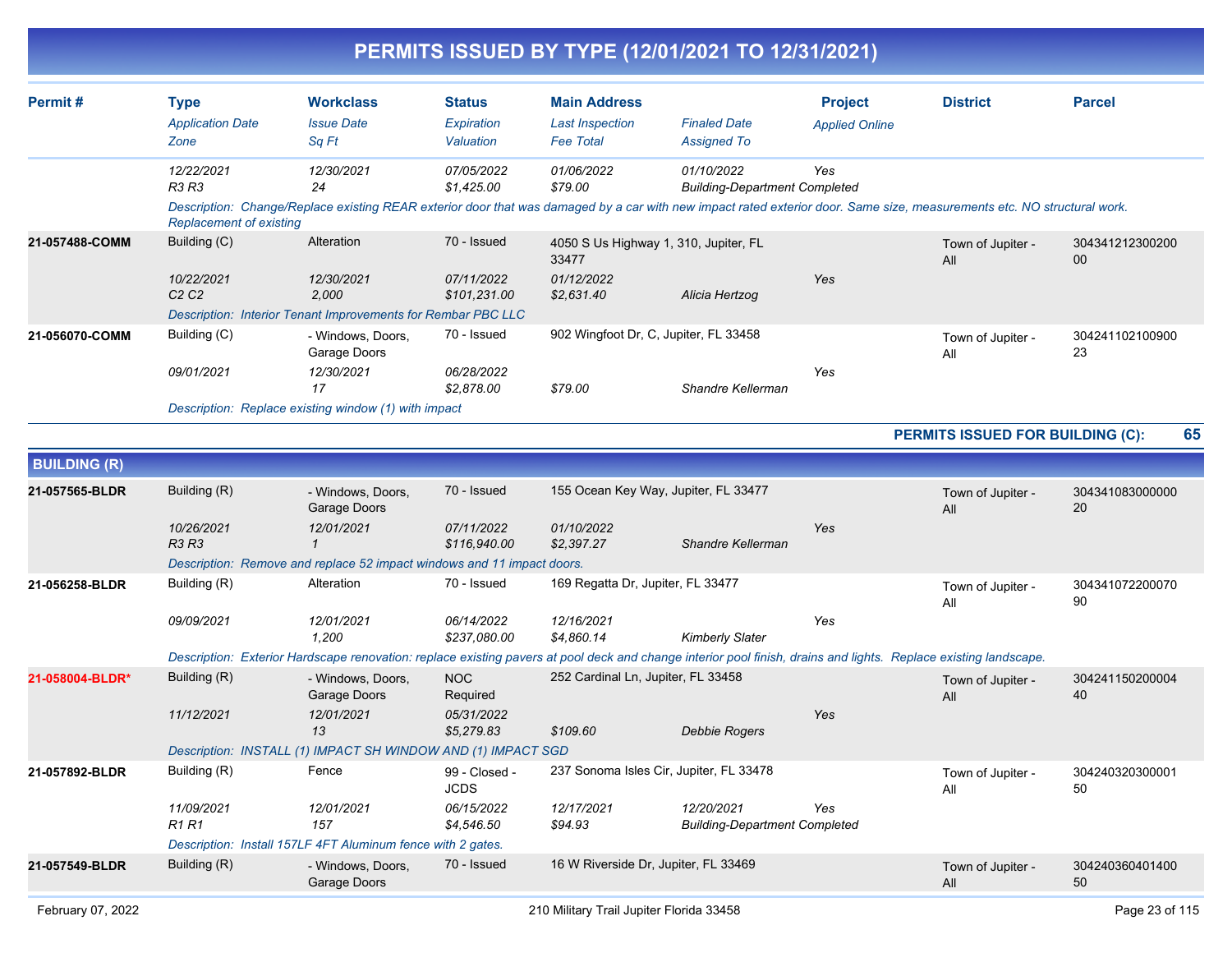|                 |                                                |                                                                                                                                                                                   |                                                           |                                                                   | PERMITS ISSUED BY TYPE (12/01/2021 TO 12/31/2021)              |                                         |                          |                       |
|-----------------|------------------------------------------------|-----------------------------------------------------------------------------------------------------------------------------------------------------------------------------------|-----------------------------------------------------------|-------------------------------------------------------------------|----------------------------------------------------------------|-----------------------------------------|--------------------------|-----------------------|
| Permit #        | <b>Type</b><br><b>Application Date</b><br>Zone | <b>Workclass</b><br><b>Issue Date</b><br>Sq Ft                                                                                                                                    | <b>Status</b><br>Expiration<br>Valuation                  | <b>Main Address</b><br><b>Last Inspection</b><br><b>Fee Total</b> | <b>Finaled Date</b><br><b>Assigned To</b>                      | <b>Project</b><br><b>Applied Online</b> | <b>District</b>          | <b>Parcel</b>         |
|                 | 10/26/2021                                     | 12/01/2021<br>$\mathbf{1}$<br>Description: REPLACE 26 WINDOWS IN 7 OPENINGS AND 1 ENTRY DOOR WITH IMPACT. USING LIKE SIZES. NO STRUCTURAL CHANGES BEING MADE.                     | 05/31/2022<br>\$29,675.00                                 | \$608.34                                                          | Angela Carpentiere                                             | Yes                                     |                          |                       |
| 21-058070-BLDR  | Building (R)<br>11/16/2021                     | - Windows, Doors,<br>Garage Doors<br>12/01/2021<br>386<br>Description: Remove and replace 16 windows and 2 doors                                                                  | 70 - Issued<br>08/02/2022<br>\$34,600.00                  | 02/03/2022<br>\$709.30                                            | 1735 W Community Dr, Jupiter, FL 33458<br><b>Debbie Rogers</b> | Yes                                     | Town of Jupiter -<br>All | 304241140700037<br>50 |
| 21-057021-BLDR  | Building (R)<br>10/07/2021                     | - Windows, Doors,<br>Garage Doors<br>12/01/2021<br>1,866<br>Description: Remove and replace 18 windows and 4 sliding glass doors                                                  | 99 - Closed -<br><b>JCDS</b><br>06/07/2022<br>\$39,899.39 | 316 Spyglass Way, Jupiter, FL 33477<br>12/09/2021<br>\$817.94     | 12/10/2021<br><b>Building-Department Completed</b>             | Yes                                     | Town of Jupiter -<br>All | 304341072000031<br>60 |
| 21-057831-BLDR  | Building (R)<br>11/05/2021                     | - Windows, Doors,<br>Garage Doors<br>12/01/2021<br>54<br>Description: REMOVE AND REPLACE WINDOW NON-IMPACT SLIDING GLASS DOOR. OPENING HAS SHUTTERS                               | 99 - Closed -<br><b>JCDS</b><br>06/08/2022<br>\$2,398.00  | 707 North Rd, Jupiter, FL 33458<br>12/10/2021<br>\$79.00          | 12/13/2021<br><b>Building-Department Completed</b>             | Yes                                     | Town of Jupiter -<br>All | 304241011000000<br>10 |
| 21-056855-BLDR  | Building (R)<br>10/01/2021                     | - Windows, Doors,<br>Garage Doors<br>12/01/2021<br>$\mathbf{1}$<br>Description: Change out the cabana bath door in the back of the house and the exterior side door in the garage | <b>NOC</b><br>Required<br>07/26/2022<br>\$3,700.00        | 173 Via Rosina, Jupiter, FL 33458<br>01/27/2022<br>\$79.00        | <b>Kelly Hills</b>                                             | Yes                                     | Town of Jupiter -<br>All | 304241121600017<br>30 |
| 21-057200-BLDR* | Building (R)<br>10/13/2021                     | - Windows, Doors,<br>Garage Doors<br>12/01/2021<br>1,892<br>Description: REPLACING WINDOWS AND DOORS                                                                              | <b>NOC</b><br>Required<br>05/31/2022<br>\$18,237.03       | \$373.86                                                          | 103 Sandpiper Cir W, Jupiter, FL 33477<br>Vicki Tarallo        | Yes                                     | Town of Jupiter -<br>All | 304341080100200<br>40 |
| 21-057254-BLDR  | Building (R)<br>10/15/2021                     | Alteration<br>12/02/2021<br>3,000<br>Description: remodel kitchen, remodel master bath, move wall                                                                                 | 70 - Issued<br>08/03/2022<br>\$150,000.00                 | 02/04/2022<br>\$3,075.00                                          | 181 Fishermans Way, Jupiter, FL 33477<br>Suzanne Harrison      | Yes                                     | Town of Jupiter -<br>All | 304341063000000<br>50 |
| 21-057223-BLDR  | Building (R)<br>10/14/2021<br><b>R1R1</b>      | - Windows, Doors,<br>Garage Doors<br>12/02/2021<br>$\mathbf{1}$<br>Description: REPLACING 8 WINDOWS AND 1 SLIDING GLASS DOOR WITH IMPACT RATED PRODUCTS                           | 99 - Closed -<br><b>JCDS</b><br>07/27/2022<br>\$19,518.00 | 206 Anhinga Ln, Jupiter, FL 33458<br>01/28/2022<br>\$400.12       | 02/01/2022<br><b>Building-Department Completed</b>             | Yes                                     | Town of Jupiter -<br>ail | 304241150200000<br>60 |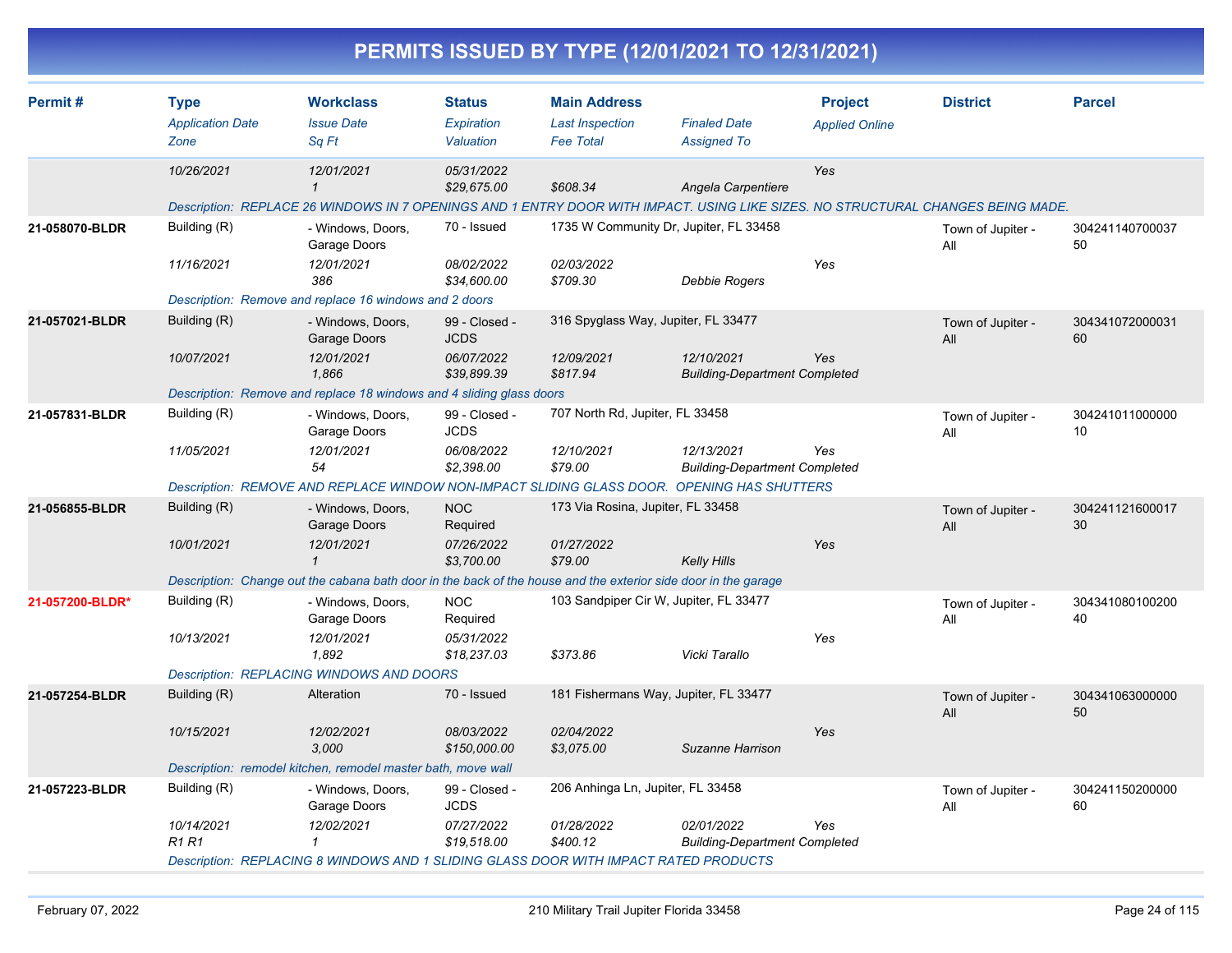| Permit#        | <b>Type</b><br><b>Application Date</b>       | <b>Workclass</b><br><b>Issue Date</b>                                                                                          | <b>Status</b><br>Expiration  | <b>Main Address</b><br><b>Last Inspection</b> | <b>Finaled Date</b>                                | <b>Project</b><br><b>Applied Online</b> | <b>District</b>          | <b>Parcel</b>             |
|----------------|----------------------------------------------|--------------------------------------------------------------------------------------------------------------------------------|------------------------------|-----------------------------------------------|----------------------------------------------------|-----------------------------------------|--------------------------|---------------------------|
|                | Zone                                         | Sq Ft                                                                                                                          | Valuation                    | <b>Fee Total</b>                              | <b>Assigned To</b>                                 |                                         |                          |                           |
| 21-055889-BLDR | Building (R)                                 | Alteration                                                                                                                     | 99 - Closed -<br><b>JCDS</b> | 1115 Egret Cir N, Jupiter, FL 33458           |                                                    |                                         | Town of Jupiter -<br>All | 304241150200062<br>$00\,$ |
|                | 08/26/2021                                   | 12/02/2021<br>$\mathbf{1}$                                                                                                     | 07/18/2022<br>\$10,200.00    | 01/18/2022<br>\$209.10                        | 01/21/2022<br><b>Building-Department Completed</b> | Yes                                     |                          |                           |
|                |                                              | Description: REMOVAL AND REPLACEMENTS OF STEEL COLUMNS ON PATIO                                                                |                              |                                               |                                                    |                                         |                          |                           |
| 21-057040-BLDR | Building (R)                                 | - Windows, Doors,<br>Garage Doors                                                                                              | 70 - Issued                  | 18258 Lake Bend Dr, Jupiter, FL 33458         |                                                    |                                         | Town of Jupiter -<br>All | 304240340800001<br>00     |
|                | 10/07/2021                                   | 12/02/2021<br>103                                                                                                              | 05/31/2022<br>\$7,370.00     | \$151.61                                      | Vicki Tarallo                                      | Yes                                     |                          |                           |
|                | <b>Description: REPLACING 2 IMPACT DOORS</b> |                                                                                                                                |                              |                                               |                                                    |                                         |                          |                           |
| 21-055353-BLDR | Building (R)                                 | Alteration                                                                                                                     | 99 - Closed -<br><b>JCDS</b> | 237 E Thatch Palm Cir, Jupiter, FL 33458      |                                                    |                                         | Town of Jupiter -<br>All | 304241121500018<br>90     |
|                | 08/07/2021                                   | 12/02/2021<br>20                                                                                                               | 06/06/2022<br>\$500.00       | 12/07/2021<br>\$79.00                         | 12/08/2021<br><b>Building-Department Completed</b> | Yes                                     |                          |                           |
|                |                                              | Description: Remove Faux balcony due to water intrusion. Approved by Peter Meyer in Planning already                           |                              |                                               |                                                    |                                         |                          |                           |
| 21-057378-BLDR | Building (R)                                 | Fence                                                                                                                          | 99 - Closed -<br><b>JCDS</b> | 938 Marlin Cir, Jupiter, FL 33458             |                                                    |                                         | Town of Jupiter -<br>All | 304240360800003<br>90     |
|                | 10/19/2021                                   | 12/02/2021<br>82                                                                                                               | 06/15/2022<br>\$2,325.00     | 12/17/2021<br>\$79.00                         | 12/20/2021<br>Shandre Kellerman                    | Yes                                     |                          |                           |
|                |                                              | Description: Install approx. 72' of 6' white PVC fence; Install aprox. 9' of 6' white aluminum fence with a 36" by 4' seawings |                              |                                               |                                                    |                                         |                          |                           |
| 21-058094-BLDR | Building (R)                                 | - Windows, Doors,<br>Garage Doors                                                                                              | 99 - Closed -<br><b>JCDS</b> | 513 Pelican Ln N, Jupiter, FL 33458           |                                                    |                                         | Town of Jupiter -<br>All | 304241150200034<br>20     |
|                | 11/17/2021<br><b>R1R1</b>                    | 12/03/2021<br>490                                                                                                              | 06/08/2022<br>\$39,000.00    | 12/10/2021<br>\$799.50                        | 12/13/2021<br><b>Building-Department Completed</b> | Yes                                     |                          |                           |
|                |                                              | Description: REPLACING 19 WINDOWS AND 3 DOORS ALL IMPACT                                                                       |                              |                                               |                                                    |                                         |                          |                           |
| 21-054915-BLDR | Building (R)                                 | Alteration                                                                                                                     | 70 - Issued                  | 102 Santander Dr, Jupiter, FL 33458           |                                                    |                                         | Town of Jupiter -<br>All | 304241131700006<br>20     |
|                | 07/22/2021<br><b>MXD MXD</b>                 | 12/03/2021<br>1.195                                                                                                            | 06/01/2022<br>\$11.287.63    | \$231.40                                      | Suzanne Harrison                                   | Yes                                     |                          |                           |
|                |                                              | Description: pool deck/walkway/front entrance hardscape                                                                        |                              |                                               |                                                    |                                         |                          |                           |
| 21-057730-BLDR | Building (R)                                 | - Windows, Doors,<br>Garage Doors                                                                                              | 70 - Issued                  | 6031 Winding Lake Dr, Jupiter, FL 33458       |                                                    |                                         | Town of Jupiter -<br>All | 304240271000053<br>40     |
|                | 11/02/2021                                   | 12/03/2021<br>$\mathbf{1}$                                                                                                     | 06/01/2022<br>\$8,023.72     | \$164.88                                      | Angela Carpentiere                                 | Yes                                     |                          |                           |
|                |                                              | Description: REPLACE 3 WINDOWS AND 2 DOORS TO IMPACT                                                                           |                              |                                               |                                                    |                                         |                          |                           |
| 21-058196-BLDR | Building (R)                                 | - Windows, Doors,<br>Garage Doors                                                                                              | 70 - Issued                  | 3216 32Nd Ct, Jupiter, FL 33477               |                                                    |                                         | Town of Jupiter -<br>All | 304341170217400<br>30     |
|                | 11/22/2021                                   | 12/03/2021<br>$\mathbf{1}$                                                                                                     | 06/01/2022<br>\$22.072.00    | \$452.47                                      | Angela Carpentiere                                 | Yes                                     |                          |                           |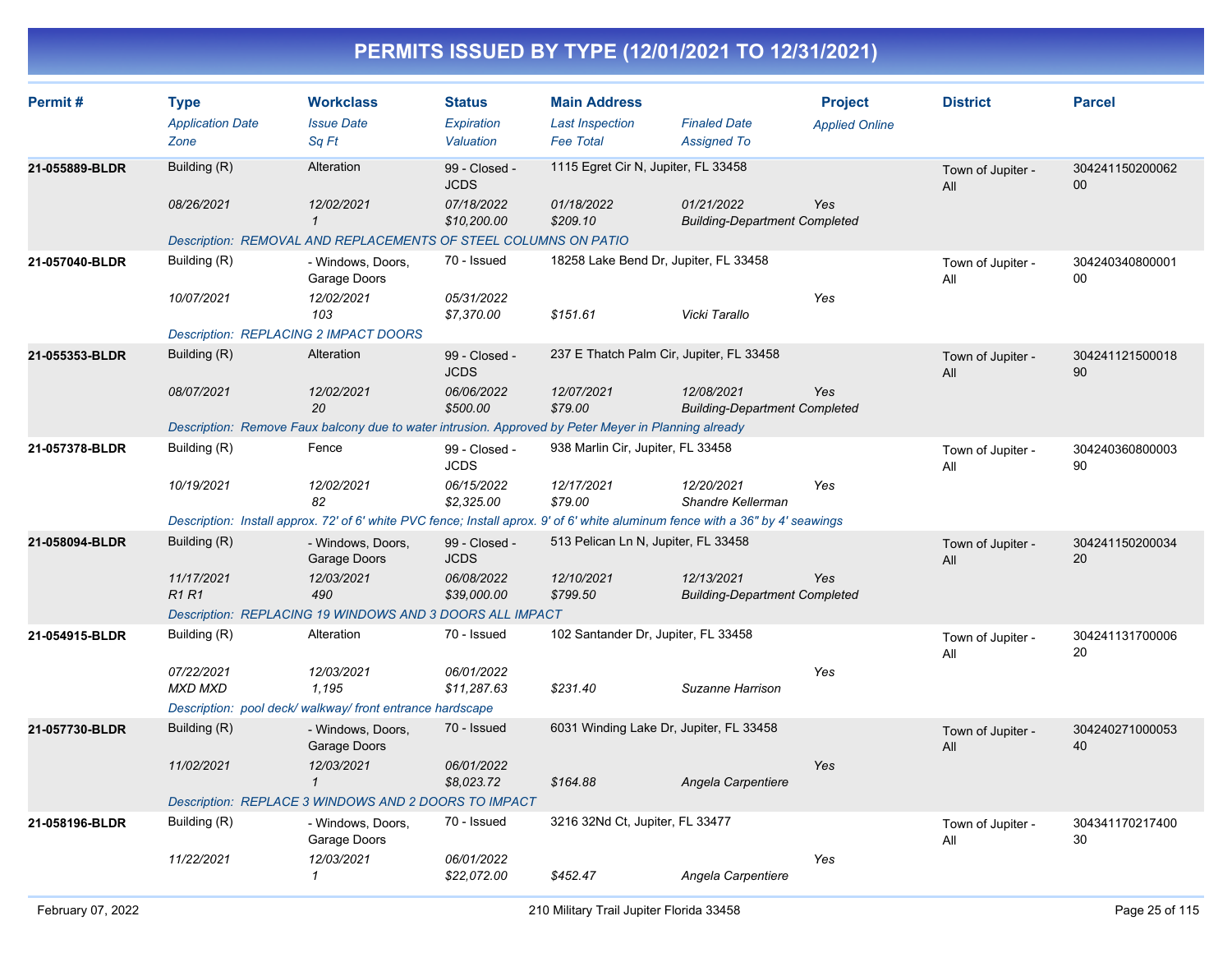|                |                                                |                                                                                 |                                          |                                                                   | PERMITS ISSUED BY TYPE (12/01/2021 TO 12/31/2021)  |                                         |                          |                           |
|----------------|------------------------------------------------|---------------------------------------------------------------------------------|------------------------------------------|-------------------------------------------------------------------|----------------------------------------------------|-----------------------------------------|--------------------------|---------------------------|
| Permit#        | <b>Type</b><br><b>Application Date</b><br>Zone | <b>Workclass</b><br><b>Issue Date</b><br>Sq Ft                                  | <b>Status</b><br>Expiration<br>Valuation | <b>Main Address</b><br><b>Last Inspection</b><br><b>Fee Total</b> | <b>Finaled Date</b><br><b>Assigned To</b>          | <b>Project</b><br><b>Applied Online</b> | <b>District</b>          | <b>Parcel</b>             |
|                |                                                | Description: Replace Impact Front Door and 4 sets of Impact Sliding Glass Doors |                                          |                                                                   |                                                    |                                         |                          |                           |
| 21-056899-BLDR | Building (R)                                   | - Windows, Doors,<br>Garage Doors                                               | 70 - Issued                              |                                                                   | 100 Sims Creek Ct, Jupiter, FL 33458               |                                         | Town of Jupiter -<br>All | 304241022500001<br>10     |
|                | 10/04/2021<br>R <sub>2</sub> R <sub>2</sub>    | 12/03/2021<br>200                                                               | 06/01/2022<br>\$23,882.00                | \$489.58                                                          | Shandre Kellerman                                  | Yes                                     |                          |                           |
|                |                                                | Description: Install 10 impact windows & 3 impact doors                         |                                          |                                                                   |                                                    |                                         |                          |                           |
| 21-057994-BLDR | Building (R)                                   | - Windows, Doors,<br>Garage Doors                                               | 70 - Issued                              | 342 Kingfisher Dr, Jupiter, FL 33458                              |                                                    |                                         | Town of Jupiter -<br>All | 304241150200011<br>00     |
|                | 11/12/2021                                     | 12/03/2021                                                                      | 06/01/2022<br>\$34,500.00                | \$707.25                                                          | Debbie Rogers                                      | Yes                                     |                          |                           |
|                |                                                | Description: REPLACE 1 DOOR AND 12 WINDOW OPENINGS WITH IMPACT                  |                                          |                                                                   |                                                    |                                         |                          |                           |
| 21-056649-BLDR | Building (R)                                   | Shutter                                                                         | 99 - Closed -<br><b>JCDS</b>             |                                                                   | 6311 Riverwalk Ln, 3, Jupiter, FL 33458            |                                         | Town of Jupiter -<br>All | 304241031700009<br>30     |
|                | 09/24/2021<br>R3 R3                            | 12/03/2021<br>150                                                               | 06/13/2022<br>\$5,322.00                 | 12/13/2021<br>\$110.44                                            | 12/14/2021<br><b>Building-Department Completed</b> | Yes                                     |                          |                           |
|                |                                                | Description: INSTALL ACCORDIONS ON 1 WINDOW AND 3 SLIDING GLASS DOORS           |                                          |                                                                   |                                                    |                                         |                          |                           |
| 21-058147-BLDR | Building (R)                                   | Alteration                                                                      | 70 - Issued                              | 31 Maplecrest Cir, Jupiter, FL 33458                              |                                                    |                                         | Town of Jupiter -<br>All | 304241120800300<br>10     |
|                | 11/18/2021                                     | 12/03/2021<br>480                                                               | 06/01/2022<br>\$1,250.00                 | \$79.00                                                           | <b>Kimberly Slater</b>                             | Yes                                     |                          |                           |
|                |                                                | Description: Exterior Wood siding paneling replacement                          |                                          |                                                                   |                                                    |                                         |                          |                           |
| 21-057174-BLDR | Building (R)                                   | - Windows, Doors,<br>Garage Doors                                               | 99 - Closed -<br><b>JCDS</b>             |                                                                   | 150 Jones Creek Dr, Jupiter, FL 33458              |                                         | Town of Jupiter -<br>All | 304241112300001<br>90     |
|                | 10/13/2021                                     | 12/03/2021<br>$\overline{2}$                                                    | 08/01/2022<br>\$16,400.00                | 01/31/2022<br>\$336.20                                            | 02/01/2022<br><b>Building-Department Completed</b> | Yes                                     |                          |                           |
|                |                                                | Description: REPLACE 1 SGD AND 1 SWING DOOR WITH IMPACT                         |                                          |                                                                   |                                                    |                                         |                          |                           |
| 21-057519-BLDR | Building (R)                                   | - Windows, Doors,<br>Garage Doors                                               | 70 - Issued                              |                                                                   | 190 Harbourside Cir, Jupiter, FL 33477             |                                         | Town of Jupiter -<br>All | 304341170200010<br>99     |
|                | 10/25/2021                                     | 12/03/2021<br>2,540                                                             | 06/01/2022<br>\$19,397.00                | \$397.64                                                          | Angela Carpentiere                                 | Yes                                     |                          |                           |
|                |                                                | Description: replace 4 impact windows and 4 impact doors, size for size.        |                                          |                                                                   |                                                    |                                         |                          |                           |
| 21-057522-BLDR | Building (R)                                   | - Windows, Doors,<br>Garage Doors                                               | 70 - Issued                              | 6265 Mullin St, Jupiter, FL 33458                                 |                                                    |                                         | Town of Jupiter -<br>All | 304241150102301<br>$00\,$ |
|                | 10/25/2021                                     | 12/03/2021<br>2,822                                                             | 06/01/2022<br>\$25,776.00                | \$528.41                                                          | Angela Carpentiere                                 | Yes                                     |                          |                           |
|                |                                                | Description: replace 10 impact windows and 3 impact doors, size for size.       |                                          |                                                                   |                                                    |                                         |                          |                           |
| 21-057523-BLDR | Building (R)                                   | - Windows, Doors,<br>Garage Doors                                               | 99 - Closed -<br><b>JCDS</b>             | 1105 Choctaw St, Jupiter, FL 33458                                |                                                    |                                         | Town of Jupiter -<br>All | 304241020204400<br>60     |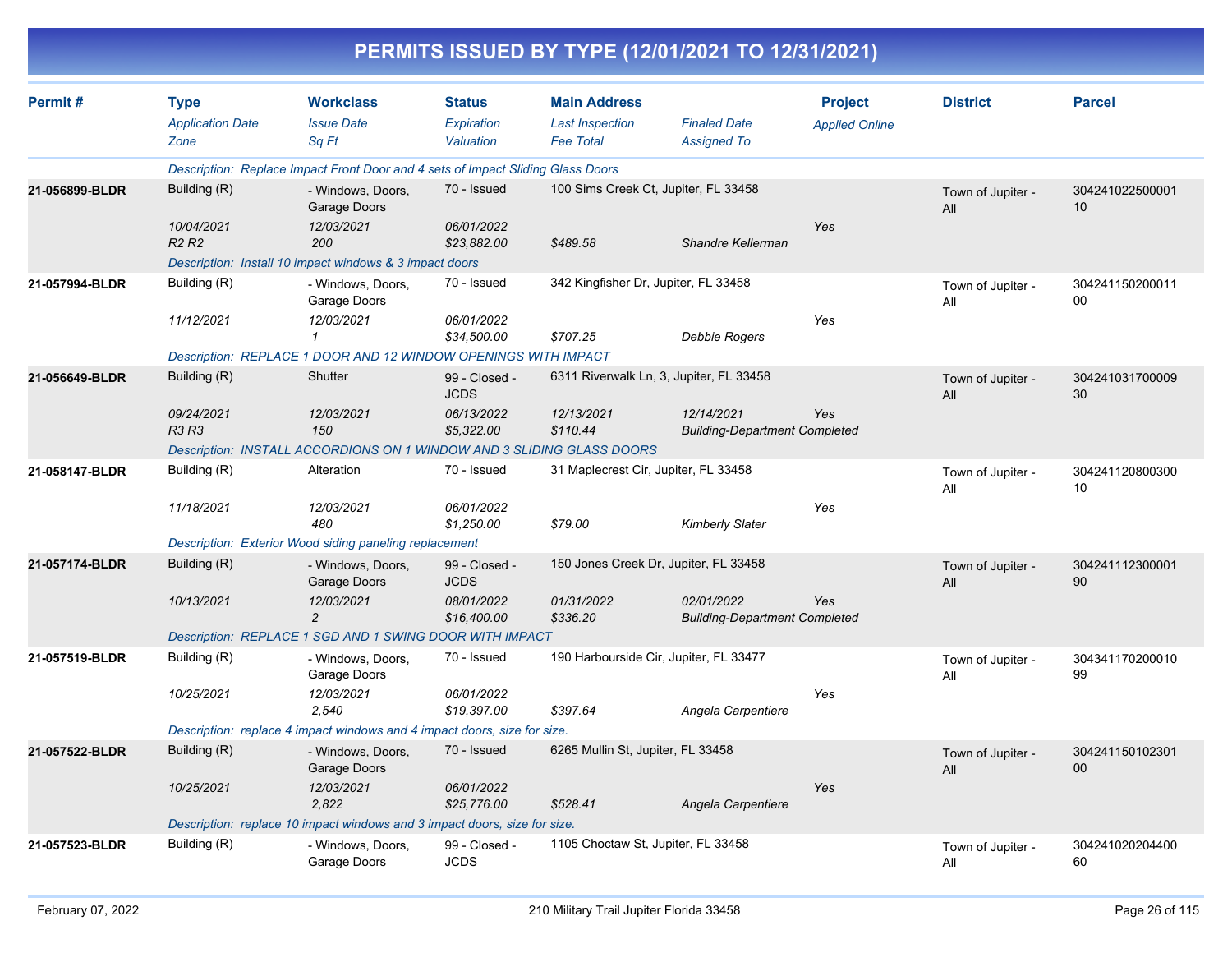| Permit#         | <b>Type</b>                                          | <b>Workclass</b>                                                                     | <b>Status</b>                | <b>Main Address</b>                             |                                                    | <b>Project</b>        | <b>District</b>          | <b>Parcel</b>         |
|-----------------|------------------------------------------------------|--------------------------------------------------------------------------------------|------------------------------|-------------------------------------------------|----------------------------------------------------|-----------------------|--------------------------|-----------------------|
|                 | <b>Application Date</b><br>Zone                      | <b>Issue Date</b><br>Sq Ft                                                           | Expiration<br>Valuation      | <b>Last Inspection</b><br><b>Fee Total</b>      | <b>Finaled Date</b><br><b>Assigned To</b>          | <b>Applied Online</b> |                          |                       |
|                 | 10/25/2021                                           | 12/03/2021<br>1,272                                                                  | 07/13/2022<br>\$12,594.00    | 01/14/2022<br>\$258.18                          | 01/18/2022<br><b>Building-Department Completed</b> | Yes                   |                          |                       |
|                 |                                                      | Description: replace 11 impact windows, size for size.                               |                              |                                                 |                                                    |                       |                          |                       |
| 21-057772-BLDR  | Building (R)                                         | Alteration                                                                           | 70 - Issued                  | 1552 W Frederick Small Rd, Jupiter, FL<br>33458 |                                                    |                       | Town of Jupiter -<br>All | 304241230700001<br>24 |
|                 | 11/03/2021                                           | 12/03/2021<br>0                                                                      | 06/01/2022<br>\$32,033.33    | \$656.69                                        | <b>Kimberly Slater</b>                             | Yes                   |                          |                       |
|                 |                                                      | Description: Installation of Roof-Mounted Photovoltaic System and Tesla Powerwall(s) |                              |                                                 |                                                    |                       |                          |                       |
| 21-057676-BLDR  | Building (R)                                         | Shutter                                                                              | 70 - Issued                  | 18420 Lake Bend Dr, Jupiter, FL 33458           |                                                    |                       | Town of Jupiter -<br>All | 304240340800000<br>10 |
|                 | 11/01/2021<br>R <sub>1</sub> -A <sub>R1</sub> -A     | 12/03/2021                                                                           | 06/01/2022<br>\$6,117.00     | \$126.34                                        | Angela Carpentiere                                 | Yes                   |                          |                       |
|                 | <b>Description: Installing 11 Accordion Shutters</b> |                                                                                      |                              |                                                 |                                                    |                       |                          |                       |
| 21-054660-BLDR* | Building (R)                                         | Alteration                                                                           | <b>NOC</b><br>Required       | 18849 Sweet Gum Ct, Jupiter, FL 33458           |                                                    |                       | Town of Jupiter -<br>All | 304240341100039<br>50 |
|                 | 07/14/2021                                           | 12/03/2021<br>260                                                                    | 06/01/2022<br>\$2,850.00     | \$79.00                                         | Suzanne Harrison                                   | Yes                   |                          |                       |
|                 |                                                      | Description: Install paver walkway and circular paver area.                          |                              |                                                 |                                                    |                       |                          |                       |
| 21-057240-BLDR  | Building (R)                                         | Fence                                                                                | 99 - Closed -<br><b>JCDS</b> | 137 Cinder Dunes Pt, Jupiter, FL 33478          |                                                    |                       | Town of Jupiter -<br>All | 304240320600024<br>00 |
|                 | 10/14/2021                                           | 12/03/2021<br>93                                                                     | 06/01/2022<br>\$3,555.00     | \$79.00                                         | 12/06/2021<br><b>Building-Department Completed</b> | Yes                   |                          |                       |
|                 | Description: 93ft of 4 ft aluminum with 2 gates      |                                                                                      |                              |                                                 |                                                    |                       |                          |                       |
| 21-058017-BLDR  | Building (R)                                         | - Windows, Doors,<br>Garage Doors                                                    | 99 - Closed -<br><b>JCDS</b> | 6315 Lucerne St, Jupiter, FL 33458              |                                                    |                       | Town of Jupiter -<br>All | 304241150103401<br>50 |
|                 | 11/15/2021                                           | 12/03/2021<br>$\mathbf{1}$                                                           | 07/05/2022<br>\$4,300.00     | 01/06/2022<br>\$90.00                           | 01/10/2022<br><b>Building-Department Completed</b> | Yes                   |                          |                       |
|                 | Description: remove and replace garage door          |                                                                                      |                              |                                                 |                                                    |                       |                          |                       |
| 21-058045-BLDR  | Building (R)                                         | - Windows, Doors,<br>Garage Doors                                                    | 70 - Issued                  | 923 Pompano Dr, Jupiter, FL 33458               |                                                    |                       | Town of Jupiter -<br>All | 304240360200004<br>50 |
|                 | 11/16/2021<br>R <sub>1</sub> R <sub>1</sub>          | 12/03/2021<br>-1                                                                     | 06/01/2022<br>\$27,420.00    | \$562.11                                        | Angela Carpentiere                                 | Yes                   |                          |                       |
|                 |                                                      | Description: Remove and replace 11 impact windows and 3 impact doors.                |                              |                                                 |                                                    |                       |                          |                       |
| 21-057216-BLDR  | Building (R)                                         | - Windows, Doors,<br>Garage Doors                                                    | 70 - Issued                  | 1118 Egret Cir N, Jupiter, FL 33458             |                                                    |                       | Town of Jupiter -<br>All | 304241150200015<br>30 |
|                 | 10/14/2021<br><b>R1R1</b>                            | 12/03/2021<br>$\mathbf{1}$                                                           | 06/01/2022<br>\$14,194.00    | \$290.98                                        | Suzanne Harrison                                   | Yes                   |                          |                       |
|                 |                                                      | Description: Replacing 8 Windows and 1 Door with Impact Rated Products               |                              |                                                 |                                                    |                       |                          |                       |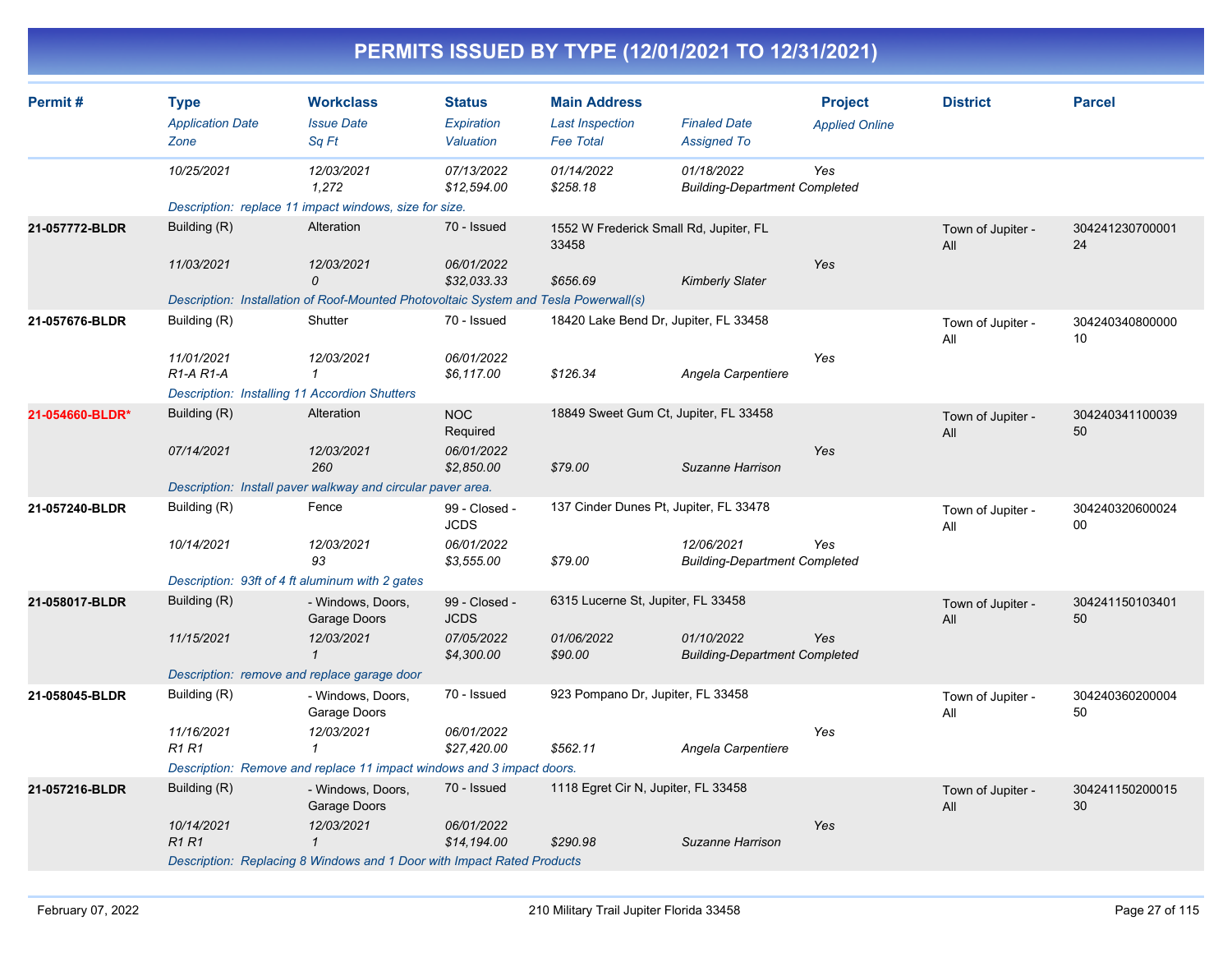| Permit#         | <b>Type</b><br><b>Application Date</b><br>Zone | <b>Workclass</b><br><b>Issue Date</b><br>Sa Ft                                                   | <b>Status</b><br>Expiration<br>Valuation        | <b>Main Address</b><br><b>Last Inspection</b><br><b>Fee Total</b> | <b>Finaled Date</b><br><b>Assigned To</b>          | <b>Project</b><br><b>Applied Online</b> | <b>District</b>          | <b>Parcel</b>         |
|-----------------|------------------------------------------------|--------------------------------------------------------------------------------------------------|-------------------------------------------------|-------------------------------------------------------------------|----------------------------------------------------|-----------------------------------------|--------------------------|-----------------------|
| 21-057202-BLDR  | Building (R)                                   | - Windows, Doors,<br>Garage Doors                                                                | $32 - In$<br>Review -<br>Waiting<br>Corrections | 3068 Mainsail Cir, Jupiter, FL 33477                              |                                                    |                                         | Town of Jupiter -<br>All | 304341160600006<br>20 |
|                 | 10/13/2021                                     | 12/03/2021<br>$\mathbf{1}$                                                                       | 07/25/2022<br>\$36,675.00                       | 01/26/2022<br>\$826.84                                            | Alicia Hertzog                                     | Yes                                     |                          |                       |
|                 |                                                | Description: REPLACE 28 WINDOWS WITH IMPACT. USING LIKE SIZES. NO STRUCTRUAL CHANGES BEING MADE. |                                                 |                                                                   |                                                    |                                         |                          |                       |
| 21-056818-BLDR* | Building (R)                                   | Shutter                                                                                          | <b>NOC</b><br>Required                          | 4823 Chancellor Dr, 10, Jupiter, FL 33458                         |                                                    |                                         | Town of Jupiter -<br>All | 304241230803001<br>00 |
|                 | 09/29/2021                                     | 12/03/2021<br>186                                                                                | 06/01/2022<br>\$2,790.00                        | \$79.00                                                           | Alicia Hertzog                                     | Yes                                     |                          |                       |
|                 |                                                | Description: installation of accordion shutters to 4 opening                                     |                                                 |                                                                   |                                                    |                                         |                          |                       |
| 21-057959-BLDR  | Building (R)                                   | - Windows, Doors,<br>Garage Doors                                                                | 70 - Issued                                     | 113 Cinder Dunes Pt, Jupiter, FL 33478                            |                                                    |                                         | Town of Jupiter -<br>All | 304240320600023<br>40 |
|                 | 11/11/2021                                     | 12/03/2021<br>$\mathbf{1}$                                                                       | 06/01/2022<br>\$15,900.00                       | \$325.95                                                          | Debbie Rogers                                      | Yes                                     |                          |                       |
|                 | <b>Description: Replace Impact Front Doors</b> |                                                                                                  |                                                 |                                                                   |                                                    |                                         |                          |                       |
| 21-053932-BLDR* | Building (R)                                   | Fence                                                                                            | <b>NOC</b><br>Required                          | 307 Old Jupiter Beach Rd, Jupiter, FL<br>33477                    |                                                    |                                         | Town of Jupiter -<br>All | 304341064100000<br>10 |
|                 | 06/17/2021<br>R3 R3                            | 12/03/2021<br>666                                                                                | 06/01/2022<br>\$24,175.00                       | \$495.59                                                          | Suzanne Harrison                                   | Yes                                     |                          |                       |
|                 |                                                | Description: 666FT OF 6FT PVC FENCE WITH 2 GATES                                                 |                                                 |                                                                   |                                                    |                                         |                          |                       |
| 21-057215-BLDR  | Building (R)                                   | Fence                                                                                            | 99 - Closed -<br><b>JCDS</b>                    | 134 Echelon Crest Trl, Jupiter, FL 33478                          |                                                    |                                         | Town of Jupiter -<br>All | 304240320600022<br>20 |
|                 | 10/14/2021                                     | 12/03/2021<br>72                                                                                 | 07/13/2022<br>\$2,000.00                        | 01/14/2022<br>\$79.00                                             | 01/20/2022                                         | Yes                                     |                          |                       |
|                 |                                                | Description: 72' LF of 4' High Alum. Yard Fence w/1Gate                                          |                                                 |                                                                   |                                                    |                                         |                          |                       |
| 21-057876-BLDR  | Building (R)                                   | - Windows, Doors,<br>Garage Doors                                                                | 70 - Issued                                     | 418 Meadowlark Dr, Jupiter, FL 33458                              |                                                    |                                         | Town of Jupiter -<br>All | 304241150200039<br>00 |
|                 | 11/09/2021                                     | 12/03/2021<br>168                                                                                | 06/01/2022<br>\$4,640.00                        | \$171.80                                                          | Debbie Rogers                                      | Yes                                     |                          |                       |
|                 | <b>16X7 AND 8X7</b>                            | <b>Description: GARAGE DOOR REPLACEMENT</b>                                                      |                                                 |                                                                   |                                                    |                                         |                          |                       |
| 21-058204-BLDR  | Building (R)                                   | Alteration                                                                                       | 99 - Closed -<br><b>JCDS</b>                    | 6128 Lucerne St, Jupiter, FL 33458                                |                                                    |                                         | Town of Jupiter -<br>All | 304241150101300<br>30 |
|                 | 11/22/2021                                     | 12/03/2021<br>1                                                                                  | 07/19/2022<br>\$15,000.00                       | 01/20/2022<br>\$307.50                                            | 01/25/2022<br><b>Building-Department Completed</b> | Yes                                     |                          |                       |
|                 | Description: Adding on new siding              |                                                                                                  |                                                 |                                                                   |                                                    |                                         |                          |                       |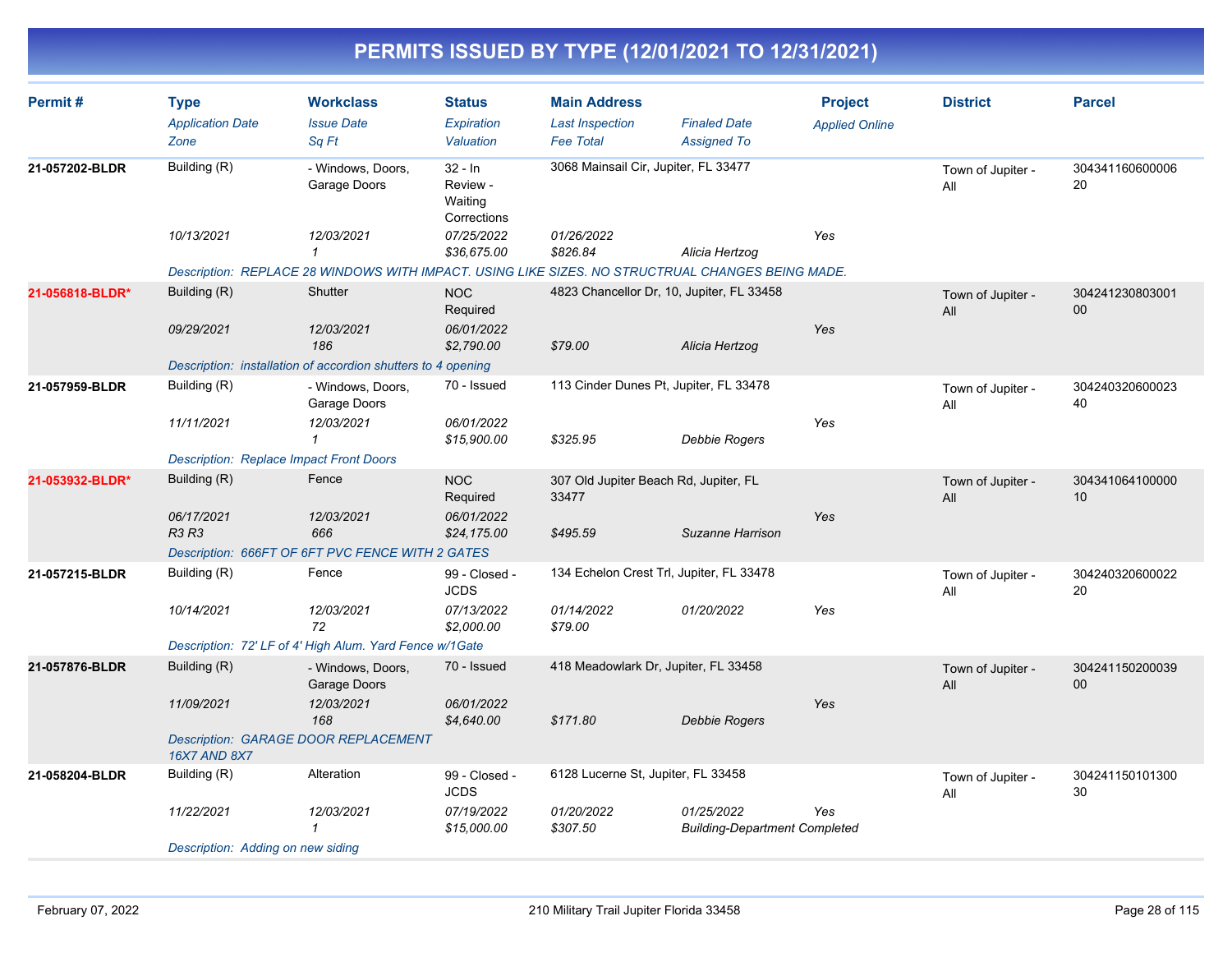| Permit#         | <b>Type</b><br><b>Application Date</b>     | <b>Workclass</b><br><b>Issue Date</b>                                   | <b>Status</b><br>Expiration  | <b>Main Address</b><br><b>Last Inspection</b> | <b>Finaled Date</b>                                | <b>Project</b><br><b>Applied Online</b> | <b>District</b>          | <b>Parcel</b>         |
|-----------------|--------------------------------------------|-------------------------------------------------------------------------|------------------------------|-----------------------------------------------|----------------------------------------------------|-----------------------------------------|--------------------------|-----------------------|
|                 | Zone                                       | Sq Ft                                                                   | Valuation                    | <b>Fee Total</b>                              | <b>Assigned To</b>                                 |                                         |                          |                       |
| 21-057047-BLDR* | Building (R)                               | Elevator                                                                | 70 - Issued                  | 227 Commodore Dr, Jupiter, FL 33477           |                                                    |                                         | Town of Jupiter -<br>All | 304341070900010<br>90 |
|                 | 10/08/2021                                 | 12/06/2021<br>$\mathbf{1}$                                              | 06/06/2022<br>\$22,425.00    | \$459.71                                      | Alicia Hertzog                                     | Yes                                     |                          |                       |
|                 |                                            | Description: PROVIDE AND INSTALL ONE RESIDENTIAL ELEVATOR               |                              |                                               |                                                    |                                         |                          |                       |
| 21-057243-BLDR  | Building (R)                               | Alteration                                                              | 70 - Issued                  | 111 Pennock Landing Cir, Jupiter, FL<br>33458 |                                                    |                                         | Town of Jupiter -<br>All | 304241024400001<br>70 |
|                 | 10/14/2021                                 | 12/06/2021<br>75                                                        | 06/04/2022<br>\$5,000.00     | \$104.00                                      | Kelly Hills                                        | Yes                                     |                          |                       |
|                 | <b>Description: Bathroom Remodel</b>       |                                                                         |                              |                                               |                                                    |                                         |                          |                       |
| 21-057362-BLDR  | Building (R)                               | - Windows, Doors,<br>Garage Doors                                       | 70 - Issued                  | 19112 Shoreward Ct, Jupiter, FL 33458         |                                                    |                                         | Town of Jupiter -<br>All | 304240270900058<br>90 |
|                 | 10/19/2021                                 | 12/06/2021<br>$\mathbf{1}$                                              | 07/25/2022<br>\$27,820.90    | 01/26/2022<br>\$570.33                        | Alicia Hertzog                                     | Yes                                     |                          |                       |
|                 |                                            | Description: Size for Size replacement of windows and doors with impact |                              |                                               |                                                    |                                         |                          |                       |
| 21-058007-BLDR  | Building (R)                               | - Windows, Doors,<br>Garage Doors                                       | 99 - Closed -<br><b>JCDS</b> | 154 Seashore Dr, Jupiter, FL 33477            |                                                    |                                         | Town of Jupiter -<br>All | 304341160200044<br>60 |
|                 | 11/14/2021                                 | 12/06/2021<br>326                                                       | 08/02/2022<br>\$21,726.31    | 02/03/2022<br>\$445.40                        | 02/04/2022<br><b>Building-Department Completed</b> | Yes                                     |                          |                       |
|                 |                                            | Description: REPLACING 4 WINDOWS AND 4 DOORS ALL IMPACT                 |                              |                                               |                                                    |                                         |                          |                       |
| 21-058009-BLDR  | Building (R)                               | - Windows, Doors,<br>Garage Doors                                       | 70 - Issued                  | 1513 Lance Rd, Jupiter, FL 33469              |                                                    |                                         | Town of Jupiter -<br>All | 304240360900902<br>00 |
|                 | 11/15/2021                                 | 12/06/2021<br>350                                                       | 06/06/2022<br>\$3,140.00     | \$79.00                                       | <b>Kellie Doherty</b>                              | Yes                                     |                          |                       |
|                 | Description: replace garage door 16 x 6 '9 |                                                                         |                              |                                               |                                                    |                                         |                          |                       |
| 21-058058-BLDR  | Building (R)                               | - Windows, Doors,<br>Garage Doors                                       | 70 - Issued                  | 191 Ridge Rd, Jupiter, FL 33477               |                                                    |                                         | Town of Jupiter -<br>All | 304341160200027<br>90 |
|                 | 11/16/2021                                 | 12/06/2021<br>2,528                                                     | 06/06/2022<br>\$16,634.00    | \$341.00                                      | Kelly Hills                                        | Yes                                     |                          |                       |
|                 |                                            | Description: replace 4 impact doors, size for size.                     |                              |                                               |                                                    |                                         |                          |                       |
| 21-057321-BLDR  | Building (R)                               | Alteration                                                              | 70 - Issued                  | 228 Longshore Dr, Jupiter, FL 33458           |                                                    |                                         | Town of Jupiter -<br>All | 304240271200003<br>90 |
|                 | 10/18/2021                                 | 12/06/2021<br>$\mathbf{1}$                                              | 06/06/2022<br>\$10,000.00    | \$205.00                                      | <b>Kelly Hills</b>                                 | Yes                                     |                          |                       |
|                 |                                            | Description: REMODEL KITCHEN ISLAND DUE TO ATER DAMAGE                  |                              |                                               |                                                    |                                         |                          |                       |
| 21-057505-BLDR  | Building (R)                               | Fence                                                                   | 99 - Closed -<br><b>JCDS</b> | 6186 Winding Lake Dr, Jupiter, FL 33458       |                                                    |                                         | Town of Jupiter -<br>All | 304240271000044<br>70 |
|                 | 10/25/2021                                 | 12/06/2021<br>109                                                       | 08/01/2022<br>\$3,207.00     | 01/31/2022<br>\$79.00                         | 02/01/2022<br><b>Building-Department Completed</b> | Yes                                     |                          |                       |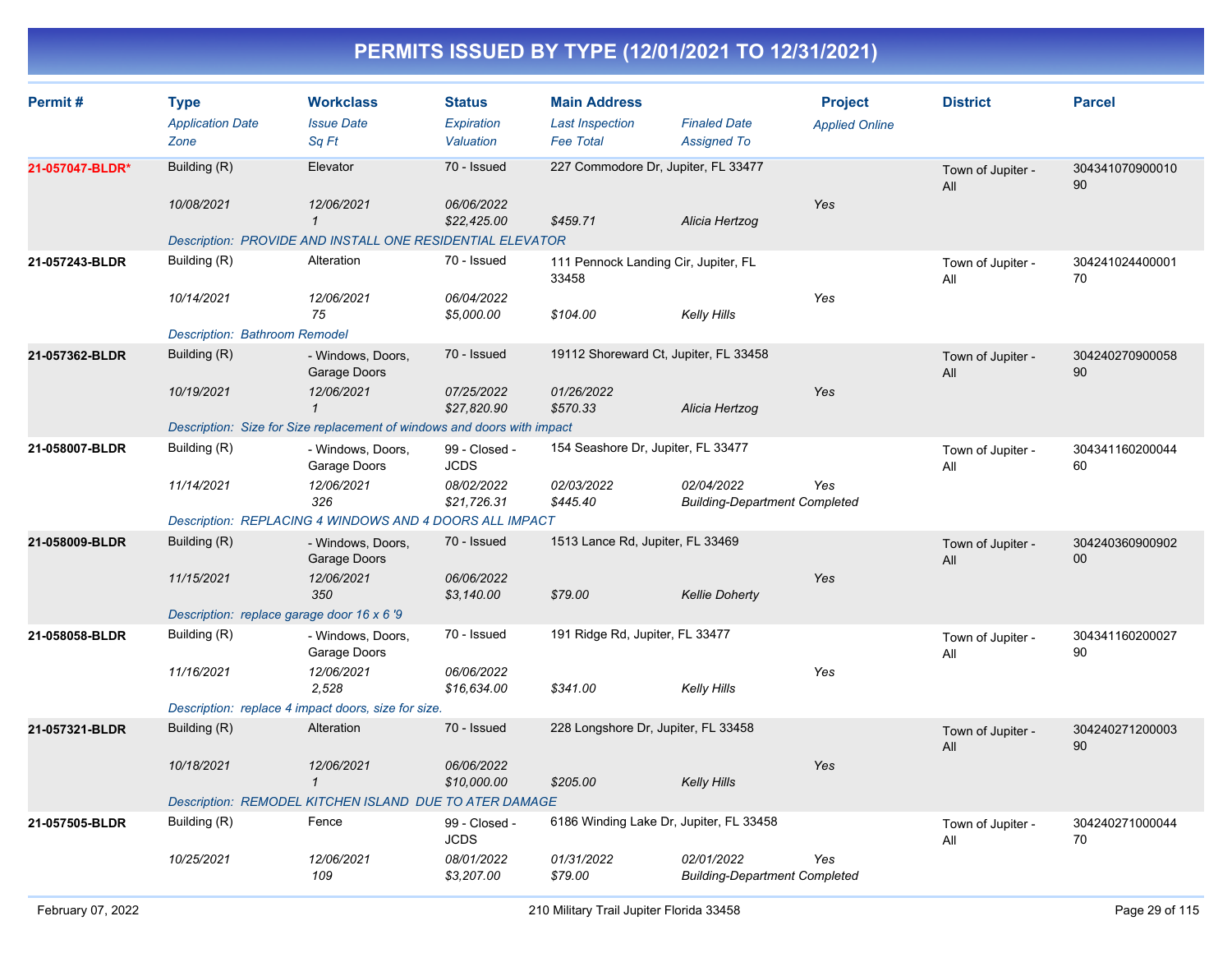|                 |                                        |                                                                                                                                                                          |                              |                                               | PERMITS ISSUED BY TYPE (12/01/2021 TO 12/31/2021)  |                                         |                          |                       |
|-----------------|----------------------------------------|--------------------------------------------------------------------------------------------------------------------------------------------------------------------------|------------------------------|-----------------------------------------------|----------------------------------------------------|-----------------------------------------|--------------------------|-----------------------|
| Permit#         | <b>Type</b><br><b>Application Date</b> | <b>Workclass</b><br><b>Issue Date</b>                                                                                                                                    | <b>Status</b><br>Expiration  | <b>Main Address</b><br><b>Last Inspection</b> | <b>Finaled Date</b>                                | <b>Project</b><br><b>Applied Online</b> | <b>District</b>          | <b>Parcel</b>         |
|                 | Zone                                   | Sq Ft                                                                                                                                                                    | Valuation                    | <b>Fee Total</b>                              | <b>Assigned To</b>                                 |                                         |                          |                       |
|                 |                                        | Description: Install approximately 109' of 4' black aluminum picket fence with pool code spacing. Includes two pool code gates with self closing hinges and latch at 54" |                              |                                               |                                                    |                                         |                          |                       |
| 21-057925-BLDR* | Building (R)                           | - Windows, Doors,<br>Garage Doors                                                                                                                                        | <b>NOC</b><br>Required       | 119 N Village Way, Jupiter, FL 33458          |                                                    |                                         | Town of Jupiter -<br>All | 304241130200002<br>20 |
|                 | 11/10/2021                             | 12/06/2021<br>3.819                                                                                                                                                      | 06/04/2022<br>\$15,464.00    | \$317.01                                      | <b>Kellie Doherty</b>                              | Yes                                     |                          |                       |
|                 |                                        | Description: Replacing 12 impact windows                                                                                                                                 |                              |                                               |                                                    |                                         |                          |                       |
| 21-057179-BLDR  | Building (R)                           | Alteration                                                                                                                                                               | 70 - Issued                  |                                               | 121 Cinder Dunes Pt, Jupiter, FL 33478             |                                         | Town of Jupiter -<br>All | 304240320600023<br>60 |
|                 | 10/13/2021<br><b>R1 R1</b>             | 12/06/2021<br>2.464                                                                                                                                                      | 06/04/2022<br>\$17,026.00    | \$349.04                                      | Shandre Kellerman                                  | Yes                                     |                          |                       |
|                 | <b>Pool Barrier</b>                    | <b>Description: Install Pool Screen Enclosure</b>                                                                                                                        |                              |                                               |                                                    |                                         |                          |                       |
| 21-057872-BLDR  | Building (R)                           | - Windows, Doors,<br>Garage Doors                                                                                                                                        | 70 - Issued                  | 119 Poinciana Dr, Jupiter, FL 33458           |                                                    |                                         | Town of Jupiter -<br>All | 304241240900023<br>10 |
|                 | 11/09/2021                             | 12/06/2021<br>$\mathbf{\overline{1}}$                                                                                                                                    | 06/06/2022<br>\$30,460.00    | \$624.43                                      | <b>Kelly Hills</b>                                 | Yes                                     |                          |                       |
|                 |                                        | Description: Replacement of 11 Windows & 2 Doors W/Impact Size for Size                                                                                                  |                              |                                               |                                                    |                                         |                          |                       |
| 21-058015-BLDR  | Building (R)                           | - Windows, Doors,<br>Garage Doors                                                                                                                                        | 99 - Closed -<br><b>JCDS</b> | 477 Otter Ln S, Jupiter, FL 33458             |                                                    |                                         | Town of Jupiter -<br>All | 304241150200021<br>70 |
|                 | 11/15/2021                             | 12/06/2021<br>1                                                                                                                                                          | 06/28/2022<br>\$3,800.00     | 12/30/2021<br>\$80.00                         | 01/04/2022<br><b>Building-Department Completed</b> | Yes                                     |                          |                       |
|                 |                                        | Description: remove and replace garage door                                                                                                                              |                              |                                               |                                                    |                                         |                          |                       |
| 21-058059-BLDR  | Building (R)                           | - Windows, Doors,<br>Garage Doors                                                                                                                                        | 70 - Issued                  | 3058 Genoa Ln, Jupiter, FL 33477              |                                                    |                                         | Town of Jupiter -<br>All | 304341160600005<br>10 |
|                 | 11/16/2021<br>R3 R3                    | 12/06/2021<br>2,655                                                                                                                                                      | 06/06/2022<br>\$31,792.00    | \$651.74                                      | <b>Debbie Rogers</b>                               | Yes                                     |                          |                       |
|                 |                                        | Description: replace 26 impact windows and 1 impact door, size for size.                                                                                                 |                              |                                               |                                                    |                                         |                          |                       |
| 21-058049-BLDR  | Building (R)                           | Shutter                                                                                                                                                                  | 99 - Closed -<br><b>JCDS</b> | 151 Doe Trl, Jupiter, FL 33458                |                                                    |                                         | Town of Jupiter -<br>All | 304241100800010<br>90 |
|                 | 11/16/2021                             | 12/06/2021<br>1                                                                                                                                                          | 07/26/2022<br>\$2,800.00     | 01/27/2022<br>\$79.00                         | 02/03/2022<br><b>Building-Department Completed</b> | Yes                                     |                          |                       |
|                 |                                        | Description: Adding impact shutters to existing openings                                                                                                                 |                              |                                               |                                                    |                                         |                          |                       |
| 21-058057-BLDR  | Building (R)                           | - Windows, Doors,<br>Garage Doors                                                                                                                                        | 70 - Issued                  | 2504 25Th Ct, Jupiter, FL 33477               |                                                    |                                         | Town of Jupiter -<br>All | 304341170210100<br>40 |
|                 | 11/16/2021                             | 12/06/2021<br>1,236                                                                                                                                                      | 06/06/2022<br>\$12,835.00    | \$263.12                                      | <b>Debbie Rogers</b>                               | Yes                                     |                          |                       |
|                 |                                        | Description: replace 4 impact doors, size for size.                                                                                                                      |                              |                                               |                                                    |                                         |                          |                       |
| 21-058191-BLDR  | Building (R)                           | - Windows, Doors,<br>Garage Doors                                                                                                                                        | 70 - Issued                  | 118 Via Veracruz, Jupiter, FL 33458           |                                                    |                                         | Town of Jupiter -<br>ail | 304241121600018<br>00 |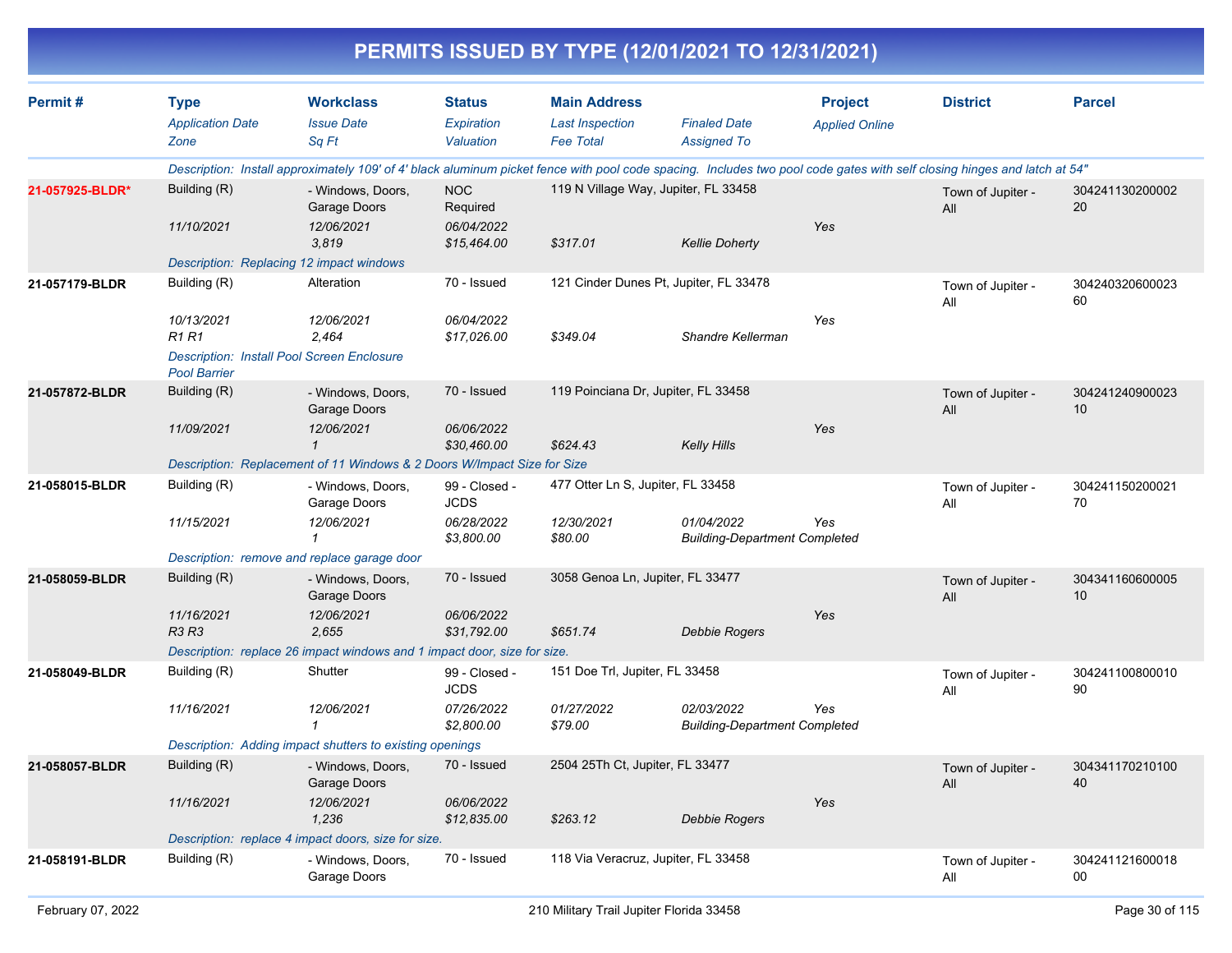| Permit#         | <b>Type</b><br><b>Application Date</b> | <b>Workclass</b><br><b>Issue Date</b>                                                        | <b>Status</b><br>Expiration  | <b>Main Address</b><br><b>Last Inspection</b>   | <b>Finaled Date</b>                                | <b>Project</b><br><b>Applied Online</b> | <b>District</b>          | <b>Parcel</b>         |
|-----------------|----------------------------------------|----------------------------------------------------------------------------------------------|------------------------------|-------------------------------------------------|----------------------------------------------------|-----------------------------------------|--------------------------|-----------------------|
|                 | Zone                                   | Sq Ft                                                                                        | Valuation                    | <b>Fee Total</b>                                | <b>Assigned To</b>                                 |                                         |                          |                       |
|                 | 11/21/2021                             | 12/06/2021<br>9                                                                              | 06/06/2022<br>\$900.00       | \$79.00                                         | Debbie Rogers                                      | Yes                                     |                          |                       |
|                 | Description: Install 1 impact window   |                                                                                              |                              |                                                 |                                                    |                                         |                          |                       |
| 21-058033-BLDR  | Building (R)                           | - Windows, Doors,<br>Garage Doors                                                            | 70 - Issued                  | 219 Sugar Apple Way, Jupiter, FL 33458          |                                                    |                                         | Town of Jupiter -<br>All | 304241240900017<br>10 |
|                 | 11/15/2021                             | 12/06/2021<br>$\mathbf{1}$                                                                   | 06/06/2022<br>\$10,525.00    | \$215.76                                        | <b>Kellie Doherty</b>                              | Yes                                     |                          |                       |
|                 |                                        | Description: INSTALLATION OF IMPACT WINDOWS TO REPLACE EXISTING 9 WINDOWS                    |                              |                                                 |                                                    |                                         |                          |                       |
| 21-058006-BLDR* | Building (R)                           | Alteration                                                                                   | <b>NOC</b><br>Required       | 6180 Barbara St, Jupiter, FL 33458              |                                                    |                                         | Town of Jupiter -<br>All | 304241150101600<br>80 |
|                 | 11/14/2021                             | 12/06/2021<br>1,656                                                                          | 06/06/2022<br>\$20,018.00    | \$410.37                                        | Kelly Hills                                        | Yes                                     |                          |                       |
|                 |                                        | <b>Description: INSTALL JAMES HARDIE SIDING &amp; TRIM</b>                                   |                              |                                                 |                                                    |                                         |                          |                       |
| 21-058264-BLDR  | Building (R)                           | Fence                                                                                        | 99 - Closed -<br><b>JCDS</b> | 134 Gothic Cir, Jupiter, FL 33458               |                                                    |                                         | Town of Jupiter -<br>All | 304240271400004<br>70 |
|                 | 11/24/2021                             | 12/06/2021<br>$\mathbf{1}$                                                                   | 07/05/2022<br>\$7,910.00     | 01/03/2022<br>\$162.57                          | 01/04/2022<br><b>Building-Department Completed</b> | Yes                                     |                          |                       |
|                 |                                        | Description: 243 If of 4' high aluminum fence with 1 4x4 gate 1-4x5 gate both swing out scsl |                              |                                                 |                                                    |                                         |                          |                       |
| 21-058201-BLDR  | Building (R)                           | - Windows, Doors,<br>Garage Doors                                                            | 99 - Closed -<br><b>JCDS</b> | 284 Sussex Cir, Jupiter, FL 33458               |                                                    |                                         | Town of Jupiter -<br>All | 304241111500010<br>10 |
|                 | 11/22/2021                             | 12/06/2021<br>1,975                                                                          | 07/27/2022<br>\$6,168.00     | 01/28/2022<br>\$127.36                          | 02/01/2022<br><b>Building-Department Completed</b> | Yes                                     |                          |                       |
|                 | Description: replacing 5 windows       |                                                                                              |                              |                                                 |                                                    |                                         |                          |                       |
| 21-057036-BLDR  | Building (R)                           | - Windows, Doors,<br>Garage Doors                                                            | 99 - Closed -<br><b>JCDS</b> | 321 Rudder Cay Way, Jupiter, FL 33458           |                                                    |                                         | Town of Jupiter -<br>All | 304240320100016<br>70 |
|                 | 10/07/2021                             | 12/07/2021<br>$\mathbf{1}$                                                                   | 06/27/2022<br>\$9,165.87     | 12/28/2021<br>\$188.07                          | 12/29/2021<br><b>Building-Department Completed</b> | Yes                                     |                          |                       |
|                 | Description: Replace double entry door |                                                                                              |                              |                                                 |                                                    |                                         |                          |                       |
| 21-058276-BLDR* | Building (R)                           | - Windows, Doors,<br>Garage Doors                                                            | <b>NOC</b><br>Required       | 18282 Jupiter Landings Dr, Jupiter, FL<br>33458 |                                                    |                                         | Town of Jupiter -<br>All | 304240340600013<br>50 |
|                 | 11/24/2021                             | 12/07/2021<br>1                                                                              | 06/05/2022<br>\$3,900.00     | \$82.00                                         | Angela Carpentiere                                 | Yes                                     |                          |                       |
|                 |                                        | Description: remove and replace one 16x7 garage door                                         |                              |                                                 |                                                    |                                         |                          |                       |
| 21-057116-BLDR  | Building (R)                           | Shutter                                                                                      | 99 - Closed -<br><b>JCDS</b> | 19135 Dawnwood Ct, Jupiter, FL 33458            |                                                    |                                         | Town of Jupiter -<br>All | 304240270900058<br>00 |
|                 | 10/11/2021                             | 12/07/2021<br>289                                                                            | 07/20/2022<br>\$12,700.00    | 01/21/2022<br>\$260.35                          | 01/27/2022<br><b>Building-Department Completed</b> | Yes                                     |                          |                       |
|                 | Description: (3) Fabric Roll Shutters  |                                                                                              |                              |                                                 |                                                    |                                         |                          |                       |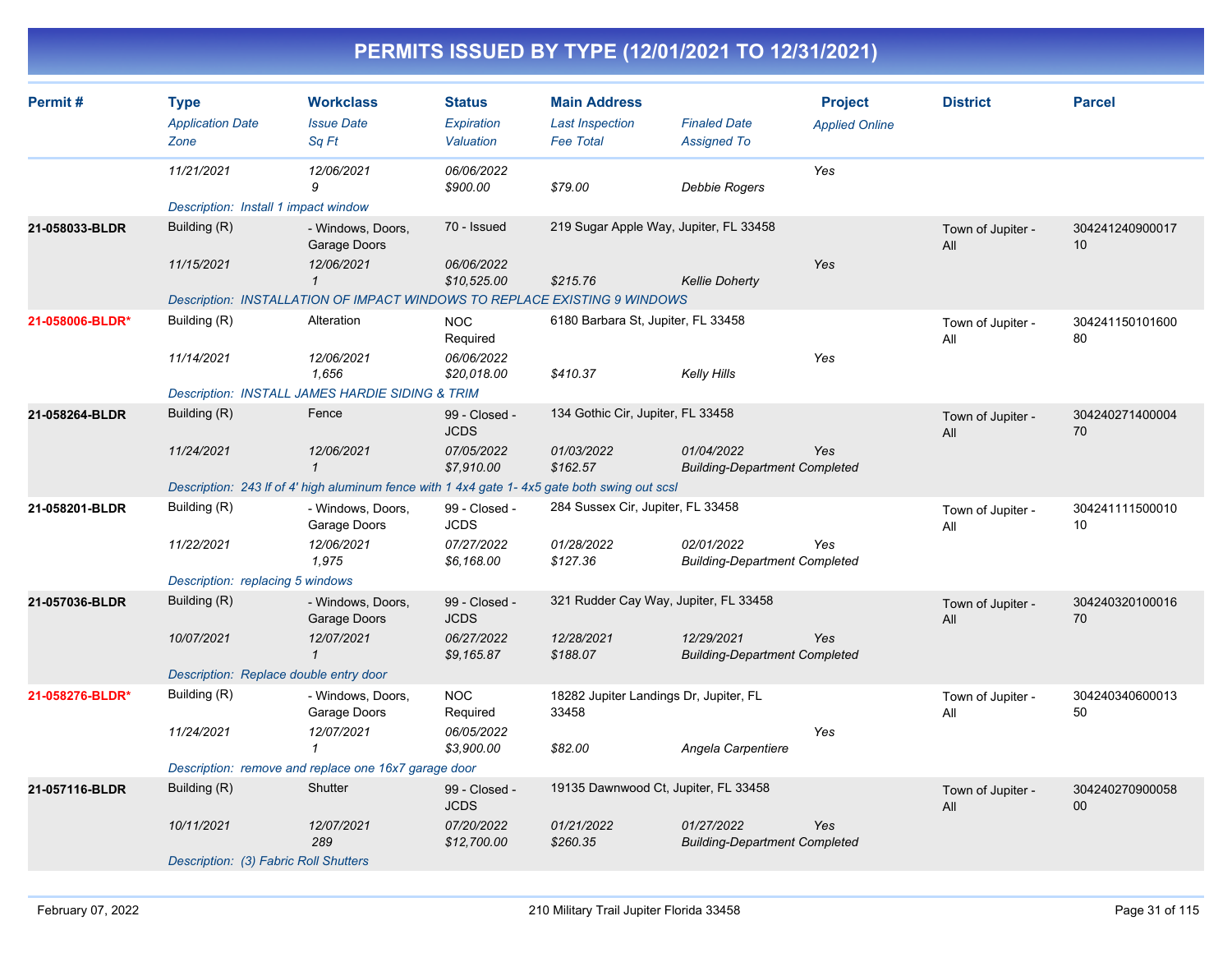| Permit#        | <b>Type</b><br><b>Application Date</b>           | <b>Workclass</b><br><b>Issue Date</b>                                                           | <b>Status</b><br>Expiration  | <b>Main Address</b><br><b>Last Inspection</b> | <b>Finaled Date</b>                                | <b>Project</b><br><b>Applied Online</b> | <b>District</b>          | <b>Parcel</b>         |
|----------------|--------------------------------------------------|-------------------------------------------------------------------------------------------------|------------------------------|-----------------------------------------------|----------------------------------------------------|-----------------------------------------|--------------------------|-----------------------|
|                | Zone                                             | Sa Ft                                                                                           | Valuation                    | <b>Fee Total</b>                              | <b>Assigned To</b>                                 |                                         |                          |                       |
| 21-057975-BLDR | Building (R)                                     | - Windows, Doors,<br>Garage Doors                                                               | 99 - Closed -<br><b>JCDS</b> | 808 Ocean Dunes Cir, Jupiter, FL 33477        |                                                    |                                         | Town of Jupiter -<br>All | 304341201402400<br>70 |
|                | 11/12/2021                                       | 12/07/2021<br>600                                                                               | 07/06/2022<br>\$18,000.00    | 01/07/2022<br>\$369.00                        | 01/11/2022<br><b>Building-Department Completed</b> | Yes                                     |                          |                       |
|                |                                                  | Description: Replacement of all windows and sliding glass doors with new impact rated products. |                              |                                               |                                                    |                                         |                          |                       |
| 21-057370-BLDR | Building (R)                                     | - Windows, Doors,<br>Garage Doors                                                               | 70 - Issued                  | 114 S Hampton Dr, Jupiter, FL 33458           |                                                    |                                         | Town of Jupiter -<br>All | 304241111500001<br>80 |
|                | 10/19/2021                                       | 12/07/2021<br>1,975                                                                             | 07/18/2022<br>\$22,086.87    | 01/19/2022<br>\$452.79                        | Suzanne Harrison                                   | Yes                                     |                          |                       |
|                |                                                  | Description: Replace windows and doors with impact, like type.                                  |                              |                                               |                                                    |                                         |                          |                       |
| 21-058447-BLDR | Building (R)                                     | - Windows, Doors,<br>Garage Doors                                                               | 99 - Closed -<br><b>JCDS</b> | 1213 Ocean Dunes Cir, Jupiter, FL 33477       |                                                    |                                         | Town of Jupiter -<br>All | 304341201403300<br>80 |
|                | 12/03/2021                                       | 12/07/2021<br>2,530                                                                             | 07/18/2022<br>\$2,990.00     | 01/19/2022<br>\$79.00                         | 01/24/2022<br><b>Building-Department Completed</b> | Yes                                     |                          |                       |
|                |                                                  | Description: Retrofit 2 windows in 2 openings with impact                                       |                              |                                               |                                                    |                                         |                          |                       |
| 21-056778-BLDR | Building (R)                                     | Shutter                                                                                         | 70 - Issued                  | 2522 25Th Ct, Jupiter, FL 33477               |                                                    |                                         | Town of Jupiter -<br>All | 304341170210600<br>20 |
|                | 09/29/2021<br><b>R2 R2</b>                       | 12/07/2021<br>205                                                                               | 06/06/2022<br>\$4,357.00     | \$91.14                                       | <b>Kelly Hills</b>                                 | Yes                                     |                          |                       |
|                |                                                  | <b>Description: INSTALL 4 ACCORDION SHUTTERS</b>                                                |                              |                                               |                                                    |                                         |                          |                       |
| 21-056908-BLDR | Building (R)                                     | - Windows, Doors,<br>Garage Doors                                                               | 99 - Closed -<br><b>JCDS</b> | 6255 Drake St, Jupiter, FL 33458              |                                                    |                                         | Town of Jupiter -<br>All | 304241150803001<br>20 |
|                | 10/04/2021<br><b>R1 R1</b>                       | 12/07/2021<br>555                                                                               | 06/13/2022<br>\$2,495.00     | 12/15/2021<br>\$79.00                         | 12/16/2021<br><b>Building-Department Completed</b> | Yes                                     |                          |                       |
|                | Description: replace garage door 16 x 7          |                                                                                                 |                              |                                               |                                                    |                                         |                          |                       |
| 21-057273-BLDR | Building (R)                                     | - Windows, Doors,<br>Garage Doors                                                               | 70 - Issued                  | 166 Tuscan Cir, Jupiter, FL 33458             |                                                    |                                         | Town of Jupiter -<br>All | 304240271400008<br>80 |
|                | 10/15/2021<br>R <sub>1</sub> -A <sub>R1</sub> -A | 12/07/2021<br>$\mathbf{1}$                                                                      | 06/06/2022<br>\$10,500.00    | \$215.25                                      | Shandre Kellerman                                  | Yes                                     |                          |                       |
|                | Description: Install 3 impact doors              |                                                                                                 |                              |                                               |                                                    |                                         |                          |                       |
| 21-057241-BLDR | Building (R)                                     | Alteration                                                                                      | 70 - Issued                  | 585 Scrubjay Ln, Jupiter, FL 33458            |                                                    |                                         | Town of Jupiter -<br>All | 304241150200048<br>50 |
|                | 10/14/2021                                       | 12/07/2021<br>145                                                                               | 06/06/2022<br>\$8,000.00     | 01/26/2022<br>\$164.40                        | Vicki Tarallo                                      | Yes                                     |                          |                       |
|                |                                                  | <b>Description: ALTER MASTER BATHROOM PER SUBMITTED PLAN</b>                                    |                              |                                               |                                                    |                                         |                          |                       |
| 21-057840-BLDR | Building (R)                                     | - Windows, Doors,<br>Garage Doors                                                               | 99 - Closed -<br><b>JCDS</b> | 6422 Leslie St, Jupiter, FL 33458             |                                                    |                                         | Town of Jupiter -<br>All | 304241150104101<br>00 |
|                | 11/08/2021                                       | 12/07/2021<br>2.034                                                                             | 06/15/2022<br>\$4,000.00     | 12/17/2021<br>\$84.00                         | 12/20/2021<br><b>Building-Department Completed</b> | Yes                                     |                          |                       |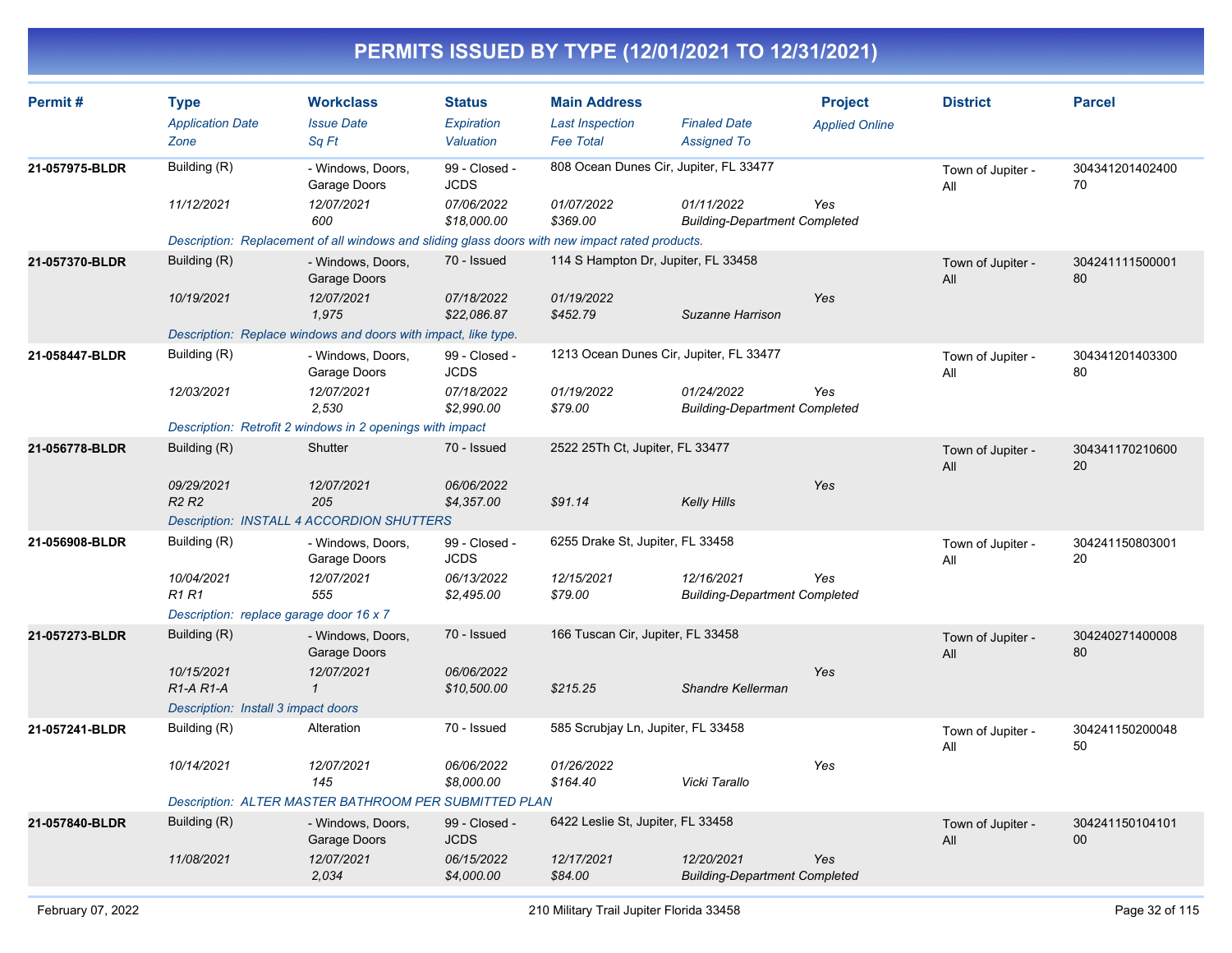|                |                                                |                                                                                            |                                          | PERMITS ISSUED BY TYPE (12/01/2021 TO 12/31/2021)                 |                                                    |                                         |                          |                       |
|----------------|------------------------------------------------|--------------------------------------------------------------------------------------------|------------------------------------------|-------------------------------------------------------------------|----------------------------------------------------|-----------------------------------------|--------------------------|-----------------------|
| Permit#        | <b>Type</b><br><b>Application Date</b><br>Zone | <b>Workclass</b><br><b>Issue Date</b><br>Sq Ft                                             | <b>Status</b><br>Expiration<br>Valuation | <b>Main Address</b><br><b>Last Inspection</b><br><b>Fee Total</b> | <b>Finaled Date</b><br><b>Assigned To</b>          | <b>Project</b><br><b>Applied Online</b> | <b>District</b>          | <b>Parcel</b>         |
|                |                                                | Description: Replace x2 Architectural Windows with impact rated windows                    |                                          |                                                                   |                                                    |                                         |                          |                       |
| 21-058181-BLDR | Building (R)                                   | Shutter                                                                                    | 99 - Closed -<br><b>JCDS</b>             | 155 North River Dr E, Jupiter, FL 33458                           |                                                    |                                         | Town of Jupiter -<br>All | 304240271400007<br>50 |
|                | 11/19/2021<br>$R1-A R1-A$                      | 12/07/2021<br>981                                                                          | 06/21/2022<br>\$19,375.00                | 12/21/2021<br>\$397.19                                            | 12/22/2021<br><b>Building-Department Completed</b> | Yes                                     |                          |                       |
|                |                                                | Description: installation of 21 accordion shutters and 3 clear panels                      |                                          |                                                                   |                                                    |                                         |                          |                       |
| 21-057541-BLDR | Building (R)                                   | Fence                                                                                      | 99 - Closed -<br><b>JCDS</b>             | 6209 Dania St, Jupiter, FL 33458                                  |                                                    |                                         | Town of Jupiter -<br>All | 304241150102801<br>80 |
|                | 10/25/2021                                     | 12/07/2021<br>141                                                                          | 07/05/2022<br>\$8,600.00                 | 01/05/2022<br>\$176.58                                            | 01/06/2022<br><b>Building-Department Completed</b> | Yes                                     |                          |                       |
|                | not for pool                                   | Description: Install 141 If of 6' wood Board on Board Fence, 1 single gate, 2 double gates |                                          |                                                                   |                                                    |                                         |                          |                       |
| 21-058410-BLDR | Building (R)                                   | - Windows, Doors,<br>Garage Doors                                                          | 70 - Issued                              | 6440 Longleaf Pine Dr, Jupiter, FL 33458                          |                                                    |                                         | Town of Jupiter -<br>All | 304240270900054<br>40 |
|                | 12/01/2021                                     | 12/07/2021<br>0                                                                            | 07/11/2022<br>\$26,000.00                | 01/10/2022<br>\$533.00                                            | Angela Carpentiere                                 | Yes                                     |                          |                       |
|                |                                                | Description: Installation of 9 impact windows and 5 doors                                  |                                          |                                                                   |                                                    |                                         |                          |                       |
| 21-057907-BLDR | Building (R)                                   | - Windows, Doors,<br>Garage Doors                                                          | 70 - Issued                              | 18293 Flagship Cir, Jupiter, FL 33458                             |                                                    |                                         | Town of Jupiter -<br>All | 304240340600008<br>20 |
|                | 11/10/2021                                     | 12/08/2021<br>1                                                                            | 06/06/2022<br>\$12,725.00                | \$260.86                                                          | Shandre Kellerman                                  | Yes                                     |                          |                       |
|                |                                                | Description: Replace 6 windows with impact size for size                                   |                                          |                                                                   |                                                    |                                         |                          |                       |
| 21-058368-BLDR | Building (R)                                   | - Windows, Doors,<br>Garage Doors                                                          | 70 - Issued                              | 18385 Lostlake Way, Jupiter, FL 33458                             |                                                    |                                         | Town of Jupiter -<br>All | 304240340800004<br>10 |
|                | 11/30/2021                                     | 12/08/2021<br>2,357                                                                        | 06/06/2022<br>\$44,273.00                | \$907.59                                                          | <b>Kimberly Slater</b>                             | Yes                                     |                          |                       |
|                |                                                | Description: REPLACE 20 WINDOWS AND 4 DOORS                                                |                                          |                                                                   |                                                    |                                         |                          |                       |
| 21-058197-BLDR | Building (R)                                   | - Windows, Doors,<br>Garage Doors                                                          | 99 - Closed -<br><b>JCDS</b>             | 1000 N Us Highway 1, 721, Jupiter, FL<br>33477                    |                                                    |                                         | Town of Jupiter -<br>All | 304340312800004<br>50 |
|                | 11/22/2021<br>R3 R3                            | 12/08/2021<br>40                                                                           | 08/03/2022<br>\$6,900.00                 | 02/04/2022<br>\$142.07                                            | 02/07/2022<br><b>Building-Department Completed</b> | Yes                                     |                          |                       |
|                | <b>Description: Front Door Replacement</b>     |                                                                                            |                                          |                                                                   |                                                    |                                         |                          |                       |
| 21-058234-BLDR | Building (R)                                   | - Windows, Doors,<br>Garage Doors                                                          | 70 - Issued                              | 112 St Andrews Ct, Jupiter, FL 33458                              |                                                    |                                         | Town of Jupiter -<br>All | 304241111800007<br>70 |
|                | 11/23/2021                                     | 12/08/2021<br>1                                                                            | 07/11/2022<br>\$33,701.00                | 01/12/2022<br>\$690.87                                            | Kelly Hills                                        | Yes                                     |                          |                       |
|                |                                                | Description: replace 8 windows and 2 doors with impact size for size                       |                                          |                                                                   |                                                    |                                         |                          |                       |
| 21-058442-BLDR | Building (R)                                   | - Windows, Doors,<br>Garage Doors                                                          | 70 - Issued                              | 510 S Loxahatchee Dr, Jupiter, FL 33458                           |                                                    |                                         | Town of Jupiter -<br>All | 304241011400002<br>40 |
|                |                                                |                                                                                            |                                          |                                                                   |                                                    |                                         |                          |                       |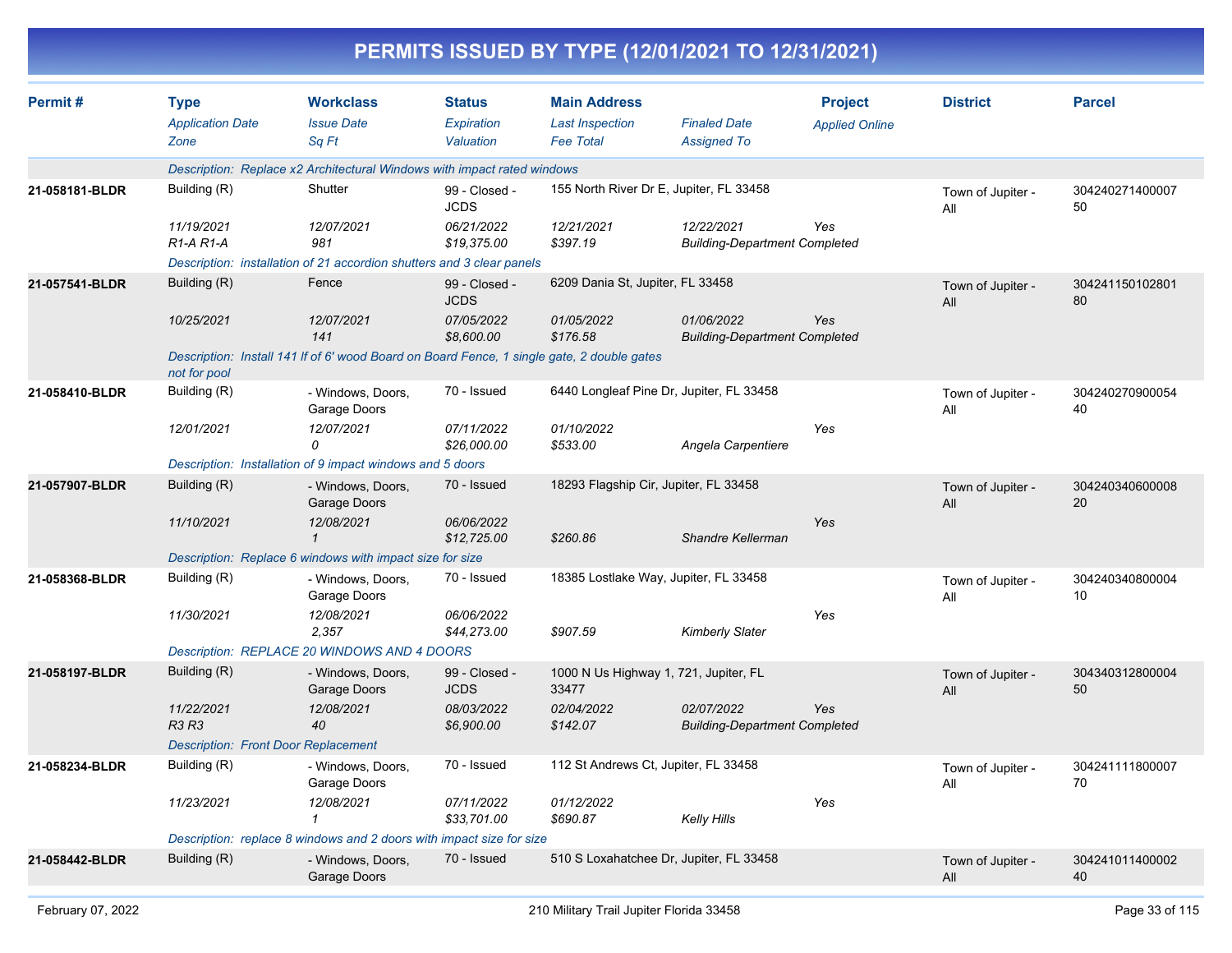| Permit#        | <b>Type</b><br><b>Application Date</b><br>Zone | <b>Workclass</b><br><b>Issue Date</b><br>Sq Ft                                                | <b>Status</b><br>Expiration<br>Valuation | <b>Main Address</b><br><b>Last Inspection</b><br><b>Fee Total</b> | <b>Finaled Date</b><br><b>Assigned To</b>          | <b>Project</b><br><b>Applied Online</b> | <b>District</b>          | <b>Parcel</b>             |
|----------------|------------------------------------------------|-----------------------------------------------------------------------------------------------|------------------------------------------|-------------------------------------------------------------------|----------------------------------------------------|-----------------------------------------|--------------------------|---------------------------|
|                | 12/03/2021                                     | 12/08/2021<br>56                                                                              | 06/06/2022<br>\$1,267.00                 | \$79.00                                                           | Angela Carpentiere                                 | Yes                                     |                          |                           |
|                |                                                | Description: REMOVE & REPLACE EXISTING GARAGE DOOR                                            |                                          |                                                                   |                                                    |                                         |                          |                           |
| 21-057849-BLDR | Building (R)                                   | - Windows, Doors,<br>Garage Doors                                                             | 70 - Issued                              | 1021 Egret Cir N, Jupiter, FL 33458                               |                                                    |                                         | Town of Jupiter -<br>All | 304241150200051<br>80     |
|                | 11/08/2021                                     | 12/08/2021<br>56                                                                              | 06/06/2022<br>\$4,832.36                 | \$100.65                                                          | Vicki Tarallo                                      | Yes                                     |                          |                           |
|                | Description: INSTALL 2 IMPACT WINDOWS.         |                                                                                               |                                          |                                                                   |                                                    |                                         |                          |                           |
| 21-058242-BLDR | Building (R)                                   | - Windows, Doors,<br>Garage Doors                                                             | 70 - Issued                              | 485 Otter Ln N, Jupiter, FL 33458                                 |                                                    |                                         | Town of Jupiter -<br>All | 304241150200037<br>$00\,$ |
|                | 11/23/2021                                     | 12/08/2021<br>$\mathbf{1}$                                                                    | 06/06/2022<br>\$18,701.35                | \$383.38                                                          | <b>Kimberly Slater</b>                             | Yes                                     |                          |                           |
|                |                                                | Description: REPLACE 10 WINDOWS AND 1 DOOR TO IMPACT                                          |                                          |                                                                   |                                                    |                                         |                          |                           |
| 21-058259-BLDR | Building (R)                                   | - Windows, Doors,<br>Garage Doors                                                             | 99 - Closed -<br><b>JCDS</b>             | 6192 Winding Lake Dr, Jupiter, FL 33458                           |                                                    |                                         | Town of Jupiter -<br>All | 304240271000044<br>60     |
|                | 11/24/2021<br>$R1-A R1-A$                      | 12/08/2021<br>$\mathbf{1}$                                                                    | 07/11/2022<br>\$1,550.00                 | 01/12/2022<br>\$79.00                                             | 01/14/2022<br><b>Building-Department Completed</b> | Yes                                     |                          |                           |
|                |                                                | Description: change out side garage door no size change                                       |                                          |                                                                   |                                                    |                                         |                          |                           |
| 21-058241-BLDR | Building (R)                                   | - Windows, Doors,<br>Garage Doors                                                             | 70 - Issued                              | 138 Merrimack Way, Jupiter, FL 33458                              |                                                    |                                         | Town of Jupiter -<br>All | 304241241400019<br>50     |
|                | 11/23/2021                                     | 12/08/2021<br>1,797                                                                           | 06/06/2022<br>\$46,000.00                | \$943.00                                                          | Debbie Rogers                                      | Yes                                     |                          |                           |
|                |                                                | Description: Install 18 Impact windows and 1 SGD                                              |                                          |                                                                   |                                                    |                                         |                          |                           |
| 21-057952-BLDR | Building (R)                                   | Fence                                                                                         | 70 - Issued                              | 210 Bears Club Dr, Jupiter, FL 33477                              |                                                    |                                         | Town of Jupiter -<br>All | 304341190800000<br>50     |
|                | 11/11/2021                                     | 12/08/2021<br>583                                                                             | 06/06/2022<br>\$16,464.00                | \$337.51                                                          | Debbie Rogers                                      | Yes                                     |                          |                           |
|                |                                                | Description: DORAN-Job#21386-Aluminum Pool Barrier Fence 583' of 4' w/ (2) 4'w & (1)5'w gate. |                                          |                                                                   |                                                    |                                         |                          |                           |
| 21-057851-BLDR | Building (R)                                   | Alteration                                                                                    | 70 - Issued                              | 150 Arrowhead Cir, Jupiter, FL 33458                              |                                                    |                                         | Town of Jupiter -<br>All | 304241100600005<br>90     |
|                | 11/08/2021                                     | 12/08/2021<br>486                                                                             | 06/06/2022<br>\$64,692.00                | 02/03/2022<br>\$1,326.19                                          | <b>Kimberly Slater</b>                             | Yes                                     |                          |                           |
|                |                                                | Description: ROOF MOUNTED SOLAR SYSTEM.                                                       |                                          |                                                                   |                                                    |                                         |                          |                           |
| 21-056483-BLDR | Building (R)                                   | Alteration                                                                                    | 70 - Issued                              | 12 Van Rd, Jupiter, FL 33469                                      |                                                    |                                         | Town of Jupiter -<br>All | 304340310800601<br>10     |
|                | 09/20/2021<br>R1 R1                            | 12/08/2021<br>110                                                                             | 07/12/2022<br>\$15,000.00                | 01/13/2022<br>\$307.50                                            | <b>Kimberly Slater</b>                             | Yes                                     |                          |                           |
|                |                                                | Description: Conversion of a carport to a bedroom                                             |                                          |                                                                   |                                                    |                                         |                          |                           |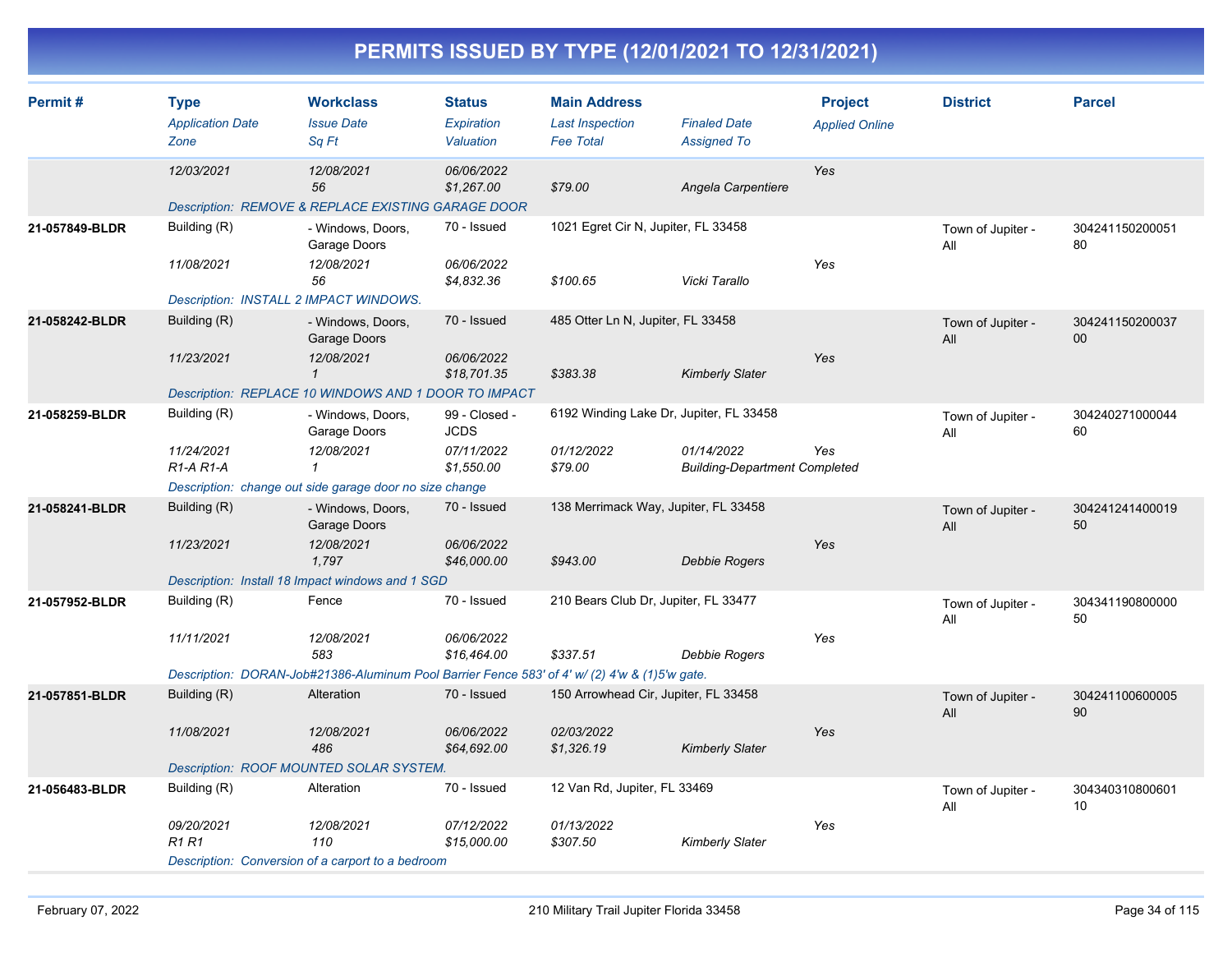| Permit#        | <b>Type</b><br><b>Application Date</b><br>Zone                                                                                                                   | <b>Workclass</b><br><b>Issue Date</b><br>Sq Ft                                                                                                 | <b>Status</b><br><b>Expiration</b><br>Valuation | <b>Main Address</b><br><b>Last Inspection</b><br><b>Fee Total</b> | <b>Finaled Date</b><br><b>Assigned To</b>          | <b>Project</b><br><b>Applied Online</b> | <b>District</b>          | <b>Parcel</b>             |  |  |
|----------------|------------------------------------------------------------------------------------------------------------------------------------------------------------------|------------------------------------------------------------------------------------------------------------------------------------------------|-------------------------------------------------|-------------------------------------------------------------------|----------------------------------------------------|-----------------------------------------|--------------------------|---------------------------|--|--|
|                |                                                                                                                                                                  |                                                                                                                                                |                                                 |                                                                   |                                                    |                                         |                          |                           |  |  |
| 21-058300-BLDR | Building (R)                                                                                                                                                     | - Windows, Doors,<br>Garage Doors                                                                                                              | 99 - Closed -<br><b>JCDS</b>                    | 519 Sweet Bay Cir, Jupiter, FL 33458                              |                                                    |                                         | Town of Jupiter -<br>All | 304241240100017<br>$00\,$ |  |  |
|                | 11/29/2021                                                                                                                                                       | 12/08/2021<br>$\mathbf{1}$                                                                                                                     | 06/21/2022<br>\$6,750.00                        | 12/23/2021<br>\$139.02                                            | 12/28/2021<br><b>Building-Department Completed</b> | Yes                                     |                          |                           |  |  |
|                |                                                                                                                                                                  | Description: Replacing on existing opening 1 impact SGD                                                                                        |                                                 |                                                                   |                                                    |                                         |                          |                           |  |  |
| 21-057929-BLDR | Building (R)                                                                                                                                                     | Alteration                                                                                                                                     | 70 - Issued                                     | 2826 W Mallory Blvd, Jupiter, FL 33458                            |                                                    |                                         | Town of Jupiter -<br>All | 304241141900017<br>70     |  |  |
|                | 11/10/2021                                                                                                                                                       | 12/08/2021<br>$\mathbf{1}$                                                                                                                     | 07/19/2022<br>\$70,000.00                       | 01/20/2022<br>\$1,435.00                                          | Kimberly Slater                                    | Yes                                     |                          |                           |  |  |
|                | Description: Alteration of home                                                                                                                                  |                                                                                                                                                |                                                 |                                                                   |                                                    |                                         |                          |                           |  |  |
| 21-057731-BLDR | Building (R)                                                                                                                                                     | - Windows, Doors,<br>Garage Doors                                                                                                              | 70 - Issued                                     | 293 Moccasin Trl W, Jupiter, FL 33458                             |                                                    |                                         | Town of Jupiter -<br>All | 304241102900005<br>80     |  |  |
|                | 11/02/2021                                                                                                                                                       | 12/09/2021<br>$\mathcal I$                                                                                                                     | 06/07/2022<br>\$19,977.41                       | \$409.54                                                          | Angela Carpentiere                                 | Yes                                     |                          |                           |  |  |
|                |                                                                                                                                                                  | Description: REPLACE 6 WINDOWS AND 3 DOORS TO IMPACT                                                                                           |                                                 |                                                                   |                                                    |                                         |                          |                           |  |  |
| 21-056772-BLDR | Building (R)                                                                                                                                                     | Shutter                                                                                                                                        | 70 - Issued                                     | 157 Commodore Dr, Jupiter, FL 33477                               |                                                    |                                         | Town of Jupiter -<br>All | 304341070900007<br>60     |  |  |
|                | 09/28/2021                                                                                                                                                       | 12/09/2021<br>572                                                                                                                              | 07/06/2022<br>\$16,911.26                       | 01/07/2022<br>\$346.68                                            | Kelly Hills                                        | Yes                                     |                          |                           |  |  |
|                |                                                                                                                                                                  | Description: Installation of screens motorized defender hurricane screen systems on existing residential structure with 110v electrical outlet |                                                 |                                                                   |                                                    |                                         |                          |                           |  |  |
| 21-058476-BLDR | Building (R)                                                                                                                                                     | Fence                                                                                                                                          | 99 - Closed -<br><b>JCDS</b>                    | 189 Citadel Cir, Jupiter, FL 33458                                |                                                    |                                         | Town of Jupiter -<br>All | 304240320100003<br>90     |  |  |
|                | 12/06/2021                                                                                                                                                       | 12/09/2021<br>$\mathcal I$                                                                                                                     | 06/07/2022<br>\$20,629.00                       | \$422.90                                                          | 12/17/2021<br><b>Building-Department Completed</b> | Yes                                     |                          |                           |  |  |
|                | Description: furnish and install 5'ft high X 692 LF of black aluminum fence and 3 gates. Will not be used as pool barrier. Pool has an existing fence around it. |                                                                                                                                                |                                                 |                                                                   |                                                    |                                         |                          |                           |  |  |
| 21-057258-BLDR | Building (R)                                                                                                                                                     | Alteration                                                                                                                                     | 70 - Issued                                     | 113 Cerulean Key Way, Jupiter, FL 33478                           |                                                    |                                         | Town of Jupiter -<br>All | 304240320600018<br>50     |  |  |
|                | 10/15/2021<br><b>R1R1</b>                                                                                                                                        | 12/09/2021<br>$\mathbf{1}$                                                                                                                     | 07/18/2022<br>\$10,000.00                       | 01/18/2022<br>\$205.00                                            | Alicia Hertzog                                     | Yes                                     |                          |                           |  |  |
|                | <b>Description: Outdoor Kitchen</b>                                                                                                                              |                                                                                                                                                |                                                 |                                                                   |                                                    |                                         |                          |                           |  |  |
| 21-057728-BLDR | Building (R)                                                                                                                                                     | Alteration                                                                                                                                     | 99 - Closed -<br><b>JCDS</b>                    | 6110 Linton St, Jupiter, FL 33458                                 |                                                    |                                         | Town of Jupiter -<br>All | 304241150808100<br>50     |  |  |
|                | 11/02/2021                                                                                                                                                       | 12/09/2021<br>2.282                                                                                                                            | 06/21/2022<br>\$38,547.55                       | 12/22/2021<br>\$790.23                                            | 12/23/2021<br><b>Building-Department Completed</b> | Yes                                     |                          |                           |  |  |
|                |                                                                                                                                                                  | Description: Install 9.75kW Roof mounted Solar PV system.                                                                                      |                                                 |                                                                   |                                                    |                                         |                          |                           |  |  |
| 21-058466-BLDR | Building (R)                                                                                                                                                     | - Windows, Doors,<br>Garage Doors                                                                                                              | 70 - Issued                                     | 6095 Garrett St, Jupiter, FL 33458                                |                                                    |                                         | Town of Jupiter -<br>All | 304241150100501<br>00     |  |  |
|                | 12/06/2021                                                                                                                                                       | 12/09/2021<br>192                                                                                                                              | 06/07/2022<br>\$17,699.52                       | \$362.84                                                          | Angela Carpentiere                                 | Yes                                     |                          |                           |  |  |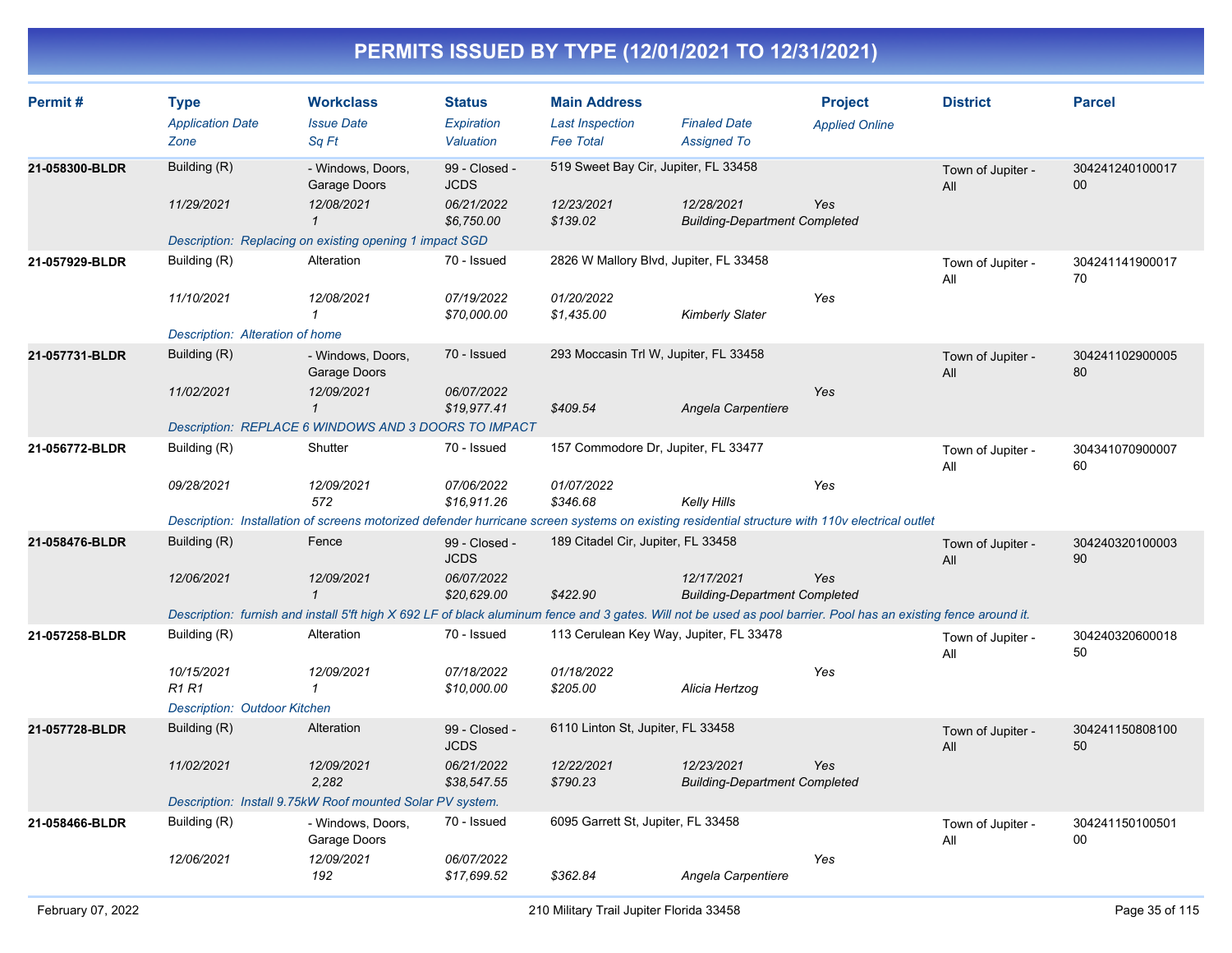| PERMITS ISSUED BY TYPE (12/01/2021 TO 12/31/2021) |                                                |                                                                                   |                                          |                                                                   |                                                    |                                         |                          |                       |  |  |
|---------------------------------------------------|------------------------------------------------|-----------------------------------------------------------------------------------|------------------------------------------|-------------------------------------------------------------------|----------------------------------------------------|-----------------------------------------|--------------------------|-----------------------|--|--|
| Permit#                                           | <b>Type</b><br><b>Application Date</b><br>Zone | <b>Workclass</b><br><b>Issue Date</b><br>Sq Ft                                    | <b>Status</b><br>Expiration<br>Valuation | <b>Main Address</b><br><b>Last Inspection</b><br><b>Fee Total</b> | <b>Finaled Date</b><br><b>Assigned To</b>          | <b>Project</b><br><b>Applied Online</b> | <b>District</b>          | <b>Parcel</b>         |  |  |
|                                                   |                                                | Description: Replace existing windows (10) and doors (2) with impact.             |                                          |                                                                   |                                                    |                                         |                          |                       |  |  |
| 21-058254-BLDR                                    | Building (R)                                   | - Windows, Doors,<br>Garage Doors                                                 | 70 - Issued                              | 117 Sugarberry Dr, Jupiter, FL 33458                              |                                                    |                                         | Town of Jupiter -<br>All | 304241121500015<br>60 |  |  |
|                                                   | 11/23/2021                                     | 12/09/2021<br>369                                                                 | 06/07/2022<br>\$31,350.00                | \$642.67                                                          | Angela Carpentiere                                 | Yes                                     |                          |                       |  |  |
|                                                   |                                                | Description: Replace existing windows (29) and door (1) with impact.              |                                          |                                                                   |                                                    |                                         |                          |                       |  |  |
| 21-058405-BLDR                                    | Building (R)                                   | - Windows, Doors,<br>Garage Doors                                                 | 70 - Issued                              |                                                                   | 156 Seashore Dr, Jupiter, FL 33477                 |                                         |                          | 304341160200044<br>50 |  |  |
|                                                   | 12/01/2021                                     | 12/09/2021<br>141                                                                 | 06/07/2022<br>\$13,792.00                | \$282.74                                                          | Angela Carpentiere                                 | Yes                                     |                          |                       |  |  |
|                                                   |                                                | Description: Replace existing windows (6) and doors (2) with impact.              |                                          |                                                                   |                                                    |                                         |                          |                       |  |  |
| 21-058271-BLDR                                    | Building (R)                                   | - Windows, Doors,<br>Garage Doors                                                 | 70 - Issued                              |                                                                   | 18420 Lake Bend Dr, Jupiter, FL 33458              |                                         | Town of Jupiter -<br>All | 304240340800000<br>10 |  |  |
|                                                   | 11/24/2021<br>$R1-A R1-A$                      | 12/09/2021<br>$\mathbf{1}$                                                        | 07/27/2022<br>\$9.367.00                 | 01/28/2022<br>\$192.15                                            | <b>Debbie Rogers</b>                               | Yes                                     |                          |                       |  |  |
|                                                   |                                                | Description: Replacing 8 Windows with Impact Rated Products                       |                                          |                                                                   |                                                    |                                         |                          |                       |  |  |
| 21-058245-BLDR                                    | Building (R)                                   | - Windows, Doors,<br>Garage Doors                                                 | 70 - Issued                              | 151 Raintree Trl, Jupiter, FL 33458                               |                                                    |                                         | Town of Jupiter -<br>All | 304241102200001<br>90 |  |  |
|                                                   | 11/23/2021<br>R <sub>2</sub> R <sub>2</sub>    | 12/09/2021<br>75                                                                  | 06/07/2022<br>\$9,770.00                 | \$200.33                                                          | <b>Debbie Rogers</b>                               | Yes                                     |                          |                       |  |  |
|                                                   |                                                | Description: 1 impact french door & 1 impact sliding glass door                   |                                          |                                                                   |                                                    |                                         |                          |                       |  |  |
| 21-058182-BLDR                                    | Building (R)                                   | Shutter                                                                           | 99 - Closed -<br><b>JCDS</b>             |                                                                   | 157 Promenade Way, Jupiter, FL 33458               |                                         | Town of Jupiter -<br>All | 304241241400000<br>60 |  |  |
|                                                   | 11/19/2021<br><b>MXD MXD</b>                   | 12/09/2021<br>263                                                                 | 07/18/2022<br>\$5,300.00                 | 01/19/2022<br>\$110.00                                            | 01/24/2022<br><b>Building-Department Completed</b> | Yes                                     |                          |                       |  |  |
|                                                   |                                                | Description: installation of 10 accordion shutters                                |                                          |                                                                   |                                                    |                                         |                          |                       |  |  |
| 21-058247-BLDR                                    | Building (R)                                   | Alteration                                                                        | 99 - Closed -<br>JCDS                    | 202 Woodlake Dr, Jupiter, FL 33458                                |                                                    |                                         | Town of Jupiter -<br>All | 304241100300028<br>70 |  |  |
|                                                   | 11/23/2021                                     | 12/09/2021<br>1                                                                   | 08/02/2022<br>\$13,000.00                | 02/03/2022<br>\$341.50                                            | 02/04/2022                                         | Yes                                     |                          |                       |  |  |
|                                                   | <b>Description: Solar Panels</b>               |                                                                                   |                                          |                                                                   |                                                    |                                         |                          |                       |  |  |
| 21-058215-BLDR                                    | Building (R)                                   | Fence                                                                             | 99 - Closed -<br><b>JCDS</b>             |                                                                   | 18672 Lake Bend Dr, Jupiter, FL 33458              |                                         | Town of Jupiter -<br>All | 304240340800009<br>90 |  |  |
|                                                   | 11/22/2021                                     | 12/10/2021<br>148                                                                 | 08/01/2022<br>\$4,690.00                 | 02/02/2022<br>\$97.80                                             | 02/03/2022<br><b>Building-Department Completed</b> | Yes                                     |                          |                       |  |  |
|                                                   |                                                | Description: 25ft of 6ft shadowbox with 1 gate 123ft of 4 ft aluminum with 1 gate |                                          |                                                                   |                                                    |                                         |                          |                       |  |  |
| 21-057298-BLDR                                    | Building (R)                                   | Elevator                                                                          | 99 - Closed -<br><b>JCDS</b>             | 201 Xanadu PI, Jupiter, FL 33477                                  |                                                    |                                         | Town of Jupiter -<br>All | 304341080400000<br>60 |  |  |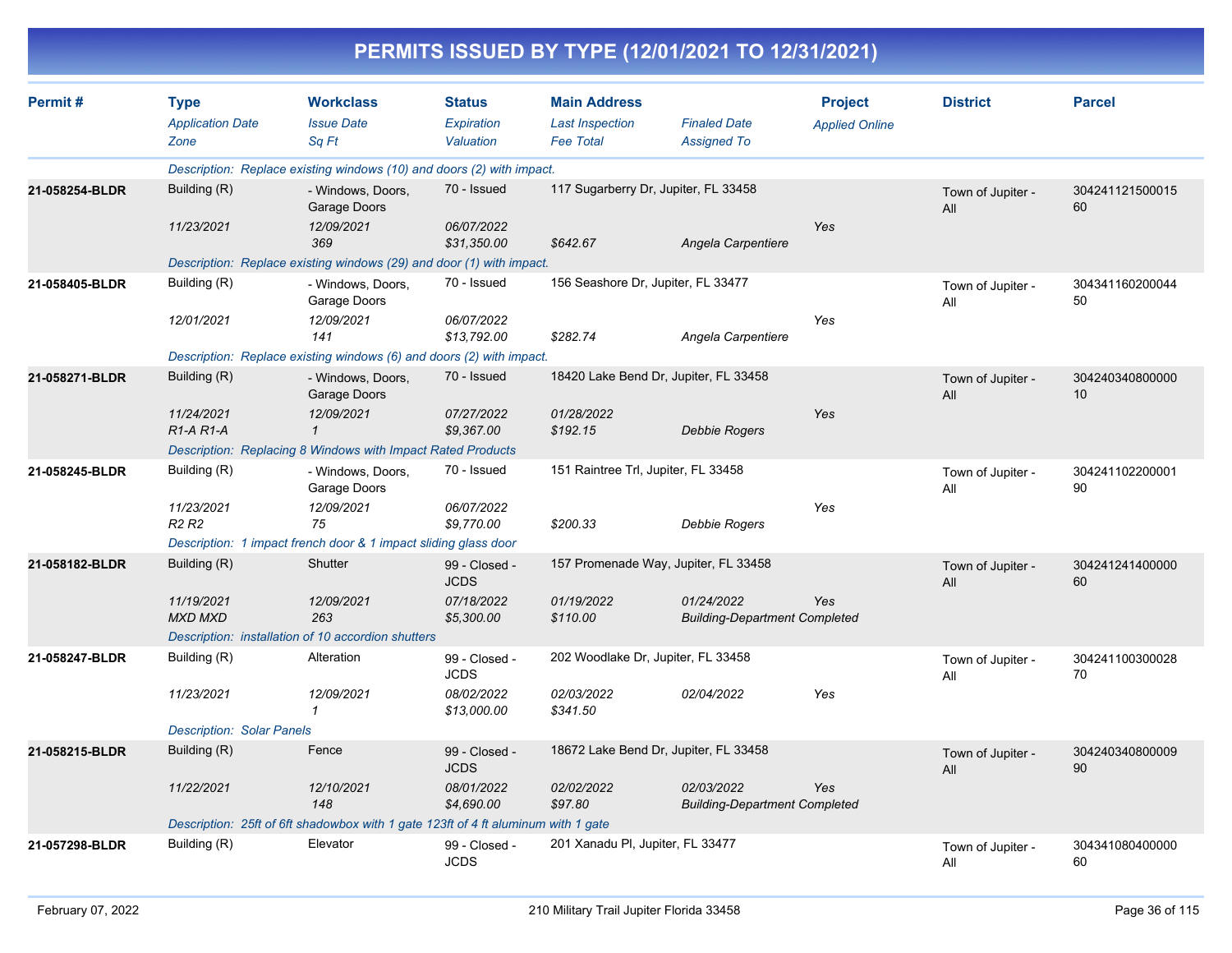| Permit#        | <b>Type</b>             | <b>Workclass</b>                                                                                             | <b>Status</b>                | <b>Main Address</b>                     |                                                    | <b>Project</b>        | <b>District</b>          | <b>Parcel</b>                      |
|----------------|-------------------------|--------------------------------------------------------------------------------------------------------------|------------------------------|-----------------------------------------|----------------------------------------------------|-----------------------|--------------------------|------------------------------------|
|                | <b>Application Date</b> | <b>Issue Date</b>                                                                                            | Expiration                   | <b>Last Inspection</b>                  | <b>Finaled Date</b>                                | <b>Applied Online</b> |                          |                                    |
|                | Zone                    | Sq Ft                                                                                                        | Valuation                    | <b>Fee Total</b>                        | <b>Assigned To</b>                                 |                       |                          |                                    |
|                | 10/15/2021              | 12/10/2021                                                                                                   | 08/03/2022                   | 02/04/2022                              | 02/07/2022                                         | Yes                   |                          |                                    |
|                | R3 R3                   | 13                                                                                                           | \$24,236.00                  | \$496.84                                | <b>Building-Department Completed</b>               |                       |                          |                                    |
|                |                         | Description: Install one private residential elevator in a single-family dwelling.                           |                              |                                         |                                                    |                       |                          |                                    |
| 21-058469-BLDR | Building (R)            | - Windows, Doors,<br>Garage Doors                                                                            | 99 - Closed -<br><b>JCDS</b> | 6235 Winding Lake Dr, Jupiter, FL 33458 |                                                    |                       | Town of Jupiter -<br>All | 304240271000047<br>20              |
|                | 12/06/2021              | 12/10/2021<br>112                                                                                            | 07/13/2022<br>\$2,157.00     | 01/14/2022<br>\$79.00                   | 01/20/2022                                         | Yes                   |                          |                                    |
|                |                         | Description: REMOVE & REPLACE EXISTING GARAGE DOOR                                                           |                              |                                         |                                                    |                       |                          |                                    |
| 21-057757-BLDR | Building (R)            | Alteration                                                                                                   | 70 - Issued                  | 423 Rudder Cay Way, Jupiter, FL 33458   |                                                    |                       | Town of Jupiter -<br>All | 304240320100015<br>50              |
|                | 11/03/2021<br>RR RR     | 12/10/2021<br>3.162                                                                                          | 08/02/2022<br>\$37,955.00    | 02/03/2022<br>\$778.08                  | Vicki Tarallo                                      | Yes                   |                          |                                    |
|                |                         | Description: INSTALL POOL SCREEN ENCLOSURE WITH CONCRETE FOOTER AND TWO DOORS                                |                              |                                         |                                                    |                       |                          |                                    |
| 21-057188-BLDR | Building (R)            | Alteration                                                                                                   | 99 - Closed -                | 495 Peacock Ln N, Jupiter, FL 33458     |                                                    |                       |                          | 304241150200035                    |
|                |                         |                                                                                                              | <b>JCDS</b>                  |                                         |                                                    |                       | Town of Jupiter -<br>All | 80                                 |
|                | 10/13/2021              | 12/10/2021<br>1,000                                                                                          | 06/14/2022<br>\$17,000.00    | 12/16/2021<br>\$348.50                  | 12/17/2021<br><b>Building-Department Completed</b> | Yes                   |                          |                                    |
|                |                         | Description: INSTALL 1 1/4" PAVERS ON EXISTING CONCRETE POOL DECK. ADD 400 S/F OF PAVERS TO WIDEN POOL DECK. |                              |                                         |                                                    |                       |                          |                                    |
| 21-057976-BLDR | Building (R)            | Fence                                                                                                        | 70 - Issued                  | 106 Lagrange Way, Jupiter, FL 33458     |                                                    |                       | Town of Jupiter -<br>All | 304241140700042<br>40              |
|                | 11/12/2021              | 12/10/2021                                                                                                   | 06/08/2022                   |                                         |                                                    | Yes                   |                          |                                    |
|                | <b>MXD MXD</b>          | $\mathbf{1}$                                                                                                 | \$5,805.00                   | \$120.10                                | <b>Debbie Rogers</b>                               |                       |                          |                                    |
|                |                         | Description: furnish and install 54" (inches) high X 132 LF of white PVC picket fence & 3 gates.             |                              |                                         |                                                    |                       |                          |                                    |
| 21-058237-BLDR | Building (R)            | - Windows, Doors,<br>Garage Doors                                                                            | 70 - Issued                  | 18528 Lake Bend Dr, Jupiter, FL 33458   |                                                    |                       | Town of Jupiter -<br>All | 304240340800011<br>00 <sup>°</sup> |
|                | 11/23/2021              | 12/10/2021                                                                                                   | 06/08/2022                   |                                         |                                                    | Yes                   |                          |                                    |
|                | $R1-A R1-A$             | 2.682                                                                                                        | \$10,405.00                  | \$213.30                                | <b>Debbie Rogers</b>                               |                       |                          |                                    |
|                |                         | Description: replace 1 impact window and 2 impact doors, size for size.                                      |                              |                                         |                                                    |                       |                          |                                    |
| 21-057817-BLDR | Building (R)            | Fence                                                                                                        | 99 - Closed -<br><b>JCDS</b> | 8 Windsor Rd W, Jupiter, FL 33469       |                                                    |                       | Town of Jupiter -<br>All | 304240360901200<br>60              |
|                | 11/05/2021              | 12/10/2021<br>246                                                                                            | 07/05/2022<br>\$10,940.00    | 01/04/2022<br>\$224.27                  | 01/06/2022<br><b>Building-Department Completed</b> | Yes                   |                          |                                    |
|                |                         | Description: Installing 245.8'LF of 6'H White PVC Tongue and Groove Fence with (2) 8'w Double Gates.         |                              |                                         |                                                    |                       |                          |                                    |
| 21-056439-BLDR | Building (R)            | New-Single<br><b>Family Dwelling</b>                                                                         | 70 - Issued                  | 123 Victory Dr, Jupiter, FL 33477       |                                                    |                       | Town of Jupiter -<br>All | 304341070900019<br>60              |
|                | 09/16/2021<br>R1 R1     | 12/10/2021<br>4,500                                                                                          | 07/11/2022<br>\$1,100,000.00 | 01/11/2022<br>\$22,550.00               | <b>Kimberly Slater</b>                             | Yes                   |                          |                                    |
|                |                         | Description: New single family home with pool and spa                                                        |                              |                                         |                                                    |                       |                          |                                    |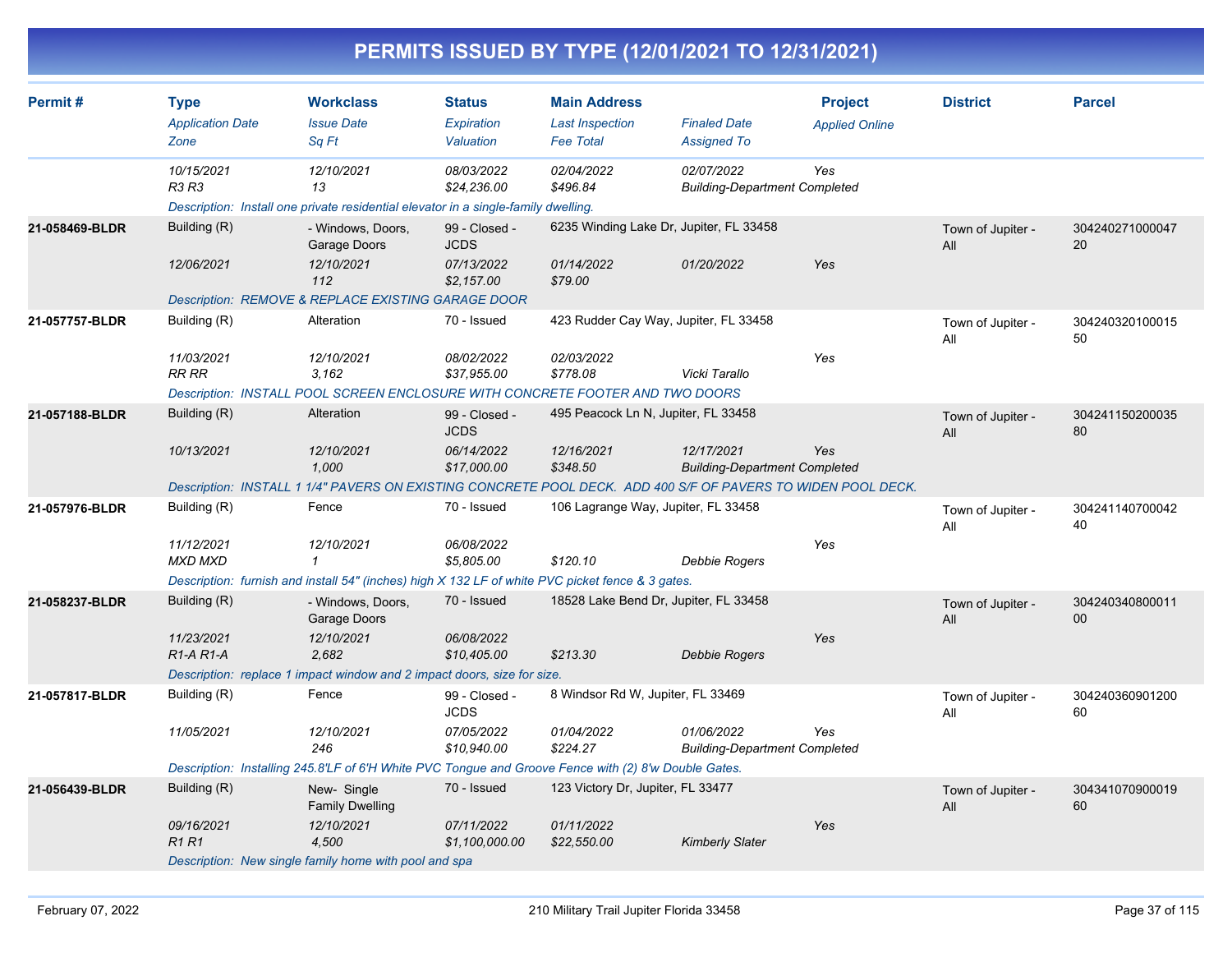| Permit#         | <b>Type</b><br><b>Application Date</b>     | <b>Workclass</b><br><b>Issue Date</b>                                                                                            | <b>Status</b><br>Expiration  | <b>Main Address</b><br><b>Last Inspection</b>  | <b>Finaled Date</b>                                | <b>Project</b><br><b>Applied Online</b> | <b>District</b>          | <b>Parcel</b>         |
|-----------------|--------------------------------------------|----------------------------------------------------------------------------------------------------------------------------------|------------------------------|------------------------------------------------|----------------------------------------------------|-----------------------------------------|--------------------------|-----------------------|
|                 | Zone                                       | Sq Ft                                                                                                                            | Valuation                    | <b>Fee Total</b>                               | <b>Assigned To</b>                                 |                                         |                          |                       |
| 21-058152-BLDR  | Building (R)                               | Fence                                                                                                                            | 99 - Closed -<br><b>JCDS</b> | 407 N Loxahatchee Dr, Jupiter, FL 33458        |                                                    |                                         | Town of Jupiter -<br>All | 304241010700701<br>61 |
|                 | 11/19/2021<br><b>R1 R1</b>                 | 12/10/2021<br>319                                                                                                                | 06/08/2022<br>\$9,663.00     | \$198.16                                       | 12/15/2021<br><b>Building-Department Completed</b> | Yes                                     |                          |                       |
|                 |                                            | Description: Install 319' of wood fence including (2) 4' wide gates & (1) 10' wide double drive gate - all w/self closing hinges |                              |                                                |                                                    |                                         |                          |                       |
| 21-057871-BLDR  | Building (R)                               | - Windows, Doors,<br>Garage Doors                                                                                                | 99 - Closed -<br><b>JCDS</b> | 155 Jupiter Key Rd, Jupiter, FL 33477          |                                                    |                                         | Town of Jupiter -<br>All | 304341082300003<br>80 |
|                 | 11/09/2021                                 | 12/13/2021<br>2.630                                                                                                              | 07/13/2022<br>\$3,585.00     | 01/14/2022<br>\$79.00                          | 01/20/2022<br><b>Building-Department Completed</b> | Yes                                     |                          |                       |
|                 | Description: Replacing one 8x8 garage door |                                                                                                                                  |                              |                                                |                                                    |                                         |                          |                       |
| 21-058430-BLDR  | Building (R)                               | - Windows, Doors,<br>Garage Doors                                                                                                | 70 - Issued                  | 143 Moccasin Trl S, Jupiter, FL 33458          |                                                    |                                         | Town of Jupiter -<br>All | 304241102000004<br>10 |
|                 | 12/02/2021                                 | 12/13/2021<br>$\mathbf{1}$                                                                                                       | 06/11/2022<br>\$5,920.66     | \$122.41                                       | Angela Carpentiere                                 | Yes                                     |                          |                       |
|                 |                                            | Description: REPLACE 2 WINDOW OPENINGS TO IMPACT                                                                                 |                              |                                                |                                                    |                                         |                          |                       |
| 21-051929-BLDR  | Building (R)                               | New-Single<br><b>Family Dwelling</b>                                                                                             | 70 - Issued                  | 188 Bears Club Dr, Jupiter, FL 33477           |                                                    |                                         | Town of Jupiter -<br>All | 304341190100002<br>00 |
|                 | 04/16/2021<br><b>R1 R1</b>                 | 12/13/2021<br>2,194                                                                                                              | 06/13/2022<br>\$237,579.00   | \$15,801.34                                    | <b>Kimberly Slater</b>                             | Yes                                     |                          |                       |
|                 | <b>Description: Construct Guest House</b>  |                                                                                                                                  |                              |                                                |                                                    |                                         |                          |                       |
| 21-058192-BLDR  | Building (R)                               | Fence                                                                                                                            | 70 - Issued                  | 6474 Jupiter Landings Dr, Jupiter, FL<br>33458 |                                                    |                                         | Town of Jupiter -<br>All | 304240340600006<br>60 |
|                 | 11/22/2021                                 | 12/13/2021<br>114                                                                                                                | 06/13/2022<br>\$4,850.00     | \$101.00                                       | Angela Carpentiere                                 | Yes                                     |                          |                       |
|                 |                                            | Description: 114ft of 6ft shadowbox wood with 2 gates                                                                            |                              |                                                |                                                    |                                         |                          |                       |
| 21-053744-BLDR  | Building (R)                               | Addition                                                                                                                         | 70 - Issued                  | 6475 Jupiter Landings Dr, Jupiter, FL<br>33458 |                                                    |                                         | Town of Jupiter -<br>All | 304240340600006<br>80 |
|                 | 06/10/2021<br>$R1-A R1-A$                  | 12/13/2021<br>$\mathcal{I}$                                                                                                      | 07/26/2022<br>\$126,085.00   | 01/27/2022<br>\$2,584.75                       | <b>Kelly Hills</b>                                 | Yes                                     |                          |                       |
|                 |                                            | Description: Add an Addition to the south side of the home, change all window and doors and remodel the kitchen.                 |                              |                                                |                                                    |                                         |                          |                       |
| 21-058505-BLDR* | Building (R)                               | Fence                                                                                                                            | <b>NOC</b><br>Required       | 103 Lucia Ct, Jupiter, FL 33478                |                                                    |                                         | Town of Jupiter -<br>All | 304241080300000<br>10 |
|                 | 12/07/2021                                 | 12/13/2021<br>229                                                                                                                | 06/13/2022<br>\$6,850.00     | \$141.06                                       | Angela Carpentiere                                 | Yes                                     |                          |                       |
|                 |                                            | Description: install 229' of 4' aluminum fence with 3 gates (pool barrier)                                                       |                              |                                                |                                                    |                                         |                          |                       |
| 21-057648-BLDR  | Building (R)                               | Alteration                                                                                                                       | 70 - Issued                  | 143 Via Catalunha, Jupiter, FL 33458           |                                                    |                                         | Town of Jupiter -<br>All | 304241121600032<br>00 |
|                 | 10/29/2021                                 | 12/13/2021<br>144                                                                                                                | 06/13/2022<br>\$4,500.00     | \$94.00                                        | <b>Kimberly Slater</b>                             | Yes                                     |                          |                       |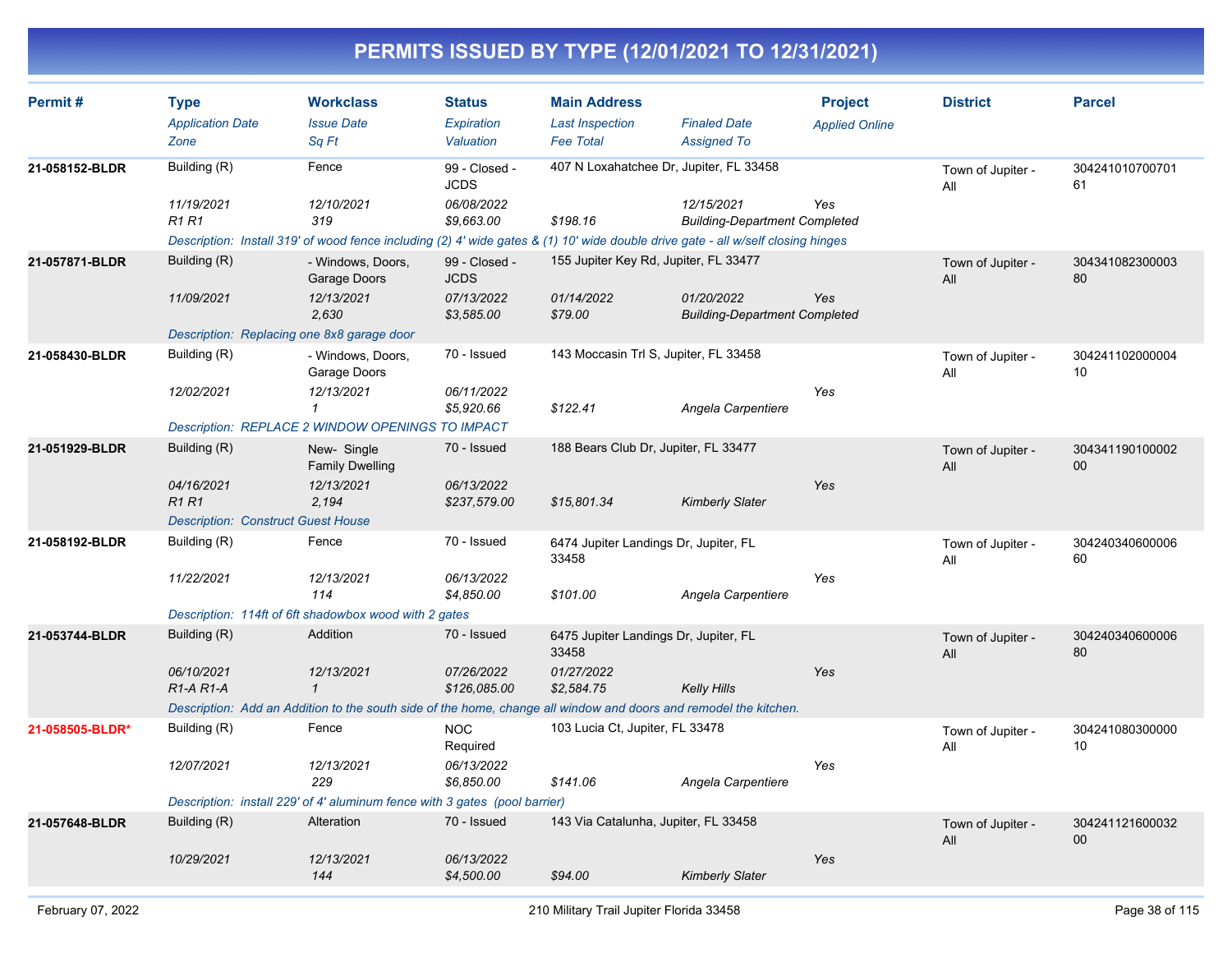|                 |                                                |                                                                             |                                          |                                                                   | PERMITS ISSUED BY TYPE (12/01/2021 TO 12/31/2021)                                                                        |                                         |                          |                       |
|-----------------|------------------------------------------------|-----------------------------------------------------------------------------|------------------------------------------|-------------------------------------------------------------------|--------------------------------------------------------------------------------------------------------------------------|-----------------------------------------|--------------------------|-----------------------|
| Permit#         | <b>Type</b><br><b>Application Date</b><br>Zone | <b>Workclass</b><br><b>Issue Date</b><br>Sq Ft                              | <b>Status</b><br>Expiration<br>Valuation | <b>Main Address</b><br><b>Last Inspection</b><br><b>Fee Total</b> | <b>Finaled Date</b><br><b>Assigned To</b>                                                                                | <b>Project</b><br><b>Applied Online</b> | <b>District</b>          | <b>Parcel</b>         |
|                 |                                                | Description: Custom built authentic chickee hut with thatched roof of palms |                                          |                                                                   |                                                                                                                          |                                         |                          |                       |
| 21-058435-BLDR  | Building (R)                                   | - Windows, Doors,<br>Garage Doors                                           | 70 - Issued                              | 33477                                                             | 1000 N Us Highway 1, 783, Jupiter, FL                                                                                    |                                         | Town of Jupiter -<br>All | 304340312800009<br>10 |
|                 | 12/02/2021                                     | 12/13/2021<br>1                                                             | 06/13/2022<br>\$36,301.88                | \$744.19                                                          | Angela Carpentiere                                                                                                       | Yes                                     |                          |                       |
|                 |                                                | Description: REPLACE 9 WINDOWS AND 7 DOORS TO IMPACT                        |                                          |                                                                   |                                                                                                                          |                                         |                          |                       |
| 21-050117-BLDR* | Building (R)                                   | Shutter                                                                     | <b>NOC</b><br>Required                   | 6142 Mullin St, Jupiter, FL 33458                                 |                                                                                                                          |                                         | Town of Jupiter -<br>All | 304241150101700<br>40 |
|                 | 02/18/2021<br><b>R1 R1</b>                     | 12/13/2021<br>123                                                           | 06/13/2022<br>\$4,502.00                 | \$94.04                                                           | <b>Kelly Hills</b>                                                                                                       | Yes                                     |                          |                       |
|                 | Description: Install 6 accordion shutters      |                                                                             |                                          |                                                                   |                                                                                                                          |                                         |                          |                       |
| 21-058126-BLDR  | Building (R)                                   | Alteration                                                                  | 70 - Issued                              |                                                                   | 133 N Village Way, Jupiter, FL 33458                                                                                     |                                         | Town of Jupiter -<br>All | 304241130200001<br>90 |
|                 | 11/18/2021                                     | 12/13/2021<br>$\mathbf 1$                                                   | 06/15/2022<br>\$51,428.00                | 12/17/2021<br>\$1,054.28                                          | <b>Kimberly Slater</b>                                                                                                   | Yes                                     |                          |                       |
|                 |                                                | Description: New Aluminum Pergola Installation in backyard                  |                                          |                                                                   |                                                                                                                          |                                         |                          |                       |
| 21-056746-BLDR  | Building (R)                                   | - Windows, Doors,<br>Garage Doors                                           | 70 - Issued                              |                                                                   | 18901 Black Gum Ct, Jupiter, FL 33458                                                                                    |                                         | Town of Jupiter -<br>All | 304240341100036<br>70 |
|                 | 09/28/2021                                     | 12/13/2021<br>577                                                           | 06/13/2022<br>\$60,000.00                | \$1,230.00                                                        | <b>Kelly Hills</b>                                                                                                       | Yes                                     |                          |                       |
|                 |                                                |                                                                             |                                          |                                                                   | Description: Replacement of 16 windows, 3 sliding glass doors, and 1 french door for hurricane impact. No opening change |                                         |                          |                       |
| 21-057340-BLDR  | Building (R)                                   | <b>Sheds Utility</b>                                                        | 70 - Issued                              | 492 Mariner Dr, Jupiter, FL 33477                                 |                                                                                                                          |                                         | Town of Jupiter -<br>All | 304341170300061<br>30 |
|                 | 10/18/2021<br>R <sub>1</sub> R <sub>1</sub>    | 12/13/2021<br>1,546                                                         | 06/13/2022<br>\$92,574.48                | \$1,897.77                                                        | Alicia Hertzog                                                                                                           | Yes                                     |                          |                       |
|                 |                                                | Description: CONSTRUCT NEW STORAGE & GOLF CART GARAGE                       |                                          |                                                                   |                                                                                                                          |                                         |                          |                       |
| 21-057192-BLDR  | Building (R)                                   | Alteration                                                                  | 70 - Issued                              |                                                                   | 142 Cinder Dunes Pt, Jupiter, FL 33478                                                                                   |                                         | Town of Jupiter -<br>All | 304240320600024<br>20 |
|                 | 10/13/2021<br><b>R1 R1</b>                     | 12/13/2021<br>2,668                                                         | 06/13/2022<br>\$19,478.00                | \$399.30                                                          | Shandre Kellerman                                                                                                        | Yes                                     |                          |                       |
|                 |                                                | Description: Install pool screen enclosure                                  |                                          |                                                                   |                                                                                                                          |                                         |                          |                       |
| 21-057143-BLDR  | Building (R)                                   | - Windows, Doors,<br>Garage Doors                                           | 70 - Issued                              | 309 Kennedy St, Jupiter, FL 33458                                 |                                                                                                                          |                                         | Town of Jupiter -<br>All | 304241010900000<br>60 |
|                 | 10/12/2021<br>R1 R1                            | 12/13/2021<br>77                                                            | 06/13/2022<br>\$7,660.58                 | \$157.51                                                          | Suzanne Harrison                                                                                                         | Yes                                     |                          |                       |
|                 |                                                | Description: Replace existing windows with impact. (7)                      |                                          |                                                                   |                                                                                                                          |                                         |                          |                       |
| 21-057473-BLDR* | Building (R)                                   | Alteration                                                                  | <b>NOC</b><br>Required                   |                                                                   | 216 W Bay Cedar Cir, Jupiter, FL 33458                                                                                   |                                         | Town of Jupiter -<br>All | 304241121500007<br>40 |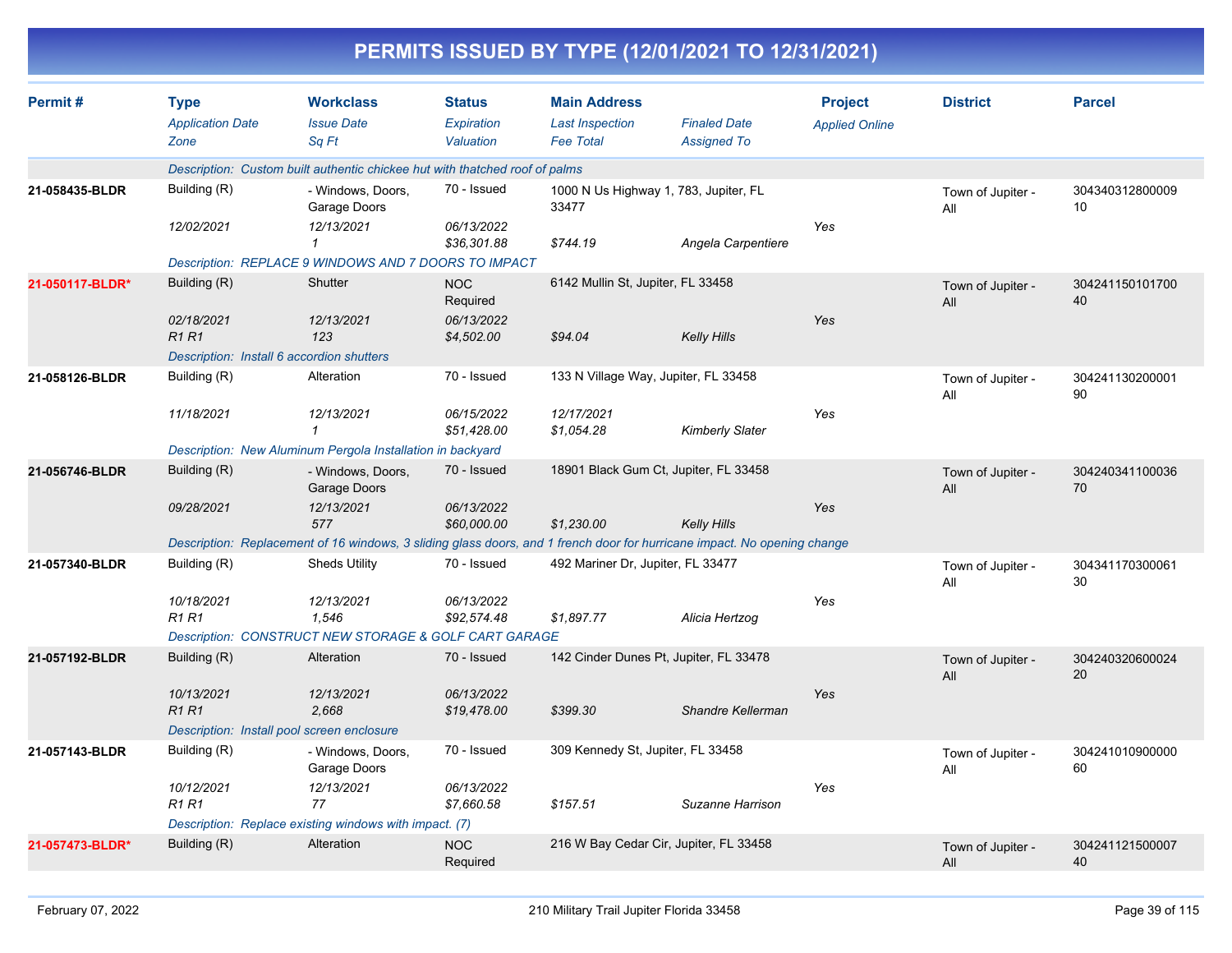| Permit#        | <b>Type</b>                                      | <b>Workclass</b>                                                                                      | <b>Status</b>                | <b>Main Address</b>                        |                                                    | <b>Project</b>        | <b>District</b>          | <b>Parcel</b>         |
|----------------|--------------------------------------------------|-------------------------------------------------------------------------------------------------------|------------------------------|--------------------------------------------|----------------------------------------------------|-----------------------|--------------------------|-----------------------|
|                | <b>Application Date</b><br>Zone                  | <b>Issue Date</b><br>Sq Ft                                                                            | Expiration<br>Valuation      | <b>Last Inspection</b><br><b>Fee Total</b> | <b>Finaled Date</b><br><b>Assigned To</b>          | <b>Applied Online</b> |                          |                       |
|                |                                                  |                                                                                                       |                              |                                            |                                                    |                       |                          |                       |
|                | 10/22/2021                                       | 12/13/2021<br>550                                                                                     | 06/13/2022<br>\$12,000.00    | \$246.00                                   | Shandre Kellerman                                  | Yes                   |                          |                       |
|                |                                                  | Description: Replace existing pavers with new pavers. Same footprint.                                 |                              |                                            |                                                    |                       |                          |                       |
| 21-058522-BLDR | Building (R)                                     | - Windows, Doors,<br>Garage Doors                                                                     | 70 - Issued                  | 2719 27Th Ct, Jupiter, FL 33477            |                                                    |                       | Town of Jupiter -<br>All | 304341170210800<br>10 |
|                | 12/08/2021                                       | 12/13/2021<br>1,236                                                                                   | 06/13/2022<br>\$13,590.00    | \$278.60                                   | <b>Kimberly Slater</b>                             | Yes                   |                          |                       |
|                |                                                  | Description: replace 4 impact doors, size for size.                                                   |                              |                                            |                                                    |                       |                          |                       |
| 21-057930-BLDR | Building (R)                                     | Alteration                                                                                            | 70 - Issued                  | 133 Indigo River Pt, Jupiter, FL 33478     |                                                    |                       | Town of Jupiter -<br>All | 304240320500015<br>80 |
|                | 11/10/2021<br><b>R1 R1</b>                       | 12/13/2021<br>1,056                                                                                   | 08/01/2022<br>\$21,500.00    | 02/01/2022<br>\$440.75                     | Alicia Hertzog                                     | Yes                   |                          |                       |
|                |                                                  | Description: Aluminum Screen Pool Enclosure w/ Proposed Concrete Ribbon Footer under Existing Pavers. |                              |                                            |                                                    |                       |                          |                       |
| 21-058217-BLDR | Building (R)                                     | - Windows, Doors,<br>Garage Doors                                                                     | 70 - Issued                  | 328 Marlberry Cir, Jupiter, FL 33458       |                                                    |                       | Town of Jupiter -<br>All | 304241240400007<br>90 |
|                | 11/22/2021<br><b>MXD MXD</b>                     | 12/13/2021<br>$\mathbf{1}$                                                                            | 06/13/2022<br>\$16,975.00    | \$347.99                                   | Debbie Rogers                                      | Yes                   |                          |                       |
|                | <b>Description: Replace 3 Impact Entry Doors</b> |                                                                                                       |                              |                                            |                                                    |                       |                          |                       |
| 21-057363-BLDR | Building (R)                                     | Alteration                                                                                            | 70 - Issued                  | 176 Spyglass Ln, Jupiter, FL 33477         |                                                    |                       | Town of Jupiter -<br>All | 304341071500026<br>40 |
|                | 10/19/2021                                       | 12/13/2021<br>30,000                                                                                  | 08/01/2022<br>\$293,769.00   | 02/02/2022<br>\$6,022.26                   | Vicki Tarallo                                      | Yes                   |                          |                       |
|                |                                                  | <b>Description: SELECTIVE INTERIOR REMODEL</b>                                                        |                              |                                            |                                                    |                       |                          |                       |
| 21-058373-BLDR | Building (R)                                     | - Windows, Doors,<br>Garage Doors                                                                     | 99 - Closed -<br><b>JCDS</b> | 110 Timber Ln, Jupiter, FL 33458           |                                                    |                       | Town of Jupiter -<br>All | 304241110100100<br>60 |
|                | 11/30/2021                                       | 12/14/2021<br>1,560                                                                                   | 07/11/2022<br>\$23,909.01    | 01/10/2022<br>\$490.13                     | 01/11/2022<br><b>Building-Department Completed</b> | Yes                   |                          |                       |
|                |                                                  | Description: MAPLEWOOD PHASE ONE LT 6 BLK 1                                                           |                              |                                            |                                                    |                       |                          |                       |
| 21-058360-BLDR | Building (R)                                     | Fence                                                                                                 | 99 - Closed -<br><b>JCDS</b> | 1231 Chippewa St, Jupiter, FL 33458        |                                                    |                       | Town of Jupiter -<br>All | 304241020208700<br>10 |
|                | 11/30/2021<br><b>R1R1</b>                        | 12/14/2021<br>45                                                                                      | 08/01/2022<br>\$3,532.00     | 02/02/2022<br>\$79.00                      | 02/03/2022<br><b>Building-Department Completed</b> | Yes                   |                          |                       |
|                |                                                  | Description: Install 45LF 6FT PVC FENCE WITH 1 DOUBLE GATE                                            |                              |                                            |                                                    |                       |                          |                       |
| 21-058337-BLDR | Building (R)                                     | - Windows, Doors,<br>Garage Doors                                                                     | 70 - Issued                  | 1022 Riverwood Ln, Jupiter, FL 33458       |                                                    |                       | Town of Jupiter -<br>All | 304241020800006<br>41 |
|                | 11/30/2021                                       | 12/14/2021<br>1                                                                                       | 07/13/2022<br>\$9,740.00     | 01/14/2022<br>\$199.72                     | Angela Carpentiere                                 | Yes                   |                          |                       |
|                |                                                  | Description: Replacing on existing openings 6 Impact windows and 1 impact Door                        |                              |                                            |                                                    |                       |                          |                       |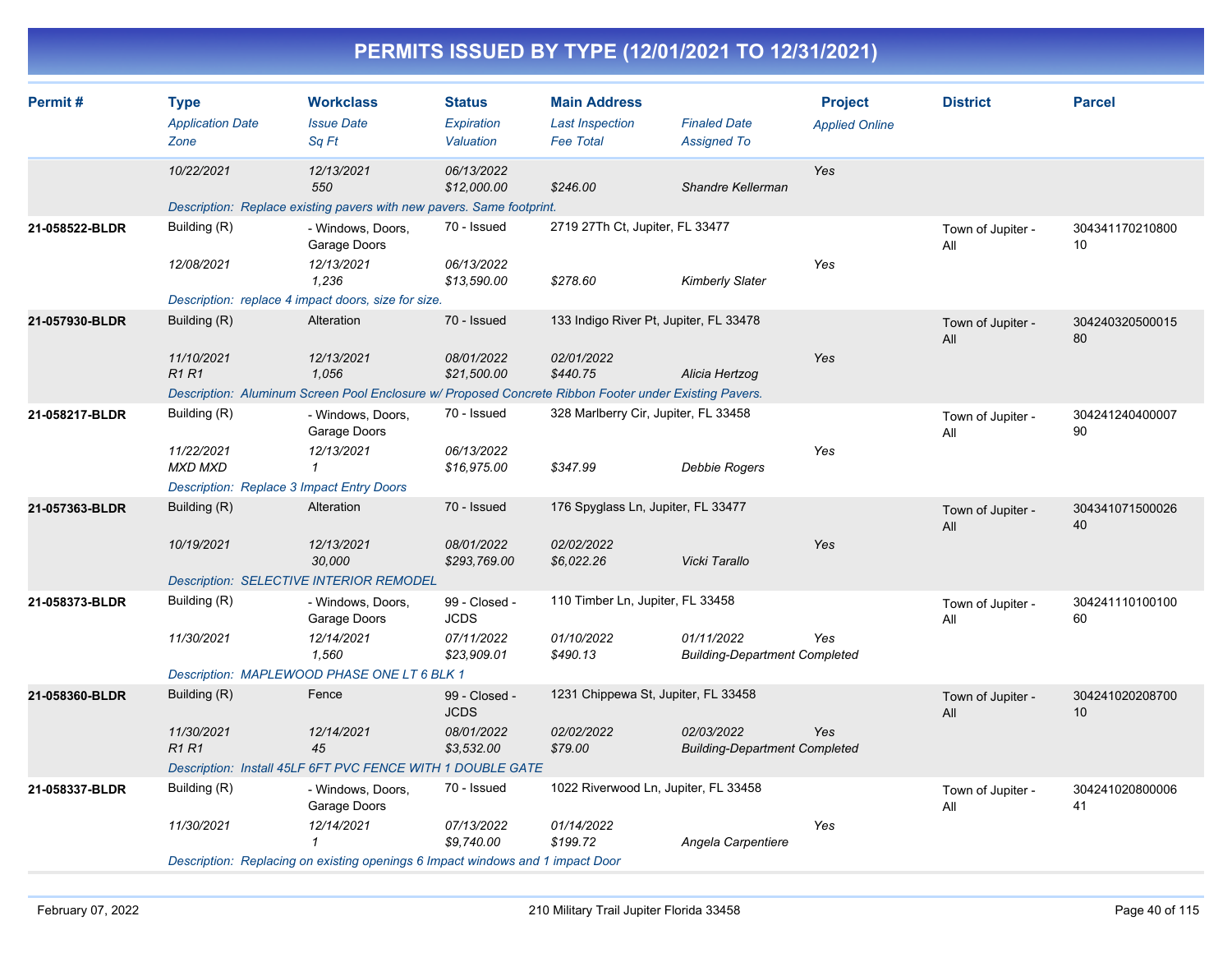| Permit#        | <b>Type</b><br><b>Application Date</b><br>Zone | <b>Workclass</b><br><b>Issue Date</b><br>Sq Ft                                      | <b>Status</b><br><b>Expiration</b><br>Valuation | <b>Main Address</b><br><b>Last Inspection</b><br><b>Fee Total</b> | <b>Finaled Date</b><br><b>Assigned To</b>          | <b>Project</b><br><b>Applied Online</b> | <b>District</b>          | <b>Parcel</b>             |
|----------------|------------------------------------------------|-------------------------------------------------------------------------------------|-------------------------------------------------|-------------------------------------------------------------------|----------------------------------------------------|-----------------------------------------|--------------------------|---------------------------|
|                |                                                |                                                                                     |                                                 |                                                                   |                                                    |                                         |                          |                           |
| 21-057881-BLDR | Building (R)                                   | - Windows, Doors,<br>Garage Doors                                                   | 99 - Closed -<br><b>JCDS</b>                    | 102 Spearfish Ln W, Jupiter, FL 33477                             |                                                    |                                         | Town of Jupiter -<br>All | 304341080100201<br>30     |
|                | 11/09/2021                                     | 12/14/2021<br>2.097                                                                 | 07/05/2022<br>\$17,497.66                       | 01/06/2022<br>\$358.71                                            | 01/10/2022<br><b>Building-Department Completed</b> | Yes                                     |                          |                           |
|                | Description: Replacing sliding glass doors     |                                                                                     |                                                 |                                                                   |                                                    |                                         |                          |                           |
| 21-056925-BLDR | Building (R)                                   | - Windows, Doors,<br>Garage Doors                                                   | 99 - Closed -<br><b>JCDS</b>                    | 223 Caravelle Dr, Jupiter, FL 33458                               |                                                    |                                         | Town of Jupiter -<br>All | 304241140600020<br>50     |
|                | 10/05/2021<br><b>MXD MXD</b>                   | 12/14/2021<br>486                                                                   | 07/05/2022<br>\$31,879.00                       | 01/06/2022<br>\$653.52                                            | 01/10/2022<br><b>Building-Department Completed</b> | Yes                                     |                          |                           |
|                |                                                | Description: Remove and replace windows and doors.                                  |                                                 |                                                                   |                                                    |                                         |                          |                           |
| 21-057852-BLDR | Building (R)                                   | - Windows, Doors,<br>Garage Doors                                                   | 99 - Closed -<br><b>JCDS</b>                    | 18849 Fetterbush Ct, Jupiter, FL 33458                            |                                                    |                                         | Town of Jupiter -<br>All | 304240341100041<br>$00\,$ |
|                | 11/08/2021                                     | 12/14/2021<br>$\mathbf{1}$                                                          | 06/28/2022<br>\$5,000.00                        | 12/30/2021<br>\$104.00                                            | 01/04/2022<br><b>Building-Department Completed</b> | Yes                                     |                          |                           |
|                |                                                | Description: REPLACE 16X7 GARAGE DOOR LIKE FOR LIKE                                 |                                                 |                                                                   |                                                    |                                         |                          |                           |
| 21-057189-BLDR | Building (R)                                   | Alteration                                                                          | 99 - Closed -<br><b>JCDS</b>                    | 129 Indigo River Pt, Jupiter, FL 33478                            |                                                    |                                         | Town of Jupiter -<br>All | 304240320500015<br>90     |
|                | 10/13/2021<br><b>R1 R1</b>                     | 12/14/2021<br>2,608                                                                 | 07/11/2022<br>\$18,861.00                       | 01/10/2022<br>\$386.65                                            | 01/11/2022<br><b>Building-Department Completed</b> | Yes                                     |                          |                           |
|                |                                                | Description: Install pool screen enclosure. Pool barrier.                           |                                                 |                                                                   |                                                    |                                         |                          |                           |
| 21-057890-BLDR | Building (R)                                   | - Windows, Doors,<br>Garage Doors                                                   | 70 - Issued                                     | 825 Center St, 7A, Jupiter, FL 33458                              |                                                    |                                         | Town of Jupiter -<br>All | 304240361300000<br>71     |
|                | 11/09/2021<br>R3 R3                            | 12/14/2021<br>$\mathbf{1}$                                                          | 06/13/2022<br>\$3,280.00                        | \$79.00                                                           | Shandre Kellerman                                  | Yes                                     |                          |                           |
|                |                                                | Description: Remove and replace 1 impact door.                                      |                                                 |                                                                   |                                                    |                                         |                          |                           |
| 21-058618-BLDR | Building (R)                                   | - Windows, Doors,<br>Garage Doors                                                   | 70 - Issued                                     | 128 Ridge Rd, Jupiter, FL 33477                                   |                                                    |                                         | Town of Jupiter -<br>All | 304341160200015<br>70     |
|                | 12/10/2021                                     | 12/14/2021<br>112                                                                   | 06/13/2022<br>\$2,430.00                        | \$79.00                                                           | Kimberly Slater                                    | Yes                                     |                          |                           |
|                |                                                | Description: Repalce 1 existing 16x7 O/H garage door                                |                                                 |                                                                   |                                                    |                                         |                          |                           |
| 21-058281-BLDR | Building (R)                                   | Alteration                                                                          | 70 - Issued                                     | 307 Newhaven Blvd, Jupiter, FL 33458                              |                                                    |                                         | Town of Jupiter -<br>All | 304241240400003<br>70     |
|                | 11/24/2021                                     | 12/14/2021<br>$\mathbf{1}$                                                          | 07/12/2022<br>\$142,985.00                      | 01/13/2022<br>\$2,931.20                                          | <b>Kimberly Slater</b>                             | Yes                                     |                          |                           |
|                |                                                | Description: Multi bath interior remodel / please see attached scope of work letter |                                                 |                                                                   |                                                    |                                         |                          |                           |
| 21-058647-BLDR | Building (R)                                   | - Windows, Doors,<br>Garage Doors                                                   | 99 - Closed -<br><b>JCDS</b>                    | 235 Hampton PI, Jupiter, FL 33458                                 |                                                    |                                         | Town of Jupiter -<br>All | 304241111500034<br>10     |
|                | 12/13/2021<br>R <sub>2</sub> R <sub>2</sub>    | 12/14/2021<br>2.449                                                                 | 07/05/2022<br>\$3,790.00                        | 01/04/2022<br>\$79.80                                             | 01/06/2022<br><b>Building-Department Completed</b> | Yes                                     |                          |                           |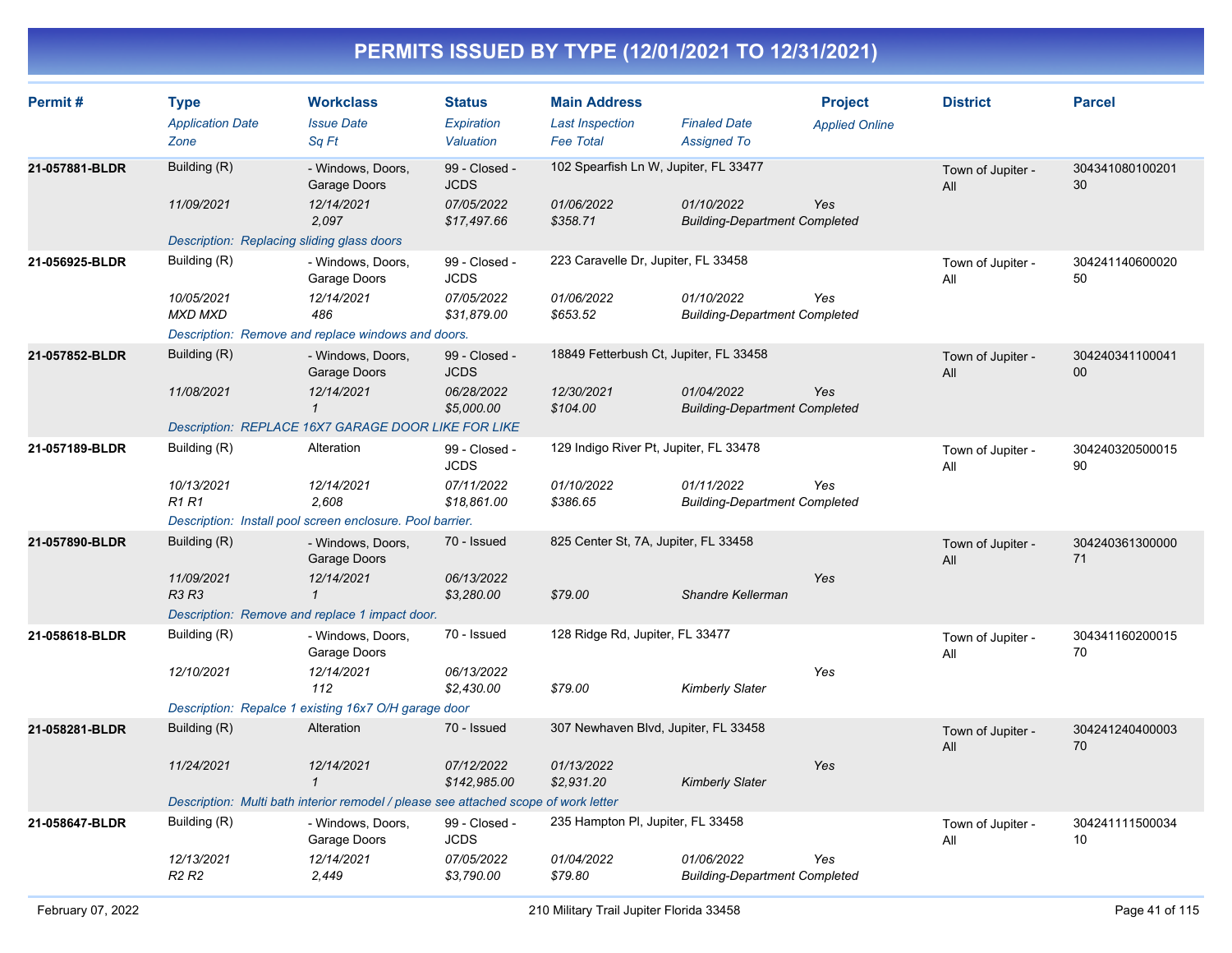|                |                                                |                                                                                                                                                |                                          | PERMITS ISSUED BY TYPE (12/01/2021 TO 12/31/2021)                 |                                                    |                                         |                          |                       |
|----------------|------------------------------------------------|------------------------------------------------------------------------------------------------------------------------------------------------|------------------------------------------|-------------------------------------------------------------------|----------------------------------------------------|-----------------------------------------|--------------------------|-----------------------|
| Permit#        | <b>Type</b><br><b>Application Date</b><br>Zone | <b>Workclass</b><br><b>Issue Date</b><br>Sq Ft                                                                                                 | <b>Status</b><br>Expiration<br>Valuation | <b>Main Address</b><br><b>Last Inspection</b><br><b>Fee Total</b> | <b>Finaled Date</b><br><b>Assigned To</b>          | <b>Project</b><br><b>Applied Online</b> | <b>District</b>          | <b>Parcel</b>         |
|                |                                                | Description: Replacing one 16x7 garage door                                                                                                    |                                          |                                                                   |                                                    |                                         |                          |                       |
| 21-058414-BLDR | Building (R)                                   | - Windows, Doors,<br>Garage Doors                                                                                                              | 70 - Issued                              | 1420 Ocean Way, 19D, Jupiter, FL 33477                            |                                                    |                                         | Town of Jupiter -<br>All | 304341081300001<br>94 |
|                | 12/01/2021                                     | 12/14/2021<br>1,708                                                                                                                            | 06/13/2022<br>\$16,774.90                | \$343.88                                                          | <b>Debbie Rogers</b>                               | Yes                                     |                          |                       |
|                |                                                | Description: INSTALL 5 SGD & 1 FRONT DOOR                                                                                                      |                                          |                                                                   |                                                    |                                         |                          |                       |
| 21-058391-BLDR | Building (R)                                   | Fence                                                                                                                                          | 99 - Closed -<br><b>JCDS</b>             | 217 Sonoma Isles Cir, Jupiter, FL 33478                           |                                                    |                                         | Town of Jupiter -<br>All | 304240320300002<br>00 |
|                | 12/01/2021<br><b>R1 R1</b>                     | 12/14/2021<br>$\mathcal I$                                                                                                                     | 06/13/2022<br>\$4,074.00                 | \$85.48                                                           | 12/14/2021<br><b>Building-Department Completed</b> | Yes                                     |                          |                       |
|                |                                                | Description: furnish & install 4'ft high X 125 LF of bronze aluminum fence and 2 gates. Will not be used as pool barrier. Pool is screened in. |                                          |                                                                   |                                                    |                                         |                          |                       |
| 21-055363-BLDR | Building (R)                                   | Alteration                                                                                                                                     | 70 - Issued                              | 1000 N Us Highway 1, 715, Jupiter, FL<br>33477                    |                                                    |                                         | Town of Jupiter -<br>All | 304340312800004<br>70 |
|                | 08/09/2021                                     | 12/14/2021<br>70                                                                                                                               | 08/01/2022<br>\$26,250.00                | 01/31/2022<br>\$538.13                                            | 08/20/2021<br>Suzanne Harrison                     | Yes                                     |                          |                       |
|                |                                                | Description: Install retaining wall at rear of the property                                                                                    |                                          |                                                                   |                                                    |                                         |                          |                       |
| 21-058588-BLDR | Building (R)                                   | Fence                                                                                                                                          | 99 - Closed -<br><b>JCDS</b>             | 12 Windsor Rd W, Jupiter, FL 33469                                |                                                    |                                         | Town of Jupiter -<br>All | 304240360901200<br>50 |
|                | 12/09/2021                                     | 12/14/2021<br>98                                                                                                                               | 07/05/2022<br>\$4,880.00                 | 01/04/2022<br>\$101.60                                            | 01/06/2022                                         | Yes                                     |                          |                       |
|                |                                                | Description: Installing 98'LF of 6'H PVC Tongue & Groove Fence with (1) 5'W Gate.                                                              |                                          |                                                                   |                                                    |                                         |                          |                       |
| 21-058427-BLDR | Building (R)                                   | Fence                                                                                                                                          | 99 - Closed -<br><b>JCDS</b>             | 825 Center St, 40C, Jupiter, FL 33458                             |                                                    |                                         | Town of Jupiter -<br>All | 304240351600004<br>03 |
|                | 12/02/2021<br>R3 R3                            | 12/14/2021<br>55                                                                                                                               | 07/13/2022<br>\$3,524.00                 | 01/14/2022<br>\$79.00                                             | 01/20/2022<br><b>Building-Department Completed</b> | Yes                                     |                          |                       |
|                |                                                | Description: 45ft of 6ft shadowbox wood with 1 gate 10ft of 8ft shadowbox with 1 3ft wide gate                                                 |                                          |                                                                   |                                                    |                                         |                          |                       |
| 21-057338-BLDR | Building (R)                                   | New-Single<br><b>Family Dwelling</b>                                                                                                           | 70 - Issued                              | 492 Mariner Dr, Jupiter, FL 33477                                 |                                                    |                                         | Town of Jupiter -<br>All | 304341170300061<br>30 |
|                | 10/18/2021<br><b>R1 R1</b>                     | 12/14/2021<br>100                                                                                                                              | 07/20/2022<br>\$2,279,040.00             | 01/21/2022<br>\$46,720.32                                         | Alicia Hertzog                                     | Yes                                     |                          |                       |
|                |                                                | <b>Description: CONSTRUCT NEW SINGLE FAMILY RESIDENCE</b>                                                                                      |                                          |                                                                   |                                                    |                                         |                          |                       |
| 21-058312-BLDR | Building (R)                                   | - Windows, Doors,<br>Garage Doors                                                                                                              | 70 - Issued                              | 97 Regatta Dr, Jupiter, FL 33477                                  |                                                    |                                         | Town of Jupiter -<br>All | 304341180517200<br>20 |
|                | 11/29/2021                                     | 12/14/2021<br>4,266                                                                                                                            | 07/25/2022<br>\$40,108.00                | 01/25/2022<br>\$822.21                                            | <b>Debbie Rogers</b>                               | Yes                                     |                          |                       |
|                |                                                | Description: Replacement of windows and doors with new impact units                                                                            |                                          |                                                                   |                                                    |                                         |                          |                       |
| 21-055980-BLDR | Building (R)                                   | - Windows, Doors,<br>Garage Doors                                                                                                              | 70 - Issued                              | 702 Captains Way, Jupiter, FL 33477                               |                                                    |                                         | Town of Jupiter -<br>All | 304341180400007<br>02 |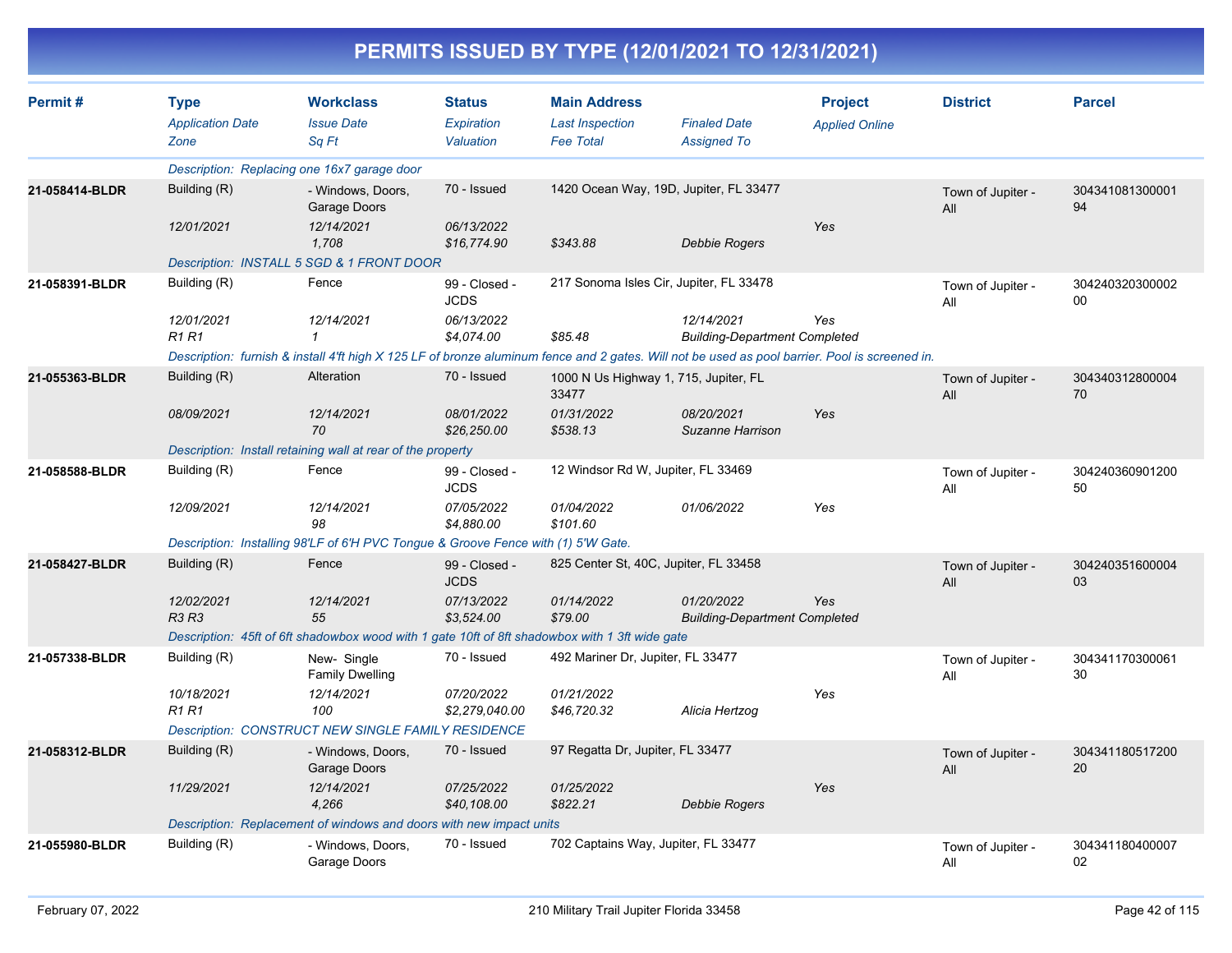| Permit#         | <b>Type</b><br><b>Application Date</b>         | <b>Workclass</b><br><b>Issue Date</b>                                                    | <b>Status</b><br>Expiration  | <b>Main Address</b><br><b>Last Inspection</b> | <b>Finaled Date</b>                                | <b>Project</b>        | <b>District</b>          | <b>Parcel</b>         |
|-----------------|------------------------------------------------|------------------------------------------------------------------------------------------|------------------------------|-----------------------------------------------|----------------------------------------------------|-----------------------|--------------------------|-----------------------|
|                 | Zone                                           | Sq Ft                                                                                    | Valuation                    | <b>Fee Total</b>                              | <b>Assigned To</b>                                 | <b>Applied Online</b> |                          |                       |
|                 | 08/30/2021                                     | 12/15/2021<br>1,952                                                                      | 06/13/2022<br>\$37,225.00    | 12/23/2021<br>\$763.11                        | Kelly Hills                                        | Yes                   |                          |                       |
|                 |                                                | Description: REPLACE/INSTALL IMPACT WINDOWS AND DOORS                                    |                              |                                               |                                                    |                       |                          |                       |
| 21-058641-BLDR  | Building (R)                                   | - Windows, Doors,<br>Garage Doors                                                        | 99 - Closed -<br><b>JCDS</b> | 207 Caravelle Dr, Jupiter, FL 33458           |                                                    |                       | Town of Jupiter -<br>All | 304241140600020<br>10 |
|                 | 12/13/2021                                     | 12/15/2021<br>1,762                                                                      | 07/18/2022<br>\$18,627.14    | 01/19/2022<br>\$381.86                        | 01/24/2022<br><b>Building-Department Completed</b> | Yes                   |                          |                       |
|                 | Description: Replacing windows and doors       |                                                                                          |                              |                                               |                                                    |                       |                          |                       |
| 21-058614-BLDR  | Building (R)                                   | - Windows, Doors,<br>Garage Doors                                                        | 70 - Issued                  | 3342 Greenway Dr, Jupiter, FL 33458           |                                                    |                       | Town of Jupiter -<br>All | 304241140600032<br>80 |
|                 | 12/10/2021                                     | 12/15/2021<br>200                                                                        | 06/13/2022<br>\$7,630.00     | \$156.89                                      | Angela Carpentiere                                 | Yes                   |                          |                       |
|                 |                                                | Description: Replace 2 existing 16x8 & 9x8 O/H garage doors                              |                              |                                               |                                                    |                       |                          |                       |
| 21-057300-BLDR  | Building (R)                                   | - Windows, Doors,<br>Garage Doors                                                        | 99 - Closed -<br><b>JCDS</b> | 206 Longshore Dr, Jupiter, FL 33458           |                                                    |                       | Town of Jupiter -<br>All | 304240271200003<br>30 |
|                 | 10/17/2021                                     | 12/15/2021<br>112                                                                        | 07/05/2022<br>\$2,195.00     | 01/06/2022<br>\$79.00                         | 01/10/2022<br><b>Building-Department Completed</b> | Yes                   |                          |                       |
|                 |                                                | Description: GARAGE DOOR REPLACEMENT 16X7                                                |                              |                                               |                                                    |                       |                          |                       |
| 21-057753-BLDR  | Building (R)                                   | - Windows, Doors,<br>Garage Doors                                                        | 70 - Issued                  | 6252 Winding Lake Dr, Jupiter, FL 33458       |                                                    |                       | Town of Jupiter -<br>All | 304240271000043<br>60 |
|                 | 11/03/2021                                     | 12/15/2021                                                                               | 06/13/2022<br>\$16,000.00    | \$328.00                                      | Shandre Kellerman                                  | Yes                   |                          |                       |
|                 |                                                | Description: Replace existing windows/door with impact.(7)                               |                              |                                               |                                                    |                       |                          |                       |
| 21-057758-BLDR* | Building (R)                                   | Alteration                                                                               | <b>NOC</b><br>Required       | 113 Echelon Crest Trl, Jupiter, FL 33478      |                                                    |                       | Town of Jupiter -<br>All | 304240320600021<br>60 |
|                 | 11/03/2021                                     | 12/15/2021<br>1,152                                                                      | 06/13/2022<br>\$15,486.00    | \$317.47                                      | Vicki Tarallo                                      | Yes                   |                          |                       |
|                 |                                                | Description: Install a 48' x 24' aluminum/screen pool enclosure on slab by pool company. |                              |                                               |                                                    |                       |                          |                       |
| 21-058352-BLDR  | Building (R)                                   | - Windows, Doors,<br>Garage Doors                                                        | 99 - Closed -<br><b>JCDS</b> | 110 Adobe Cir, Jupiter, FL 33458              |                                                    |                       | Town of Jupiter -<br>All | 304241102700009<br>70 |
|                 | 11/30/2021<br>R <sub>2</sub> R <sub>2</sub>    | 12/15/2021<br>37                                                                         | 06/21/2022<br>\$6,759.00     | 12/22/2021<br>\$139.21                        | 12/23/2021<br><b>Building-Department Completed</b> | Yes                   |                          |                       |
|                 |                                                | Description: Remove and replace front entry door, size for size.                         |                              |                                               |                                                    |                       |                          |                       |
| 21-058473-BLDR  | Building (R)                                   | - Windows, Doors,<br>Garage Doors                                                        | 70 - Issued                  | 102 Blanca Isles Ln, Jupiter, FL 33478        |                                                    |                       | Town of Jupiter -<br>All | 304240320500007<br>80 |
|                 | 12/06/2021                                     | 12/15/2021<br>$\mathbf 1$                                                                | 08/02/2022<br>\$8,775.00     | 02/03/2022<br>\$180.13                        | Debbie Rogers                                      | Yes                   |                          |                       |
|                 | <b>Description: Replace Front Impact Doors</b> |                                                                                          |                              |                                               |                                                    |                       |                          |                       |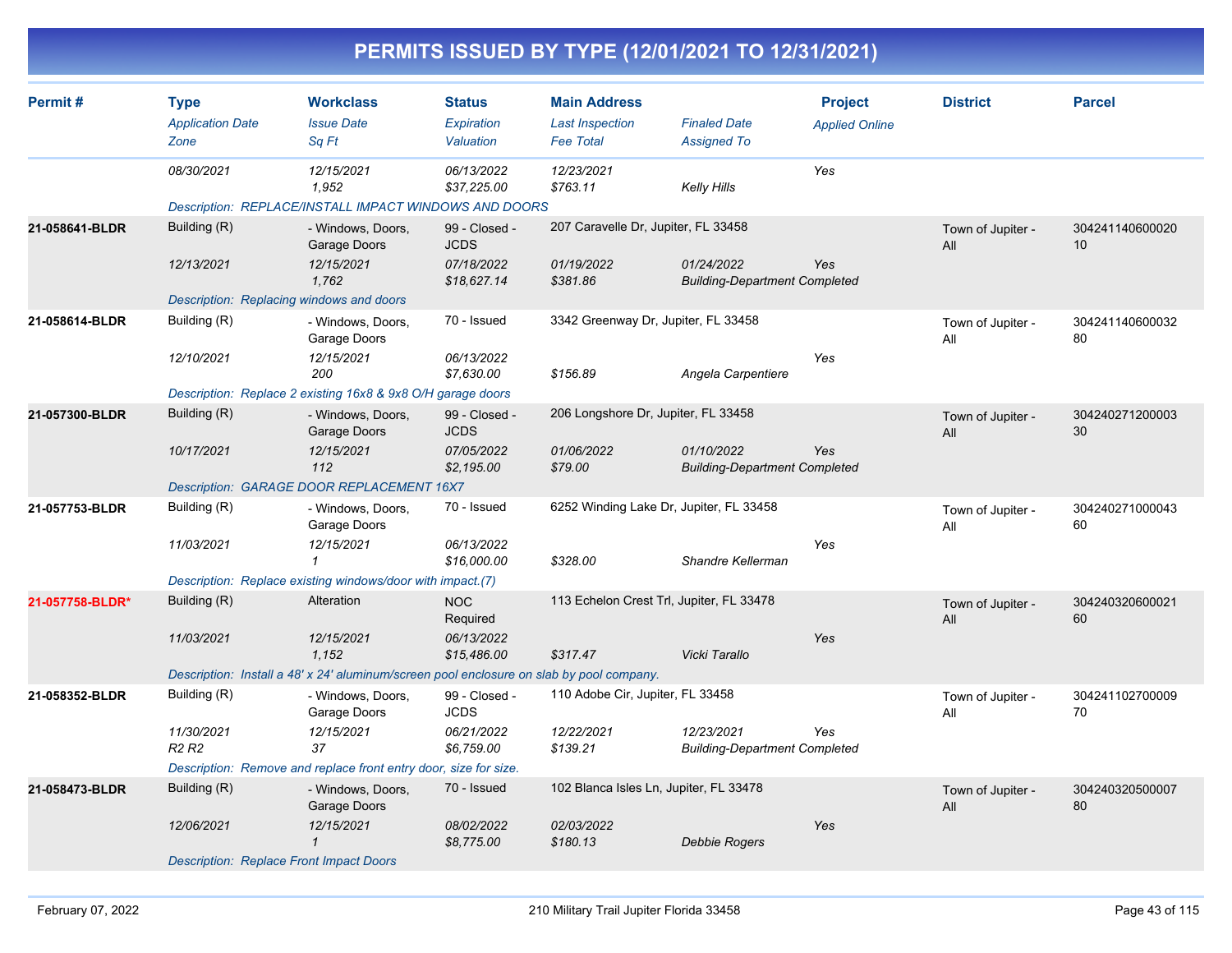| Permit#         | <b>Type</b><br><b>Application Date</b><br>Zone              | <b>Workclass</b><br><b>Issue Date</b><br>Sa Ft                                                                                                                                          | <b>Status</b><br>Expiration<br>Valuation                 | <b>Main Address</b><br><b>Last Inspection</b><br><b>Fee Total</b> | <b>Finaled Date</b><br><b>Assigned To</b>          | <b>Project</b><br><b>Applied Online</b> | <b>District</b>          | <b>Parcel</b>         |
|-----------------|-------------------------------------------------------------|-----------------------------------------------------------------------------------------------------------------------------------------------------------------------------------------|----------------------------------------------------------|-------------------------------------------------------------------|----------------------------------------------------|-----------------------------------------|--------------------------|-----------------------|
| 21-057659-BLDR  | Building (R)<br>10/29/2021<br>R3 R3                         | - Windows, Doors,<br>Garage Doors<br>12/15/2021<br>$\mathbf{1}$<br>Description: Replace 10x7 Garage Door with Dab Miami-Dade code door                                                  | 70 - Issued<br>06/13/2022<br>\$1,900.00                  | 1471 Via Del Sol, Jupiter, FL 33477<br>\$79.00                    | Shandre Kellerman                                  | Yes                                     | Town of Jupiter -<br>All | 304341080800002<br>20 |
| 21-057799-BLDR* | Building (R)<br>11/04/2021<br>R <sub>2</sub> R <sub>2</sub> | - Windows, Doors,<br>Garage Doors<br>12/15/2021<br>3.582<br>Description: REPLACE IMPACT 14 WINDOWS AND 4 DOORS                                                                          | <b>NOC</b><br>Required<br>06/13/2022<br>\$82,000.00      | 113 Egret Dr, Jupiter, FL 33486<br>\$1,681.00                     | Vicki Tarallo                                      | Yes                                     | Town of Jupiter -<br>All | 304241112200000<br>50 |
| 21-058019-BLDR  | Building (R)<br>11/15/2021                                  | Fence<br>12/15/2021<br>$\mathcal I$<br>Description: Furnish & install 4'ft high X 120 LF of bronze aluminum fence and 2 gates. Will not be used as pool barrier. Screen is the barrier. | 99 - Closed -<br><b>JCDS</b><br>06/13/2022<br>\$3,790.00 | 114 Via Catalunha, Jupiter, FL 33458<br>\$79.80                   | 12/16/2021<br><b>Building-Department Completed</b> | Yes                                     | Town of Jupiter -<br>All | 304241121600025<br>40 |
| 21-058256-BLDR  | Building (R)<br>11/23/2021                                  | - Windows, Doors,<br>Garage Doors<br>12/15/2021<br>348<br>Description: Replace existing windows (9) and doors (4) with impact.                                                          | 70 - Issued<br>06/13/2022<br>\$30,978.30                 | 824 Summerwood Dr, Jupiter, FL 33458<br>\$635.06                  | <b>Kelly Hills</b>                                 | Yes                                     | Town of Jupiter -<br>All | 304241013300000<br>70 |
| 21-058301-BLDR  | Building (R)<br>11/29/2021                                  | Fence<br>12/15/2021<br>121<br>Description: 121ft of 4ft Aluminum with 2 gates- NOT A POOL BARRIER                                                                                       | 70 - Issued<br>06/13/2022<br>\$5,480.00                  | 123 Victorian Ln, Jupiter, FL 33458<br>\$188.60                   | Shandre Kellerman                                  | Yes                                     | Town of Jupiter -<br>All | 304240271400006<br>30 |
| 21-057885-BLDR  | Building (R)<br>11/09/2021                                  | Shutter<br>12/15/2021<br>$\mathbf{1}$<br>Description: Installing 10 Impact Bahama Shutters                                                                                              | 99 - Closed -<br><b>JCDS</b><br>07/06/2022<br>\$7,250.00 | 18420 Lostlake Way, Jupiter, FL 33458<br>01/07/2022<br>\$149.18   | 01/11/2022<br><b>Building-Department Completed</b> | Yes                                     | Town of Jupiter -<br>All | 304240340800006<br>10 |
| 21-058612-BLDR  | Building (R)<br>12/10/2021                                  | Fence<br>12/15/2021<br>92<br>Description: 92' of 6' high vinyl fence w (2) 4' gates                                                                                                     | <b>NOC</b><br>Required<br>06/13/2022<br>\$5,156.00       | 2737 Wymberly Dr, Jupiter, FL 33458<br>\$107.12                   | <b>Ellis Baird</b>                                 | Yes                                     | Town of Jupiter -<br>All | 304241141900021<br>00 |
| 21-058441-BLDR  | Building (R)<br>12/03/2021                                  | - Windows, Doors,<br>Garage Doors<br>12/16/2021<br>$\mathbf{1}$                                                                                                                         | 70 - Issued<br>07/06/2022<br>\$3,351.73                  | 196 Cape Pointe Cir, Jupiter, FL 33477<br>01/07/2022<br>\$79.00   | Shandre Kellerman                                  | Yes                                     | Town of Jupiter -<br>All | 304341160200060<br>80 |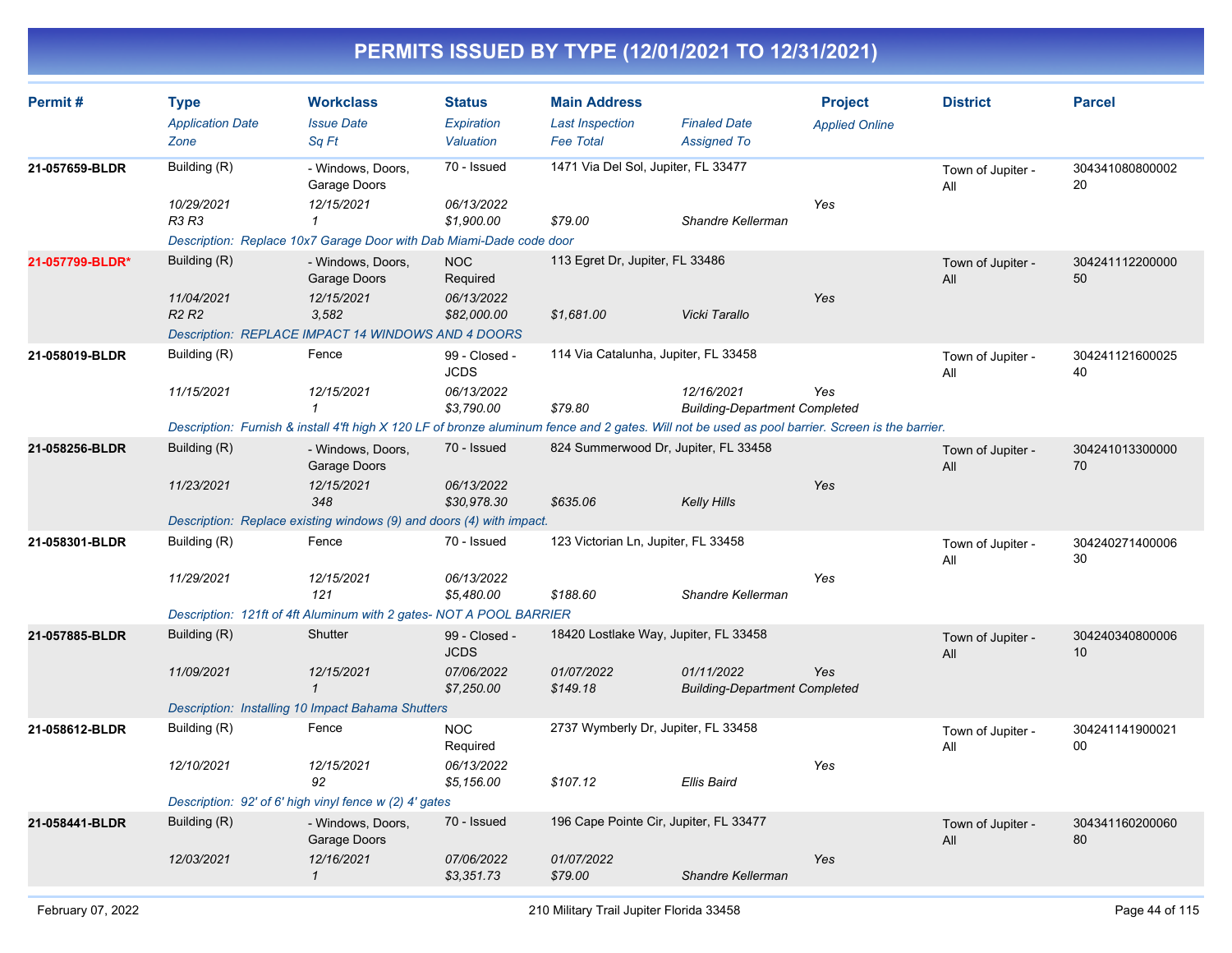| <b>Type</b><br><b>Application Date</b><br>Zone | <b>Workclass</b><br><b>Issue Date</b><br>Sq Ft                                           | <b>Status</b><br>Expiration<br>Valuation                                                              | <b>Main Address</b><br><b>Last Inspection</b><br><b>Fee Total</b>                                                                                                                                                                                                                                                                        | <b>Finaled Date</b><br><b>Assigned To</b>                                                                                                                                                                                         | <b>Project</b><br><b>Applied Online</b>                                                                                                                                                                                                                                                                                                                                                                     | <b>District</b>                                                                                                                                                                                                                                                                                                     | <b>Parcel</b>                                               |
|------------------------------------------------|------------------------------------------------------------------------------------------|-------------------------------------------------------------------------------------------------------|------------------------------------------------------------------------------------------------------------------------------------------------------------------------------------------------------------------------------------------------------------------------------------------------------------------------------------------|-----------------------------------------------------------------------------------------------------------------------------------------------------------------------------------------------------------------------------------|-------------------------------------------------------------------------------------------------------------------------------------------------------------------------------------------------------------------------------------------------------------------------------------------------------------------------------------------------------------------------------------------------------------|---------------------------------------------------------------------------------------------------------------------------------------------------------------------------------------------------------------------------------------------------------------------------------------------------------------------|-------------------------------------------------------------|
|                                                |                                                                                          |                                                                                                       |                                                                                                                                                                                                                                                                                                                                          |                                                                                                                                                                                                                                   |                                                                                                                                                                                                                                                                                                                                                                                                             |                                                                                                                                                                                                                                                                                                                     |                                                             |
| Building (R)                                   | Addition                                                                                 | 70 - Issued                                                                                           |                                                                                                                                                                                                                                                                                                                                          |                                                                                                                                                                                                                                   |                                                                                                                                                                                                                                                                                                                                                                                                             | Town of Jupiter -<br>All                                                                                                                                                                                                                                                                                            | 304241140700026<br>40                                       |
| 06/18/2021<br><b>MXD MXD</b>                   | 12/16/2021                                                                               | 07/18/2022<br>\$96,450.00                                                                             | 01/19/2022<br>\$1.977.23                                                                                                                                                                                                                                                                                                                 | Alicia Hertzog                                                                                                                                                                                                                    | Yes                                                                                                                                                                                                                                                                                                                                                                                                         |                                                                                                                                                                                                                                                                                                                     |                                                             |
|                                                |                                                                                          |                                                                                                       |                                                                                                                                                                                                                                                                                                                                          |                                                                                                                                                                                                                                   |                                                                                                                                                                                                                                                                                                                                                                                                             |                                                                                                                                                                                                                                                                                                                     |                                                             |
| Building (R)                                   | - Windows, Doors,<br>Garage Doors                                                        | <b>NOC</b><br>Required                                                                                |                                                                                                                                                                                                                                                                                                                                          |                                                                                                                                                                                                                                   |                                                                                                                                                                                                                                                                                                                                                                                                             | Town of Jupiter -<br>All                                                                                                                                                                                                                                                                                            | 304341080600500<br>70                                       |
| 11/24/2021                                     | 12/16/2021<br>1                                                                          | 06/14/2022<br>\$38,807.31                                                                             | \$795.55                                                                                                                                                                                                                                                                                                                                 | Shandre Kellerman                                                                                                                                                                                                                 | Yes                                                                                                                                                                                                                                                                                                                                                                                                         |                                                                                                                                                                                                                                                                                                                     |                                                             |
|                                                |                                                                                          |                                                                                                       |                                                                                                                                                                                                                                                                                                                                          |                                                                                                                                                                                                                                   |                                                                                                                                                                                                                                                                                                                                                                                                             |                                                                                                                                                                                                                                                                                                                     |                                                             |
|                                                | Garage Doors                                                                             |                                                                                                       |                                                                                                                                                                                                                                                                                                                                          |                                                                                                                                                                                                                                   |                                                                                                                                                                                                                                                                                                                                                                                                             | All                                                                                                                                                                                                                                                                                                                 | 304241150100401<br>40                                       |
|                                                | 180                                                                                      | \$16,100.00                                                                                           | \$330.05                                                                                                                                                                                                                                                                                                                                 | <b>Debbie Rogers</b>                                                                                                                                                                                                              |                                                                                                                                                                                                                                                                                                                                                                                                             |                                                                                                                                                                                                                                                                                                                     |                                                             |
|                                                |                                                                                          |                                                                                                       |                                                                                                                                                                                                                                                                                                                                          |                                                                                                                                                                                                                                   |                                                                                                                                                                                                                                                                                                                                                                                                             |                                                                                                                                                                                                                                                                                                                     |                                                             |
|                                                | Garage Doors                                                                             | <b>JCDS</b>                                                                                           |                                                                                                                                                                                                                                                                                                                                          |                                                                                                                                                                                                                                   |                                                                                                                                                                                                                                                                                                                                                                                                             | All                                                                                                                                                                                                                                                                                                                 | 304240271000044<br>60                                       |
|                                                | 112                                                                                      | \$3,601.00                                                                                            | \$79.00                                                                                                                                                                                                                                                                                                                                  |                                                                                                                                                                                                                                   |                                                                                                                                                                                                                                                                                                                                                                                                             |                                                                                                                                                                                                                                                                                                                     |                                                             |
|                                                |                                                                                          |                                                                                                       |                                                                                                                                                                                                                                                                                                                                          |                                                                                                                                                                                                                                   |                                                                                                                                                                                                                                                                                                                                                                                                             |                                                                                                                                                                                                                                                                                                                     |                                                             |
|                                                | Garage Doors                                                                             | <b>JCDS</b>                                                                                           |                                                                                                                                                                                                                                                                                                                                          |                                                                                                                                                                                                                                   |                                                                                                                                                                                                                                                                                                                                                                                                             | All                                                                                                                                                                                                                                                                                                                 | 304241150807000<br>40                                       |
| 12/03/2021                                     | 112                                                                                      | 07/12/2022<br>\$4,522.00                                                                              | 01/13/2022<br>\$94.44                                                                                                                                                                                                                                                                                                                    | 01/18/2022                                                                                                                                                                                                                        | Yes                                                                                                                                                                                                                                                                                                                                                                                                         |                                                                                                                                                                                                                                                                                                                     |                                                             |
|                                                |                                                                                          |                                                                                                       |                                                                                                                                                                                                                                                                                                                                          |                                                                                                                                                                                                                                   |                                                                                                                                                                                                                                                                                                                                                                                                             |                                                                                                                                                                                                                                                                                                                     |                                                             |
|                                                | - Windows, Doors,<br>Garage Doors                                                        |                                                                                                       |                                                                                                                                                                                                                                                                                                                                          |                                                                                                                                                                                                                                   |                                                                                                                                                                                                                                                                                                                                                                                                             | Town of Jupiter -<br>All                                                                                                                                                                                                                                                                                            | 304240360901200<br>70                                       |
| 12/01/2021<br>R <sub>1</sub> R <sub>1</sub>    | 12/16/2021<br>211                                                                        | 06/14/2022<br>\$13,809.00                                                                             | \$283.08                                                                                                                                                                                                                                                                                                                                 | <b>Debbie Rogers</b>                                                                                                                                                                                                              | Yes                                                                                                                                                                                                                                                                                                                                                                                                         |                                                                                                                                                                                                                                                                                                                     |                                                             |
|                                                |                                                                                          |                                                                                                       |                                                                                                                                                                                                                                                                                                                                          |                                                                                                                                                                                                                                   |                                                                                                                                                                                                                                                                                                                                                                                                             |                                                                                                                                                                                                                                                                                                                     |                                                             |
| Building (R)                                   | - Windows, Doors,<br>Garage Doors                                                        | 99 - Closed -<br><b>JCDS</b>                                                                          |                                                                                                                                                                                                                                                                                                                                          |                                                                                                                                                                                                                                   |                                                                                                                                                                                                                                                                                                                                                                                                             | Town of Jupiter -<br>All                                                                                                                                                                                                                                                                                            | 304241121500015<br>30                                       |
| 12/09/2021                                     | 12/16/2021<br>0                                                                          | 07/20/2022<br>\$35,344.38                                                                             | 01/21/2022<br>\$724.56                                                                                                                                                                                                                                                                                                                   | 01/27/2022                                                                                                                                                                                                                        | Yes                                                                                                                                                                                                                                                                                                                                                                                                         |                                                                                                                                                                                                                                                                                                                     |                                                             |
|                                                |                                                                                          |                                                                                                       |                                                                                                                                                                                                                                                                                                                                          |                                                                                                                                                                                                                                   |                                                                                                                                                                                                                                                                                                                                                                                                             |                                                                                                                                                                                                                                                                                                                     |                                                             |
| Building (R)                                   | - Windows, Doors,<br>Garage Doors                                                        | 99 - Closed -<br><b>JCDS</b>                                                                          |                                                                                                                                                                                                                                                                                                                                          |                                                                                                                                                                                                                                   |                                                                                                                                                                                                                                                                                                                                                                                                             | Town of Jupiter -<br>All                                                                                                                                                                                                                                                                                            | 304241020300801<br>90                                       |
|                                                | Building (R)<br>11/19/2021<br>Building (R)<br>12/10/2021<br>Building (R)<br>Building (R) | - Windows, Doors,<br>12/16/2021<br>- Windows, Doors.<br>12/16/2021<br>- Windows, Doors,<br>12/16/2021 | 70 - Issued<br>06/14/2022<br>99 - Closed -<br>07/12/2022<br>Description: Replace 1 existing 16x7 O/H garage door<br>99 - Closed -<br>Description: Replace 1 existing 16x7 O/H garage door<br>70 - Issued<br>Description: Replace existing windows (13) with impact.<br>Description: Installation of 28 impact windows and 2 impact doors | Description: CHANGE OUT 2 EXTERIOR DOORS NO SIZE CHANGE<br>Description: Add 643 SF to home in existing footprint between garage and home.<br>Description: Remove and replace (3) sliding glass doors and (1) window<br>01/13/2022 | 103 Castries Dr, Jupiter, FL 33458<br>139 Rotunda Dr, Jupiter, FL 33477<br>Description: REPLACEMENT OF 20 WINDOWS AND 3 DOORS W/ IMPACT SIZE FOR SIZE<br>6063 Barbara St, Jupiter, FL 33458<br>6192 Winding Lake Dr, Jupiter, FL 33458<br>01/18/2022<br>6334 Pompano St, Jupiter, FL 33458<br>6 Windsor Rd W, Jupiter, FL 33469<br>129 Sugarberry Dr, Jupiter, FL 33458<br>1009 Sioux St, Jupiter, FL 33458 | PERMITS ISSUED BY TYPE (12/01/2021 TO 12/31/2021)<br>Demo existing breezeway roof and build walls, install trusses, roof, windows and doors. Install kitchen in new addition.<br>Yes<br>Yes<br><b>Building-Department Completed</b><br><b>Building-Department Completed</b><br><b>Building-Department Completed</b> | Town of Jupiter -<br>Town of Jupiter -<br>Town of Jupiter - |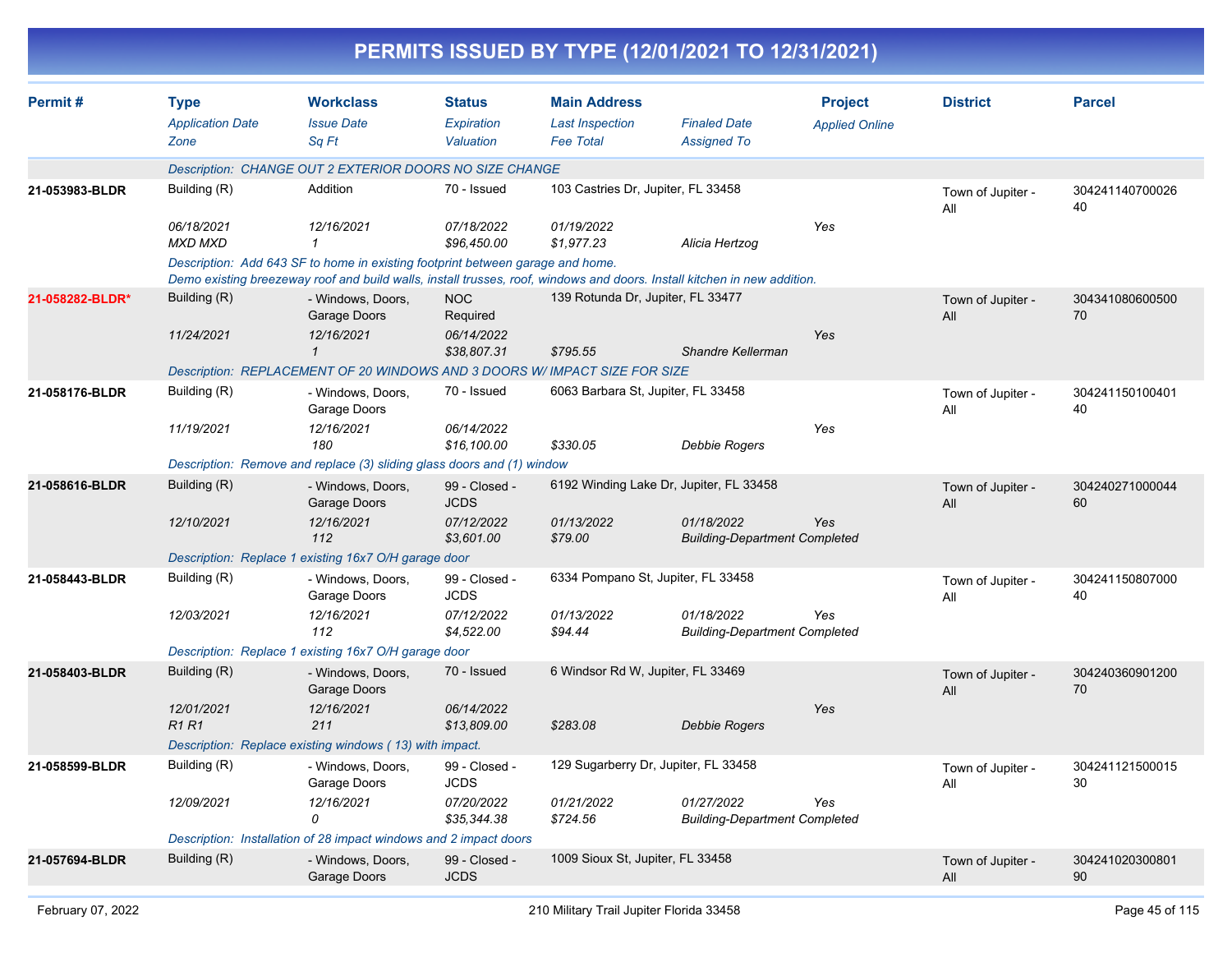| Permit#        | <b>Type</b><br><b>Application Date</b><br>Zone            | <b>Workclass</b><br><b>Issue Date</b><br>Sq Ft                                        | <b>Status</b><br>Expiration<br>Valuation | <b>Main Address</b><br><b>Last Inspection</b><br><b>Fee Total</b> | <b>Finaled Date</b><br><b>Assigned To</b>          | <b>Project</b><br><b>Applied Online</b> | <b>District</b>          | <b>Parcel</b>         |
|----------------|-----------------------------------------------------------|---------------------------------------------------------------------------------------|------------------------------------------|-------------------------------------------------------------------|----------------------------------------------------|-----------------------------------------|--------------------------|-----------------------|
|                | 11/02/2021                                                | 12/16/2021<br>$\mathbf{1}$<br>Description: CHANGE OUT SIDE GARAGE DOOR NO SIZE CHANGE | 07/26/2022<br>\$1,749.90                 | 01/27/2022<br>\$79.00                                             | 02/03/2022<br><b>Building-Department Completed</b> | Yes                                     |                          |                       |
| 21-057932-BLDR | Building (R)                                              | - Windows, Doors,<br>Garage Doors                                                     | 99 - Closed -<br><b>JCDS</b>             | 201 Micmac Ln, Jupiter, FL 33458                                  |                                                    |                                         | Town of Jupiter -<br>All | 304241110200007<br>50 |
|                | 11/10/2021                                                | 12/16/2021<br>3,298                                                                   | 07/26/2022<br>\$62,003.56                | 01/27/2022<br>\$1,271.07                                          | 02/03/2022<br><b>Building-Department Completed</b> | Yes                                     |                          |                       |
|                | Description: Replacing windows and doors                  |                                                                                       |                                          |                                                                   |                                                    |                                         |                          |                       |
| 21-055452-BLDR | Building (R)                                              | Alteration                                                                            | 70 - Issued                              | 18261 Jupiter Landings Dr, Jupiter, FL<br>33458                   |                                                    |                                         | Town of Jupiter -<br>All | 304240340600004<br>40 |
|                | 08/11/2021                                                | 12/17/2021<br>144                                                                     | 08/01/2022<br>\$800.00                   | 02/02/2022<br>\$79.00                                             | <b>Kimberly Slater</b>                             | Yes                                     |                          |                       |
|                | Description: to build a 12 x 12 pergola                   |                                                                                       |                                          |                                                                   |                                                    |                                         |                          |                       |
| 21-058436-BLDR | Building (R)                                              | - Windows, Doors,<br>Garage Doors                                                     | 70 - Issued                              | 2102 Fairway Dr S, Jupiter, FL 33477                              |                                                    |                                         | Town of Jupiter -<br>All | 304341050800221<br>02 |
|                | 12/02/2021                                                | 12/17/2021<br>$\mathbf{1}$                                                            | 06/15/2022<br>\$20,100.00                | \$412.05                                                          | Debbie Rogers                                      | Yes                                     |                          |                       |
|                | Description: 7 windows<br>2sgd<br>1storefront             |                                                                                       |                                          |                                                                   |                                                    |                                         |                          |                       |
| 21-056701-BLDR | Building (R)                                              | <b>Sheds Utility</b>                                                                  | 99 - Closed -<br><b>JCDS</b>             | 301 Circle E, Jupiter, FL 33458                                   |                                                    |                                         | Town of Jupiter -<br>All | 304241011000006<br>30 |
|                | 09/27/2021                                                | 12/17/2021<br>$\mathbf{1}$                                                            | 06/21/2022<br>\$2,400.00                 | 12/22/2021<br>\$79.00                                             | 12/22/2021<br><b>Building-Department Completed</b> | Yes                                     |                          |                       |
|                |                                                           | Description: INSTALL 12' x 24" FT LAWN SHED                                           |                                          |                                                                   |                                                    |                                         |                          |                       |
| 21-058672-BLDR | Building (R)                                              | - Windows, Doors,<br>Garage Doors                                                     | 70 - Issued                              | 164 Banyan Cir, Jupiter, FL 33458                                 |                                                    |                                         | Town of Jupiter -<br>All | 304241100300025<br>90 |
|                | 12/14/2021<br>R <sub>2</sub> R <sub>2</sub>               | 12/17/2021<br>$\mathbf 1$                                                             | 06/15/2022<br>\$18,445.00                | \$378.12                                                          | Angela Carpentiere                                 | Yes                                     |                          |                       |
|                |                                                           | Description: Size for size replacement of windows and doors                           |                                          |                                                                   |                                                    |                                         |                          |                       |
| 21-058462-BLDR | Building (R)                                              | Alteration                                                                            | 70 - Issued                              | 6328 Robinson St, Jupiter, FL 33458                               |                                                    |                                         | Town of Jupiter -<br>All | 304241150103900<br>60 |
|                | 12/06/2021<br><b>R1R1</b><br>Description: Lath and stucco | 12/17/2021<br>2,245                                                                   | 07/11/2022<br>\$10,000.00                | 01/10/2022<br>\$205.00                                            | Kelly Hills                                        | Yes                                     |                          |                       |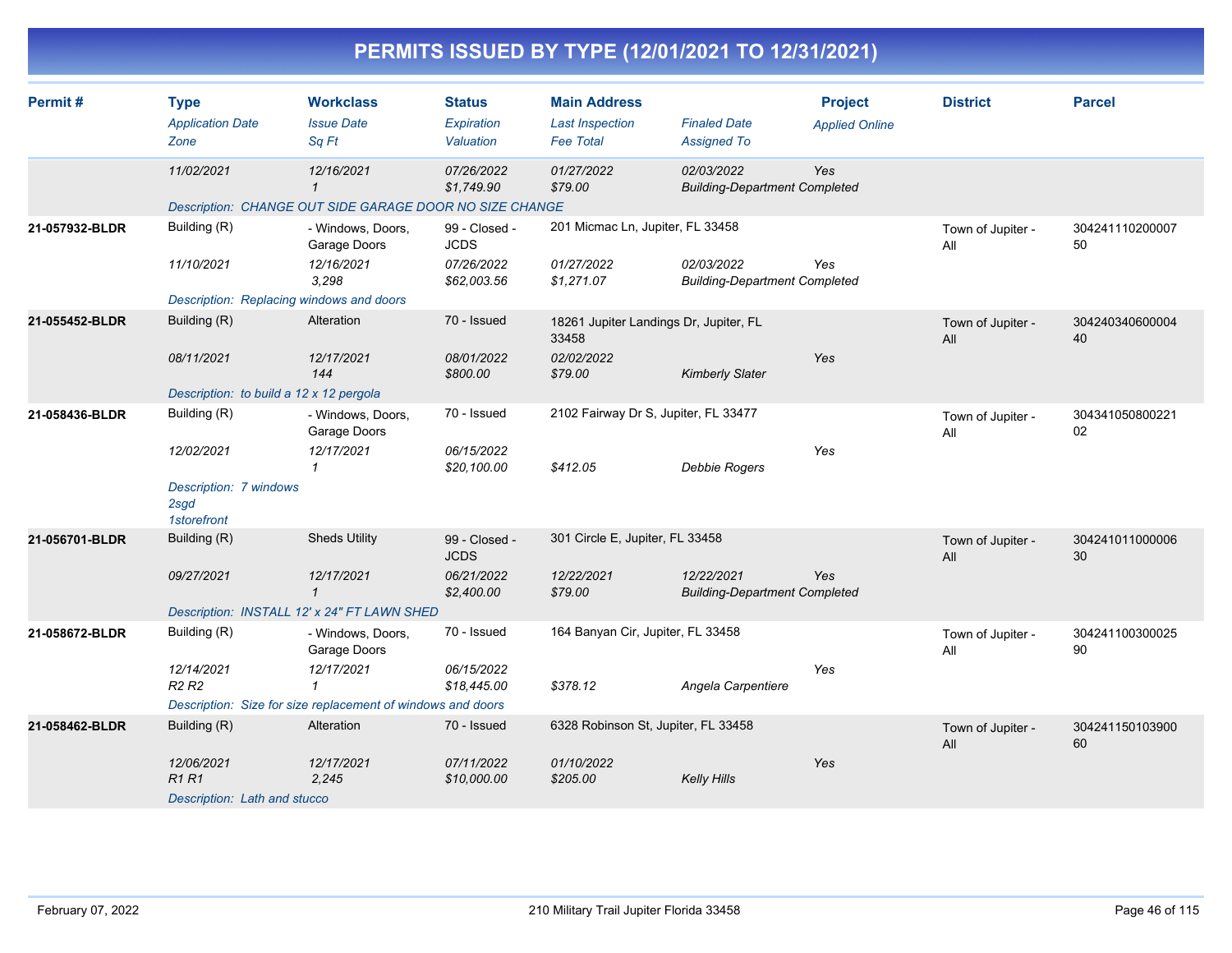| Permit#        | <b>Type</b><br><b>Application Date</b><br>Zone | <b>Workclass</b><br><b>Issue Date</b><br>Sq Ft                                                            | <b>Status</b><br>Expiration<br>Valuation                       | <b>Main Address</b><br><b>Last Inspection</b><br><b>Fee Total</b> | <b>Finaled Date</b><br><b>Assigned To</b>          | <b>Project</b><br><b>Applied Online</b> | <b>District</b>          | <b>Parcel</b>         |
|----------------|------------------------------------------------|-----------------------------------------------------------------------------------------------------------|----------------------------------------------------------------|-------------------------------------------------------------------|----------------------------------------------------|-----------------------------------------|--------------------------|-----------------------|
| 21-055329-BLDR | Building (R)                                   | New-Single<br><b>Family Dwelling</b>                                                                      | $39 - In$<br>Review -<br>Revisions<br>(Waiting<br>Corrections) | 379 Eagle Dr, Jupiter, FL 33477                                   |                                                    |                                         | Town of Jupiter -<br>All | 304341180700055<br>00 |
|                | 08/06/2021<br><b>R1 R1</b>                     | 12/17/2021<br>23,030                                                                                      | 07/26/2022<br>\$2,775,000.00                                   | 01/27/2022<br>\$56,962.50                                         | Vicki Tarallo                                      | Yes                                     |                          |                       |
|                |                                                | Description: CONSTRUCTION OF NEW SINGLE FAMILY RESIDENCE                                                  |                                                                |                                                                   |                                                    |                                         |                          |                       |
| 21-051008-BLDR | Building (R)                                   | Addition                                                                                                  | 70 - Issued                                                    | 188 Bears Club Dr, Jupiter, FL 33477                              |                                                    |                                         | Town of Jupiter -<br>All | 304341190100002<br>00 |
|                | 03/18/2021                                     | 12/20/2021<br>5,256                                                                                       | 06/21/2022<br>\$520,950.00                                     | \$10,679.47                                                       | Kelly Hills                                        | Yes                                     |                          |                       |
|                |                                                | Description: Addition and interior renovation of main house (SEPARATE PERMIT and addition of guest house) |                                                                |                                                                   |                                                    |                                         |                          |                       |
| 21-058526-BLDR | Building (R)                                   | - Windows, Doors,<br>Garage Doors                                                                         | 70 - Issued                                                    | 1172 Egret Cir S, Jupiter, FL 33458                               |                                                    |                                         | Town of Jupiter -<br>All | 304241150200022<br>00 |
|                | 12/08/2021<br><b>R1 R1</b>                     | 12/20/2021<br>0                                                                                           | 06/21/2022<br>\$6,800.00                                       | \$140.04                                                          | Debbie Rogers                                      | Yes                                     |                          |                       |
|                |                                                | <b>Description: REPLACE 5 WINDOWS WITH IMPACT WINDOWS</b>                                                 |                                                                |                                                                   |                                                    |                                         |                          |                       |
| 21-058472-BLDR | Building (R)                                   | Fence                                                                                                     | 99 - Closed -<br><b>JCDS</b>                                   | 255 Starling Ln S, Jupiter, FL 33458                              |                                                    |                                         | Town of Jupiter -<br>All | 304241150200044<br>20 |
|                | 12/06/2021                                     | 12/20/2021<br>$\mathbf{1}$                                                                                | 06/21/2022<br>\$1,900.00                                       | 12/21/2021<br>\$79.00                                             | 12/22/2021<br><b>Building-Department Completed</b> | Yes                                     |                          |                       |
|                |                                                | Description: install 36 LF of 4' alum fence with 2 gates (5' and 42" width) for pool                      |                                                                |                                                                   |                                                    |                                         |                          |                       |
| 21-057518-BLDR | Building (R)                                   | Alteration                                                                                                | 70 - Issued                                                    | 351 Regatta Dr, Jupiter, FL 33477                                 |                                                    |                                         | Town of Jupiter -<br>All | 304341073200074<br>80 |
|                | 10/25/2021                                     | 12/20/2021<br>3.930                                                                                       | 06/21/2022<br>\$55,000.00                                      | \$1,127.50                                                        | <b>Kimberly Slater</b>                             | Yes                                     |                          |                       |
|                |                                                | Description: Enclose existing porch to create new bathroom.                                               |                                                                |                                                                   |                                                    |                                         |                          |                       |
| 21-057937-BLDR | Building (R)                                   | Fence                                                                                                     | 70 - Issued                                                    | 118 Honeysuckle Dr, Jupiter, FL 33458                             |                                                    |                                         | Town of Jupiter -<br>All | 304241240900019<br>80 |
|                | 11/10/2021                                     | 12/20/2021<br>38                                                                                          | 06/21/2022<br>\$2,475.00                                       | \$79.00                                                           | Debbie Rogers                                      | Yes                                     |                          |                       |
|                |                                                | Description: install 38' of 6' pvc fence with 2 gates pool code pool permit 21-055252poolr                |                                                                |                                                                   |                                                    |                                         |                          |                       |
| 21-058799-BLDR | Building (R)                                   | Shutter                                                                                                   | 70 - Issued                                                    | 114 Rockingham Rd, Jupiter, FL 33458                              |                                                    |                                         | Town of Jupiter -<br>All | 304241241400007<br>30 |
|                | 12/17/2021<br><b>MXD MXD</b>                   | 12/21/2021<br>400                                                                                         | 06/19/2022<br>\$12,194.00                                      | \$249.98                                                          | <b>Kellie Doherty</b>                              | Yes                                     |                          |                       |
|                |                                                | Description: INSTALL ACCORDION SHUTTERS TO COVER 14 OPENINGS                                              |                                                                |                                                                   |                                                    |                                         |                          |                       |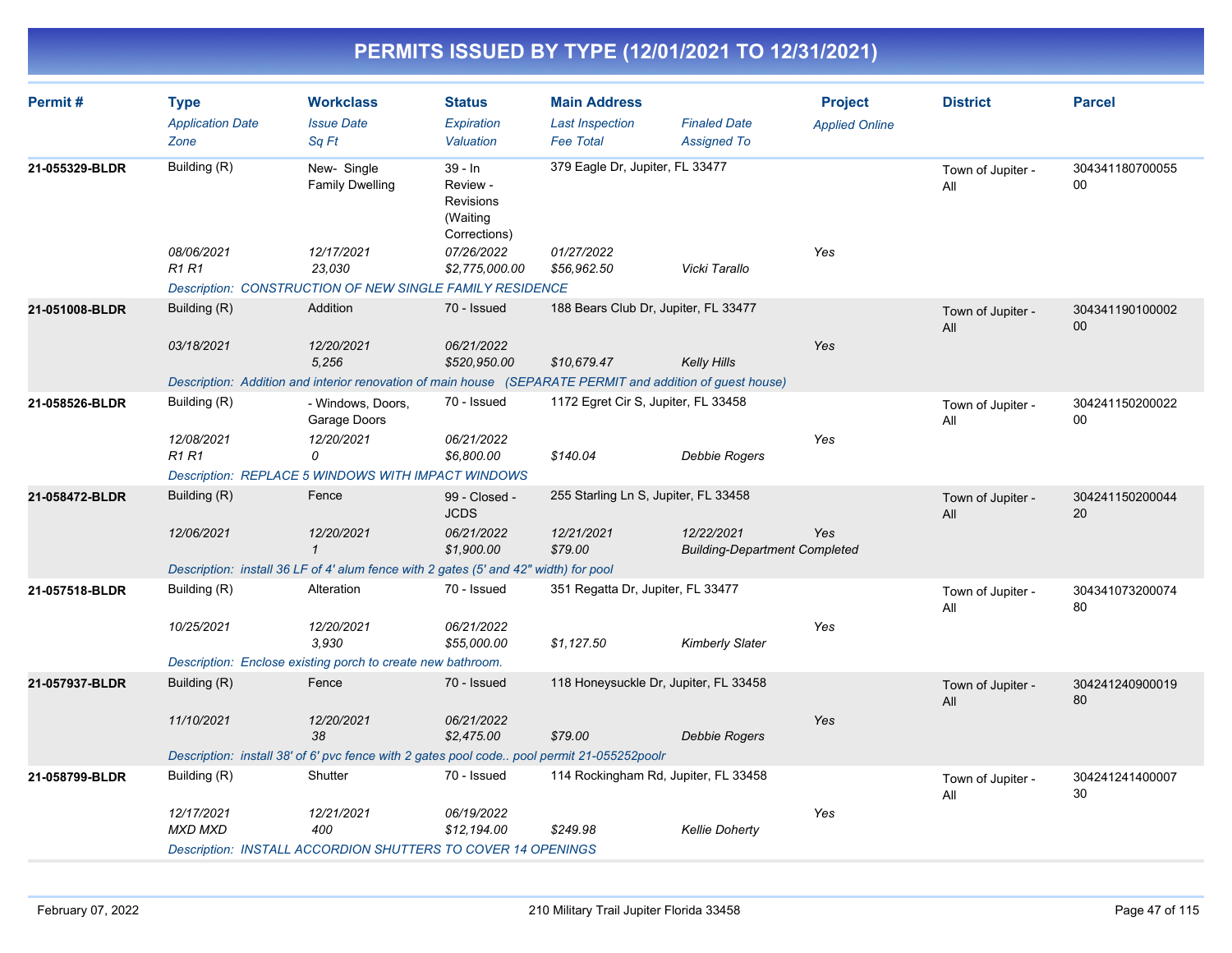| Permit#        | <b>Type</b><br><b>Application Date</b><br>Zone                             | <b>Workclass</b><br><b>Issue Date</b><br>Sq Ft                                                                     | <b>Status</b><br>Expiration<br>Valuation | <b>Main Address</b><br><b>Last Inspection</b><br><b>Fee Total</b> | <b>Finaled Date</b><br><b>Assigned To</b>          | <b>Project</b><br><b>Applied Online</b> | <b>District</b>          | <b>Parcel</b>         |
|----------------|----------------------------------------------------------------------------|--------------------------------------------------------------------------------------------------------------------|------------------------------------------|-------------------------------------------------------------------|----------------------------------------------------|-----------------------------------------|--------------------------|-----------------------|
| 21-058683-BLDR | Building (R)<br>12/14/2021                                                 | Shutter<br>12/21/2021                                                                                              | 70 - Issued<br>06/19/2022                | 3026 30Th Ct, Jupiter, FL 33477                                   |                                                    | Yes                                     | Town of Jupiter -<br>All | 304341170216400<br>20 |
|                | R <sub>2</sub> R <sub>2</sub><br>Description: Install 4 accordion shutters | 200                                                                                                                | \$5,776.00                               | \$119.52                                                          | Shandre Kellerman                                  |                                         |                          |                       |
| 21-056762-BLDR | Building (R)                                                               | Addition                                                                                                           | 70 - Issued                              | 115 Rudder Cay Way, Jupiter, FL 33458                             |                                                    |                                         | Town of Jupiter -<br>All | 304240330500007<br>40 |
|                | 09/28/2021                                                                 | 12/21/2021<br>24                                                                                                   | 08/01/2022<br>\$134,000.00               | 02/01/2022<br>\$2,747.00                                          | Suzanne Harrison                                   | Yes                                     |                          |                       |
|                |                                                                            | Description: 25' X 10' SUNROOM, NEWSLAB & FOOTING, TILE ROOF, WOOD FENCE, STUCCO                                   |                                          |                                                                   |                                                    |                                         |                          |                       |
| 21-058615-BLDR | Building (R)                                                               | - Windows, Doors,<br>Garage Doors                                                                                  | 99 - Closed -<br><b>JCDS</b>             | 1471 Via Privada, Jupiter, FL 33477                               |                                                    |                                         | Town of Jupiter -<br>All | 304341080800208<br>40 |
|                | 12/10/2021                                                                 | 12/21/2021<br>0                                                                                                    | 07/25/2022<br>\$3,260.00                 | 01/24/2022<br>\$79.00                                             | 02/02/2022<br><b>Building-Department Completed</b> | Yes                                     |                          |                       |
|                | <b>Description: Replacement of Garage Door</b>                             |                                                                                                                    |                                          |                                                                   |                                                    |                                         |                          |                       |
| 21-058377-BLDR | Building (R)                                                               | Alteration                                                                                                         | 70 - Issued                              | 102 Maplecrest Cir, Jupiter, FL 33458                             |                                                    |                                         | Town of Jupiter -<br>All | 304241120801000<br>20 |
|                | 12/01/2021                                                                 | 12/21/2021<br>200                                                                                                  | 06/21/2022<br>\$1,600.00                 | \$79.00                                                           | Angela Carpentiere                                 | Yes                                     |                          |                       |
|                |                                                                            | Description: Replace lower-level weather-damaged T1-11 panels & trim boards on the south/pond side of the address. |                                          |                                                                   |                                                    |                                         |                          |                       |
| 21-058645-BLDR | Building (R)                                                               | - Windows, Doors,<br>Garage Doors                                                                                  | 99 - Closed -<br><b>JCDS</b>             | 6263 Drake St, Jupiter, FL 33458                                  |                                                    |                                         | Town of Jupiter -<br>All | 304241150803001<br>10 |
|                | 12/13/2021                                                                 | 12/21/2021<br>220                                                                                                  | 07/25/2022<br>\$1,471.00                 | 01/24/2022<br>\$79.00                                             | 02/02/2022<br><b>Building-Department Completed</b> | Yes                                     |                          |                       |
|                |                                                                            | Description: Replace existing door with 9x7 Model 73 W6 White Garage Door                                          |                                          |                                                                   |                                                    |                                         |                          |                       |
| 21-058594-BLDR | Building (R)                                                               | - Windows, Doors,<br>Garage Doors                                                                                  | 70 - Issued                              | 6190 Riverwalk Ln, 8, Jupiter, FL 33458                           |                                                    |                                         | Town of Jupiter -<br>All | 304241032004400<br>80 |
|                | 12/09/2021<br>R3 R3                                                        | 12/22/2021<br>1,302                                                                                                | 06/21/2022<br>\$18,500.00                | \$379.25                                                          | Debbie Rogers                                      | Yes                                     |                          |                       |
|                |                                                                            | Description: REPLACE 12 WINDOWS AND 1 DOOR                                                                         |                                          |                                                                   |                                                    |                                         |                          |                       |
| 21-058501-BLDR | Building (R)                                                               | Alteration                                                                                                         | 70 - Issued                              | 18529 Lake Bend Dr, Jupiter, FL 33458                             |                                                    |                                         | Town of Jupiter -<br>All | 304240340800007<br>90 |
|                | 12/07/2021                                                                 | 12/22/2021<br>$\mathbf{1}$                                                                                         | 06/21/2022<br>\$20,000.00                | \$410.00                                                          | Angela Carpentiere                                 | Yes                                     |                          |                       |
|                |                                                                            | Description: Install James Hardie Siding and Trim                                                                  |                                          |                                                                   |                                                    |                                         |                          |                       |
| 21-058444-BLDR | Building (R)                                                               | Alteration                                                                                                         | 70 - Issued                              | 149 Barcelona Dr, Jupiter, FL 33458                               |                                                    |                                         | Town of Jupiter -<br>All | 304241131700010<br>00 |
|                | 12/03/2021                                                                 | 12/22/2021<br>36                                                                                                   | 06/21/2022<br>\$28,900.00                | \$592.45                                                          | Vicki Tarallo                                      | Yes                                     |                          |                       |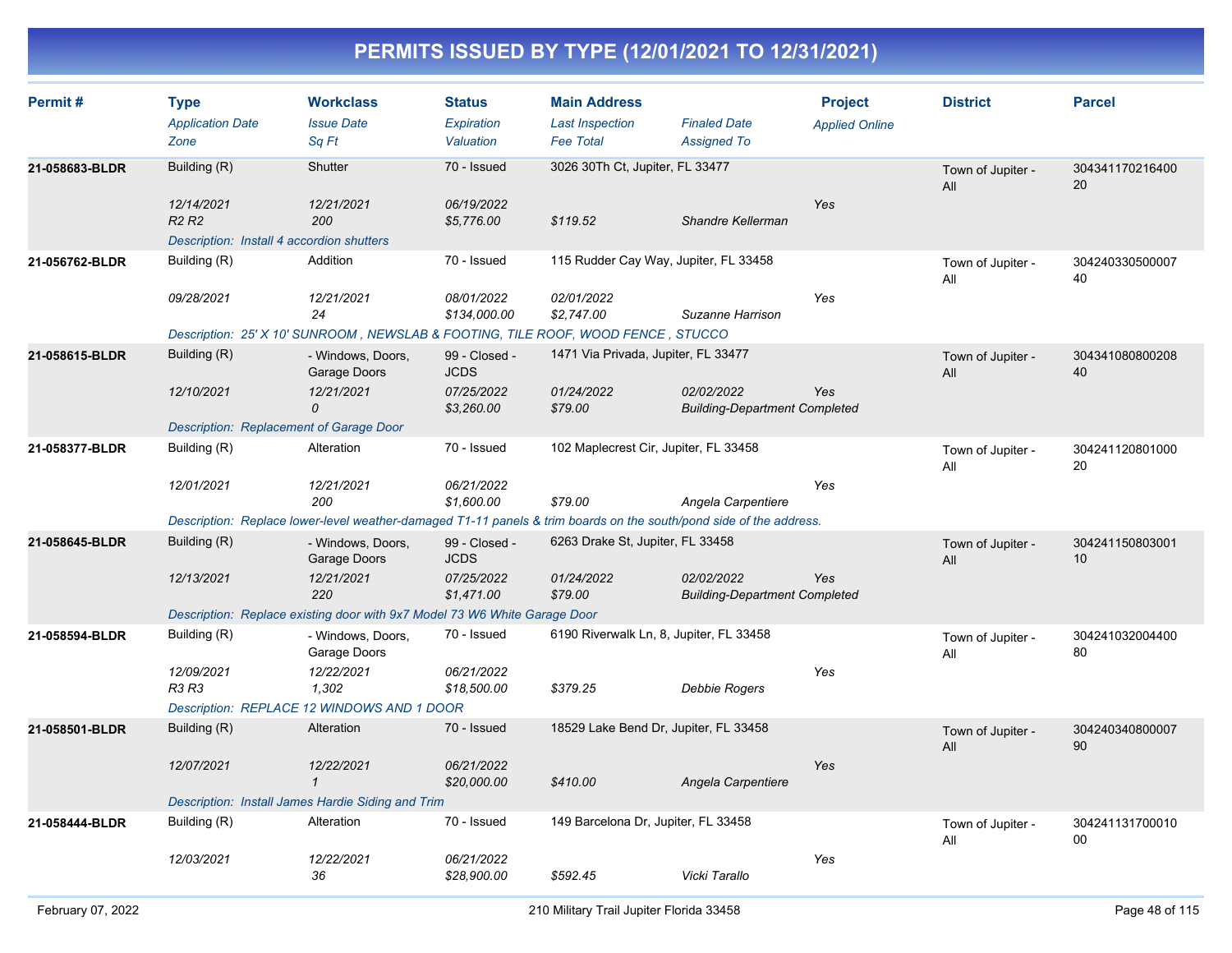| Permit#         | <b>Type</b>                                 | <b>Workclass</b>                                                                                                                                             | <b>Status</b>                | <b>Main Address</b>                      |                                  | <b>Project</b>        | <b>District</b>          | <b>Parcel</b>         |
|-----------------|---------------------------------------------|--------------------------------------------------------------------------------------------------------------------------------------------------------------|------------------------------|------------------------------------------|----------------------------------|-----------------------|--------------------------|-----------------------|
|                 | <b>Application Date</b>                     | <b>Issue Date</b>                                                                                                                                            | <b>Expiration</b>            | <b>Last Inspection</b>                   | <b>Finaled Date</b>              | <b>Applied Online</b> |                          |                       |
|                 | Zone                                        | Sq Ft                                                                                                                                                        | Valuation                    | <b>Fee Total</b>                         | <b>Assigned To</b>               |                       |                          |                       |
|                 |                                             | <b>Description: TWO GUEST BATH RENOVATIONS</b>                                                                                                               |                              |                                          |                                  |                       |                          |                       |
| 21-058283-BLDR  | Building (R)                                | Alteration                                                                                                                                                   | 70 - Issued                  | 225 Carina Dr, Jupiter, FL 33478         |                                  |                       | Town of Jupiter -<br>All | 304241080200002<br>20 |
|                 | 11/24/2021                                  | 12/22/2021<br>$\mathbf{1}$                                                                                                                                   | 07/20/2022<br>\$42,815.00    | 01/21/2022<br>\$877.70                   | Kelly Hills                      | Yes                   |                          |                       |
|                 |                                             | Description: Guest bath remodel / please see attached scope of work letter                                                                                   |                              |                                          |                                  |                       |                          |                       |
| 21-058868-BLDR* | Building (R)                                | Alteration                                                                                                                                                   | <b>NOC</b><br>Required       | 1033 Duval St, Jupiter, FL 33458         |                                  |                       | Town of Jupiter -<br>All | 304241141300042<br>00 |
|                 | 12/21/2021                                  | 12/23/2021<br>595                                                                                                                                            | 06/21/2022<br>\$50,949.00    | \$1,044.45                               | Kimberly Slater                  | Yes                   |                          |                       |
|                 |                                             | Description: Installation of Roof Mounted PV Solar System                                                                                                    |                              |                                          |                                  |                       |                          |                       |
| 21-058892-BLDR  | Building (R)                                | - Windows, Doors,<br>Garage Doors                                                                                                                            | 70 - Issued                  | 233 Sweet Bay Cir, Jupiter, FL 33458     |                                  |                       | Town of Jupiter -<br>All | 304241240100006<br>40 |
|                 | 12/21/2021                                  | 12/23/2021<br>$\mathbf{1}$                                                                                                                                   | 06/21/2022<br>\$42,395.44    | \$869.11                                 | Angela Carpentiere               | Yes                   |                          |                       |
|                 |                                             | Description: REPLACE 22 WINDOWS AND 1 DOOR TO IMPACT                                                                                                         |                              |                                          |                                  |                       |                          |                       |
| 21-058840-BLDR  | Building (R)                                | Fence                                                                                                                                                        | 99 - Closed -<br><b>JCDS</b> | 212 Park PI, Jupiter, FL 33458           |                                  |                       | Town of Jupiter -<br>All | 304241013500001<br>00 |
|                 | 12/20/2021                                  | 12/23/2021<br>$\mathbf{1}$                                                                                                                                   | 06/21/2022<br>\$6,850.00     | \$141.06                                 | 01/03/2022<br>Angela Carpentiere | Yes                   |                          |                       |
|                 |                                             | Description: furnish & install 6'ft high X 209 LF of white tongue & groove PVC fence and 1 gate. Will not be used as pool barrier. Pool will be screened in. |                              |                                          |                                  |                       |                          |                       |
| 21-058060-BLDR  | Building (R)                                | - Windows, Doors,<br>Garage Doors                                                                                                                            | 70 - Issued                  | 211 St Charles Ct, Jupiter, FL 33477     |                                  |                       | Town of Jupiter -<br>All | 304341170200011<br>81 |
|                 | 11/16/2021                                  | 12/23/2021<br>2,540                                                                                                                                          | 06/21/2022<br>\$20,304.00    | \$416.23                                 | Angela Carpentiere               | Yes                   |                          |                       |
|                 |                                             | Description: replace 4 impact windows and 4 impact doors, size for size.                                                                                     |                              |                                          |                                  |                       |                          |                       |
| 21-058883-BLDR  | Building (R)                                | - Windows, Doors,<br>Garage Doors                                                                                                                            | 70 - Issued                  | 116 Seashore Dr, Jupiter, FL 33477       |                                  |                       | Town of Jupiter -<br>All | 304341160200047<br>80 |
|                 | 12/21/2021<br>R <sub>2</sub> R <sub>2</sub> | 12/23/2021<br>441                                                                                                                                            | 06/21/2022<br>\$2,323.00     | \$79.00                                  | Angela Carpentiere               | Yes                   |                          |                       |
|                 |                                             | Description: REMOVE AND REPLACE EXISTING GARAGE DOOR                                                                                                         |                              |                                          |                                  |                       |                          |                       |
| 21-058877-BLDR  | Building (R)                                | - Windows, Doors,<br>Garage Doors                                                                                                                            | 70 - Issued                  | 162 W Thatch Palm Cir, Jupiter, FL 33458 |                                  |                       | Town of Jupiter -<br>All | 304241121500010<br>50 |
|                 | 12/21/2021                                  | 12/23/2021<br>$\mathbf{1}$                                                                                                                                   | 08/02/2022<br>\$1,324.00     | 02/03/2022<br>\$79.00                    | Angela Carpentiere               | Yes                   |                          |                       |
|                 |                                             | Description: CHANGE OUT FRONT DOOR NO SIZE CHANGE                                                                                                            |                              |                                          |                                  |                       |                          |                       |
| 21-058224-BLDR  | Building (R)                                | Alteration                                                                                                                                                   | 70 - Issued                  | 6339 Adams St. Jupiter, FL 33458         |                                  |                       | Town of Jupiter -<br>All | 304241150807901<br>30 |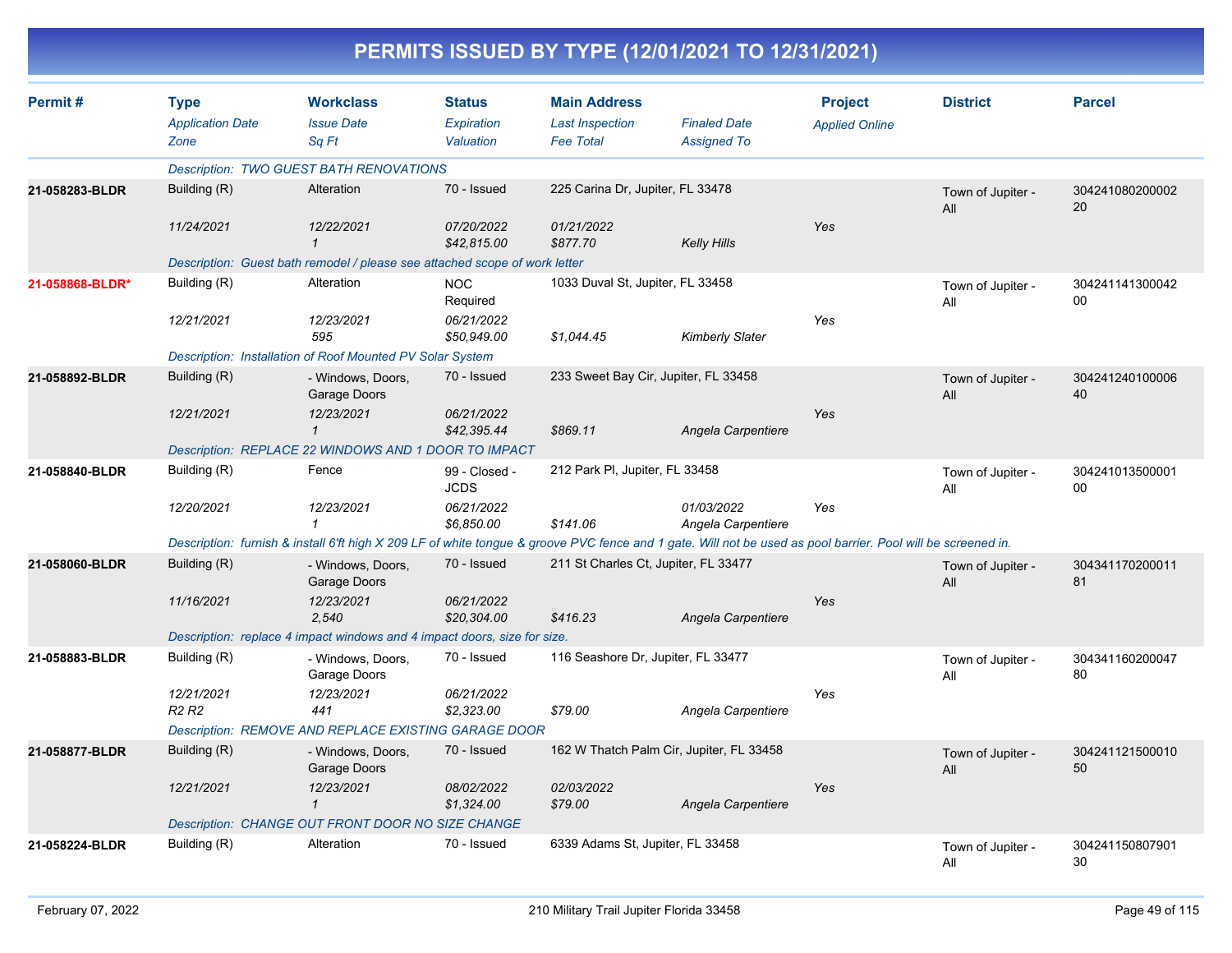| Permit#         | <b>Type</b><br><b>Application Date</b>         | <b>Workclass</b><br><b>Issue Date</b>                               | <b>Status</b><br><b>Expiration</b> | <b>Main Address</b><br><b>Last Inspection</b> | <b>Finaled Date</b>                                | <b>Project</b><br><b>Applied Online</b> | <b>District</b>          | <b>Parcel</b>         |
|-----------------|------------------------------------------------|---------------------------------------------------------------------|------------------------------------|-----------------------------------------------|----------------------------------------------------|-----------------------------------------|--------------------------|-----------------------|
|                 | Zone                                           | Sq Ft                                                               | Valuation                          | <b>Fee Total</b>                              | <b>Assigned To</b>                                 |                                         |                          |                       |
|                 | 11/23/2021                                     | 12/23/2021<br>$\mathbf{1}$                                          | 06/21/2022<br>\$46,410.00          | \$951.40                                      | Vicki Tarallo                                      | Yes                                     |                          |                       |
|                 |                                                | Description: INSTALL 9.86 KW ROOF MOUNTED SOLAR SYSTEM              |                                    |                                               |                                                    |                                         |                          |                       |
| 21-058842-BLDR  | Building (R)                                   | Alteration                                                          | 70 - Issued                        | 156 Seashore Dr, Jupiter, FL 33477            |                                                    |                                         | Town of Jupiter -<br>All | 304341160200044<br>50 |
|                 | 12/20/2021<br>R <sub>2</sub> R <sub>2</sub>    | 12/23/2021<br>16                                                    | 06/21/2022<br>\$2,500.00           | \$79.00                                       | <b>Kimberly Slater</b>                             | Yes                                     |                          |                       |
|                 |                                                | Description: Add (2) 2' x 4' self flashing skylights                |                                    |                                               |                                                    |                                         |                          |                       |
| 21-057782-BLDR* | Building (R)                                   | Fence                                                               | <b>NOC</b><br>Required             | 318 Bougainvillea Dr, Jupiter, FL 33458       |                                                    |                                         | Town of Jupiter -<br>All | 304241240900029<br>00 |
|                 | 11/04/2021                                     | 12/23/2021<br>36                                                    | 06/21/2022<br>\$4,158.00           | \$87.16                                       | Shandre Kellerman                                  | Yes                                     |                          |                       |
|                 | Description: 36ft of 6ft pvc fence with 1 gate |                                                                     |                                    |                                               |                                                    |                                         |                          |                       |
| 21-058751-BLDR  | Building (R)                                   | - Windows, Doors,<br>Garage Doors                                   | 99 - Closed -<br><b>JCDS</b>       | 217 Sweet Bay Cir, Jupiter, FL 33458          |                                                    |                                         | Town of Jupiter -<br>All | 304241240100006<br>80 |
|                 | 12/16/2021<br><b>MXD MXD</b>                   | 12/23/2021<br>$\mathbf{1}$                                          | 08/01/2022<br>\$3,225.00           | 02/02/2022<br>\$79.00                         | 02/03/2022<br><b>Building-Department Completed</b> | Yes                                     |                          |                       |
|                 |                                                | Description: Replace 16X8 Garage Door with Dab Miami-Dade Code Door |                                    |                                               |                                                    |                                         |                          |                       |
| 21-057869-BLDR  | Building (R)                                   | - Windows, Doors,<br>Garage Doors                                   | 70 - Issued                        | 246 Barbados Dr, Jupiter, FL 33458            |                                                    |                                         | Town of Jupiter -<br>All | 304241230400011<br>00 |
|                 | 11/09/2021<br><b>MXD MXD</b>                   | 12/23/2021<br>$\mathbf{1}$                                          | 06/21/2022<br>\$6,524.00           | \$134.48                                      | Alicia Hertzog                                     | Yes                                     |                          |                       |
|                 |                                                | Description: REPLACE 1 SGD, SIZE FOR SIZE, WITH IMPACT              |                                    |                                               |                                                    |                                         |                          |                       |
| 21-058551-BLDR  | Building (R)                                   | - Windows, Doors,<br>Garage Doors                                   | 70 - Issued                        | 131 Palm Ave, 34, Jupiter, FL 33477           |                                                    |                                         | Town of Jupiter -<br>All | 304341051100003<br>40 |
|                 | 12/08/2021                                     | 12/23/2021<br>1,321                                                 | 06/21/2022<br>\$12,765.90          | \$261.70                                      | Shandre Kellerman                                  | Yes                                     |                          |                       |
|                 | Description: Replacing 4 doors and 1 window    |                                                                     |                                    |                                               |                                                    |                                         |                          |                       |
| 21-058816-BLDR  | Building (R)                                   | - Windows, Doors,<br>Garage Doors                                   | 70 - Issued                        | 6037 Winding Lake Dr, Jupiter, FL 33458       |                                                    |                                         | Town of Jupiter -<br>All | 304240271000053<br>30 |
|                 | 12/17/2021                                     | 12/23/2021<br>3,516                                                 | 06/21/2022<br>\$50,000.00          | \$1,025.00                                    | Shandre Kellerman                                  | Yes                                     |                          |                       |
|                 |                                                | Description: REPLACE 26 WINDOWS AND 3 DOORS                         |                                    |                                               |                                                    |                                         |                          |                       |
| 21-058859-BLDR  | Building (R)                                   | Fence                                                               | 99 - Closed -<br><b>JCDS</b>       | 901 Elm Cir, Jupiter, FL 33458                |                                                    |                                         | Town of Jupiter -<br>All | 304241021800000<br>80 |
|                 | 12/20/2021                                     | 12/28/2021<br>$\mathbf{\mathbf{1}}$                                 | 06/27/2022<br>\$1,500.00           | \$79.00                                       | 12/30/2021<br><b>Building-Department Completed</b> | Yes                                     |                          |                       |
|                 |                                                | Description: 6' residential shadowbox fence extension & new gate    |                                    |                                               |                                                    |                                         |                          |                       |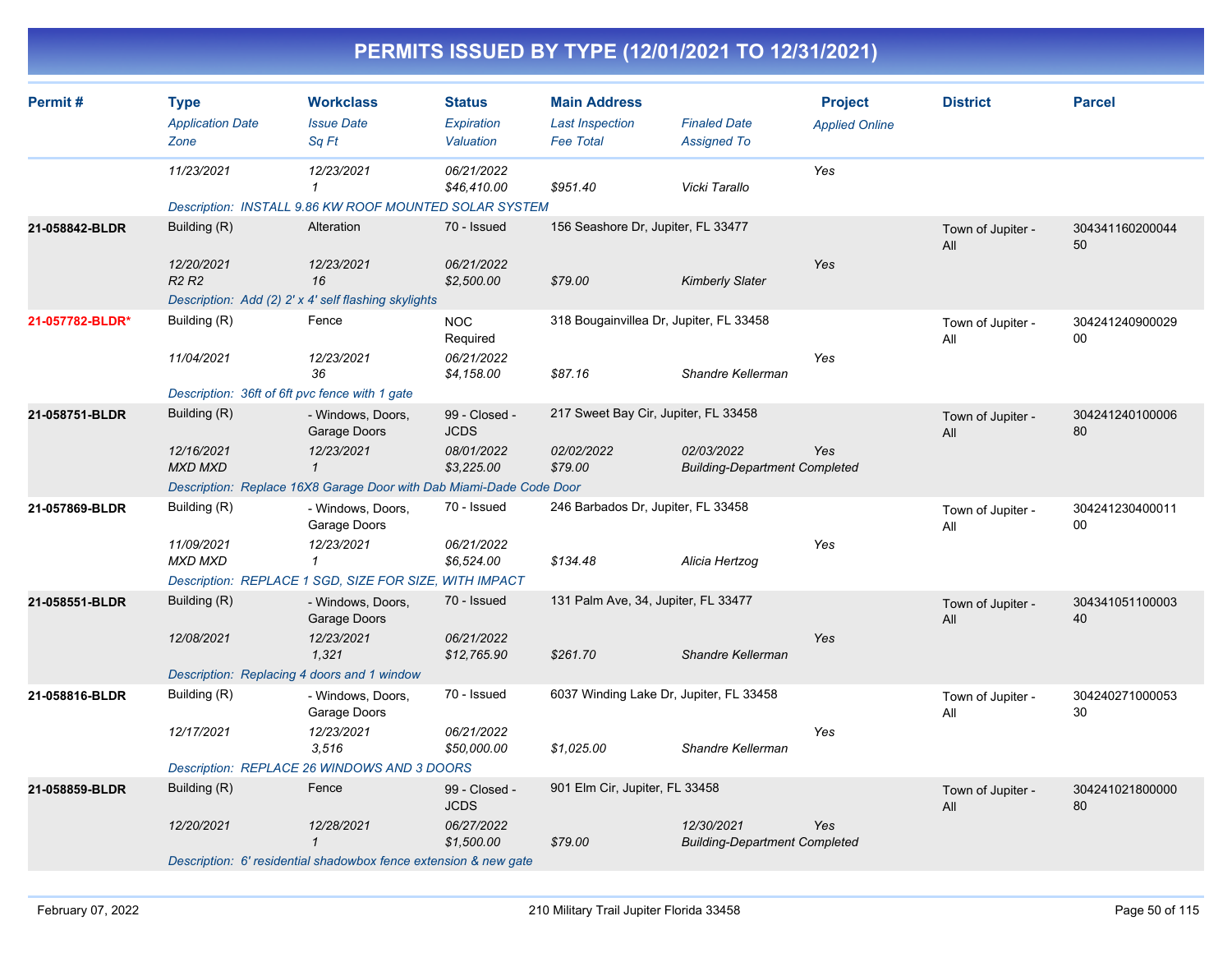| Permit#         | <b>Type</b><br><b>Application Date</b><br>Zone | <b>Workclass</b><br><b>Issue Date</b><br>Sq Ft                                    | <b>Status</b><br>Expiration<br>Valuation | <b>Main Address</b><br><b>Last Inspection</b><br><b>Fee Total</b> | <b>Finaled Date</b><br><b>Assigned To</b> | <b>Project</b><br><b>Applied Online</b> | <b>District</b>          | <b>Parcel</b>             |
|-----------------|------------------------------------------------|-----------------------------------------------------------------------------------|------------------------------------------|-------------------------------------------------------------------|-------------------------------------------|-----------------------------------------|--------------------------|---------------------------|
| 21-058914-BLDR  | Building (R)                                   | - Windows, Doors,                                                                 | 70 - Issued                              | 106 E Hampton Way, Jupiter, FL 33458                              |                                           |                                         | Town of Jupiter -        | 304241111500024           |
|                 | 12/22/2021                                     | Garage Doors<br>12/28/2021<br>$\mathbf{1}$                                        | 06/27/2022<br>\$28,888.78                | \$592.23                                                          | Kimberly Slater                           | Yes                                     | All                      | 30                        |
|                 |                                                | Description: Size for size replacement of windows and doors with impact           |                                          |                                                                   |                                           |                                         |                          |                           |
| 21-058042-BLDR  | Building (R)                                   | Fence                                                                             | 70 - Issued                              | 204 5Th St, Jupiter, FL 33458                                     |                                           |                                         | Town of Jupiter -<br>All | 304241010301900<br>50     |
|                 | 11/16/2021<br><b>R1 R1</b>                     | 12/28/2021<br>30                                                                  | 06/27/2022<br>\$9,980.00                 | \$204.59                                                          | <b>Debbie Rogers</b>                      | Yes                                     |                          |                           |
|                 |                                                | Description: Install 30x 6ft Custom Alumium Gate                                  |                                          |                                                                   |                                           |                                         |                          |                           |
| 21-058872-BLDR* | Building (R)                                   | Shutter                                                                           | <b>NOC</b><br>Required                   | 120 S Village Way, Jupiter, FL 33458                              |                                           |                                         | Town of Jupiter -<br>All | 304241130900011<br>$00\,$ |
|                 | 12/21/2021                                     | 12/28/2021<br>$\mathcal I$                                                        | 06/27/2022<br>\$7,426.00                 | \$152.75                                                          | <b>Ellis Baird</b>                        | Yes                                     |                          |                           |
|                 |                                                | <b>Description: INSTALLATION OF ELECTRIC ROLL UP SHUTTERS</b>                     |                                          |                                                                   |                                           |                                         |                          |                           |
| 21-058722-BLDR  | Building (R)                                   | - Windows, Doors,<br>Garage Doors                                                 | 70 - Issued                              | 176 Seashore Dr, Jupiter, FL 33477                                |                                           |                                         | Town of Jupiter -<br>All | 304341160200043<br>50     |
|                 | 12/15/2021                                     | 12/28/2021<br>441                                                                 | 06/27/2022<br>\$2,373.00                 | \$79.00                                                           | <b>Debbie Rogers</b>                      | Yes                                     |                          |                           |
|                 |                                                | Description: Replace existing door with 16x7 Clopay Model 73 W6 White Garage Door |                                          |                                                                   |                                           |                                         |                          |                           |
| 21-058667-BLDR  | Building (R)                                   | - Windows, Doors,<br>Garage Doors                                                 | 70 - Issued                              | 147 Sand Pine Dr, Jupiter, FL 33477                               |                                           |                                         | Town of Jupiter -<br>All | 304341160200037<br>00     |
|                 | 12/13/2021<br>R <sub>2</sub> R <sub>2</sub>    | 12/28/2021<br>$\mathbf{1}$                                                        | 06/27/2022<br>\$2,400.00                 | \$79.00                                                           | Debbie Rogers                             | Yes                                     |                          |                           |
|                 |                                                | Description: replacing 16x7 garage door with miami dade impact rated door         |                                          |                                                                   |                                           |                                         |                          |                           |
| 21-058674-BLDR  | Building (R)                                   | - Windows, Doors,<br>Garage Doors                                                 | 70 - Issued                              | 148 Key Ln, Jupiter, FL 33477                                     |                                           |                                         | Town of Jupiter -<br>All | 304341082300003<br>10     |
|                 | 12/14/2021<br><b>R3 R3</b>                     | 12/28/2021<br>$\mathbf{1}$                                                        | 06/27/2022<br>\$5,975.00                 | \$123.50                                                          | Debbie Rogers                             | Yes                                     |                          |                           |
|                 |                                                | Description: Replacing impact windows & doors - size for size                     |                                          |                                                                   |                                           |                                         |                          |                           |
| 21-055337-BLDR  | Building (R)                                   | - Windows, Doors,<br>Garage Doors                                                 | 70 - Issued                              | 6090 Wolfe St, Jupiter, FL 33458                                  |                                           |                                         | Town of Jupiter -<br>All | 304241220309401<br>50     |
|                 | 08/06/2021                                     | 12/29/2021<br>150                                                                 | 07/05/2022<br>\$15,188.00                | 01/04/2022<br>\$311.36                                            | Alicia Hertzog                            | Yes                                     |                          |                           |
|                 |                                                | Description: REPLACE 10 WINDOWS AND 2 DOORS                                       |                                          |                                                                   |                                           |                                         |                          |                           |
| 21-057697-BLDR  | Building (R)                                   | Alteration                                                                        | 70 - Issued                              | 155 Sota Dr, Jupiter, FL 33458                                    |                                           |                                         | Town of Jupiter -<br>All | 304241111400002<br>80     |
|                 | 11/02/2021                                     | 12/29/2021<br>$\mathcal I$                                                        | 08/03/2022<br>\$68,000.00                | 02/04/2022<br>\$1.469.00                                          | <b>Kimberly Slater</b>                    | Yes                                     |                          |                           |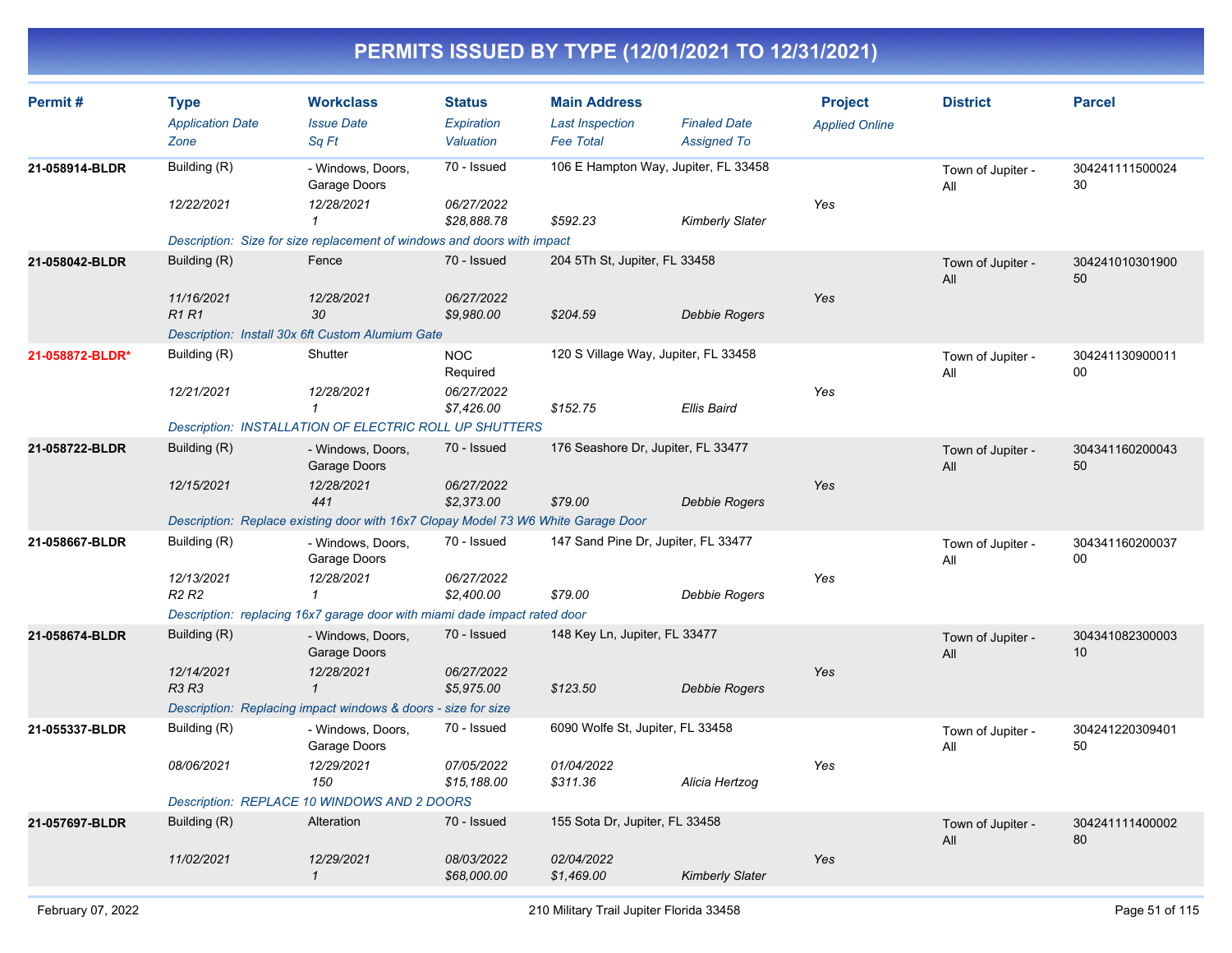|                 |                                                |                                                                                                                                           |                                          |                                                                   | PERMITS ISSUED BY TYPE (12/01/2021 TO 12/31/2021)  |                                         |                          |                       |
|-----------------|------------------------------------------------|-------------------------------------------------------------------------------------------------------------------------------------------|------------------------------------------|-------------------------------------------------------------------|----------------------------------------------------|-----------------------------------------|--------------------------|-----------------------|
| Permit#         | <b>Type</b><br><b>Application Date</b><br>Zone | <b>Workclass</b><br><b>Issue Date</b><br>Sq Ft                                                                                            | <b>Status</b><br>Expiration<br>Valuation | <b>Main Address</b><br><b>Last Inspection</b><br><b>Fee Total</b> | <b>Finaled Date</b><br><b>Assigned To</b>          | <b>Project</b><br><b>Applied Online</b> | <b>District</b>          | <b>Parcel</b>         |
|                 |                                                | Description: Enclose porch and install new windows and doors.                                                                             |                                          |                                                                   |                                                    |                                         |                          |                       |
| 21-058875-BLDR  | Building (R)                                   | Shutter                                                                                                                                   | 99 - Closed -<br><b>JCDS</b>             | 214 Umbrella PI, Jupiter, FL 33458                                |                                                    |                                         | Town of Jupiter -<br>All | 304240330500030<br>50 |
|                 | 12/21/2021                                     | 12/29/2021<br>$\mathbf{1}$                                                                                                                | 08/01/2022<br>\$13,600.00                | 02/01/2022<br>\$278.80                                            | 02/02/2022<br><b>Building-Department Completed</b> | Yes                                     |                          |                       |
|                 |                                                | <b>Description: INSTALLATION OF ELECTRIC ROLL UP SHUTTERS</b>                                                                             |                                          |                                                                   |                                                    |                                         |                          |                       |
| 21-058393-BLDR  | Building (R)                                   | Fence                                                                                                                                     | 70 - Issued                              | 214 Hampton Cir, Jupiter, FL 33458                                |                                                    |                                         | Town of Jupiter -<br>All | 304241111500014<br>80 |
|                 | 12/01/2021<br>R <sub>2</sub> R <sub>2</sub>    | 12/29/2021<br>$\mathbf{1}$                                                                                                                | 06/27/2022<br>\$1,260.00                 | \$79.00                                                           | <b>Debbie Rogers</b>                               | Yes                                     |                          |                       |
|                 |                                                | Description: furnish & install 54"in high X 10LF of white aluminum fence and 1 gate. Will be used as pool barrier.                        |                                          |                                                                   |                                                    |                                         |                          |                       |
| 21-058543-BLDR* | Building (R)                                   | - Windows, Doors,<br>Garage Doors                                                                                                         | <b>NOC</b><br>Required                   | 130 Ocean Cove Dr, Jupiter, FL 33477                              |                                                    |                                         | Town of Jupiter -<br>All | 304341081400013<br>00 |
|                 | 12/08/2021                                     | 12/29/2021<br>184                                                                                                                         | 06/27/2022<br>\$16,629.61                | \$340.91                                                          | Debbie Rogers                                      | Yes                                     |                          |                       |
|                 |                                                | <b>Description: INSTALL 4 IMPACT DOORS.</b>                                                                                               |                                          |                                                                   |                                                    |                                         |                          |                       |
| 21-058884-BLDR  | Building (R)                                   | - Windows, Doors,<br>Garage Doors                                                                                                         | 70 - Issued                              | 1526 15Th Ct, Jupiter, FL 33477                                   |                                                    |                                         | Town of Jupiter -<br>All | 304341200600007<br>74 |
|                 | 12/21/2021                                     | 12/30/2021<br>$\mathcal I$                                                                                                                | 06/28/2022<br>\$27,700.00                | \$567.85                                                          | Angela Carpentiere                                 | Yes                                     |                          |                       |
|                 |                                                | Description: REPLACE 4 SGD'S AND 1 ENTRY DOOR WITH IMPACT                                                                                 |                                          |                                                                   |                                                    |                                         |                          |                       |
| 21-057989-BLDR  | Building (R)                                   | - Windows, Doors,<br>Garage Doors                                                                                                         | 70 - Issued                              | 113 Apalachee Ln, Jupiter, FL 33458                               |                                                    |                                         | Town of Jupiter -<br>All | 304241241200002<br>70 |
|                 | 11/12/2021<br>MXD MXD                          | 12/30/2021<br>$\mathcal I$                                                                                                                | 06/28/2022<br>\$14,500.00                | \$297.25                                                          | Angela Carpentiere                                 | Yes                                     |                          |                       |
|                 |                                                | <b>Description: INSTALL 14 IMPACT WINDOWS</b>                                                                                             |                                          |                                                                   |                                                    |                                         |                          |                       |
| 21-058173-BLDR  | Building (R)                                   | Fence                                                                                                                                     | 99 - Closed -<br><b>JCDS</b>             | 18636 Lake Bend Dr, Jupiter, FL 33458                             |                                                    |                                         | Town of Jupiter -<br>All | 304240340800010<br>10 |
|                 | 11/19/2021                                     | 12/30/2021<br>145                                                                                                                         | 06/28/2022<br>\$4,550.00                 | \$95.00                                                           | 12/30/2021<br><b>Building-Department Completed</b> | Yes                                     |                          |                       |
|                 |                                                | Description: Install 145' of 6' high horizontal wood fence with one 6' high double gate 6' opening and one single 6'high gate 4' opening. |                                          |                                                                   |                                                    |                                         |                          |                       |
| 21-058480-BLDR  | Building (R)                                   | Alteration                                                                                                                                | 99 - Closed -<br><b>JCDS</b>             | 266 Sussex Cir, Jupiter, FL 33458                                 |                                                    |                                         | Town of Jupiter -<br>All | 304241111500011<br>70 |
|                 | 12/06/2021                                     | 12/30/2021<br>396                                                                                                                         | 07/18/2022<br>\$11,000.00                | 01/19/2022<br>\$225.50                                            | 01/24/2022<br><b>Building-Department Completed</b> | Yes                                     |                          |                       |
|                 |                                                | Description: Aluminum Patio Cover w/ Solid Poly Roof on Existing Concrete Slab.                                                           |                                          |                                                                   |                                                    |                                         |                          |                       |

**PERMITS ISSUED FOR BUILDING (R): 224**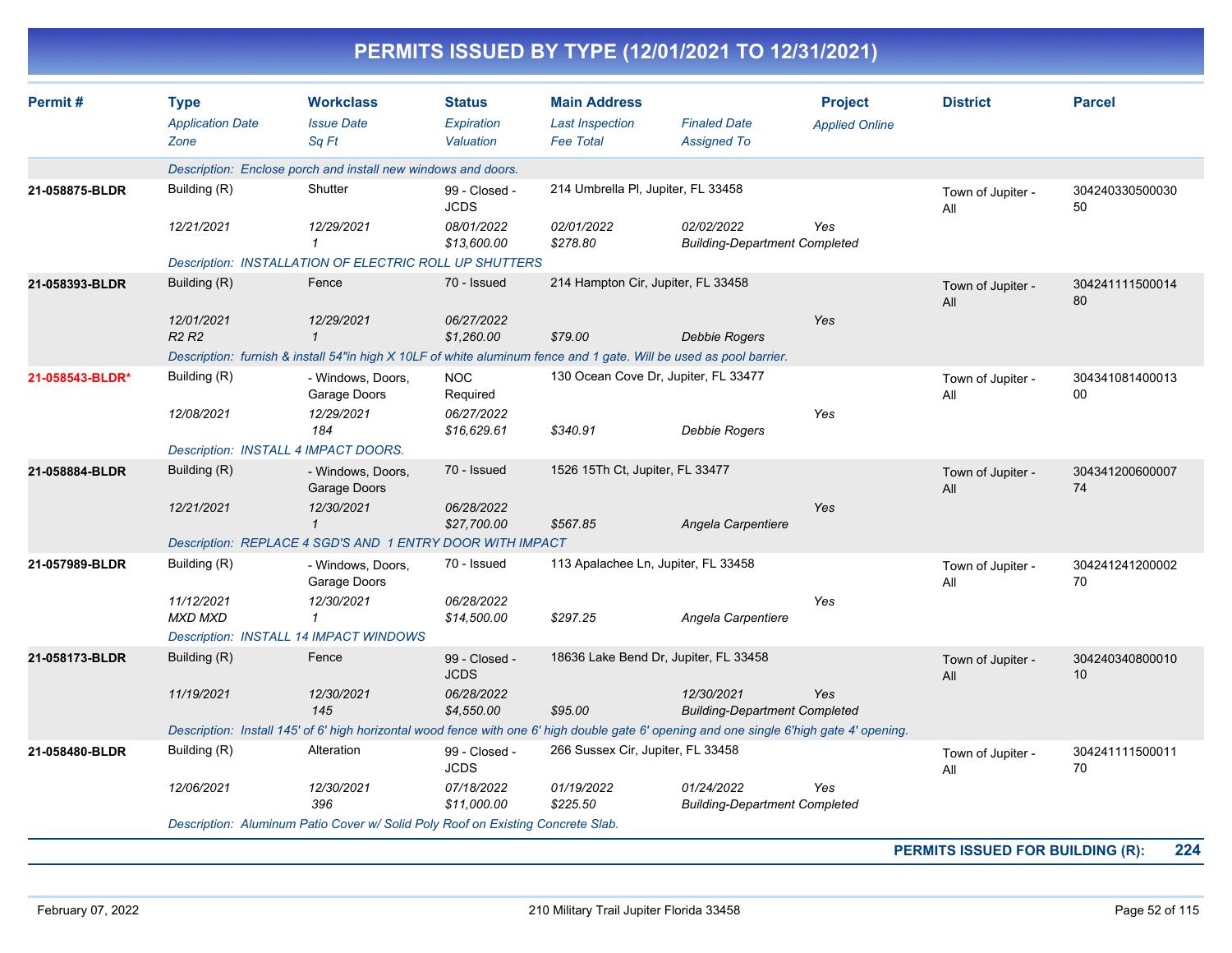| Permit#                     | <b>Type</b>                | <b>Workclass</b>                                                                   | <b>Status</b>                | <b>Main Address</b>                 |                                                    | <b>Project</b>        | <b>District</b>                          | <b>Parcel</b>         |
|-----------------------------|----------------------------|------------------------------------------------------------------------------------|------------------------------|-------------------------------------|----------------------------------------------------|-----------------------|------------------------------------------|-----------------------|
|                             | <b>Application Date</b>    | <b>Issue Date</b>                                                                  | Expiration                   | <b>Last Inspection</b>              | <b>Finaled Date</b>                                | <b>Applied Online</b> |                                          |                       |
|                             | Zone                       | Sq Ft                                                                              | Valuation                    | <b>Fee Total</b>                    | <b>Assigned To</b>                                 |                       |                                          |                       |
| <b>CHANGE OF CONTRACTOR</b> |                            |                                                                                    |                              |                                     |                                                    |                       |                                          |                       |
| 21-058426-COCNTR            | Change of<br>Contractor    | Change of<br>Contractor                                                            | 99 - Closed -<br><b>JCDS</b> | 171 Regatta Dr, Jupiter, FL 33477   |                                                    |                       | Town of Jupiter -<br>All                 | 304341072200071<br>00 |
|                             | 12/02/2021<br><b>R1 R1</b> | 12/06/2021<br>0                                                                    | 12/06/2021<br>\$0.00         | \$75.00                             | 12/06/2021<br>Suzanne Harrison                     | No                    |                                          |                       |
|                             |                            | Description: Change of contractor for plumbing sub-permit 21-054614-PLUMR          |                              |                                     |                                                    |                       |                                          |                       |
| 21-058578-COCNTR            | Change of<br>Contractor    | Change of<br>Contractor                                                            | 99 - Closed -<br><b>JCDS</b> | 1016 Clemons St, Jupiter, FL 33477  |                                                    |                       | Town of Jupiter -<br>All                 | 304340310400800<br>20 |
|                             | 12/09/2021                 | 12/14/2021<br>$\Omega$                                                             | 12/14/2021<br>\$200,000.00   | \$75.00                             | 12/14/2021<br><b>Kelly Hills</b>                   | No                    |                                          |                       |
|                             |                            | Description: Renovation of women and men bathrooms in 2nd, 3rd, and 4th floors.    |                              |                                     |                                                    |                       |                                          |                       |
|                             |                            |                                                                                    |                              |                                     |                                                    |                       | PERMITS ISSUED FOR CHANGE OF CONTRACTOR: |                       |
| <b>DEMOLITION</b>           |                            |                                                                                    |                              |                                     |                                                    |                       |                                          |                       |
| 21-057657-DEMO              | <b>Demolition</b>          | <b>Demolition</b><br>(Complete Building)                                           | 99 - Closed -<br><b>JCDS</b> | 326 Eagle Dr, Jupiter, FL 33477     |                                                    |                       | Town of Jupiter -<br>All                 | 304341180700051<br>40 |
|                             | 10/29/2021                 | 12/03/2021<br>3.940                                                                | 06/21/2022<br>\$20,000.00    | 12/21/2021<br>\$410.00              | 12/22/2021<br><b>Building-Department Completed</b> | Yes                   |                                          |                       |
|                             |                            | Description: Demolition of SFR, pool, pool deck, hardscapes & existing site walls. |                              |                                     |                                                    |                       |                                          |                       |
| 21-058524-DEMO              | Demolition                 | <b>Demolition</b><br>(Complete Building)                                           | 70 - Issued                  | 218 Commodore Dr, Jupiter, FL 33477 |                                                    |                       | Town of Jupiter -<br>All                 | 304341070900012<br>00 |
|                             | 12/08/2021                 | 12/17/2021<br>6,378                                                                | 07/20/2022<br>\$43,600.00    | 01/21/2022<br>\$893.80              | <b>Kimberly Slater</b>                             | Yes                   |                                          |                       |
|                             |                            | Description: Complete demolition of existing single-family residence               |                              |                                     |                                                    |                       |                                          |                       |
|                             |                            | <b>Demolition</b>                                                                  | <b>NOC</b>                   | 709 N Perry Ave, Jupiter, FL 33458  |                                                    |                       | Town of Jupiter -<br>All                 | 304241010700400<br>60 |
|                             | <b>Demolition</b>          | (Complete Building)                                                                | Required                     |                                     |                                                    |                       |                                          |                       |
|                             | 12/08/2021                 | 12/29/2021<br>1,068                                                                | 06/27/2022<br>\$7,500.00     | \$254.25                            | Vicki Tarallo                                      | Yes                   |                                          |                       |
| 21-058518-DEMO*             |                            | <b>Description: DEMO ENTIRE STRUCTURE AS PER DRAWING</b>                           |                              |                                     |                                                    |                       |                                          |                       |

Elec - Generator Generator 70 - Issued 1555 W Indiantown Rd, Jupiter, FL 33458 Town of Jupiter - 304241020100001 All 64 **21-049592-GEN** *01/29/2021 12/02/2021 05/31/2022 C2 C2 10 \$408,488.00 \$8,374.01 Vicki Tarallo Yes Description: BRAMAN BMW OF JUPITER - GENERATOR INPUT CONNECTION PROVISION*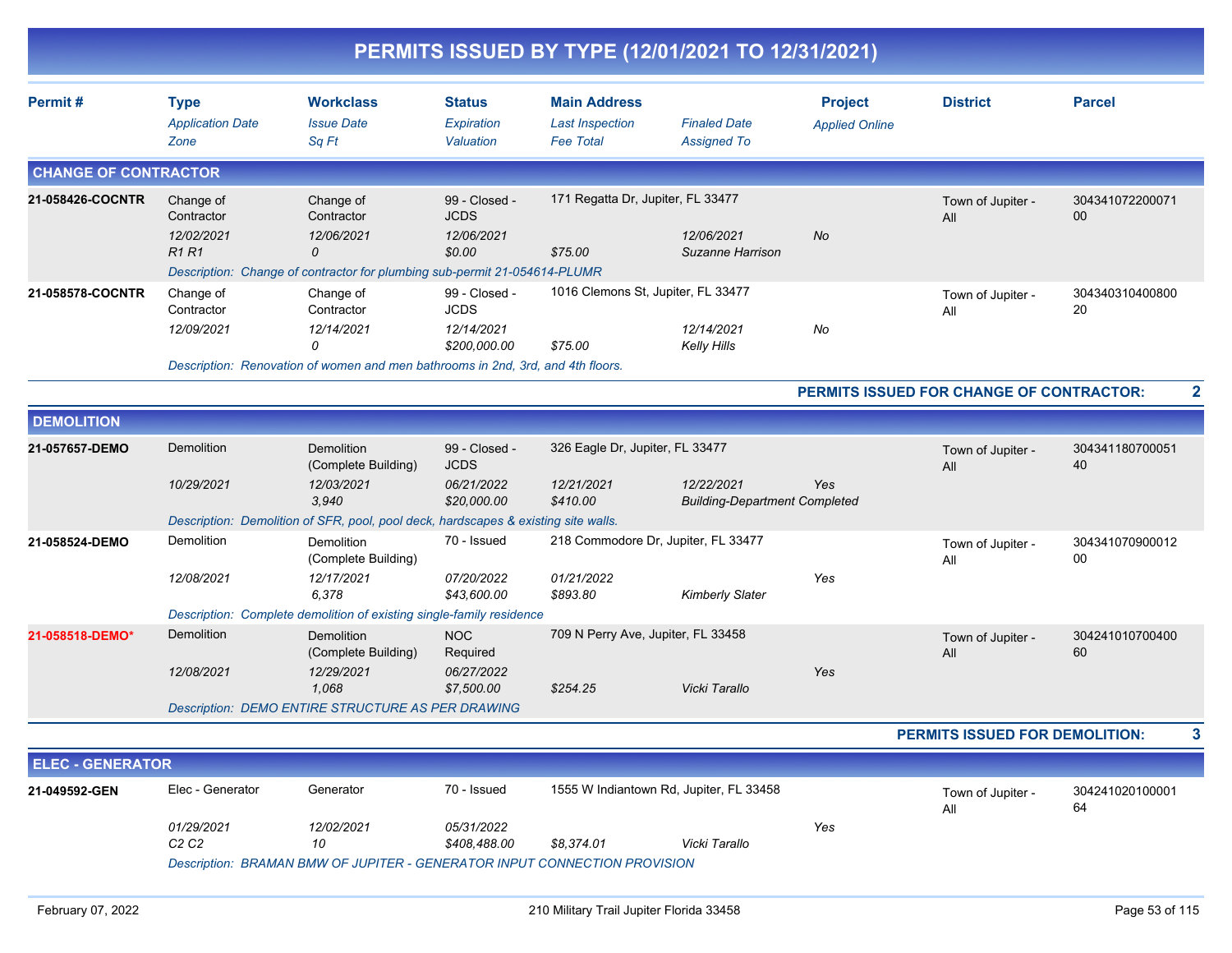| Permit#       | <b>Type</b><br><b>Application Date</b><br>Zone                 | <b>Workclass</b><br><b>Issue Date</b><br>Sq Ft                     | <b>Status</b><br>Expiration<br>Valuation | <b>Main Address</b><br><b>Last Inspection</b><br><b>Fee Total</b> | <b>Finaled Date</b><br><b>Assigned To</b>          | <b>Project</b><br><b>Applied Online</b> | <b>District</b>          | <b>Parcel</b>         |
|---------------|----------------------------------------------------------------|--------------------------------------------------------------------|------------------------------------------|-------------------------------------------------------------------|----------------------------------------------------|-----------------------------------------|--------------------------|-----------------------|
| 21-057736-GEN | Elec - Generator                                               | Generator                                                          | 99 - Closed -<br><b>JCDS</b>             | 179 Regatta Dr, Jupiter, FL 33477                                 |                                                    |                                         | Town of Jupiter -<br>All | 304341072200071<br>40 |
|               | 11/03/2021                                                     | 12/03/2021<br>3,446                                                | 06/21/2022<br>\$13,420.63                | 12/22/2021<br>\$275.12                                            | 12/23/2021<br><b>Building-Department Completed</b> | Yes                                     |                          |                       |
| 21-058146-GEN | <b>Description: INSTALL 24KW GENERATOR</b><br>Elec - Generator | Generator                                                          | 70 - Issued                              | 106 Indigo River Pt, Jupiter, FL 33478                            |                                                    |                                         | Town of Jupiter -<br>All | 304240320500013<br>90 |
|               | 11/18/2021                                                     | 12/08/2021<br>1                                                    | 06/06/2022<br>\$14,500.00                | \$372.25                                                          | <b>Kimberly Slater</b>                             | Yes                                     |                          |                       |
|               |                                                                | Description: install 18kw generator, 200 amp switch and load sheds |                                          |                                                                   |                                                    |                                         |                          |                       |
| 21-055891-GEN | Elec - Generator                                               | Generator                                                          | 70 - Issued                              | Lift Station 82 Indiantown Rd, Jupiter, FL<br>33458               |                                                    |                                         | Town of Jupiter -<br>All | 304341060000400<br>15 |
|               | 08/26/2021<br>C2C2                                             | 12/08/2021<br>46                                                   | 06/06/2022<br>\$3,000.00                 | \$79.00                                                           | Suzanne Harrison                                   | Yes                                     |                          |                       |
| 21-058261-GEN | <b>Description: Generator</b><br>Elec - Generator              | Generator                                                          | 70 - Issued                              | 233 Blanca Isles Ln, Jupiter, FL 33478                            |                                                    |                                         | Town of Jupiter -<br>All | 304240320500006<br>90 |
|               | 11/24/2021                                                     | 12/13/2021<br>$\mathbf{1}$                                         | 06/13/2022<br>\$15,300.00                | \$388.65                                                          | <b>Kimberly Slater</b>                             | Yes                                     |                          |                       |
|               |                                                                | Description: install 24kw generator, 200 amp switch and load sheds |                                          |                                                                   |                                                    |                                         |                          |                       |
| 21-057926-GEN | Elec - Generator                                               | Generator                                                          | 70 - Issued                              | 118 Blanca Isles Ln, Jupiter, FL 33478                            |                                                    |                                         | Town of Jupiter -<br>All | 304240320500008<br>20 |
|               | 11/10/2021<br><b>R1R1</b>                                      | 12/13/2021<br>3,769                                                | 07/20/2022<br>\$13,195.00                | 01/21/2022<br>\$270.50                                            | Alicia Hertzog                                     | Yes                                     |                          |                       |
|               |                                                                | Description: Install standby generator on a prefab slab            |                                          |                                                                   |                                                    |                                         |                          |                       |
| 21-057359-GEN | Elec - Generator                                               | Generator                                                          | 70 - Issued                              | 5905 Stonewood Ct, Jupiter, FL 33458                              |                                                    |                                         | Town of Jupiter -<br>All | 304241022100006<br>10 |
|               | 10/19/2021                                                     | 12/14/2021<br>25                                                   | 07/12/2022<br>\$13,290.00                | 01/13/2022<br>\$272.45                                            | Shandre Kellerman                                  | Yes                                     |                          |                       |
|               | Description: Install 24kW generator.                           |                                                                    |                                          |                                                                   |                                                    |                                         |                          |                       |
| 21-058225-GEN | Elec - Generator                                               | Generator                                                          | 70 - Issued                              | 118 Cinder Dunes Pt, Jupiter, FL 33478                            |                                                    |                                         | Town of Jupiter -<br>All | 304240320600024<br>80 |
|               | 11/23/2021                                                     | 12/14/2021<br>$\mathbf{1}$                                         | 08/01/2022<br>\$13,000.00                | 01/31/2022<br>\$266.50                                            | <b>Kimberly Slater</b>                             | Yes                                     |                          |                       |
|               |                                                                | Description: install 18kw generator, 200 amp switch and load shed  |                                          |                                                                   |                                                    |                                         |                          |                       |
| 21-057654-GEN | Elec - Generator                                               | Generator                                                          | 70 - Issued                              | 128 S Village Way, Jupiter, FL 33458                              |                                                    |                                         | Town of Jupiter -<br>All | 304241130900011<br>50 |
|               | 10/29/2021<br>R <sub>2</sub> R <sub>2</sub>                    | 12/17/2021<br>$\mathbf{1}$                                         | 07/27/2022<br>\$14.681.24                | 01/28/2022<br>\$300.97                                            | Kimberly Slater                                    | Yes                                     |                          |                       |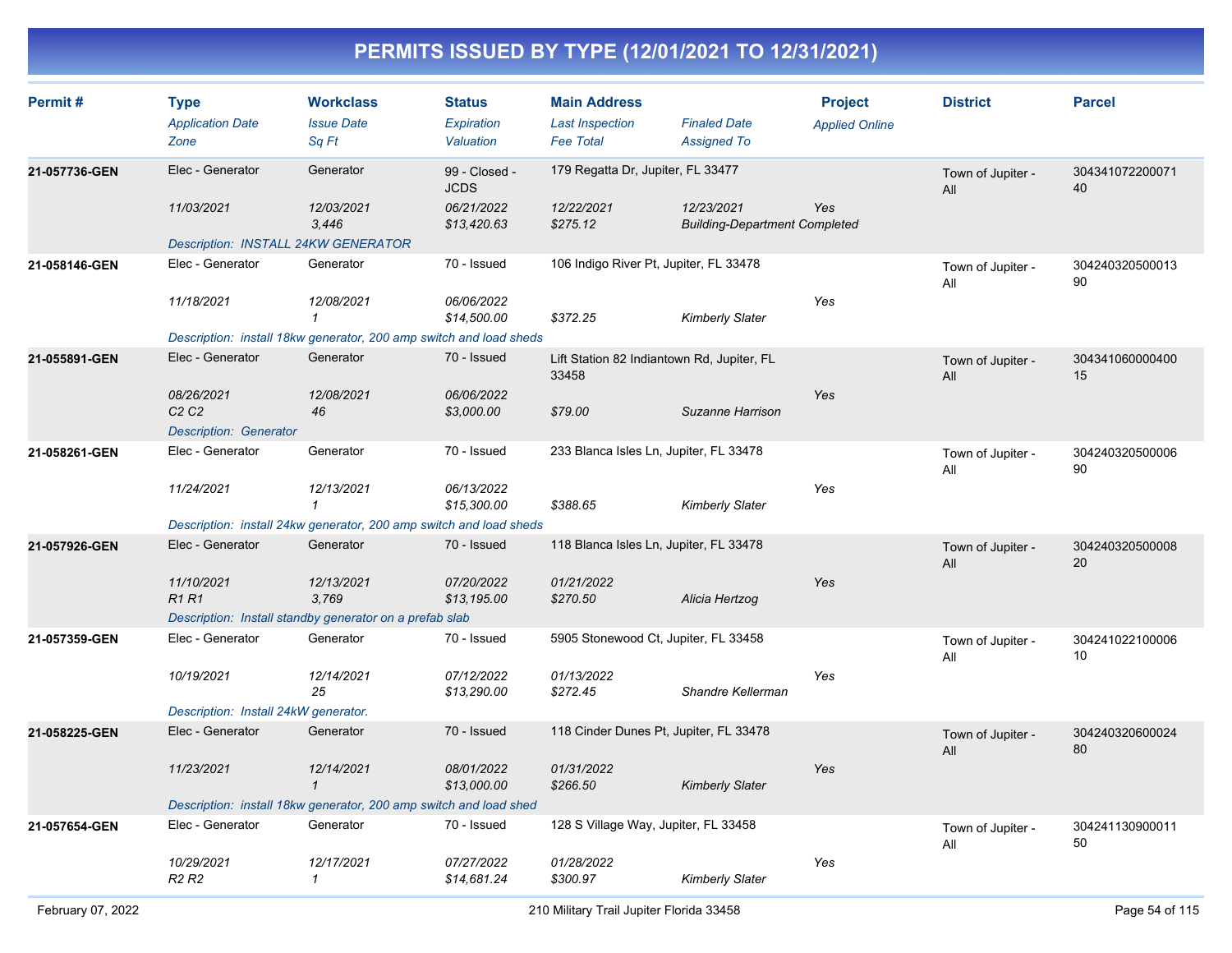|                       |                                                |                                                                                                                                                                                                                                              |                                          |                                                                   | PERMITS ISSUED BY TYPE (12/01/2021 TO 12/31/2021)                                                                                           |                                         |                                      |                       |
|-----------------------|------------------------------------------------|----------------------------------------------------------------------------------------------------------------------------------------------------------------------------------------------------------------------------------------------|------------------------------------------|-------------------------------------------------------------------|---------------------------------------------------------------------------------------------------------------------------------------------|-----------------------------------------|--------------------------------------|-----------------------|
| Permit#               | <b>Type</b><br><b>Application Date</b><br>Zone | <b>Workclass</b><br><b>Issue Date</b><br>Sq Ft                                                                                                                                                                                               | <b>Status</b><br>Expiration<br>Valuation | <b>Main Address</b><br><b>Last Inspection</b><br><b>Fee Total</b> | <b>Finaled Date</b><br><b>Assigned To</b>                                                                                                   | <b>Project</b><br><b>Applied Online</b> | <b>District</b>                      | <b>Parcel</b>         |
|                       |                                                | Description: Supply and install new 22KW generator w/ 200 AMP ATS in concrete pad                                                                                                                                                            |                                          |                                                                   |                                                                                                                                             |                                         |                                      |                       |
| 21-058141-GEN*        | Elec - Generator                               | Generator                                                                                                                                                                                                                                    | <b>NOC</b><br>Required                   | 409 Kennedy St, Jupiter, FL 33458                                 |                                                                                                                                             |                                         | Town of Jupiter -<br>All             | 304241010801001<br>70 |
|                       | 11/18/2021                                     | 12/21/2021                                                                                                                                                                                                                                   | 06/21/2022<br>\$12,500.00                | \$256.25                                                          | Vicki Tarallo                                                                                                                               | Yes                                     |                                      |                       |
|                       |                                                | Description: INSTALLATION OF 22 KW GENERATOR                                                                                                                                                                                                 |                                          |                                                                   |                                                                                                                                             |                                         |                                      |                       |
|                       |                                                |                                                                                                                                                                                                                                              |                                          |                                                                   |                                                                                                                                             |                                         | PERMITS ISSUED FOR ELEC - GENERATOR: | 10                    |
| <b>ELECTRICAL (C)</b> |                                                |                                                                                                                                                                                                                                              |                                          |                                                                   |                                                                                                                                             |                                         |                                      |                       |
| 21-056440-ELEC-C      | Electrical (C)                                 | Fire Alarm                                                                                                                                                                                                                                   | 70 - Issued                              | 3893 Military Trl, Jupiter, FL 33458                              |                                                                                                                                             |                                         | Town of Jupiter -<br>All             | 304241131200000<br>10 |
|                       | 09/16/2021                                     | 12/01/2021<br>7,968                                                                                                                                                                                                                          | 05/31/2022<br>\$1,350.00                 | \$179.00                                                          | Suzanne Harrison                                                                                                                            | Yes                                     |                                      |                       |
|                       |                                                |                                                                                                                                                                                                                                              |                                          |                                                                   | Description: Modification to the existing Fire Alarm System. Replacing analog phonelines with a Sole Path Fire Alarm Cellular Communicator. |                                         |                                      |                       |
| 21-058339-ELEC-C      | Electrical (C)                                 | Electrical                                                                                                                                                                                                                                   | 99 - Closed -<br><b>JCDS</b>             | 33477                                                             | 1100 E Indiantown Rd, 404, Jupiter, FL                                                                                                      |                                         | Town of Jupiter -<br>All             | 304341050300440<br>40 |
|                       | 11/30/2021                                     | 12/03/2021<br>736                                                                                                                                                                                                                            | 07/11/2022<br>\$2,490.84                 | 01/10/2022<br>\$79.00                                             | 01/11/2022<br><b>Building-Department Completed</b>                                                                                          | Yes                                     |                                      |                       |
|                       |                                                | Description: Replace, like for like, 125 amp panel and adding surge protection                                                                                                                                                               |                                          |                                                                   |                                                                                                                                             |                                         |                                      |                       |
| 21-052631-ELEC-C      | Electrical (C)                                 | Low Voltage                                                                                                                                                                                                                                  | 70 - Issued                              | 33458                                                             | 823 Promenade Way, 300, Jupiter, FL                                                                                                         |                                         | Town of Jupiter -<br>All             | 304241241300100<br>00 |
|                       | 05/07/2021<br>MXD MXD                          | 12/03/2021<br>1                                                                                                                                                                                                                              | 07/05/2022<br>\$1,800.73                 | 01/05/2022<br>\$179.00                                            | <b>Kelly Hills</b>                                                                                                                          | Yes                                     |                                      |                       |
|                       |                                                | Description: Installation of sole path cellular radio                                                                                                                                                                                        |                                          |                                                                   |                                                                                                                                             |                                         |                                      |                       |
| 21-058323-ELEC-C      | Electrical (C)                                 | Electrical                                                                                                                                                                                                                                   | 99 - Closed -<br><b>JCDS</b>             | 717 S Us Highway 1, 812, Jupiter, FL<br>33477                     |                                                                                                                                             |                                         | Town of Jupiter -<br>All             | 304341050500081<br>20 |
|                       | 11/29/2021                                     | 12/06/2021<br>$\mathbf{1}$                                                                                                                                                                                                                   | 07/12/2022<br>\$3,500.00                 | 01/13/2022<br>\$79.00                                             | 01/18/2022<br><b>Building-Department Completed</b>                                                                                          | Yes                                     |                                      |                       |
|                       |                                                | Description: DISC AND REMOVE EXISTING DISC SWITCH FOR AC UNIT TO BE REMOVED BY OTHERS<br>INSTALL NEW 30A 240V AC DISC ON STAND FOR NEW AC UNIT INSTALLED BY OTHERS<br><b>EXTEND OR REPLACE EXISTING AC FEEDER BASED ON FIELD CONDITIONS.</b> |                                          |                                                                   |                                                                                                                                             |                                         |                                      |                       |
| 21-058321-ELEC-C      | Electrical (C)                                 | Electrical                                                                                                                                                                                                                                   | 99 - Closed -<br><b>JCDS</b>             | 717 S Us Highway 1, 811, Jupiter, FL<br>33477                     |                                                                                                                                             |                                         | Town of Jupiter -<br>All             | 304341050500081<br>10 |
|                       | 11/29/2021                                     | 12/06/2021<br>$\mathbf{1}$                                                                                                                                                                                                                   | 07/12/2022<br>\$3,500.00                 | 01/13/2022<br>\$79.00                                             | 01/18/2022<br><b>Building-Department Completed</b>                                                                                          | Yes                                     |                                      |                       |
|                       |                                                | Description: DISC & REMOVE EXISTING AC DISCONNECT TO ALLOW FOR AC REMOVAL<br>INSTALL NEW 30A 240V AC DISCONNECT ON STAND FOR NEW AC UNIT BY OTHERS.<br>EXTEND OR REPLACE EXISTING AC FEEDER BASED ON FIELD CONDITIONS                        |                                          |                                                                   |                                                                                                                                             |                                         |                                      |                       |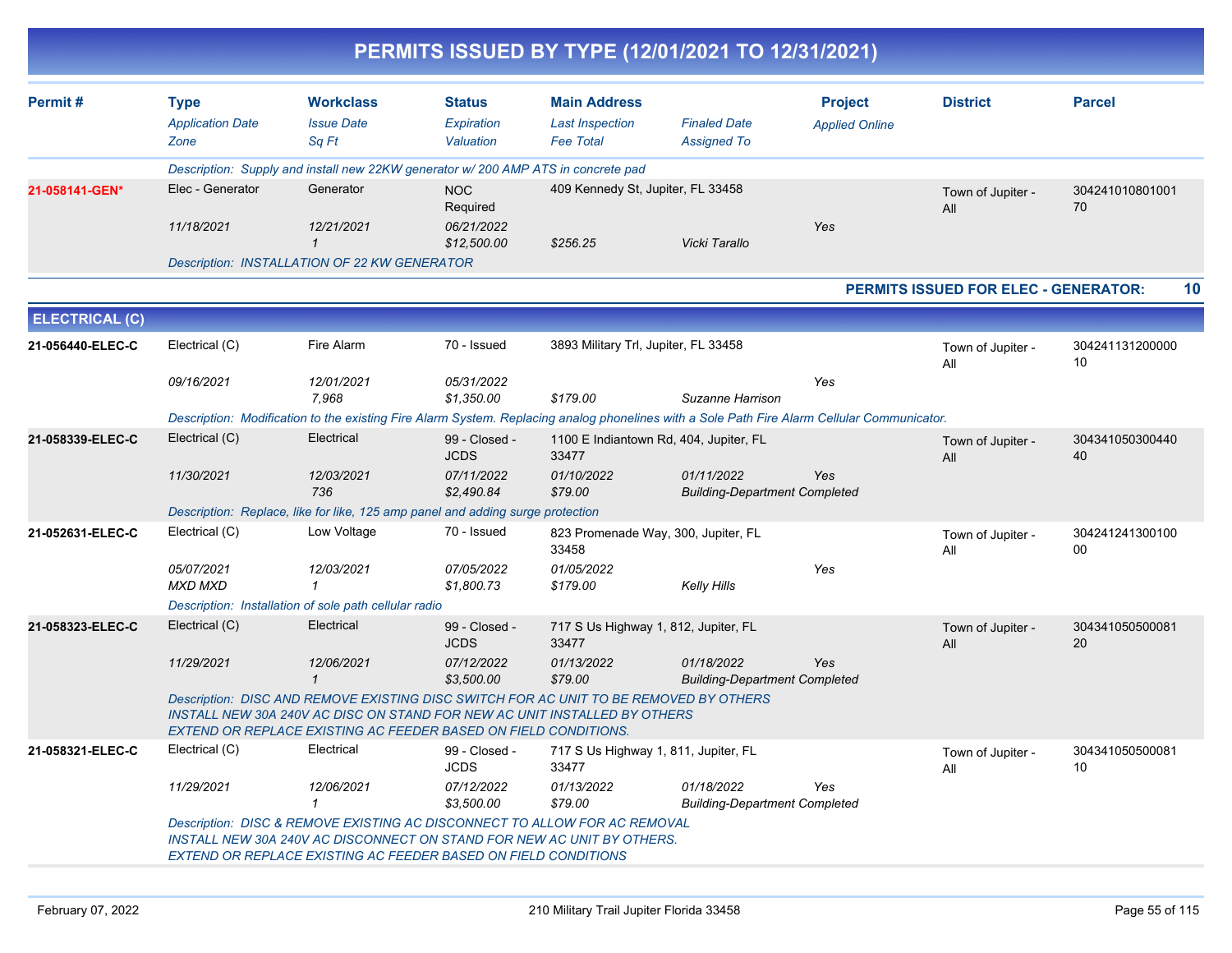| Permit#           | <b>Type</b><br><b>Application Date</b><br>Zone | <b>Workclass</b><br><b>Issue Date</b><br>Sq Ft                                                                    | <b>Status</b><br>Expiration<br>Valuation | <b>Main Address</b><br><b>Last Inspection</b><br><b>Fee Total</b> | <b>Finaled Date</b><br><b>Assigned To</b>          | <b>Project</b><br><b>Applied Online</b> | <b>District</b>          | <b>Parcel</b>         |
|-------------------|------------------------------------------------|-------------------------------------------------------------------------------------------------------------------|------------------------------------------|-------------------------------------------------------------------|----------------------------------------------------|-----------------------------------------|--------------------------|-----------------------|
| 21-057197-ELEC-C  | Electrical (C)                                 | Electrical                                                                                                        | 70 - Issued                              | 300 N A1A, D203, Jupiter, FL 33477                                |                                                    |                                         | Town of Jupiter -<br>All | 304341050400420<br>30 |
|                   | 10/13/2021<br><b>R3 R3</b>                     | 12/07/2021<br>1,936<br>Description: RELOCATE AND ADD ELECTRIC PER DRAWING                                         | 06/13/2022<br>\$2,450.00                 | 12/13/2021<br>\$79.00                                             | <b>Kelly Hills</b>                                 | Yes                                     |                          |                       |
| 21-057248-ELEC-C  | Electrical (C)                                 | Fire Alarm                                                                                                        | 70 - Issued                              | 1098 Military Trl, Jupiter, FL 33458                              |                                                    |                                         | Town of Jupiter -<br>All | 304241122500000<br>20 |
|                   | 10/14/2021<br>C <sub>2</sub> C <sub>2</sub>    | 12/07/2021<br>11,236                                                                                              | 06/08/2022<br>\$3,985.00                 | 12/10/2021<br>\$183.70                                            | Kelly Hills                                        | Yes                                     |                          |                       |
|                   |                                                | Description: Install weatherproof heat detector in elevator pit.                                                  |                                          |                                                                   |                                                    |                                         |                          |                       |
| 21-058158-ELEC-C* | Electrical (C)                                 | No Fee Sub-Permit                                                                                                 | 70 - Issued                              | 2000 S A1A, 203, Jupiter, FL 33477                                |                                                    |                                         | Town of Jupiter -<br>All | 304341082500102<br>03 |
|                   | 11/19/2021                                     | 12/07/2021<br>95                                                                                                  | 06/13/2022<br>\$2,200.00                 | 12/13/2021<br>\$0.00                                              | Suzanne Harrison                                   | Yes                                     |                          |                       |
|                   |                                                | Description: Electric for Master bathroom renovation                                                              |                                          |                                                                   |                                                    |                                         |                          |                       |
| 21-056241-ELEC-C  | Electrical (C)                                 | Electrical                                                                                                        | 70 - Issued                              | Lift Station #82 E Indiantown Rd,                                 |                                                    |                                         | Town of Jupiter -<br>All | 304341060000400<br>15 |
|                   | 09/09/2021<br>C <sub>2</sub> C <sub>2</sub>    | 12/08/2021<br>20                                                                                                  | 06/06/2022<br>\$5,000.00                 | \$104.00                                                          | Suzanne Harrison                                   | Yes                                     |                          |                       |
|                   |                                                | Description: Installation of electrical and control equipment to include new control panel, meter and disconnect. |                                          |                                                                   |                                                    |                                         |                          |                       |
| 21-052635-ELEC-C  | Electrical (C)                                 | Low Voltage                                                                                                       | 70 - Issued                              | 829 University Blvd, BLDG 6, Jupiter, FL<br>33458                 |                                                    |                                         | Town of Jupiter -<br>All | 304241241300200<br>00 |
|                   | 05/07/2021                                     | 12/08/2021<br>$\mathbf 1$                                                                                         | 07/05/2022<br>\$1,800.73                 | 01/05/2022<br>\$254.00                                            | Suzanne Harrison                                   | Yes                                     |                          |                       |
|                   |                                                | Description: installation of sole path cellular radio                                                             |                                          |                                                                   |                                                    |                                         |                          |                       |
| 21-055079-ELEC-C  | Electrical (C)                                 | Fire Alarm                                                                                                        | 70 - Issued                              | 100 Inlet Waters Cir, BLDG 1, Jupiter, FL<br>33477                |                                                    |                                         | Town of Jupiter -<br>All | 304341065700200<br>00 |
|                   | 07/28/2021<br>IVIV                             | 12/09/2021<br>400                                                                                                 | 06/07/2022<br>\$3,125.00                 | \$254.00                                                          | <b>Kellie Doherty</b>                              | Yes                                     |                          |                       |
|                   | Description: Install of the fire alarm system  |                                                                                                                   |                                          |                                                                   |                                                    |                                         |                          |                       |
| 21-058592-ELEC-C  | Electrical (C)                                 | <b>Temporary Power</b>                                                                                            | 70 - Issued                              | 500 Captain Armours Way, Jupiter, FL<br>33469                     |                                                    |                                         | Town of Jupiter -<br>All | 304340310001102<br>00 |
|                   | 12/09/2021                                     | 12/13/2021<br>3,000                                                                                               | 06/11/2022<br>\$32,500.00                | \$666.25                                                          | <b>Kellie Doherty</b>                              | Yes                                     |                          |                       |
|                   |                                                | Description: install power to five temp office trailers                                                           |                                          |                                                                   |                                                    |                                         |                          |                       |
| 21-058238-ELEC-C  | Electrical (C)                                 | Electrical                                                                                                        | 99 - Closed -<br><b>JCDS</b>             | 285 Marlberry Cicle Right-Of-Way, Town<br>Of Jupiter, FL          |                                                    |                                         | Town of Jupiter -<br>All | 304241240000010<br>10 |
|                   | 11/23/2021<br>NZ NZ                            | 12/13/2021<br>$\mathcal I$                                                                                        | 07/12/2022<br>\$2,375.00                 | 01/13/2022<br>\$79.00                                             | 01/18/2022<br><b>Building-Department Completed</b> | Yes                                     |                          |                       |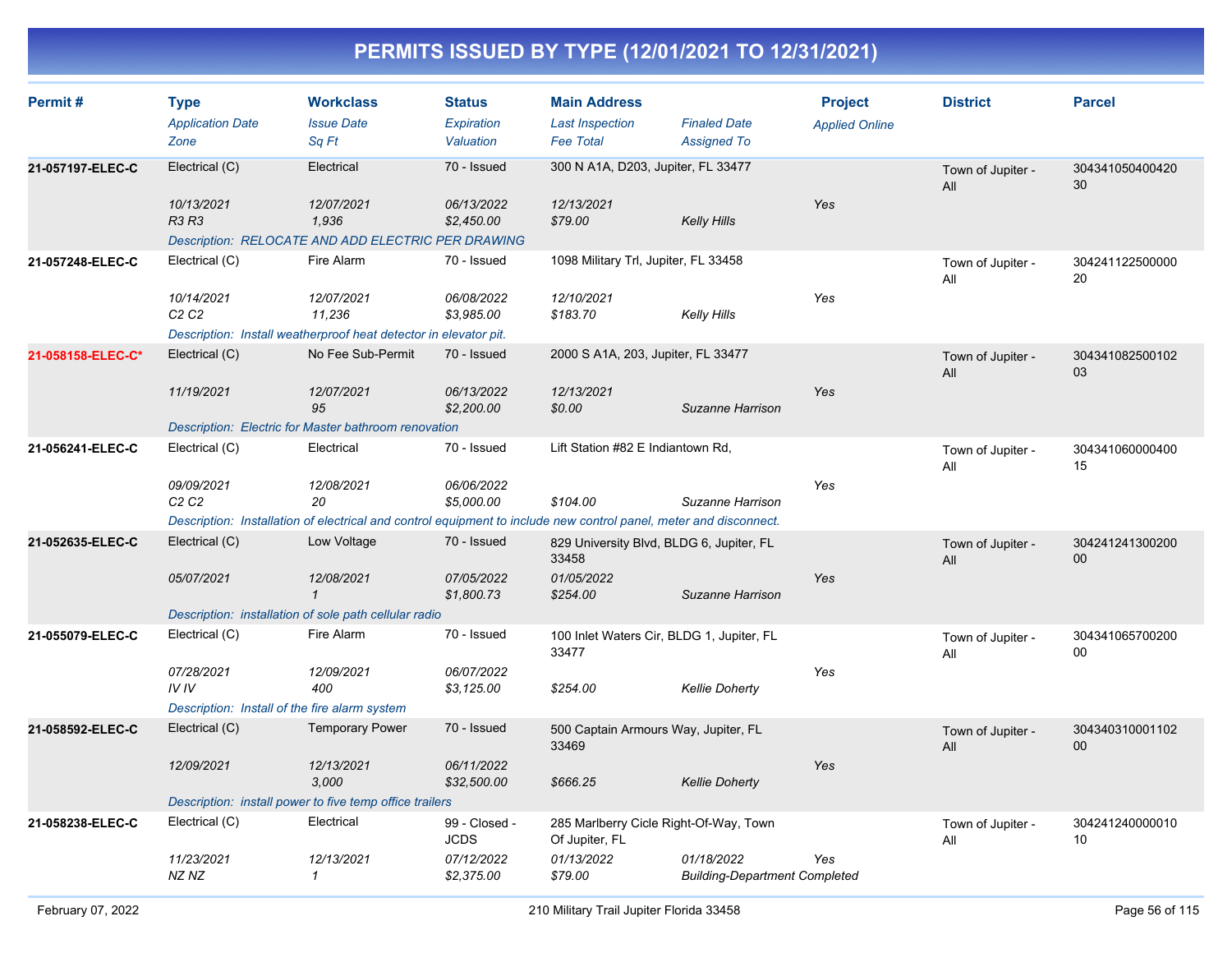| PERMITS ISSUED BY TYPE (12/01/2021 TO 12/31/2021) |                                                |                                                                                                                                                                            |                                          |                                                                   |                                                    |                                         |                          |                       |  |
|---------------------------------------------------|------------------------------------------------|----------------------------------------------------------------------------------------------------------------------------------------------------------------------------|------------------------------------------|-------------------------------------------------------------------|----------------------------------------------------|-----------------------------------------|--------------------------|-----------------------|--|
| Permit#                                           | <b>Type</b><br><b>Application Date</b><br>Zone | <b>Workclass</b><br><b>Issue Date</b><br>Sq Ft                                                                                                                             | <b>Status</b><br>Expiration<br>Valuation | <b>Main Address</b><br><b>Last Inspection</b><br><b>Fee Total</b> | <b>Finaled Date</b><br><b>Assigned To</b>          | <b>Project</b><br><b>Applied Online</b> | <b>District</b>          | <b>Parcel</b>         |  |
|                                                   |                                                | Description: Propose Electrical Circuit to new standalone pole. Electrical work in S Alternate A1A Right-of-Way.<br>New pole submitted with the permit number 21-002239-EU |                                          |                                                                   |                                                    |                                         |                          |                       |  |
| 21-058313-ELEC-C                                  | Electrical (C)                                 | No Fee Sub-Permit                                                                                                                                                          | 99 - Closed -<br><b>JCDS</b>             | 250 W Indiantown Rd, BLDG 1, Jupiter, FL<br>33458                 |                                                    |                                         | Town of Jupiter -<br>All | 304241010301000<br>10 |  |
|                                                   | 11/29/2021                                     | 12/14/2021<br>22                                                                                                                                                           | 07/19/2022<br>\$0.00                     | 01/20/2022<br>\$0.00                                              | 01/25/2022<br><b>Building-Department Completed</b> | Yes                                     |                          |                       |  |
|                                                   | Description: Hook-up electrical sign.          |                                                                                                                                                                            |                                          |                                                                   |                                                    |                                         |                          |                       |  |
| 21-058073-ELEC-C                                  | Electrical (C)                                 | No Fee Sub-Permit                                                                                                                                                          | 70 - Issued                              | 1210 S Old Dixie Hwy, Jupiter, FL 33458                           |                                                    |                                         | Town of Jupiter -<br>All | 304241120000010<br>60 |  |
|                                                   | 11/17/2021<br>MC MC                            | 12/14/2021<br>$\mathcal I$                                                                                                                                                 | 07/25/2022<br>\$0.00                     | 01/26/2022<br>\$0.00                                              | <b>Kellie Doherty</b>                              | Yes                                     |                          |                       |  |
|                                                   |                                                | Description: Electric for interior reno under Master 21-056288 (ICU)                                                                                                       |                                          |                                                                   |                                                    |                                         |                          |                       |  |
| 21-058314-ELEC-C                                  | Electrical (C)                                 | No Fee Sub-Permit                                                                                                                                                          | 99 - Closed -<br><b>JCDS</b>             | 250 W Indiantown Rd, BLDG 1, Jupiter, FL<br>33458                 |                                                    |                                         | Town of Jupiter -<br>All | 304241010301000<br>10 |  |
|                                                   | 11/29/2021                                     | 12/14/2021<br>15                                                                                                                                                           | 07/19/2022<br>\$0.00                     | 01/20/2022<br>\$0.00                                              | 01/25/2022<br><b>Building-Department Completed</b> | Yes                                     |                          |                       |  |
|                                                   | Description: Hook up electrical sign.          |                                                                                                                                                                            |                                          |                                                                   |                                                    |                                         |                          |                       |  |
| 21-058315-ELEC-C                                  | Electrical (C)                                 | No Fee Sub-Permit                                                                                                                                                          | 99 - Closed -<br><b>JCDS</b>             | 1200 Town Center Dr, 121, Jupiter, FL<br>33458                    |                                                    |                                         | Town of Jupiter -<br>All | 304241230800002<br>00 |  |
|                                                   | 11/29/2021                                     | 12/14/2021<br>13                                                                                                                                                           | 07/25/2022<br>\$0.00                     | 01/24/2022<br>\$0.00                                              | 01/25/2022<br><b>Building-Department Completed</b> | Yes                                     |                          |                       |  |
|                                                   | Description: Hook up electrical sign.          |                                                                                                                                                                            |                                          |                                                                   |                                                    |                                         |                          |                       |  |
| 21-058715-ELEC-C                                  | Electrical (C)                                 | No Fee Sub-Permit                                                                                                                                                          | 70 - Issued                              | 1003 Mainsail Cir, Jupiter, FL 33477                              |                                                    |                                         | Town of Jupiter -<br>All | 304341160801010<br>03 |  |
|                                                   | 12/15/2021<br><b>R3 R3</b>                     | 12/15/2021<br>1.897                                                                                                                                                        | 06/13/2022<br>\$0.00                     | \$0.00                                                            | Suzanne Harrison                                   | No                                      |                          |                       |  |
|                                                   |                                                | Description: Relocate kitchen fixtures. Add recessed lighting. bath renovation                                                                                             |                                          |                                                                   |                                                    |                                         |                          |                       |  |
| 21-058206-ELEC-C                                  | Electrical (C)                                 | Electrical                                                                                                                                                                 | 99 - Closed -<br><b>JCDS</b>             | 674 Pioneer Rd, BLDG 1, Jupiter, FL 33458                         |                                                    |                                         | Town of Jupiter -<br>All | 304241243000100<br>00 |  |
|                                                   | 11/22/2021<br><b>MXD MXD</b>                   | 12/16/2021<br>$\mathcal I$                                                                                                                                                 | 07/20/2022<br>\$36,000.00                | 01/21/2022<br>\$1,158.00                                          | 02/01/2022<br><b>Building-Department Completed</b> | Yes                                     |                          |                       |  |
|                                                   |                                                | Description: FOR SUITE 110, SUITE 105-LOW VOLTAGE ACCESS CONTROL FOR SUITE 110, SUITE 105 & 2 SEPERATE SYSTEMS WITHIN BUILDING                                             |                                          |                                                                   |                                                    |                                         |                          |                       |  |
| 21-058575-ELEC-C                                  | Electrical (C)                                 | Electrical                                                                                                                                                                 | 99 - Closed -<br><b>JCDS</b>             | 717 S Us Highway 1, 805, Jupiter, FL<br>33477                     |                                                    |                                         | Town of Jupiter -<br>All | 304341050500080<br>50 |  |
|                                                   | 12/09/2021<br><b>R3 R3</b>                     | 12/16/2021<br>$\mathcal{I}$                                                                                                                                                | 07/27/2022<br>\$3,500.00                 | 01/28/2022<br>\$79.00                                             | 02/01/2022<br><b>Building-Department Completed</b> | Yes                                     |                          |                       |  |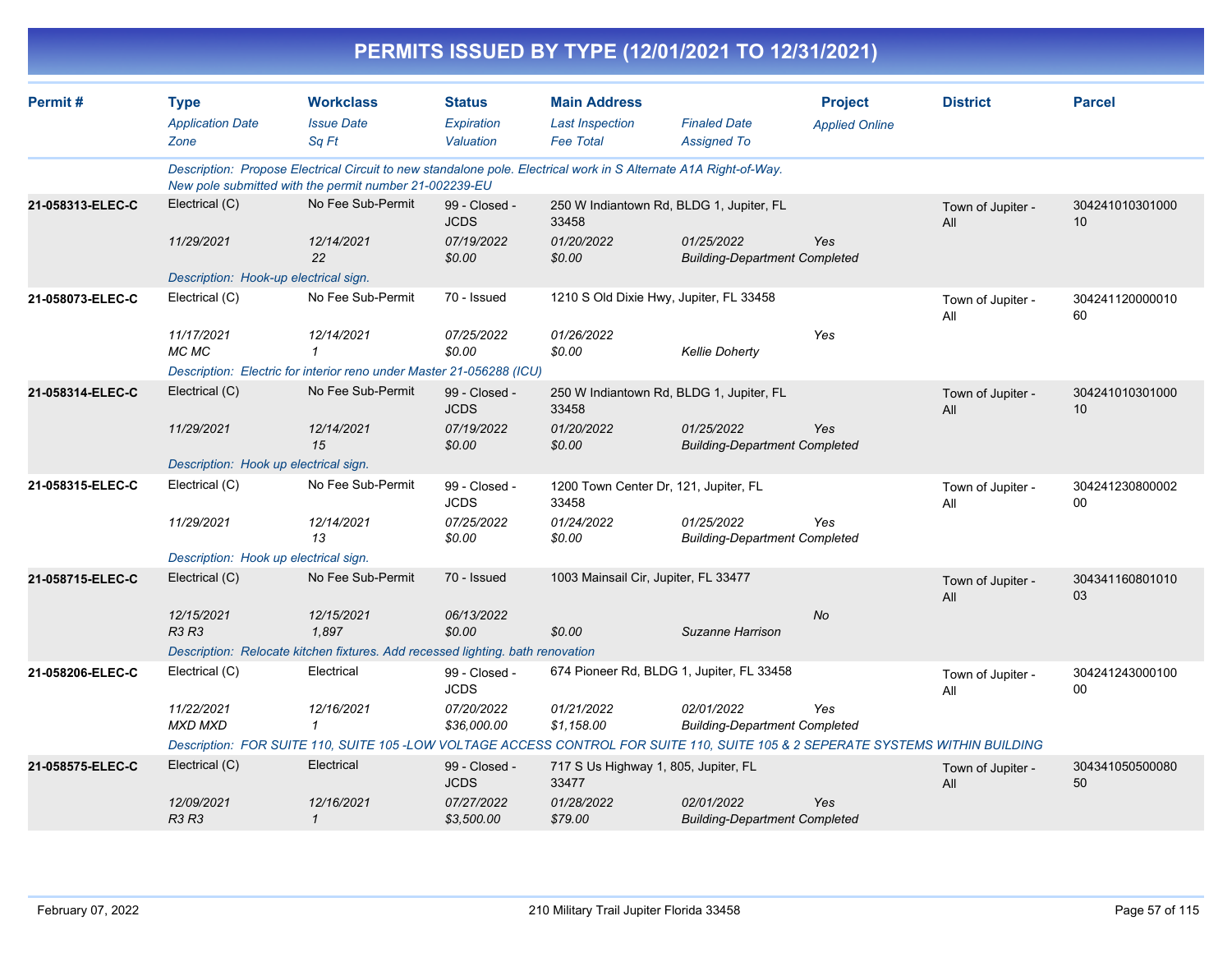|                  |                                                                                                  |                                                                                                                                                                     |                                          |                                                                   | PERMITS ISSUED BY TYPE (12/01/2021 TO 12/31/2021)  |                                         |                          |                       |
|------------------|--------------------------------------------------------------------------------------------------|---------------------------------------------------------------------------------------------------------------------------------------------------------------------|------------------------------------------|-------------------------------------------------------------------|----------------------------------------------------|-----------------------------------------|--------------------------|-----------------------|
| Permit#          | <b>Type</b><br><b>Application Date</b><br>Zone                                                   | <b>Workclass</b><br><b>Issue Date</b><br>Sq Ft                                                                                                                      | <b>Status</b><br>Expiration<br>Valuation | <b>Main Address</b><br><b>Last Inspection</b><br><b>Fee Total</b> | <b>Finaled Date</b><br><b>Assigned To</b>          | <b>Project</b><br><b>Applied Online</b> | <b>District</b>          | <b>Parcel</b>         |
|                  | Extend or replace existing AC feeder.<br>Install new power whip to new AC unit.                  | Description: Disc. & remove existing power to old AC unit.<br>Install new 30A 240V Disc Switch on new AC stand.                                                     |                                          |                                                                   |                                                    |                                         |                          |                       |
| 21-058574-ELEC-C | Electrical (C)                                                                                   | Electrical                                                                                                                                                          | 99 - Closed -<br><b>JCDS</b>             | 717 S Us Highway 1, 810, Jupiter, FL<br>33477                     |                                                    |                                         | Town of Jupiter -<br>All | 304341050500081<br>00 |
|                  | 12/09/2021<br>R3 R3<br>Extend or replace existing AC feeder.<br>Install new whip to new AC unit. | 12/16/2021<br>1<br>Description: Disconnect & remove existing power to old AC unit.<br>Install new 30A 240V Disc. Switch to new AC stand.                            | 07/20/2022<br>\$3,500.00                 | 01/21/2022<br>\$79.00                                             | 02/01/2022<br><b>Building-Department Completed</b> | Yes                                     |                          |                       |
| 21-058341-ELEC-C | Electrical (C)                                                                                   | Electrical                                                                                                                                                          | 99 - Closed -<br><b>JCDS</b>             | 1100 E Indiantown Rd, 401, Jupiter, FL<br>33477                   |                                                    |                                         | Town of Jupiter -<br>All | 304341050300440<br>10 |
|                  | 11/30/2021                                                                                       | 12/16/2021<br>934                                                                                                                                                   | 07/18/2022<br>\$2,282.74                 | 01/18/2022<br>\$79.00                                             | 01/21/2022<br><b>Building-Department Completed</b> | Yes                                     |                          |                       |
|                  |                                                                                                  | Description: REPLACE LIKE FOR LIKE 100 AMP PANEL. ALSO TROUBLESHOOTING EXISTING CIRCUIT WITH LOSS NEUTRAL                                                           |                                          |                                                                   |                                                    |                                         |                          |                       |
| 21-058665-ELEC-C | Electrical (C)                                                                                   | Electrical                                                                                                                                                          | 99 - Closed -<br><b>JCDS</b>             | 717 S Us Highway 1, 808, Jupiter, FL<br>33477                     |                                                    |                                         | Town of Jupiter -<br>All | 304341050500080<br>80 |
|                  | 12/13/2021<br>R3 R3                                                                              | 12/16/2021<br>1                                                                                                                                                     | 07/27/2022<br>\$3,500.00                 | 01/28/2022<br>\$79.00                                             | 02/01/2022<br><b>Building-Department Completed</b> | Yes                                     |                          |                       |
|                  | Install new whip to new AC unit.                                                                 | Description: Disc. & remove existing power to AC.<br>Extend or replace existing feeder to new AC unit location.<br>Install new 30A 240V Disc. Sw onto new AC stand. |                                          |                                                                   |                                                    |                                         |                          |                       |
| 21-058663-ELEC-C | Electrical (C)                                                                                   | Electrical                                                                                                                                                          | 99 - Closed -<br><b>JCDS</b>             | 717 S Us Highway 1, 806, Jupiter, FL<br>33477                     |                                                    |                                         | Town of Jupiter -<br>All | 304341050500080<br>60 |
|                  | 12/13/2021<br>R3 R3                                                                              | 12/16/2021<br>$\mathbf{1}$                                                                                                                                          | 07/27/2022<br>\$3,500.00                 | 01/28/2022<br>\$79.00                                             | 02/01/2022<br><b>Building-Department Completed</b> | Yes                                     |                          |                       |
|                  | Install new whip to new AC unit.                                                                 | Description: Disc. & remove existing AC power.<br>Extend or replace existing feeder to new AC unit location.<br>Install new 30A 240V AC Disc. Sw on new AC stand.   |                                          |                                                                   |                                                    |                                         |                          |                       |
| 21-058664-ELEC-C | Electrical (C)                                                                                   | Electrical                                                                                                                                                          | 99 - Closed -<br>JCDS                    | 717 S Us Highway 1, 807, Jupiter, FL<br>33477                     |                                                    |                                         | Town of Jupiter -<br>All | 304341050500080<br>70 |
|                  | 12/13/2021<br>R3 R3                                                                              | 12/16/2021<br>1                                                                                                                                                     | 07/20/2022<br>\$3,500.00                 | 01/21/2022<br>\$79.00                                             | 01/27/2022<br><b>Building-Department Completed</b> | Yes                                     |                          |                       |
|                  | Install new whip to new AC unit.                                                                 | Description: Disc. & remove existing AC unit.<br>Extend or replace existing AC feeder to new AC unit location.<br>Install new 30A 240V Disc. Sw onto new AC stand.  |                                          |                                                                   |                                                    |                                         |                          |                       |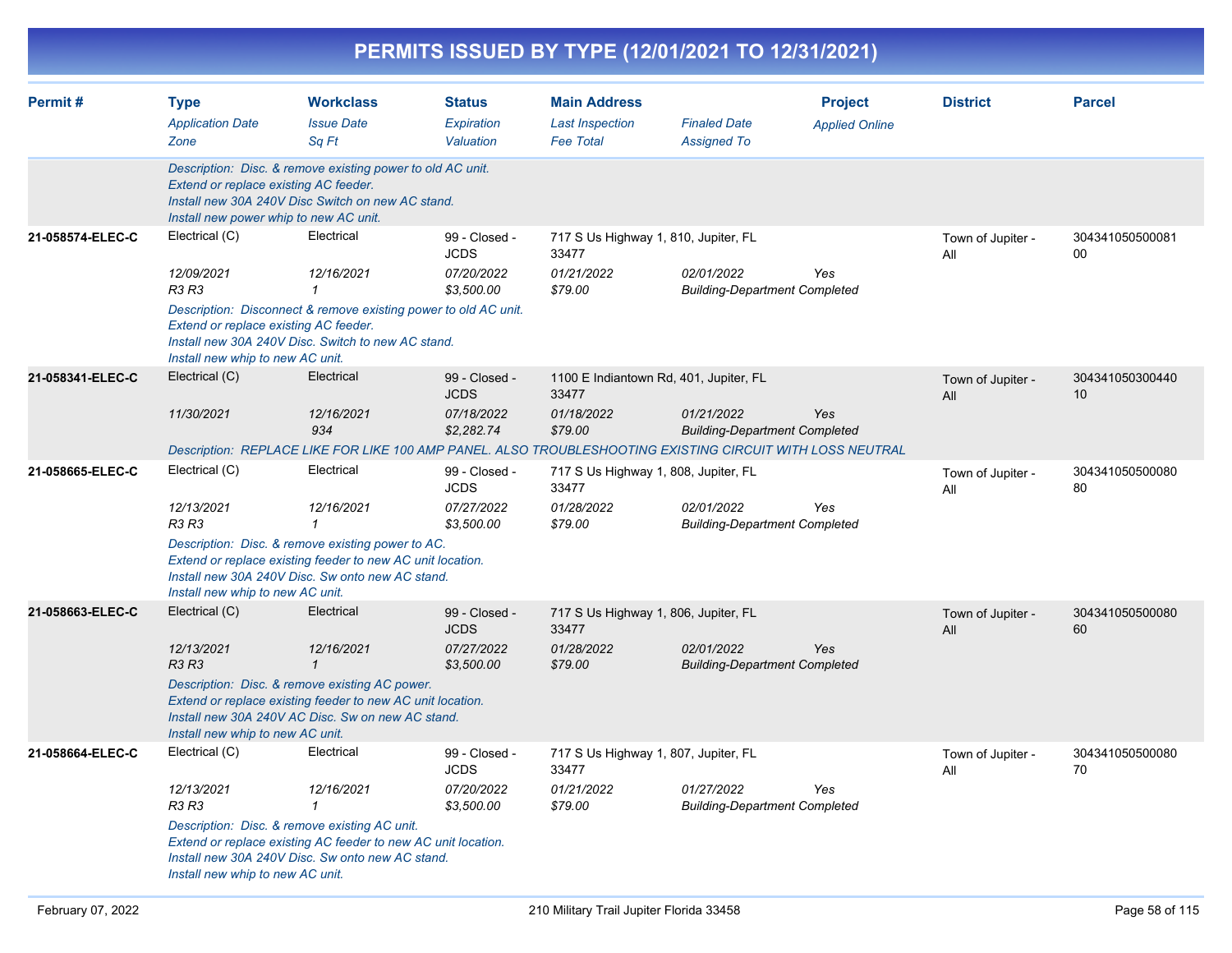| Permit#          | <b>Type</b><br><b>Application Date</b><br>Zone                                                                              | <b>Workclass</b><br><b>Issue Date</b><br>Sq Ft                                                                                                                                                              | <b>Status</b><br>Expiration<br>Valuation             | <b>Main Address</b><br><b>Last Inspection</b><br><b>Fee Total</b>      | <b>Finaled Date</b><br><b>Assigned To</b>          | <b>Project</b><br><b>Applied Online</b> | <b>District</b>          | <b>Parcel</b>         |
|------------------|-----------------------------------------------------------------------------------------------------------------------------|-------------------------------------------------------------------------------------------------------------------------------------------------------------------------------------------------------------|------------------------------------------------------|------------------------------------------------------------------------|----------------------------------------------------|-----------------------------------------|--------------------------|-----------------------|
| 21-058805-ELEC-C | Electrical (C)<br>12/17/2021<br>C2C2<br><b>Description: SIGN PERMIT WITH ELECTRIC</b>                                       | No Fee Sub-Permit<br>12/17/2021<br>18<br>individual reverse illumination (led lights) channel letters direct mount                                                                                          | 99 - Closed -<br><b>JCDS</b><br>07/12/2022<br>\$0.00 | 287 E Indiantown Rd, B4, Jupiter, FL<br>33477<br>01/13/2022<br>\$0.00  | 01/18/2022<br><b>Building-Department Completed</b> | No                                      | Town of Jupiter -<br>All | 304341062300000<br>20 |
| 21-058724-ELEC-C | Electrical (C)<br>12/15/2021<br><b>R3 R3</b><br>Extend and or replace existing AC feeder.<br>Install new whip to AC whip.   | Electrical<br>12/17/2021<br>$\mathbf{1}$<br>Description: Disc. & Remove existing power to old AC.<br>Install new 30A 240V disc. switch on new AC stand.                                                     | 70 - Issued<br>07/20/2022<br>\$3,500.00              | 717 S Us Highway 1, 801, Jupiter, FL<br>33477<br>01/21/2022<br>\$79.00 | Angela Carpentiere                                 | Yes                                     | Town of Jupiter -<br>All | 304341050500080<br>10 |
| 21-058727-ELEC-C | Electrical (C)<br>12/15/2021<br><b>R3 R3</b><br>Extend & or replace existing AC feeder.<br>Install new whip to new AC unit. | Electrical<br>12/17/2021<br>$\mathbf{1}$<br>Description: Disc. & remove existing AC power.<br>Install new 30A 240V disc. switch on new AC stand.                                                            | 70 - Issued<br>06/15/2022<br>\$3,500.00              | 717 S Us Highway 1, 803, Jupiter, FL<br>33477<br>\$79.00               | Angela Carpentiere                                 | Yes                                     | Town of Jupiter -<br>All | 304341050500080<br>30 |
| 21-058726-ELEC-C | Electrical (C)<br>12/15/2021<br>R3 R3<br>Extend and or replace existing AC feeder<br>Install new whip to new AC unit.       | Electrical<br>12/17/2021<br>$\mathcal I$<br>Description: Disc. & remove existing old AC power.<br>Install new 30A 240V Disc. Switch onto new AC stand.                                                      | 70 - Issued<br>06/15/2022<br>\$3,500.00              | 717 S Us Highway 1, 802, Jupiter, FL<br>33477<br>\$79.00               | Angela Carpentiere                                 | Yes                                     | Town of Jupiter -<br>All | 304341050500080<br>20 |
| 21-058730-ELEC-C | Electrical (C)<br>12/15/2021<br><b>R3 R3</b><br>Install new whip to new AC unit.                                            | Electrical<br>12/17/2021<br>$\mathbf{1}$<br>Description: Disc. & remove power to existing AC unit.<br>Extend and or replace existing AC power feeder.<br>Install new 30A 240V Disc. Switch on new AC stand. | 70 - Issued<br>06/15/2022<br>\$3,500.00              | 717 S Us Highway 1, 804, Jupiter, FL<br>33477<br>\$79.00               | Angela Carpentiere                                 | Yes                                     | Town of Jupiter -<br>All | 304341050500080<br>40 |
| 21-058817-ELEC-C | Electrical (C)                                                                                                              | No Fee Sub-Permit                                                                                                                                                                                           | 70 - Issued                                          | 1016 Clemons St, Jupiter, FL 33477                                     |                                                    |                                         | Town of Jupiter -<br>All | 304340310400800<br>20 |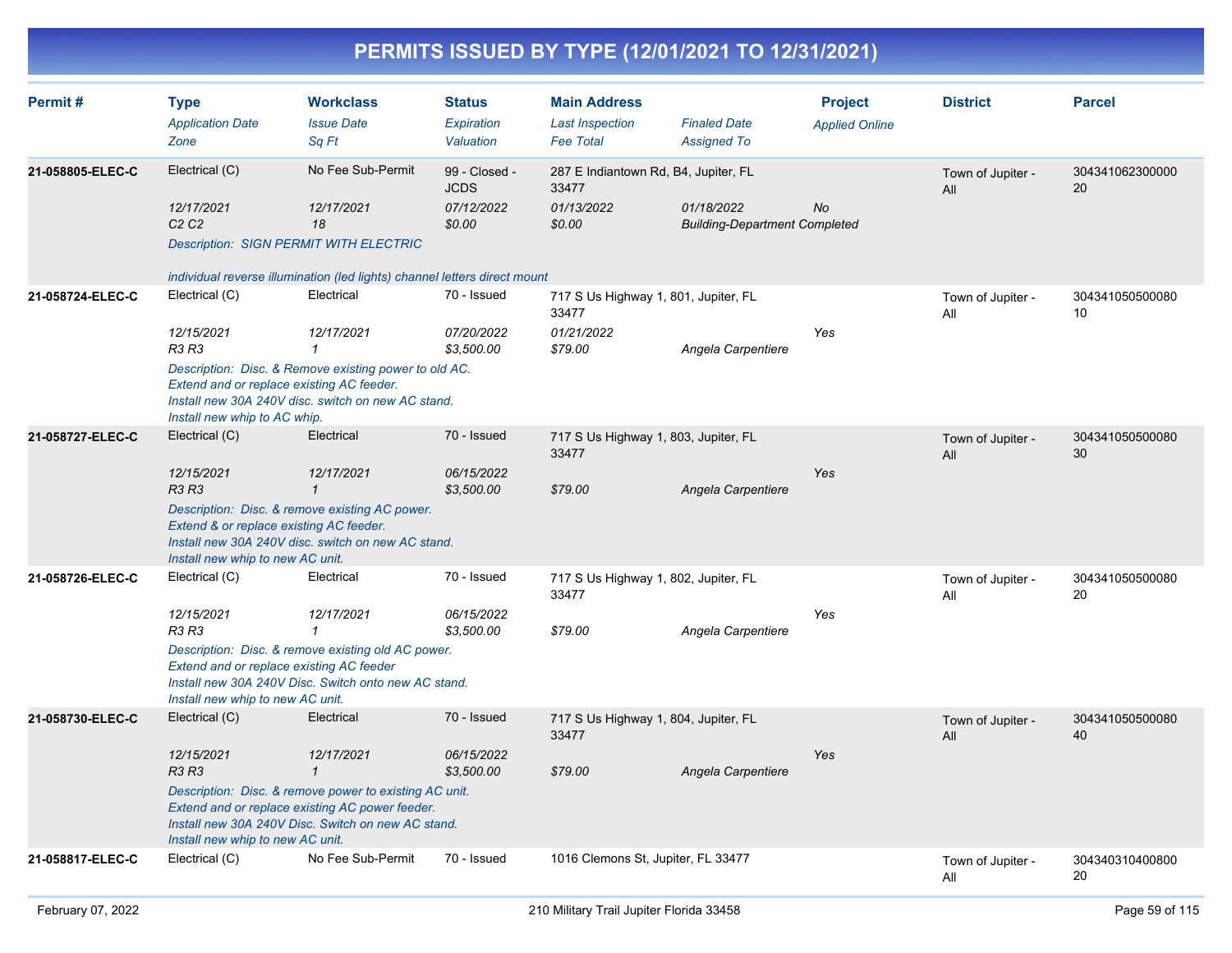|                  |                                                                              |                                                                                                                                                                                                                                                             |                                                          | PERMITS ISSUED BY TYPE (12/01/2021 TO 12/31/2021)                      |                                                    |                                         |                          |                       |
|------------------|------------------------------------------------------------------------------|-------------------------------------------------------------------------------------------------------------------------------------------------------------------------------------------------------------------------------------------------------------|----------------------------------------------------------|------------------------------------------------------------------------|----------------------------------------------------|-----------------------------------------|--------------------------|-----------------------|
| Permit #         | <b>Type</b><br><b>Application Date</b><br>Zone                               | <b>Workclass</b><br><b>Issue Date</b><br>Sa Ft                                                                                                                                                                                                              | <b>Status</b><br>Expiration<br>Valuation                 | <b>Main Address</b><br><b>Last Inspection</b><br><b>Fee Total</b>      | <b>Finaled Date</b><br><b>Assigned To</b>          | <b>Project</b><br><b>Applied Online</b> | <b>District</b>          | <b>Parcel</b>         |
|                  | 12/17/2021<br>C2C2                                                           | 12/17/2021<br>Description: Renovation of women and men bathrooms in 2nd, 3rd, and 4th floors.<br>New Mechanical equipment in 2nd, 3rd, and 4th floor. New lighting in 2nd, 3rd and 4th floor for open office rooms. New interior finish for exterior walls. | 06/15/2022<br>\$0.00                                     | \$0.00                                                                 | Kelly Hills                                        | No                                      |                          |                       |
| 21-058375-ELEC-C | Electrical (C)<br>11/30/2021<br><b>Description: Kitchen Renovation</b>       | No Fee Sub-Permit<br>12/17/2021<br>500                                                                                                                                                                                                                      | 70 - Issued<br>06/27/2022<br>\$0.00                      | 410 Via Del Orso, Jupiter, FL 33477<br>12/29/2021<br>\$0.00            | Suzanne Harrison                                   | Yes                                     | Town of Jupiter -<br>All | 304341190600000<br>20 |
| 21-058223-ELEC-C | Electrical (C)<br>11/23/2021<br>IVIV<br>Description: Fire Alarm as per plans | Fire Alarm<br>12/20/2021<br>1,000                                                                                                                                                                                                                           | 70 - Issued<br>06/18/2022<br>\$3,125.00                  | 200 Inlet Waters Cir, Jupiter, FL 33469<br>\$179.00                    | <b>Kellie Doherty</b>                              | Yes                                     | Town of Jupiter -<br>All | 304341065700200<br>00 |
| 21-058572-ELEC-C | Electrical (C)<br>12/09/2021<br>R3 R3<br>AC unit.                            | Electrical<br>12/20/2021<br>$\mathbf{1}$<br>Description: Disconnect & remove existing power to old AC unit, extend or replace existing AC feeder, Install new 30A 240V Disc. Switch to new stand and install new whip to new                                | 99 - Closed -<br><b>JCDS</b><br>07/20/2022<br>\$3,500.00 | 717 S Us Highway 1, 809, Jupiter, FL<br>33477<br>01/21/2022<br>\$79.00 | 01/27/2022<br><b>Building-Department Completed</b> | Yes                                     | Town of Jupiter -<br>All | 304341050500080<br>90 |
| 21-058597-ELEC-C | Electrical (C)<br>12/09/2021<br>Description: MASTER PERMIT 21-056230         | No Fee Sub-Permit<br>12/21/2021<br>48,941<br><b>ELECTRICAL AS PER APPROVED DRAWINGS</b>                                                                                                                                                                     | 70 - Issued<br>08/01/2022<br>\$0.00                      | 5075 Innovation Way, Jupiter, FL 33458<br>02/02/2022<br>\$0.00         | <b>Kellie Doherty</b>                              | Yes                                     | Town of Jupiter -<br>All | 304241243000200<br>00 |
| 21-056516-ELEC-C | Electrical (C)<br>09/21/2021                                                 | No Fee Sub-Permit<br>12/21/2021<br>2,982<br>Description: ELECTRICAL PER PLANS - Add outlets to a new wall and move two light switches.                                                                                                                      | 99 - Closed -<br><b>JCDS</b><br>07/05/2022<br>\$0.00     | 351 S Us Highway 1, 105, Jupiter, FL<br>33477<br>01/05/2022<br>\$0.00  | 01/06/2022<br><b>Building-Department Completed</b> | Yes                                     | Town of Jupiter -<br>All | 304341060000500<br>50 |
| 21-057231-ELEC-C | Electrical (C)<br>10/14/2021<br>C2C2                                         | Fire Alarm<br>12/21/2021<br>$\mathbf{1}$<br><b>Description: ADDING RADIO COMMUNICATOR TO FACP</b>                                                                                                                                                           | 70 - Issued<br>06/21/2022<br>\$500.00                    | 50 S Old Dixie Hwy, Jupiter, FL 33458<br>\$179.00                      | Vicki Tarallo                                      | Yes                                     | Town of Jupiter -<br>All | 304241010300900<br>50 |
| 21-058718-ELEC-C | Electrical (C)                                                               | Electrical                                                                                                                                                                                                                                                  | 99 - Closed -<br><b>JCDS</b>                             | 400 S Us Highway 1, Jupiter, FL 33477                                  |                                                    |                                         | Town of Jupiter -<br>All | 304341064200400<br>10 |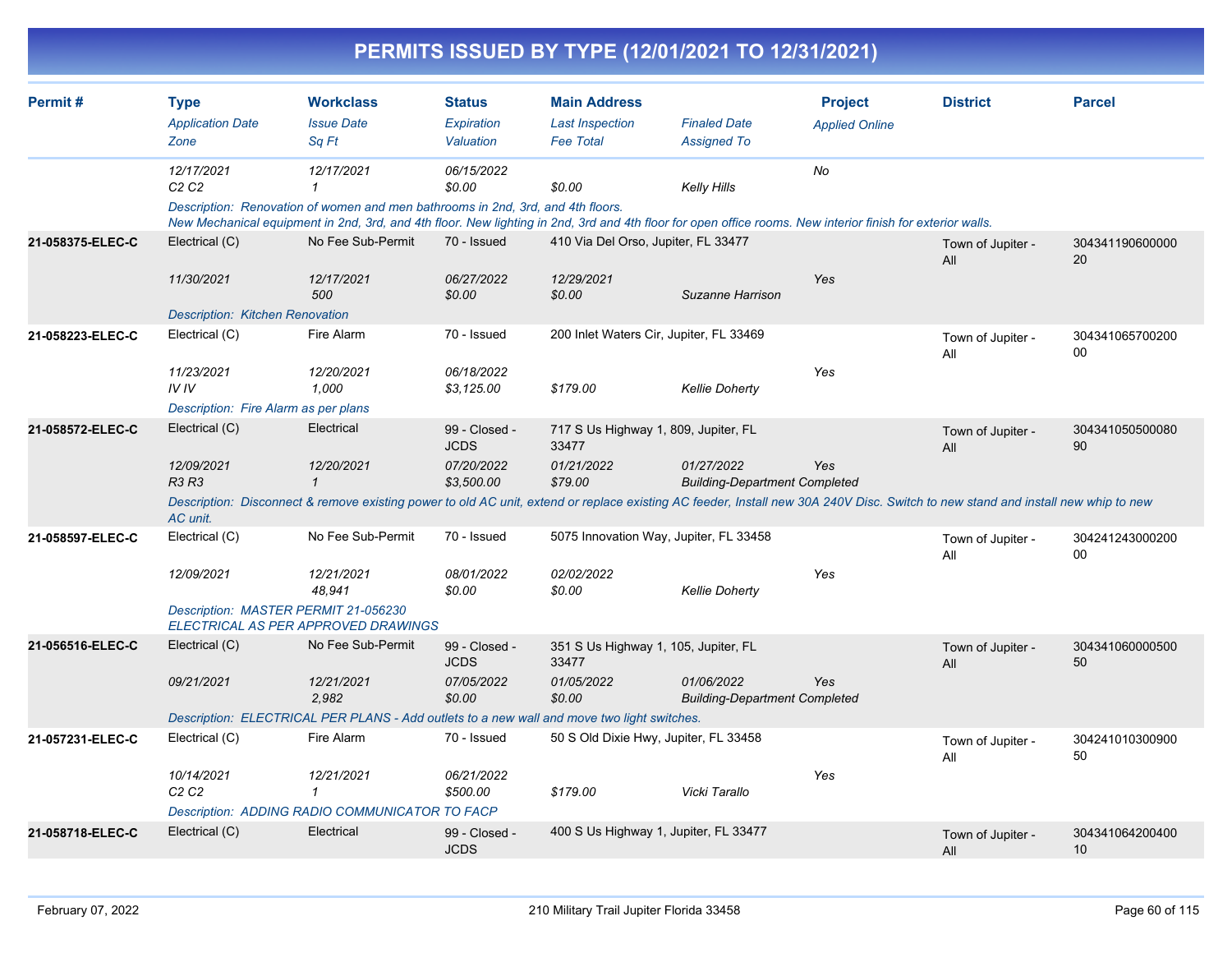|                   |                                                                                |                                                                                           |                                          | PERMITS ISSUED BY TYPE (12/01/2021 TO 12/31/2021)                                                               |                                                    |                                         |                          |                       |
|-------------------|--------------------------------------------------------------------------------|-------------------------------------------------------------------------------------------|------------------------------------------|-----------------------------------------------------------------------------------------------------------------|----------------------------------------------------|-----------------------------------------|--------------------------|-----------------------|
| Permit#           | <b>Type</b><br><b>Application Date</b><br>Zone                                 | <b>Workclass</b><br><b>Issue Date</b><br>Sq Ft                                            | <b>Status</b><br>Expiration<br>Valuation | <b>Main Address</b><br><b>Last Inspection</b><br><b>Fee Total</b>                                               | <b>Finaled Date</b><br><b>Assigned To</b>          | <b>Project</b><br><b>Applied Online</b> | <b>District</b>          | <b>Parcel</b>         |
|                   | 12/15/2021<br>US-1/ICW US-1/ICW                                                | 12/22/2021<br>$\Omega$                                                                    | 07/13/2022<br>\$1,718.00                 | 01/14/2022<br>\$179.00                                                                                          | 01/19/2022<br><b>Building-Department Completed</b> | Yes                                     |                          |                       |
|                   |                                                                                | Description: ADD ONE CLICK TO ENTER FOR FIRE DEPARTMENT                                   |                                          |                                                                                                                 |                                                    |                                         |                          |                       |
| 21-058233-ELEC-C  | Electrical (C)                                                                 | Fire Alarm                                                                                | 70 - Issued                              | 661 University Blvd, 107, Jupiter, FL<br>33458                                                                  |                                                    |                                         | Town of Jupiter -<br>All | 304241242400110<br>70 |
|                   | 11/23/2021                                                                     | 12/23/2021<br>960                                                                         | 07/05/2022<br>\$4,500.00                 | 01/05/2022<br>\$194.00                                                                                          | <b>Kelly Hills</b>                                 | Yes                                     |                          |                       |
|                   |                                                                                |                                                                                           |                                          | Description: ALTERATION OF EXISTING FIRE ALARM SYSTEM TO ACCOMODATE RENOVATION                                  |                                                    |                                         |                          |                       |
| 21-054647-ELEC-C  | Electrical (C)                                                                 | No Fee Sub-Permit                                                                         | 70 - Issued                              | 901 W Indiantown Rd, 1, Jupiter, FL 33458                                                                       |                                                    |                                         | Town of Jupiter -<br>All | 304241021400100<br>10 |
|                   | 07/13/2021<br>C <sub>2</sub> C <sub>2</sub>                                    | 12/28/2021<br>47                                                                          | 07/11/2022<br>\$0.00                     | 01/11/2022<br>\$0.00                                                                                            | Theo Jackson                                       | No                                      |                          |                       |
|                   | Description: Install Illuminated Sign on East<br>Elevation to replace existing |                                                                                           |                                          |                                                                                                                 |                                                    |                                         |                          |                       |
| 21-054663-ELEC-C  | Electrical (C)                                                                 | No Fee Sub-Permit                                                                         | 99 - Closed -<br><b>JCDS</b>             | 901 W Indiantown Rd, 1, Jupiter, FL 33458                                                                       |                                                    |                                         | Town of Jupiter -<br>All | 304241021400100<br>10 |
|                   | 07/14/2021<br>C2C2                                                             | 12/28/2021<br>47                                                                          | 07/11/2022<br>\$0.00                     | 01/11/2022<br>\$0.00                                                                                            | 01/12/2022<br><b>Building-Department Completed</b> | No                                      |                          |                       |
|                   | new logo                                                                       | Description: Remove existing front wall sign and side sign and install new sign same name |                                          |                                                                                                                 |                                                    |                                         |                          |                       |
| 21-058319-ELEC-C  | Electrical (C)                                                                 | Site Lighting                                                                             | 70 - Issued                              | 400 S A1A, Jupiter, FL 33477                                                                                    |                                                    |                                         | Town of Jupiter -<br>All | 304341050000400<br>60 |
|                   | 11/29/2021<br>PIPI                                                             | 12/28/2021<br>$\mathbf{1}$                                                                | 06/27/2022<br>\$69,950.00                | \$1,433.97                                                                                                      | Vicki Tarallo                                      | Yes                                     |                          |                       |
|                   |                                                                                |                                                                                           |                                          | Description: TAKE DOWN EXISTING TENNIS COURT HID LIGHTS AND INSTALL NEW LED LIGHTS. CONNECT TO EXISTING WIRING. |                                                    |                                         |                          |                       |
| 21-057671-ELEC-C  | Electrical (C)                                                                 | Electrical                                                                                | 70 - Issued                              | 1000 N Us Highway 1, JA402, Jupiter, FL<br>33477                                                                |                                                    |                                         | Town of Jupiter -<br>All | 304340312200040<br>20 |
|                   | 10/29/2021                                                                     | 12/29/2021<br>1,441                                                                       | 07/05/2022<br>\$1,910.00                 | 01/03/2022<br>\$79.00                                                                                           | <b>Kelly Hills</b>                                 | Yes                                     |                          |                       |
|                   |                                                                                | Description: Electrical installation per drawing                                          |                                          |                                                                                                                 |                                                    |                                         |                          |                       |
| 21-057165-ELEC-C* | Electrical (C)                                                                 | No Fee Sub-Permit                                                                         | 70 - Issued                              | 103 S Us Highway 1, C1, Jupiter, FL<br>33477                                                                    |                                                    |                                         | Town of Jupiter -<br>All | 304341061900400<br>00 |
|                   | 10/12/2021                                                                     | 12/29/2021<br>19                                                                          | 06/27/2022<br>\$0.00                     | \$0.00                                                                                                          | 11/02/2021<br>Theo Jackson                         | Yes                                     |                          |                       |
|                   |                                                                                | Description: Connect new wall sign to existing electrical circuit                         |                                          |                                                                                                                 |                                                    |                                         |                          |                       |
| 21-057591-ELEC-C  | Electrical (C)                                                                 | Electrical                                                                                | 70 - Issued                              | 200 Ocean Trail Way, 1103, Jupiter, FL<br>33477                                                                 |                                                    |                                         | Town of Jupiter -<br>All | 304341050600111<br>03 |
|                   | 10/27/2021                                                                     | 12/29/2021<br>$\mathbf{1}$                                                                | 06/27/2022<br>\$9,025.00                 | \$185.21                                                                                                        | <b>Kellie Doherty</b>                              | Yes                                     |                          |                       |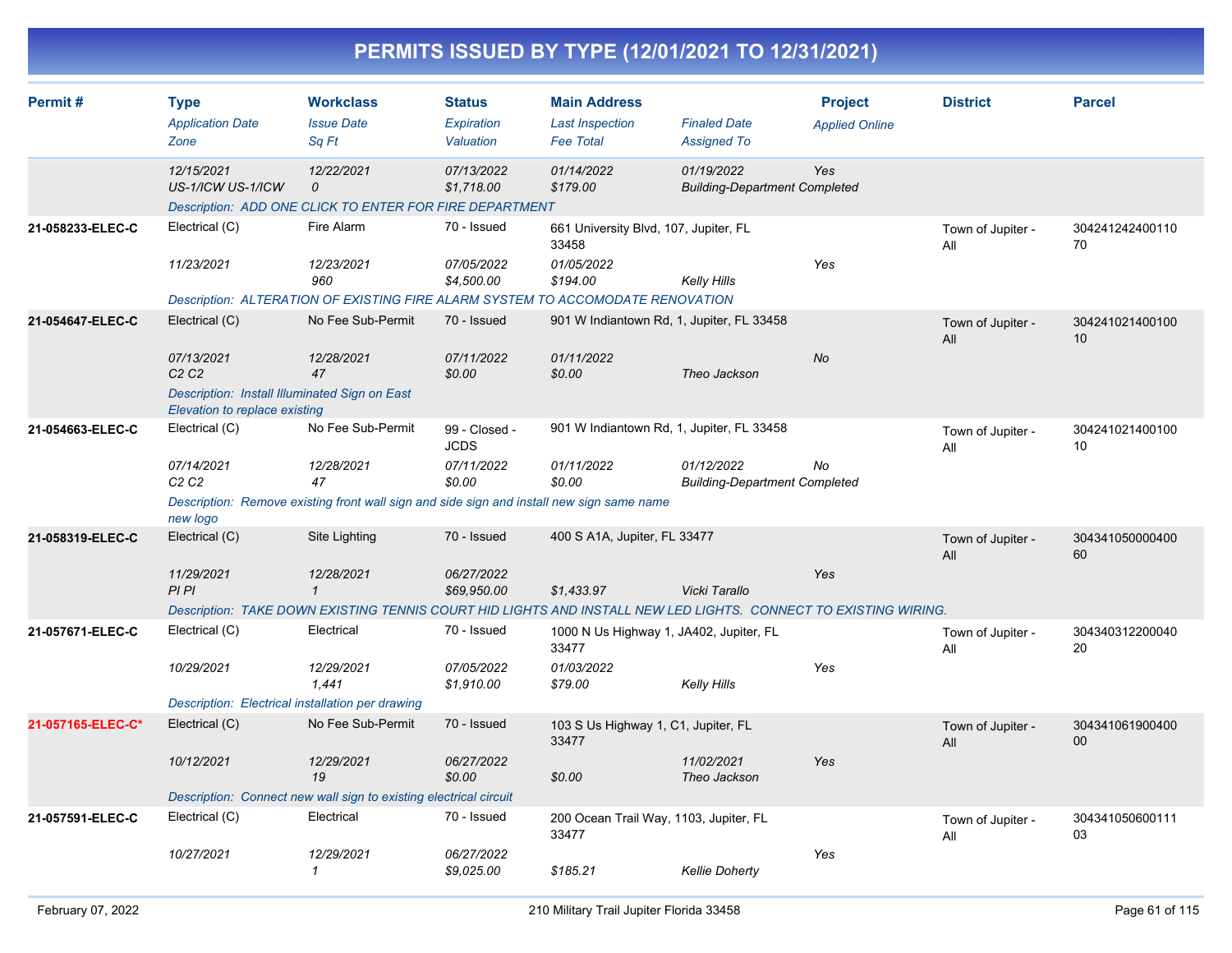|                       |                                                  |                                                                                                                                     |                                          | PERMITS ISSUED BY TYPE (12/01/2021 TO 12/31/2021)                 |                                                    |                                         |                                    |                       |
|-----------------------|--------------------------------------------------|-------------------------------------------------------------------------------------------------------------------------------------|------------------------------------------|-------------------------------------------------------------------|----------------------------------------------------|-----------------------------------------|------------------------------------|-----------------------|
| Permit#               | <b>Type</b><br><b>Application Date</b><br>Zone   | <b>Workclass</b><br><b>Issue Date</b><br>Sq Ft                                                                                      | <b>Status</b><br>Expiration<br>Valuation | <b>Main Address</b><br><b>Last Inspection</b><br><b>Fee Total</b> | <b>Finaled Date</b><br><b>Assigned To</b>          | <b>Project</b><br><b>Applied Online</b> | <b>District</b>                    | <b>Parcel</b>         |
|                       | panel change                                     | Description: bring electrical up to current code in kitchen.                                                                        |                                          |                                                                   |                                                    |                                         |                                    |                       |
|                       |                                                  |                                                                                                                                     |                                          |                                                                   |                                                    |                                         | PERMITS ISSUED FOR ELECTRICAL (C): | 45                    |
| <b>ELECTRICAL (R)</b> |                                                  |                                                                                                                                     |                                          |                                                                   |                                                    |                                         |                                    |                       |
| 21-058384-ELECR-R     | Electrical (R)                                   | Pool                                                                                                                                | 70 - Issued                              | 124 Casa Cir, Jupiter, FL 33458                                   |                                                    |                                         | Town of Jupiter -<br>All           | 304240320100012<br>30 |
|                       | 12/01/2021<br><b>RR RR</b>                       | 12/01/2021<br>45                                                                                                                    | 07/25/2022<br>\$0.00                     | 01/25/2022<br>\$0.00                                              | Shandre Kellerman                                  | <b>No</b>                               |                                    |                       |
|                       |                                                  | Description: HOOK UP 1 NEW POOL LIGHT IN EXISTING DECK BOX FOR SPA ADDITION TO EXISTING POOL AS PER PLANS ON MASTER 21-051145-POOLR |                                          |                                                                   |                                                    |                                         |                                    |                       |
| 21-058329-ELECR-R     | Electrical (R)                                   | No Fee Sub-Permit                                                                                                                   | 70 - Issued                              | 141 Helios Dr, Jupiter, FL 33477                                  |                                                    |                                         | Town of Jupiter -<br>All           | 304341080600500<br>40 |
|                       | 11/29/2021                                       | 12/01/2021<br>400                                                                                                                   | 08/01/2022<br>\$0.00                     | 02/01/2022<br>\$0.00                                              | Suzanne Harrison                                   | Yes                                     |                                    |                       |
|                       | Description: Electric per approved plans         |                                                                                                                                     |                                          |                                                                   |                                                    |                                         |                                    |                       |
| 21-058295-ELECR-R     | Electrical (R)                                   | Service Change                                                                                                                      | 99 - Closed -<br><b>JCDS</b>             | 33458                                                             | 17408 Sentimental Journey, Jupiter, FL             |                                         | Town of Jupiter -<br>All           | 304241031500000<br>10 |
|                       | 11/29/2021                                       | 12/02/2021<br>1,500                                                                                                                 | 05/31/2022<br>\$1,300.00                 | 12/02/2021<br>\$79.00                                             | 12/03/2021<br><b>Building-Department Completed</b> | Yes                                     |                                    |                       |
|                       |                                                  | Description: Replace damaged meter enclosure.                                                                                       |                                          |                                                                   |                                                    |                                         |                                    |                       |
| 21-058367-ELECR-R     | Electrical (R)                                   | No Fee Sub-Permit                                                                                                                   | 70 - Issued                              | 133 Regatta Dr, Jupiter, FL 33477                                 |                                                    |                                         | Town of Jupiter -<br>All           | 304341180200022<br>40 |
|                       | 11/30/2021                                       | 12/02/2021<br>$\mathbf{1}$                                                                                                          | 06/13/2022<br>\$0.00                     | 12/14/2021<br>\$0.00                                              | <b>Kimberly Slater</b>                             | Yes                                     |                                    |                       |
|                       | <b>Description: ELECTRICAL PER PLANS</b>         |                                                                                                                                     |                                          |                                                                   |                                                    |                                         |                                    |                       |
| 21-054371-ELECR-R     | Electrical (R)                                   | Pool                                                                                                                                | 70 - Issued                              |                                                                   | 18444 Lostlake Way, Jupiter, FL 33458              |                                         | Town of Jupiter -<br>All           | 304240340800005<br>90 |
|                       | 07/01/2021<br>R <sub>1</sub> -A <sub>R1</sub> -A | 12/02/2021<br>$\mathbf{1}$                                                                                                          | 05/31/2022<br>\$0.00                     | \$0.00                                                            | Shandre Kellerman                                  | No                                      |                                    |                       |
|                       |                                                  | Description: ELECTRICAL FOR SWIMMING POOL W/ POOL PAVER DECK AS PER PLANS ON MASTER 21-054076-POOLR                                 |                                          |                                                                   |                                                    |                                         |                                    |                       |
| 21-058077-ELECR-R     | Electrical (R)                                   | Pool                                                                                                                                | 70 - Issued                              | 151 Via Rosina, Jupiter, FL 33458                                 |                                                    |                                         | Town of Jupiter -<br>All           | 304241121600009<br>80 |
|                       | 11/17/2021<br>R <sub>2</sub> R <sub>2</sub>      | 12/03/2021<br>$\mathbf{1}$                                                                                                          | 06/01/2022<br>\$0.00                     | \$0.00                                                            | Shandre Kellerman                                  | No                                      |                                    |                       |
|                       |                                                  | Description: ELECTRICAL FOR BUILDING A POOL & SPA AND PUTTING IN A TREVERTINE DECK AS PER PLANS ON MASTER 21-057528-POOLR           |                                          |                                                                   |                                                    |                                         |                                    |                       |
| 21-057312-ELECR-R     | Electrical (R)                                   | Pool                                                                                                                                | 70 - Issued                              |                                                                   | 166 E Bay Cedar Cir, Jupiter, FL 33458             |                                         | Town of Jupiter -<br>All           | 304241121500024<br>10 |
|                       | 10/18/2021<br>R3 R3                              | 12/03/2021<br>544                                                                                                                   | 06/01/2022<br>\$0.00                     | \$0.00                                                            | Shandre Kellerman                                  | No                                      |                                    |                       |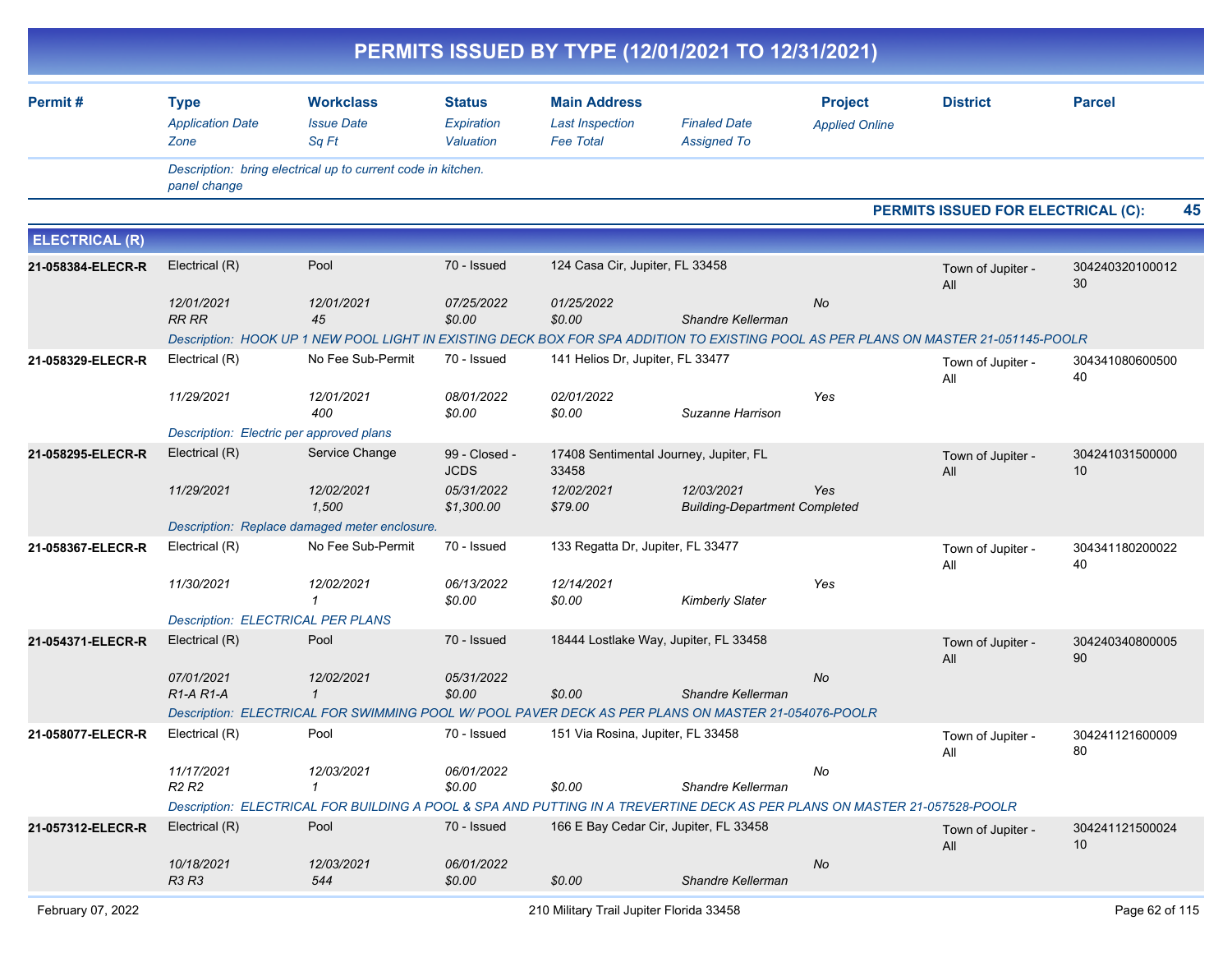|                   |                                                           |                                                                                            |                                          |                                                                   | PERMITS ISSUED BY TYPE (12/01/2021 TO 12/31/2021)  |                                         |                          |                       |
|-------------------|-----------------------------------------------------------|--------------------------------------------------------------------------------------------|------------------------------------------|-------------------------------------------------------------------|----------------------------------------------------|-----------------------------------------|--------------------------|-----------------------|
| Permit#           | <b>Type</b><br><b>Application Date</b><br>Zone            | <b>Workclass</b><br><b>Issue Date</b><br>Sq Ft                                             | <b>Status</b><br>Expiration<br>Valuation | <b>Main Address</b><br><b>Last Inspection</b><br><b>Fee Total</b> | <b>Finaled Date</b><br><b>Assigned To</b>          | <b>Project</b><br><b>Applied Online</b> | <b>District</b>          | <b>Parcel</b>         |
|                   |                                                           | Description: POOL, PAVER DECK AS PER PLANS ON MASTER 21-056709-POOLR                       |                                          |                                                                   |                                                    |                                         |                          |                       |
| 21-058381-ELECR-R | Electrical (R)                                            | No Fee Sub-Permit                                                                          | 99 - Closed -<br><b>JCDS</b>             | 111 Elena Ct, Jupiter, FL 33478                                   |                                                    |                                         | Town of Jupiter -<br>All | 304241040100300<br>30 |
|                   | 12/01/2021<br><b>R1 R1</b>                                | 12/03/2021<br>10                                                                           | 06/13/2022<br>\$0.00                     | 12/13/2021<br>\$0.00                                              | 12/14/2021<br><b>Building-Department Completed</b> | Yes                                     |                          |                       |
|                   | <b>Description: Outdoor BBQ Grill</b>                     |                                                                                            |                                          |                                                                   |                                                    |                                         |                          |                       |
| 21-058208-ELECR-R | Electrical (R)                                            | No Fee Sub-Permit                                                                          | 70 - Issued                              |                                                                   | 103 Sandpiper Cir W, Jupiter, FL 33477             |                                         | Town of Jupiter -<br>All | 304341080100200<br>40 |
|                   | 11/22/2021                                                | 12/03/2021<br>1,892                                                                        | 07/19/2022<br>\$0.00                     | 01/20/2022<br>\$0.00                                              | Suzanne Harrison                                   | Yes                                     |                          |                       |
|                   | Description: Remodel per print<br>Permit number 21-055974 |                                                                                            |                                          |                                                                   |                                                    |                                         |                          |                       |
| 21-057773-ELECR-R | Electrical (R)                                            | No Fee Sub-Permit                                                                          | 70 - Issued                              | 1552 W Frederick Small Rd, Jupiter, FL<br>33458                   |                                                    |                                         | Town of Jupiter -<br>Αll | 304241230700001<br>24 |
|                   | 11/03/2021                                                | 12/03/2021<br>0                                                                            | 06/01/2022<br>\$0.00                     | \$0.00                                                            | <b>Kimberly Slater</b>                             | Yes                                     |                          |                       |
|                   |                                                           | Description: Installation of Roof-Mounted Photovoltaic Solar System and Tesla Powerwall(s) |                                          |                                                                   |                                                    |                                         |                          |                       |
| 21-057777-ELECR-R | Electrical (R)                                            | Electrical                                                                                 | 99 - Closed -<br><b>JCDS</b>             | 707 Willet Ave, Jupiter, FL 33458                                 |                                                    |                                         | Town of Jupiter -<br>All | 304241010700300<br>60 |
|                   | 11/04/2021                                                | 12/03/2021<br>1,518                                                                        | 07/13/2022<br>\$989.00                   | 01/14/2022<br>\$79.00                                             | 01/20/2022<br><b>Building-Department Completed</b> | Yes                                     |                          |                       |
|                   |                                                           | Description: Install 100 amp sub panel and sub panel for pool pump- NOT A SUB PERMIT       |                                          |                                                                   |                                                    |                                         |                          |                       |
| 21-058446-ELECR-R | Electrical (R)                                            | No Fee Sub-Permit                                                                          | 99 - Closed -<br><b>JCDS</b>             | 204 Sims Creek Dr, Jupiter, FL 33458                              |                                                    |                                         | Town of Jupiter -<br>Αll | 304241021000400<br>41 |
|                   | 12/03/2021<br><b>R2 R2</b>                                | 12/03/2021<br>$\mathcal I$                                                                 | 06/27/2022<br>\$0.00                     | 12/29/2021<br>\$0.00                                              | 12/30/2021<br><b>Building-Department Completed</b> | No                                      |                          |                       |
|                   | <b>Description: New CBS Garage</b>                        |                                                                                            |                                          |                                                                   |                                                    |                                         |                          |                       |
| 21-057750-ELECR-R | Electrical (R)                                            | Electrical                                                                                 | 70 - Issued                              | 6709 Inland Ct, Jupiter, FL 33458                                 |                                                    |                                         | Town of Jupiter -<br>All | 304240341000022<br>60 |
|                   | 11/03/2021                                                | 12/06/2021<br>100                                                                          | 07/25/2022<br>\$2,000.00                 | 01/25/2022<br>\$79.00                                             | Vicki Tarallo                                      | Yes                                     |                          |                       |
|                   |                                                           | Description: PANEL CHANGE . 200 AMP MAIN BREAKER FOR SAME                                  |                                          |                                                                   |                                                    |                                         |                          |                       |
| 21-058194-ELECR-R | Electrical (R)                                            | No Fee Sub-Permit                                                                          | 70 - Issued                              | 1104 Mohican Blvd, Jupiter, FL 33458                              |                                                    |                                         | Town of Jupiter -<br>All | 304241020302000<br>10 |
|                   | 11/22/2021                                                | 12/06/2021<br>$\mathcal I$                                                                 | 06/06/2022<br>\$0.00                     | \$0.00                                                            | Vicki Tarallo                                      | Yes                                     |                          |                       |
|                   | <b>Description: ELECTRICAL PER PLANS</b>                  |                                                                                            |                                          |                                                                   |                                                    |                                         |                          |                       |
| 21-057719-ELECR-R | Electrical (R)                                            | No Fee Sub-Permit                                                                          | 70 - Issued                              |                                                                   | 181 Fishermans Way, Jupiter, FL 33477              |                                         | Town of Jupiter -<br>All | 304341063000000<br>50 |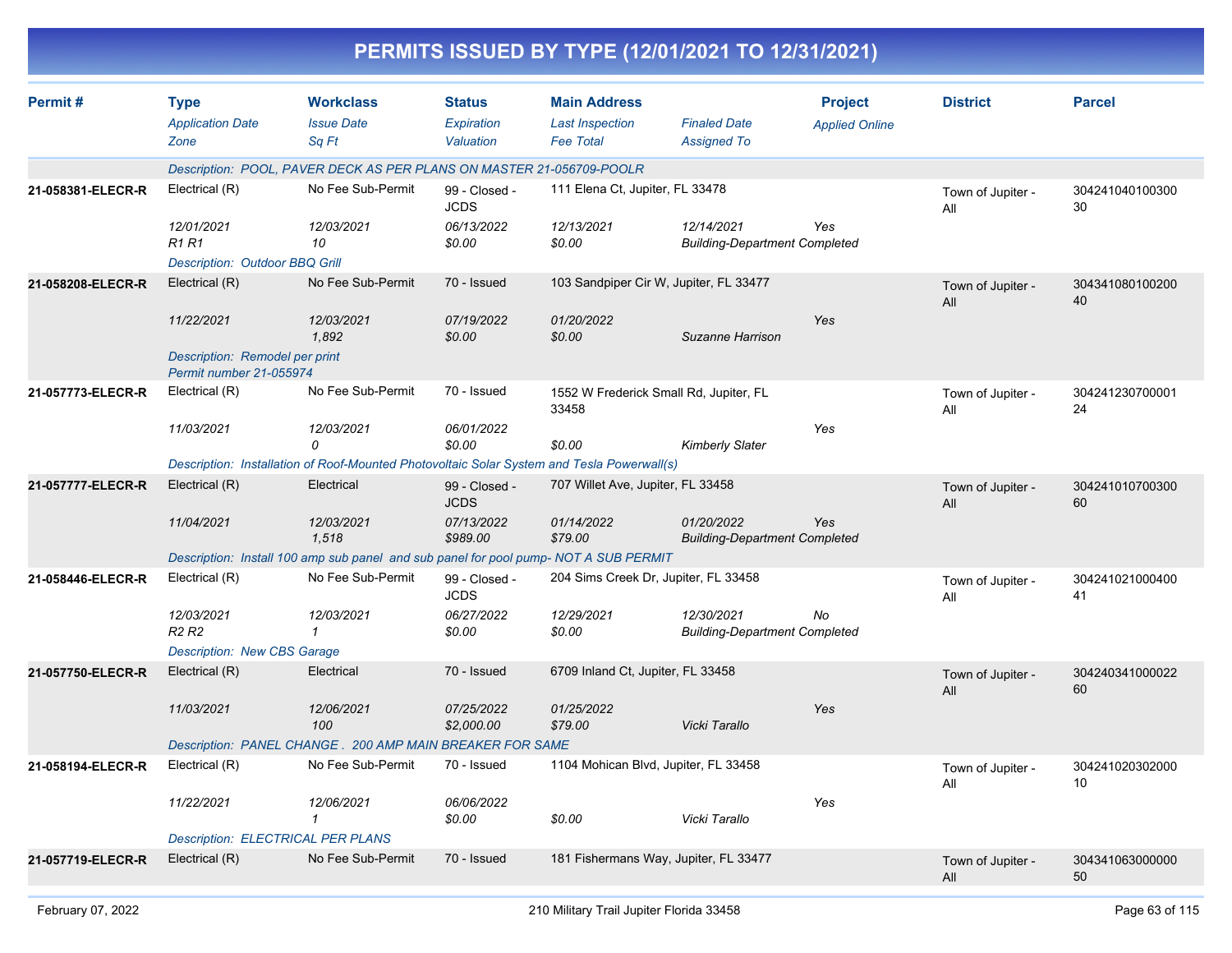| Permit#           | <b>Type</b><br><b>Application Date</b><br>Zone                                                        | <b>Workclass</b><br><b>Issue Date</b><br>Sq Ft                                                                                                                                 | <b>Status</b><br>Expiration<br>Valuation | <b>Main Address</b><br><b>Last Inspection</b><br><b>Fee Total</b> | <b>Finaled Date</b><br><b>Assigned To</b>          | <b>Project</b><br><b>Applied Online</b> | <b>District</b>          | <b>Parcel</b>             |
|-------------------|-------------------------------------------------------------------------------------------------------|--------------------------------------------------------------------------------------------------------------------------------------------------------------------------------|------------------------------------------|-------------------------------------------------------------------|----------------------------------------------------|-----------------------------------------|--------------------------|---------------------------|
|                   | 11/02/2021<br><b>R3 R3</b><br><b>Description: Per Plans</b>                                           | 12/06/2021<br>50                                                                                                                                                               | 07/11/2022<br>\$0.00                     | 01/11/2022<br>\$0.00                                              | Suzanne Harrison                                   | Yes                                     |                          |                           |
| 21-057390-ELECR-R | Electrical (R)                                                                                        | Electrical                                                                                                                                                                     | 70 - Issued                              | 2034 Staysail Ln, Jupiter, FL 33477                               |                                                    |                                         | Town of Jupiter -<br>All | 304341160700001<br>50     |
|                   | 10/20/2021                                                                                            | 12/07/2021<br>1                                                                                                                                                                | 06/05/2022<br>\$2,000.00                 | \$79.00                                                           | Kelly Hills                                        | Yes                                     |                          |                           |
|                   | FPL feeder pipe                                                                                       | Description: Swap out new electrical panel and breakers. Replace                                                                                                               |                                          |                                                                   |                                                    |                                         |                          |                           |
| 21-058246-ELECR-R | Electrical (R)                                                                                        | Electrical                                                                                                                                                                     | 70 - Issued                              | 1110 Choctaw St, Jupiter, FL 33458                                |                                                    |                                         | Town of Jupiter -<br>All | 304241020300300<br>80     |
|                   | 11/23/2021                                                                                            | 12/07/2021<br>1,568                                                                                                                                                            | 08/01/2022<br>\$1,695.00                 | 02/01/2022<br>\$79.00                                             | <b>Kimberly Slater</b>                             | Yes                                     |                          |                           |
|                   |                                                                                                       | Description: Replace meter can with meter main                                                                                                                                 |                                          |                                                                   |                                                    |                                         |                          |                           |
| 21-057760-ELECR-R | Electrical (R)                                                                                        | Electrical                                                                                                                                                                     | 99 - Closed -<br><b>JCDS</b>             | 341 Regatta Dr, Jupiter, FL 33477                                 |                                                    |                                         | Town of Jupiter -<br>All | 304341072700074<br>50     |
|                   | 11/03/2021<br><b>R1 R1</b>                                                                            | 12/07/2021<br>3,666                                                                                                                                                            | 07/05/2022<br>\$2,495.00                 | 01/06/2022<br>\$79.00                                             | 01/21/2022<br><b>Building-Department Completed</b> | Yes                                     |                          |                           |
|                   | Description: Supply and install new 200amp, 42 spaces main breaker service panel in existing location |                                                                                                                                                                                |                                          |                                                                   |                                                    |                                         |                          |                           |
| 21-057397-ELECR-R | Electrical (R)                                                                                        | Pool                                                                                                                                                                           | 70 - Issued                              | 416 Sonoma Isles Cir, Jupiter, FL 33478                           |                                                    |                                         | Town of Jupiter -<br>All | 304240320400012<br>$00\,$ |
|                   | 10/20/2021<br><b>R1 R1</b>                                                                            | 12/08/2021<br>607                                                                                                                                                              | 08/01/2022<br>\$0.00                     | 02/02/2022<br>\$0.00                                              | Shandre Kellerman                                  | <b>No</b>                               |                          |                           |
|                   |                                                                                                       | Description: HOOK UP POOL EQUIPMENT AND LIGHTS FOR Inground Gunite Pool/Spa W/ PAVER DECK AS PER PLANS ON MASTER 21-056939-POOLR                                               |                                          |                                                                   |                                                    |                                         |                          |                           |
| 21-058519-ELECR-R | Electrical (R)                                                                                        | No Fee Sub-Permit                                                                                                                                                              | 70 - Issued                              | 228 Longshore Dr. Jupiter, FL 33458                               |                                                    |                                         | Town of Jupiter -<br>All | 304240271200003<br>90     |
|                   | 12/08/2021                                                                                            | 12/08/2021<br>$\mathbf{1}$                                                                                                                                                     | 06/13/2022<br>\$0.00                     | 12/13/2021<br>\$0.00                                              | Kelly Hills                                        | Yes                                     |                          |                           |
|                   |                                                                                                       | Description: Electrical work for Kitchen remodel                                                                                                                               |                                          |                                                                   |                                                    |                                         |                          |                           |
| 21-058536-ELECR-R | Electrical (R)                                                                                        | Pool                                                                                                                                                                           | 70 - Issued                              | 30 E Riverside Dr, Jupiter, FL 33469                              |                                                    |                                         | Town of Jupiter -<br>All | 304340310000300<br>72     |
|                   | 12/08/2021<br><b>R1R1</b>                                                                             | 12/08/2021<br>1,803                                                                                                                                                            | 06/06/2022<br>\$0.00                     | \$0.00                                                            | <b>Kelly Hills</b>                                 | No                                      |                          |                           |
|                   |                                                                                                       | Description: Construct new pool & spa on pilings (pilings to be done by others) with a sand set paver deck & gas heater (gas hookup and autofill hookup to be done by others). |                                          |                                                                   |                                                    |                                         |                          |                           |
| 21-056787-ELECR-R | Electrical (R)                                                                                        | No Fee Sub-Permit                                                                                                                                                              | 99 - Closed -<br><b>JCDS</b>             | 157 Commodore Dr, Jupiter, FL 33477                               |                                                    |                                         | Town of Jupiter -<br>All | 304341070900007<br>60     |
|                   | 09/29/2021                                                                                            | 12/09/2021<br>572                                                                                                                                                              | 07/05/2022<br>\$0.00                     | 01/06/2022<br>\$0.00                                              | 01/06/2022<br><b>Building-Department Completed</b> | Yes                                     |                          |                           |
|                   |                                                                                                       | Description: installation of 110v electrical outlet on existing residential structure [21-056772-BLDR]                                                                         |                                          |                                                                   |                                                    |                                         |                          |                           |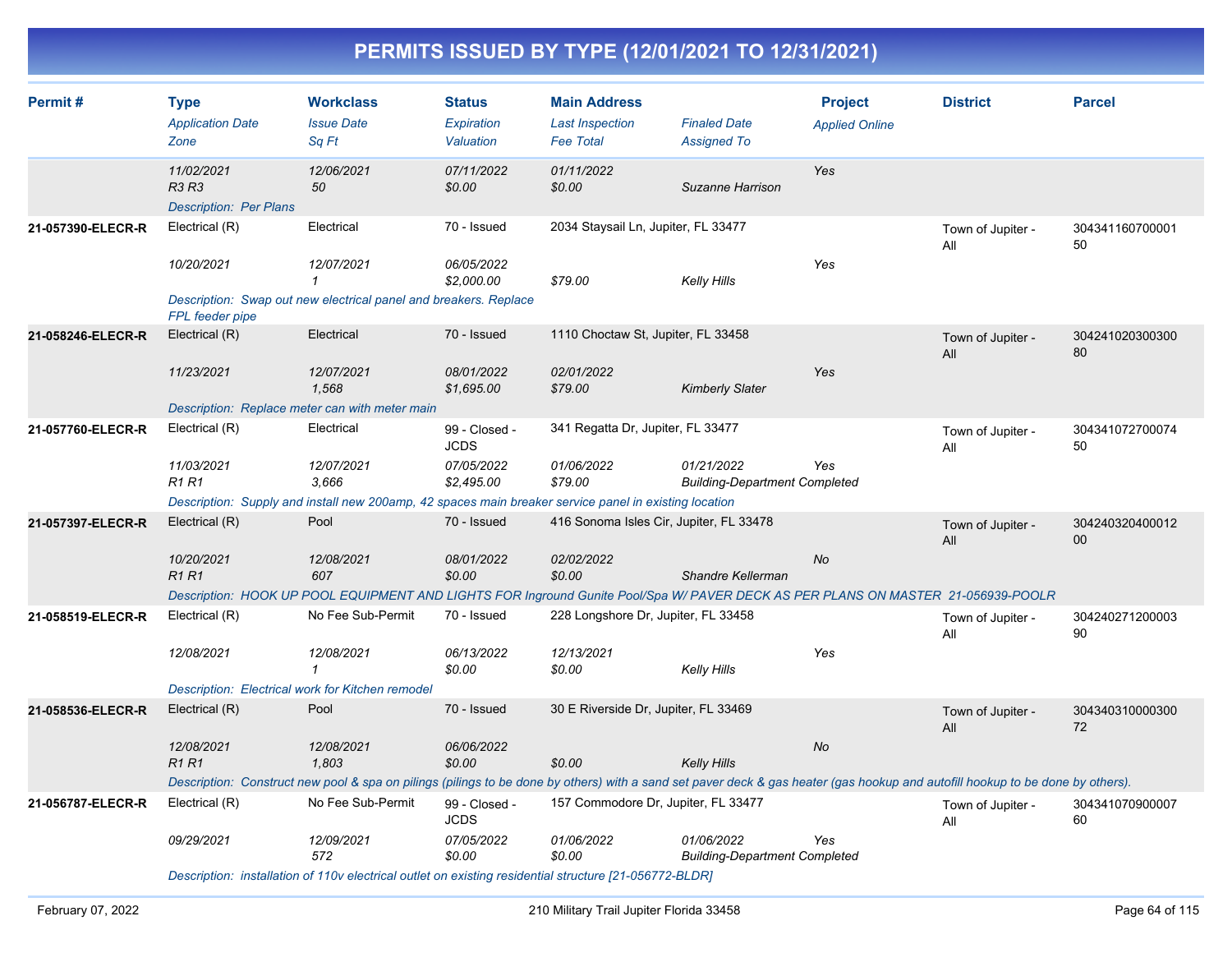| Permit#           | <b>Type</b><br><b>Application Date</b><br>Zone                     | <b>Workclass</b><br><b>Issue Date</b><br>Sq Ft                                          | <b>Status</b><br><b>Expiration</b><br>Valuation | <b>Main Address</b><br><b>Last Inspection</b><br><b>Fee Total</b> | <b>Finaled Date</b><br><b>Assigned To</b>          | <b>Project</b><br><b>Applied Online</b> | <b>District</b>          | <b>Parcel</b>         |
|-------------------|--------------------------------------------------------------------|-----------------------------------------------------------------------------------------|-------------------------------------------------|-------------------------------------------------------------------|----------------------------------------------------|-----------------------------------------|--------------------------|-----------------------|
| 21-058602-ELECR-R | Electrical (R)                                                     | Pool                                                                                    | 70 - Issued                                     | 6350 Foster St, Jupiter, FL 33458                                 |                                                    |                                         | Town of Jupiter -<br>All | 304241150103800<br>90 |
|                   | 12/09/2021<br><b>R1 R1</b><br>Description: Swimming Pool with Deck | 12/09/2021<br>465                                                                       | 06/07/2022<br>\$0.00                            | \$0.00                                                            | <b>Kelly Hills</b>                                 | <b>No</b>                               |                          |                       |
| 21-057259-ELECR-R | Electrical (R)                                                     | No Fee Sub-Permit                                                                       | 70 - Issued                                     | 113 Cerulean Key Way, Jupiter, FL 33478                           |                                                    |                                         | Town of Jupiter -<br>All | 304240320600018<br>50 |
|                   | 10/15/2021<br><b>R1 R1</b>                                         | 12/09/2021<br>20                                                                        | 06/07/2022<br>\$0.00                            | \$0.00                                                            | Alicia Hertzog                                     | Yes                                     |                          |                       |
|                   | Description: Adding circuits for outdoor kitchen                   | No Fee Sub-Permit                                                                       |                                                 | 524 Sonoma Isles Cir, Jupiter, FL 33478                           |                                                    |                                         |                          |                       |
| 21-058380-ELECR-R | Electrical (R)                                                     |                                                                                         | 99 - Closed -<br><b>JCDS</b>                    |                                                                   |                                                    |                                         | Town of Jupiter -<br>All | 304240320300002<br>50 |
|                   | 12/01/2021<br><b>R1R1</b>                                          | 12/09/2021<br>10                                                                        | 06/21/2022<br>\$0.00                            | 12/20/2021                                                        | 12/22/2021                                         | Yes                                     |                          |                       |
|                   | <b>Description: Outdoor BBQ Grill</b>                              |                                                                                         |                                                 | \$0.00                                                            | <b>Building-Department Completed</b>               |                                         |                          |                       |
| 21-056986-ELECR-R | Electrical (R)                                                     | Electrical                                                                              | 70 - Issued                                     | 1131 11Th Ct, Jupiter, FL 33477                                   |                                                    |                                         | Town of Jupiter -<br>All | 304341200600009<br>73 |
|                   | 10/06/2021<br>R <sub>2</sub> R <sub>2</sub>                        | 12/09/2021<br>1,236                                                                     | 06/07/2022<br>\$9,266.00                        | \$190.10                                                          | Vicki Tarallo                                      | Yes                                     |                          |                       |
|                   |                                                                    | Description: REPLACE INSIDE MAIN BREAKER PANEL WITH LIKE, INSTALL MAIN GROUNDING SYSTEM |                                                 |                                                                   |                                                    |                                         |                          |                       |
| 21-057729-ELECR-R | Electrical (R)                                                     | No Fee Sub-Permit                                                                       | 99 - Closed -<br><b>JCDS</b>                    | 6110 Linton St, Jupiter, FL 33458                                 |                                                    |                                         | Town of Jupiter -<br>All | 304241150808100<br>50 |
|                   | 11/02/2021                                                         | 12/09/2021<br>2,282                                                                     | 06/21/2022<br>\$0.00                            | 12/22/2021<br>\$0.00                                              | 12/23/2021<br><b>Building-Department Completed</b> | Yes                                     |                          |                       |
|                   |                                                                    | Description: Solar System interconnection work                                          |                                                 |                                                                   |                                                    |                                         |                          |                       |
| 21-058299-ELECR-R | Electrical (R)                                                     | Electrical                                                                              | 70 - Issued                                     | 15133 Harriet Ave, Jupiter, FL 33458                              |                                                    |                                         | Town of Jupiter -<br>All | 304241150104700<br>70 |
|                   | 11/29/2021                                                         | 12/09/2021<br>10                                                                        | 07/19/2022<br>\$1,500.00                        | 01/20/2022<br>\$79.00                                             | Angela Carpentiere                                 | Yes                                     |                          |                       |
|                   |                                                                    | Description: Replace existing 200amp meter main for same                                |                                                 |                                                                   |                                                    |                                         |                          |                       |
| 21-058144-ELECR-R | Electrical (R)                                                     | Electrical                                                                              | 99 - Closed -<br><b>JCDS</b>                    | Se Corner Clocktower Dr, Jupiter, FL                              |                                                    |                                         | Town of Jupiter -<br>All | 304241014100300<br>00 |
|                   | 11/18/2021<br>R <sub>1</sub> R <sub>1</sub>                        | 12/09/2021<br>500                                                                       | 07/26/2022<br>\$1,832.00                        | 01/27/2022<br>\$79.00                                             | 02/03/2022<br><b>Building-Department Completed</b> | Yes                                     |                          |                       |
|                   |                                                                    | Description: Replacing a 100 amp panel for an outdoor stand alone unit (empty lot)      |                                                 |                                                                   |                                                    |                                         |                          |                       |
| 21-057530-ELECR-R | Electrical (R)                                                     | Electrical                                                                              | 70 - Issued                                     | 0 Confidential Record Per Fs-119.07,<br>Jupiter, FL 33469         |                                                    |                                         | Town of Jupiter -<br>All | 304340310900402<br>40 |
|                   | 10/25/2021<br><b>R1 R1</b>                                         | 12/09/2021<br>$\mathbf{1}$                                                              | 07/25/2022<br>\$1,200.00                        | 01/26/2022<br>\$79.00                                             | Kelly Hills                                        | Yes                                     |                          |                       |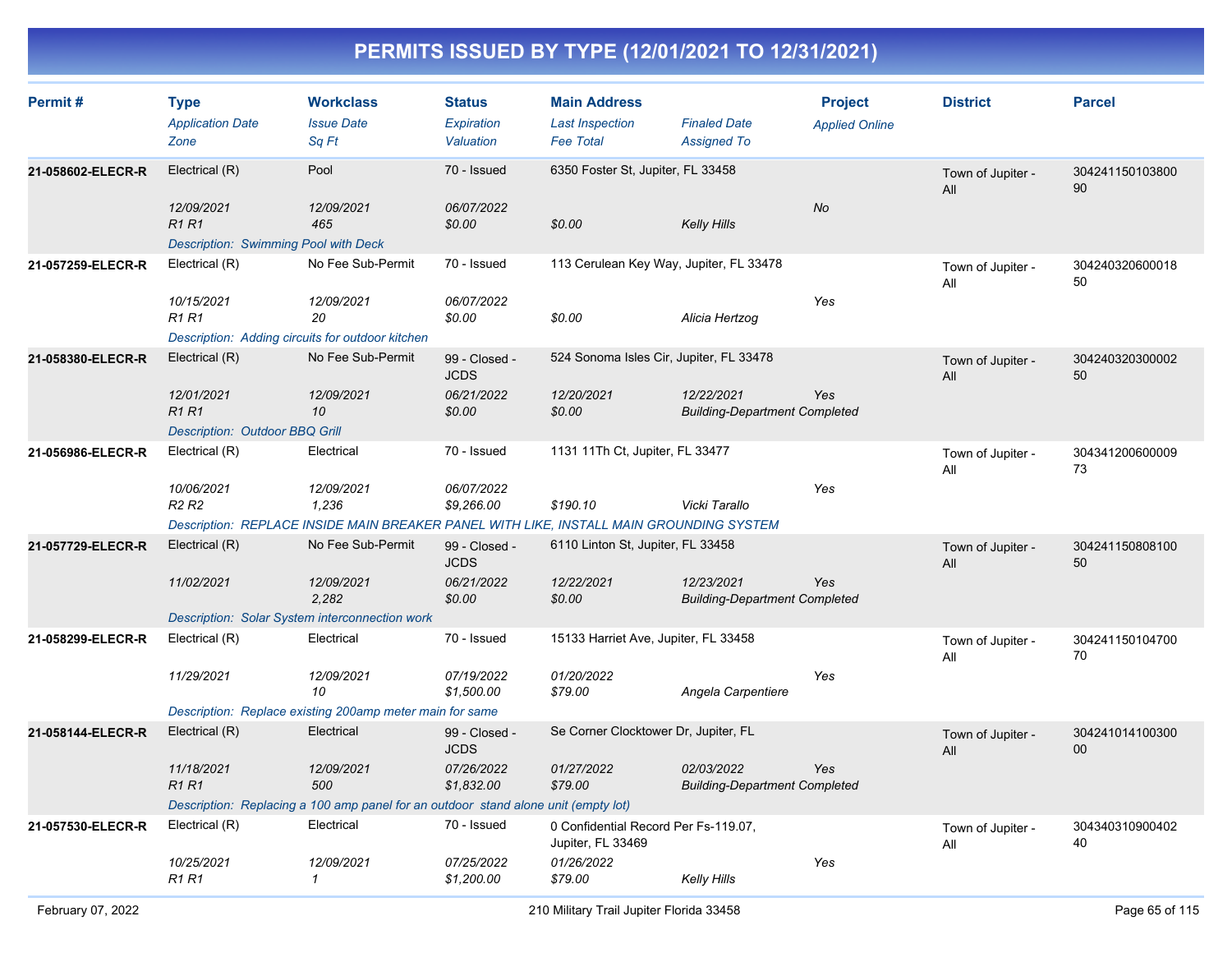|                   |                                          |                                                                                                                                                                                                                                                                                            |                              |                                    | PERMITS ISSUED BY TYPE (12/01/2021 TO 12/31/2021)  |                       |                          |                       |
|-------------------|------------------------------------------|--------------------------------------------------------------------------------------------------------------------------------------------------------------------------------------------------------------------------------------------------------------------------------------------|------------------------------|------------------------------------|----------------------------------------------------|-----------------------|--------------------------|-----------------------|
| Permit#           | <b>Type</b>                              | <b>Workclass</b>                                                                                                                                                                                                                                                                           | <b>Status</b>                | <b>Main Address</b>                |                                                    | <b>Project</b>        | <b>District</b>          | <b>Parcel</b>         |
|                   | <b>Application Date</b>                  | <b>Issue Date</b>                                                                                                                                                                                                                                                                          | Expiration                   | <b>Last Inspection</b>             | <b>Finaled Date</b>                                | <b>Applied Online</b> |                          |                       |
|                   | Zone                                     | Sq Ft                                                                                                                                                                                                                                                                                      | Valuation                    | <b>Fee Total</b>                   | <b>Assigned To</b>                                 |                       |                          |                       |
|                   |                                          | Description: CONVERT OVERHEAD SERVICE TO UNDERGROUND                                                                                                                                                                                                                                       |                              |                                    |                                                    |                       |                          |                       |
| 21-057699-ELECR-R | Electrical (R)                           | Electrical                                                                                                                                                                                                                                                                                 | 99 - Closed -<br><b>JCDS</b> | 111 Redbud Rd, Jupiter, FL 33458   |                                                    |                       | Town of Jupiter -<br>All | 304241121500003<br>40 |
|                   | 11/02/2021                               | 12/09/2021<br>3.814                                                                                                                                                                                                                                                                        | 06/14/2022<br>\$1,890.40     | 12/16/2021<br>\$79.00              | 12/17/2021                                         | Yes                   |                          |                       |
|                   |                                          | Description: Installing (2) 20 amp duplex receptacles in areas marked out by company installing the awning. Running a dedicated circuit from panel off of 20/20 Homeline Breaker,<br>installing junction box in attic and installing new outlet for patio off of existing interior outlet. |                              |                                    |                                                    |                       |                          |                       |
| 21-058248-ELECR-R | Electrical (R)                           | No Fee Sub-Permit                                                                                                                                                                                                                                                                          | 99 - Closed -<br><b>JCDS</b> | 202 Woodlake Dr, Jupiter, FL 33458 |                                                    |                       | Town of Jupiter -<br>All | 304241100300028<br>70 |
|                   | 11/23/2021                               | 12/09/2021<br>-1                                                                                                                                                                                                                                                                           | 08/01/2022<br>\$0.00         | 02/01/2022<br>\$0.00               | 02/02/2022<br><b>Building-Department Completed</b> | Yes                   |                          |                       |
|                   | <b>Description: ELECTRICAL PER PLANS</b> |                                                                                                                                                                                                                                                                                            |                              |                                    |                                                    |                       |                          |                       |
| 21-058499-ELECR-R | Electrical (R)                           | Pool                                                                                                                                                                                                                                                                                       | 70 - Issued                  | 131 Castries Dr, Jupiter, FL 33458 |                                                    |                       | Town of Jupiter -<br>All | 304241140700025<br>70 |
|                   | 12/07/2021<br><b>MXD MXD</b>             | 12/10/2021<br>552                                                                                                                                                                                                                                                                          | 08/03/2022<br>\$0.00         | 02/04/2022<br>\$0.00               | Shandre Kellerman                                  | No                    |                          |                       |
|                   |                                          | Description: TO WIRE AND CONNECT POOL EQUIPMENT FOR Install swimming pool and deck AS PER PLANS ON MASTER 21-057850-POOLR                                                                                                                                                                  |                              |                                    |                                                    |                       |                          |                       |
| 21-058335-ELECR-R | Electrical (R)                           | No Fee Sub-Permit                                                                                                                                                                                                                                                                          | 70 - Issued                  |                                    | 1523 Ocean Dunes Cir, Jupiter, FL 33477            |                       | Town of Jupiter -<br>All | 304341201004100<br>21 |
|                   | 11/30/2021                               | 12/10/2021                                                                                                                                                                                                                                                                                 | 07/11/2022<br>\$0.00         | 01/11/2022<br>\$0.00               | Shandre Kellerman                                  | Yes                   |                          |                       |
|                   |                                          | Description: Electrical for interior remodel per plans submitted with master permit (value included on master permit)AS PER 21-055940-BLDR                                                                                                                                                 |                              |                                    |                                                    |                       |                          |                       |
| 21-058124-ELECR-R | Electrical (R)                           | Pool                                                                                                                                                                                                                                                                                       | 99 - Closed -<br><b>JCDS</b> | 3323 Duval St, Jupiter, FL 33458   |                                                    |                       | Town of Jupiter -<br>All | 304241141400057<br>10 |
|                   | 11/18/2021<br><b>MXD MXD</b>             | 12/10/2021<br>448                                                                                                                                                                                                                                                                          | 08/03/2022<br>\$0.00         | 02/04/2022<br>\$0.00               | 02/07/2022<br><b>Building-Department Completed</b> | No                    |                          |                       |
|                   |                                          | Description: ELECTRICAL EQUIPMENT WIRING FOR Install swimming pool and deck AS PER PLANS ON MASTER 21-057644-POOLR                                                                                                                                                                         |                              |                                    |                                                    |                       |                          |                       |
| 21-057334-ELECR-R | Electrical (R)                           | Pool                                                                                                                                                                                                                                                                                       | 70 - Issued                  | 212 Park PI, Jupiter, FL 33458     |                                                    |                       | Town of Jupiter -<br>All | 304241013500001<br>00 |
|                   | 10/18/2021<br>R1 R1                      | 12/13/2021<br>351                                                                                                                                                                                                                                                                          | 08/01/2022<br>\$0.00         | 01/31/2022<br>\$0.00               | Shandre Kellerman                                  | No                    |                          |                       |
|                   |                                          | Description: Pool, Spa, Paver deck, elect heater AS PER PLANS ON MASTER 21-056835-POOLR                                                                                                                                                                                                    |                              |                                    |                                                    |                       |                          |                       |
| 21-058047-ELECR-R | Electrical (R)                           | Pool                                                                                                                                                                                                                                                                                       | 70 - Issued                  |                                    | 113 Cinder Dunes Pt, Jupiter, FL 33478             |                       | Town of Jupiter -<br>All | 304240320600023<br>40 |
|                   | 11/16/2021                               | 12/13/2021                                                                                                                                                                                                                                                                                 | 06/11/2022                   |                                    |                                                    | No                    |                          |                       |
|                   | <b>R1 R1</b>                             | 505                                                                                                                                                                                                                                                                                        | \$0.00                       | \$0.00                             | <b>Kelly Hills</b>                                 |                       |                          |                       |
|                   |                                          | Description: Inground Gunite Pool and Spa with Paver Deck                                                                                                                                                                                                                                  |                              |                                    |                                                    |                       |                          |                       |
| 21-058309-ELECR-R | Electrical (R)                           | No Fee Sub-Permit                                                                                                                                                                                                                                                                          | 70 - Issued                  |                                    | 307 Newhaven Blvd, Jupiter, FL 33458               |                       | Town of Jupiter -<br>All | 304241240400003<br>70 |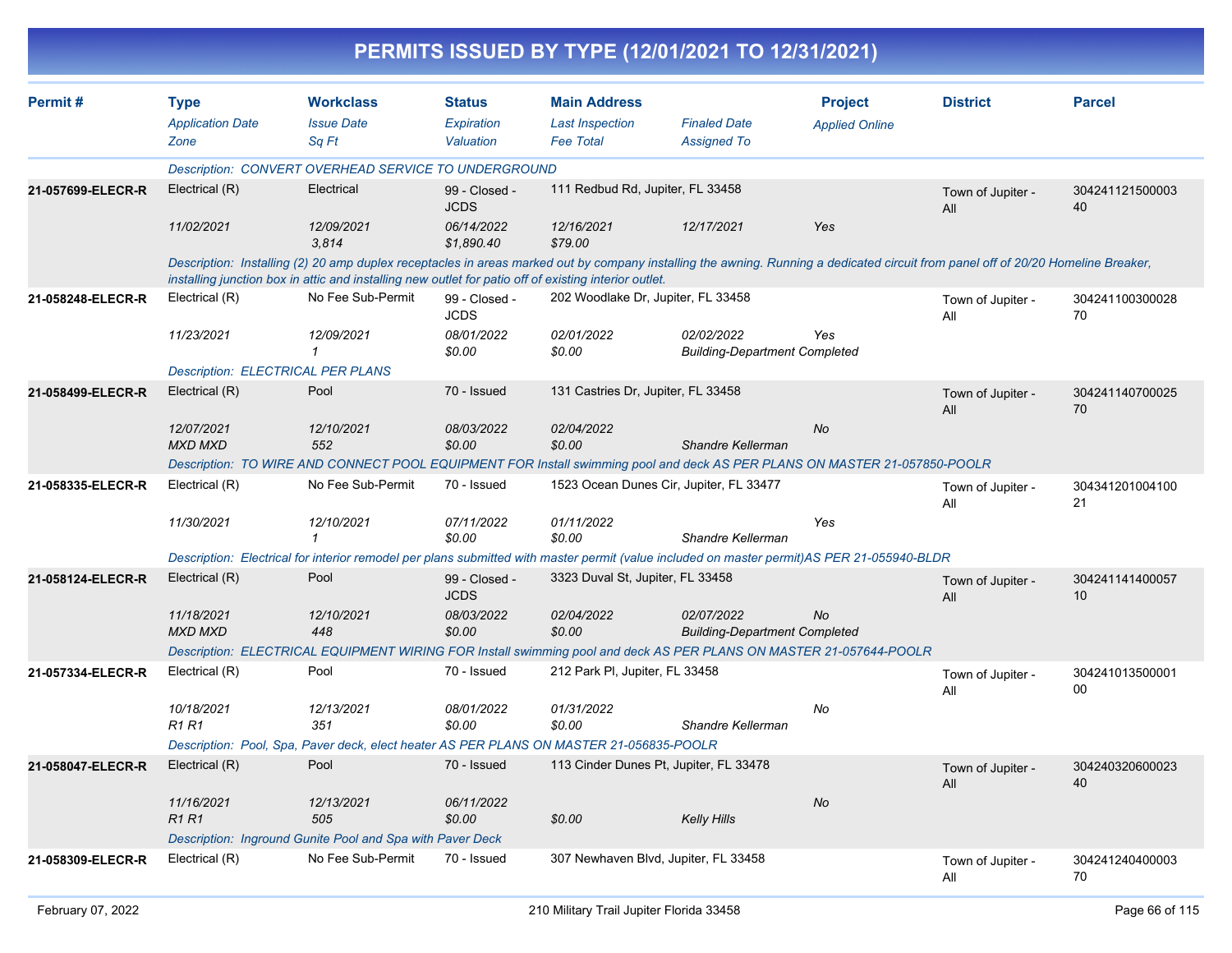| Permit#           | <b>Type</b><br><b>Application Date</b><br>Zone                                                                            | <b>Workclass</b><br><b>Issue Date</b><br>Sq Ft                                                               | <b>Status</b><br>Expiration<br>Valuation | <b>Main Address</b><br><b>Last Inspection</b><br><b>Fee Total</b> | <b>Finaled Date</b><br><b>Assigned To</b>          | <b>Project</b><br><b>Applied Online</b> | <b>District</b>          | <b>Parcel</b>         |
|-------------------|---------------------------------------------------------------------------------------------------------------------------|--------------------------------------------------------------------------------------------------------------|------------------------------------------|-------------------------------------------------------------------|----------------------------------------------------|-----------------------------------------|--------------------------|-----------------------|
|                   | 11/29/2021                                                                                                                | 12/14/2021<br>1                                                                                              | 07/11/2022<br>\$0.00                     | 01/10/2022<br>\$0.00                                              | Kimberly Slater                                    | Yes                                     |                          |                       |
|                   |                                                                                                                           | Description: multi bath remodel / see attached scope of work                                                 |                                          |                                                                   |                                                    |                                         |                          |                       |
| 21-058292-ELECR-R | Electrical (R)                                                                                                            | Electrical                                                                                                   | 70 - Issued                              | 141 Harbourside Cir, Jupiter, FL 33477                            |                                                    |                                         | Town of Jupiter -<br>All | 304341170200010<br>71 |
|                   | 11/28/2021                                                                                                                | 12/14/2021<br>$\mathbf{1}$                                                                                   | 06/12/2022<br>\$2,100.00                 | \$79.00                                                           | <b>Kelly Hills</b>                                 | Yes                                     |                          |                       |
|                   | Description: Service repair                                                                                               |                                                                                                              |                                          |                                                                   |                                                    |                                         |                          |                       |
| 21-058625-ELECR-R | Electrical (R)                                                                                                            | No Fee Sub-Permit                                                                                            | 70 - Issued                              | 2826 W Mallory Blvd, Jupiter, FL 33458                            |                                                    |                                         | Town of Jupiter -<br>All | 304241141900017<br>70 |
|                   | 12/10/2021                                                                                                                | 12/14/2021<br>$\mathbf 1$                                                                                    | 06/21/2022<br>\$0.00                     | 12/22/2021<br>\$0.00                                              | <b>Kimberly Slater</b>                             | Yes                                     |                          |                       |
|                   |                                                                                                                           | Description: Electrical per master permit no. 21-057929-BLDR                                                 |                                          |                                                                   |                                                    |                                         |                          |                       |
| 21-058212-ELECR-R | Electrical (R)                                                                                                            | Pool                                                                                                         | 70 - Issued                              | 420 Mariner Dr, Jupiter, FL 33477                                 |                                                    |                                         | Town of Jupiter -<br>All | 304341181100057<br>70 |
|                   | 11/22/2021<br><b>R1R1</b>                                                                                                 | 12/14/2021<br>$\mathcal I$                                                                                   | 06/12/2022<br>\$0.00                     | \$0.00                                                            | Shandre Kellerman                                  | No                                      |                          |                       |
|                   | Description: HOOK UP ELECRICAL FOR FRONT ENTRANCE WATER FEATURE 8 X 8 15 INCH DEEP AS PER PLANS ON MASTER 21-058008-POOLR |                                                                                                              |                                          |                                                                   |                                                    |                                         |                          |                       |
| 21-058432-ELECR-R | Electrical (R)                                                                                                            | Electrical                                                                                                   | 70 - Issued                              | 5905 Stonewood Ct, Jupiter, FL 33458                              |                                                    |                                         | Town of Jupiter -<br>All | 304241022100006<br>10 |
|                   | 12/02/2021                                                                                                                | 12/14/2021<br>0                                                                                              | 06/12/2022<br>\$400.00                   | 01/21/2022<br>\$79.00                                             | <b>Kellie Doherty</b>                              | Yes                                     |                          |                       |
|                   |                                                                                                                           | Description: Install 120v 20A circuit for fire alarm [breaker lock]                                          |                                          |                                                                   |                                                    |                                         |                          |                       |
| 21-058240-ELECR-R | Electrical (R)                                                                                                            | Electrical                                                                                                   | 99 - Closed -<br><b>JCDS</b>             | 1501 Ocean Way, Jupiter, FL 33477                                 |                                                    |                                         | Town of Jupiter -<br>All | 304341080600400<br>10 |
|                   | 11/23/2021                                                                                                                | 12/14/2021<br>3.635                                                                                          | 07/18/2022<br>\$4,500.00                 | 01/19/2022<br>\$94.00                                             | 01/21/2022<br><b>Building-Department Completed</b> | Yes                                     |                          |                       |
|                   |                                                                                                                           | Description: SUPPLY AND REPLACE EXISTING METER WITH 320A/400A NEW METER, 2100-AMP/40 SPACE NEW SERVICE PANEL |                                          |                                                                   |                                                    |                                         |                          |                       |
| 21-058713-ELECR-R | Electrical (R)                                                                                                            | Pool                                                                                                         | 70 - Issued                              | 209 Anhinga Ln, Jupiter, FL 33458                                 |                                                    |                                         | Town of Jupiter -<br>All | 304241150200001<br>40 |
|                   | 12/15/2021<br>R1 R1                                                                                                       | 12/15/2021<br>43                                                                                             | 06/13/2022<br>\$0.00                     | \$0.00                                                            |                                                    | No                                      |                          |                       |
|                   | Description: Pool, spa, paver deck, gas heater                                                                            |                                                                                                              |                                          |                                                                   |                                                    |                                         |                          |                       |
| 21-058657-ELECR-R | Electrical (R)                                                                                                            | No Fee Sub-Permit                                                                                            | 70 - Issued                              | 4702 Captains Way, Jupiter, FL 33477                              |                                                    |                                         | Town of Jupiter -<br>All | 304341181400001<br>60 |
|                   | 12/13/2021                                                                                                                | 12/15/2021<br>10                                                                                             | 07/05/2022<br>\$0.00                     | 01/05/2022<br>\$0.00                                              | Vicki Tarallo                                      | Yes                                     |                          |                       |
|                   |                                                                                                                           | <b>Description: GUEST HOUSE - ELECTRICAL PER PLANS</b>                                                       |                                          |                                                                   |                                                    |                                         |                          |                       |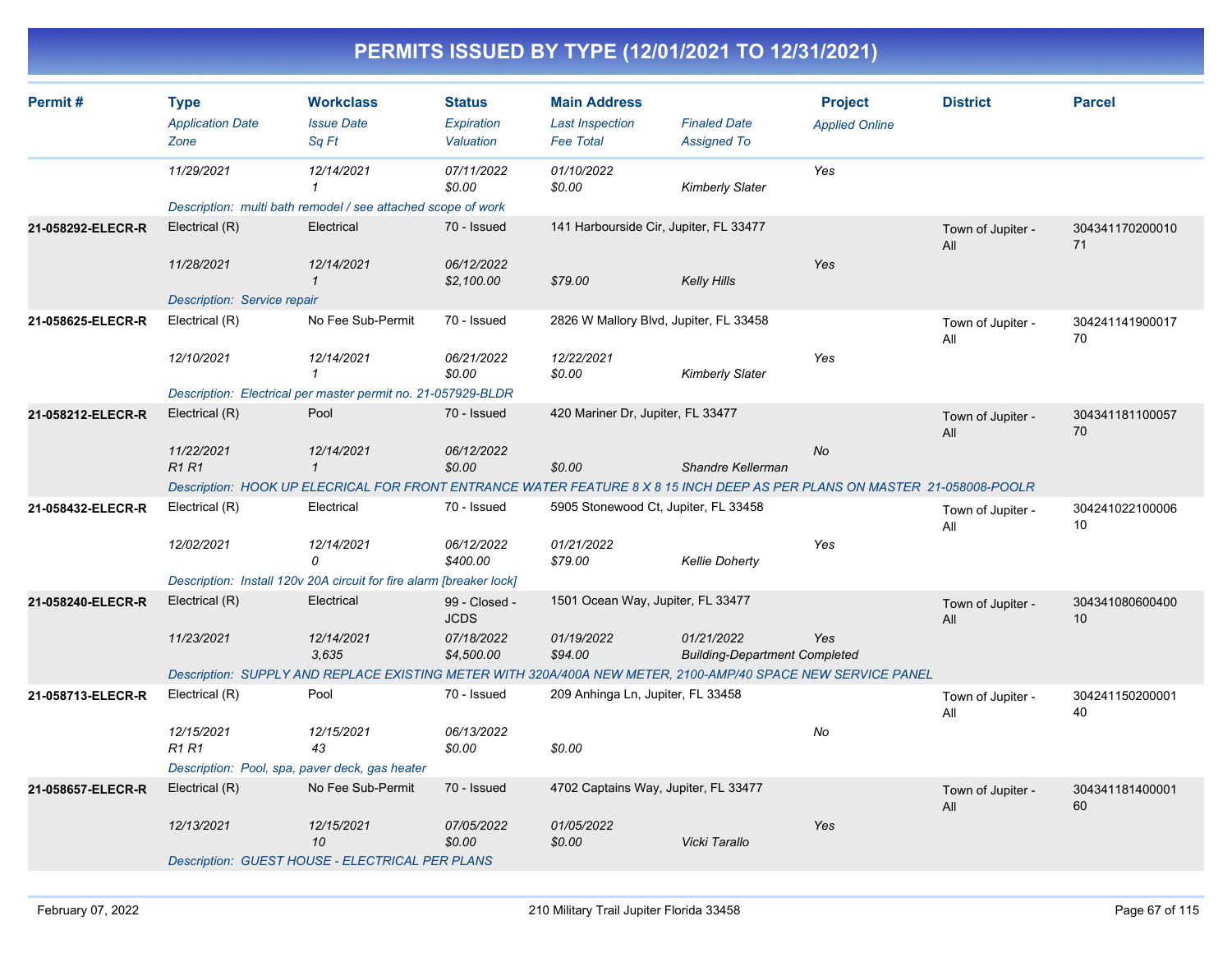| Permit#           | <b>Type</b>                                     | <b>Workclass</b>                                                                                                       | <b>Status</b>          | <b>Main Address</b>                             |                                                    | <b>Project</b>        | <b>District</b>          | <b>Parcel</b>         |
|-------------------|-------------------------------------------------|------------------------------------------------------------------------------------------------------------------------|------------------------|-------------------------------------------------|----------------------------------------------------|-----------------------|--------------------------|-----------------------|
|                   | <b>Application Date</b>                         | <b>Issue Date</b>                                                                                                      | Expiration             | <b>Last Inspection</b>                          | <b>Finaled Date</b>                                | <b>Applied Online</b> |                          |                       |
|                   | Zone                                            | Sq Ft                                                                                                                  | Valuation              | <b>Fee Total</b>                                | <b>Assigned To</b>                                 |                       |                          |                       |
| 21-054593-ELECR-R | Electrical (R)                                  | Pool                                                                                                                   | 70 - Issued            | 140 Glencullen Cir, Jupiter, FL 33458           |                                                    |                       | Town of Jupiter -<br>All | 304241132300013<br>80 |
|                   | 07/12/2021                                      | 12/16/2021                                                                                                             | 06/14/2022             |                                                 |                                                    | <b>No</b>             |                          |                       |
|                   | <b>MXD MXD</b>                                  | 315                                                                                                                    | \$0.00                 | \$0.00                                          | Shandre Kellerman                                  |                       |                          |                       |
|                   | <b>POOL 315 SQ FT</b><br><b>PERIMETER 77 LF</b> | Description: ELECTRICAL INSTALL AND WIRE POOL EQUIPMENT FOR NEW POOL, SPA, DECK AS PER PLANS ON MASTER 21-054498-POOLR |                        |                                                 |                                                    |                       |                          |                       |
| 21-058661-ELECR-R | Electrical (R)                                  | No Fee Sub-Permit                                                                                                      | 70 - Issued            | 6475 Jupiter Landings Dr, Jupiter, FL<br>33458  |                                                    |                       | Town of Jupiter -<br>All | 304240340600006<br>80 |
|                   | 12/13/2021                                      | 12/16/2021                                                                                                             | 06/21/2022             | 12/23/2021                                      |                                                    | Yes                   |                          |                       |
|                   | R <sub>1</sub> -A <sub>R1</sub> -A              | 270                                                                                                                    | \$0.00                 | \$0.00                                          | <b>Kelly Hills</b>                                 |                       |                          |                       |
|                   |                                                 | Description: Install new wiring for addition as per plans                                                              |                        |                                                 |                                                    |                       |                          |                       |
| 21-058648-ELECR-R | Electrical (R)                                  | Electrical                                                                                                             | 70 - Issued            |                                                 | 101 S Hepburn Ave, Jupiter, FL 33458               |                       | Town of Jupiter -<br>All | 304241010301101<br>90 |
|                   | 12/13/2021                                      | 12/16/2021<br>$\mathbf{1}$                                                                                             | 06/15/2022<br>\$500.00 | 12/17/2021<br>\$79.00                           | <b>Kellie Doherty</b>                              | Yes                   |                          |                       |
|                   |                                                 | <b>Description: CHANGE METER BOX SOCKET</b>                                                                            |                        |                                                 |                                                    |                       |                          |                       |
| 21-058655-ELECR-R | Electrical (R)                                  | No Fee Sub-Permit                                                                                                      | 70 - Issued            |                                                 | 4702 Captains Way, Jupiter, FL 33477               |                       | Town of Jupiter -<br>All | 304341181400001<br>60 |
|                   | 12/13/2021                                      | 12/16/2021<br>10                                                                                                       | 07/05/2022<br>\$0.00   | 01/05/2022<br>\$0.00                            | 12/15/2021<br><b>Building-Department Completed</b> | Yes                   |                          |                       |
|                   |                                                 | Description: MAIN HOUSE - ELECTRICAL PER PLANS                                                                         |                        |                                                 |                                                    |                       |                          |                       |
| 21-058333-ELECR-R | Electrical (R)                                  | No Fee Sub-Permit                                                                                                      | 70 - Issued            | 114 Village Clubhouse Cir, Jupiter, FL<br>33458 |                                                    |                       | Town of Jupiter -<br>All | 304241131100013<br>80 |
|                   | 11/30/2021                                      | 12/17/2021<br>2,643                                                                                                    | 06/27/2022<br>\$0.00   | 12/29/2021<br>\$0.00                            | Suzanne Harrison                                   | Yes                   |                          |                       |
|                   | Description: As Per Plan                        |                                                                                                                        |                        |                                                 |                                                    |                       |                          |                       |
| 21-058701-ELECR-R | Electrical (R)                                  | No Fee Sub-Permit                                                                                                      | 70 - Issued            | 6418 Mullin St, Jupiter, FL 33458               |                                                    |                       | Town of Jupiter -<br>All | 304241150105300<br>10 |
|                   | 12/14/2021                                      | 12/17/2021<br>0                                                                                                        | 06/15/2022<br>\$0.00   | 02/04/2022<br>\$0.00                            | <b>Kimberly Slater</b>                             | Yes                   |                          |                       |
|                   |                                                 | Description: SUB-PERMIT FOR ELECTRICAL CONNECTIONS FOR PHOTOVOLTAIC SOLAR PANELS                                       |                        |                                                 |                                                    |                       |                          |                       |
| 21-058023-ELECR-R | Electrical (R)                                  | Pool                                                                                                                   | 70 - Issued            | 408 Kennedy St, Jupiter, FL 33458               |                                                    |                       | Town of Jupiter -<br>All | 304241010801000<br>60 |
|                   | 11/15/2021                                      | 12/20/2021                                                                                                             | 06/18/2022             |                                                 |                                                    | No                    |                          |                       |
|                   | <b>R1 R1</b>                                    | 450                                                                                                                    | \$0.00                 | \$0.00                                          | Shandre Kellerman                                  |                       |                          |                       |
|                   |                                                 | Description: ELECTRICAL FOR New Inground pool with paver deck AS PER PLANS ON MASTER 21-057348-POOLR                   |                        |                                                 |                                                    |                       |                          |                       |
| 21-058861-ELECR-R | Electrical (R)                                  | Pool                                                                                                                   | 70 - Issued            |                                                 | 114 Echelon Crest Trl, Jupiter, FL 33478           |                       | Town of Jupiter -<br>All | 304240320600022<br>70 |
|                   |                                                 |                                                                                                                        |                        |                                                 |                                                    |                       |                          |                       |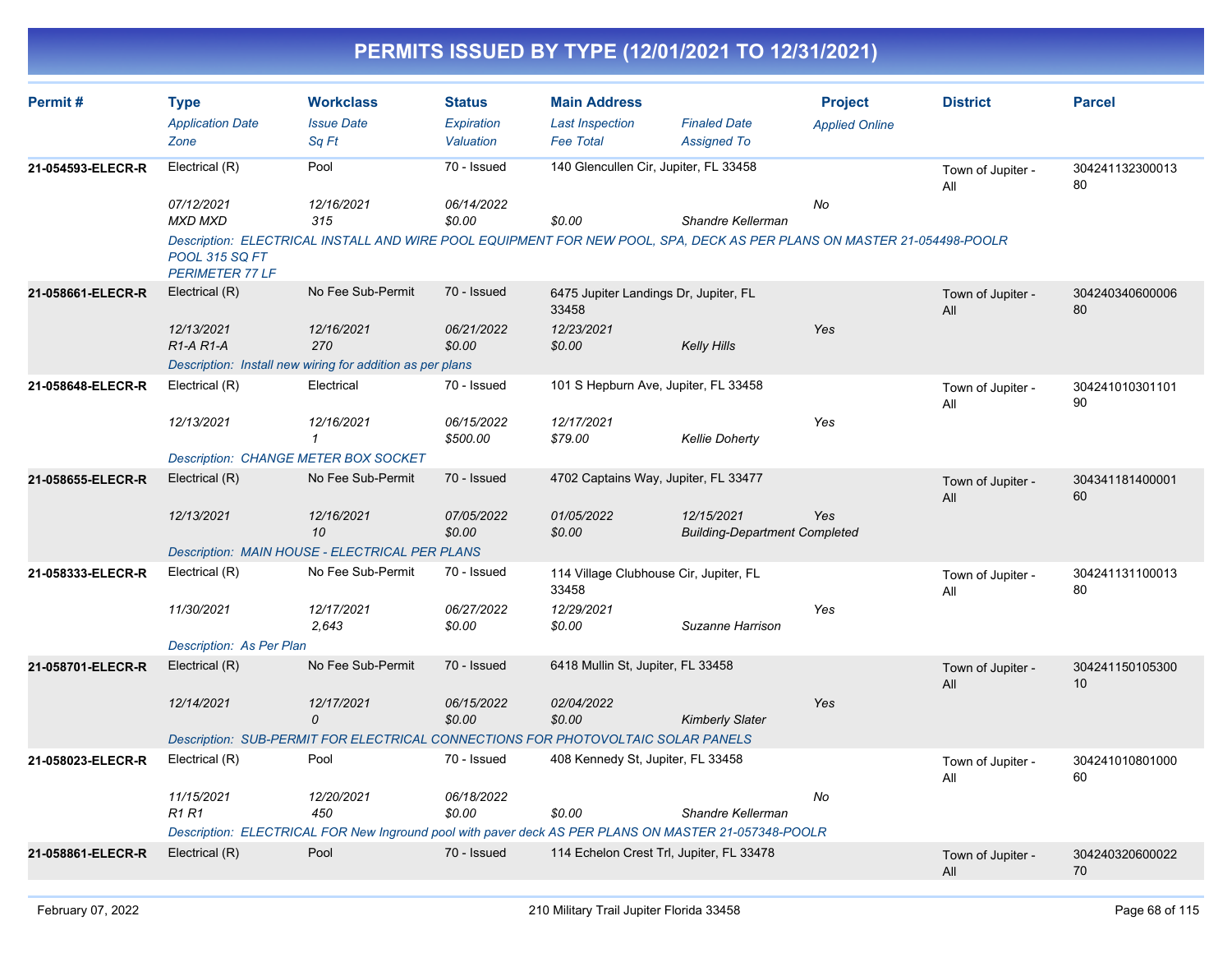| Permit#           | <b>Type</b><br><b>Application Date</b><br>Zone                              | <b>Workclass</b><br><b>Issue Date</b><br>Sq Ft                                                                                                                             | <b>Status</b><br>Expiration<br>Valuation | <b>Main Address</b><br><b>Last Inspection</b><br><b>Fee Total</b> | <b>Finaled Date</b><br><b>Assigned To</b>          | <b>Project</b><br><b>Applied Online</b> | <b>District</b>          | <b>Parcel</b>         |
|-------------------|-----------------------------------------------------------------------------|----------------------------------------------------------------------------------------------------------------------------------------------------------------------------|------------------------------------------|-------------------------------------------------------------------|----------------------------------------------------|-----------------------------------------|--------------------------|-----------------------|
|                   | 12/20/2021<br><b>R1R1</b><br>Description: Pool, spa, paver deck, gas heater | 12/20/2021<br>$\mathcal I$                                                                                                                                                 | 06/21/2022<br>\$0.00                     | \$0.00                                                            | <b>Kimberly Slater</b>                             | <b>No</b>                               |                          |                       |
| 21-058767-ELECR-R | Electrical (R)                                                              | No Fee Sub-Permit                                                                                                                                                          | 70 - Issued                              | 1000 N Us Highway 1, 772, Jupiter, FL<br>33477                    |                                                    |                                         | Town of Jupiter -<br>All | 304340312800003<br>21 |
|                   | 12/16/2021                                                                  | 12/21/2021<br>$\mathbf 1$<br>Description: Updated Electrical plans adding Can Lights in ceiling. Paddle Fan Junction, Combo smoke/carb Det., New Switches, Outlets and GFI | 07/05/2022<br>\$0.00                     | 01/06/2022<br>\$0.00                                              | <b>Kellie Doherty</b>                              | Yes                                     |                          |                       |
| 21-058390-ELECR-R | Electrical (R)                                                              | Electrical                                                                                                                                                                 | 99 - Closed -<br><b>JCDS</b>             | 141 Wandering Trl, Jupiter, FL 33458                              |                                                    |                                         | Town of Jupiter -<br>All | 304241101700002<br>10 |
|                   | 12/01/2021                                                                  | 12/21/2021<br>$\mathcal I$                                                                                                                                                 | 06/21/2022<br>\$3,053.00                 | 12/23/2021<br>\$79.00                                             | 12/28/2021<br><b>Building-Department Completed</b> | Yes                                     |                          |                       |
| 21-058486-ELECR-R | Description: Meter can replacement<br>Electrical (R)                        | Electrical                                                                                                                                                                 | 70 - Issued                              | 136 Partisan Ct, Jupiter, FL 33478                                |                                                    |                                         | Town of Jupiter -<br>All | 304241040100702<br>70 |
|                   | 12/07/2021                                                                  | 12/21/2021<br>3,222                                                                                                                                                        | 06/21/2022<br>\$1,141.00                 | \$79.00                                                           | Vicki Tarallo                                      | Yes                                     |                          |                       |
|                   |                                                                             | Description: INSTALL CUSTOMER SUPPLIED TESLA GEN 3 WALL CHARGER IN GARAGE                                                                                                  |                                          |                                                                   |                                                    |                                         |                          |                       |
| 21-058538-ELECR-R | Electrical (R)                                                              | No Fee Sub-Permit                                                                                                                                                          | 70 - Issued                              | 101 Mako Ln, Jupiter, FL 33477                                    |                                                    | Yes                                     | Town of Jupiter -<br>All | 304341080500600<br>10 |
|                   | 12/08/2021                                                                  | 12/21/2021<br>$\mathbf{1}$                                                                                                                                                 | 06/21/2022<br>\$0.00                     | \$0.00                                                            | Suzanne Harrison                                   |                                         |                          |                       |
|                   |                                                                             | Description: Electrical per Master (21-054991-BLDR) Kitchen & utility room renovation                                                                                      |                                          |                                                                   |                                                    |                                         |                          |                       |
| 21-058673-ELECR-R | Electrical (R)                                                              | No Fee Sub-Permit                                                                                                                                                          | 70 - Issued                              | 3040 Mainsail Cir, Jupiter, FL 33477                              |                                                    |                                         | Town of Jupiter -<br>All | 304341160600005<br>20 |
|                   | 12/14/2021                                                                  | 12/21/2021<br>$\mathbf{1}$                                                                                                                                                 | 06/27/2022<br>\$0.00                     | 12/28/2021<br>\$0.00                                              | Suzanne Harrison                                   | Yes                                     |                          |                       |
|                   | <b>Description: ELECTRIC AS PER PLAN</b>                                    |                                                                                                                                                                            |                                          |                                                                   |                                                    |                                         |                          |                       |
| 21-058635-ELECR-R | Electrical (R)                                                              | No Fee Sub-Permit                                                                                                                                                          | 70 - Issued                              | 117 N Caloosahatchee Ave, Jupiter, FL<br>33458                    |                                                    |                                         | Town of Jupiter -<br>All | 304241020205800<br>11 |
|                   | 12/13/2021                                                                  | 12/21/2021<br>$\mathbf{1}$                                                                                                                                                 | 06/27/2022<br>\$1,200.00                 | 12/28/2021<br>\$0.00                                              | Suzanne Harrison                                   | Yes                                     |                          |                       |
|                   |                                                                             | Description: move 5 gang switch box to new wall located in dinning room / living room                                                                                      |                                          |                                                                   |                                                    |                                         |                          |                       |
| 21-058120-ELECR-R | Electrical (R)                                                              | Pool                                                                                                                                                                       | 70 - Issued                              | 6216 Winding Lake Dr, Jupiter, FL 33458                           |                                                    |                                         | Town of Jupiter -<br>All | 304240271000044<br>20 |
|                   | 11/18/2021<br>$R1-A R1-A$                                                   | 12/22/2021<br>412<br>Description: HOOK UP EQUIPMENT AND LIGHTS FOR Inground Gunite Pool and Spa AS PER PLANS ON MASTER 21-057587-POOLR                                     | 08/01/2022<br>\$0.00                     | 02/02/2022<br>\$0.00                                              | Shandre Kellerman                                  | No                                      |                          |                       |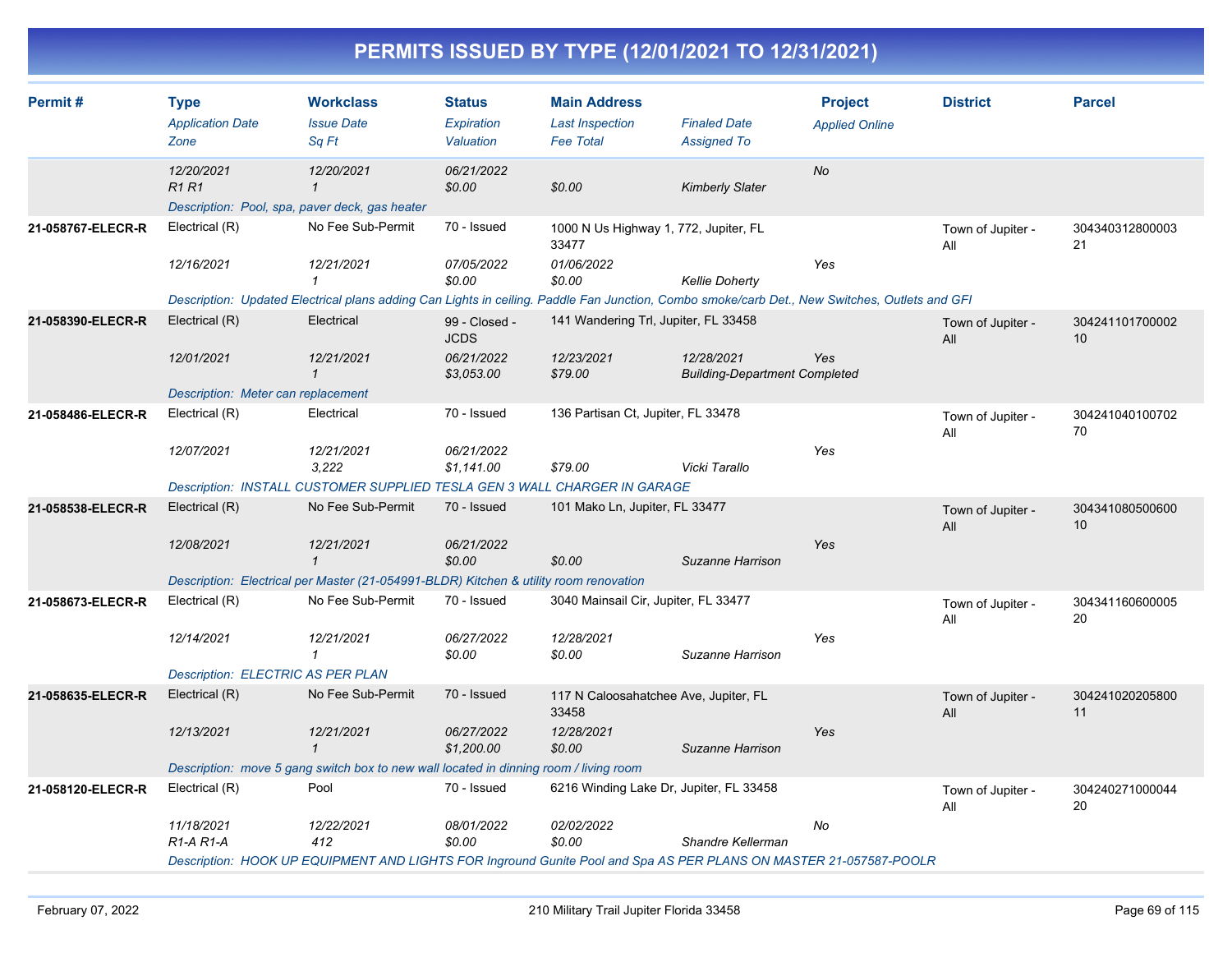| Permit#            | <b>Type</b><br><b>Application Date</b><br>Zone | <b>Workclass</b><br><b>Issue Date</b><br>Sq Ft                | <b>Status</b><br>Expiration<br>Valuation | <b>Main Address</b><br><b>Last Inspection</b><br><b>Fee Total</b> | <b>Finaled Date</b><br><b>Assigned To</b>          | <b>Project</b><br><b>Applied Online</b> | <b>District</b>          | <b>Parcel</b>         |
|--------------------|------------------------------------------------|---------------------------------------------------------------|------------------------------------------|-------------------------------------------------------------------|----------------------------------------------------|-----------------------------------------|--------------------------|-----------------------|
| 21-058876-ELECR-R  | Electrical (R)                                 | No Fee Sub-Permit                                             | 99 - Closed -<br><b>JCDS</b>             | 214 Umbrella PI, Jupiter, FL 33458                                |                                                    |                                         | Town of Jupiter -<br>All | 304240330500030<br>50 |
|                    | 12/21/2021                                     | 12/22/2021<br>$\mathbf{1}$                                    | 08/01/2022<br>\$0.00                     | 01/31/2022<br>\$0.00                                              | 02/01/2022<br><b>Building-Department Completed</b> | Yes                                     |                          |                       |
|                    |                                                | <b>Description: INSTALL POWER FOR 4 MOTORIZED SCREENS</b>     |                                          |                                                                   |                                                    |                                         |                          |                       |
| 21-058874-ELECR-R* | Electrical (R)                                 | No Fee Sub-Permit                                             | 70 - Issued                              | 120 S Village Way, Jupiter, FL 33458                              |                                                    |                                         | Town of Jupiter -<br>All | 304241130900011<br>00 |
|                    | 12/21/2021                                     | 12/22/2021<br>$\mathbf{1}$                                    | 06/21/2022<br>\$0.00                     | \$0.00                                                            | <b>Ellis Baird</b>                                 | Yes                                     |                          |                       |
|                    |                                                | Description: INSTALL POWER FOR 2 MOTORIZED SCREENS            |                                          |                                                                   |                                                    |                                         |                          |                       |
| 21-054920-ELECR-R  | Electrical (R)                                 | No Fee Sub-Permit                                             | NOC<br>Required                          | 162 Harbourside Cir, Jupiter, FL 33477                            |                                                    |                                         | Town of Jupiter -<br>All | 304341170200010<br>21 |
|                    | 07/22/2021                                     | 12/22/2021<br>$\mathbf{1}$                                    | 06/21/2022<br>\$0.00                     | \$0.00                                                            | Suzanne Harrison                                   | Yes                                     |                          |                       |
|                    |                                                | Description: Wire boat lift for 21-054500-MARS                |                                          |                                                                   |                                                    |                                         |                          |                       |
| 21-058774-ELECR-R  | Electrical (R)                                 | No Fee Sub-Permit                                             | 70 - Issued                              | 130 St Michaels Ct, Jupiter, FL 33458                             |                                                    |                                         | Town of Jupiter -<br>All | 304241111800006<br>60 |
|                    | 12/16/2021                                     | 12/23/2021<br>1,000                                           | 07/25/2022<br>\$0.00                     | 01/25/2022<br>\$0.00                                              | Shandre Kellerman                                  | Yes                                     |                          |                       |
|                    | Description: Electric for Kitchen remodel      |                                                               |                                          |                                                                   |                                                    |                                         |                          |                       |
| 21-058887-ELECR-R  | Electrical (R)                                 | No Fee Sub-Permit                                             | 70 - Issued                              | 149 Barcelona Dr, Jupiter, FL 33458                               |                                                    |                                         | Town of Jupiter -<br>All | 304241131700010<br>00 |
|                    | 12/21/2021                                     | 12/23/2021<br>36                                              | 06/21/2022<br>\$0.00                     | \$0.00                                                            | Vicki Tarallo                                      | Yes                                     |                          |                       |
|                    | <b>Description: ELECTRIC PER PLANS</b>         |                                                               |                                          |                                                                   |                                                    |                                         |                          |                       |
| 21-058227-ELECR-R  | Electrical (R)                                 | No Fee Sub-Permit                                             | 70 - Issued                              | 6339 Adams St, Jupiter, FL 33458                                  |                                                    |                                         | Town of Jupiter -<br>All | 304241150807901<br>30 |
|                    | 11/23/2021                                     | 12/23/2021<br>$\mathcal I$                                    | 06/21/2022<br>\$0.00                     | \$0.00                                                            | Vicki Tarallo                                      | Yes                                     |                          |                       |
|                    |                                                | Description: ELECTRICAL FOR 9.86 KW ROOF MOUNTED SOLAR SYSTEM |                                          |                                                                   |                                                    |                                         |                          |                       |
| 21-058961-ELECR-R  | Electrical (R)                                 | No Fee Sub-Permit                                             | 70 - Issued                              | 903 Clubhouse Cir, 33477                                          |                                                    |                                         | Town of Jupiter -<br>All |                       |
|                    | 12/28/2021                                     | 12/28/2021<br>$\mathcal I$                                    | 07/05/2022<br>\$0.00                     | 01/05/2022<br>\$0.00                                              | Alicia Hertzog                                     | Yes                                     |                          |                       |
|                    |                                                | <b>Description: ADDING OUTLETS FOR SPACING</b>                |                                          |                                                                   |                                                    |                                         |                          |                       |
| 21-058832-ELECR-R  | Electrical (R)                                 | Electrical                                                    | 70 - Issued                              | 204 5Th St, Jupiter, FL 33458                                     |                                                    |                                         | Town of Jupiter -<br>All | 304241010301900<br>50 |
|                    | 12/20/2021<br><b>R1R1</b>                      | 12/28/2021<br>200                                             | 07/20/2022<br>\$2,000.00                 | 01/21/2022<br>\$79.00                                             | Angela Carpentiere                                 | Yes                                     |                          |                       |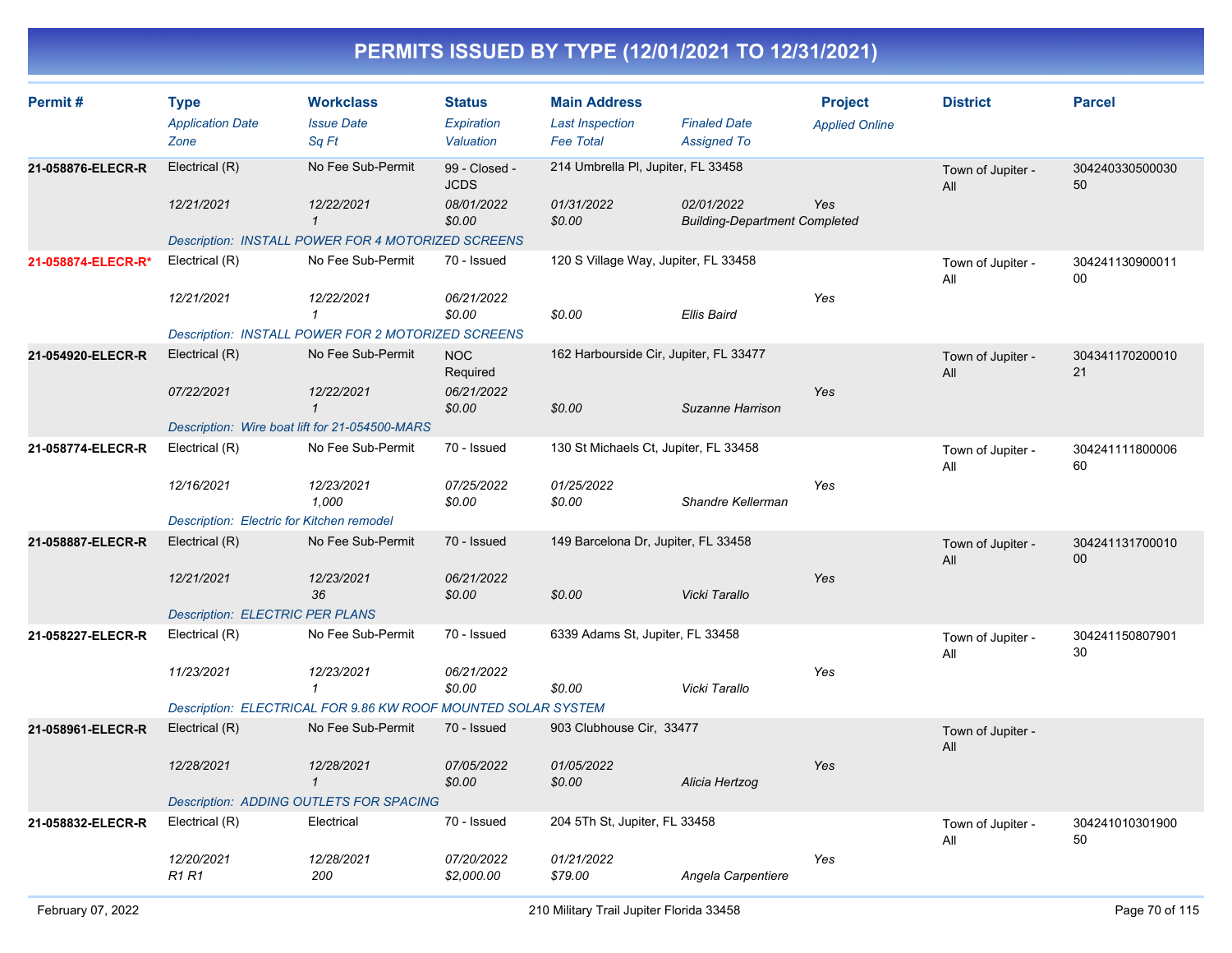| Permit#            | <b>Workclass</b><br><b>Type</b>            |                                                                                                                                                                          | <b>Status</b>                | <b>Main Address</b>                        |                                                    | <b>Project</b>        | <b>District</b>          | <b>Parcel</b>         |
|--------------------|--------------------------------------------|--------------------------------------------------------------------------------------------------------------------------------------------------------------------------|------------------------------|--------------------------------------------|----------------------------------------------------|-----------------------|--------------------------|-----------------------|
|                    | <b>Application Date</b><br>Zone            | <b>Issue Date</b><br>Sq Ft                                                                                                                                               | Expiration<br>Valuation      | <b>Last Inspection</b><br><b>Fee Total</b> | <b>Finaled Date</b><br><b>Assigned To</b>          | <b>Applied Online</b> |                          |                       |
|                    | Description: Install new outdoor sub panel |                                                                                                                                                                          |                              |                                            |                                                    |                       |                          |                       |
| 21-058978-ELECR-R  | Electrical (R)                             | Pool                                                                                                                                                                     | 70 - Issued                  | 187 San Remo Dr, Jupiter, FL 33458         |                                                    |                       | Town of Jupiter -<br>All | 304241140500025<br>90 |
|                    | 12/28/2021<br><b>MXD MXD</b>               | 12/28/2021<br>591                                                                                                                                                        | 06/27/2022<br>\$0.00         | \$0.00                                     | <b>Kelly Hills</b>                                 | No                    |                          |                       |
|                    |                                            | Description: Swimming Pool and Spa with Deck                                                                                                                             |                              |                                            |                                                    |                       |                          |                       |
| 21-058970-ELECR-R  | Electrical (R)                             | No Fee Sub-Permit                                                                                                                                                        | 70 - Issued                  | 115 Quayside Dr, Jupiter, FL 33477         |                                                    |                       | Town of Jupiter -<br>All | 304341070900005<br>30 |
|                    | 12/28/2021                                 | 12/29/2021<br>0                                                                                                                                                          | 06/27/2022<br>\$0.00         | \$0.00                                     | <b>Kimberly Slater</b>                             | Yes                   |                          |                       |
|                    | Description: install low voltage motor     |                                                                                                                                                                          |                              |                                            |                                                    |                       |                          |                       |
| 21-058941-ELECR-R  | Electrical (R)                             | No Fee Sub-Permit                                                                                                                                                        | 70 - Issued                  | 199 Helios Dr, Jupiter, FL 33477           |                                                    |                       | Town of Jupiter -<br>All | 304341080600202<br>30 |
|                    | 12/27/2021<br><b>R3 R3</b>                 | 12/29/2021<br>2,561                                                                                                                                                      | 06/27/2022<br>\$0.00         | \$0.00                                     | Kimberly Slater                                    | Yes                   |                          |                       |
|                    | Description: Solar interconnection only    |                                                                                                                                                                          |                              |                                            |                                                    |                       |                          |                       |
| 21-058933-ELECR-R* | Electrical (R)                             | No Fee Sub-Permit                                                                                                                                                        | 70 - Issued                  | 1033 Duval St, Jupiter, FL 33458           |                                                    |                       | Town of Jupiter -<br>All | 304241141300042<br>00 |
|                    | 12/23/2021                                 | 12/29/2021<br>595                                                                                                                                                        | 06/27/2022<br>\$0.00         | \$0.00                                     | Kimberly Slater                                    | Yes                   |                          |                       |
|                    |                                            | Description: Installation of Roof Mounted PV Solar System                                                                                                                |                              |                                            |                                                    |                       |                          |                       |
| 21-058284-ELECR-R  | Electrical (R)                             | Electrical                                                                                                                                                               | 99 - Closed -<br><b>JCDS</b> | 114 Pennock Trace Dr, Jupiter, FL 33458    |                                                    |                       | Town of Jupiter -<br>All | 304241013600003<br>60 |
|                    | 11/24/2021                                 | 12/29/2021<br>3,215                                                                                                                                                      | 07/13/2022<br>\$7,800.00     | 01/14/2022<br>\$160.34                     | 01/21/2022<br><b>Building-Department Completed</b> | Yes                   |                          |                       |
|                    |                                            | Description: Replace existing 150a meter main combo with new 200a meter main w/ 200a MCB. Add new spa 240v/60a gfci circuit and 2- gazebo 120v/20a outdoor gfci outlets. |                              |                                            |                                                    |                       |                          |                       |
| 21-058311-ELECR-R  | Electrical (R)                             | No Fee Sub-Permit                                                                                                                                                        | 70 - Issued                  | 225 Carina Dr, Jupiter, FL 33478           |                                                    |                       | Town of Jupiter -<br>All | 304241080200002<br>20 |
|                    | 11/29/2021                                 | 12/29/2021<br>$\mathbf{1}$                                                                                                                                               | 07/18/2022<br>\$0.00         | 01/19/2022<br>\$0.00                       | Kelly Hills                                        | Yes                   |                          |                       |
|                    |                                            | Description: Guest bath remodel / see scope of work letter                                                                                                               |                              |                                            |                                                    |                       |                          |                       |
| 21-059014-ELECR-R  | Electrical (R)                             | No Fee Sub-Permit                                                                                                                                                        | 70 - Issued                  | 942 Pompano Dr, Jupiter, FL 33458          |                                                    |                       | Town of Jupiter -<br>All | 304240360700001<br>00 |
|                    | 12/30/2021                                 | 12/30/2021<br>$\mathbf{1}$                                                                                                                                               | 07/05/2022<br>\$0.00         | 01/03/2022<br>\$0.00                       | Vicki Tarallo                                      | Yes                   |                          |                       |
|                    | Description: electrical work plan          |                                                                                                                                                                          |                              |                                            |                                                    |                       |                          |                       |
| 21-058629-ELECR-R  | Electrical (R)                             | Electrical                                                                                                                                                               | 99 - Closed -<br><b>JCDS</b> | 146 Village Cir, Jupiter, FL 33458         |                                                    |                       | Town of Jupiter -<br>All | 304241100100004<br>00 |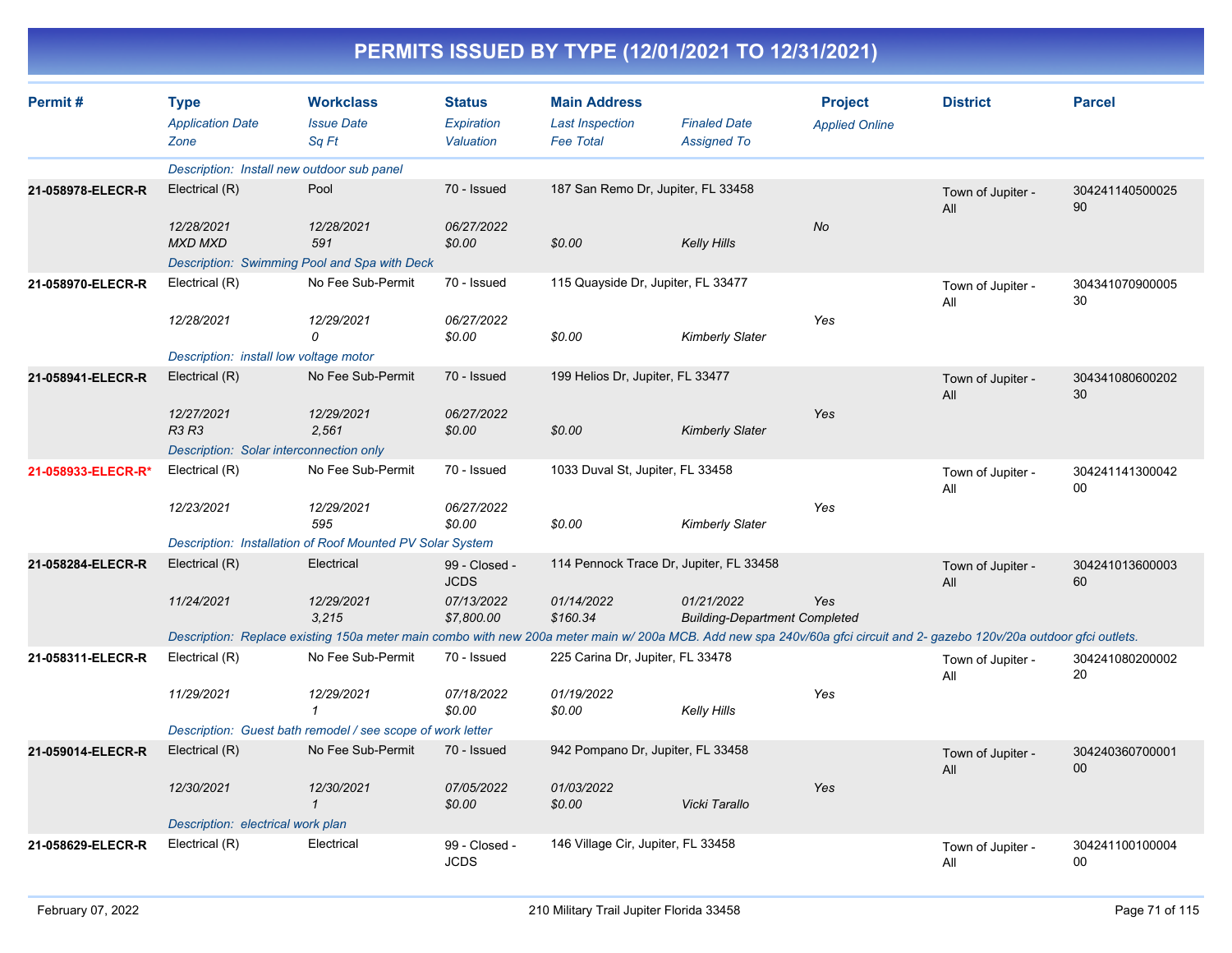|                       |                                                                                                   |                                                                                                        |                              |                                     | PERMITS ISSUED BY TYPE (12/01/2021 TO 12/31/2021)                                             |                       |                                    |                       |  |  |
|-----------------------|---------------------------------------------------------------------------------------------------|--------------------------------------------------------------------------------------------------------|------------------------------|-------------------------------------|-----------------------------------------------------------------------------------------------|-----------------------|------------------------------------|-----------------------|--|--|
| Permit#               | <b>Type</b>                                                                                       | <b>Workclass</b>                                                                                       | <b>Status</b>                | <b>Main Address</b>                 |                                                                                               | <b>Project</b>        | <b>District</b>                    | <b>Parcel</b>         |  |  |
|                       | <b>Application Date</b>                                                                           | <b>Issue Date</b>                                                                                      | Expiration                   | <b>Last Inspection</b>              | <b>Finaled Date</b>                                                                           | <b>Applied Online</b> |                                    |                       |  |  |
|                       | Zone                                                                                              | Sa Ft                                                                                                  | Valuation                    | <b>Fee Total</b>                    | <b>Assigned To</b>                                                                            |                       |                                    |                       |  |  |
|                       | 12/10/2021<br>R <sub>2</sub> R <sub>2</sub>                                                       | 12/30/2021<br>1,299                                                                                    | 07/25/2022<br>\$350.00       | 01/25/2022<br>\$79.00               | 02/04/2022<br><b>Building-Department Completed</b>                                            | Yes                   |                                    |                       |  |  |
|                       | Description: Relocate, existing Air Conditioning Condenser electrical power, 10' to new location. |                                                                                                        |                              |                                     |                                                                                               |                       |                                    |                       |  |  |
| 21-058940-ELECR-R     | Electrical (R)                                                                                    | No Fee Sub-Permit                                                                                      | NOC<br>Required              |                                     | 18671 Misty Lake Dr, Jupiter, FL 33458                                                        |                       | Town of Jupiter -<br>All           | 304240340900013<br>90 |  |  |
|                       | 12/27/2021<br>$R1-A R1-A$                                                                         | 12/30/2021<br>2,170                                                                                    | 06/28/2022<br>\$0.00         | \$0.00                              | Suzanne Harrison                                                                              | Yes                   |                                    |                       |  |  |
|                       | Description: Solar interconnection                                                                |                                                                                                        |                              |                                     |                                                                                               |                       |                                    |                       |  |  |
| 21-058936-ELECR-R     | Electrical (R)                                                                                    | No Fee Sub-Permit                                                                                      | 70 - Issued                  | 107 Amberjack Ln, Jupiter, FL 33477 |                                                                                               |                       | Town of Jupiter -<br>All           | 304341080100100<br>70 |  |  |
|                       | 12/23/2021                                                                                        | 12/30/2021<br>1.000                                                                                    | 06/28/2022<br>\$0.00         | \$0.00                              | Suzanne Harrison                                                                              | Yes                   |                                    |                       |  |  |
|                       |                                                                                                   | Description: electric per plans outdoor kitchen                                                        |                              |                                     |                                                                                               |                       |                                    |                       |  |  |
|                       |                                                                                                   |                                                                                                        |                              |                                     |                                                                                               |                       | PERMITS ISSUED FOR ELECTRICAL (R): | 78                    |  |  |
| <b>FIRE SPRINKLER</b> |                                                                                                   |                                                                                                        |                              |                                     |                                                                                               |                       |                                    |                       |  |  |
| 21-058236-FIRESPK     | <b>Fire Sprinkler</b>                                                                             | <b>Fire Sprinkler</b>                                                                                  | 70 - Issued                  |                                     | 5075 Innovation Way, Jupiter, FL 33458                                                        |                       | Town of Jupiter -<br>All           | 304241243000200<br>00 |  |  |
|                       | 11/23/2021                                                                                        | 12/21/2021<br>40.000                                                                                   | 06/19/2022<br>\$166.310.00   | \$4,290.90                          | <b>Kellie Doherty</b>                                                                         | Yes                   |                                    |                       |  |  |
|                       |                                                                                                   | Description: Add/relocate 497 fire sprinklers - PAM Rehab Hospital                                     |                              |                                     |                                                                                               |                       |                                    |                       |  |  |
|                       |                                                                                                   |                                                                                                        |                              |                                     |                                                                                               |                       | PERMITS ISSUED FOR FIRE SPRINKLER: | 1                     |  |  |
| GAS (C)               |                                                                                                   |                                                                                                        |                              |                                     |                                                                                               |                       |                                    |                       |  |  |
| 21-051656-GASC        | Gas (C)                                                                                           | Gas Tank and<br>Lines                                                                                  | 70 - Issued                  |                                     | 1555 W Indiantown Rd, Jupiter, FL 33458                                                       |                       | Town of Jupiter -<br>All           | 304241020100001<br>64 |  |  |
|                       | 04/08/2021                                                                                        | 12/02/2021<br>10                                                                                       | 05/31/2022<br>\$4,299.38     | \$264.99                            | Lori-Lynn Weaver                                                                              | Yes                   |                                    |                       |  |  |
|                       |                                                                                                   | Description: Furnish and install gas rough and 1 appliance set for 21-049592-GEN BRAMAN BMW of JUPITER |                              |                                     |                                                                                               |                       |                                    |                       |  |  |
| 21-058253-GASC        | Gas (C)                                                                                           | <b>Gas Lines</b>                                                                                       | 99 - Closed -<br><b>JCDS</b> | 434 Via Del Orso, Jupiter, FL 33477 |                                                                                               |                       | Town of Jupiter -<br>All           | 304341190600000<br>80 |  |  |
|                       | 11/23/2021<br><b>R1R1</b>                                                                         | 12/16/2021<br>0                                                                                        | 07/26/2022<br>\$1,000.00     | 01/27/2022<br>\$254.00              | 02/03/2022<br><b>Building-Department Completed</b>                                            | No                    |                                    |                       |  |  |
|                       |                                                                                                   |                                                                                                        |                              |                                     | Description: LINE & CONNECTION FROM EXISTING NG METER TO REPLACEMENT GENERATOR- 21-057745-GEN |                       |                                    |                       |  |  |

**PERMITS ISSUED FOR GAS (C): 2**

**GAS (R)**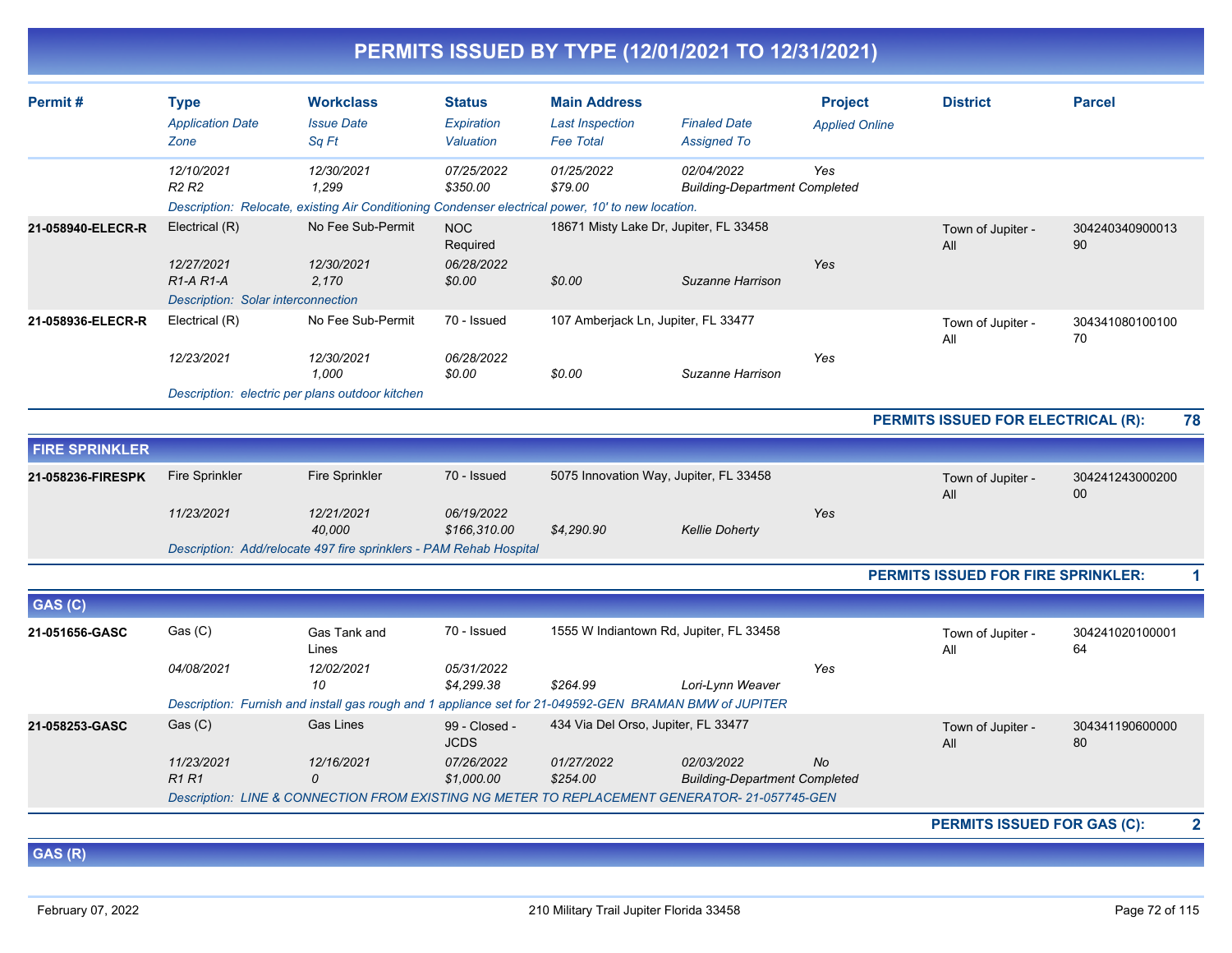| Permit#         | <b>Type</b>                                | <b>Workclass</b>                                                      | <b>Status</b>                | <b>Main Address</b>                    |                                                    | <b>Project</b>        | <b>District</b>          | <b>Parcel</b>         |
|-----------------|--------------------------------------------|-----------------------------------------------------------------------|------------------------------|----------------------------------------|----------------------------------------------------|-----------------------|--------------------------|-----------------------|
|                 | <b>Application Date</b>                    | <b>Issue Date</b>                                                     | Expiration                   | <b>Last Inspection</b>                 | <b>Finaled Date</b>                                | <b>Applied Online</b> |                          |                       |
|                 | Zone                                       | Sq Ft                                                                 | Valuation                    | <b>Fee Total</b>                       | <b>Assigned To</b>                                 |                       |                          |                       |
| 21-054520-GASR  | Gas (R)                                    | Gas Lines                                                             | 99 - Closed -<br><b>JCDS</b> | 5863 Stonewood Ct, Jupiter, FL 33458   |                                                    |                       | Town of Jupiter -<br>All | 304241022100005<br>40 |
|                 | 07/08/2021                                 | 12/01/2021<br>5                                                       | 06/06/2022<br>\$875.00       | 12/07/2021<br>\$79.00                  | 12/08/2021<br><b>Building-Department Completed</b> | Yes                   |                          |                       |
|                 |                                            | Description: Connect to existing gas line to connect to new generator |                              |                                        |                                                    |                       |                          |                       |
| 21-057446-GASR* | Gas(R)                                     | <b>Gas Lines</b>                                                      | <b>NOC</b><br>Required       | 124 Spyglass Ln, Jupiter, FL 33477     |                                                    |                       | Town of Jupiter -<br>All | 304341071500023<br>80 |
|                 | 10/21/2021                                 | 12/02/2021<br>$\mathbf{1}$                                            | 05/31/2022<br>\$9,800.00     | \$200.94                               | Vicki Tarallo                                      | Yes                   |                          |                       |
|                 |                                            | Description: EXTERIOR AND INTERIOR NATURAL GAS LINES                  |                              |                                        |                                                    |                       |                          |                       |
| 21-057739-GASR  | Gas (R)                                    | Gas Lines                                                             | 99 - Closed -<br><b>JCDS</b> | 179 Regatta Dr, Jupiter, FL 33477      |                                                    |                       | Town of Jupiter -<br>All | 304341072200071<br>40 |
|                 | 11/03/2021                                 | 12/06/2021<br>3.446                                                   | 06/21/2022<br>\$500.00       | 12/21/2021<br>\$79.00                  | 12/22/2021<br><b>Building-Department Completed</b> | Yes                   |                          |                       |
|                 |                                            | Description: INSTALL GAS LINES FORM NATURA GAS METER TO GENERATOR     |                              |                                        |                                                    |                       |                          |                       |
| 21-057140-GASR* | Gas(R)                                     | <b>Gas Lines</b>                                                      | 70 - Issued                  | 227 Commodore Dr, Jupiter, FL 33477    |                                                    |                       | Town of Jupiter -<br>All | 304341070900010<br>90 |
|                 | 10/12/2021                                 | 12/07/2021<br>$\mathbf{1}$                                            | 06/06/2022<br>\$2,370.00     | 12/07/2021<br>\$79.00                  | Alicia Hertzog                                     | Yes                   |                          |                       |
|                 |                                            | Description: Install interior and exterior Natural Gas piping.        |                              |                                        |                                                    |                       |                          |                       |
| 21-056611-GASR  | Gas (R)                                    | Gas Tank and<br>Lines                                                 | 70 - Issued                  | 169 Apollo Cir, Jupiter, FL 33477      |                                                    |                       | Town of Jupiter -<br>All | 304341080600305<br>10 |
|                 | 09/23/2021                                 | 12/07/2021<br>1                                                       | 06/06/2022<br>\$2,400.00     | \$79.00                                | Alicia Hertzog                                     | Yes                   |                          |                       |
|                 |                                            | Description: Exterior LP Tank and lines and Interior Lines            |                              |                                        |                                                    |                       |                          |                       |
| 21-058145-GASR  | Gas(R)                                     | <b>Gas Lines</b>                                                      | 70 - Issued                  | 106 Indigo River Pt, Jupiter, FL 33478 |                                                    |                       | Town of Jupiter -<br>All | 304240320500013<br>90 |
|                 | 11/18/2021                                 | 12/08/2021<br>$\mathbf{1}$                                            | 06/06/2022<br>\$1,495.00     | \$154.00                               | <b>Kimberly Slater</b>                             | Yes                   |                          |                       |
|                 | Description: install gas line to generator |                                                                       |                              |                                        |                                                    |                       |                          |                       |
| 21-057761-GASR  | Gas (R)                                    | Gas Lines                                                             | 70 - Issued                  | 175 Lucia Ct, Jupiter, FL 33478        |                                                    |                       | Town of Jupiter -<br>All | 304241080300001<br>90 |
|                 | 11/03/2021                                 | 12/09/2021<br>$\mathbf{\overline{1}}$                                 | 07/18/2022<br>\$900.00       | 01/19/2022<br>\$79.00                  | Kelly Hills                                        | Yes                   |                          |                       |
|                 |                                            | Description: Install exterior underground Natural Gas piping.         |                              |                                        |                                                    |                       |                          |                       |
| 21-058195-GASR  | Gas (R)                                    | Gas Lines                                                             | 99 - Closed -<br><b>JCDS</b> | 0 Confidential Record Per Fs-119.071,  |                                                    |                       | Town of Jupiter -<br>All | 304241111400002<br>51 |
|                 | 11/22/2021<br><b>R2 R2</b>                 | 12/10/2021<br>$\mathbf{1}$                                            | 07/25/2022<br>\$600.00       | 01/24/2022<br>\$79.00                  | 02/02/2022<br><b>Building-Department Completed</b> | Yes                   |                          |                       |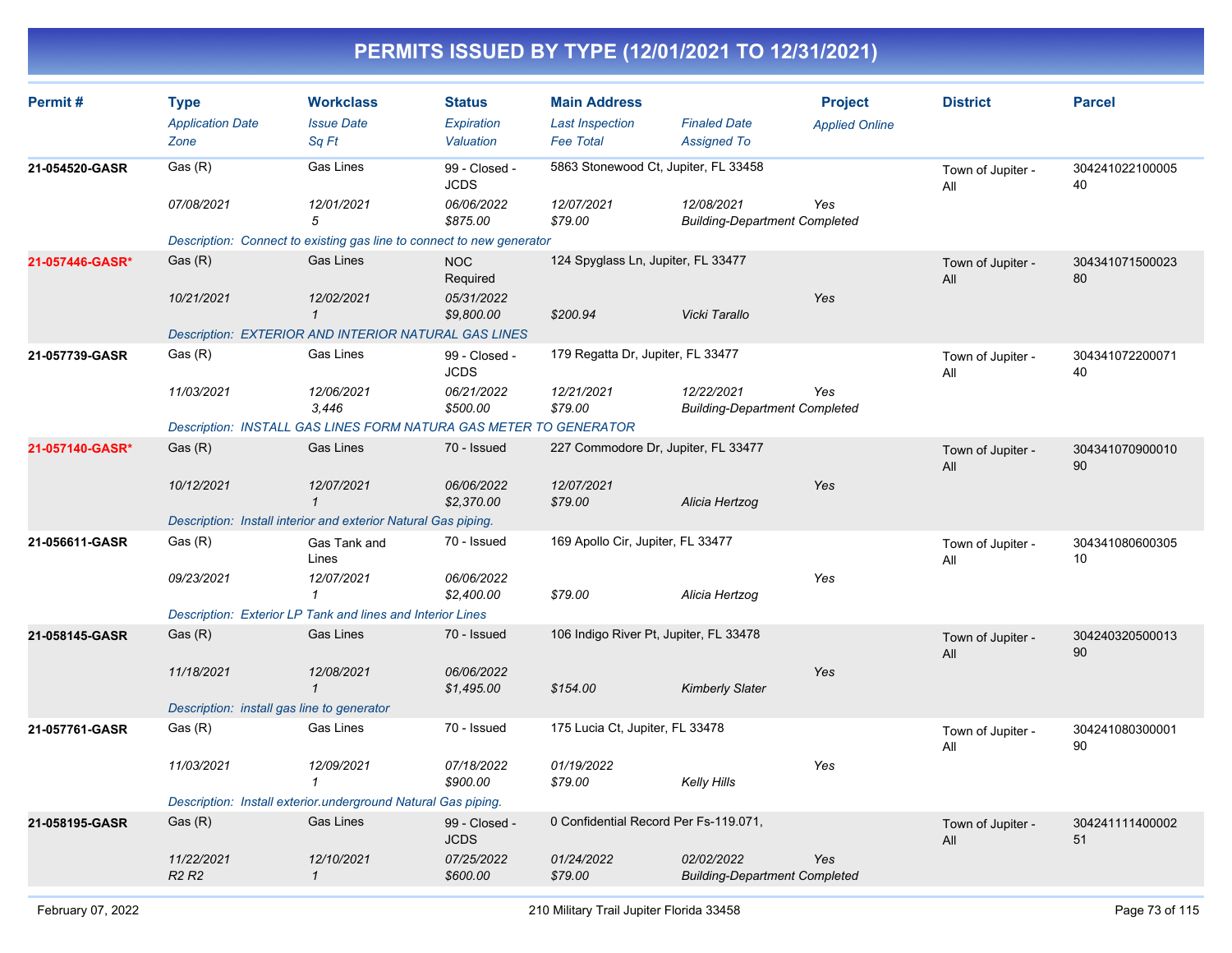|                 |                                                |                                                                                                             |                                          |                                                                   | PERMITS ISSUED BY TYPE (12/01/2021 TO 12/31/2021)                                                                                 |                                         |                          |                       |
|-----------------|------------------------------------------------|-------------------------------------------------------------------------------------------------------------|------------------------------------------|-------------------------------------------------------------------|-----------------------------------------------------------------------------------------------------------------------------------|-----------------------------------------|--------------------------|-----------------------|
| Permit#         | <b>Type</b><br><b>Application Date</b><br>Zone | <b>Workclass</b><br><b>Issue Date</b><br>Sq Ft                                                              | <b>Status</b><br>Expiration<br>Valuation | <b>Main Address</b><br><b>Last Inspection</b><br><b>Fee Total</b> | <b>Finaled Date</b><br><b>Assigned To</b>                                                                                         | <b>Project</b><br><b>Applied Online</b> | <b>District</b>          | <b>Parcel</b>         |
|                 |                                                | Description: Connect Natural Gas piping to generator                                                        |                                          |                                                                   |                                                                                                                                   |                                         |                          |                       |
| 21-057762-GASR  | Gas (R)                                        | Gas Tank and<br>Lines                                                                                       | 70 - Issued                              |                                                                   | 103 Sandpiper Cir W, Jupiter, FL 33477                                                                                            |                                         | Town of Jupiter -<br>All | 304341080100200<br>40 |
|                 | 11/03/2021                                     | 12/13/2021<br>1                                                                                             | 06/21/2022<br>\$5,709.00                 | 12/22/2021<br>\$193.18                                            | <b>Kelly Hills</b>                                                                                                                | Yes                                     |                          |                       |
|                 |                                                |                                                                                                             |                                          |                                                                   | Description: Install 250g UG LP tank & lines to fireplace, BBQ, future firepit, (2) future tankless water heaters, & future range |                                         |                          |                       |
| 21-057927-GASR  | Gas(R)                                         | <b>Gas Lines</b>                                                                                            | 70 - Issued                              | 118 Blanca Isles Ln, Jupiter, FL 33478                            |                                                                                                                                   |                                         | Town of Jupiter -<br>All | 304240320500008<br>20 |
|                 | 11/10/2021<br><b>R1R1</b>                      | 12/13/2021<br>3,769                                                                                         | 06/27/2022<br>\$1,000.00                 | 12/28/2021<br>\$79.00                                             | Alicia Hertzog                                                                                                                    | Yes                                     |                          |                       |
|                 |                                                | Description: Line and Connection from existing NG meter to Generator                                        |                                          |                                                                   |                                                                                                                                   |                                         |                          |                       |
| 21-058288-GASR* | Gas (R)                                        | Gas Lines                                                                                                   | <b>NOC</b><br>Required                   | 120 Olympus Cir, Jupiter, FL 33477                                |                                                                                                                                   |                                         | Town of Jupiter -<br>All | 304341080600301<br>80 |
|                 | 11/26/2021                                     | 12/13/2021                                                                                                  | 06/13/2022<br>\$6,500.00                 | \$134.00                                                          | <b>Kimberly Slater</b>                                                                                                            | Yes                                     |                          |                       |
|                 | Description: Install tank and lines            |                                                                                                             |                                          |                                                                   |                                                                                                                                   |                                         |                          |                       |
| 21-058262-GASR  | Gas (R)                                        | <b>Gas Lines</b>                                                                                            | 70 - Issued                              | 233 Blanca Isles Ln, Jupiter, FL 33478                            |                                                                                                                                   |                                         | Town of Jupiter -<br>All | 304240320500006<br>90 |
|                 | 11/24/2021                                     | 12/13/2021<br>$\mathbf{1}$                                                                                  | 06/13/2022<br>\$1,700.00                 | \$154.00                                                          | <b>Kimberly Slater</b>                                                                                                            | Yes                                     |                          |                       |
|                 |                                                | Description: install natural gas line to gen                                                                |                                          |                                                                   |                                                                                                                                   |                                         |                          |                       |
| 21-058573-GASR  | Gas (R)                                        | Gas Lines                                                                                                   | 99 - Closed -<br><b>JCDS</b>             |                                                                   | 101 Cerulean Key Way, Jupiter, FL 33478                                                                                           |                                         | Town of Jupiter -<br>All | 304240320600018<br>80 |
|                 | 12/09/2021<br><b>R1 R1</b>                     | 12/14/2021<br>1                                                                                             | 07/11/2022<br>\$500.00                   | 01/11/2022<br>\$79.00                                             | 01/12/2022<br><b>Building-Department Completed</b>                                                                                | Yes                                     |                          |                       |
|                 |                                                | Description: Final Connection of the BBQ that has been stubbed out for future - Ref Permit # 20-041454-GASR |                                          |                                                                   |                                                                                                                                   |                                         |                          |                       |
| 21-057924-GASR* | Gas(R)                                         | <b>Gas Lines</b>                                                                                            | 70 - Issued                              |                                                                   | 113 Echelon Crest Trl, Jupiter, FL 33478                                                                                          |                                         | Town of Jupiter -<br>All | 304240320600021<br>60 |
|                 | 11/10/2021                                     | 12/14/2021<br>$\mathbf{1}$                                                                                  | 06/12/2022<br>\$500.00                   | \$79.00                                                           | <b>Kellie Doherty</b>                                                                                                             | Yes                                     |                          |                       |
|                 | Description: connect gas to pool heater        |                                                                                                             |                                          |                                                                   |                                                                                                                                   |                                         |                          |                       |
| 21-057783-GASR  | Gas (R)                                        | <b>Gas Lines</b>                                                                                            | 70 - Issued                              |                                                                   | 5905 Stonewood Ct, Jupiter, FL 33458                                                                                              |                                         | Town of Jupiter -<br>All | 304241022100006<br>10 |
|                 | 11/04/2021<br>R1 R1                            | 12/14/2021<br>25                                                                                            | 08/01/2022<br>\$2,425.00                 | 01/31/2022<br>\$79.00                                             | Shandre Kellerman                                                                                                                 | Yes                                     |                          |                       |
|                 |                                                | Description: RUN 25' OF GAS LINE FROM EXISTING TANK TO NEW GEN                                              |                                          |                                                                   |                                                                                                                                   |                                         |                          |                       |
| 21-058226-GASR  | Gas (R)                                        | Gas Lines                                                                                                   | 99 - Closed -<br><b>JCDS</b>             |                                                                   | 118 Cinder Dunes Pt, Jupiter, FL 33478                                                                                            |                                         | Town of Jupiter -<br>All | 304240320600024<br>80 |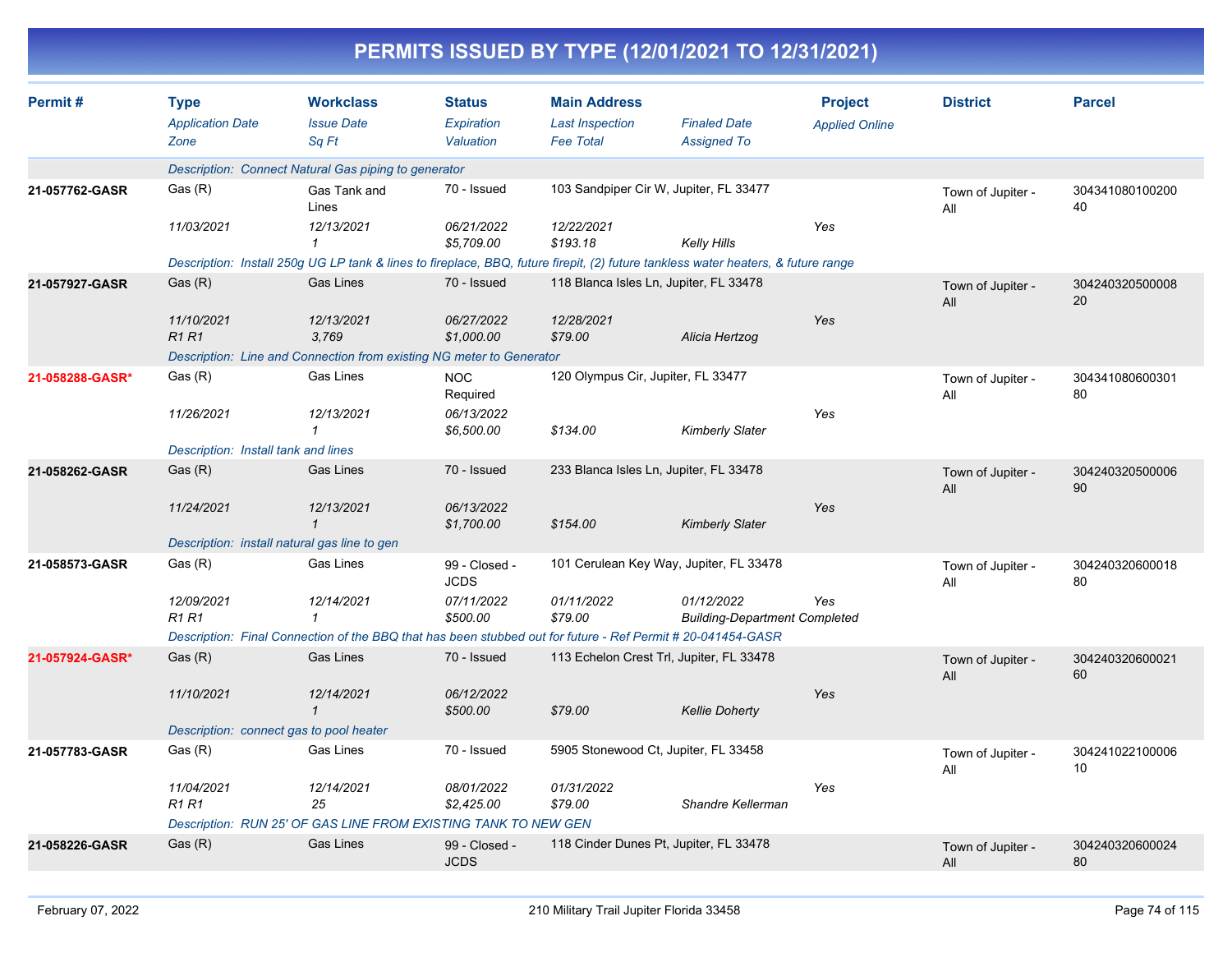| Permit#         | <b>Type</b><br><b>Application Date</b><br>Zone | <b>Workclass</b><br><b>Issue Date</b><br>Sq Ft                                    | <b>Status</b><br>Expiration<br>Valuation | <b>Main Address</b><br><b>Last Inspection</b><br><b>Fee Total</b> | <b>Finaled Date</b><br><b>Assigned To</b>          | <b>Project</b><br><b>Applied Online</b> | <b>District</b>          | <b>Parcel</b>             |
|-----------------|------------------------------------------------|-----------------------------------------------------------------------------------|------------------------------------------|-------------------------------------------------------------------|----------------------------------------------------|-----------------------------------------|--------------------------|---------------------------|
|                 | 11/23/2021                                     | 12/14/2021<br>$\mathbf{1}$                                                        | 07/11/2022<br>\$1,500.00                 | 01/10/2022<br>\$79.00                                             | 01/11/2022<br><b>Building-Department Completed</b> | Yes                                     |                          |                           |
|                 |                                                | Description: install natural gas line to generator                                |                                          |                                                                   |                                                    |                                         |                          |                           |
| 21-058600-GASR  | Gas (R)                                        | Gas Lines                                                                         | 70 - Issued                              | 179 Regatta Dr, Jupiter, FL 33477                                 |                                                    |                                         | Town of Jupiter -<br>All | 304341072200071<br>40     |
|                 | 12/09/2021                                     | 12/14/2021<br>80                                                                  | 06/13/2022<br>\$2,300.00                 | 12/15/2021<br>\$79.00                                             | Kelly Hills                                        | Yes                                     |                          |                           |
|                 |                                                | Description: Install fuel line from utility meter to range, Pool heater and grill |                                          |                                                                   |                                                    |                                         |                          |                           |
| 21-057824-GASR  | Gas (R)                                        | <b>Gas Lines</b>                                                                  | 70 - Issued                              | 602 Captains Way, Jupiter, FL 33477                               |                                                    |                                         | Town of Jupiter -<br>All | 304341180400006<br>02     |
|                 | 11/05/2021<br>R1R1                             | 12/15/2021<br>$\mathbf{1}$                                                        | 06/13/2022<br>\$2,400.00                 | \$79.00                                                           | Alicia Hertzog                                     | Yes                                     |                          |                           |
|                 | Description: GAS lines for addition/remodel    |                                                                                   |                                          |                                                                   |                                                    |                                         |                          |                           |
| 21-058101-GASR  | Gas (R)                                        | Gas Lines                                                                         | 70 - Issued                              | 171 Regatta Dr, Jupiter, FL 33477                                 |                                                    |                                         | Town of Jupiter -<br>All | 304341072200071<br>$00\,$ |
|                 | 11/17/2021                                     | 12/17/2021<br>$\mathbf{1}$                                                        | 06/15/2022<br>\$6,200.00                 | \$203.00                                                          | Suzanne Harrison                                   | Yes                                     |                          |                           |
|                 |                                                | <b>Description: EXTERIOR AND INTERIOR NATURAL GAS LINES</b>                       |                                          |                                                                   |                                                    |                                         |                          |                           |
| 21-058170-GASR  | Gas(R)                                         | <b>Gas Lines</b>                                                                  | 70 - Issued                              | 128 S Village Way, Jupiter, FL 33458                              |                                                    |                                         | Town of Jupiter -<br>All | 304241130900011<br>50     |
|                 | 11/19/2021                                     | 12/17/2021<br>$\mathbf{1}$                                                        | 07/20/2022<br>\$2,100.00                 | 01/21/2022<br>\$79.00                                             | <b>Kimberly Slater</b>                             | Yes                                     |                          |                           |
|                 |                                                | Description: installing natural gas lines to new generator. Final connect         |                                          |                                                                   |                                                    |                                         |                          |                           |
| 21-058143-GASR* | Gas(R)                                         | Gas Tank and<br>Lines                                                             | 70 - Issued                              | 409 Kennedy St, Jupiter, FL 33458                                 |                                                    |                                         | Town of Jupiter -<br>All | 304241010801001<br>70     |
|                 | 11/18/2021                                     | 12/17/2021<br>$\mathcal I$                                                        | 06/15/2022<br>\$4,000.00                 | \$84.00                                                           | Vicki Tarallo                                      | Yes                                     |                          |                           |
|                 |                                                | Description: INSTALLATION OF 500 GALLON LP TANK                                   |                                          |                                                                   |                                                    |                                         |                          |                           |
| 21-058506-GASR  | Gas (R)                                        | Gas Tank and<br>Lines                                                             | 70 - Issued                              | 2624 Greenway Dr, Jupiter, FL 33458                               |                                                    |                                         | Town of Jupiter -<br>All | 304241140700035<br>30     |
|                 | 12/07/2021                                     | 12/17/2021<br>$\mathcal I$                                                        | 07/11/2022<br>\$2,400.00                 | 01/11/2022<br>\$79.00                                             | <b>Kelly Hills</b>                                 | Yes                                     |                          |                           |
|                 |                                                | Description: Bury gas tank and run lines to appliances                            |                                          |                                                                   |                                                    |                                         |                          |                           |
| 21-057914-GASR* | Gas (R)                                        | Gas Lines                                                                         | <b>NOC</b><br>Required                   | 130 Echelon Crest Trl, Jupiter, FL 33478                          |                                                    |                                         | Town of Jupiter -<br>All | 304240320600022<br>30     |
|                 | 11/10/2021                                     | 12/20/2021<br>$\Omega$                                                            | 06/21/2022<br>\$4,000.00                 | 01/07/2022<br>\$84.00                                             | Shandre Kellerman                                  | Yes                                     |                          |                           |
|                 | Description: Install gas lines                 |                                                                                   |                                          |                                                                   |                                                    |                                         |                          |                           |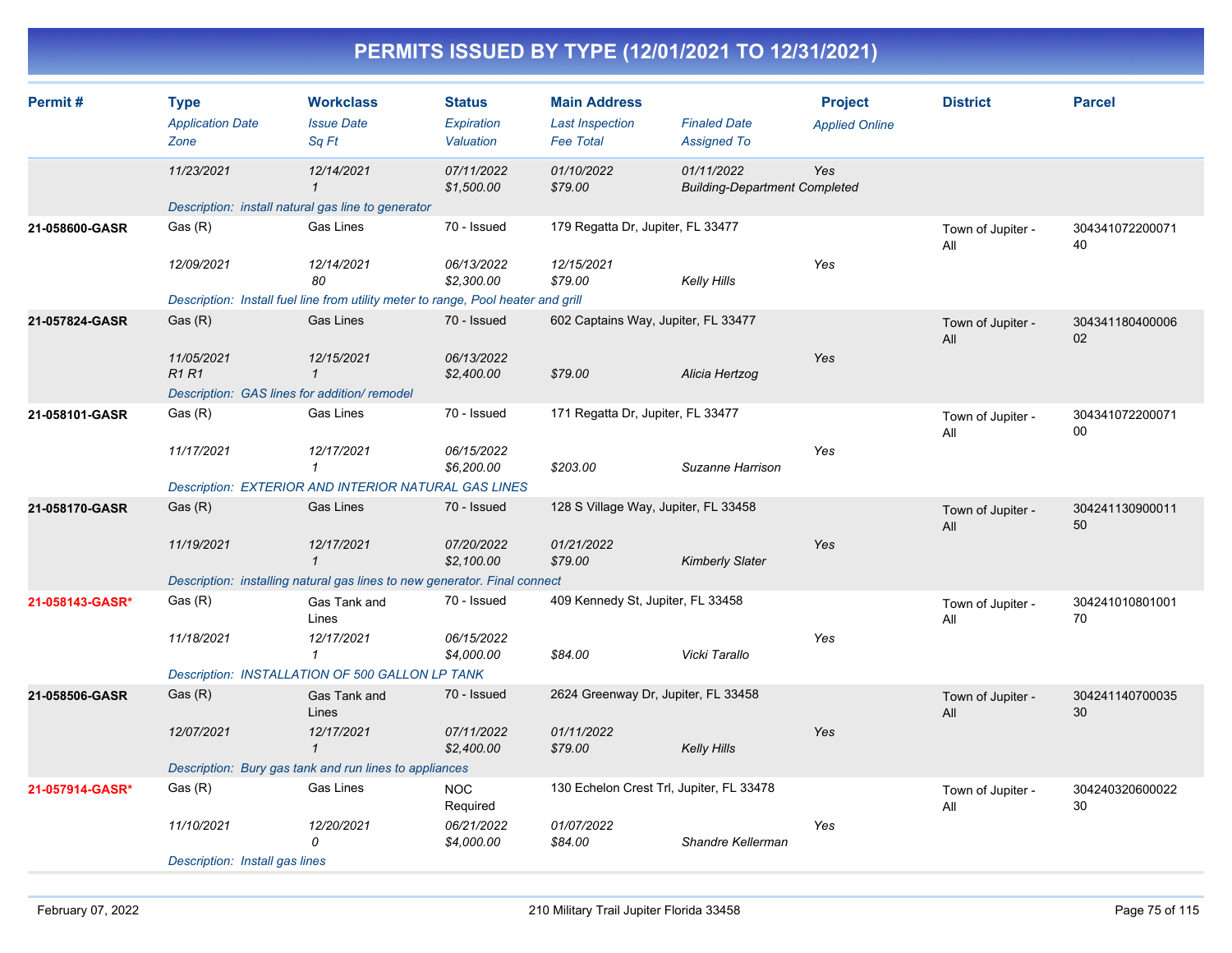| Permit#        | <b>Type</b><br><b>Application Date</b><br>Zone | <b>Workclass</b><br><b>Issue Date</b><br>Sq Ft                   | <b>Status</b><br>Expiration<br>Valuation | <b>Main Address</b><br>Last Inspection<br><b>Fee Total</b> | <b>Finaled Date</b><br><b>Assigned To</b>          | <b>Project</b><br><b>Applied Online</b> | <b>District</b>          | <b>Parcel</b>         |
|----------------|------------------------------------------------|------------------------------------------------------------------|------------------------------------------|------------------------------------------------------------|----------------------------------------------------|-----------------------------------------|--------------------------|-----------------------|
| 21-058110-GASR | Gas (R)<br>11/17/2021                          | Gas Lines<br>12/20/2021                                          | 70 - Issued<br>06/21/2022<br>\$2,000.00  | 133 N Village Way, Jupiter, FL 33458<br>\$79.00            | <b>Kimberly Slater</b>                             | Yes                                     | Town of Jupiter -<br>All | 304241130200001<br>90 |
|                |                                                | Description: Tee Into Existing NG Line for Fire Pit Connection   |                                          |                                                            |                                                    |                                         |                          |                       |
| 21-057716-GASR | Gas (R)                                        | <b>Gas Lines</b>                                                 | <b>NOC</b><br>Required                   | 201 Xanadu PI, Jupiter, FL 33477                           |                                                    |                                         | Town of Jupiter -<br>All | 304341080400000<br>60 |
|                | 11/02/2021<br><b>R3 R3</b>                     | 12/23/2021                                                       | 06/21/2022<br>\$7,300.00                 | \$150.19                                                   | Alicia Hertzog                                     | Yes                                     |                          |                       |
|                |                                                | Description: Underground 500 gal Ip tank with gas lines to house |                                          |                                                            |                                                    |                                         |                          |                       |
| 21-058343-GASR | Gas(R)                                         | <b>Gas Lines</b>                                                 | 99 - Closed -<br><b>JCDS</b>             |                                                            | 217 Blessed Isles Ln, Jupiter, FL 33478            |                                         | Town of Jupiter -<br>All | 304240320600019<br>40 |
|                | 11/30/2021                                     | 12/30/2021                                                       | 07/20/2022<br>\$500.00                   | 01/21/2022<br>\$79.00                                      | 02/01/2022<br><b>Building-Department Completed</b> | Yes                                     |                          |                       |
|                | Description: run gas line to pool heater       |                                                                  |                                          |                                                            |                                                    |                                         |                          |                       |

#### **PERMITS ISSUED FOR GAS (R): 26**

| <b>IMPACT FEE SCHEDULE</b> |                              |                                                                                                                                                                |                              |                                        |                                                    |    |                          |                       |
|----------------------------|------------------------------|----------------------------------------------------------------------------------------------------------------------------------------------------------------|------------------------------|----------------------------------------|----------------------------------------------------|----|--------------------------|-----------------------|
| 21-058412-NIMPT            | Impact Fee<br>Schedule       | Impact Fees -<br>Effective August 1,<br>2020                                                                                                                   | 99 - Closed -<br><b>JCDS</b> | 33458                                  | 6475 Jupiter Landings Dr. Jupiter, FL              |    | Town of Jupiter -<br>All | 304240340600006<br>80 |
|                            | 12/01/2021<br>$R1-A R1-A$    | 12/14/2021<br>270<br>Description: Add an Addition to the south side of the home, change all window and doors and remodel the kitchen. (new total cond sf 1417) | 12/14/2021<br>\$0.00         | \$2.024.34                             | 12/14/2021<br><b>Building-Department Completed</b> | No |                          |                       |
| 21-058741-NIMPT            | Impact Fee<br>Schedule       | Impact Fees -<br>Effective August 1,<br>2020                                                                                                                   | 99 - Closed -<br><b>JCDS</b> | 5075 Innovation Way, Jupiter, FL 33458 |                                                    |    | Town of Jupiter -<br>All | 304241243000200<br>00 |
|                            | 12/16/2021<br><b>MXD MXD</b> | 12/21/2021<br>Description: IMPACT FEES construction of new specialty rehabilitation hospital                                                                   | 12/21/2021<br>\$0.00         | \$381,170.92                           | 12/21/2021<br><b>Building-Department Completed</b> | No |                          |                       |

#### **PERMITS ISSUED FOR IMPACT FEE SCHEDULE: 2**

| <b>IRRIGATION</b> |            |                      |                              |                       |                                                    |     |                          |                       |
|-------------------|------------|----------------------|------------------------------|-----------------------|----------------------------------------------------|-----|--------------------------|-----------------------|
| 21-055281-IRR     | Irrigation | Irrigation           | 99 - Closed -<br><b>JCDS</b> |                       | 158 Commodore Dr. Jupiter, FL 33477                |     | Town of Jupiter -<br>All | 304341070900015<br>20 |
|                   | 08/05/2021 | 12/02/2021<br>10,000 | 06/06/2022<br>\$2,400.00     | 12/06/2021<br>\$79.00 | 12/07/2021<br><b>Building-Department Completed</b> | Yes |                          |                       |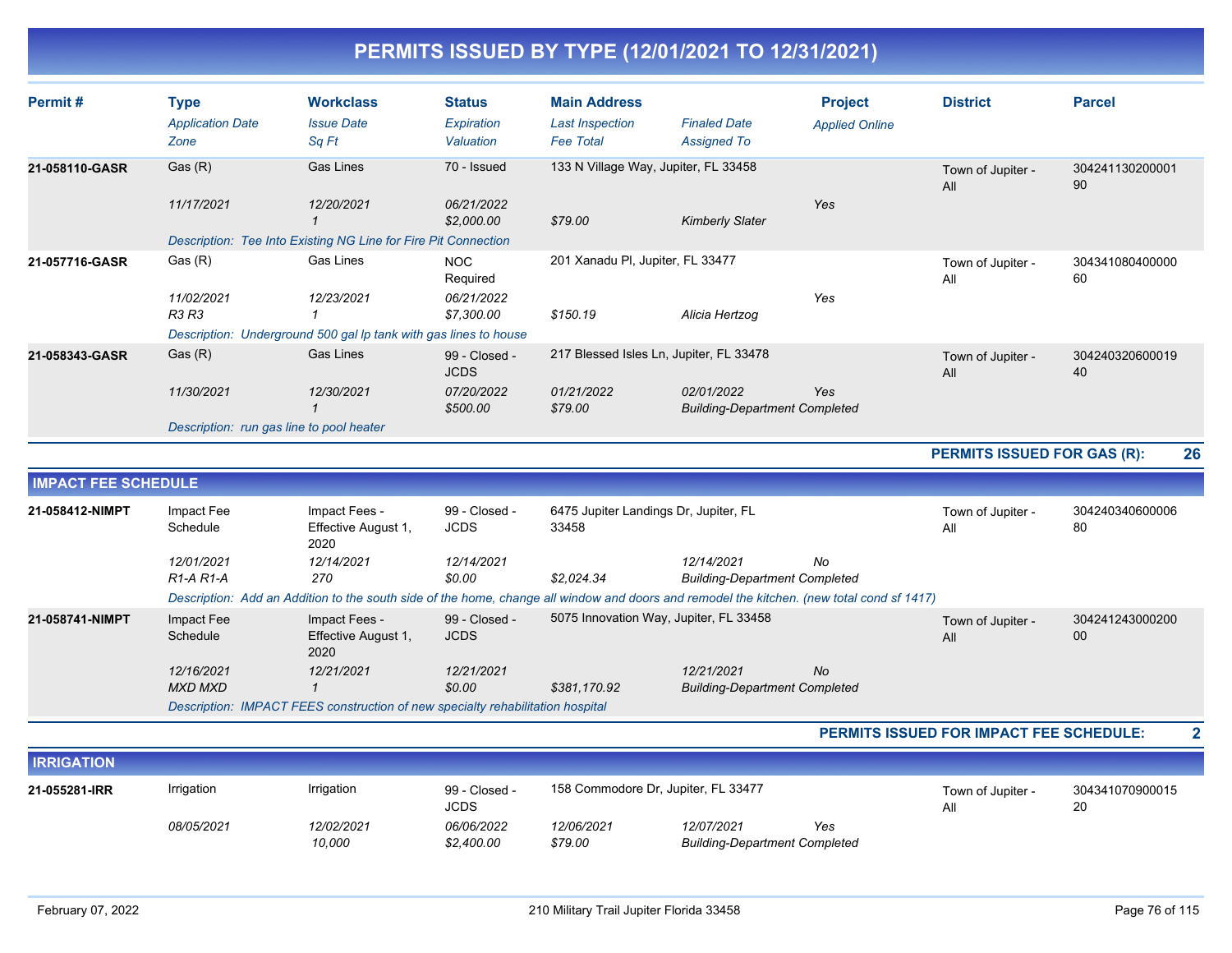| Permit#       | Type<br><b>Application Date</b><br>Zone                                                        | <b>Workclass</b><br><b>Issue Date</b><br>Sq Ft | <b>Status</b><br>Expiration<br>Valuation | <b>Main Address</b><br>Last Inspection<br><b>Fee Total</b> | <b>Finaled Date</b><br><b>Assigned To</b>          | <b>Project</b><br><b>Applied Online</b> | <b>District</b>          | <b>Parcel</b>         |
|---------------|------------------------------------------------------------------------------------------------|------------------------------------------------|------------------------------------------|------------------------------------------------------------|----------------------------------------------------|-----------------------------------------|--------------------------|-----------------------|
|               | Description: Irrigation System:<br>Hunter #502-C Rain Sensor<br><b>Wilkins #702-A Backflow</b> |                                                |                                          |                                                            |                                                    |                                         |                          |                       |
| 21-056936-IRR | Irrigation                                                                                     | Irrigation                                     | 99 - Closed -<br><b>JCDS</b>             | 942 Marlin Cir, Jupiter, FL 33458                          |                                                    |                                         | Town of Jupiter -<br>All | 304240360800004<br>00 |
|               | 10/05/2021<br><b>R1 R1</b>                                                                     | 12/02/2021<br>960                              | 06/14/2022<br>\$2,250.00                 | 12/16/2021<br>\$79.00                                      | 12/17/2021<br><b>Building-Department Completed</b> | Yes                                     |                          |                       |
|               |                                                                                                | <b>Description: INSTALL NEW IRRIGATION</b>     |                                          |                                                            |                                                    |                                         |                          |                       |
| 21-058924-IRR | Irrigation                                                                                     | Irrigation                                     | 99 - Closed -<br><b>JCDS</b>             | 255 Starling Ln S, Jupiter, FL 33458                       |                                                    |                                         | Town of Jupiter -<br>All | 304241150200044<br>20 |
|               | 12/23/2021<br>R1 R1                                                                            | 12/29/2021                                     | 06/28/2022<br>\$2,400.00                 | 12/30/2021<br>\$79.00                                      | 01/04/2022<br><b>Building-Department Completed</b> | Yes                                     |                          |                       |
|               |                                                                                                | Description: New system Wilkins 1-720A         |                                          |                                                            |                                                    |                                         |                          |                       |

**PERMITS ISSUED FOR IRRIGATION: 3**

| <b>MARINE STRUCTURE</b> |                                |                                                                                       |                           |                                        |                                |     |                          |                       |
|-------------------------|--------------------------------|---------------------------------------------------------------------------------------|---------------------------|----------------------------------------|--------------------------------|-----|--------------------------|-----------------------|
| 21-056708-MARS          | Marine Structure               | <b>Marine Structure</b>                                                               | 70 - Issued               | 105 Spinnaker Ln, Jupiter, FL 33477    |                                |     | Town of Jupiter -<br>All | 304341070900012<br>30 |
|                         | 09/27/2021<br>R1R1             | 12/06/2021<br>520                                                                     | 06/06/2022<br>\$35,000.00 | \$717.50                               | Suzanne Harrison               | Yes |                          |                       |
|                         | Description: Install new dock. |                                                                                       |                           |                                        |                                |     |                          |                       |
| 21-052242-MARS          | <b>Marine Structure</b>        | Marine Structure                                                                      | 70 - Issued               | 942 Pompano Dr, Jupiter, FL 33458      |                                |     | Town of Jupiter -<br>All | 304240360700001<br>00 |
|                         | 04/27/2021                     | 12/14/2021<br>150                                                                     | 06/13/2022<br>\$35,000.00 | \$717.50                               | Suzanne Harrison               | Yes |                          |                       |
|                         |                                | Description: Install 100' of New Vinyl Tie Back Seawall in Front of Existing Seawall. |                           |                                        |                                |     |                          |                       |
| 21-056852-MARS*         | Marine Structure               | <b>Marine Structure</b>                                                               | 70 - Issued               | 700 N A1A Slip #2, Jupiter, FL 33458   |                                |     | Town of Jupiter -<br>All | 304341065700200<br>00 |
|                         | 10/01/2021<br>IVIV             | 12/14/2021                                                                            | 07/11/2022<br>\$16,759.00 | 01/11/2022<br>\$418.55                 | 01/26/2022<br>Suzanne Harrison | Yes |                          |                       |
|                         |                                | Description: Install a 10,0003 Elevator Lift Boat Lift with (2) 10" CCA Marine Piles  |                           |                                        |                                |     |                          |                       |
| 20-047736-MARS          | Marine Structure               | Marine Structure                                                                      | 70 - Issued               | 108 Privateer Ct, Jupiter, FL 33458    |                                |     | Town of Jupiter -<br>All | 304241022200000<br>50 |
|                         | 11/17/2020                     | 12/20/2021<br>100                                                                     | 08/02/2022<br>\$7,900.00  | 02/03/2022<br>\$237.00                 | Vicki Tarallo                  | Yes |                          |                       |
|                         |                                | Description: INSTALL 6,000 LB ELEVATOR BOAT LIFT.                                     |                           |                                        |                                |     |                          |                       |
| 21-054500-MARS          | <b>Marine Structure</b>        | Marine Structure                                                                      | 70 - Issued               | 162 Harbourside Cir, Jupiter, FL 33477 |                                |     | Town of Jupiter -<br>All | 304341170200010<br>21 |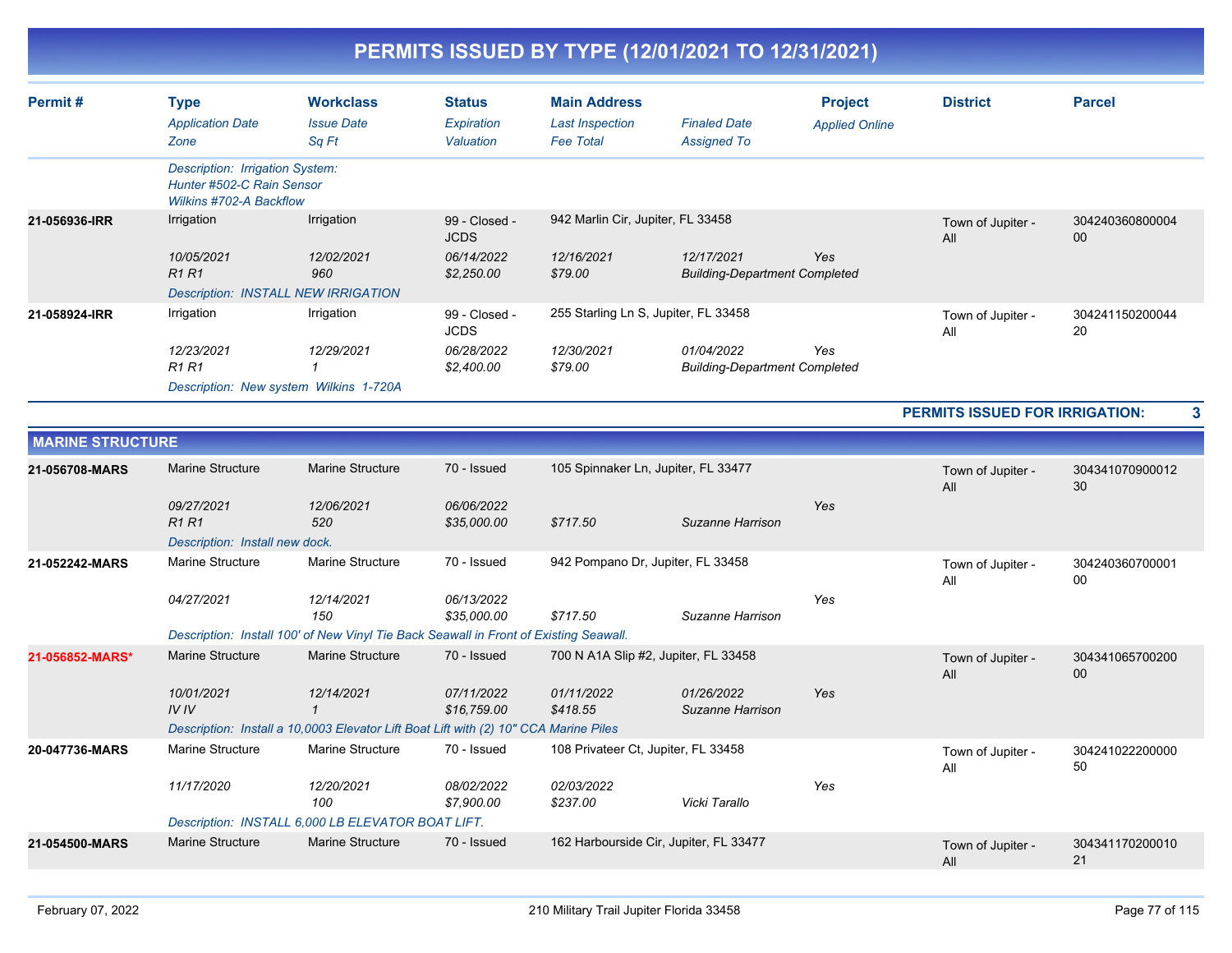|                       |                                                |                                                                                                     |                                          |                                                                   | PERMITS ISSUED BY TYPE (12/01/2021 TO 12/31/2021)  |                                         |                                             |                       |   |
|-----------------------|------------------------------------------------|-----------------------------------------------------------------------------------------------------|------------------------------------------|-------------------------------------------------------------------|----------------------------------------------------|-----------------------------------------|---------------------------------------------|-----------------------|---|
| Permit#               | <b>Type</b><br><b>Application Date</b><br>Zone | <b>Workclass</b><br><b>Issue Date</b><br>Sq Ft                                                      | <b>Status</b><br>Expiration<br>Valuation | <b>Main Address</b><br><b>Last Inspection</b><br><b>Fee Total</b> | <b>Finaled Date</b><br><b>Assigned To</b>          | <b>Project</b><br><b>Applied Online</b> | <b>District</b>                             | <b>Parcel</b>         |   |
|                       | 07/07/2021                                     | 12/22/2021<br>$\mathcal I$                                                                          | 06/21/2022<br>\$6,500.00                 | \$134.00                                                          | Suzanne Harrison                                   | Yes                                     |                                             |                       |   |
|                       | Description: Install 16K lift                  |                                                                                                     |                                          |                                                                   |                                                    |                                         |                                             |                       |   |
|                       |                                                |                                                                                                     |                                          |                                                                   |                                                    |                                         | <b>PERMITS ISSUED FOR MARINE STRUCTURE:</b> |                       | 5 |
| <b>MECHANICAL (C)</b> |                                                |                                                                                                     |                                          |                                                                   |                                                    |                                         |                                             |                       |   |
| 21-058250-MECHC*      | Mechanical (C)                                 | No Fee Sub-Permit                                                                                   | 99 - Closed -<br><b>JCDS</b>             | 71 E Indiantown Rd, 801, Jupiter, FL<br>33477                     |                                                    |                                         | Town of Jupiter -<br>All                    | 304341060000202<br>20 |   |
|                       | 11/23/2021<br>C <sub>2</sub> C <sub>2</sub>    | 12/01/2021<br>2,100<br><b>Description: MECHANICAL PER PLANS</b>                                     | 07/25/2022<br>\$0.00                     | 01/24/2022<br>\$0.00                                              | 02/02/2022<br><b>Building-Department Completed</b> | Yes                                     |                                             |                       |   |
| 21-058364-MECHC       | Mechanical (C)                                 | No Fee Sub-Permit                                                                                   | 70 - Issued                              | 1010 Dakota Dr, Jupiter, FL 33458                                 |                                                    |                                         | Town of Jupiter -<br>All                    | 304241141700300<br>40 |   |
|                       | 11/30/2021                                     | 12/08/2021<br>$\mathcal I$                                                                          | 06/06/2022<br>\$0.00                     | 12/22/2021<br>\$0.00                                              | <b>Kellie Doherty</b>                              | Yes                                     |                                             |                       |   |
|                       | <b>Description: HVAC installations</b>         |                                                                                                     |                                          |                                                                   |                                                    |                                         |                                             |                       |   |
| 21-058249-MECHC       | Mechanical (C)                                 | Mechanical                                                                                          | 70 - Issued                              |                                                                   | 275 Palm Ave, BLDG B, Jupiter, FL 33477            |                                         | Town of Jupiter -<br>All                    | 304341051600310<br>10 |   |
|                       | 11/23/2021<br>R3 R3                            | 12/09/2021<br>100                                                                                   | 06/07/2022<br>\$4,125.00                 | \$86.50                                                           | Vicki Tarallo                                      | Yes                                     |                                             |                       |   |
|                       |                                                | Description: Install QTY (1) 1-ton mini split system inside elevator machine room                   |                                          |                                                                   |                                                    |                                         |                                             |                       |   |
| 21-057821-MECHC       | Mechanical (C)                                 | No Fee Sub-Permit                                                                                   | 70 - Issued                              |                                                                   | 880 Jupiter Park Dr, 1, Jupiter, FL 33458          |                                         | Town of Jupiter -<br>All                    | 304241090600000<br>10 |   |
|                       | 11/05/2021                                     | 12/09/2021<br>3,880                                                                                 | 06/13/2022<br>\$0.00                     | 12/15/2021<br>\$0.00                                              | <b>Kimberly Slater</b>                             | Yes                                     |                                             |                       |   |
|                       |                                                | Description: Install 4 ton split system with all necessary ductwork and refrigerant lines per plan. |                                          |                                                                   |                                                    |                                         |                                             |                       |   |
| 21-058549-MECHC       | Mechanical (C)                                 | No Fee Sub-Permit                                                                                   | 70 - Issued                              | 1016 Clemons St, Jupiter, FL 33477                                |                                                    |                                         | Town of Jupiter -<br>All                    | 304340310400800<br>20 |   |
|                       | 12/08/2021<br>C <sub>2</sub> C <sub>2</sub>    | 12/10/2021<br>-1                                                                                    | 06/08/2022<br>\$0.00                     | \$0.00                                                            | Kelly Hills                                        | Yes                                     |                                             |                       |   |
|                       |                                                | Description: Bathroom renovations and new HVAC equipment - floors 2, 3 and 4                        |                                          |                                                                   |                                                    |                                         |                                             |                       |   |
| 21-058251-MECHC       | Mechanical (C)                                 | Mechanical                                                                                          | 70 - Issued                              | 275 Palm Ave, C, Jupiter, FL 33477                                |                                                    |                                         | Town of Jupiter -<br>ail                    | 304341051600310<br>10 |   |
|                       | 11/23/2021<br>R3 R3                            | 12/10/2021<br>100                                                                                   | 06/08/2022<br>\$4,125.00                 | \$86.50                                                           | Vicki Tarallo                                      | Yes                                     |                                             |                       |   |
|                       |                                                | Description: Install Qty (1) 1-ton mini split system in elevator machine room                       |                                          |                                                                   |                                                    |                                         |                                             |                       |   |
| 21-058118-MECHC       | Mechanical (C)                                 | No Fee Sub-Permit                                                                                   | 70 - Issued                              |                                                                   | 1210 S Old Dixie Hwy, Jupiter, FL 33458            |                                         | Town of Jupiter -<br>All                    | 304241120000010<br>60 |   |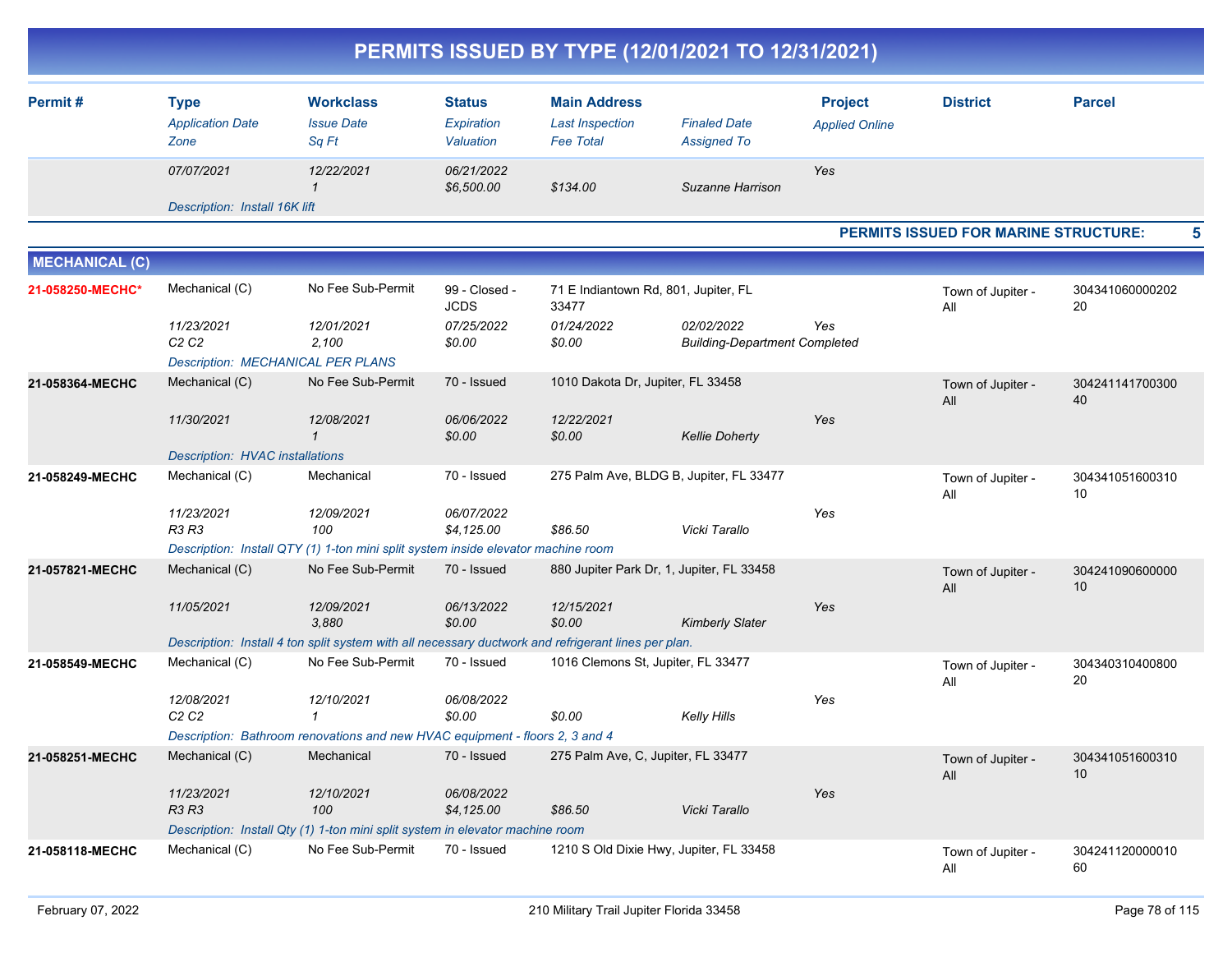| Permit#               | <b>Type</b><br><b>Application Date</b><br>Zone | <b>Workclass</b><br><b>Issue Date</b><br>Sq Ft                                       | <b>Status</b><br>Expiration<br>Valuation | <b>Main Address</b><br><b>Last Inspection</b><br><b>Fee Total</b> | <b>Finaled Date</b><br><b>Assigned To</b>          | <b>Project</b><br><b>Applied Online</b> | <b>District</b>                           | <b>Parcel</b>         |
|-----------------------|------------------------------------------------|--------------------------------------------------------------------------------------|------------------------------------------|-------------------------------------------------------------------|----------------------------------------------------|-----------------------------------------|-------------------------------------------|-----------------------|
|                       | 11/18/2021                                     | 12/14/2021<br>$\Omega$                                                               | 07/25/2022<br>\$0.00                     | 01/26/2022<br>\$0.00                                              | <b>Kellie Doherty</b>                              | Yes                                     |                                           |                       |
|                       | Description: mechanical alteration (ICU)       |                                                                                      |                                          |                                                                   |                                                    |                                         |                                           |                       |
| 21-058717-MECHC       | Mechanical (C)                                 | No Fee Sub-Permit                                                                    | 70 - Issued                              | 609 N Orange Ave, 2, Jupiter, FL 33458                            |                                                    |                                         | Town of Jupiter -<br>All                  | 304241014700000<br>00 |
|                       | 12/15/2021<br>C <sub>2</sub> C <sub>2</sub>    | 12/20/2021<br>864                                                                    | 07/13/2022<br>\$0.00                     | 01/14/2022<br>\$0.00                                              | <b>Kellie Doherty</b>                              | Yes                                     |                                           |                       |
|                       |                                                | Description: Install (2) Ruud 5T 14SEER System, Supply duct, Bath Fan                |                                          |                                                                   |                                                    |                                         |                                           |                       |
| 21-058821-MECHC       | Mechanical (C)                                 | No Fee Sub-Permit                                                                    | 70 - Issued                              | 609 N Orange Ave, 1, Jupiter, FL 33458                            |                                                    |                                         | Town of Jupiter -<br>All                  | 304241014700000<br>00 |
|                       | 12/17/2021<br>C2C2                             | 12/21/2021<br>1.536                                                                  | 06/19/2022<br>\$0.00                     | 01/14/2022<br>\$0.00                                              | <b>Kellie Doherty</b>                              | Yes                                     |                                           |                       |
|                       | Install bath fan duct                          | Description: Install Ruud 3T on 14SEER system                                        |                                          |                                                                   |                                                    |                                         |                                           |                       |
| 21-058587-MECHC       | Mechanical (C)                                 | No Fee Sub-Permit                                                                    | 70 - Issued                              | 5075 Innovation Way, Jupiter, FL 33458                            |                                                    |                                         | Town of Jupiter -<br>All                  | 304241243000200<br>00 |
|                       | 12/09/2021                                     | 12/21/2021<br>$\mathbf{1}$                                                           | 06/19/2022<br>\$0.00                     | \$0.00                                                            | <b>Kellie Doherty</b>                              | Yes                                     |                                           |                       |
|                       | Description: HVAC per plans                    |                                                                                      |                                          |                                                                   |                                                    |                                         |                                           |                       |
| 21-056519-MECHC       | Mechanical (C)                                 | No Fee Sub-Permit                                                                    | 99 - Closed -<br><b>JCDS</b>             | 351 S Us Highway 1, 105, Jupiter, FL<br>33477                     |                                                    |                                         | Town of Jupiter -<br>All                  | 304341060000500<br>50 |
|                       | 09/21/2021                                     | 12/21/2021<br>2.982                                                                  | 07/05/2022<br>\$0.00                     | 01/05/2022<br>\$0.00                                              | 01/06/2022<br><b>Building-Department Completed</b> | Yes                                     |                                           |                       |
|                       |                                                | Description: MECHANICAL PER PLANS - Adjust ductwork to isolate the AC for Suite 105. |                                          |                                                                   |                                                    |                                         |                                           |                       |
| 21-058278-MECHC*      | Mechanical (C)                                 | Mechanical                                                                           | 99 - Closed -<br><b>JCDS</b>             | 71 E Indiantown Rd, 801, Jupiter, FL<br>33477                     |                                                    |                                         | Town of Jupiter -<br>All                  | 304341060000202<br>20 |
|                       | 11/24/2021<br>C <sub>2</sub> C <sub>2</sub>    | 12/28/2021<br>2,100                                                                  | 07/18/2022<br>\$2,600.00                 | 01/18/2022<br>\$179.00                                            | 01/21/2022<br><b>Building-Department Completed</b> | Yes                                     |                                           |                       |
|                       |                                                | Description: JERSEY MIKE'S - WALK-IN COOLER                                          |                                          |                                                                   |                                                    |                                         |                                           |                       |
| 21-058965-MECHC       | Mechanical (C)                                 | Mechanical                                                                           | 70 - Issued                              | 1201 Seafarer Cir, 305, Jupiter, FL 33477                         |                                                    |                                         | Town of Jupiter -<br>All                  | 304341201101230<br>50 |
|                       | 12/28/2021                                     | 12/30/2021<br>$\mathbf{1}$                                                           | 06/28/2022<br>\$7,199.00                 | \$148.14                                                          | <b>Ellis Baird</b>                                 | Yes                                     |                                           |                       |
|                       |                                                | Description: A/C CHANGE OUT W/ DISCO BOX- NO DUCTWORK- CONDO BLDG                    |                                          |                                                                   |                                                    |                                         |                                           |                       |
|                       |                                                |                                                                                      |                                          |                                                                   |                                                    |                                         | <b>PERMITS ISSUED FOR MECHANICAL (C):</b> | 13                    |
| <b>MECHANICAL (R)</b> |                                                |                                                                                      |                                          |                                                                   |                                                    |                                         |                                           |                       |
| 21-058297-MECHR       | Mechanical (R)                                 | No Fee Sub-Permit                                                                    | 70 - Issued                              | 133 Regatta Dr, Jupiter, FL 33477                                 |                                                    |                                         | Town of Jupiter -                         | 304341180200022       |

40

All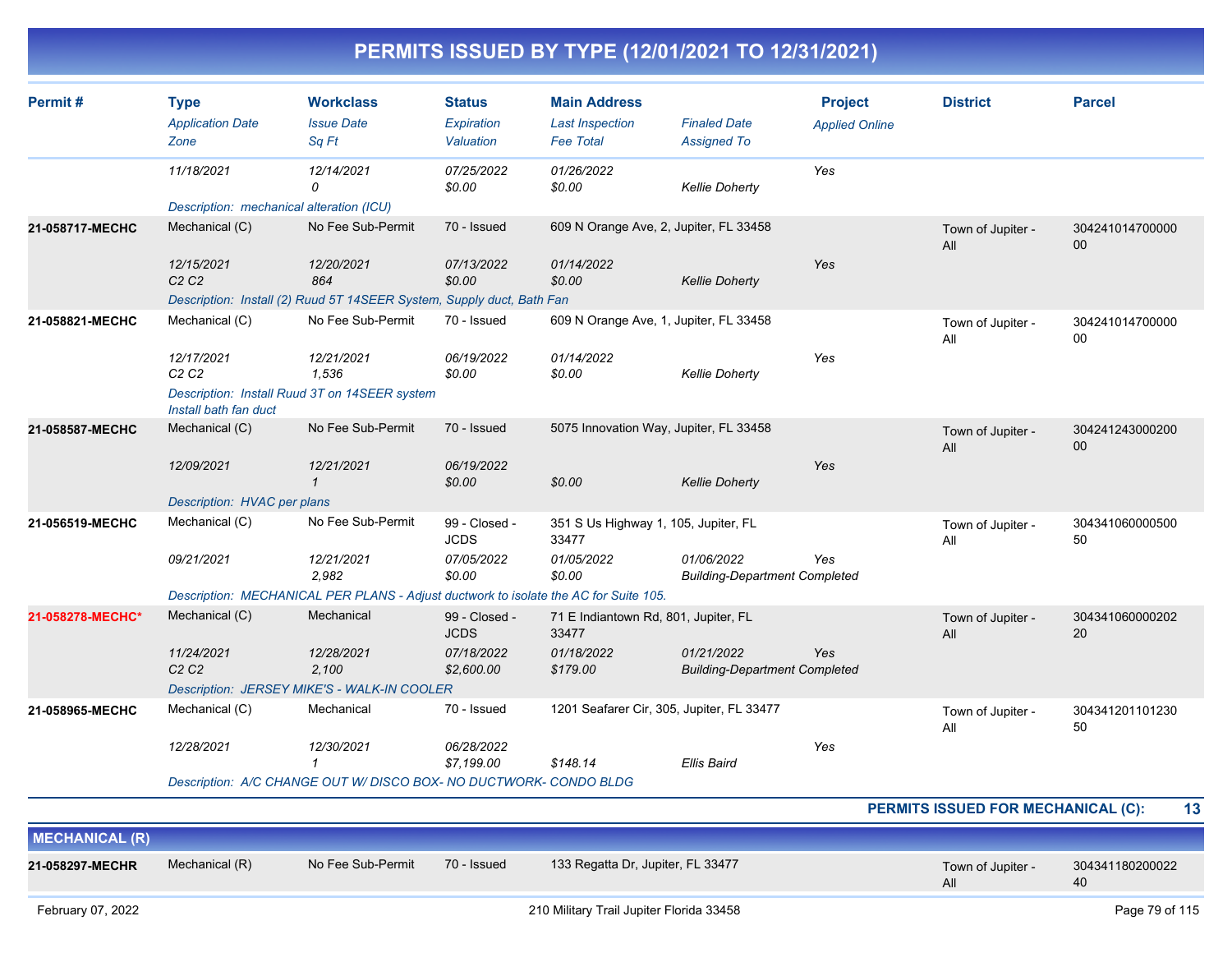| Permit#         | <b>Type</b><br><b>Application Date</b><br>Zone | <b>Workclass</b><br><b>Issue Date</b><br>Sq Ft                                                                                                                             | <b>Status</b><br>Expiration<br>Valuation | <b>Main Address</b><br><b>Last Inspection</b><br><b>Fee Total</b> | <b>Finaled Date</b><br><b>Assigned To</b>          | <b>Project</b><br><b>Applied Online</b> | <b>District</b>          | <b>Parcel</b>         |
|-----------------|------------------------------------------------|----------------------------------------------------------------------------------------------------------------------------------------------------------------------------|------------------------------------------|-------------------------------------------------------------------|----------------------------------------------------|-----------------------------------------|--------------------------|-----------------------|
|                 | 11/29/2021                                     | 12/06/2021<br>11,788                                                                                                                                                       | 06/06/2022<br>\$0.00                     | 12/07/2021<br>\$0.00                                              | <b>Kimberly Slater</b>                             | Yes                                     |                          |                       |
|                 | <b>Description: HVAC AS PER PLANS</b>          |                                                                                                                                                                            |                                          |                                                                   |                                                    |                                         |                          |                       |
| 21-058451-MECHR | Mechanical (R)                                 | No Fee Sub-Permit                                                                                                                                                          | 70 - Issued                              | 201 Echo Dr, Jupiter, FL 33458                                    |                                                    |                                         | Town of Jupiter -<br>All | 304241111600000<br>10 |
|                 | 12/03/2021                                     | 12/06/2021<br>100                                                                                                                                                          | 06/06/2022<br>\$0.00                     | 12/08/2021<br>\$0.00                                              | <b>Kimberly Slater</b>                             | Yes                                     |                          |                       |
|                 | now called 201 Echo Drive                      | Description: MECHANICAL for New Single Family Residence at 201 Echo Dr in Loxahatchee Club (203 Echo was subdivided with the County and this house is for the southern lot |                                          |                                                                   |                                                    |                                         |                          |                       |
| 21-058525-MECHR | Mechanical (R)                                 | No Fee Sub-Permit                                                                                                                                                          | 70 - Issued                              | 134 Lands End Way, Jupiter, FL 33458                              |                                                    |                                         | Town of Jupiter -<br>All | 304340313200000<br>50 |
|                 | 12/08/2021                                     | 12/09/2021<br>$\mathbf{1}$                                                                                                                                                 | 06/08/2022<br>\$0.00                     | 12/10/2021<br>\$0.00                                              | Vicki Tarallo                                      | Yes                                     |                          |                       |
|                 | <b>Description: MECHANICAL PER PLANS</b>       |                                                                                                                                                                            |                                          |                                                                   |                                                    |                                         |                          |                       |
| 21-058167-MECHR | Mechanical (R)                                 | No Fee Sub-Permit                                                                                                                                                          | 70 - Issued                              | 1000 N Us Highway 1, 772, Jupiter, FL<br>33477                    |                                                    |                                         | Town of Jupiter -<br>All | 304340312800003<br>21 |
|                 | 11/19/2021                                     | 12/10/2021<br>3,121                                                                                                                                                        | 06/21/2022<br>\$0.00                     | 12/23/2021<br>\$0.00                                              | <b>Kellie Doherty</b>                              | Yes                                     |                          |                       |
|                 |                                                | Description: installation of ac unit and duct work per master permit                                                                                                       |                                          |                                                                   |                                                    |                                         |                          |                       |
| 21-058387-MECHR | Mechanical (R)                                 | No Fee Sub-Permit                                                                                                                                                          | 99 - Closed -<br><b>JCDS</b>             | 5924 Tidewater Dr, Jupiter, FL 33458                              |                                                    |                                         | Town of Jupiter -<br>All | 304241021300000<br>80 |
|                 | 12/01/2021                                     | 12/16/2021<br>$\mathbf{1}$                                                                                                                                                 | 06/28/2022<br>\$0.00                     | 12/30/2021<br>\$0.00                                              | 01/04/2022<br><b>Building-Department Completed</b> | Yes                                     |                          |                       |
|                 |                                                | Description: remove and replace ac system and ductwork                                                                                                                     |                                          |                                                                   |                                                    |                                         |                          |                       |
| 21-058581-MECHR | Mechanical (R)                                 | No Fee Sub-Permit                                                                                                                                                          | 70 - Issued                              | 287 Regatta Dr, Jupiter, FL 33477                                 |                                                    |                                         | Town of Jupiter -<br>All | 304341073300076<br>50 |
|                 | 12/09/2021                                     | 12/17/2021<br>$\mathbf{1}$                                                                                                                                                 | 06/15/2022<br>\$0.00                     | \$0.00                                                            | Kelly Hills                                        | Yes                                     |                          |                       |
|                 | Description: Permit #21-052759-bldr            |                                                                                                                                                                            |                                          |                                                                   |                                                    |                                         |                          |                       |
| 21-058571-MECHR | Mechanical (R)                                 | No Fee Sub-Permit                                                                                                                                                          | 70 - Issued                              | 1523 Ocean Dunes Cir, Jupiter, FL 33477                           |                                                    |                                         | Town of Jupiter -<br>All | 304341201004100<br>21 |
|                 | 12/09/2021                                     | 12/17/2021<br>$\mathbf{1}$                                                                                                                                                 | 06/15/2022<br>\$0.00                     | \$0.00                                                            | Shandre Kellerman                                  | Yes                                     |                          |                       |
|                 |                                                | Description: HVAC for interior remodel per plans submitted with master permit (value included on master permit)21-055940-BLDR                                              |                                          |                                                                   |                                                    |                                         |                          |                       |
| 21-058517-MECHR | Mechanical (R)                                 | No Fee Sub-Permit                                                                                                                                                          | 70 - Issued                              | 239 Regatta Dr, Jupiter, FL 33477                                 |                                                    |                                         | Town of Jupiter -<br>All | 304341074500075<br>90 |
|                 | 12/08/2021                                     | 12/21/2021<br>1                                                                                                                                                            | 07/11/2022<br>\$0.00                     | 01/10/2022<br>\$0.00                                              | Alicia Hertzog                                     | Yes                                     |                          |                       |
|                 |                                                | Description: HVAC equipment and duct work per plan.                                                                                                                        |                                          |                                                                   |                                                    |                                         |                          |                       |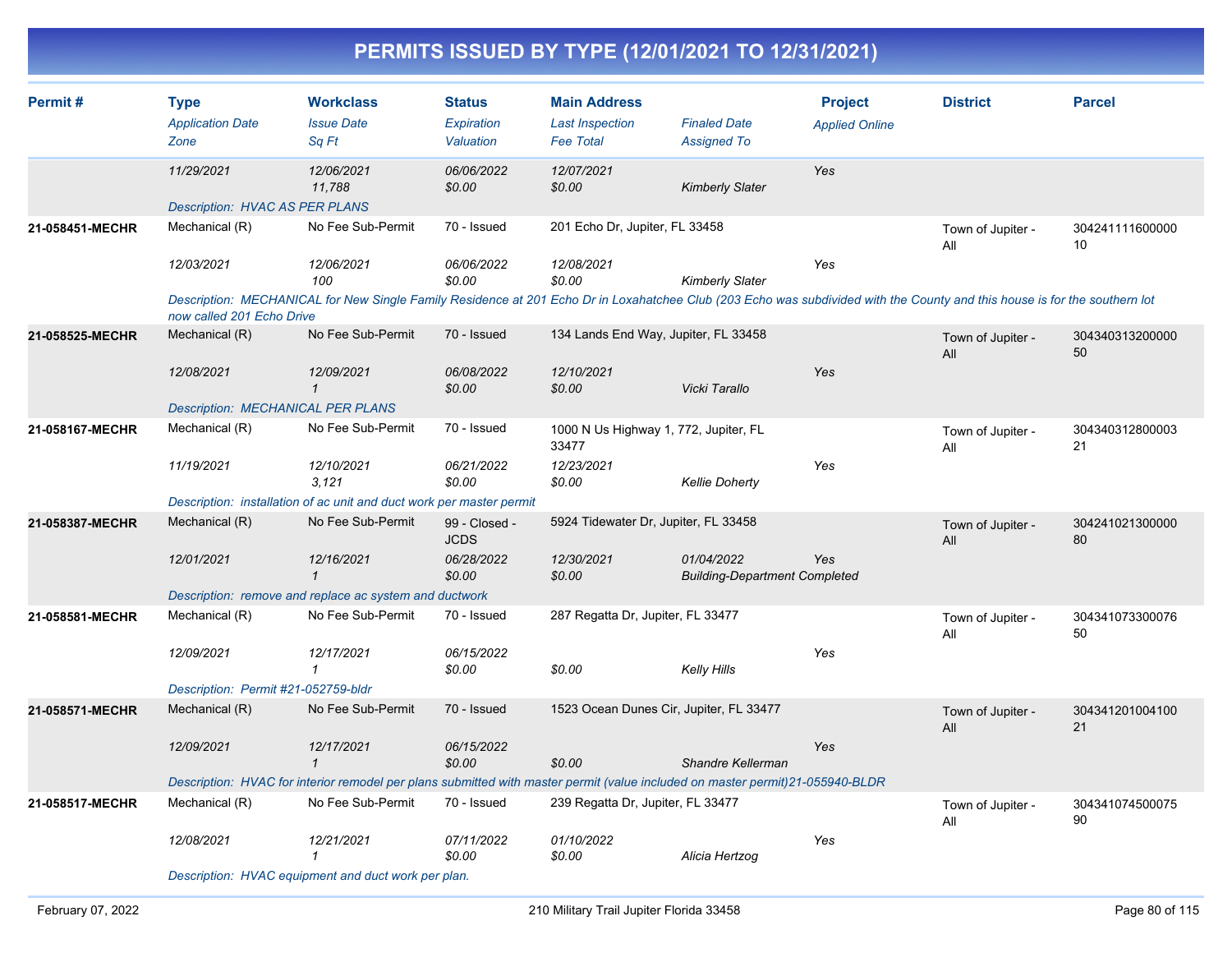| Permit#         | <b>Type</b><br><b>Application Date</b><br>Zone | <b>Workclass</b><br><b>Issue Date</b><br>Sq Ft               | <b>Status</b><br>Expiration<br>Valuation | <b>Main Address</b><br><b>Last Inspection</b><br><b>Fee Total</b> | <b>Finaled Date</b><br><b>Assigned To</b>          | <b>Project</b><br><b>Applied Online</b> | <b>District</b>          | <b>Parcel</b>         |
|-----------------|------------------------------------------------|--------------------------------------------------------------|------------------------------------------|-------------------------------------------------------------------|----------------------------------------------------|-----------------------------------------|--------------------------|-----------------------|
| 21-056015-MECHR | Mechanical (R)<br>08/30/2021                   | No Fee Sub-Permit<br>12/22/2021                              | 70 - Issued<br>06/20/2022                |                                                                   | 126 Waters Edge Dr, Jupiter, FL 33477              | Yes                                     | Town of Jupiter -<br>All | 304341180800041<br>50 |
|                 | Description: wine cellar refrigeration         |                                                              | \$0.00                                   | \$0.00                                                            | Kelly Hills                                        |                                         |                          |                       |
| 21-058897-MECHR | Mechanical (R)                                 | No Fee Sub-Permit                                            | 70 - Issued                              | 942 Pompano Dr. Jupiter, FL 33458                                 |                                                    |                                         | Town of Jupiter -<br>All | 304240360700001<br>00 |
|                 | 12/22/2021                                     | 12/29/2021                                                   | 07/05/2022<br>\$0.00                     | 01/03/2022<br>\$0.00                                              | Vicki Tarallo                                      | Yes                                     |                          |                       |
|                 | <b>Description: MECHANICAL PER PLANS</b>       |                                                              |                                          |                                                                   |                                                    |                                         |                          |                       |
| 21-057579-MECHR | Mechanical (R)                                 | No Fee Sub-Permit                                            | 99 - Closed -<br><b>JCDS</b>             |                                                                   | 156 Ocean Pines Ter, Jupiter, FL 33477             |                                         | Town of Jupiter -<br>All | 304341160200000<br>60 |
|                 | 10/27/2021                                     | 12/30/2021<br>2,528                                          | 07/26/2022<br>\$0.00                     | 01/27/2022<br>\$0.00                                              | 02/01/2022<br><b>Building-Department Completed</b> | Yes                                     |                          |                       |
|                 |                                                | <b>Description: HVAC CHANGEOUT SAME LOCATION AS PER PLAN</b> |                                          |                                                                   |                                                    |                                         |                          |                       |

|                     |                                             |                                                                                                                                                                                                                                               |                              |                                                |                                                    |           | <b>PERMITS ISSUED FOR MECHANICAL (R):</b> | 11                    |
|---------------------|---------------------------------------------|-----------------------------------------------------------------------------------------------------------------------------------------------------------------------------------------------------------------------------------------------|------------------------------|------------------------------------------------|----------------------------------------------------|-----------|-------------------------------------------|-----------------------|
| <b>PLUMBING (C)</b> |                                             |                                                                                                                                                                                                                                               |                              |                                                |                                                    |           |                                           |                       |
| 21-057985-PLUMC     | Plumbing (C)                                | Plumbing                                                                                                                                                                                                                                      | 70 - Issued                  | 300 N A1A, H105, Jupiter, FL 33477             |                                                    |           | Town of Jupiter -<br>All                  | 304341050400810<br>50 |
|                     | 11/12/2021<br><b>R3 R3</b>                  | 12/13/2021                                                                                                                                                                                                                                    | 07/05/2022<br>\$1,700.00     | 01/05/2022<br>\$79.00                          | Alicia Hertzog                                     | Yes       |                                           |                       |
|                     |                                             | Description: Install Walk in Tub in existing Shower area. NO tile or drywall work being done                                                                                                                                                  |                              |                                                |                                                    |           |                                           |                       |
| 21-058678-PLUMC     | Plumbing (C)                                | No Fee Sub-Permit                                                                                                                                                                                                                             | 70 - Issued                  | 1016 Clemons St, Jupiter, FL 33477             |                                                    |           | Town of Jupiter -<br>All                  | 304340310400800<br>20 |
|                     | 12/14/2021<br>C <sub>2</sub> C <sub>2</sub> | 12/14/2021                                                                                                                                                                                                                                    | 06/12/2022<br>\$0.00         | \$0.00                                         | <b>Kelly Hills</b>                                 | <b>No</b> |                                           |                       |
|                     |                                             | Description: Renovation of women and men bathrooms in 2nd, 3rd, and 4th floors.<br>New Mechanical equipment in 2nd, 3rd, and 4th floor. New lighting in 2nd, 3rd and 4th floor for open office rooms. New interior finish for exterior walls. |                              |                                                |                                                    |           |                                           |                       |
| 21-058659-PLUMC     | Plumbing (C)                                | No Fee Sub-Permit                                                                                                                                                                                                                             | 70 - Issued                  | 1150 Town Center Dr, 202, Jupiter, FL<br>33458 |                                                    |           | Town of Jupiter -<br>All                  | 304241230802020<br>20 |
|                     | 12/13/2021                                  | 12/14/2021<br>1,200                                                                                                                                                                                                                           | 07/11/2022<br>\$0.00         | 01/10/2022<br>\$0.00                           | <b>Kellie Doherty</b>                              | Yes       |                                           |                       |
|                     | Description: Plumbing at same location      |                                                                                                                                                                                                                                               |                              |                                                |                                                    |           |                                           |                       |
| 21-057460-PLUMC     | Plumbing (C)                                | Plumbing                                                                                                                                                                                                                                      | 99 - Closed -<br><b>JCDS</b> | 1200 W Indiantown Rd, Jupiter, FL 33458        |                                                    |           | Town of Jupiter -<br>All                  | 304241023800000<br>60 |
|                     | 10/22/2021                                  | 12/14/2021<br>$\overline{c}$                                                                                                                                                                                                                  | 06/14/2022<br>\$2,038.40     | 12/16/2021<br>\$79.00                          | 12/17/2021<br><b>Building-Department Completed</b> | Yes       |                                           |                       |
|                     |                                             | Description: Furnish and intatil one 2' wilkins 975xl2 backflow to replace existing                                                                                                                                                           |                              |                                                |                                                    |           |                                           |                       |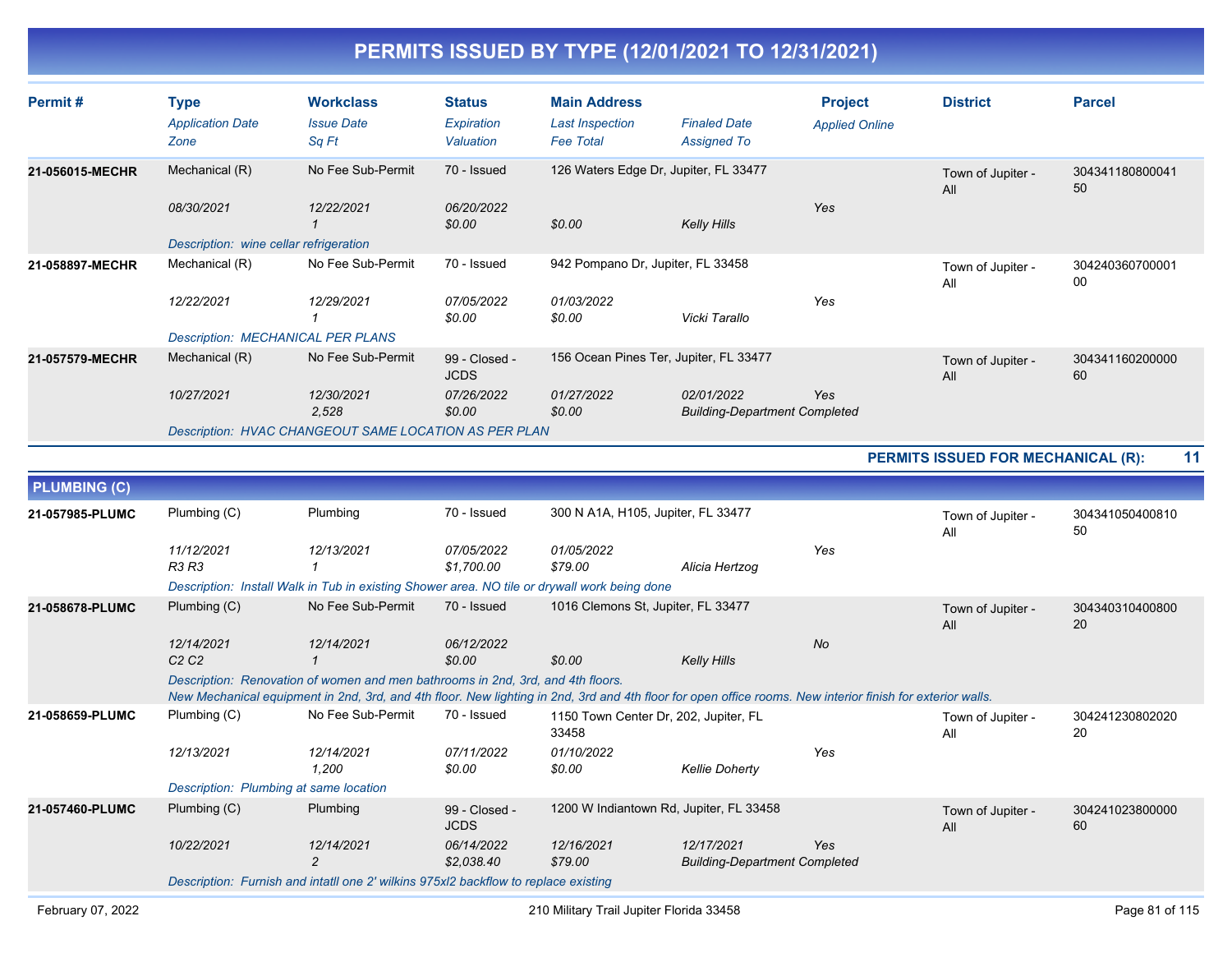| Permit#         | <b>Type</b><br><b>Application Date</b><br>Zone | <b>Workclass</b><br><b>Issue Date</b><br>Sq Ft                                                       | <b>Status</b><br>Expiration<br>Valuation | <b>Main Address</b><br><b>Last Inspection</b><br><b>Fee Total</b> | <b>Finaled Date</b><br><b>Assigned To</b> | <b>Project</b><br><b>Applied Online</b> | <b>District</b>          | <b>Parcel</b>         |
|-----------------|------------------------------------------------|------------------------------------------------------------------------------------------------------|------------------------------------------|-------------------------------------------------------------------|-------------------------------------------|-----------------------------------------|--------------------------|-----------------------|
| 21-057292-PLUMC | Plumbing (C)                                   | Plumbing                                                                                             | 70 - Issued                              | 200 Ocean Trail Way, 1103, Jupiter, FL<br>33477                   |                                           |                                         | Town of Jupiter -<br>All | 304341050600111<br>03 |
|                 | 10/15/2021<br><b>R3 R3</b>                     | 12/15/2021<br>1,000<br>Description: NEW SHOWER PAN, INSTALL TOILET, CONNECT FAUCET                   | 06/15/2022<br>\$2,300.00                 | 12/17/2021<br>\$79.00                                             | Vicki Tarallo                             | Yes                                     |                          |                       |
| 21-058694-PLUMC | Plumbing (C)                                   | No Fee Sub-Permit                                                                                    | 70 - Issued                              | 1210 S Old Dixie Hwy, Jupiter, FL 33458                           |                                           |                                         | Town of Jupiter -        | 304241120000010       |
|                 |                                                |                                                                                                      |                                          |                                                                   |                                           |                                         | All                      | 60                    |
|                 | 12/14/2021                                     | 12/17/2021<br>$\mathbf{1}$                                                                           | 08/02/2022<br>\$0.00                     | 02/03/2022<br>\$0.00                                              | <b>Kellie Doherty</b>                     | Yes                                     |                          |                       |
|                 | Description: Plumbing per plans                |                                                                                                      |                                          |                                                                   |                                           |                                         |                          |                       |
| 21-058389-PLUMC | Plumbing (C)                                   | Plumbing                                                                                             | 70 - Issued                              | 6671 W Indiantown Rd, 60-62, Jupiter, FL<br>33458                 |                                           |                                         | Town of Jupiter -<br>All | 304241030000031<br>00 |
|                 | 12/01/2021                                     | 12/20/2021<br>1                                                                                      | 06/21/2022<br>\$1,152.57                 | \$79.00                                                           | Vicki Tarallo                             | Yes                                     |                          |                       |
|                 |                                                | Description: UNCLE MICK'S - FURNISH AND INSTALL ONE 3/4" WILKINS 975XL2 BACKFLOW TO REPLACE EXISTING |                                          |                                                                   |                                           |                                         |                          |                       |
| 21-058585-PLUMC | Plumbing (C)                                   | No Fee Sub-Permit                                                                                    | 70 - Issued                              | 5075 Innovation Way, Jupiter, FL 33458                            |                                           |                                         | Town of Jupiter -<br>All | 304241243000200<br>00 |
|                 | 12/09/2021                                     | 12/21/2021<br>$\mathbf{1}$                                                                           | 07/26/2022<br>\$0.00                     | 01/27/2022<br>\$0.00                                              | <b>Kellie Doherty</b>                     | Yes                                     |                          |                       |
|                 | Description: Plumbing per plans                |                                                                                                      |                                          |                                                                   |                                           |                                         |                          |                       |
| 21-058210-PLUMC | Plumbing (C)                                   | Plumbing                                                                                             | 99 - Closed -<br><b>JCDS</b>             | 4050 S Us Highway 1, Jupiter, FL 33477                            |                                           |                                         | Town of Jupiter -<br>All | 304341212300200<br>00 |
|                 | 11/22/2021                                     | 12/21/2021<br>$\mathcal I$                                                                           | 06/21/2022<br>\$1,291.87                 | 12/23/2021<br>\$79.00                                             | 12/28/2021                                | Yes                                     |                          |                       |
|                 |                                                | Description: FURNISH AND INSTALL ONE 1" WILKINS 975XL2 BACKFLOW TO REPLACE EXISTING                  |                                          |                                                                   |                                           |                                         |                          |                       |
| 21-058896-PLUMC | Plumbing (C)                                   | No Fee Sub-Permit                                                                                    | 70 - Issued                              | 6390 W Indiantown Rd, 59, Jupiter, FL<br>33458                    |                                           |                                         | Town of Jupiter -<br>All | 304241030500000<br>30 |
|                 | 12/21/2021<br>C2C2                             | 12/29/2021<br>$\mathbf{1}$                                                                           | 08/02/2022<br>\$0.00                     | 02/03/2022<br>\$0.00                                              | <b>Kellie Doherty</b>                     | Yes                                     |                          |                       |
|                 |                                                | Description: Plumbing per plans- Lewis Steakhouse                                                    |                                          |                                                                   |                                           |                                         |                          |                       |
| 21-059004-PLUMC | Plumbing (C)                                   | No Fee Sub-Permit                                                                                    | 70 - Issued                              | 4050 S Us Highway 1, 310, Jupiter, FL<br>33477                    |                                           |                                         | Town of Jupiter -<br>All | 304341212300200<br>00 |
|                 | 12/29/2021<br>C2C2                             | 12/30/2021<br>2.000                                                                                  | 08/02/2022<br>\$0.00                     | 02/03/2022<br>\$0.00                                              | Alicia Hertzog                            | Yes                                     |                          |                       |
|                 |                                                | Description: Install all drainage and water lines fixtures, floors sinks drains according to plans.  |                                          |                                                                   |                                           |                                         |                          |                       |

**PERMITS ISSUED FOR PLUMBING (C): 11**

**PLUMBING (R)**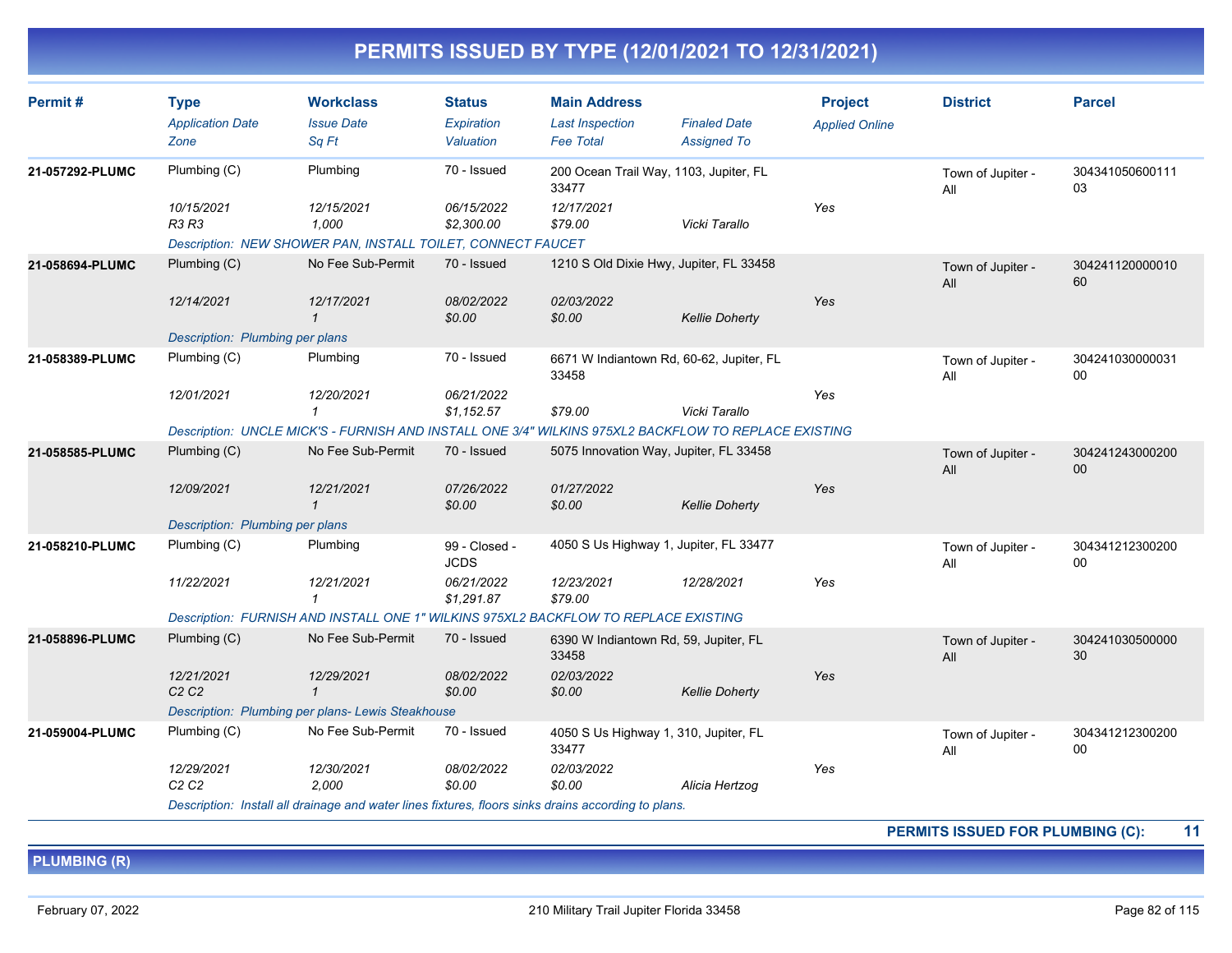| Permit#         | <b>Type</b><br><b>Application Date</b>           | <b>Workclass</b><br><b>Issue Date</b>                                                             | <b>Status</b><br>Expiration  | <b>Main Address</b><br><b>Last Inspection</b> | <b>Finaled Date</b>                                | <b>Project</b>        | <b>District</b>          | <b>Parcel</b>         |
|-----------------|--------------------------------------------------|---------------------------------------------------------------------------------------------------|------------------------------|-----------------------------------------------|----------------------------------------------------|-----------------------|--------------------------|-----------------------|
|                 | Zone                                             | Sa Ft                                                                                             | Valuation                    | <b>Fee Total</b>                              | <b>Assigned To</b>                                 | <b>Applied Online</b> |                          |                       |
| 21-058379-PLUMR | Plumbing (R)                                     | Pool                                                                                              | 70 - Issued                  | 124 Casa Cir, Jupiter, FL 33458               |                                                    |                       | Town of Jupiter -<br>All | 304240320100012<br>30 |
|                 | 12/01/2021<br><b>RR RR</b>                       | 12/01/2021<br>45                                                                                  | 07/25/2022<br>\$0.00         | 01/25/2022<br>\$0.00                          | Shandre Kellerman                                  | No                    |                          |                       |
|                 |                                                  | Description: PLUMBING FOR SPA ADDITION TO EXISTING POOL AS PER PLANS ON MASTER 21-051145-POOLR    |                              |                                               |                                                    |                       |                          |                       |
| 21-058328-PLUMR | Plumbing (R)                                     | No Fee Sub-Permit                                                                                 | 70 - Issued                  | 141 Helios Dr, Jupiter, FL 33477              |                                                    |                       | Town of Jupiter -<br>All | 304341080600500<br>40 |
|                 | 11/29/2021                                       | 12/01/2021<br>250                                                                                 | 08/01/2022<br>\$0.00         | 02/02/2022<br>\$0.00                          | Suzanne Harrison                                   | Yes                   |                          |                       |
|                 |                                                  | Description: Relocate pipes in kitchen and hookup.                                                |                              |                                               |                                                    |                       |                          |                       |
| 21-057941-PLUMR | Plumbing $(R)$                                   | Plumbing                                                                                          | 99 - Closed -<br><b>JCDS</b> | 164 Hampton Cir, Jupiter, FL 33458            |                                                    |                       | Town of Jupiter -<br>All | 304241111500019<br>90 |
|                 | 11/11/2021                                       | 12/01/2021<br>1,975                                                                               | 06/13/2022<br>\$10,750.00    | 12/13/2021<br>\$220.37                        | 12/14/2021<br><b>Building-Department Completed</b> | Yes                   |                          |                       |
|                 |                                                  | Description: whole house water repipe using Uponor piping                                         |                              |                                               |                                                    |                       |                          |                       |
| 21-054370-PLUMR | Plumbing (R)                                     | Pool                                                                                              | 70 - Issued                  |                                               | 18444 Lostlake Way, Jupiter, FL 33458              |                       | Town of Jupiter -<br>All | 304240340800005<br>90 |
|                 | 07/01/2021<br>R <sub>1</sub> -A <sub>R1</sub> -A | 12/02/2021<br>1                                                                                   | 07/25/2022<br>\$0.00         | 01/25/2022<br>\$0.00                          | Shandre Kellerman                                  | No                    |                          |                       |
|                 |                                                  | Description: PLUMBING FOR SWIMMING POOL W/ POOL PAVER DECK AS PER PLANS ON MASTER 21-054076-POOLR |                              |                                               |                                                    |                       |                          |                       |
| 21-058263-PLUMR | Plumbing (R)                                     | No Fee Sub-Permit                                                                                 | 70 - Issued                  |                                               | 103 Hawksbill Way, Jupiter, FL 33458               |                       | Town of Jupiter -<br>All | 304241110200000<br>20 |
|                 | 11/24/2021<br>R <sub>2</sub> R <sub>2</sub>      | 12/02/2021<br>0                                                                                   | 06/01/2022<br>\$0.00         | 12/03/2021<br>\$0.00                          | Alicia Hertzog                                     | Yes                   |                          |                       |
|                 | Description: kitchen plumbing                    |                                                                                                   |                              |                                               |                                                    |                       |                          |                       |
| 21-056959-PLUMR | Plumbing (R)                                     | Plumbing                                                                                          | 99 - Closed -<br><b>JCDS</b> |                                               | 104 Sims Creek Ct, Jupiter, FL 33458               |                       | Town of Jupiter -<br>All | 304241022500000<br>90 |
|                 | 10/05/2021<br>R <sub>2</sub> R <sub>2</sub>      | 12/02/2021<br>1                                                                                   | 07/18/2022<br>\$12,198.00    | 01/19/2022<br>\$249.62                        | 01/24/2022<br><b>Building-Department Completed</b> | Yes                   |                          |                       |
|                 | Description: whole house repipe                  |                                                                                                   |                              |                                               |                                                    |                       |                          |                       |
| 21-058372-PLUMR | Plumbing (R)                                     | Plumbing                                                                                          | 70 - Issued                  |                                               | 108 Sims Creek Ct, Jupiter, FL 33458               |                       | Town of Jupiter -<br>All | 304241022500000<br>71 |
|                 | 11/30/2021                                       | 12/02/2021<br>$\mathcal{I}$                                                                       | 05/31/2022<br>\$8,174.00     | 12/06/2021<br>\$167.93                        | Shandre Kellerman                                  | Yes                   |                          |                       |
|                 | <b>Description: PLUMBING RE-PIPE</b>             |                                                                                                   |                              |                                               |                                                    |                       |                          |                       |
| 21-058374-PLUMR | Plumbing (R)                                     | No Fee Sub-Permit                                                                                 | 70 - Issued                  | 119 S Village Way, Jupiter, FL 33458          |                                                    |                       | Town of Jupiter -<br>All | 304241130900012<br>50 |
|                 | 11/30/2021                                       | 12/03/2021<br>1                                                                                   | 06/06/2022<br>\$0.00         | 12/08/2021<br>\$0.00                          | <b>Kimberly Slater</b>                             | Yes                   |                          |                       |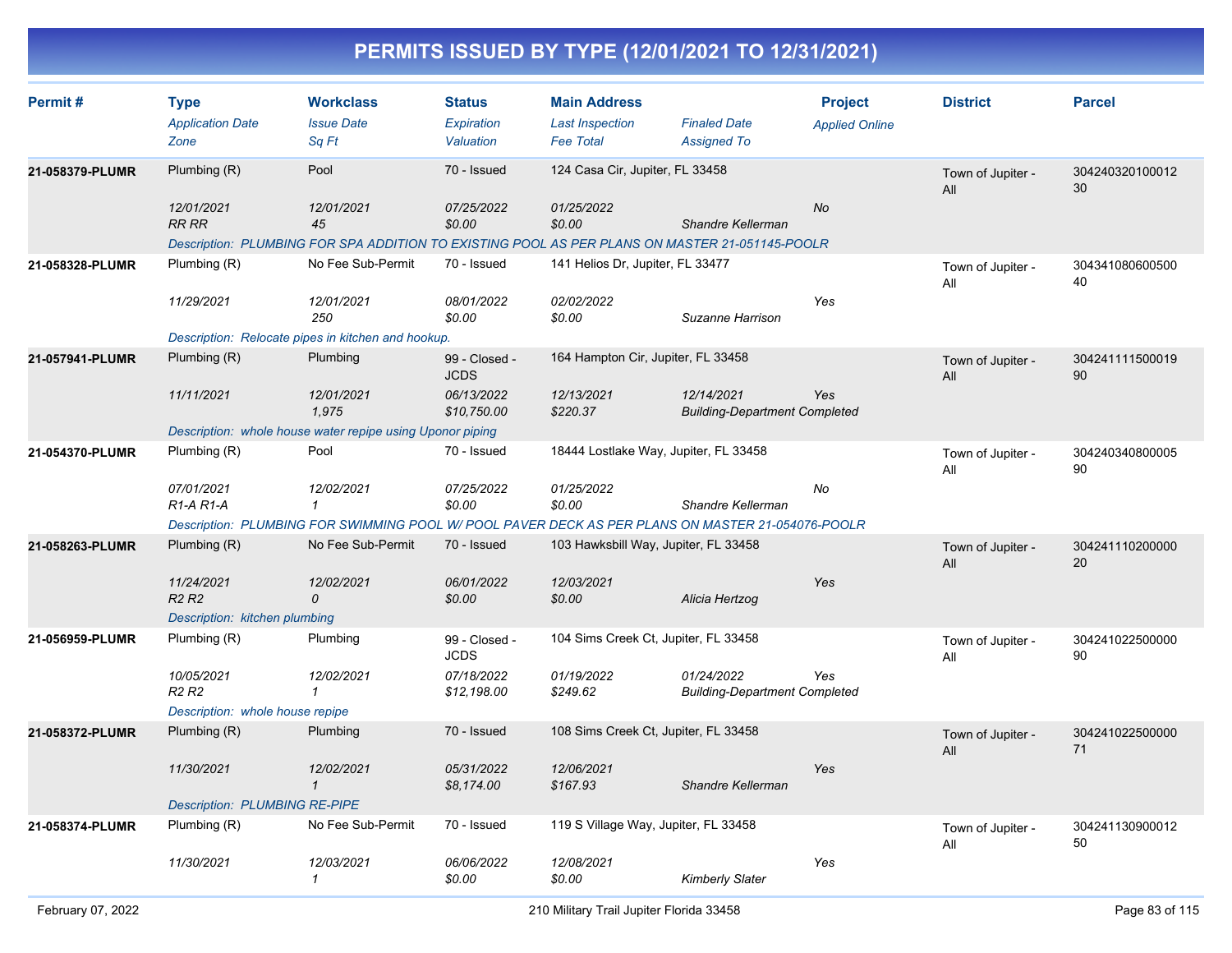| Permit#         | <b>Type</b><br><b>Application Date</b><br>Zone | <b>Workclass</b><br><b>Issue Date</b><br>Sa Ft                                                                                    | <b>Status</b><br>Expiration<br>Valuation | <b>Main Address</b><br><b>Last Inspection</b><br><b>Fee Total</b> | <b>Finaled Date</b><br><b>Assigned To</b>          | <b>Project</b><br><b>Applied Online</b> | <b>District</b>          | <b>Parcel</b>         |
|-----------------|------------------------------------------------|-----------------------------------------------------------------------------------------------------------------------------------|------------------------------------------|-------------------------------------------------------------------|----------------------------------------------------|-----------------------------------------|--------------------------|-----------------------|
|                 |                                                | <b>Description: PLUMBING AS PER PLANS</b>                                                                                         |                                          |                                                                   |                                                    |                                         |                          |                       |
| 21-058336-PLUMR | Plumbing (R)                                   | No Fee Sub-Permit                                                                                                                 | 70 - Issued                              |                                                                   | 1523 Ocean Dunes Cir, Jupiter, FL 33477            |                                         | Town of Jupiter -<br>All | 304341201004100<br>21 |
|                 | 11/30/2021                                     | 12/03/2021<br>$\mathbf 1$                                                                                                         | 06/01/2022<br>\$0.00                     | \$0.00                                                            | Shandre Kellerman                                  | Yes                                     |                          |                       |
|                 |                                                | Description: Plumbing for interior remodel per plans submitted with master permit (value included on master permit)21-055940-BLDR |                                          |                                                                   |                                                    |                                         |                          |                       |
| 21-058076-PLUMR | Plumbing (R)                                   | Pool                                                                                                                              | 70 - Issued                              | 151 Via Rosina, Jupiter, FL 33458                                 |                                                    |                                         | Town of Jupiter -<br>All | 304241121600009<br>80 |
|                 | 11/17/2021<br>R <sub>2</sub> R <sub>2</sub>    | 12/03/2021<br>$\mathcal I$                                                                                                        | 08/02/2022<br>\$0.00                     | 02/03/2022<br>\$0.00                                              | Shandre Kellerman                                  | No                                      |                          |                       |
|                 |                                                | Description: PLUMBING FOR BUILDING A POOL & SPA AND PUTTING IN A TREVERTINE DECK AS PER PLANS ON MASTER 21-057528-POOLR           |                                          |                                                                   |                                                    |                                         |                          |                       |
| 21-057311-PLUMR | Plumbing $(R)$                                 | Pool                                                                                                                              | 70 - Issued                              | 166 E Bay Cedar Cir, Jupiter, FL 33458                            |                                                    |                                         | Town of Jupiter -<br>All | 304241121500024<br>10 |
|                 | 10/18/2021<br><b>R3 R3</b>                     | 12/03/2021<br>544                                                                                                                 | 06/27/2022<br>\$0.00                     | 12/29/2021<br>\$0.00                                              | Shandre Kellerman                                  | <b>No</b>                               |                          |                       |
|                 |                                                | Description: POOL, PAVER DECK AS PER PLANS ON MASTER 21-056709-POOLR                                                              |                                          |                                                                   |                                                    |                                         |                          |                       |
| 21-056825-PLUMR | Plumbing (R)                                   | Pool                                                                                                                              | 70 - Issued                              | 105 Sea Horse Ln, Jupiter, FL 33477                               |                                                    |                                         | Town of Jupiter -<br>All | 304341080100102<br>10 |
|                 | 09/30/2021<br><b>R3 R3</b>                     | 12/03/2021<br>$\mathbf{1}$                                                                                                        | 07/18/2022<br>\$0.00                     | 01/19/2022<br>\$0.00                                              | Suzanne Harrison                                   | No                                      |                          |                       |
|                 | Description: Spa addition                      |                                                                                                                                   |                                          |                                                                   |                                                    |                                         |                          |                       |
| 21-058460-PLUMR | Plumbing (R)                                   | No Fee Sub-Permit                                                                                                                 | 70 - Issued                              | 120 Olympus Cir, Jupiter, FL 33477                                |                                                    |                                         | Town of Jupiter -<br>All | 304341080600301<br>80 |
|                 | 12/06/2021                                     | 12/06/2021<br>$\mathbf 1$                                                                                                         | 08/01/2022<br>\$0.00                     | 01/31/2022<br>\$0.00                                              | <b>Kimberly Slater</b>                             | Yes                                     |                          |                       |
|                 | <b>Description: Bathroom Remodel</b>           |                                                                                                                                   |                                          |                                                                   |                                                    |                                         |                          |                       |
| 21-058061-PLUMR | Plumbing (R)                                   | Plumbing                                                                                                                          | 99 - Closed -<br><b>JCDS</b>             | 6363 Barbara St, Jupiter, FL 33458                                |                                                    |                                         | Town of Jupiter -<br>All | 304241150104400<br>50 |
|                 | 11/16/2021                                     | 12/06/2021<br>2.191                                                                                                               | 07/18/2022<br>\$1,257.00                 | 01/19/2022<br>\$79.00                                             | 01/24/2022<br><b>Building-Department Completed</b> | Yes                                     |                          |                       |
|                 |                                                | Description: Supply & install 1 inch backflow to replace existing                                                                 |                                          |                                                                   |                                                    |                                         |                          |                       |
| 21-057947-PLUMR | Plumbing (R)                                   | No Fee Sub-Permit                                                                                                                 | 70 - Issued                              |                                                                   | 181 Fishermans Way, Jupiter, FL 33477              |                                         | Town of Jupiter -<br>All | 304341063000000<br>50 |
|                 | 11/11/2021                                     | 12/06/2021<br>3,000                                                                                                               | 06/06/2022<br>\$0.00                     | 12/08/2021<br>\$0.00                                              | Suzanne Harrison                                   | Yes                                     |                          |                       |
|                 |                                                | Description: Interior remodeling plumbing                                                                                         |                                          |                                                                   |                                                    |                                         |                          |                       |
| 21-057297-PLUMR | Plumbing (R)                                   | Plumbing                                                                                                                          | 99 - Closed -<br><b>JCDS</b>             | 296 S Hampton Dr, Jupiter, FL                                     |                                                    |                                         | Town of Jupiter -<br>All | 304241111500009<br>50 |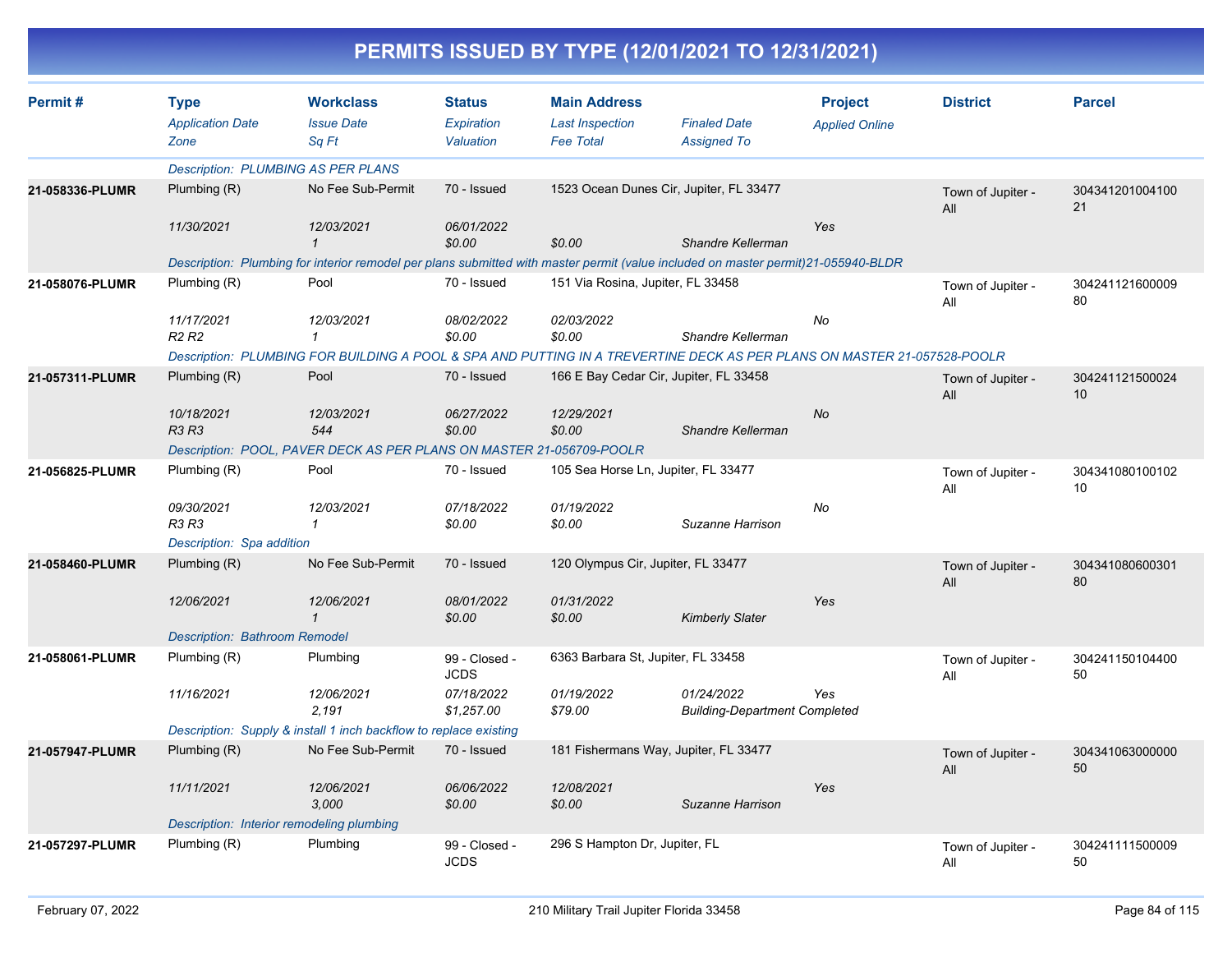|                 |                                                |                                                                                               |                                          |                                                                   | PERMITS ISSUED BY TYPE (12/01/2021 TO 12/31/2021)                                                                                                                              |                                         |                          |                                    |
|-----------------|------------------------------------------------|-----------------------------------------------------------------------------------------------|------------------------------------------|-------------------------------------------------------------------|--------------------------------------------------------------------------------------------------------------------------------------------------------------------------------|-----------------------------------------|--------------------------|------------------------------------|
| Permit#         | <b>Type</b><br><b>Application Date</b><br>Zone | <b>Workclass</b><br><b>Issue Date</b><br>Sq Ft                                                | <b>Status</b><br>Expiration<br>Valuation | <b>Main Address</b><br><b>Last Inspection</b><br><b>Fee Total</b> | <b>Finaled Date</b><br><b>Assigned To</b>                                                                                                                                      | <b>Project</b><br><b>Applied Online</b> | <b>District</b>          | <b>Parcel</b>                      |
|                 | 10/15/2021<br>R <sub>2</sub> R <sub>2</sub>    | 12/07/2021<br>1,975<br>Description: REPIPE THE EXISTING WATER SYSTEM FROM POLYBUTYLENE TO PEX | 06/06/2022<br>\$7,500.00                 | 12/08/2021<br>\$154.25                                            | 12/09/2021<br><b>Building-Department Completed</b>                                                                                                                             | Yes                                     |                          |                                    |
| 21-058395-PLUMR | Plumbing (R)                                   | No Fee Sub-Permit                                                                             | 70 - Issued                              |                                                                   | 274 Barbados Dr, Jupiter, FL 33458                                                                                                                                             |                                         | Town of Jupiter -<br>All | 304241230400012<br>10 <sup>°</sup> |
|                 | 12/01/2021                                     | 12/07/2021<br>1                                                                               | 06/08/2022<br>\$0.00                     | 12/10/2021<br>\$0.00                                              | Alicia Hertzog                                                                                                                                                                 | Yes                                     |                          |                                    |
| 21-057396-PLUMR | Plumbing (R)                                   | Description: Remove tub, install shower drain and pan. Set new vanity, Set new toilet<br>Pool | 70 - Issued                              |                                                                   | 416 Sonoma Isles Cir, Jupiter, FL 33478                                                                                                                                        |                                         | Town of Jupiter -        | 304240320400012                    |
|                 |                                                |                                                                                               |                                          |                                                                   |                                                                                                                                                                                |                                         | All                      | $00\,$                             |
|                 | 10/20/2021<br><b>R1 R1</b>                     | 12/08/2021<br>607                                                                             | 07/12/2022<br>\$0.00                     | 01/13/2022<br>\$0.00                                              | Shandre Kellerman                                                                                                                                                              | No                                      |                          |                                    |
|                 |                                                |                                                                                               |                                          |                                                                   | Description: POOL PERIMETER PIPING FOR Inground Gunite Pool/Spa W/ PAVER DECK AS PER PLANS ON MASTER 21-056939-POOLR                                                           |                                         |                          |                                    |
| 21-058520-PLUMR | Plumbing (R)                                   | No Fee Sub-Permit                                                                             | 70 - Issued                              |                                                                   | 228 Longshore Dr. Jupiter, FL 33458                                                                                                                                            |                                         | Town of Jupiter -<br>All | 304240271200003<br>90              |
|                 | 12/08/2021                                     | 12/08/2021<br>1                                                                               | 06/07/2022<br>\$0.00                     | 12/09/2021<br>\$0.00                                              | <b>Kelly Hills</b>                                                                                                                                                             | Yes                                     |                          |                                    |
|                 |                                                | Description: Plumbing work for kitchen remodel                                                |                                          |                                                                   |                                                                                                                                                                                |                                         |                          |                                    |
| 21-058537-PLUMR | Plumbing (R)                                   | Pool                                                                                          | 70 - Issued                              |                                                                   | 30 E Riverside Dr, Jupiter, FL 33469                                                                                                                                           |                                         | Town of Jupiter -<br>All | 304340310000300<br>72              |
|                 | 12/08/2021<br>R1 R1                            | 12/08/2021<br>1,803                                                                           | 08/01/2022<br>\$0.00                     | 02/02/2022<br>\$0.00                                              | <b>Kelly Hills</b>                                                                                                                                                             | No                                      |                          |                                    |
|                 |                                                |                                                                                               |                                          |                                                                   | Description: Construct new pool & spa on pilings (pilings to be done by others) with a sand set paver deck & gas heater (gas hookup and autofill hookup to be done by others). |                                         |                          |                                    |
| 21-057733-PLUMR | Plumbing (R)                                   | Plumbing                                                                                      | 70 - Issued                              |                                                                   | 106 Sims Creek Ct, Jupiter, FL 33458                                                                                                                                           |                                         | Town of Jupiter -<br>All | 304241022500000<br>80              |
|                 | 11/03/2021                                     | 12/09/2021<br>1,975                                                                           | 06/14/2022<br>\$7,500.00                 | 12/16/2021<br>\$154.25                                            | Angela Carpentiere                                                                                                                                                             | <b>Yes</b>                              |                          |                                    |
|                 |                                                | Description: REPIPE THE EXISTING WATER SYSTEM FROM POLYBUTYLENE TO PEX                        |                                          |                                                                   |                                                                                                                                                                                |                                         |                          |                                    |
| 21-057797-PLUMR | Plumbing (R)                                   | Plumbing                                                                                      | 70 - Issued                              | 153 Citadel Cir, Jupiter, FL 33458                                |                                                                                                                                                                                |                                         | Town of Jupiter -<br>All | 304240320100003<br>00              |
|                 | 11/04/2021                                     | 12/09/2021<br>$\mathbf{1}$                                                                    | 06/07/2022<br>\$650.00                   | \$79.00                                                           | <b>Kelly Hills</b>                                                                                                                                                             | Yes                                     |                          |                                    |
|                 |                                                | Description: Install Watts 9D check valve and connect pool autofill                           |                                          |                                                                   |                                                                                                                                                                                |                                         |                          |                                    |
| 21-058603-PLUMR | Plumbing (R)                                   | Pool                                                                                          | 70 - Issued                              | 6350 Foster St, Jupiter, FL 33458                                 |                                                                                                                                                                                |                                         | Town of Jupiter -<br>All | 304241150103800<br>90              |
|                 | 12/09/2021<br><b>R1R1</b>                      | 12/09/2021<br>465                                                                             | 07/18/2022<br>\$0.00                     | 01/19/2022<br>\$0.00                                              | <b>Kelly Hills</b>                                                                                                                                                             | No                                      |                          |                                    |
|                 |                                                | <b>Description: Swimming Pool with Deck</b>                                                   |                                          |                                                                   |                                                                                                                                                                                |                                         |                          |                                    |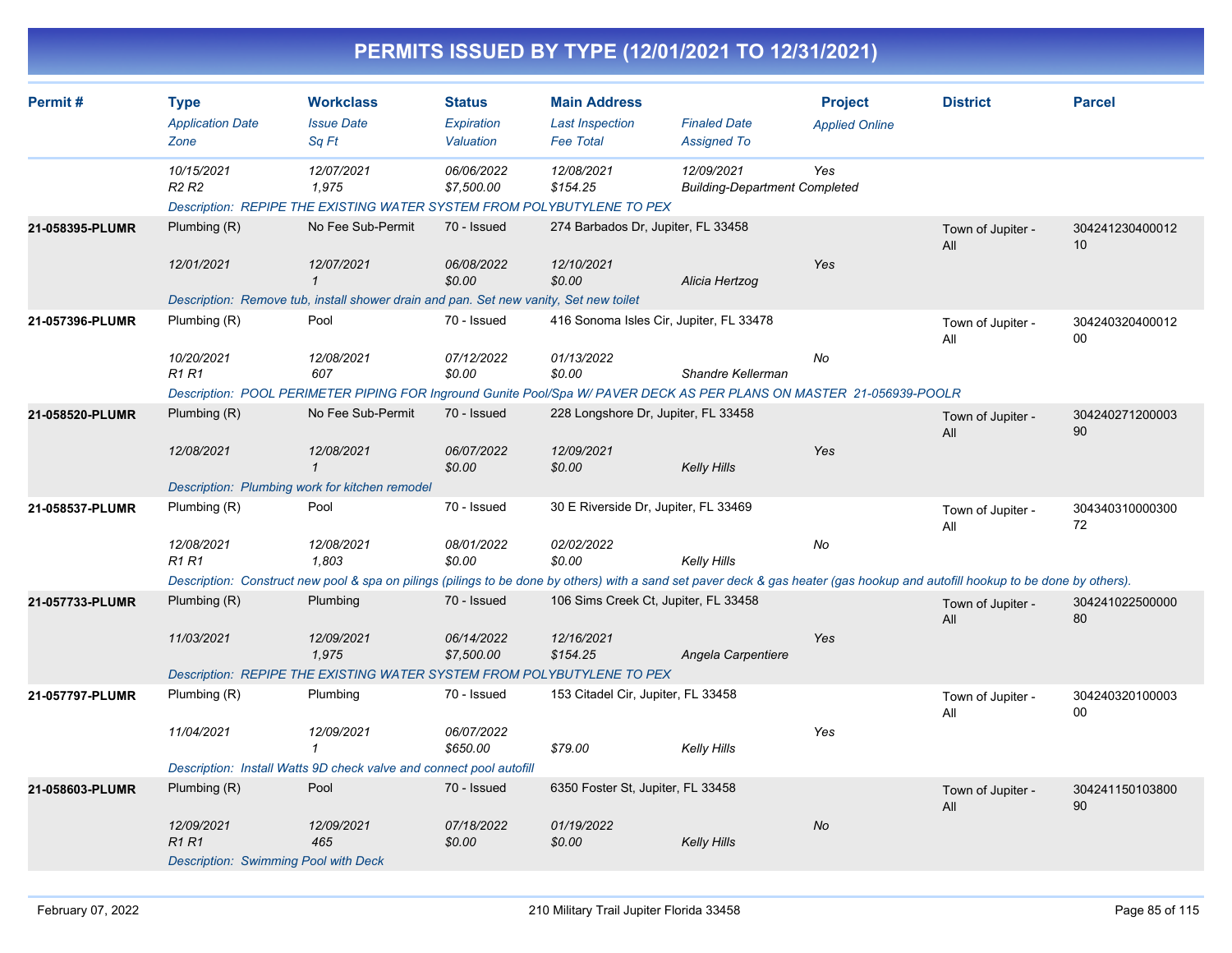| Permit#         | <b>Type</b><br><b>Application Date</b><br>Zone | <b>Workclass</b><br><b>Issue Date</b><br>Sq Ft                                                                                                                                     | <b>Status</b><br>Expiration<br>Valuation                 | <b>Main Address</b><br><b>Last Inspection</b><br><b>Fee Total</b>       | <b>Finaled Date</b><br><b>Assigned To</b>          | <b>Project</b><br><b>Applied Online</b> | <b>District</b>          | <b>Parcel</b>         |
|-----------------|------------------------------------------------|------------------------------------------------------------------------------------------------------------------------------------------------------------------------------------|----------------------------------------------------------|-------------------------------------------------------------------------|----------------------------------------------------|-----------------------------------------|--------------------------|-----------------------|
| 21-058123-PLUMR | Plumbing (R)<br>11/18/2021<br><b>MXD MXD</b>   | Pool<br>12/10/2021<br>448<br>Description: PLUMBING FOR Install swimming pool and deck AS PER PLANS ON MASTER 21-057644-POOLR                                                       | 70 - Issued<br>07/12/2022<br>\$0.00                      | 3323 Duval St. Jupiter, FL 33458<br>01/13/2022<br>\$0.00                | Shandre Kellerman                                  | No                                      | Town of Jupiter -<br>All | 304241141400057<br>10 |
| 21-058498-PLUMR | Plumbing (R)<br>12/07/2021<br><b>MXD MXD</b>   | Pool<br>12/10/2021<br>552<br>Description: PLUMBING FOR Install swimming pool and deck AS PER PLANS ON MASTER 21-057850-POOLR                                                       | 70 - Issued<br>08/01/2022<br>\$0.00                      | 131 Castries Dr, Jupiter, FL 33458<br>02/02/2022<br>\$0.00              | Shandre Kellerman                                  | No                                      | Town of Jupiter -<br>All | 304241140700025<br>70 |
| 21-058399-PLUMR | Plumbing (R)<br>12/01/2021                     | No Fee Sub-Permit<br>12/10/2021<br>$\mathcal I$<br>Description: POOL AUTOFILL HOOKUP FOR Furnish and install one wilkins 3/4 inch 420 xl pv AS PER PLANS ON MASTER 21-052358-POOLR | 70 - Issued<br>06/08/2022<br>\$0.00                      | 194 Cape Pointe Cir, Jupiter, FL 33477<br>\$0.00                        | Shandre Kellerman                                  | Yes                                     | Town of Jupiter -<br>All | 304341160200060<br>70 |
| 21-058048-PLUMR | Plumbing $(R)$<br>11/16/2021<br><b>R1R1</b>    | Pool<br>12/13/2021<br>505<br>Description: Inground Gunite Pool and Spa with Paver Deck                                                                                             | 70 - Issued<br>08/01/2022<br>\$0.00                      | 113 Cinder Dunes Pt, Jupiter, FL 33478<br>02/01/2022<br>\$0.00          | <b>Kelly Hills</b>                                 | <b>No</b>                               | Town of Jupiter -<br>All | 304240320600023<br>40 |
| 21-057973-PLUMR | Plumbing (R)<br>11/12/2021                     | Plumbing<br>12/13/2021<br>$\mathbf{1}$<br>Description: furnish and install one 1 1/2" wilkins 975xl2 backflow to replace existing                                                  | 99 - Closed -<br><b>JCDS</b><br>06/15/2022<br>\$1,530.81 | 17873 Thelma Ave, A, Jupiter, FL 33458<br>12/17/2021<br>\$79.00         | 12/20/2021<br><b>Building-Department Completed</b> | Yes                                     | Town of Jupiter -<br>All | 304241031800100<br>00 |
| 21-058529-PLUMR | Plumbing (R)<br>12/08/2021                     | Plumbing<br>12/13/2021<br>100<br>Description: SHOWER PAN, DRAIN AND VALVE.                                                                                                         | 70 - Issued<br>06/21/2022<br>\$2,700.00                  | 353 S Us Highway 1, A207, Jupiter, FL<br>33477<br>12/21/2021<br>\$79.00 | <b>Kelly Hills</b>                                 | Yes                                     | Town of Jupiter -<br>All | 304341051500120<br>70 |
| 21-057294-PLUMR | Plumbing (R)<br>10/15/2021<br><b>R3 R3</b>     | Plumbing<br>12/13/2021<br>$\mathbf{1}$<br>Description: COLD PEX 3/4" OVERHEAD LOOP APPRX 23'                                                                                       | 70 - Issued<br>06/13/2022<br>\$2,250.00                  | 6279 Riverwalk Ln, 5, Jupiter, FL 33458<br>\$79.00                      | <b>Kelly Hills</b>                                 | Yes                                     | Town of Jupiter -<br>All | 304241031601900<br>50 |
| 21-057332-PLUMR | Plumbing (R)<br>10/18/2021<br><b>R1R1</b>      | Pool<br>12/13/2021<br>351                                                                                                                                                          | 70 - Issued<br>06/28/2022<br>\$0.00                      | 212 Park PI, Jupiter, FL 33458<br>12/30/2021<br>\$0.00                  | Shandre Kellerman                                  | <b>No</b>                               | Town of Jupiter -<br>All | 304241013500001<br>00 |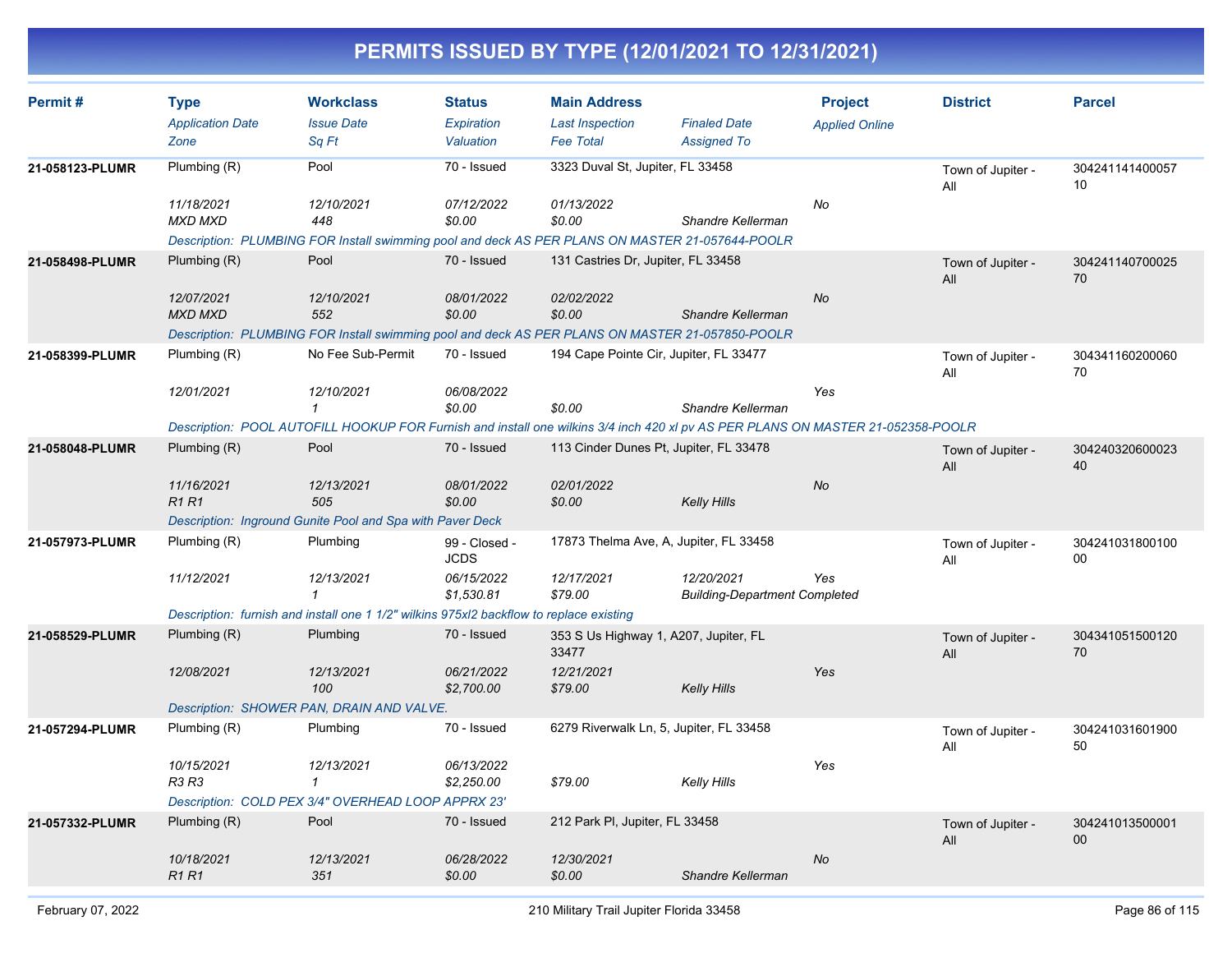|                 |                                                |                                                                                                                  |                                          |                                                                   | PERMITS ISSUED BY TYPE (12/01/2021 TO 12/31/2021)  |                                         |                          |                       |
|-----------------|------------------------------------------------|------------------------------------------------------------------------------------------------------------------|------------------------------------------|-------------------------------------------------------------------|----------------------------------------------------|-----------------------------------------|--------------------------|-----------------------|
| Permit#         | <b>Type</b><br><b>Application Date</b><br>Zone | <b>Workclass</b><br><b>Issue Date</b><br>Sq Ft                                                                   | <b>Status</b><br>Expiration<br>Valuation | <b>Main Address</b><br><b>Last Inspection</b><br><b>Fee Total</b> | <b>Finaled Date</b><br><b>Assigned To</b>          | <b>Project</b><br><b>Applied Online</b> | <b>District</b>          | <b>Parcel</b>         |
|                 |                                                | Description: Pool, Spa, Paver deck, elect heater AS PER PLANS ON MASTER 21-056835-POOLR                          |                                          |                                                                   |                                                    |                                         |                          |                       |
| 21-058533-PLUMR | Plumbing (R)                                   | Plumbing                                                                                                         | 99 - Closed -<br><b>JCDS</b>             | 0 Confidential Record Per Fs-119.071,                             |                                                    |                                         | Town of Jupiter -<br>All | 304241022500001<br>20 |
|                 | 12/08/2021<br>R <sub>2</sub> R <sub>2</sub>    | 12/13/2021<br>1,975                                                                                              | 06/21/2022<br>\$7,500.00                 | 12/20/2021<br>\$154.25                                            | 12/22/2021<br><b>Building-Department Completed</b> | Yes                                     |                          |                       |
|                 |                                                | Description: REPIPE THE EXISTING WATER SYSTEM FROM POLYBUTYLENE TO PEX                                           |                                          |                                                                   |                                                    |                                         |                          |                       |
| 21-057853-PLUMR | Plumbing (R)                                   | Plumbing                                                                                                         | 70 - Issued                              | 184 Hampton Cir, Jupiter, FL 33458                                |                                                    |                                         | Town of Jupiter -<br>All | 304241111500021<br>50 |
|                 | 11/08/2021                                     | 12/13/2021<br>1,975                                                                                              | 06/13/2022<br>\$7,500.00                 | \$154.25                                                          | Vicki Tarallo                                      | Yes                                     |                          |                       |
|                 |                                                | Description: REPIPE THE EXISTING WATER SYSTEM FROM POLYBUTYLENE TO PEX                                           |                                          |                                                                   |                                                    |                                         |                          |                       |
| 21-057969-PLUMR | Plumbing (R)                                   | Plumbing                                                                                                         | 99 - Closed -<br><b>JCDS</b>             |                                                                   | 17887 Thelma Ave, A, Jupiter, FL 33458             |                                         | Town of Jupiter -<br>All | 304241031800200<br>00 |
|                 | 11/12/2021                                     | 12/14/2021                                                                                                       | 06/15/2022<br>\$1,530.81                 | 12/17/2021<br>\$79.00                                             | 12/20/2021<br><b>Building-Department Completed</b> | Yes                                     |                          |                       |
|                 |                                                | Description: furnish and install one 1 1/2" wilkins 975xl2 backflow to replace existing                          |                                          |                                                                   |                                                    |                                         |                          |                       |
| 21-058211-PLUMR | Plumbing (R)                                   | Pool                                                                                                             | 70 - Issued                              | 420 Mariner Dr, Jupiter, FL 33477                                 |                                                    |                                         | Town of Jupiter -<br>All | 304341181100057<br>70 |
|                 | 11/22/2021<br><b>R1R1</b>                      | 12/14/2021<br>$\mathbf{1}$                                                                                       | 07/25/2022<br>\$0.00                     | 01/24/2022<br>\$0.00                                              | Shandre Kellerman                                  | No                                      |                          |                       |
|                 |                                                | Description: PLUMBING FOR FRONT ENTRANCE WATER FEATURE 8 X 8 15 INCH DEEP AS PER PLANS ON MASTER 21-058008-POOLR |                                          |                                                                   |                                                    |                                         |                          |                       |
| 21-057508-PLUMR | Plumbing (R)                                   | Plumbing                                                                                                         | 99 - Closed -<br><b>JCDS</b>             | 1223 Seneca St, Jupiter, FL 33458                                 |                                                    |                                         | Town of Jupiter -<br>All | 304241020208400<br>50 |
|                 | 10/25/2021<br><b>R1 R1</b>                     | 12/14/2021<br>$\mathcal I$                                                                                       | 06/21/2022<br>\$1,500.00                 | 12/22/2021<br>\$79.00                                             | 12/22/2021<br><b>Building-Department Completed</b> | Yes                                     |                          |                       |
|                 | <b>Description: Replace Poly Pipes</b>         |                                                                                                                  |                                          |                                                                   |                                                    |                                         |                          |                       |
| 21-058308-PLUMR | Plumbing (R)                                   | No Fee Sub-Permit                                                                                                | 70 - Issued                              |                                                                   | 307 Newhaven Blvd, Jupiter, FL 33458               |                                         | Town of Jupiter -<br>All | 304241240400003<br>70 |
|                 | 11/29/2021                                     | 12/14/2021                                                                                                       | 07/12/2022<br>\$0.00                     | 01/13/2022<br>\$0.00                                              | <b>Kimberly Slater</b>                             | Yes                                     |                          |                       |
|                 |                                                | Description: multi bath remodel project / see attached scope of work                                             |                                          |                                                                   |                                                    |                                         |                          |                       |
| 21-057964-PLUMR | Plumbing (R)                                   | Plumbing                                                                                                         | <b>NOC</b><br>Required                   | 198 Hampton Cir, Jupiter, FL 33458                                |                                                    |                                         | Town of Jupiter -<br>All | 304241111500023<br>10 |
|                 | 11/11/2021                                     | 12/14/2021<br>1,975                                                                                              | 06/13/2022<br>\$7,500.00                 | \$154.25                                                          | <b>Kelly Hills</b>                                 | Yes                                     |                          |                       |
|                 |                                                | Description: REPIPE THE EXISTING WATER SYSTEM FROM POLYBUTYLENE TO PEX                                           |                                          |                                                                   |                                                    |                                         |                          |                       |
| 21-057286-PLUMR | Plumbing (R)                                   | No Fee Sub-Permit                                                                                                | 70 - Issued                              |                                                                   | 113 Cerulean Key Way, Jupiter, FL 33478            |                                         | Town of Jupiter -<br>All | 304240320600018<br>50 |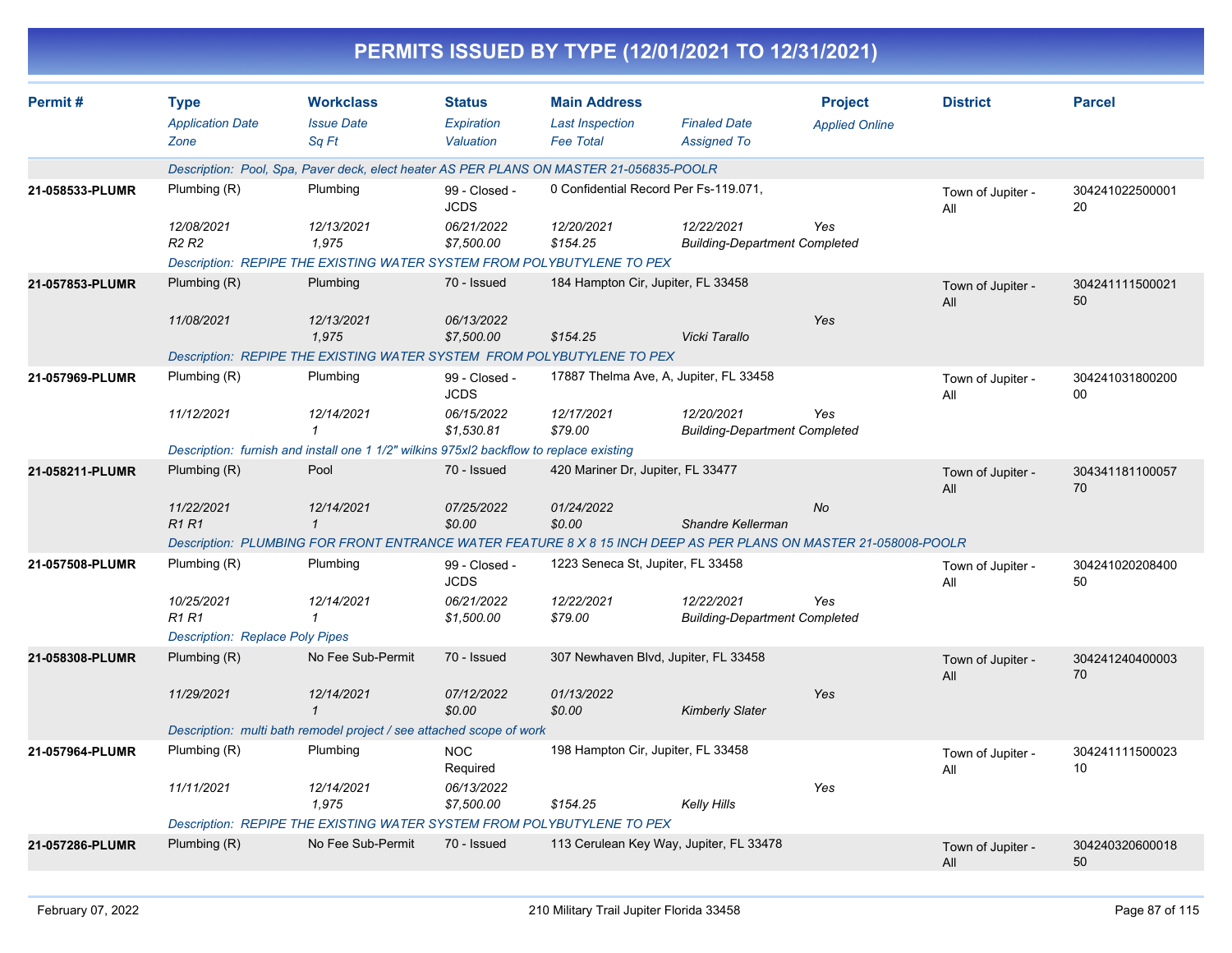| Permit#          | <b>Type</b><br><b>Application Date</b><br>Zone                  | <b>Workclass</b><br><b>Issue Date</b><br>Sq Ft                                 | <b>Status</b><br>Expiration<br>Valuation | <b>Main Address</b><br><b>Last Inspection</b><br><b>Fee Total</b> | <b>Finaled Date</b><br><b>Assigned To</b>          | <b>Project</b><br><b>Applied Online</b> | <b>District</b>          | <b>Parcel</b>         |
|------------------|-----------------------------------------------------------------|--------------------------------------------------------------------------------|------------------------------------------|-------------------------------------------------------------------|----------------------------------------------------|-----------------------------------------|--------------------------|-----------------------|
|                  | 10/15/2021<br><b>R1 R1</b><br><b>Description: Plumbing Plan</b> | 12/14/2021<br>$\mathcal I$                                                     | 06/13/2022<br>\$100.00                   | \$0.00                                                            | Alicia Hertzog                                     | Yes                                     |                          |                       |
| 21-057971-PLUMR  | Plumbing (R)                                                    | Plumbing                                                                       | 99 - Closed -<br>JCDS                    | 17915 Thelma Ave, A, Jupiter, FL 33458                            |                                                    |                                         | Town of Jupiter -<br>All | 304241031800200<br>00 |
|                  | 11/12/2021                                                      | 12/15/2021<br>1                                                                | 06/15/2022<br>\$1,530.81                 | 12/17/2021<br>\$79.00                                             | 12/20/2021<br><b>Building-Department Completed</b> | Yes                                     |                          |                       |
|                  |                                                                 | Description: furnish and install one 1 1/2" wilkins 975xl2 to replace existing |                                          |                                                                   |                                                    |                                         |                          |                       |
| 21-057774-PLUMR  | Plumbing (R)                                                    | Plumbing                                                                       | 99 - Closed -<br><b>JCDS</b>             | 141 E Hampton Way, Jupiter, FL 33458                              |                                                    |                                         | Town of Jupiter -<br>All | 304241111500027<br>40 |
|                  | 11/03/2021                                                      | 12/15/2021<br>1,975                                                            | 07/27/2022<br>\$7,500.00                 | 01/28/2022<br>\$154.25                                            | 02/01/2022<br><b>Building-Department Completed</b> | Yes                                     |                          |                       |
|                  |                                                                 | Description: REPIPE EXISTING WATER SYSTEM FROM POLYBUTYLENE TO PEX             |                                          |                                                                   |                                                    |                                         |                          |                       |
| 21-058714-PLUMR  | Plumbing (R)                                                    | Pool                                                                           | 70 - Issued                              | 209 Anhinga Ln, Jupiter, FL 33458                                 |                                                    |                                         | Town of Jupiter -<br>All | 304241150200001<br>40 |
|                  | 12/15/2021<br><b>R1 R1</b>                                      | 12/15/2021<br>43                                                               | 07/27/2022<br>\$0.00                     | 01/28/2022<br>\$0.00                                              | Kelly Hills                                        | No                                      |                          |                       |
|                  |                                                                 | Description: Pool, spa, paver deck, gas heater                                 |                                          |                                                                   |                                                    |                                         |                          |                       |
| 21-057963-PLUMR  | Plumbing $(R)$                                                  | Plumbing                                                                       | <b>NOC</b><br>Required                   | 262 Sussex Cir, Jupiter, FL 33458                                 |                                                    |                                         | Town of Jupiter -<br>All | 304241111500011<br>90 |
|                  | 11/11/2021                                                      | 12/15/2021<br>1,975                                                            | 06/13/2022<br>\$7,500.00                 | \$154.25                                                          | Kelly Hills                                        | Yes                                     |                          |                       |
|                  |                                                                 | Description: REPIPE THE EXISTING WATER SYSTEM FROM POLYBUTLENE TO PEX          |                                          |                                                                   |                                                    |                                         |                          |                       |
| 21-058644-PLUMR  | Plumbing (R)                                                    | Plumbing                                                                       | 70 - Issued                              | 205 Hampton Cir, Jupiter, FL 33458                                |                                                    |                                         | Town of Jupiter -<br>All | 304241111500023<br>70 |
|                  | 12/13/2021                                                      | 12/16/2021<br>1,975                                                            | 06/14/2022<br>\$7,500.00                 | \$154.25                                                          | Angela Carpentiere                                 | Yes                                     |                          |                       |
|                  |                                                                 | Description: REPIPE THE EXISTING WATER SYSTEM FROM POLYBUTYLENE TO PEX         |                                          |                                                                   |                                                    |                                         |                          |                       |
| 21-058819-PLUMR  | Plumbing (R)                                                    | No Fee Sub-Permit                                                              | 70 - Issued                              | 6475 Jupiter Landings Dr, Jupiter, FL<br>33458                    |                                                    |                                         | Town of Jupiter -<br>All | 304240340600006<br>80 |
|                  | 12/17/2021                                                      | 12/17/2021<br>$\mathcal{I}$                                                    | 06/21/2022<br>\$0.00                     | 12/21/2021<br>\$0.00                                              | Kelly Hills                                        | Yes                                     |                          |                       |
|                  | 21-053744-BLDR                                                  | Description: PLUMBING AS PER PLANS ON MASTER 21-053744-BLDR                    |                                          |                                                                   |                                                    |                                         |                          |                       |
| 21-058532-PLUMR* | Plumbing (R)                                                    | Plumbing                                                                       | <b>NOC</b><br>Required                   | 244 Sussex Cir, Jupiter, FL 33458                                 |                                                    |                                         | Town of Jupiter -<br>All | 304241111500013<br>00 |
|                  | 12/08/2021                                                      | 12/17/2021<br>1,975                                                            | 06/15/2022<br>\$7,500.00                 | \$154.25                                                          | Kelly Hills                                        | Yes                                     |                          |                       |
|                  |                                                                 | Description: REPIPE THE EXISTING WATER SYSTEM FROM POLYBUTYLENE TO PEX         |                                          |                                                                   |                                                    |                                         |                          |                       |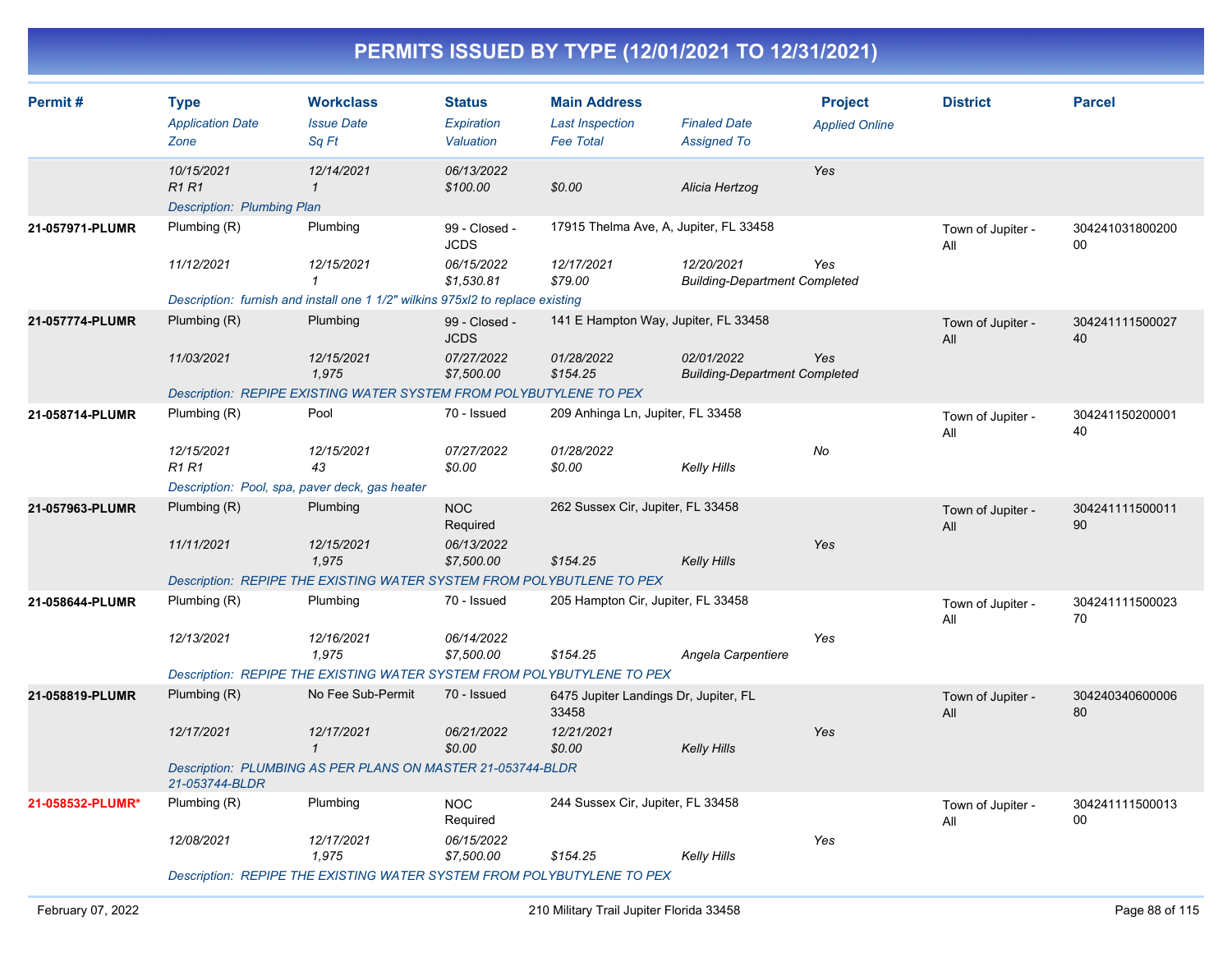| Permit#         | <b>Type</b><br><b>Application Date</b><br>Zone   | <b>Workclass</b><br><b>Issue Date</b><br>Sq Ft                                                     | <b>Status</b><br>Expiration<br>Valuation | <b>Main Address</b><br><b>Last Inspection</b><br><b>Fee Total</b> | <b>Finaled Date</b><br><b>Assigned To</b> | <b>Project</b><br><b>Applied Online</b> | <b>District</b>          | <b>Parcel</b>         |
|-----------------|--------------------------------------------------|----------------------------------------------------------------------------------------------------|------------------------------------------|-------------------------------------------------------------------|-------------------------------------------|-----------------------------------------|--------------------------|-----------------------|
| 21-058732-PLUMR | Plumbing $(R)$<br>12/15/2021                     | No Fee Sub-Permit<br>12/17/2021                                                                    | 70 - Issued<br>06/27/2022                | 123 Victory Dr, Jupiter, FL 33477<br>12/28/2021                   |                                           | Yes                                     | Town of Jupiter -<br>All | 304341070900019<br>60 |
|                 | <b>R1R1</b>                                      | 4,500<br>Description: COMPLETE PLUMBING SYSTEM FOR NEW RESIDENCE                                   | \$0.00                                   | \$0.00                                                            | <b>Kimberly Slater</b>                    |                                         |                          |                       |
| 21-057796-PLUMR | Plumbing (R)                                     | Plumbing                                                                                           | 70 - Issued                              | 107 Via Azurra, Jupiter, FL 33458                                 |                                           |                                         | Town of Jupiter -<br>All | 304241121600027<br>60 |
|                 | 11/04/2021                                       | 12/17/2021<br>$\mathbf{1}$                                                                         | 06/15/2022<br>\$650.00                   | \$79.00                                                           | Shandre Kellerman                         | Yes                                     |                          |                       |
|                 |                                                  | Description: Install Watts 9D check valve and connect pool autofill                                |                                          |                                                                   |                                           |                                         |                          |                       |
| 21-058748-PLUMR | Plumbing $(R)$                                   | No Fee Sub-Permit                                                                                  | 70 - Issued                              | 2826 W Mallory Blvd, Jupiter, FL 33458                            |                                           |                                         | Town of Jupiter -<br>All | 304241141900017<br>70 |
|                 | 12/16/2021<br><b>MXD MXD</b>                     | 12/17/2021<br>$\mathbf{1}$                                                                         | 07/05/2022<br>\$0.00                     | 01/06/2022<br>\$0.00                                              | <b>Kimberly Slater</b>                    | Yes                                     |                          |                       |
|                 |                                                  | Description: Install New Shower Valve And Provide Hot and Cold Water                               |                                          |                                                                   |                                           |                                         |                          |                       |
| 21-058022-PLUMR | Plumbing (R)                                     | Pool                                                                                               | 70 - Issued                              | 408 Kennedy St, Jupiter, FL 33458                                 |                                           |                                         | Town of Jupiter -<br>All | 304241010801000<br>60 |
|                 | 11/15/2021<br><b>R1 R1</b>                       | 12/20/2021<br>450                                                                                  | 06/21/2022<br>\$0.00                     | 12/22/2021<br>\$0.00                                              | Shandre Kellerman                         | No                                      |                          |                       |
|                 |                                                  | Description: PLUMBING FOR New Inground pool with paver deck AS PER PLANS ON MASTER 21-057348-POOLR |                                          |                                                                   |                                           |                                         |                          |                       |
| 21-058860-PLUMR | Plumbing $(R)$                                   | Pool                                                                                               | 70 - Issued                              | 114 Echelon Crest Trl, Jupiter, FL 33478                          |                                           |                                         | Town of Jupiter -<br>All | 304240320600022<br>70 |
|                 | 12/20/2021<br><b>R1R1</b>                        | 12/20/2021<br>$\mathbf{1}$                                                                         | 07/26/2022<br>\$0.00                     | 01/27/2022<br>\$0.00                                              | <b>Kimberly Slater</b>                    | No                                      |                          |                       |
|                 |                                                  | Description: Pool, spa, paver deck, gas heater                                                     |                                          |                                                                   |                                           |                                         |                          |                       |
| 21-058150-PLUMR | Plumbing (R)                                     | No Fee Sub-Permit                                                                                  | 70 - Issued                              | 1000 N Us Highway 1, 772, Jupiter, FL<br>33477                    |                                           |                                         | Town of Jupiter -<br>All | 304340312800003<br>21 |
|                 | 11/18/2021<br>R3 R3                              | 12/21/2021<br>1                                                                                    | 06/21/2022<br>\$0.00                     | 12/23/2021<br>\$0.00                                              | <b>Kellie Doherty</b>                     | Yes                                     |                          |                       |
|                 | Description: plumbing as per plans               |                                                                                                    |                                          |                                                                   |                                           |                                         |                          |                       |
| 21-058843-PLUMR | Plumbing $(R)$                                   | No Fee Sub-Permit                                                                                  | 70 - Issued                              | 101 Mako Ln, Jupiter, FL 33477                                    |                                           |                                         | Town of Jupiter -<br>All | 304341080500600<br>10 |
|                 | 12/20/2021                                       | 12/21/2021<br>$\Omega$                                                                             | 06/28/2022<br>\$0.00                     | 12/30/2021<br>\$0.00                                              | Suzanne Harrison                          | Yes                                     |                          |                       |
|                 | Description: general plumbing remodel            |                                                                                                    |                                          |                                                                   |                                           |                                         |                          |                       |
| 21-058119-PLUMR | Plumbing $(R)$                                   | Pool                                                                                               | 70 - Issued                              | 6216 Winding Lake Dr, Jupiter, FL 33458                           |                                           |                                         | Town of Jupiter -<br>All | 304240271000044<br>20 |
|                 | 11/18/2021<br>R <sub>1</sub> -A <sub>R1</sub> -A | 12/22/2021<br>412                                                                                  | 07/25/2022<br>\$0.00                     | 01/24/2022<br>\$0.00                                              | Shandre Kellerman                         | No                                      |                          |                       |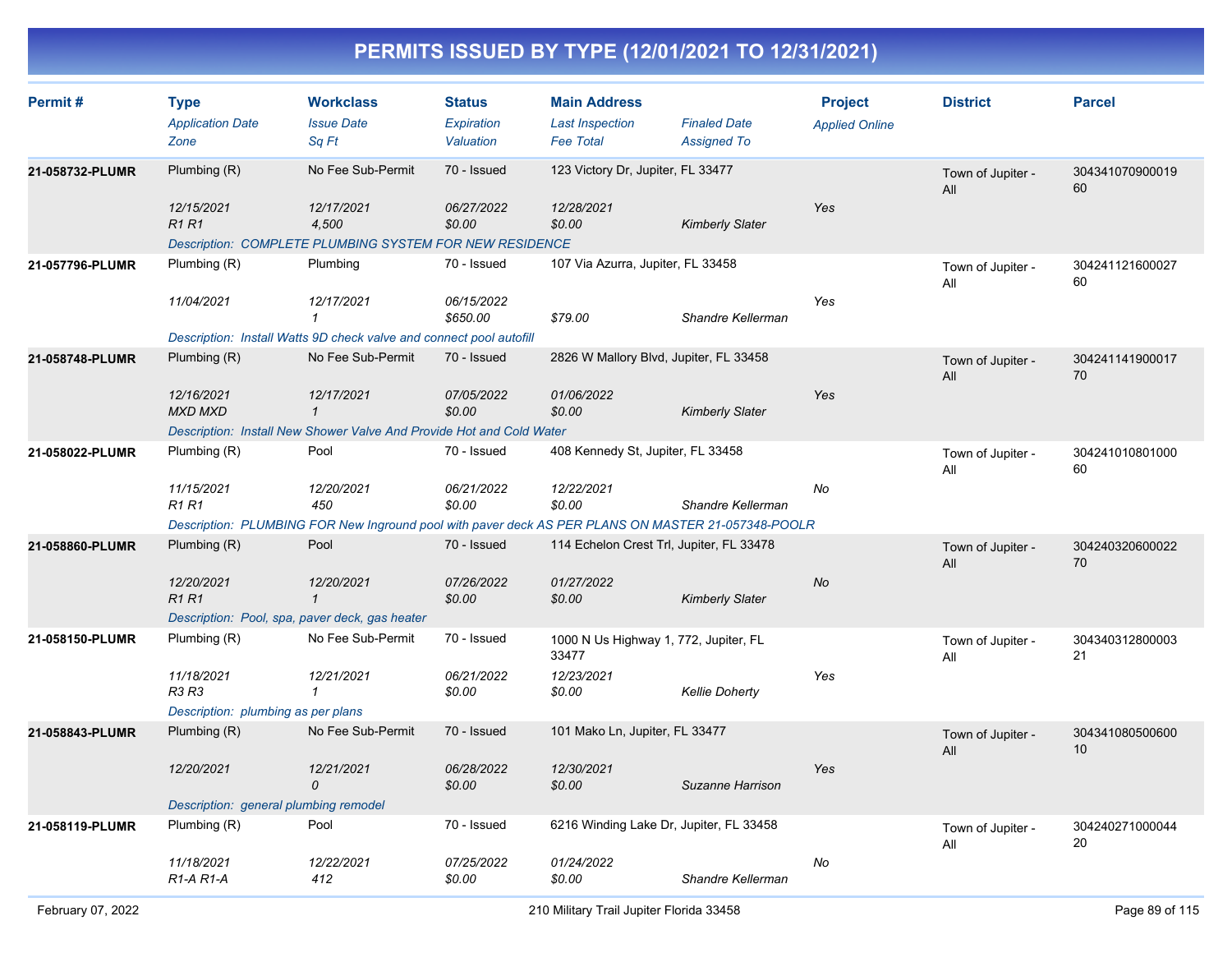| <b>Workclass</b><br><b>Main Address</b><br><b>District</b><br><b>Parcel</b><br><b>Type</b><br><b>Status</b><br><b>Project</b><br><b>Issue Date</b><br><b>Finaled Date</b><br><b>Application Date</b><br>Expiration<br><b>Last Inspection</b><br><b>Applied Online</b><br>Sq Ft<br>Zone<br>Valuation<br><b>Fee Total</b><br><b>Assigned To</b><br>Description: PLUMBING FOR Inground Gunite Pool and Spa AS PER PLANS ON MASTER 21-057587-POOLR<br>No Fee Sub-Permit<br>70 - Issued<br>379 Eagle Dr, Jupiter, FL 33477<br>Plumbing (R)<br>21-058870-PLUMR<br>304341180700055<br>Town of Jupiter -<br>00<br>All<br>12/21/2021<br>Yes<br>12/22/2021<br>06/21/2022<br>12/23/2021<br><b>R1 R1</b><br>\$0.00<br>Vicki Tarallo<br>0<br>\$0.00<br><b>Description: PLUMBING PER PLANS</b><br>119 Barcelona Dr, Jupiter, FL 33458<br>No Fee Sub-Permit<br>70 - Issued<br>Plumbing (R)<br>21-058882-PLUMR<br>304241131700001<br>Town of Jupiter -<br>70<br>All<br>12/29/2021<br>Yes<br>12/21/2021<br>12/28/2021<br>06/27/2022<br>\$0.00<br>\$0.00<br><b>Kellie Doherty</b><br>1<br>Description: shower pan repair<br>70 - Issued<br>Pool<br>187 San Remo Dr, Jupiter, FL 33458<br>Plumbing (R)<br>304241140500025<br>Town of Jupiter -<br>90<br>All<br>No<br>12/28/2021<br>12/28/2021<br>08/01/2022<br>01/31/2022<br><b>MXD MXD</b><br>591<br>\$0.00<br>\$0.00<br><b>Kelly Hills</b><br>Description: Swimming Pool and Spa with Deck<br>225 Carina Dr, Jupiter, FL 33478<br>No Fee Sub-Permit<br>70 - Issued<br>Plumbing (R)<br>21-058310-PLUMR<br>304241080200002<br>Town of Jupiter -<br>20<br>All<br>07/20/2022<br>Yes<br>11/29/2021<br>12/29/2021<br>01/21/2022<br>\$0.00<br>$\mathcal I$<br>\$0.00<br><b>Kelly Hills</b><br>Description: Guest bath remodel/ see scope of work letter<br>190 Elena Ct, Jupiter, FL 33478<br>Plumbing (R)<br>Plumbing<br>99 - Closed -<br>304241040100302<br>Town of Jupiter -<br><b>JCDS</b><br>50<br>All<br>12/27/2021<br>12/30/2021<br>07/25/2022<br>02/02/2022<br>01/24/2022<br>Yes<br><b>R1R1</b><br>\$1,761.13<br>$\mathbf{1}$<br>\$79.00<br><b>Building-Department Completed</b><br>Description: furnish and install one 1 1/4" watts LF800M4 backflow to replace existing<br>103 Castries Dr, Jupiter, FL 33458<br>No Fee Sub-Permit<br>Plumbing (R)<br><b>NOC</b><br>304241140700026<br>21-058906-PLUMR<br>Town of Jupiter -<br>Required<br>40<br>All<br>12/30/2021<br>01/04/2022<br>12/22/2021<br>07/05/2022<br>Yes<br>300<br>\$0.00<br>\$0.00<br>Alicia Hertzog<br>Description: relocating kitchen sink and laundry<br>Plumbing<br>233 Blanca Isles Ln, Jupiter, FL 33478<br>Plumbing (R)<br>21-057794-PLUMR<br>99 - Closed -<br>304240320500006<br>Town of Jupiter -<br><b>JCDS</b><br>90<br>All<br>02/03/2022<br>Yes<br>11/04/2021<br>12/30/2021<br>08/01/2022<br>02/02/2022<br>\$650.00<br>\$79.00<br>$\mathcal{I}$<br><b>Building-Department Completed</b><br>Description: Install Watts 9D check valve and connect pool autofill |         |  |  | PERMITS ISSUED BY TYPE (12/01/2021 TO 12/31/2021) |  |  |
|---------------------------------------------------------------------------------------------------------------------------------------------------------------------------------------------------------------------------------------------------------------------------------------------------------------------------------------------------------------------------------------------------------------------------------------------------------------------------------------------------------------------------------------------------------------------------------------------------------------------------------------------------------------------------------------------------------------------------------------------------------------------------------------------------------------------------------------------------------------------------------------------------------------------------------------------------------------------------------------------------------------------------------------------------------------------------------------------------------------------------------------------------------------------------------------------------------------------------------------------------------------------------------------------------------------------------------------------------------------------------------------------------------------------------------------------------------------------------------------------------------------------------------------------------------------------------------------------------------------------------------------------------------------------------------------------------------------------------------------------------------------------------------------------------------------------------------------------------------------------------------------------------------------------------------------------------------------------------------------------------------------------------------------------------------------------------------------------------------------------------------------------------------------------------------------------------------------------------------------------------------------------------------------------------------------------------------------------------------------------------------------------------------------------------------------------------------------------------------------------------------------------------------------------------------------------------------------------------------------------------------------------------------------------------------------------------------------------------------------------------------------------------------------------------------------------------------------------------------------------------------------------------------------------------------------------------------------------------|---------|--|--|---------------------------------------------------|--|--|
| 21-058950-PLUMR                                                                                                                                                                                                                                                                                                                                                                                                                                                                                                                                                                                                                                                                                                                                                                                                                                                                                                                                                                                                                                                                                                                                                                                                                                                                                                                                                                                                                                                                                                                                                                                                                                                                                                                                                                                                                                                                                                                                                                                                                                                                                                                                                                                                                                                                                                                                                                                                                                                                                                                                                                                                                                                                                                                                                                                                                                                                                                                                                           | Permit# |  |  |                                                   |  |  |
|                                                                                                                                                                                                                                                                                                                                                                                                                                                                                                                                                                                                                                                                                                                                                                                                                                                                                                                                                                                                                                                                                                                                                                                                                                                                                                                                                                                                                                                                                                                                                                                                                                                                                                                                                                                                                                                                                                                                                                                                                                                                                                                                                                                                                                                                                                                                                                                                                                                                                                                                                                                                                                                                                                                                                                                                                                                                                                                                                                           |         |  |  |                                                   |  |  |
| 21-058979-PLUMR                                                                                                                                                                                                                                                                                                                                                                                                                                                                                                                                                                                                                                                                                                                                                                                                                                                                                                                                                                                                                                                                                                                                                                                                                                                                                                                                                                                                                                                                                                                                                                                                                                                                                                                                                                                                                                                                                                                                                                                                                                                                                                                                                                                                                                                                                                                                                                                                                                                                                                                                                                                                                                                                                                                                                                                                                                                                                                                                                           |         |  |  |                                                   |  |  |
|                                                                                                                                                                                                                                                                                                                                                                                                                                                                                                                                                                                                                                                                                                                                                                                                                                                                                                                                                                                                                                                                                                                                                                                                                                                                                                                                                                                                                                                                                                                                                                                                                                                                                                                                                                                                                                                                                                                                                                                                                                                                                                                                                                                                                                                                                                                                                                                                                                                                                                                                                                                                                                                                                                                                                                                                                                                                                                                                                                           |         |  |  |                                                   |  |  |
|                                                                                                                                                                                                                                                                                                                                                                                                                                                                                                                                                                                                                                                                                                                                                                                                                                                                                                                                                                                                                                                                                                                                                                                                                                                                                                                                                                                                                                                                                                                                                                                                                                                                                                                                                                                                                                                                                                                                                                                                                                                                                                                                                                                                                                                                                                                                                                                                                                                                                                                                                                                                                                                                                                                                                                                                                                                                                                                                                                           |         |  |  |                                                   |  |  |
|                                                                                                                                                                                                                                                                                                                                                                                                                                                                                                                                                                                                                                                                                                                                                                                                                                                                                                                                                                                                                                                                                                                                                                                                                                                                                                                                                                                                                                                                                                                                                                                                                                                                                                                                                                                                                                                                                                                                                                                                                                                                                                                                                                                                                                                                                                                                                                                                                                                                                                                                                                                                                                                                                                                                                                                                                                                                                                                                                                           |         |  |  |                                                   |  |  |
|                                                                                                                                                                                                                                                                                                                                                                                                                                                                                                                                                                                                                                                                                                                                                                                                                                                                                                                                                                                                                                                                                                                                                                                                                                                                                                                                                                                                                                                                                                                                                                                                                                                                                                                                                                                                                                                                                                                                                                                                                                                                                                                                                                                                                                                                                                                                                                                                                                                                                                                                                                                                                                                                                                                                                                                                                                                                                                                                                                           |         |  |  |                                                   |  |  |
|                                                                                                                                                                                                                                                                                                                                                                                                                                                                                                                                                                                                                                                                                                                                                                                                                                                                                                                                                                                                                                                                                                                                                                                                                                                                                                                                                                                                                                                                                                                                                                                                                                                                                                                                                                                                                                                                                                                                                                                                                                                                                                                                                                                                                                                                                                                                                                                                                                                                                                                                                                                                                                                                                                                                                                                                                                                                                                                                                                           |         |  |  |                                                   |  |  |
|                                                                                                                                                                                                                                                                                                                                                                                                                                                                                                                                                                                                                                                                                                                                                                                                                                                                                                                                                                                                                                                                                                                                                                                                                                                                                                                                                                                                                                                                                                                                                                                                                                                                                                                                                                                                                                                                                                                                                                                                                                                                                                                                                                                                                                                                                                                                                                                                                                                                                                                                                                                                                                                                                                                                                                                                                                                                                                                                                                           |         |  |  |                                                   |  |  |
|                                                                                                                                                                                                                                                                                                                                                                                                                                                                                                                                                                                                                                                                                                                                                                                                                                                                                                                                                                                                                                                                                                                                                                                                                                                                                                                                                                                                                                                                                                                                                                                                                                                                                                                                                                                                                                                                                                                                                                                                                                                                                                                                                                                                                                                                                                                                                                                                                                                                                                                                                                                                                                                                                                                                                                                                                                                                                                                                                                           |         |  |  |                                                   |  |  |
|                                                                                                                                                                                                                                                                                                                                                                                                                                                                                                                                                                                                                                                                                                                                                                                                                                                                                                                                                                                                                                                                                                                                                                                                                                                                                                                                                                                                                                                                                                                                                                                                                                                                                                                                                                                                                                                                                                                                                                                                                                                                                                                                                                                                                                                                                                                                                                                                                                                                                                                                                                                                                                                                                                                                                                                                                                                                                                                                                                           |         |  |  |                                                   |  |  |
|                                                                                                                                                                                                                                                                                                                                                                                                                                                                                                                                                                                                                                                                                                                                                                                                                                                                                                                                                                                                                                                                                                                                                                                                                                                                                                                                                                                                                                                                                                                                                                                                                                                                                                                                                                                                                                                                                                                                                                                                                                                                                                                                                                                                                                                                                                                                                                                                                                                                                                                                                                                                                                                                                                                                                                                                                                                                                                                                                                           |         |  |  |                                                   |  |  |
|                                                                                                                                                                                                                                                                                                                                                                                                                                                                                                                                                                                                                                                                                                                                                                                                                                                                                                                                                                                                                                                                                                                                                                                                                                                                                                                                                                                                                                                                                                                                                                                                                                                                                                                                                                                                                                                                                                                                                                                                                                                                                                                                                                                                                                                                                                                                                                                                                                                                                                                                                                                                                                                                                                                                                                                                                                                                                                                                                                           |         |  |  |                                                   |  |  |
|                                                                                                                                                                                                                                                                                                                                                                                                                                                                                                                                                                                                                                                                                                                                                                                                                                                                                                                                                                                                                                                                                                                                                                                                                                                                                                                                                                                                                                                                                                                                                                                                                                                                                                                                                                                                                                                                                                                                                                                                                                                                                                                                                                                                                                                                                                                                                                                                                                                                                                                                                                                                                                                                                                                                                                                                                                                                                                                                                                           |         |  |  |                                                   |  |  |
|                                                                                                                                                                                                                                                                                                                                                                                                                                                                                                                                                                                                                                                                                                                                                                                                                                                                                                                                                                                                                                                                                                                                                                                                                                                                                                                                                                                                                                                                                                                                                                                                                                                                                                                                                                                                                                                                                                                                                                                                                                                                                                                                                                                                                                                                                                                                                                                                                                                                                                                                                                                                                                                                                                                                                                                                                                                                                                                                                                           |         |  |  |                                                   |  |  |
|                                                                                                                                                                                                                                                                                                                                                                                                                                                                                                                                                                                                                                                                                                                                                                                                                                                                                                                                                                                                                                                                                                                                                                                                                                                                                                                                                                                                                                                                                                                                                                                                                                                                                                                                                                                                                                                                                                                                                                                                                                                                                                                                                                                                                                                                                                                                                                                                                                                                                                                                                                                                                                                                                                                                                                                                                                                                                                                                                                           |         |  |  |                                                   |  |  |
|                                                                                                                                                                                                                                                                                                                                                                                                                                                                                                                                                                                                                                                                                                                                                                                                                                                                                                                                                                                                                                                                                                                                                                                                                                                                                                                                                                                                                                                                                                                                                                                                                                                                                                                                                                                                                                                                                                                                                                                                                                                                                                                                                                                                                                                                                                                                                                                                                                                                                                                                                                                                                                                                                                                                                                                                                                                                                                                                                                           |         |  |  |                                                   |  |  |
|                                                                                                                                                                                                                                                                                                                                                                                                                                                                                                                                                                                                                                                                                                                                                                                                                                                                                                                                                                                                                                                                                                                                                                                                                                                                                                                                                                                                                                                                                                                                                                                                                                                                                                                                                                                                                                                                                                                                                                                                                                                                                                                                                                                                                                                                                                                                                                                                                                                                                                                                                                                                                                                                                                                                                                                                                                                                                                                                                                           |         |  |  |                                                   |  |  |
|                                                                                                                                                                                                                                                                                                                                                                                                                                                                                                                                                                                                                                                                                                                                                                                                                                                                                                                                                                                                                                                                                                                                                                                                                                                                                                                                                                                                                                                                                                                                                                                                                                                                                                                                                                                                                                                                                                                                                                                                                                                                                                                                                                                                                                                                                                                                                                                                                                                                                                                                                                                                                                                                                                                                                                                                                                                                                                                                                                           |         |  |  |                                                   |  |  |
|                                                                                                                                                                                                                                                                                                                                                                                                                                                                                                                                                                                                                                                                                                                                                                                                                                                                                                                                                                                                                                                                                                                                                                                                                                                                                                                                                                                                                                                                                                                                                                                                                                                                                                                                                                                                                                                                                                                                                                                                                                                                                                                                                                                                                                                                                                                                                                                                                                                                                                                                                                                                                                                                                                                                                                                                                                                                                                                                                                           |         |  |  |                                                   |  |  |
|                                                                                                                                                                                                                                                                                                                                                                                                                                                                                                                                                                                                                                                                                                                                                                                                                                                                                                                                                                                                                                                                                                                                                                                                                                                                                                                                                                                                                                                                                                                                                                                                                                                                                                                                                                                                                                                                                                                                                                                                                                                                                                                                                                                                                                                                                                                                                                                                                                                                                                                                                                                                                                                                                                                                                                                                                                                                                                                                                                           |         |  |  |                                                   |  |  |
|                                                                                                                                                                                                                                                                                                                                                                                                                                                                                                                                                                                                                                                                                                                                                                                                                                                                                                                                                                                                                                                                                                                                                                                                                                                                                                                                                                                                                                                                                                                                                                                                                                                                                                                                                                                                                                                                                                                                                                                                                                                                                                                                                                                                                                                                                                                                                                                                                                                                                                                                                                                                                                                                                                                                                                                                                                                                                                                                                                           |         |  |  |                                                   |  |  |
|                                                                                                                                                                                                                                                                                                                                                                                                                                                                                                                                                                                                                                                                                                                                                                                                                                                                                                                                                                                                                                                                                                                                                                                                                                                                                                                                                                                                                                                                                                                                                                                                                                                                                                                                                                                                                                                                                                                                                                                                                                                                                                                                                                                                                                                                                                                                                                                                                                                                                                                                                                                                                                                                                                                                                                                                                                                                                                                                                                           |         |  |  |                                                   |  |  |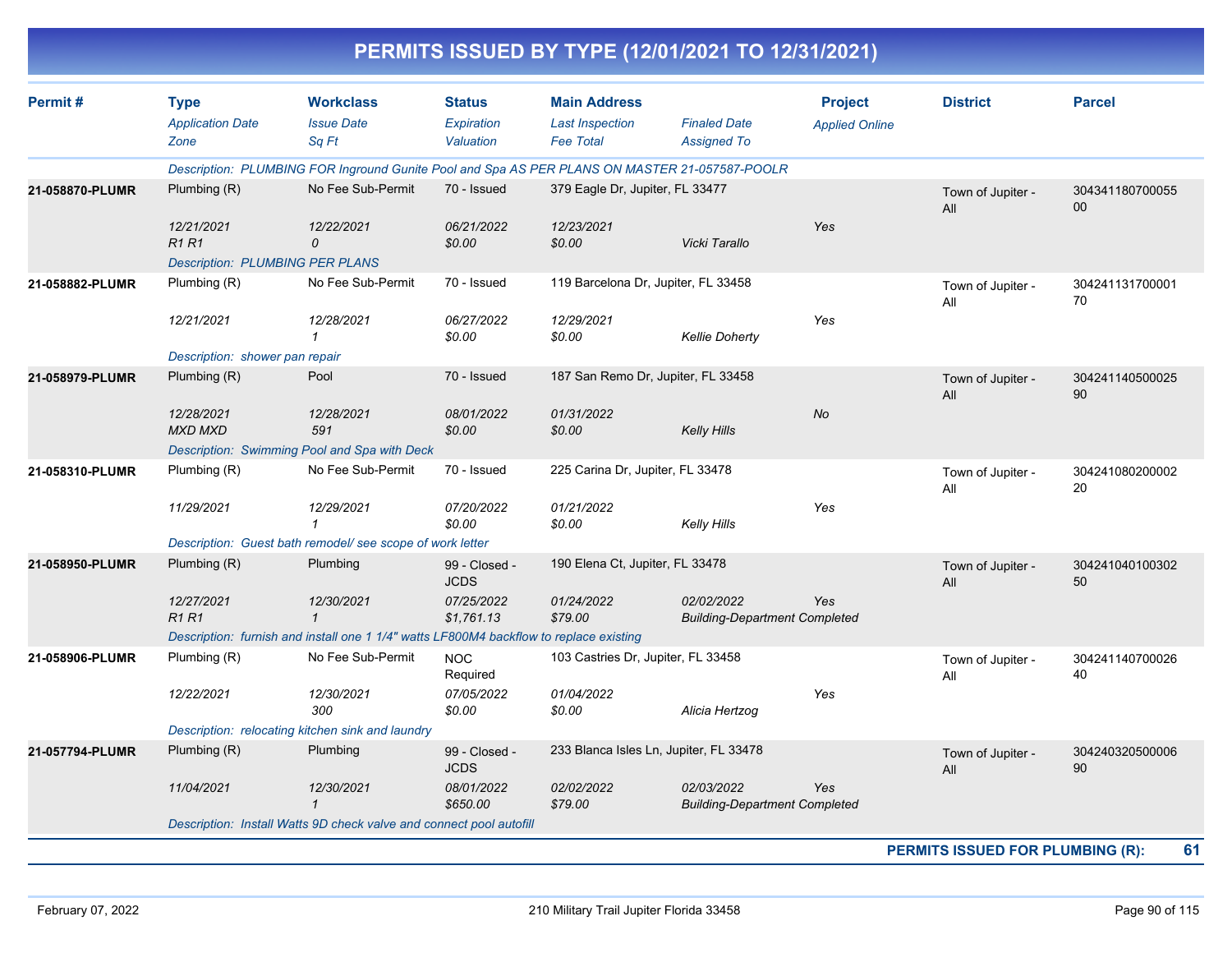|                 |                                                |                                                                                                                                                                                |                                          |                                                                   | PERMITS ISSUED BY TYPE (12/01/2021 TO 12/31/2021) |                                         |                          |                       |
|-----------------|------------------------------------------------|--------------------------------------------------------------------------------------------------------------------------------------------------------------------------------|------------------------------------------|-------------------------------------------------------------------|---------------------------------------------------|-----------------------------------------|--------------------------|-----------------------|
| Permit#         | <b>Type</b><br><b>Application Date</b><br>Zone | <b>Workclass</b><br><b>Issue Date</b><br>Sq Ft                                                                                                                                 | <b>Status</b><br>Expiration<br>Valuation | <b>Main Address</b><br><b>Last Inspection</b><br><b>Fee Total</b> | <b>Finaled Date</b><br><b>Assigned To</b>         | <b>Project</b><br><b>Applied Online</b> | <b>District</b>          | <b>Parcel</b>         |
| POOL (R)        |                                                |                                                                                                                                                                                |                                          |                                                                   |                                                   |                                         |                          |                       |
| 21-054076-POOLR | Pool (R)                                       | In Ground Pool/Spa                                                                                                                                                             | 70 - Issued                              |                                                                   | 18444 Lostlake Way, Jupiter, FL 33458             |                                         | Town of Jupiter -<br>All | 304240340800005<br>90 |
|                 | 06/22/2021                                     | 12/02/2021<br>$\mathbf{1}$                                                                                                                                                     | 07/20/2022<br>\$31,816.00                | 01/21/2022<br>\$652.22                                            | Shandre Kellerman                                 | Yes                                     |                          |                       |
|                 |                                                | Description: SWIMMING POOL W/ POOL PAVER DECK                                                                                                                                  |                                          |                                                                   |                                                   |                                         |                          |                       |
| 21-057528-POOLR | Pool $(R)$                                     | In Ground Pool/Spa                                                                                                                                                             | 70 - Issued                              | 151 Via Rosina, Jupiter, FL 33458                                 |                                                   |                                         | Town of Jupiter -<br>All | 304241121600009<br>80 |
|                 | 10/25/2021                                     | 12/03/2021<br>$\mathbf{1}$                                                                                                                                                     | 07/25/2022<br>\$63,974.00                | 01/24/2022<br>\$1,311.46                                          | Shandre Kellerman                                 | Yes                                     |                          |                       |
|                 |                                                | Description: BUILDING A POOL & SPA AND PUTTING IN A TREVERTINE DECK                                                                                                            |                                          |                                                                   |                                                   |                                         |                          |                       |
| 21-055131-POOLR | Pool (R)                                       | In Ground Pool/Spa                                                                                                                                                             | 70 - Issued                              | 105 Sea Horse Ln, Jupiter, FL 33477                               |                                                   |                                         | Town of Jupiter -<br>All | 304341080100102<br>10 |
|                 | 07/30/2021<br>R3 R3                            | 12/03/2021<br>$\mathbf{1}$                                                                                                                                                     | 07/18/2022<br>\$32,000.00                | 01/19/2022<br>\$656.00                                            | Suzanne Harrison                                  | Yes                                     |                          |                       |
|                 | Description: Spa addition                      |                                                                                                                                                                                |                                          |                                                                   |                                                   |                                         |                          |                       |
| 21-056709-POOLR | Pool (R)                                       | In Ground Pool/Spa                                                                                                                                                             | 70 - Issued                              |                                                                   | 166 E Bay Cedar Cir, Jupiter, FL 33458            |                                         | Town of Jupiter -<br>All | 304241121500024<br>10 |
|                 | 09/27/2021                                     | 12/03/2021<br>544                                                                                                                                                              | 06/21/2022<br>\$49,400.00                | 12/23/2021<br>\$1,012.70                                          | Shandre Kellerman                                 | Yes                                     |                          |                       |
|                 | Description: POOL, PAVER DECK                  |                                                                                                                                                                                |                                          |                                                                   |                                                   |                                         |                          |                       |
| 21-056985-POOLR | Pool (R)                                       | In Ground Pool/Spa                                                                                                                                                             | 70 - Issued                              | 30 E Riverside Dr, Jupiter, FL 33469                              |                                                   |                                         | Town of Jupiter -<br>All | 304340310000300<br>72 |
|                 | 10/06/2021<br><b>R1 R1</b>                     | 12/08/2021<br>1,803                                                                                                                                                            | 07/26/2022<br>\$101,745.00               | 01/27/2022<br>\$2,085.77                                          | <b>Kelly Hills</b>                                | Yes                                     |                          |                       |
|                 |                                                | Description: Construct new pool & spa on pilings (pilings to be done by others) with a sand set paver deck & gas heater (gas hookup and autofill hookup to be done by others). |                                          |                                                                   |                                                   |                                         |                          |                       |
| 21-056939-POOLR | Pool $(R)$                                     | In Ground Pool/Spa                                                                                                                                                             | 70 - Issued                              |                                                                   | 416 Sonoma Isles Cir, Jupiter, FL 33478           |                                         | Town of Jupiter -<br>All | 304240320400012<br>00 |
|                 | 10/05/2021<br><b>R1 R1</b>                     | 12/08/2021<br>607                                                                                                                                                              | 07/19/2022<br>\$91,000.00                | 01/20/2022<br>\$1,865.50                                          | Shandre Kellerman                                 | Yes                                     |                          |                       |
|                 |                                                | Description: Inground Gunite Pool/Spa W/ PAVER DECK                                                                                                                            |                                          |                                                                   |                                                   |                                         |                          |                       |
| 21-056613-POOLR | Pool (R)                                       | In Ground Pool/Spa                                                                                                                                                             | 70 - Issued                              | 110 Banyan Cir, Jupiter, FL 33458                                 |                                                   |                                         | Town of Jupiter -<br>All | 304241100300023<br>20 |
|                 | 09/23/2021                                     | 12/08/2021<br>688                                                                                                                                                              | 06/06/2022<br>\$40,000.00                | \$820.00                                                          | <b>Kimberly Slater</b>                            | Yes                                     |                          |                       |
|                 |                                                | Description: new in ground pool with paver deck                                                                                                                                |                                          |                                                                   |                                                   |                                         |                          |                       |
| 21-057958-POOLR | Pool (R)                                       | In Ground Pool/Spa                                                                                                                                                             | 70 - Issued                              | 6350 Foster St, Jupiter, FL 33458                                 |                                                   |                                         | Town of Jupiter -<br>All | 304241150103800<br>90 |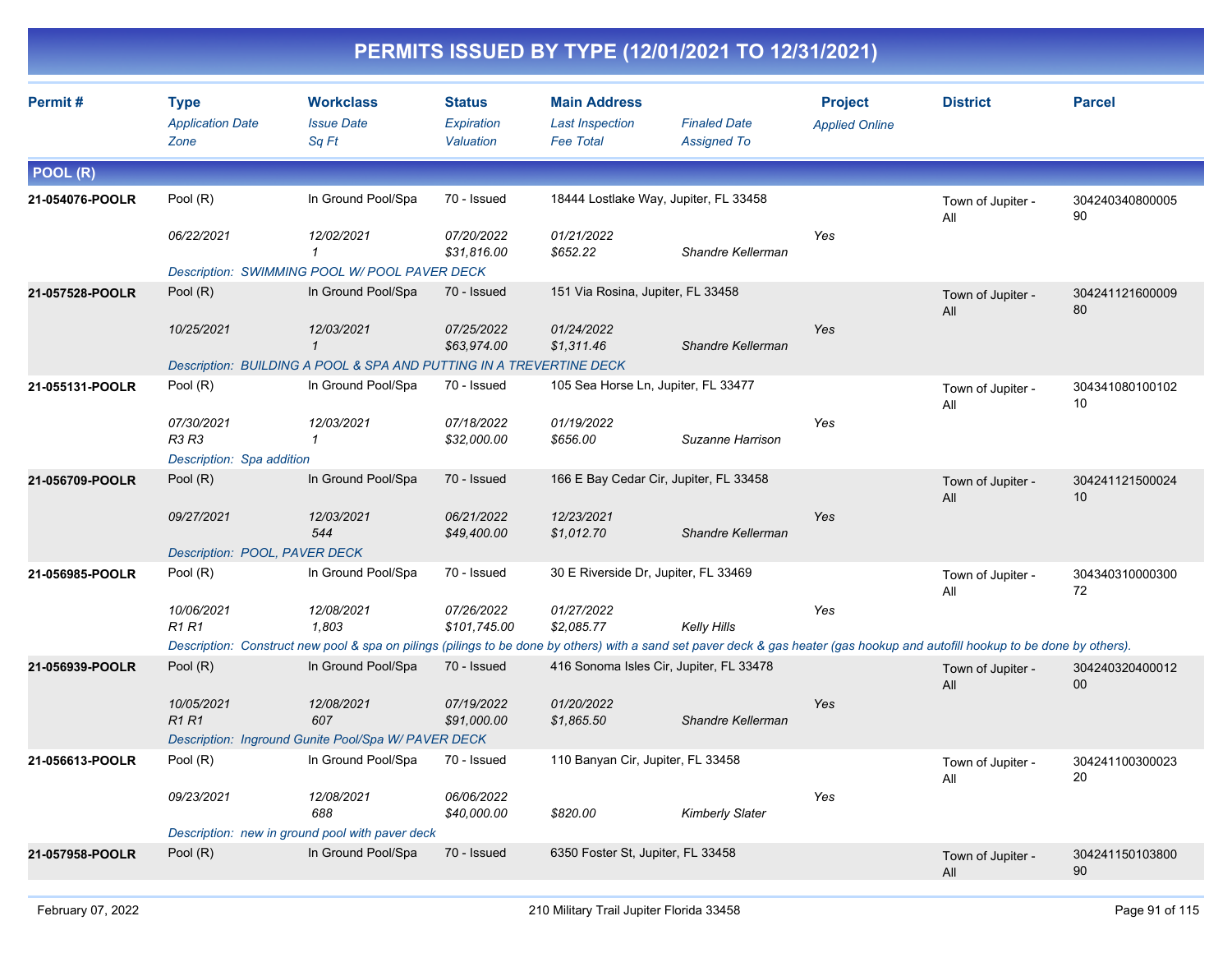| Permit#         | <b>Type</b><br><b>Application Date</b><br>Zone                              | <b>Workclass</b><br><b>Issue Date</b><br>Sq Ft               | <b>Status</b><br>Expiration<br>Valuation | <b>Main Address</b><br><b>Last Inspection</b><br><b>Fee Total</b> | <b>Finaled Date</b><br><b>Assigned To</b> | <b>Project</b><br><b>Applied Online</b> | <b>District</b>          | <b>Parcel</b>             |
|-----------------|-----------------------------------------------------------------------------|--------------------------------------------------------------|------------------------------------------|-------------------------------------------------------------------|-------------------------------------------|-----------------------------------------|--------------------------|---------------------------|
|                 | 11/11/2021<br>Description: Swimming Pool with Deck                          | 12/09/2021<br>465                                            | 07/18/2022<br>\$53,700.00                | 01/19/2022<br>\$1,100.85                                          | <b>Kelly Hills</b>                        | Yes                                     |                          |                           |
| 21-057850-POOLR | Pool (R)                                                                    | In Ground Pool/Spa                                           | 70 - Issued                              | 131 Castries Dr, Jupiter, FL 33458                                |                                           |                                         | Town of Jupiter -<br>All | 304241140700025<br>70     |
|                 | 11/08/2021<br><b>MXD MXD</b><br>Description: Install swimming pool and deck | 12/10/2021<br>552                                            | 07/13/2022<br>\$56,450.00                | 01/14/2022<br>\$1,157.23                                          | Shandre Kellerman                         | Yes                                     |                          |                           |
| 21-057644-POOLR | Pool (R)                                                                    | In Ground Pool/Spa                                           | 70 - Issued                              | 3323 Duval St, Jupiter, FL 33458                                  |                                           |                                         | Town of Jupiter -<br>All | 304241141400057<br>10     |
|                 | 10/29/2021<br><b>MXD MXD</b>                                                | 12/10/2021<br>448                                            | 08/02/2022<br>\$53,415.00                | 02/03/2022<br>\$1,095.00                                          | Shandre Kellerman                         | Yes                                     |                          |                           |
|                 | Description: Install swimming pool and deck                                 |                                                              |                                          |                                                                   |                                           |                                         |                          |                           |
| 21-056835-POOLR | Pool (R)                                                                    | In Ground Pool/Spa                                           | 70 - Issued                              | 212 Park PI, Jupiter, FL 33458                                    |                                           |                                         | Town of Jupiter -<br>All | 304241013500001<br>$00\,$ |
|                 | 09/30/2021                                                                  | 12/13/2021<br>351                                            | 07/27/2022<br>\$78,500.00                | 01/28/2022<br>\$1,609.25                                          | Shandre Kellerman                         | Yes                                     |                          |                           |
|                 |                                                                             | Description: Pool, Spa, Paver deck, elect heater             |                                          |                                                                   |                                           |                                         |                          |                           |
| 21-057094-POOLR | Pool $(R)$                                                                  | In Ground Pool/Spa                                           | 70 - Issued                              | 113 Cinder Dunes Pt, Jupiter, FL 33478                            |                                           |                                         | Town of Jupiter -<br>All | 304240320600023<br>40     |
|                 | 10/11/2021<br><b>R1 R1</b>                                                  | 12/13/2021<br>505                                            | 07/20/2022<br>\$81,000.00                | 01/21/2022<br>\$1,660.50                                          | <b>Kelly Hills</b>                        | Yes                                     |                          |                           |
|                 |                                                                             | Description: Inground Gunite Pool and Spa with Paver Deck    |                                          |                                                                   |                                           |                                         |                          |                           |
| 21-058008-POOLR | Pool (R)                                                                    | In Ground Pool/Spa                                           | 70 - Issued                              | 420 Mariner Dr, Jupiter, FL 33477                                 |                                           |                                         | Town of Jupiter -<br>All | 304341181100057<br>70     |
|                 | 11/14/2021                                                                  | 12/14/2021<br>$\mathbf{1}$                                   | 06/14/2022<br>\$20,000.00                | 12/16/2021<br>\$410.00                                            | Shandre Kellerman                         | Yes                                     |                          |                           |
|                 |                                                                             | Description: FRONT ENTRANCE WATER FEATURE 8 X 8 15 INCH DEEP |                                          |                                                                   |                                           |                                         |                          |                           |
| 21-058160-POOLR | Pool (R)                                                                    | In Ground Pool/Spa                                           | 70 - Issued                              | 209 Anhinga Ln, Jupiter, FL 33458                                 |                                           |                                         | Town of Jupiter -<br>All | 304241150200001<br>40     |
|                 | 11/19/2021                                                                  | 12/15/2021<br>43                                             | 07/25/2022<br>\$67,200.00                | 01/26/2022<br>\$1,377.60                                          | <b>Kelly Hills</b>                        | Yes                                     |                          |                           |
|                 | Description: Pool, spa, paver deck, gas heater                              |                                                              |                                          |                                                                   |                                           |                                         |                          |                           |
| 21-056441-POOLR | Pool (R)                                                                    | In Ground Pool/Spa                                           | 70 - Issued                              | 155 Seashore Dr, Jupiter, FL 33477                                |                                           |                                         | Town of Jupiter -<br>All | 304341160200042<br>00     |
|                 | 09/16/2021                                                                  | 12/16/2021<br>415                                            | 07/26/2022<br>\$63,200.00                | 01/27/2022<br>\$1,295.60                                          | Shandre Kellerman                         | Yes                                     |                          |                           |
|                 | Description: Pool, Paver deck                                               |                                                              |                                          |                                                                   |                                           |                                         |                          |                           |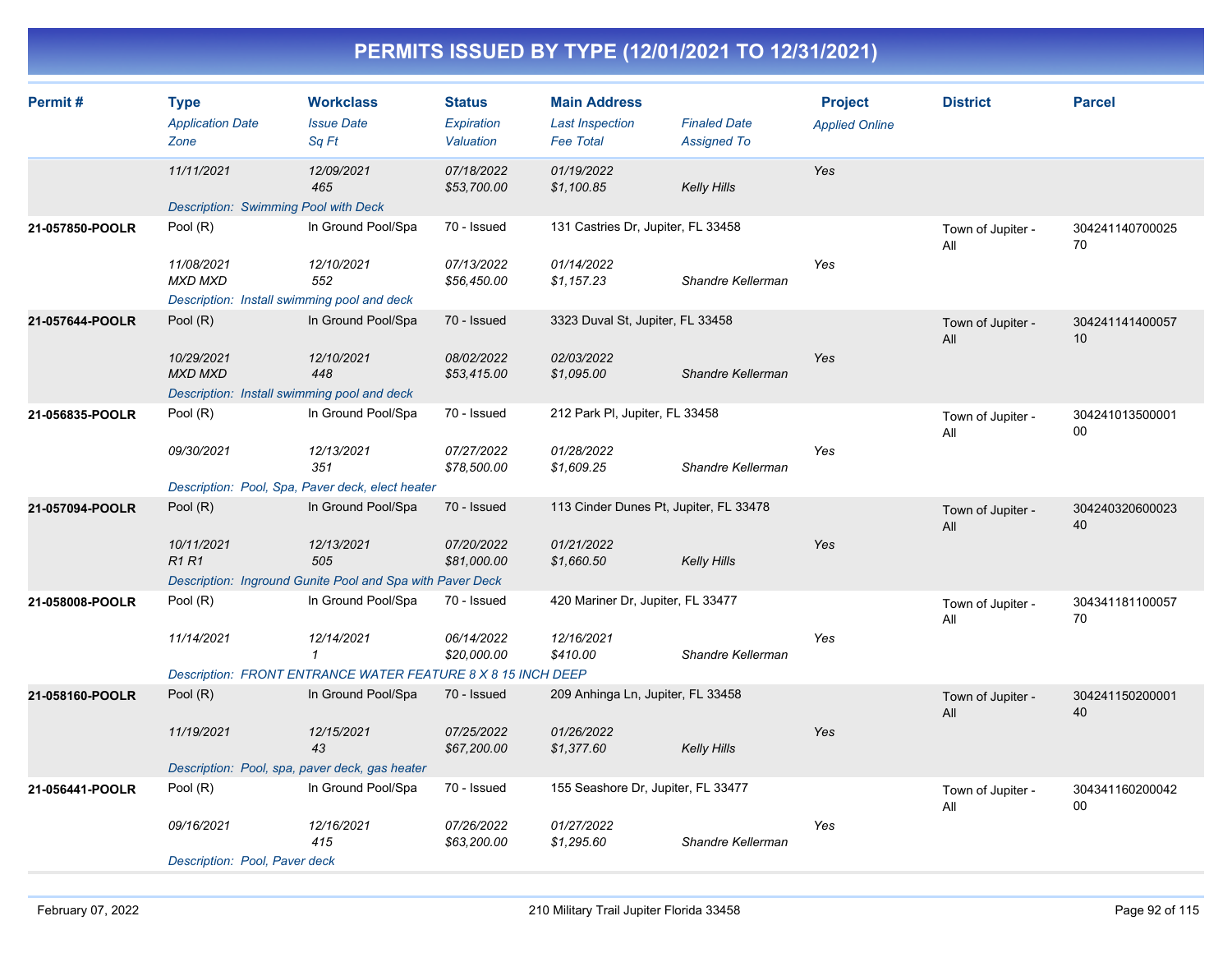| Permit#          | <b>Type</b><br><b>Application Date</b><br>Zone                                                                      | <b>Workclass</b><br><b>Issue Date</b><br>Sq Ft | <b>Status</b><br>Expiration<br>Valuation | <b>Main Address</b><br><b>Last Inspection</b><br><b>Fee Total</b> | <b>Finaled Date</b><br><b>Assigned To</b>          | <b>Project</b><br><b>Applied Online</b> | <b>District</b>              | <b>Parcel</b>         |
|------------------|---------------------------------------------------------------------------------------------------------------------|------------------------------------------------|------------------------------------------|-------------------------------------------------------------------|----------------------------------------------------|-----------------------------------------|------------------------------|-----------------------|
| 21-054498-POOLR  | Pool (R)                                                                                                            | In Ground Pool/Spa                             | 70 - Issued                              | 140 Glencullen Cir, Jupiter, FL 33458                             |                                                    |                                         | Town of Jupiter -<br>All     | 304241132300013<br>80 |
|                  | 07/07/2021<br><b>MXD MXD</b><br>Description: NEW POOL, SPA, DECK<br><b>POOL 315 SQ FT</b><br><b>PERIMETER 77 LF</b> | 12/16/2021<br>315                              | 07/25/2022<br>\$60,445.00                | 01/24/2022<br>\$1,239.12                                          | Shandre Kellerman                                  | Yes                                     |                              |                       |
| 21-057587-POOLR  | Pool (R)                                                                                                            | In Ground Pool/Spa                             | 70 - Issued                              | 6216 Winding Lake Dr, Jupiter, FL 33458                           |                                                    |                                         | Town of Jupiter -<br>All     | 304240271000044<br>20 |
|                  | 10/27/2021<br>Description: Inground Gunite Pool and Spa                                                             | 12/17/2021<br>412                              | 07/18/2022<br>\$88,000.00                | 01/19/2022<br>\$1,804.00                                          | Shandre Kellerman                                  | Yes                                     |                              |                       |
| 21-057348-POOLR  | Pool (R)                                                                                                            | In Ground Pool/Spa                             | 70 - Issued                              | 408 Kennedy St, Jupiter, FL 33458                                 |                                                    |                                         | Town of Jupiter -<br>All     | 304241010801000<br>60 |
|                  | 10/19/2021                                                                                                          | 12/20/2021<br>450                              | 06/21/2022<br>\$54,934.00                | 12/22/2021<br>\$1,126.15                                          | Shandre Kellerman                                  | Yes                                     |                              |                       |
|                  |                                                                                                                     | Description: New Inground pool with paver deck |                                          |                                                                   |                                                    |                                         |                              |                       |
| 21-058527-POOLR  | Pool (R)                                                                                                            | In Ground Pool/Spa                             | 70 - Issued                              | 114 Echelon Crest Trl, Jupiter, FL 33478                          |                                                    |                                         | Town of Jupiter -<br>All     | 304240320600022<br>70 |
|                  | 12/08/2021                                                                                                          | 12/20/2021<br>1                                | 07/19/2022<br>\$77,900.00                | 01/20/2022<br>\$1,596.95                                          | <b>Kimberly Slater</b>                             | Yes                                     |                              |                       |
|                  |                                                                                                                     | Description: Pool, spa, paver deck, gas heater |                                          |                                                                   |                                                    |                                         |                              |                       |
| 21-058121-POOLR  | Pool (R)                                                                                                            | In Ground Pool/Spa                             | <b>NOC</b><br>Required                   | 187 San Remo Dr, Jupiter, FL 33458                                |                                                    |                                         | Town of Jupiter -<br>All     | 304241140500025<br>90 |
|                  | 11/18/2021                                                                                                          | 12/28/2021<br>591                              | 08/01/2022<br>\$65,000.00                | 01/31/2022<br>\$1,332.50                                          | <b>Kelly Hills</b>                                 | Yes                                     |                              |                       |
|                  |                                                                                                                     | Description: Swimming Pool and Spa with Deck   |                                          |                                                                   |                                                    |                                         |                              |                       |
|                  |                                                                                                                     |                                                |                                          |                                                                   |                                                    |                                         | PERMITS ISSUED FOR POOL (R): | 20                    |
| <b>ROOF (C)</b>  |                                                                                                                     |                                                |                                          |                                                                   |                                                    |                                         |                              |                       |
| 21-058012-ROOF-C | Root(C)                                                                                                             | Roof - Commercial<br>- Re-Roof                 | 99 - Closed -<br><b>JCDS</b>             | 1901 Marina Isle Way, BLDG 19, Jupiter,<br>FL 33477               |                                                    |                                         | Town of Jupiter -<br>All     | 304341201101910<br>10 |
|                  | 11/15/2021<br>R <sub>2</sub> R <sub>2</sub>                                                                         | 12/02/2021<br>12,120                           | 07/25/2022<br>\$112,050.00               | 01/24/2022<br>\$2,297.03                                          | 02/02/2022<br><b>Building-Department Completed</b> | Yes                                     |                              |                       |
|                  | Description: Shingle with Shingle                                                                                   |                                                |                                          |                                                                   |                                                    |                                         |                              |                       |
| 21-056850-ROOF-C | Roof (C)                                                                                                            | Roof - Commercial<br>- Re-Roof                 | 99 - Closed -<br><b>JCDS</b>             | 601 W Indiantown Rd, Jupiter, FL 33458                            |                                                    |                                         | Town of Jupiter -<br>All     | 304241010500100<br>61 |

*Yes*

*10/01/2021 12/03/2021 07/25/2022 01/26/2022 02/07/2022*

*C2 C2 102 \$78,200.00 \$1,603.10 Building-Department Completed*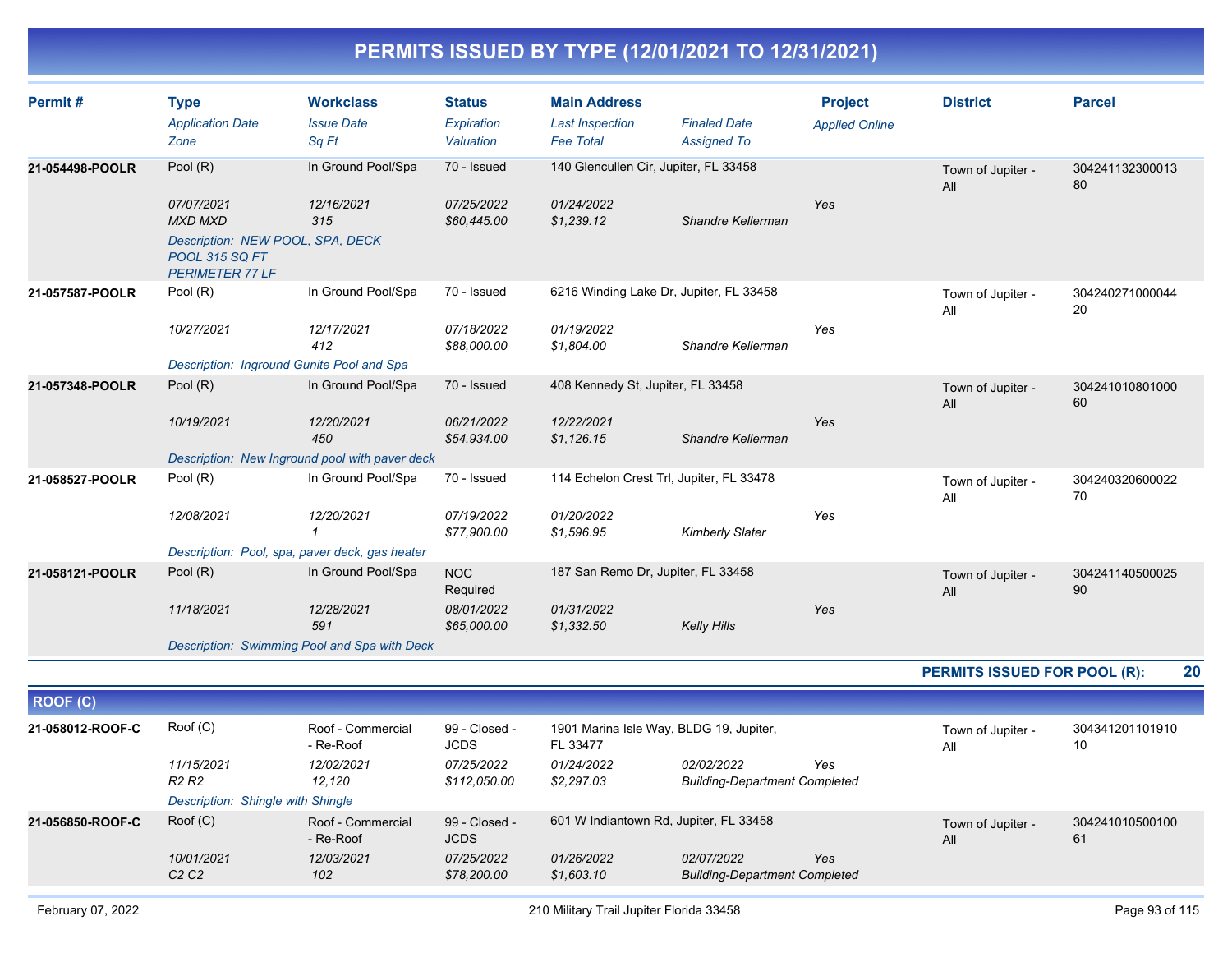|                  |                                                                                  |                                                                                                                                                           |                                           |                                                                   | PERMITS ISSUED BY TYPE (12/01/2021 TO 12/31/2021)  |                                         |                          |                       |
|------------------|----------------------------------------------------------------------------------|-----------------------------------------------------------------------------------------------------------------------------------------------------------|-------------------------------------------|-------------------------------------------------------------------|----------------------------------------------------|-----------------------------------------|--------------------------|-----------------------|
| Permit#          | <b>Type</b><br><b>Application Date</b><br>Zone                                   | <b>Workclass</b><br><b>Issue Date</b><br>Sq Ft                                                                                                            | <b>Status</b><br>Expiration<br>Valuation  | <b>Main Address</b><br><b>Last Inspection</b><br><b>Fee Total</b> | <b>Finaled Date</b><br><b>Assigned To</b>          | <b>Project</b><br><b>Applied Online</b> | <b>District</b>          | <b>Parcel</b>         |
|                  |                                                                                  | Description: Big Dollar Supermarket Inc. Remove existing flat roof system &<br>install 3 base layers of Glas Ply 4, white granulated cap sheet hot mopped |                                           |                                                                   |                                                    |                                         |                          |                       |
| 21-058016-ROOF-C | Roof (C)                                                                         | Roof - Commercial<br>- Re-Roof                                                                                                                            | 70 - Issued                               | FL 33477                                                          | 2101 Marina Isle Way, BLDG 21, Jupiter,            |                                         | Town of Jupiter -<br>All | 304341201102110<br>10 |
|                  | 11/15/2021<br>R <sub>2</sub> R <sub>2</sub><br>Description: Shingle with shingle | 12/07/2021<br>12,120                                                                                                                                      | 07/25/2022<br>\$112,050.00                | 01/24/2022<br>\$2,297.03                                          | <b>Kelly Hills</b>                                 | Yes                                     |                          |                       |
| 21-058014-ROOF-C | Roof (C)                                                                         | Roof - Commercial                                                                                                                                         | 99 - Closed -                             |                                                                   | 2001 Marina Isle Way, BLDG 20, Jupiter,            |                                         | Town of Jupiter -        | 304341201102010       |
|                  | 11/15/2021<br>R <sub>2</sub> R <sub>2</sub>                                      | - Re-Roof<br>12/07/2021<br>12,120                                                                                                                         | <b>JCDS</b><br>07/18/2022<br>\$112,050.00 | FL 33477<br>01/19/2022<br>\$2,297.03                              | 01/24/2022<br><b>Building-Department Completed</b> | Yes                                     | All                      | 10                    |
| 21-058344-ROOF-C | Description: Shingle with Shingle<br>Roof (C)                                    | Roof - Commercial                                                                                                                                         | 99 - Closed -                             |                                                                   | 1701 Clubhouse Cir, Jupiter, FL 33477              |                                         |                          | 304341050800117       |
|                  |                                                                                  | - Re-Roof                                                                                                                                                 | <b>JCDS</b>                               |                                                                   |                                                    |                                         | Town of Jupiter -<br>All | 01                    |
|                  | 11/30/2021                                                                       | 12/10/2021<br>4,379                                                                                                                                       | 07/05/2022<br>\$24,441.18                 | 01/04/2022<br>\$501.05                                            | 01/06/2022<br><b>Building-Department Completed</b> | Yes                                     |                          |                       |
|                  |                                                                                  | Description: COMMERCIAL SHINGLE-RE ROOF                                                                                                                   |                                           |                                                                   |                                                    |                                         |                          |                       |
| 21-058349-ROOF-C | Root(C)                                                                          | Roof - Commercial<br>- Re-Roof                                                                                                                            | 99 - Closed -<br><b>JCDS</b>              |                                                                   | 1601 Clubhouse Cir, Jupiter, FL 33477              |                                         | Town of Jupiter -<br>All | 304341050800116<br>01 |
|                  | 11/30/2021                                                                       | 12/10/2021<br>4,379                                                                                                                                       | 07/05/2022<br>\$24,441.18                 | 01/06/2022<br>\$501.05                                            | 01/10/2022<br><b>Building-Department Completed</b> | Yes                                     |                          |                       |
|                  |                                                                                  | Description: COMMERCIAL SHINGLE-RE ROOF                                                                                                                   |                                           |                                                                   |                                                    |                                         |                          |                       |
| 21-058350-ROOF-C | Roof (C)                                                                         | Roof - Commercial<br>- Re-Roof                                                                                                                            | 99 - Closed -<br><b>JCDS</b>              |                                                                   | 1501 Clubhouse Cir, Jupiter, FL 33477              |                                         | Town of Jupiter -<br>All | 304341050800115<br>01 |
|                  | 11/30/2021                                                                       | 12/10/2021<br>4,379                                                                                                                                       | 07/18/2022<br>\$24,441.18                 | 01/18/2022<br>\$501.05                                            | 01/21/2022<br><b>Building-Department Completed</b> | Yes                                     |                          |                       |
|                  |                                                                                  | <b>Description: COMMERCIAL SHINGLE RE-ROOF</b>                                                                                                            |                                           |                                                                   |                                                    |                                         |                          |                       |
| 21-058357-ROOF-C | Root(C)                                                                          | Roof - Commercial<br>- Re-Roof                                                                                                                            | 99 - Closed -<br><b>JCDS</b>              |                                                                   | 1001 Clubhouse Cir, Jupiter, FL 33477              |                                         | Town of Jupiter -<br>All | 304341050800110<br>01 |
|                  | 11/30/2021                                                                       | 12/13/2021<br>4,379                                                                                                                                       | 07/19/2022<br>\$24,441.18                 | 01/20/2022<br>\$501.05                                            | 01/24/2022<br><b>Building-Department Completed</b> | Yes                                     |                          |                       |
|                  |                                                                                  | Description: COMMERCIAL SHINGLE RE-ROOF                                                                                                                   |                                           |                                                                   |                                                    |                                         |                          |                       |
| 21-058351-ROOF-C | Roof (C)                                                                         | Roof - Commercial<br>- Re-Roof                                                                                                                            | 99 - Closed -<br><b>JCDS</b>              |                                                                   | 1401 Clubhouse Cir, Jupiter, FL 33477              |                                         | Town of Jupiter -<br>All | 304341050800114<br>01 |
|                  | 11/30/2021                                                                       | 12/13/2021<br>4,379                                                                                                                                       | 07/18/2022<br>\$24,441.18                 | 01/18/2022<br>\$501.05                                            | 01/21/2022<br><b>Building-Department Completed</b> | Yes                                     |                          |                       |
|                  |                                                                                  | Description: COMMERCIAL SHINGLE RE-ROOF                                                                                                                   |                                           |                                                                   |                                                    |                                         |                          |                       |
| 21-058356-ROOF-C | Root(C)                                                                          | Roof - Commercial<br>- Re-Roof                                                                                                                            | 99 - Closed -<br><b>JCDS</b>              |                                                                   | 1101 Clubhouse Cir, Jupiter, FL 33477              |                                         | Town of Jupiter -<br>All | 304341050800111<br>01 |
|                  |                                                                                  |                                                                                                                                                           |                                           |                                                                   |                                                    |                                         |                          |                       |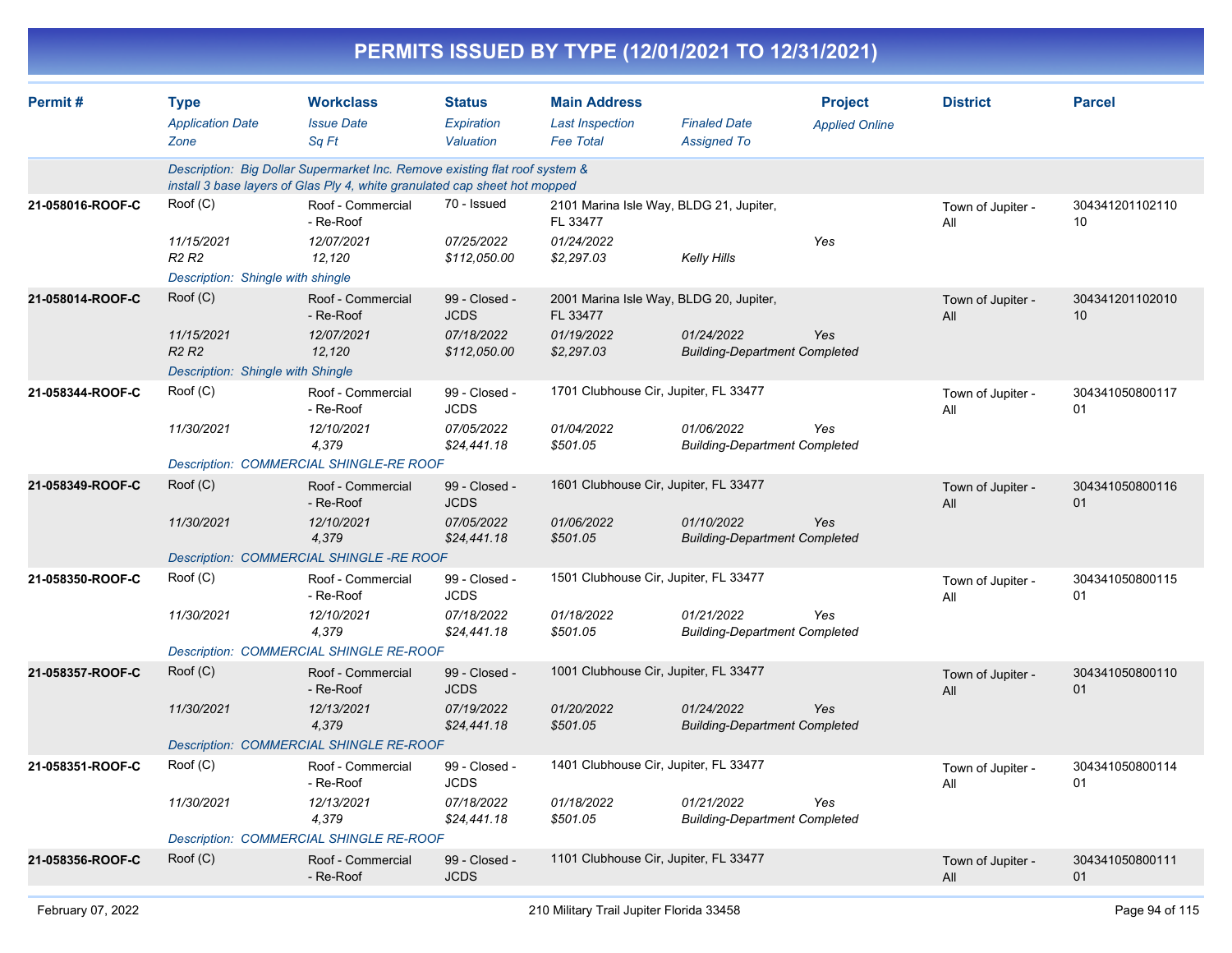| Permit#          | <b>Type</b><br><b>Application Date</b><br>Zone | <b>Workclass</b><br><b>Issue Date</b><br>Sq Ft                                            | <b>Status</b><br>Expiration<br>Valuation | <b>Main Address</b><br><b>Last Inspection</b><br><b>Fee Total</b> | <b>Finaled Date</b><br><b>Assigned To</b>          | <b>Project</b><br><b>Applied Online</b> | <b>District</b>          | <b>Parcel</b>         |
|------------------|------------------------------------------------|-------------------------------------------------------------------------------------------|------------------------------------------|-------------------------------------------------------------------|----------------------------------------------------|-----------------------------------------|--------------------------|-----------------------|
|                  | 11/30/2021                                     | 12/13/2021<br>4,379                                                                       | 07/06/2022<br>\$24,441.18                | 01/07/2022<br>\$501.05                                            | 01/11/2022<br><b>Building-Department Completed</b> | Yes                                     |                          |                       |
|                  |                                                | Description: COMMERCIAL SHINGLE RE-ROOF                                                   |                                          |                                                                   |                                                    |                                         |                          |                       |
| 21-058353-ROOF-C | Root(C)                                        | Roof - Commercial<br>- Re-Roof                                                            | 99 - Closed -<br><b>JCDS</b>             | 1301 Clubhouse Cir, Jupiter, FL 33477                             |                                                    |                                         | Town of Jupiter -<br>All | 304341050800113<br>01 |
|                  | 11/30/2021                                     | 12/13/2021<br>4,379                                                                       | 07/11/2022<br>\$24,441.18                | 01/11/2022<br>\$501.05                                            | 01/12/2022<br><b>Building-Department Completed</b> | Yes                                     |                          |                       |
|                  |                                                | Description: COMMERCIAL SHINGLE-RE-ROOF                                                   |                                          |                                                                   |                                                    |                                         |                          |                       |
| 21-058355-ROOF-C | Root(C)                                        | Roof - Commercial<br>- Re-Roof                                                            | 99 - Closed -<br><b>JCDS</b>             | 1201 Clubhouse Cir, Jupiter, FL 33477                             |                                                    |                                         | Town of Jupiter -<br>All | 304341050800112<br>01 |
|                  | 11/30/2021                                     | 12/15/2021<br>4,379                                                                       | 07/06/2022<br>\$24,441.18                | 01/07/2022<br>\$501.05                                            | 01/11/2022<br><b>Building-Department Completed</b> | Yes                                     |                          |                       |
|                  |                                                | Description: COMMERCIAL SHINGLE RE-ROOF                                                   |                                          |                                                                   |                                                    |                                         |                          |                       |
| 21-057371-ROOF-C | Root(C)                                        | Roof - Commercial<br>- Re-Roof                                                            | 70 - Issued                              | 2101-2104 Captains Way, Jupiter, FL<br>33458                      |                                                    |                                         | Town of Jupiter -<br>All | 304341180400021<br>01 |
|                  | 10/19/2021<br><b>R1R1</b>                      | 12/15/2021<br>8.500                                                                       | 06/21/2022<br>\$55,000.00                | 12/21/2021<br>\$1.127.50                                          | Suzanne Harrison                                   | Yes                                     |                          |                       |
|                  |                                                | Description: Remove existing tile roof and replace/install new tile roof. Units 2101-2104 |                                          |                                                                   |                                                    |                                         |                          |                       |
| 21-058613-ROOF-C | Root(C)                                        | Roof - Commercial<br>- Re-Roof                                                            | 99 - Closed -<br><b>JCDS</b>             | 612 N Orange Ave, B, Jupiter, FL 33458                            |                                                    |                                         | Town of Jupiter -<br>All | 304241014700000<br>00 |
|                  | 12/10/2021<br>C2C2                             | 12/16/2021<br>180                                                                         | 07/05/2022<br>\$168,300.00               | 01/03/2022<br>\$3,450.15                                          | 01/04/2022<br><b>Building-Department Completed</b> | Yes                                     |                          |                       |
|                  |                                                | Description: Roof-Over: Install 24ga 24" Mechanical Seam over PBR roof deck (Building B)  |                                          |                                                                   |                                                    |                                         |                          |                       |
| 21-058361-ROOF-C | Root(C)                                        | Roof - Commercial<br>- Re-Roof                                                            | 99 - Closed -<br><b>JCDS</b>             | 401 Clubhouse Cir, Jupiter, FL 33477                              |                                                    |                                         | Town of Jupiter -<br>All | 304341050800104<br>01 |
|                  | 11/30/2021                                     | 12/16/2021<br>4,379                                                                       | 08/01/2022<br>\$24,441.18                | 02/01/2022<br>\$501.05                                            | 02/02/2022<br><b>Building-Department Completed</b> | Yes                                     |                          |                       |
|                  |                                                | Description: COMMERCIAL SHINGLE RE-ROOF                                                   |                                          |                                                                   |                                                    |                                         |                          |                       |
| 21-058358-ROOF-C | Root(C)                                        | Roof - Commercial<br>- Re-Roof                                                            | 99 - Closed -<br><b>JCDS</b>             | 201 Clubhouse Cir, Jupiter, FL 33477                              |                                                    |                                         | Town of Jupiter -<br>All | 304341050800102<br>01 |
|                  | 11/30/2021                                     | 12/16/2021<br>4,379                                                                       | 07/18/2022<br>\$24,441.18                | 01/18/2022<br>\$501.05                                            | 01/21/2022<br><b>Building-Department Completed</b> | <b>Yes</b>                              |                          |                       |
|                  |                                                | Description: COMMERCIAL SHINGLE RE-ROOF                                                   |                                          |                                                                   |                                                    |                                         |                          |                       |
| 21-058881-ROOF-C | Root(C)                                        | Roof - Commercial<br>- Re-Roof                                                            | 99 - Closed -<br><b>JCDS</b>             | 119 W Royal Palm Cir, Jupiter, FL 33458                           |                                                    |                                         | Town of Jupiter -<br>All | 304241121800300<br>00 |
|                  | 12/21/2021                                     | 12/29/2021<br>2,400                                                                       | 07/25/2022<br>\$8,500.00                 | 01/26/2022<br>\$174.55                                            | 02/07/2022<br><b>Building-Department Completed</b> | Yes                                     |                          |                       |
|                  | Description: Roof replacement - Pool house     |                                                                                           |                                          |                                                                   |                                                    |                                         |                          |                       |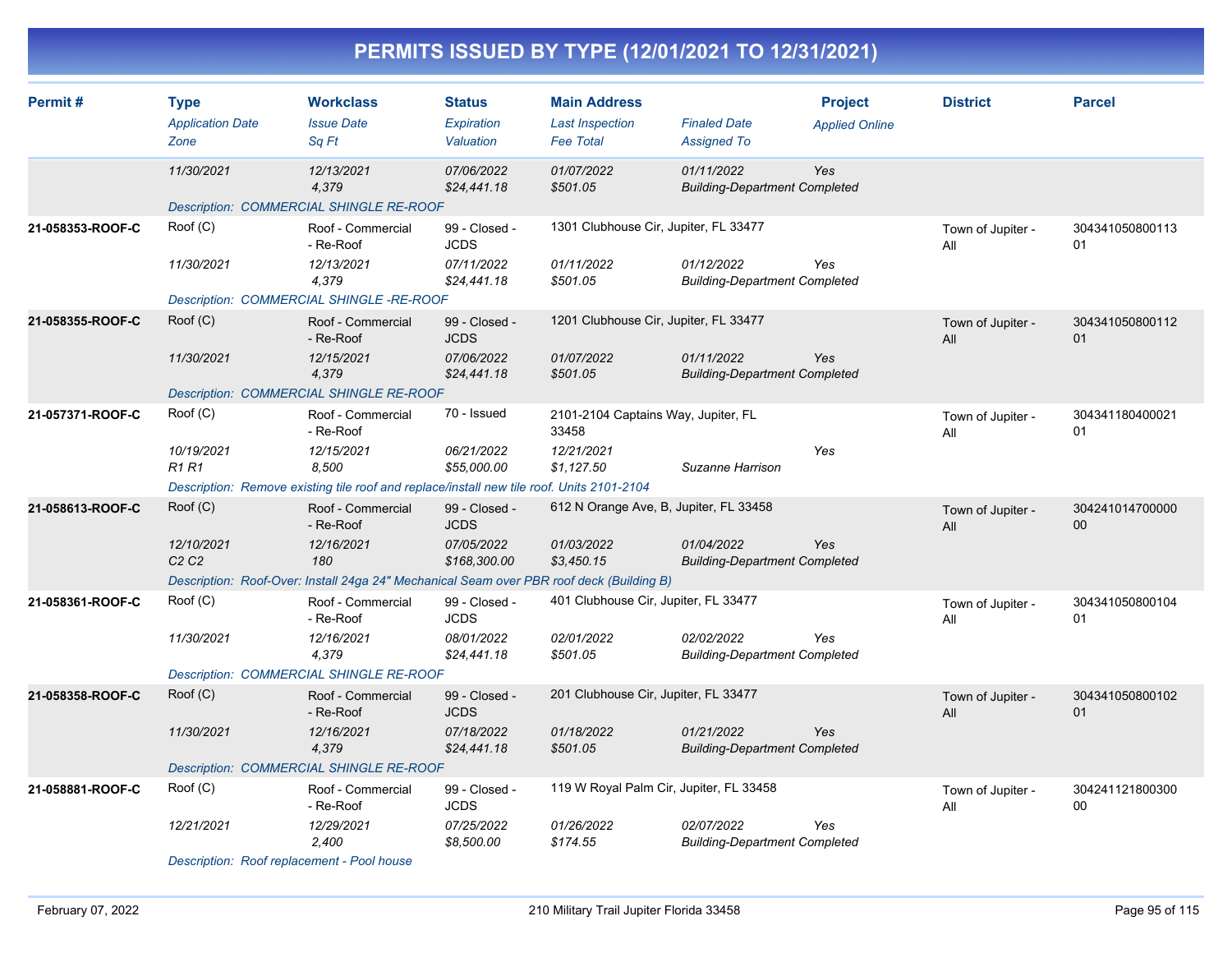|                  |                                                |                                                                                                                              |                                          |                                                                   | PERMITS ISSUED BY TYPE (12/01/2021 TO 12/31/2021)  |                                         |                                                                                                                                                                         |                       |
|------------------|------------------------------------------------|------------------------------------------------------------------------------------------------------------------------------|------------------------------------------|-------------------------------------------------------------------|----------------------------------------------------|-----------------------------------------|-------------------------------------------------------------------------------------------------------------------------------------------------------------------------|-----------------------|
| Permit#          | <b>Type</b><br><b>Application Date</b><br>Zone | <b>Workclass</b><br><b>Issue Date</b><br>Sq Ft                                                                               | <b>Status</b><br>Expiration<br>Valuation | <b>Main Address</b><br><b>Last Inspection</b><br><b>Fee Total</b> | <b>Finaled Date</b><br><b>Assigned To</b>          | <b>Project</b><br><b>Applied Online</b> | <b>District</b>                                                                                                                                                         | <b>Parcel</b>         |
|                  |                                                |                                                                                                                              |                                          |                                                                   |                                                    |                                         | PERMITS ISSUED FOR ROOF (C):                                                                                                                                            | 17                    |
| <b>ROOF (R)</b>  |                                                |                                                                                                                              |                                          |                                                                   |                                                    |                                         |                                                                                                                                                                         |                       |
| 21-004709-ROOF-R | Root(R)                                        | Roof - Residential -<br>Re-Roof                                                                                              | 70 - Issued                              | 331 Ridge Rd, Jupiter, FL 33477                                   |                                                    |                                         | Town of Jupiter -<br>All                                                                                                                                                | 304341160200050<br>20 |
|                  | 11/12/2021                                     | 12/01/2021<br>2,528                                                                                                          | 06/06/2022<br>\$28,000.00                | 12/08/2021<br>\$574.00                                            | <b>Debbie Rogers</b>                               | Yes                                     |                                                                                                                                                                         |                       |
|                  | 0.032 1-1/2" Standing Seam Clip.               |                                                                                                                              |                                          |                                                                   |                                                    |                                         | Description: Remove existing shingle roofing system down to sheathing. Replace plywood if needed. Re-nail sheathing to code. Apply peel & stick direct to deck. Install |                       |
| 21-004712-ROOF-R | Root(R)                                        | Roof - Residential -<br>Re-Roof                                                                                              | 99 - Closed -<br><b>JCDS</b>             | 6026 Linton St, Jupiter, FL 33458                                 |                                                    |                                         | Town of Jupiter -<br>All                                                                                                                                                | 304241150808200<br>30 |
|                  | 11/12/2021                                     | 12/01/2021<br>2,350                                                                                                          | 06/06/2022<br>\$12,880.00                | 12/07/2021<br>\$264.04                                            | 12/08/2021<br><b>Building-Department Completed</b> | Yes                                     |                                                                                                                                                                         |                       |
|                  | Description: Shingle Re Roof                   |                                                                                                                              |                                          |                                                                   |                                                    |                                         |                                                                                                                                                                         |                       |
| 21-004718-ROOF-R | Root(R)                                        | Roof - Residential -<br>Re-Roof                                                                                              | 99 - Closed -<br><b>JCDS</b>             | 209 7Th St, Jupiter, FL 33458                                     |                                                    |                                         | Town of Jupiter -<br>All                                                                                                                                                | 304241010302201<br>00 |
|                  | 11/14/2021                                     | 12/01/2021<br>2,000                                                                                                          | 06/21/2022<br>\$9,000.00                 | 12/21/2021<br>\$184.70                                            | 12/22/2021<br><b>Building-Department Completed</b> | Yes                                     |                                                                                                                                                                         |                       |
|                  | Description: reroof existing sloping roof      |                                                                                                                              |                                          |                                                                   |                                                    |                                         |                                                                                                                                                                         |                       |
| 21-004631-ROOF-R | Root(R)                                        | Roof - Residential -<br>Re-Roof                                                                                              | 99 - Closed -<br><b>JCDS</b>             | 6221 Lucerne St, Jupiter, FL 33458                                |                                                    |                                         | Town of Jupiter -<br>All                                                                                                                                                | 304241150102701<br>60 |
|                  | 10/18/2021                                     | 12/02/2021<br>3,082                                                                                                          | 06/28/2022<br>\$21,000.00                | 12/30/2021<br>\$430.50                                            | 01/04/2022<br><b>Building-Department Completed</b> | Yes                                     |                                                                                                                                                                         |                       |
|                  |                                                | Description: Re-Roof, Tear off existing and Install New Metal Roof                                                           |                                          |                                                                   |                                                    |                                         |                                                                                                                                                                         |                       |
| 21-004730-ROOF-R | Root(R)                                        | Roof - Residential -<br>Re-Roof                                                                                              | 99 - Closed -<br><b>JCDS</b>             | 604 Oak Ter, Jupiter, FL 33458                                    |                                                    |                                         | Town of Jupiter -<br>All                                                                                                                                                | 304241120200201<br>10 |
|                  | 11/18/2021                                     | 12/03/2021<br>27                                                                                                             | 08/01/2022<br>\$16,579.02                | 02/02/2022<br>\$339.87                                            | 02/03/2022<br><b>Building-Department Completed</b> | Yes                                     |                                                                                                                                                                         |                       |
|                  | Description: Shingle Re-Roof                   |                                                                                                                              |                                          |                                                                   |                                                    |                                         |                                                                                                                                                                         |                       |
| 21-004705-ROOF-R | Root(R)                                        | Roof - Residential -<br>Re-Roof                                                                                              | 99 - Closed -<br>JCDS                    | 211 St Charles Ct, Jupiter, FL 33477                              |                                                    |                                         | Town of Jupiter -<br>All                                                                                                                                                | 304341170200011<br>81 |
|                  | 11/11/2021<br>R <sub>2</sub> R <sub>2</sub>    | 12/03/2021<br>3,767                                                                                                          | 07/05/2022<br>\$28,500.00                | 01/05/2022<br>\$584.25                                            | 01/06/2022<br><b>Building-Department Completed</b> | Yes                                     |                                                                                                                                                                         |                       |
|                  |                                                | Description: Remove existing roof system, renail to code install hi temp underlayment install 1.5" metal roof system to code |                                          |                                                                   |                                                    |                                         |                                                                                                                                                                         |                       |
| 21-004670-ROOF-R | Root(R)                                        | Roof - Residential -<br>Re-Roof                                                                                              | 99 - Closed -<br><b>JCDS</b>             | 114 W Norfolk Rd, Jupiter, FL 33469                               |                                                    |                                         | Town of Jupiter -<br>All                                                                                                                                                | 304240360900100<br>70 |
|                  | 11/01/2021                                     | 12/03/2021<br>600                                                                                                            | 06/21/2022<br>\$6,495.00                 | 12/23/2021<br>\$133.90                                            | 12/28/2021<br><b>Building-Department Completed</b> | Yes                                     |                                                                                                                                                                         |                       |
|                  | Description: Flat Re Roof                      |                                                                                                                              |                                          |                                                                   |                                                    |                                         |                                                                                                                                                                         |                       |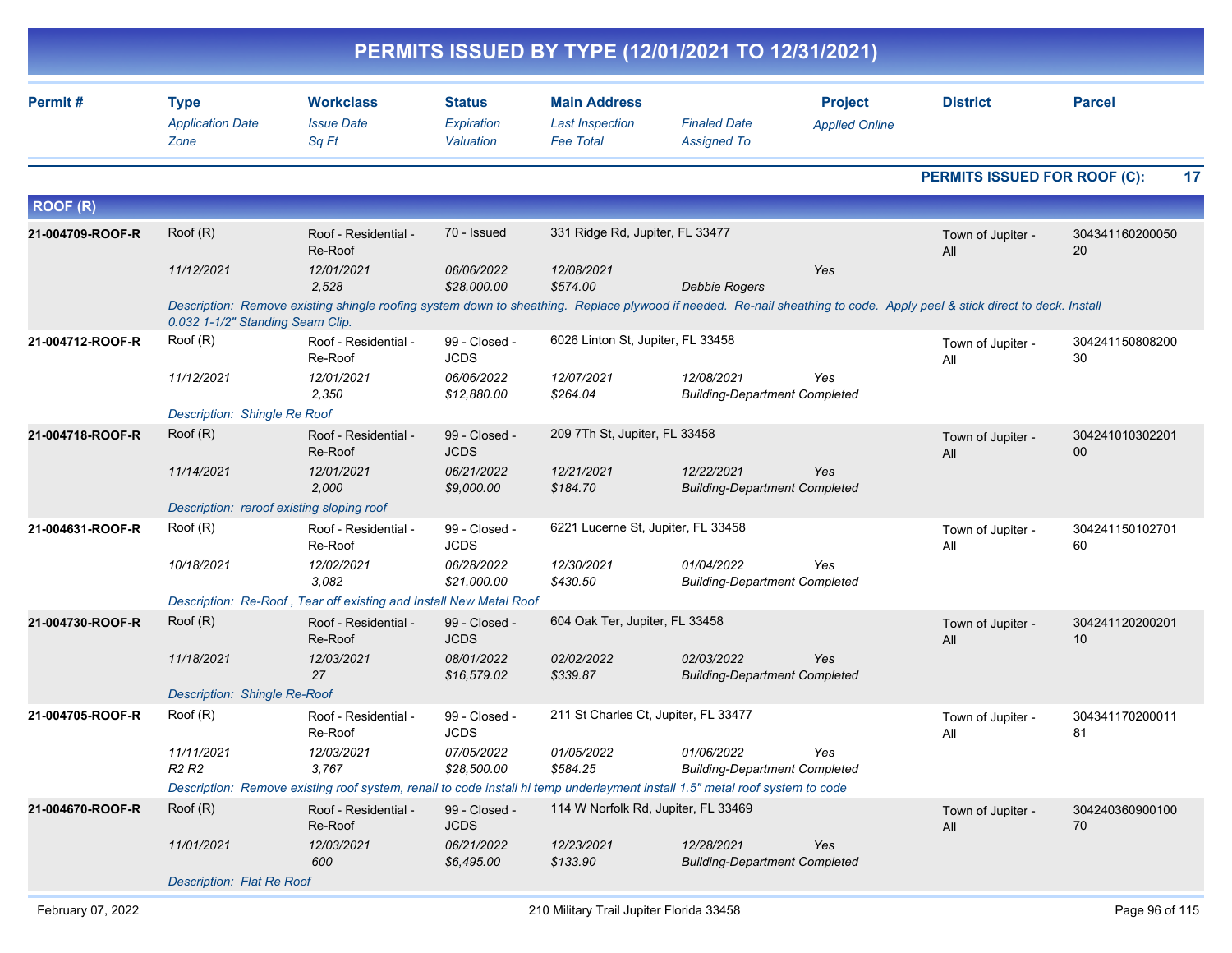| <b>Type</b>                                             | <b>Workclass</b>                | <b>Status</b>                                                                                                                                         | <b>Main Address</b>                                           |                       | <b>Project</b>                                                                                                                                                                                                                                                                                                      | <b>District</b>                                                                                                                                                                                      | <b>Parcel</b>                                                                                                                                         |
|---------------------------------------------------------|---------------------------------|-------------------------------------------------------------------------------------------------------------------------------------------------------|---------------------------------------------------------------|-----------------------|---------------------------------------------------------------------------------------------------------------------------------------------------------------------------------------------------------------------------------------------------------------------------------------------------------------------|------------------------------------------------------------------------------------------------------------------------------------------------------------------------------------------------------|-------------------------------------------------------------------------------------------------------------------------------------------------------|
| <b>Application Date</b>                                 | <b>Issue Date</b>               | <b>Expiration</b>                                                                                                                                     | <b>Last Inspection</b>                                        | <b>Finaled Date</b>   | <b>Applied Online</b>                                                                                                                                                                                                                                                                                               |                                                                                                                                                                                                      |                                                                                                                                                       |
| Zone                                                    | Sq Ft                           | Valuation                                                                                                                                             | <b>Fee Total</b>                                              | <b>Assigned To</b>    |                                                                                                                                                                                                                                                                                                                     |                                                                                                                                                                                                      |                                                                                                                                                       |
| Roof (R)                                                | Roof - Residential -<br>Re-Roof | 70 - Issued                                                                                                                                           |                                                               |                       |                                                                                                                                                                                                                                                                                                                     | Town of Jupiter -<br>All                                                                                                                                                                             | 304341170200011<br>42                                                                                                                                 |
| 10/01/2021                                              | 12/03/2021<br>3,562             | 07/12/2022<br>\$36,650.00                                                                                                                             | 01/13/2022<br>\$751.33                                        | <b>Kelly Hills</b>    | Yes                                                                                                                                                                                                                                                                                                                 |                                                                                                                                                                                                      |                                                                                                                                                       |
|                                                         |                                 |                                                                                                                                                       |                                                               |                       |                                                                                                                                                                                                                                                                                                                     |                                                                                                                                                                                                      |                                                                                                                                                       |
| Root(R)                                                 | Roof - Residential -<br>Re-Roof | 99 - Closed -<br><b>JCDS</b>                                                                                                                          |                                                               |                       |                                                                                                                                                                                                                                                                                                                     | Town of Jupiter -<br>All                                                                                                                                                                             | 304241010101001<br>71                                                                                                                                 |
| 10/04/2021<br><b>R1R1</b><br><b>Description: Reroof</b> | 12/03/2021<br>1,700             | 07/20/2022<br>\$17,050.00                                                                                                                             | 01/21/2022<br>\$349.53                                        | 01/27/2022            | <b>Yes</b>                                                                                                                                                                                                                                                                                                          |                                                                                                                                                                                                      |                                                                                                                                                       |
| Root(R)                                                 | Roof - Residential -<br>Re-Roof | 99 - Closed -<br><b>JCDS</b>                                                                                                                          |                                                               |                       |                                                                                                                                                                                                                                                                                                                     | Town of Jupiter -<br>All                                                                                                                                                                             | 304241101300051<br>40                                                                                                                                 |
| 11/16/2021                                              | 12/03/2021<br>2,100             | 07/19/2022<br>\$13,000.00                                                                                                                             | 01/20/2022<br>\$266.50                                        | 01/26/2022            | Yes                                                                                                                                                                                                                                                                                                                 |                                                                                                                                                                                                      |                                                                                                                                                       |
|                                                         |                                 |                                                                                                                                                       |                                                               |                       |                                                                                                                                                                                                                                                                                                                     |                                                                                                                                                                                                      |                                                                                                                                                       |
| Root(R)                                                 | Roof - Residential -<br>Re-Roof | 70 - Issued                                                                                                                                           |                                                               |                       |                                                                                                                                                                                                                                                                                                                     | Town of Jupiter -<br>All                                                                                                                                                                             | 304241111500033<br>90                                                                                                                                 |
| 11/17/2021                                              | 12/03/2021<br>3,338             | 06/01/2022<br>\$55,760.00                                                                                                                             | \$1,143.08                                                    | Angela Carpentiere    | Yes                                                                                                                                                                                                                                                                                                                 |                                                                                                                                                                                                      |                                                                                                                                                       |
|                                                         |                                 |                                                                                                                                                       |                                                               |                       |                                                                                                                                                                                                                                                                                                                     |                                                                                                                                                                                                      |                                                                                                                                                       |
| Root(R)                                                 | Roof - Residential -<br>Re-Roof | 70 - Issued                                                                                                                                           |                                                               |                       |                                                                                                                                                                                                                                                                                                                     | Town of Jupiter -<br>All                                                                                                                                                                             | 304241241400013<br>40                                                                                                                                 |
| 11/02/2021<br><b>MXD MXD</b>                            | 12/06/2021<br>4,022             | 06/06/2022<br>\$10,430.00                                                                                                                             | \$213.82                                                      | <b>Kellie Doherty</b> | Yes                                                                                                                                                                                                                                                                                                                 |                                                                                                                                                                                                      |                                                                                                                                                       |
|                                                         |                                 |                                                                                                                                                       |                                                               |                       |                                                                                                                                                                                                                                                                                                                     |                                                                                                                                                                                                      |                                                                                                                                                       |
| Root(R)                                                 | Roof - Residential -<br>Re-Roof | 99 - Closed -<br><b>JCDS</b>                                                                                                                          |                                                               |                       |                                                                                                                                                                                                                                                                                                                     | Town of Jupiter -<br>All                                                                                                                                                                             | 304241100800009<br>30                                                                                                                                 |
| 11/23/2021                                              | 12/06/2021<br>2,000             | 07/11/2022<br>\$11,000.00                                                                                                                             | 01/11/2022<br>\$225.50                                        | 01/12/2022            | Yes                                                                                                                                                                                                                                                                                                                 |                                                                                                                                                                                                      |                                                                                                                                                       |
|                                                         |                                 |                                                                                                                                                       |                                                               |                       |                                                                                                                                                                                                                                                                                                                     |                                                                                                                                                                                                      |                                                                                                                                                       |
| Root(R)                                                 | Roof - Residential -<br>Re-Roof | 99 - Closed -<br><b>JCDS</b>                                                                                                                          |                                                               |                       |                                                                                                                                                                                                                                                                                                                     | Town of Jupiter -<br>All                                                                                                                                                                             | 304241021300000<br>80                                                                                                                                 |
| 11/19/2021                                              | 12/06/2021<br>2,900             | 07/18/2022<br>\$27,500.00                                                                                                                             | 01/19/2022<br>\$563.75                                        | 01/24/2022            | Yes                                                                                                                                                                                                                                                                                                                 |                                                                                                                                                                                                      |                                                                                                                                                       |
|                                                         |                                 |                                                                                                                                                       |                                                               |                       |                                                                                                                                                                                                                                                                                                                     |                                                                                                                                                                                                      |                                                                                                                                                       |
| Root(R)                                                 | Roof - Residential -<br>Re-Roof | 99 - Closed -<br><b>JCDS</b>                                                                                                                          |                                                               |                       |                                                                                                                                                                                                                                                                                                                     | Town of Jupiter -<br>All                                                                                                                                                                             | 304341160200004<br>40                                                                                                                                 |
| 11/05/2021                                              | 12/06/2021<br>3,767             | 07/26/2022<br>\$35,000.00                                                                                                                             | 01/27/2022<br>\$717.50                                        | 02/03/2022            | Yes                                                                                                                                                                                                                                                                                                                 |                                                                                                                                                                                                      |                                                                                                                                                       |
|                                                         |                                 | Description: Re-Roof Boral Tile<br>Description: re roof shingle<br><b>Description: Roof replacement</b><br>Description: Shingle Off/ Metal panel Back | Description: Tear off existing shingles. Install new shingles |                       | 245 River Park Dr. Jupiter, FL 33477<br>304 Reo Dr, Jupiter, FL 33458<br>172 Greentree Cir, Jupiter, FL 33458<br>232 Hampton Ct, Jupiter, FL 33458<br>185 Waterford Dr, Jupiter, FL 33458<br>183 Bent Arrow Dr, Jupiter, FL 33458<br>5924 Tidewater Dr, Jupiter, FL 33458<br>135 Ocean Pines Ter, Jupiter, FL 33477 | <b>Building-Department Completed</b><br><b>Building-Department Completed</b><br><b>Building-Department Completed</b><br><b>Building-Department Completed</b><br><b>Building-Department Completed</b> | Description: remove existing roof system down to decking, renail to code install hi temp underlayment, install 1.5" standing seam roof system to code |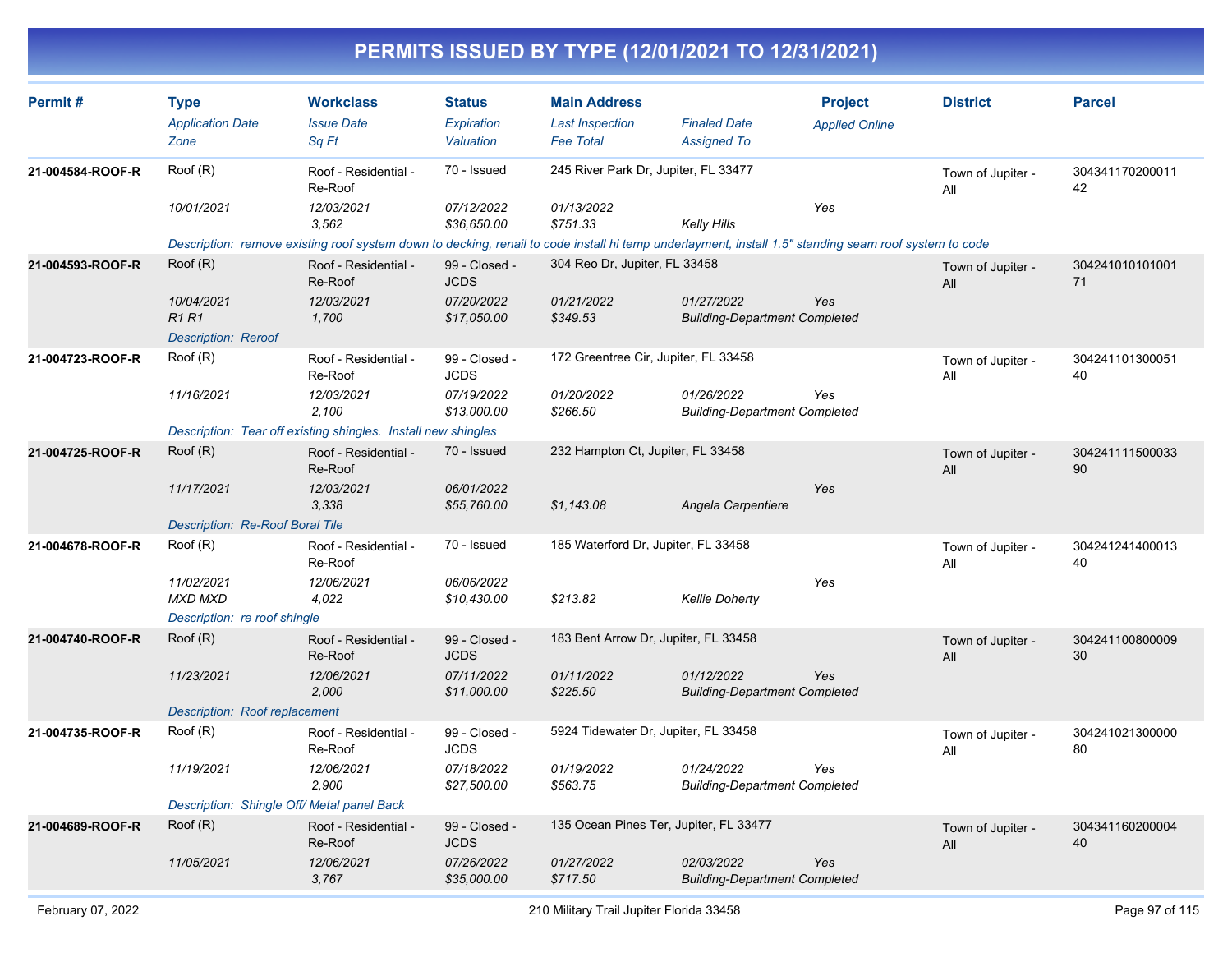|                  |                                                |                                                                                     |                                          |                                                                   | PERMITS ISSUED BY TYPE (12/01/2021 TO 12/31/2021)  |                                         |                          |                       |
|------------------|------------------------------------------------|-------------------------------------------------------------------------------------|------------------------------------------|-------------------------------------------------------------------|----------------------------------------------------|-----------------------------------------|--------------------------|-----------------------|
| Permit#          | <b>Type</b><br><b>Application Date</b><br>Zone | <b>Workclass</b><br><b>Issue Date</b><br>Sq Ft                                      | <b>Status</b><br>Expiration<br>Valuation | <b>Main Address</b><br><b>Last Inspection</b><br><b>Fee Total</b> | <b>Finaled Date</b><br><b>Assigned To</b>          | <b>Project</b><br><b>Applied Online</b> | <b>District</b>          | <b>Parcel</b>         |
|                  |                                                | Description: REMOVE EXISTING ROOF, INSTALL NEW 1.5 MECHANICAL STANDING SEAM ROOF    |                                          |                                                                   |                                                    |                                         |                          |                       |
| 21-004486-ROOF-R | Root(R)                                        | Roof - Residential -<br>Re-Roof                                                     | 99 - Closed -<br><b>JCDS</b>             |                                                                   | 6989 Cypress Cove Cir, Jupiter, FL 33458           |                                         | Town of Jupiter -<br>All | 304240271800000<br>20 |
|                  | 08/20/2021                                     | 12/06/2021<br>5,000                                                                 | 06/15/2022<br>\$49,000.00                | 12/17/2021<br>\$1,004.50                                          | 12/20/2021<br><b>Building-Department Completed</b> | Yes                                     |                          |                       |
|                  | Description: Re-Roof Tile to Tile              |                                                                                     |                                          |                                                                   |                                                    |                                         |                          |                       |
| 21-004690-ROOF-R | Root(R)                                        | Roof - Residential -<br>Re-Roof                                                     | 99 - Closed -<br><b>JCDS</b>             | 304 River Edge Rd, Jupiter, FL 33477                              |                                                    |                                         | Town of Jupiter -<br>All | 304341170200012<br>35 |
|                  | 11/05/2021                                     | 12/06/2021<br>3,767                                                                 | 08/03/2022<br>\$35,000.00                | 02/04/2022<br>\$717.50                                            | 02/07/2022<br><b>Building-Department Completed</b> | Yes                                     |                          |                       |
|                  |                                                | Description: RE-ROOF - INSTALL NEW 1.5" MECHANICAL STANDING SEAM ROOF TO CODE       |                                          |                                                                   |                                                    |                                         |                          |                       |
| 21-004605-ROOF-R | Root(R)                                        | Roof - Residential -<br>Re-Roof                                                     | 99 - Closed -<br><b>JCDS</b>             | 130 Sand Pine Dr, Jupiter, FL 33477                               |                                                    |                                         | Town of Jupiter -<br>All | 304341160200034<br>40 |
|                  | 10/08/2021<br>R <sub>2</sub> R <sub>2</sub>    | 12/06/2021<br>3,600                                                                 | 07/18/2022<br>\$36,000.00                | 01/19/2022<br>\$738.00                                            | 01/24/2022<br><b>Building-Department Completed</b> | Yes                                     |                          |                       |
|                  | w/Peel & Stick underlayment                    | Description: Remove existing Shingle system & install .032 Aluminum 1.5" Mech. Seam |                                          |                                                                   |                                                    |                                         |                          |                       |
| 21-004704-ROOF-R | Root(R)                                        | Roof - Residential -<br>Re-Roof                                                     | 99 - Closed -<br><b>JCDS</b>             | Jupiter, FL 33458                                                 | 0 Confidential Record Per F.S.- 119.07 Dr,         |                                         | Town of Jupiter -<br>All | 304240340600003<br>20 |
|                  | 11/10/2021                                     | 12/07/2021<br>1,520                                                                 | 07/05/2022<br>\$8,850.00                 | 01/03/2022<br>\$181.66                                            | 01/10/2022<br><b>Building-Department Completed</b> | Yes                                     |                          |                       |
|                  | Description: RE-ROOF - SHINGLE                 |                                                                                     |                                          |                                                                   |                                                    |                                         |                          |                       |
| 21-004748-ROOF-R | Root(R)                                        | No Fee Sub-Permit                                                                   | 70 - Issued                              | 114 Quayside Dr, Jupiter, FL 33477                                |                                                    |                                         | Town of Jupiter -<br>All | 304341070900003<br>80 |
|                  | 12/01/2021                                     | 12/07/2021<br>7,400                                                                 | 06/21/2022<br>\$0.00                     | 12/21/2021<br>\$0.00                                              | <b>Kimberly Slater</b>                             | Yes                                     |                          |                       |
|                  | Description: Tile and Flat Roofs               |                                                                                     |                                          |                                                                   |                                                    |                                         |                          |                       |
| 21-004615-ROOF-R | Root(R)                                        | Roof - Residential -<br>Re-Roof                                                     | 70 - Issued                              | 305 Newhaven Blvd, Jupiter, FL 33458                              |                                                    |                                         | Town of Jupiter -<br>All | 304241240400003<br>80 |
|                  | 10/12/2021<br><b>MXD MXD</b>                   | 12/07/2021<br>4,000                                                                 | 06/06/2022<br>\$17,654.00                | \$361.91                                                          | Alicia Hertzog                                     | Yes                                     |                          |                       |
|                  |                                                | Description: remove existing shingle roof and replace with shingle roof             |                                          |                                                                   |                                                    |                                         |                          |                       |
| 21-004685-ROOF-R | Root(R)                                        | Roof - Residential -<br>Re-Roof                                                     | 99 - Closed -<br><b>JCDS</b>             | 330 Sweet Bay Cir, Jupiter, FL 33458                              |                                                    |                                         | Town of Jupiter -<br>All | 304241240100004<br>00 |
|                  | 11/04/2021                                     | 12/07/2021<br>4,047                                                                 | 06/28/2022<br>\$18,182.66                | 12/30/2021<br>\$372.75                                            | 01/04/2022<br><b>Building-Department Completed</b> | Yes                                     |                          |                       |
|                  | Description: re roof shingle                   |                                                                                     |                                          |                                                                   |                                                    |                                         |                          |                       |
| 21-004683-ROOF-R | Root(R)                                        | Roof - Residential -<br>Re-Roof                                                     | 99 - Closed -<br><b>JCDS</b>             | 175 Banyan Cir, Jupiter, FL 33458                                 |                                                    |                                         | Town of Jupiter -<br>All | 304241100300026<br>70 |
|                  |                                                |                                                                                     |                                          |                                                                   |                                                    |                                         |                          |                       |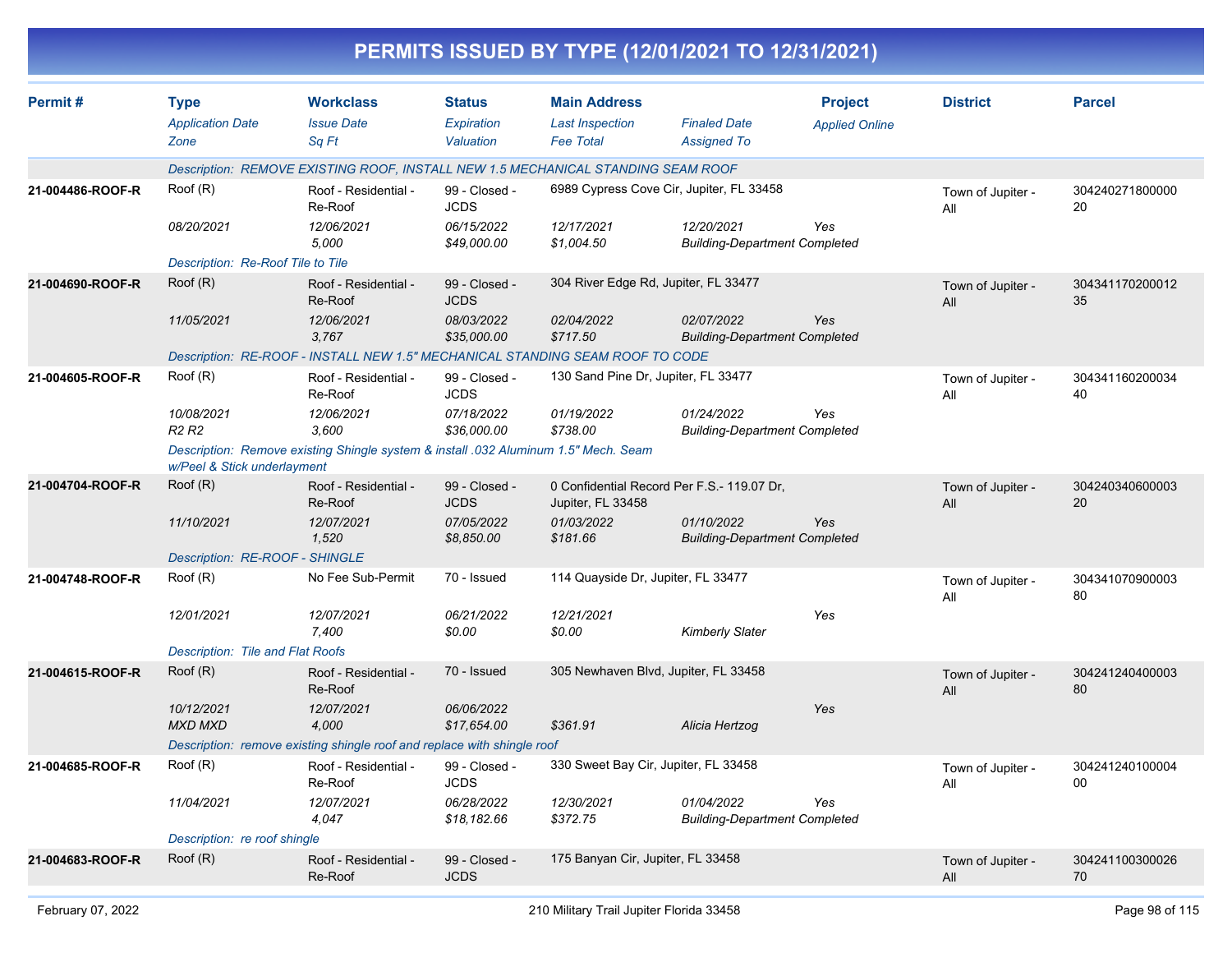|                   |                                                                 |                                                                                                                                                                                                         |                                                           |                                                                   | PERMITS ISSUED BY TYPE (12/01/2021 TO 12/31/2021)  |                                         |                          |                       |
|-------------------|-----------------------------------------------------------------|---------------------------------------------------------------------------------------------------------------------------------------------------------------------------------------------------------|-----------------------------------------------------------|-------------------------------------------------------------------|----------------------------------------------------|-----------------------------------------|--------------------------|-----------------------|
| Permit #          | <b>Type</b><br><b>Application Date</b><br>Zone                  | <b>Workclass</b><br><b>Issue Date</b><br>Sq Ft                                                                                                                                                          | <b>Status</b><br>Expiration<br>Valuation                  | <b>Main Address</b><br><b>Last Inspection</b><br><b>Fee Total</b> | <b>Finaled Date</b><br><b>Assigned To</b>          | <b>Project</b><br><b>Applied Online</b> | <b>District</b>          | <b>Parcel</b>         |
|                   | 11/04/2021                                                      | 12/07/2021<br>2,700<br>Description: Remove and replace shingle roof with shingles. Galv flashing. Ridge vent.                                                                                           | 07/18/2022<br>\$14,400.00                                 | 01/18/2022<br>\$295.20                                            | 01/21/2022<br><b>Building-Department Completed</b> | Yes                                     |                          |                       |
| 21-004737-ROOF-R  | Root(R)<br>11/19/2021                                           | Roof - Residential -<br>Re-Roof<br>12/08/2021<br>2,590<br>Description: Re Roof from Shingles to Shingles                                                                                                | 99 - Closed -<br><b>JCDS</b><br>07/05/2022<br>\$15,000.00 | 133 Poinciana Dr, Jupiter, FL 33458<br>01/03/2022<br>\$307.50     | 01/04/2022<br><b>Building-Department Completed</b> | Yes                                     | Town of Jupiter -<br>All | 304241240900022<br>50 |
| 21-004747-ROOF-R  | Root(R)<br>11/30/2021<br>Description: Shingle to Shingle ReRoof | Roof - Residential -<br>Re-Roof<br>12/08/2021<br>2,767                                                                                                                                                  | 99 - Closed -<br><b>JCDS</b><br>07/05/2022<br>\$16,340.00 | 6131 Dania St, Jupiter, FL 33458<br>01/04/2022<br>\$334.97        | 01/06/2022<br><b>Building-Department Completed</b> | Yes                                     | Town of Jupiter -<br>All | 304241150101301<br>60 |
| 21-004738-ROOF-R  | Roof (R)<br>11/22/2021<br>R <sub>2</sub> R <sub>2</sub>         | Roof - Residential -<br>Re-Roof<br>12/08/2021<br>3.767<br>Description: remove existing roof system renail to code install hi temp underlayment install 1.5 .032 standing seam metal roof system to code | 70 - Issued<br>06/06/2022<br>\$31,000.00                  | 145 Seashore Dr, Jupiter, FL 33477<br>\$635.50                    | <b>Debbie Rogers</b>                               | Yes                                     | Town of Jupiter -<br>All | 304341160200041<br>50 |
| 21-004724-ROOF-R  | Root(R)<br>11/16/2021                                           | Roof - Residential -<br>Re-Roof<br>12/08/2021<br>2,100<br>Description: TEAR OFF EXISTING SHINGLE ROOF AND REPLACE                                                                                       | 99 - Closed -<br><b>JCDS</b><br>06/21/2022<br>\$11,456.00 | 189 Bent Arrow Dr, Jupiter, FL 33458<br>12/23/2021<br>\$234.85    | 12/28/2021<br><b>Building-Department Completed</b> | Yes                                     | Town of Jupiter -<br>All | 304241100800009<br>00 |
| 21-004697-ROOF-R* | Root(R)<br>11/09/2021                                           | Roof - Residential -<br>Re-Roof<br>12/09/2021<br>1,600<br>Description: TEAR OFF EXISTING SHINGLES. INSTALL NEW SHINGLES                                                                                 | 99 - Closed -<br><b>JCDS</b><br>07/12/2022<br>\$11,900.00 | 698 Pawnee St, Jupiter, FL 33458<br>01/13/2022<br>\$318.95        | 01/18/2022<br><b>Building-Department Completed</b> | Yes                                     | Town of Jupiter -<br>All | 304241020301100<br>50 |
| 21-004749-ROOF-R  | Root(R)<br>12/02/2021<br>Description: re roof shingle           | Roof - Residential -<br>Re-Roof<br>12/09/2021<br>4,022                                                                                                                                                  | 70 - Issued<br>06/07/2022<br>\$10,430.00                  | 183 Waterford Dr, Jupiter, FL 33458<br>\$213.82                   | Angela Carpentiere                                 | Yes                                     | Town of Jupiter -<br>All | 304241241400013<br>30 |
| 21-004762-ROOF-R  | Root(R)<br>12/07/2021                                           | Roof - Residential -<br>Re-Roof<br>12/09/2021<br>3,562<br>Description: Replacement A Shingle Roof To Metal Roof                                                                                         | 99 - Closed -<br><b>JCDS</b><br>08/02/2022<br>\$31,000.00 | 393 River Edge Rd, Jupiter, FL 33477<br>02/03/2022<br>\$635.50    | 02/04/2022<br><b>Building-Department Completed</b> | Yes                                     | Town of Jupiter -<br>All | 304341170200013<br>49 |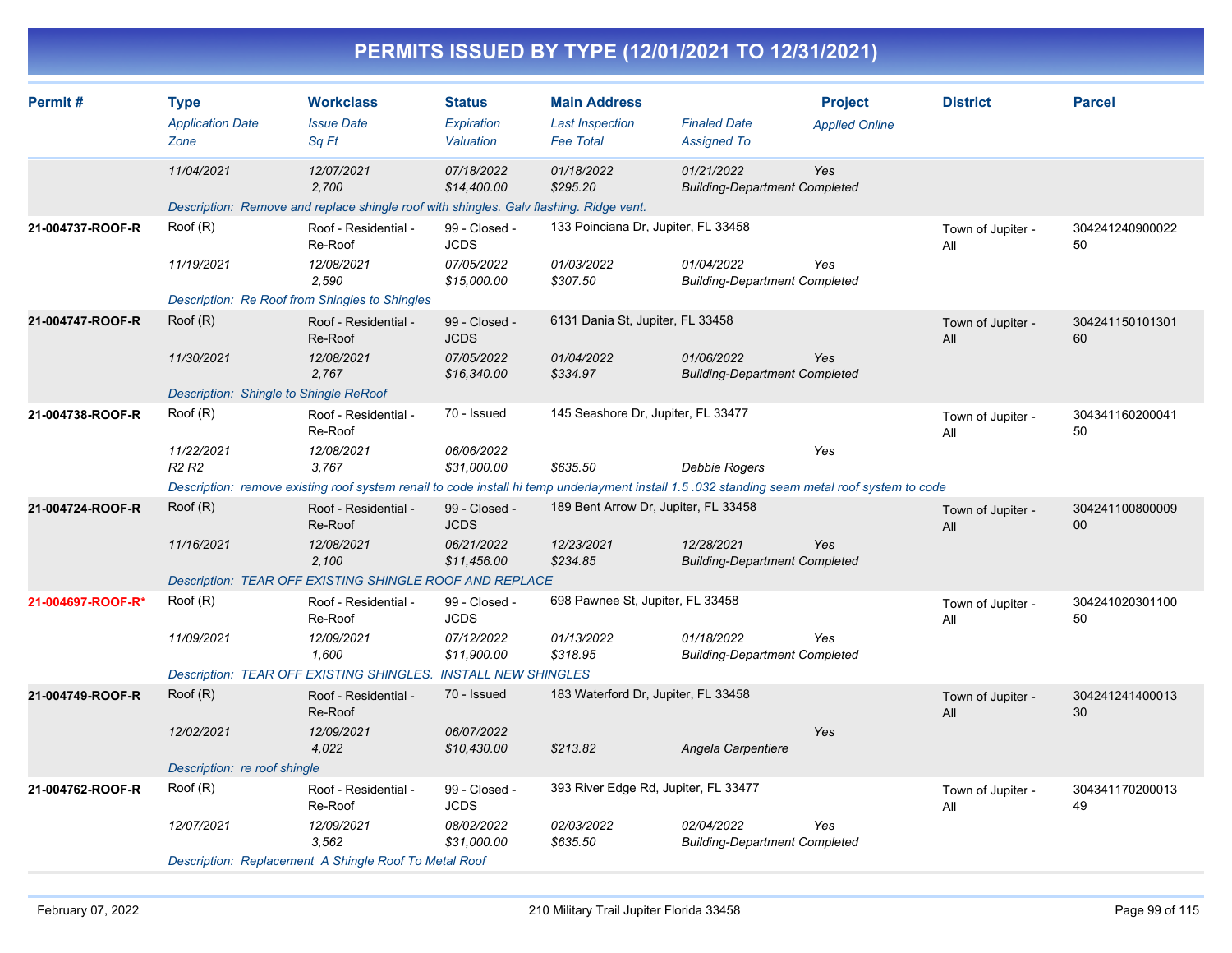| Permit#          | <b>Type</b><br><b>Application Date</b><br>Zone             | <b>Workclass</b><br><b>Issue Date</b><br>Sq Ft                                                                                                                                                                                             | <b>Status</b><br>Expiration<br>Valuation | <b>Main Address</b><br><b>Last Inspection</b><br><b>Fee Total</b> | <b>Finaled Date</b><br><b>Assigned To</b>          | <b>Project</b><br><b>Applied Online</b> | <b>District</b>          | <b>Parcel</b>         |
|------------------|------------------------------------------------------------|--------------------------------------------------------------------------------------------------------------------------------------------------------------------------------------------------------------------------------------------|------------------------------------------|-------------------------------------------------------------------|----------------------------------------------------|-----------------------------------------|--------------------------|-----------------------|
| 21-004674-ROOF-R | Root(R)                                                    | Roof - Residential -<br>Re-Roof                                                                                                                                                                                                            | 99 - Closed -<br><b>JCDS</b>             | 28 Victorian Ln, Jupiter, FL 33458                                |                                                    |                                         | Town of Jupiter -<br>All | 304240271600002<br>10 |
|                  | 11/02/2021<br>$R1-A R1-A$<br>Description: Reroof tile roof | 12/09/2021<br>46                                                                                                                                                                                                                           | 08/02/2022<br>\$40,515.00                | 02/03/2022<br>\$830.55                                            | 02/04/2022<br><b>Building-Department Completed</b> | Yes                                     |                          |                       |
| 21-004642-ROOF-R | Roof (R)                                                   | Roof - Residential -<br>Re-Roof                                                                                                                                                                                                            | 99 - Closed -<br><b>JCDS</b>             | 1127 E Seminole Ave, 13B, Jupiter, FL<br>33477                    |                                                    |                                         | Town of Jupiter -<br>All | 304341050700001<br>32 |
|                  | 10/21/2021<br>R3 R3                                        | 12/09/2021<br>1.540                                                                                                                                                                                                                        | 07/11/2022<br>\$24,200.00                | 01/12/2022<br>\$496.10                                            | 01/14/2022<br><b>Building-Department Completed</b> | Yes                                     |                          |                       |
|                  |                                                            | Description: Tear off existing tile down to decking replace if needed back to code. Install tamko#30 felt paper to code. Install HT-TU high temp self adhering mod bit tile<br>underlayment to code. Install Boral Tile Roof tile to code. |                                          |                                                                   |                                                    |                                         |                          |                       |
| 21-004736-ROOF-R | Root(R)                                                    | Roof - Residential -<br>Re-Roof                                                                                                                                                                                                            | 70 - Issued                              | 111 S Village Way, Jupiter, FL 33458                              |                                                    |                                         | Town of Jupiter -<br>All | 304241130900012<br>70 |
|                  | 11/19/2021                                                 | 12/09/2021<br>5,100                                                                                                                                                                                                                        | 08/01/2022<br>\$48,900.00                | 02/02/2022<br>\$1,002.45                                          | 02/03/2022<br><b>Building-Department Completed</b> | Yes                                     |                          |                       |
|                  |                                                            | Description: Remove existing roof material to deck; renail to code. Install SA underlayment, tile and (1) skylight.                                                                                                                        |                                          |                                                                   |                                                    |                                         |                          |                       |
| 21-004773-ROOF-R | Roof (R)                                                   | No Fee Sub-Permit                                                                                                                                                                                                                          | 70 - Issued                              | 123 Timber Ln, Jupiter, FL 33458                                  |                                                    |                                         | Town of Jupiter -<br>All | 304241110100102<br>90 |
|                  | 12/08/2021                                                 | 12/10/2021<br>250                                                                                                                                                                                                                          | 06/08/2022<br>\$0.00                     | \$0.00                                                            | <b>Kelly Hills</b>                                 | Yes                                     |                          |                       |
|                  | Description: Tile Roof on Addition                         |                                                                                                                                                                                                                                            |                                          |                                                                   |                                                    |                                         |                          |                       |
| 21-004703-ROOF-R | Root(R)                                                    | Roof - Residential -<br>Re-Roof                                                                                                                                                                                                            | 70 - Issued                              | 114 Village Clubhouse Cir, Jupiter, FL<br>33458                   |                                                    |                                         | Town of Jupiter -<br>All | 304241131100013<br>80 |
|                  | 11/10/2021                                                 | 12/10/2021<br>7,900                                                                                                                                                                                                                        | 07/20/2022<br>\$55,000.00                | 01/21/2022<br>\$1,127.50                                          | Vicki Tarallo                                      | Yes                                     |                          |                       |
|                  |                                                            | Description: Tile Re-Roof 37 SQ & Tile Roof Addition 42 SQ; Pitch 6:12; Plywood Decking; HT 15 FT                                                                                                                                          |                                          |                                                                   |                                                    |                                         |                          |                       |
| 21-004755-ROOF-R | Root(R)                                                    | Roof - Residential -<br>Re-Roof                                                                                                                                                                                                            | 99 - Closed -<br><b>JCDS</b>             | 1110 Chickasaw St, Jupiter, FL 33458                              |                                                    |                                         | Town of Jupiter -<br>All | 304241020300700<br>90 |
|                  | 12/03/2021<br><b>R1R1</b>                                  | 12/10/2021<br>1,556                                                                                                                                                                                                                        | 07/05/2022<br>\$12,420.00                | 01/03/2022<br>\$254.61                                            | 01/04/2022<br><b>Building-Department Completed</b> | Yes                                     |                          |                       |
|                  |                                                            | Description: Reroof: Remove existing roofing materials (shingles), Renail to FBC 2020, Dry in, Install 1" Snap Lock metal                                                                                                                  |                                          |                                                                   |                                                    |                                         |                          |                       |
| 21-004769-ROOF-R | Root(R)                                                    | Roof - Residential -<br>Re-Roof                                                                                                                                                                                                            | 99 - Closed -<br><b>JCDS</b>             | 814 W Apix Cir, Jupiter, FL 33458                                 |                                                    |                                         | Town of Jupiter -<br>All | 304241010100303<br>20 |
|                  | 12/08/2021                                                 | 12/13/2021<br>2.200                                                                                                                                                                                                                        | 07/05/2022<br>\$15,918.00                | 01/04/2022<br>\$326.32                                            | 01/06/2022<br><b>Building-Department Completed</b> | <b>Yes</b>                              |                          |                       |
|                  |                                                            | Description: Reroof shingle to 5-v crimp metal plus flat                                                                                                                                                                                   |                                          |                                                                   |                                                    |                                         |                          |                       |
| 21-004760-ROOF-R | Root(R)                                                    | Roof - Residential -<br>Re-Roof                                                                                                                                                                                                            | 99 - Closed -<br><b>JCDS</b>             | 6561 Woodloch Ct, Jupiter, FL 33458                               |                                                    |                                         | Town of Jupiter -<br>All | 304240340800009<br>00 |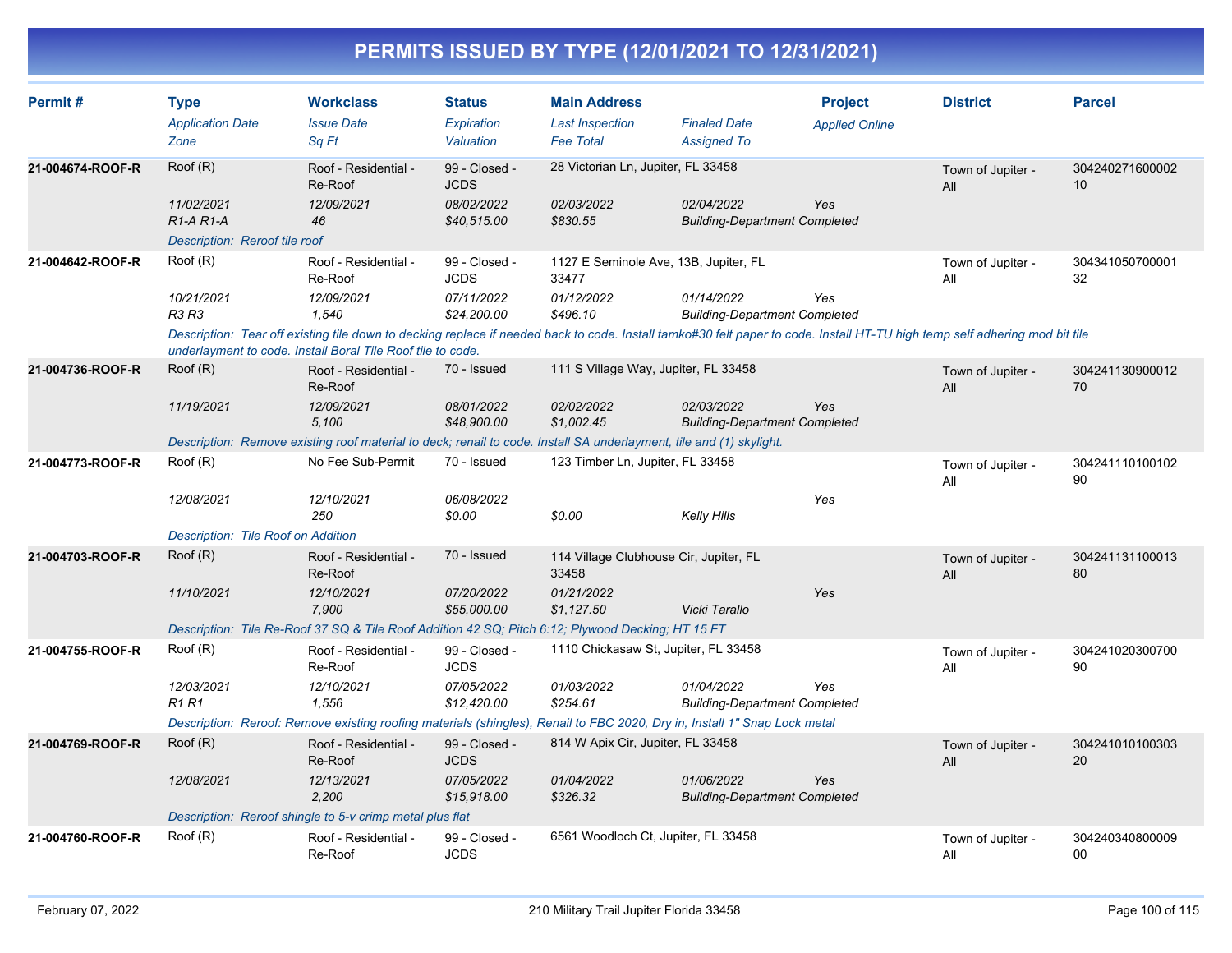|                  |                                                          |                                                                                                                                                                         |                                          |                                                                   | PERMITS ISSUED BY TYPE (12/01/2021 TO 12/31/2021)  |                                         |                          |                       |
|------------------|----------------------------------------------------------|-------------------------------------------------------------------------------------------------------------------------------------------------------------------------|------------------------------------------|-------------------------------------------------------------------|----------------------------------------------------|-----------------------------------------|--------------------------|-----------------------|
| Permit#          | <b>Type</b><br><b>Application Date</b><br>Zone           | <b>Workclass</b><br><b>Issue Date</b><br>Sq Ft                                                                                                                          | <b>Status</b><br>Expiration<br>Valuation | <b>Main Address</b><br><b>Last Inspection</b><br><b>Fee Total</b> | <b>Finaled Date</b><br><b>Assigned To</b>          | <b>Project</b><br><b>Applied Online</b> | <b>District</b>          | <b>Parcel</b>         |
|                  | 12/06/2021                                               | 12/13/2021<br>5,200                                                                                                                                                     | 07/11/2022<br>\$49,000.00                | 01/10/2022<br>\$1,004.50                                          | 01/11/2022<br><b>Building-Department Completed</b> | Yes                                     |                          |                       |
| 21-004758-ROOF-R | Root(R)                                                  | Description: Remove existing Cedar Shake roofing system and install new 1" Nailstrip Metal Roof<br>No Fee Sub-Permit<br>12/13/2021                                      | 70 - Issued<br>06/13/2022                |                                                                   | 119 S Village Way, Jupiter, FL 33458               | Yes                                     | Town of Jupiter -<br>All | 304241130900012<br>50 |
|                  | 12/06/2021<br><b>R2 R2</b><br>Description: new tile roof | 9,300                                                                                                                                                                   | \$0.00                                   | \$0.00                                                            | <b>Kimberly Slater</b>                             |                                         |                          |                       |
| 21-004708-ROOF-R | Root(R)                                                  | Roof - Residential -<br>Re-Roof                                                                                                                                         | 99 - Closed -<br><b>JCDS</b>             | 6356 Michael St, Jupiter, FL 33458                                |                                                    |                                         | Town of Jupiter -<br>All | 304241150104700<br>10 |
|                  | 11/11/2021                                               | 12/13/2021<br>2,591<br>Description: Tear off existing shingle roof and replace with 1" snaplock metal roof                                                              | 06/21/2022<br>\$18,900.00                | 12/21/2021<br>\$387.45                                            | 12/22/2021<br><b>Building-Department Completed</b> | Yes                                     |                          |                       |
| 21-004686-ROOF-R | Root(R)                                                  | Roof - Residential -<br>Re-Roof                                                                                                                                         | 70 - Issued                              |                                                                   | 123 Jones Creek Dr, Jupiter, FL 33458              |                                         | Town of Jupiter -<br>All | 304241112300005<br>00 |
|                  | 11/04/2021                                               | 12/14/2021<br>2,712<br>Description: Re-roof tile to tile w/ tear off                                                                                                    | 08/03/2022<br>\$52,500.00                | 02/04/2022<br>\$1,076.25                                          | Suzanne Harrison                                   | Yes                                     |                          |                       |
| 21-004754-ROOF-R | Root(R)                                                  | Roof - Residential -<br>Re-Roof                                                                                                                                         | 99 - Closed -<br><b>JCDS</b>             | 1625 Venus Ave, Jupiter, FL 33469                                 |                                                    |                                         | Town of Jupiter -<br>All | 304340310900100<br>10 |
|                  | 12/03/2021<br><b>R1R1</b>                                | 12/14/2021<br>2,900                                                                                                                                                     | 07/18/2022<br>\$26,500.00                | 01/19/2022<br>\$543.25                                            | 01/24/2022<br><b>Building-Department Completed</b> | Yes                                     |                          |                       |
|                  |                                                          | Description: Remove existing Shingle system & install 24ga 1.5" Mechanical Seam Metal System                                                                            |                                          |                                                                   |                                                    |                                         |                          |                       |
| 21-004756-ROOF-R | Root(R)                                                  | Roof - Residential -<br>Re-Roof                                                                                                                                         | 99 - Closed -<br><b>JCDS</b>             | 404 Willet Ave, Jupiter, FL 33458                                 |                                                    |                                         | Town of Jupiter -<br>All | 304241010700501<br>00 |
|                  | 12/03/2021                                               | 12/14/2021<br>1,800                                                                                                                                                     | 07/11/2022<br>\$17,200.00                | 01/11/2022<br>\$352.60                                            | 01/12/2022<br><b>Building-Department Completed</b> | Yes                                     |                          |                       |
|                  |                                                          | Description: Remove existing roof material to deck, renail to code. Install SA underlayment and Metal covering                                                          |                                          |                                                                   |                                                    |                                         |                          |                       |
| 21-004691-ROOF-R | Root(R)                                                  | Roof - Residential -<br>Re-Roof                                                                                                                                         | 99 - Closed -<br>JCDS                    | 6286 Leslie St, Jupiter, FL 33458                                 |                                                    |                                         | Town of Jupiter -<br>All | 304241150104000<br>10 |
|                  | 11/05/2021<br>R1 R1<br>Description: RE-ROOF              | 12/14/2021<br>2,000                                                                                                                                                     | 06/21/2022<br>\$7,500.00                 | 12/21/2021<br>\$154.25                                            | 12/22/2021<br><b>Building-Department Completed</b> | Yes                                     |                          |                       |
| 21-004751-ROOF-R | Root(R)                                                  | Roof - Residential -<br>Re-Roof                                                                                                                                         | 70 - Issued                              | 123 Sand Pine Dr, Jupiter, FL 33477                               |                                                    |                                         | Town of Jupiter -<br>All | 304341160200038<br>20 |
|                  | 12/03/2021                                               | 12/14/2021<br>2,528                                                                                                                                                     | 07/06/2022<br>\$33,250.00                | 01/07/2022<br>\$681.63                                            | <b>Debbie Rogers</b>                               | Yes                                     |                          |                       |
|                  | 0.032 1-1/2" Standing Seam Clip.                         | Description: Remove existing shingle roofing system down to sheathing. Replace plywood if needed. Re-nail sheathing to code. Apply peel & stick direct to deck. Install |                                          |                                                                   |                                                    |                                         |                          |                       |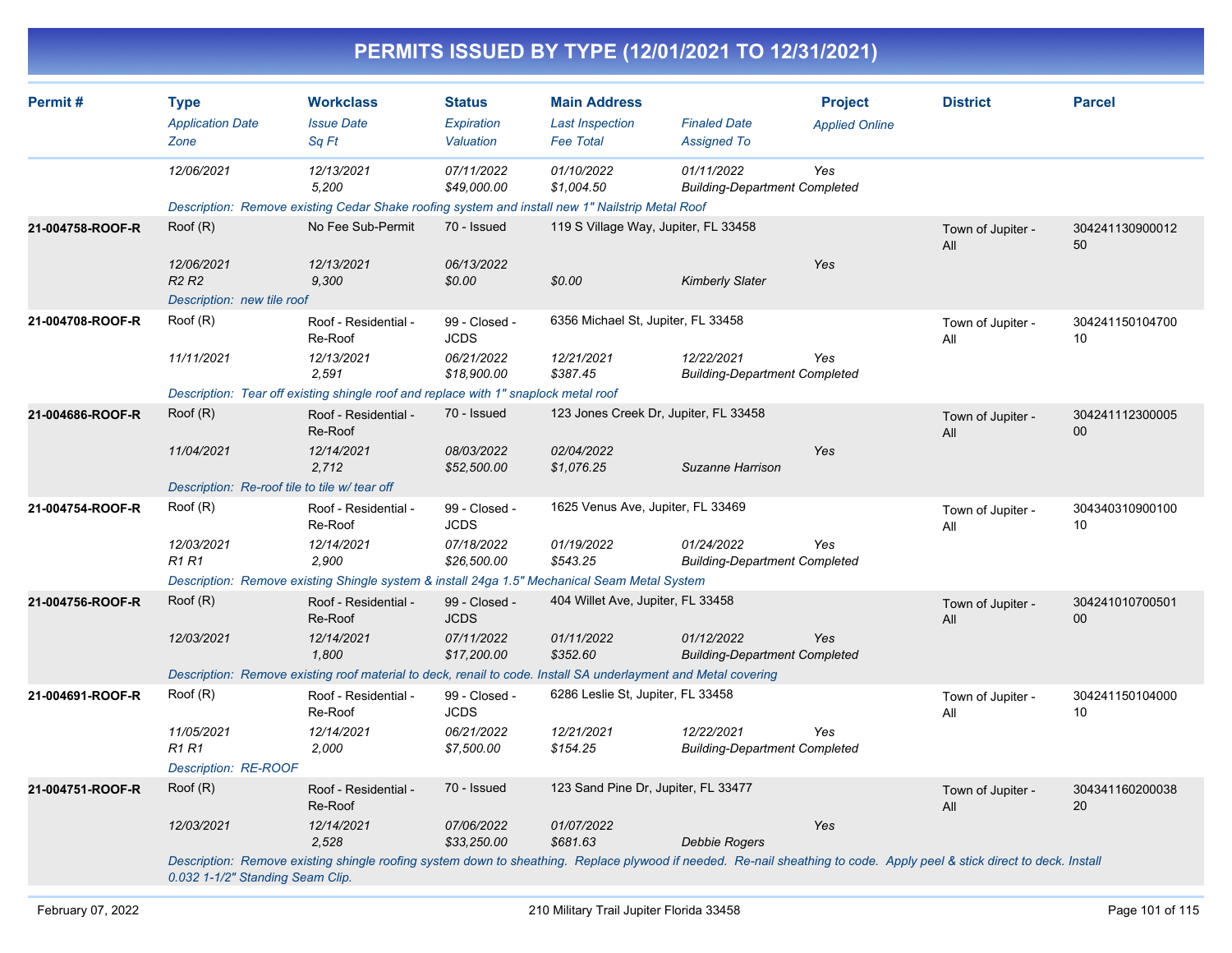| Permit#          | <b>Type</b><br><b>Application Date</b><br>Zone | <b>Workclass</b><br><b>Issue Date</b><br>Sq Ft                                                                                   | <b>Status</b><br>Expiration<br>Valuation | <b>Main Address</b><br><b>Last Inspection</b><br><b>Fee Total</b> | <b>Finaled Date</b><br><b>Assigned To</b>          | <b>Project</b><br><b>Applied Online</b> | <b>District</b>          | <b>Parcel</b>             |
|------------------|------------------------------------------------|----------------------------------------------------------------------------------------------------------------------------------|------------------------------------------|-------------------------------------------------------------------|----------------------------------------------------|-----------------------------------------|--------------------------|---------------------------|
| 21-004772-ROOF-R | Roof (R)                                       | Roof - Residential -<br>Re-Roof                                                                                                  | 99 - Closed -<br><b>JCDS</b>             | 405 N Pennock Ln, Jupiter, FL 33458                               |                                                    |                                         | Town of Jupiter -<br>All | 304241010100400<br>20     |
|                  | 12/08/2021                                     | 12/15/2021<br>1,800                                                                                                              | 07/11/2022<br>\$14,700.00                | 01/10/2022<br>\$301.35                                            | 01/11/2022<br><b>Building-Department Completed</b> | Yes                                     |                          |                           |
|                  |                                                | Description: Remove existing roof material to deck; renail to code. Install SA underlayment, 1" SS Metal and 2 Ply Flat          |                                          |                                                                   |                                                    |                                         |                          |                           |
| 21-004765-ROOF-R | Root(R)                                        | Roof - Residential -<br>Re-Roof                                                                                                  | 70 - Issued                              | 238 Poinciana Dr, Jupiter, FL 33458                               |                                                    |                                         | Town of Jupiter -<br>All | 304241240900020<br>60     |
|                  | 12/08/2021                                     | 12/15/2021<br>2.576                                                                                                              | 06/13/2022<br>\$12,019.00                | \$246.39                                                          | Angela Carpentiere                                 | Yes                                     |                          |                           |
|                  | Description: Shingle to Shingle ReRoof         |                                                                                                                                  |                                          |                                                                   |                                                    |                                         |                          |                           |
| 21-004774-ROOF-R | Root(R)                                        | Roof - Residential -<br>Re-Roof                                                                                                  | 70 - Issued                              | 1000 N Us Highway 1, 764, Jupiter, FL<br>33477                    |                                                    |                                         | Town of Jupiter -<br>All | 304340312800002<br>72     |
|                  | 12/08/2021<br><b>R3 R3</b>                     | 12/15/2021<br>5,576                                                                                                              | 07/05/2022<br>\$51,825.00                | 01/06/2022<br>\$1,062.41                                          | Angela Carpentiere                                 | Yes                                     |                          |                           |
|                  | Description: TILE AND FLAT RE-ROOF             |                                                                                                                                  |                                          |                                                                   |                                                    |                                         |                          |                           |
| 21-004768-ROOF-R | Roof (R)                                       | Roof - Residential -<br>Re-Roof                                                                                                  | 70 - Issued                              | 1000 N Us Highway 1, 605, Jupiter, FL<br>33477                    |                                                    |                                         | Town of Jupiter -<br>All | 304340312800008<br>21     |
|                  | 12/08/2021                                     | 12/15/2021<br>2,400                                                                                                              | 07/25/2022<br>\$23,942.00                | 01/26/2022<br>\$490.81                                            | Angela Carpentiere                                 | Yes                                     |                          |                           |
|                  | <b>Description: CONCRETE TILE REROOF</b>       |                                                                                                                                  |                                          |                                                                   |                                                    |                                         |                          |                           |
| 21-004750-ROOF-R | Root(R)                                        | Roof - Residential -<br>Re-Roof                                                                                                  | 70 - Issued                              | 214 Circle W, Jupiter, FL 33458                                   |                                                    |                                         | Town of Jupiter -<br>All | 304241011000000<br>90     |
|                  | 12/03/2021                                     | 12/15/2021<br>3,900                                                                                                              | 08/01/2022<br>\$29,600.00                | 02/02/2022<br>\$606.80                                            | <b>Debbie Rogers</b>                               | Yes                                     |                          |                           |
|                  |                                                | Description: Remove existing roof material to deck; renail to code. Install SA underlayment, shingles, ridge vent and 2 Ply Flat |                                          |                                                                   |                                                    |                                         |                          |                           |
| 21-004766-ROOF-R | Roof (R)                                       | Roof - Residential -<br>Re-Roof                                                                                                  | 70 - Issued                              | 1172 Egret Cir S, Jupiter, FL 33458                               |                                                    |                                         | Town of Jupiter -<br>All | 304241150200022<br>$00\,$ |
|                  | 12/08/2021                                     | 12/15/2021<br>3,010                                                                                                              | 08/08/2022<br>\$22,400.00                | 02/07/2022<br>\$459.20                                            | Angela Carpentiere                                 | Yes                                     |                          |                           |
|                  | Description: Re-roof like for like tile        |                                                                                                                                  |                                          |                                                                   |                                                    |                                         |                          |                           |
| 21-004753-ROOF-R | Roof (R)                                       | Roof - Residential -<br>Re-Roof                                                                                                  | 99 - Closed -<br><b>JCDS</b>             | 108 Village Cir, Jupiter, FL 33458                                |                                                    |                                         | Town of Jupiter -<br>All | 304241100100003<br>30     |
|                  | 12/03/2021                                     | 12/15/2021<br>2,200                                                                                                              | 07/18/2022<br>\$14,000.00                | 01/18/2022<br>\$287.00                                            | 01/21/2022<br><b>Building-Department Completed</b> | Yes                                     |                          |                           |
|                  |                                                | Description: Re-Roof: Remove and replace shingle and flat roof                                                                   |                                          |                                                                   |                                                    |                                         |                          |                           |
| 21-004761-ROOF-R | Root(R)                                        | Roof - Residential -<br>Re-Roof                                                                                                  | 99 - Closed -<br><b>JCDS</b>             | 314 Georgian Park Dr, Jupiter, FL 33458                           |                                                    |                                         | Town of Jupiter -<br>All | 304241120600001<br>30     |
|                  | 12/06/2021<br><b>R2 R2</b>                     | 12/15/2021<br>794                                                                                                                | 08/01/2022<br>\$6,500.00                 | 02/01/2022<br>\$134.00                                            | 02/02/2022<br><b>Building-Department Completed</b> | Yes                                     |                          |                           |
|                  |                                                |                                                                                                                                  |                                          |                                                                   |                                                    |                                         |                          |                           |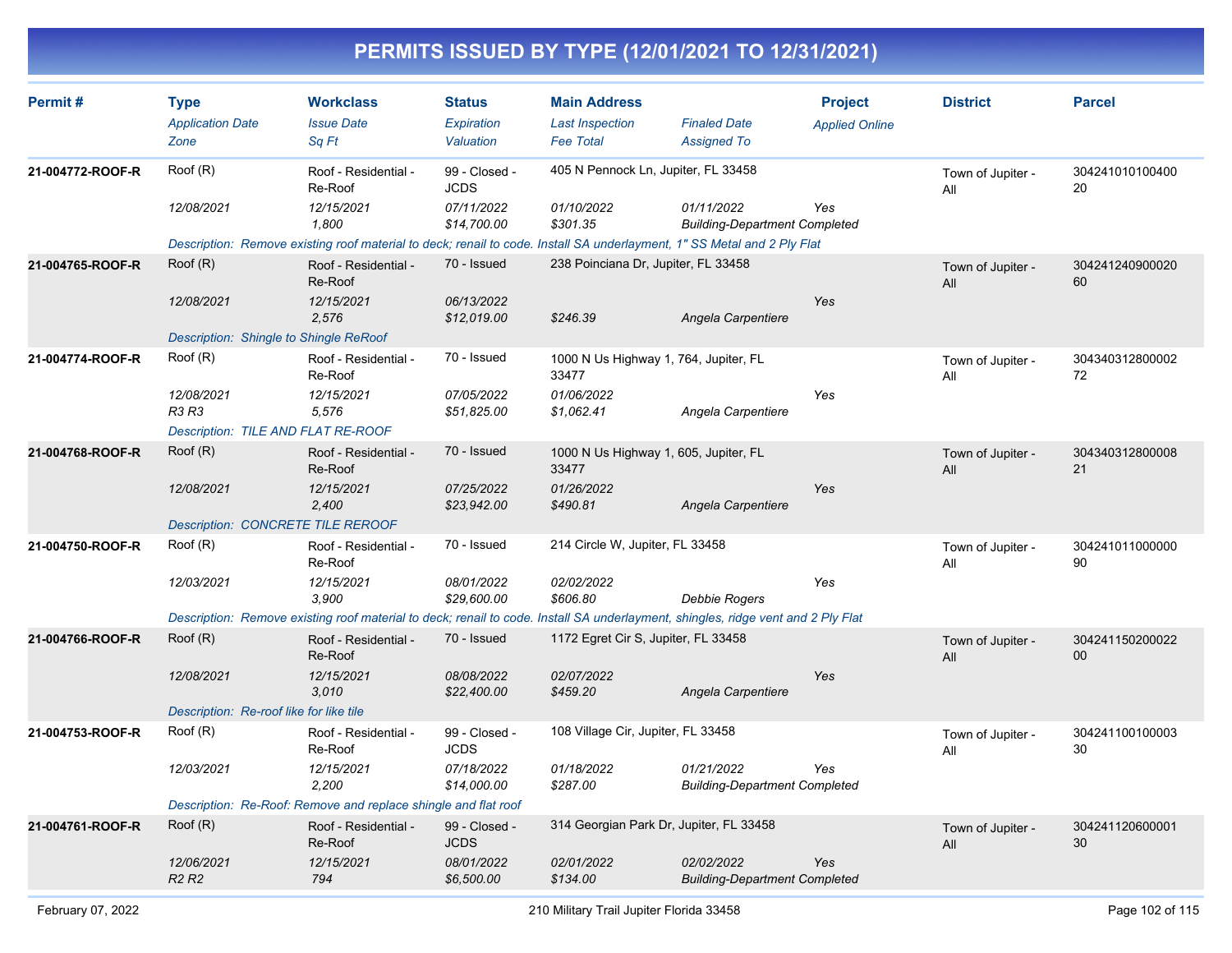|                  |                                                |                                                                                                                               |                                          |                                                                   | PERMITS ISSUED BY TYPE (12/01/2021 TO 12/31/2021)  |                                         |                          |                       |
|------------------|------------------------------------------------|-------------------------------------------------------------------------------------------------------------------------------|------------------------------------------|-------------------------------------------------------------------|----------------------------------------------------|-----------------------------------------|--------------------------|-----------------------|
| Permit#          | <b>Type</b><br><b>Application Date</b><br>Zone | <b>Workclass</b><br><b>Issue Date</b><br>Sq Ft                                                                                | <b>Status</b><br>Expiration<br>Valuation | <b>Main Address</b><br><b>Last Inspection</b><br><b>Fee Total</b> | <b>Finaled Date</b><br><b>Assigned To</b>          | <b>Project</b><br><b>Applied Online</b> | <b>District</b>          | <b>Parcel</b>         |
|                  |                                                | Description: Remove and replace singles                                                                                       |                                          |                                                                   |                                                    |                                         |                          |                       |
| 21-004742-ROOF-R | Root(R)                                        | Roof - Residential -<br>Re-Roof                                                                                               | 70 - Issued                              |                                                                   | 133 Dunes Edge Rd, Jupiter, FL 33477               |                                         | Town of Jupiter -<br>All | 304341160200020<br>80 |
|                  | 11/29/2021                                     | 12/16/2021<br>3,363                                                                                                           | 06/14/2022<br>\$34,500.00                | \$707.25                                                          | Vicki Tarallo                                      | Yes                                     |                          |                       |
|                  |                                                | Description: REMOVE EXISTING ROOF SYSTEM, RENAIL TO CODE, INSTALL HI TEMP UNDERLAYMENT, INSTALL 1.5 STANDING SEAM ROOF SYSTEM |                                          |                                                                   |                                                    |                                         |                          |                       |
| 21-004710-ROOF-R | Root(R)                                        | Roof - Residential -<br>Re-Roof                                                                                               | 99 - Closed -<br><b>JCDS</b>             | 709 Northview Dr, Jupiter, FL 33458                               |                                                    |                                         | Town of Jupiter -<br>All | 304241010100600<br>90 |
|                  | 11/12/2021<br><b>Description: Reroof</b>       | 12/16/2021<br>1,988                                                                                                           | 07/27/2022<br>\$7,500.00                 | 01/28/2022<br>\$154.25                                            | 02/01/2022<br><b>Building-Department Completed</b> | Yes                                     |                          |                       |
| 21-004779-ROOF-R | Roof (R)                                       | Roof - Residential -<br>Re-Roof                                                                                               | 99 - Closed -<br><b>JCDS</b>             | 6371 Dania St, Jupiter, FL 33458                                  |                                                    |                                         | Town of Jupiter -<br>All | 304241150103301<br>00 |
|                  | 12/13/2021                                     | 12/16/2021<br>2,745                                                                                                           | 07/20/2022<br>\$29,950.00                | 01/21/2022<br>\$613.97                                            | 01/27/2022<br><b>Building-Department Completed</b> | Yes                                     |                          |                       |
|                  | Description: Shingle to Metal ReRoof           |                                                                                                                               |                                          |                                                                   |                                                    |                                         |                          |                       |
| 21-004770-ROOF-R | Roof (R)                                       | Roof - Residential -<br>Re-Roof                                                                                               | 70 - Issued                              | 227 Ridge Rd, Jupiter, FL 33477                                   |                                                    |                                         | Town of Jupiter -<br>All | 304341160200029<br>70 |
|                  | 12/08/2021                                     | 12/16/2021<br>33                                                                                                              | 06/14/2022<br>\$33,000.00                | \$676.50                                                          | Angela Carpentiere                                 | Yes                                     |                          |                       |
|                  |                                                | Description: RE ROOF SHINGLE TO METAL 0.032 ALUMINIUM STANDING SEAM                                                           |                                          |                                                                   |                                                    |                                         |                          |                       |
| 21-004778-ROOF-R | Roof (R)                                       | Roof - Residential -<br>Re-Roof                                                                                               | 99 - Closed -<br><b>JCDS</b>             | 1124 Stillwater Dr, Jupiter, FL 33458                             |                                                    |                                         | Town of Jupiter -<br>All | 304241020800008<br>22 |
|                  | 12/10/2021                                     | 12/16/2021<br>1,400                                                                                                           | 07/06/2022<br>\$6,200.00                 | 01/07/2022<br>\$128.00                                            | 01/11/2022<br><b>Building-Department Completed</b> | Yes                                     |                          |                       |
|                  | Description: reroof pitch and flat             |                                                                                                                               |                                          |                                                                   |                                                    |                                         |                          |                       |
| 21-004741-ROOF-R | Roof (R)                                       | Roof - Residential -<br>Re-Roof                                                                                               | 70 - Issued                              | 125 Egret Dr, Jupiter, FL 33458                                   |                                                    |                                         | Town of Jupiter -<br>All | 304241112200001<br>10 |
|                  | 11/26/2021                                     | 12/16/2021<br>2,564                                                                                                           | 06/14/2022<br>\$17,300.00                | \$354.65                                                          | Shandre Kellerman                                  | Yes                                     |                          |                       |
|                  |                                                | Description: TEAR OFF & REROOF TILE                                                                                           |                                          |                                                                   |                                                    |                                         |                          |                       |
| 21-004731-ROOF-R | Roof (R)                                       | Roof - Residential -<br>Re-Roof                                                                                               | 99 - Closed -<br>JCDS                    |                                                                   | 706 N Hepburn Ave, Jupiter, FL 33458               |                                         | Town of Jupiter -<br>All | 304241010700101<br>50 |
|                  | 11/19/2021                                     | 12/16/2021<br>1,800                                                                                                           | 07/11/2022<br>\$13,500.00                | 01/12/2022<br>\$351.75                                            | 01/14/2022<br><b>Building-Department Completed</b> | Yes                                     |                          |                       |
|                  |                                                | Description: Remove existing roof material to deck; renail to code. Install SA underlayment and 5V metal                      |                                          |                                                                   |                                                    |                                         |                          |                       |
| 21-004775-ROOF-R | Root(R)                                        | Roof - Residential -<br>Re-Roof                                                                                               | 70 - Issued                              | 33477                                                             | 1000 N Us Highway 1, 631, Jupiter, FL              |                                         | Town of Jupiter -<br>All | 304340312800006<br>81 |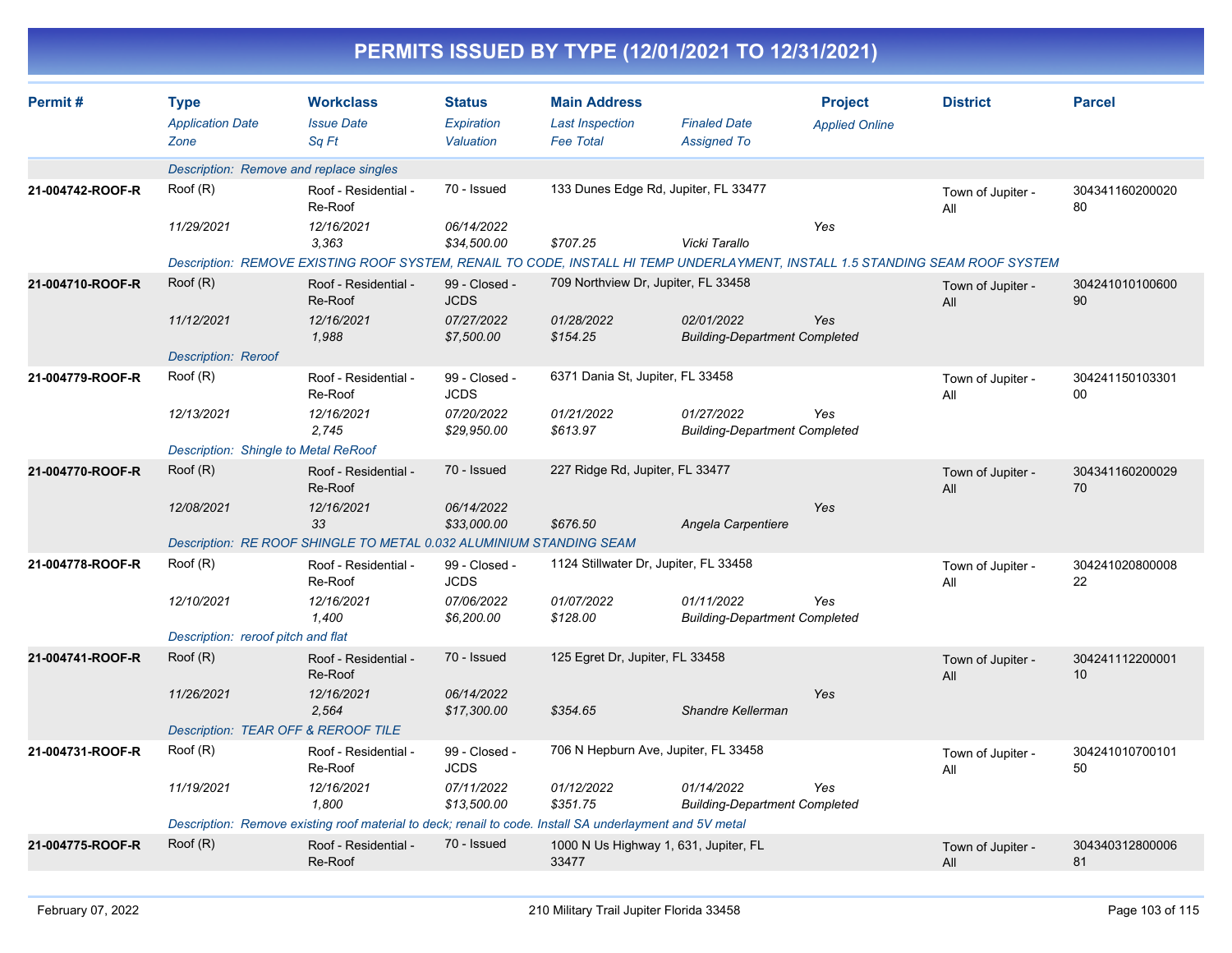| Permit#          | <b>Type</b><br><b>Application Date</b><br>Zone                                                                      | <b>Workclass</b><br><b>Issue Date</b><br>Sq Ft                                                       | <b>Status</b><br>Expiration<br>Valuation | <b>Main Address</b><br><b>Last Inspection</b><br><b>Fee Total</b> | <b>Finaled Date</b><br><b>Assigned To</b>          | <b>Project</b><br><b>Applied Online</b> | <b>District</b>          | <b>Parcel</b>         |  |  |  |
|------------------|---------------------------------------------------------------------------------------------------------------------|------------------------------------------------------------------------------------------------------|------------------------------------------|-------------------------------------------------------------------|----------------------------------------------------|-----------------------------------------|--------------------------|-----------------------|--|--|--|
|                  | 12/09/2021<br><b>R3 R3</b>                                                                                          | 12/16/2021<br>200<br>Description: Remove and replace Balcony Roof                                    | 07/11/2022<br>\$4,287.00                 | 01/11/2022<br>\$89.74                                             | Angela Carpentiere                                 | Yes                                     |                          |                       |  |  |  |
| 21-004759-ROOF-R | Root(R)                                                                                                             | No Fee Sub-Permit                                                                                    | 70 - Issued                              | 109 Hawksbill Way, Jupiter, FL 33458                              |                                                    |                                         | Town of Jupiter -<br>All | 304241110200000<br>50 |  |  |  |
|                  | 12/06/2021<br>Description: TILE ROOF FOR NEW SFD                                                                    | 12/16/2021<br>6,800                                                                                  | 06/14/2022<br>\$0.00                     | \$0.00                                                            | Vicki Tarallo                                      | Yes                                     |                          |                       |  |  |  |
| 21-004733-ROOF-R | Root(R)                                                                                                             | Roof - Residential -<br>Re-Roof                                                                      | 70 - Issued                              | 116 Honeysuckle Dr, Jupiter, FL 33458                             |                                                    |                                         | Town of Jupiter -<br>All | 304241240900019<br>90 |  |  |  |
|                  | 11/19/2021                                                                                                          | 12/16/2021<br>3,683                                                                                  | 08/03/2022<br>\$19,000.00                | 02/04/2022<br>\$464.50                                            | Shandre Kellerman                                  | Yes                                     |                          |                       |  |  |  |
|                  | Description: Re-roof 3683 sq. ft of shingle                                                                         |                                                                                                      |                                          |                                                                   |                                                    |                                         |                          |                       |  |  |  |
| 21-004792-ROOF-R | Root(R)                                                                                                             | Roof - Residential -<br>Re-Roof                                                                      | 70 - Issued                              | 6596 Winding Lake Dr, Jupiter, FL 33458                           |                                                    |                                         | Town of Jupiter -<br>All | 304240341000032<br>80 |  |  |  |
|                  | 12/14/2021<br>R <sub>1</sub> -A <sub>R1</sub> -A                                                                    | 12/17/2021<br>3,968                                                                                  | 08/03/2022<br>\$37,696.00                | 02/04/2022<br>\$772.77                                            | Angela Carpentiere                                 | Yes                                     |                          |                       |  |  |  |
|                  |                                                                                                                     | Description: Remove existing concrete tile roofing and replace with like concrete tile roofing       |                                          |                                                                   |                                                    |                                         |                          |                       |  |  |  |
| 21-004743-ROOF-R | Roof (R)<br>14640 Marrian Ave, Jupiter, FL 33458<br>Roof - Residential -<br>99 - Closed -<br>Re-Roof<br><b>JCDS</b> |                                                                                                      |                                          |                                                                   |                                                    |                                         | Town of Jupiter -<br>All | 304241220309101<br>30 |  |  |  |
|                  | 11/29/2021<br><b>R2 R2</b>                                                                                          | 12/17/2021<br>2,400                                                                                  | 07/05/2022<br>\$11,435.00                | 01/04/2022<br>\$234.42                                            | 01/06/2022<br><b>Building-Department Completed</b> | Yes                                     |                          |                       |  |  |  |
|                  |                                                                                                                     | Description: Tear off existing shingle roof, install peel & stick underlayment and new shingle roof. |                                          |                                                                   |                                                    |                                         |                          |                       |  |  |  |
| 21-004711-ROOF-R | Root(R)                                                                                                             | Roof - Residential -<br>Re-Roof                                                                      | 99 - Closed -<br><b>JCDS</b>             | 725 Northview Dr, Jupiter, FL 33458                               |                                                    |                                         | Town of Jupiter -<br>All | 304241010100601<br>30 |  |  |  |
|                  | 11/12/2021                                                                                                          | 12/17/2021<br>2,148                                                                                  | 07/25/2022<br>\$8,000.00                 | 01/26/2022<br>\$164.40                                            | 02/07/2022<br><b>Building-Department Completed</b> | Yes                                     |                          |                       |  |  |  |
|                  | <b>Description: Reroof</b>                                                                                          |                                                                                                      |                                          |                                                                   |                                                    |                                         |                          |                       |  |  |  |
| 21-004729-ROOF-R | Root(R)                                                                                                             | Roof - Residential -<br>Re-Roof                                                                      | 70 - Issued                              | 323 Fern St, Jupiter, FL 33458                                    |                                                    |                                         | Town of Jupiter -<br>All | 304241010900001<br>90 |  |  |  |
|                  | 11/18/2021                                                                                                          | 12/17/2021<br>1,700                                                                                  | 08/03/2022<br>\$11,425.00                | 02/04/2022<br>\$309.22                                            | <b>Kimberly Slater</b>                             | Yes                                     |                          |                       |  |  |  |
|                  |                                                                                                                     | <b>Description: Dimensional Shingle And Flat Re-Roof</b>                                             |                                          |                                                                   |                                                    |                                         |                          |                       |  |  |  |
| 21-004675-ROOF-R | Root(R)                                                                                                             | Roof - Residential -<br>Re-Roof                                                                      | 70 - Issued                              | 311 S Loxahatchee Dr, Jupiter, FL 33458                           |                                                    |                                         | Town of Jupiter -<br>All | 304241010702500<br>60 |  |  |  |
|                  | 11/02/2021                                                                                                          | 12/17/2021<br>3,100                                                                                  | 07/26/2022<br>\$22,456.00                | 01/27/2022<br>\$460.35                                            | Shandre Kellerman                                  | Yes                                     |                          |                       |  |  |  |
|                  | Description: Remove existing Shingle system & install 24ga 1" Nail Strip Metal system w/Peel & Stick underlayment   |                                                                                                      |                                          |                                                                   |                                                    |                                         |                          |                       |  |  |  |

*Flat Roof: remove flat roof systems & install new flat roof system*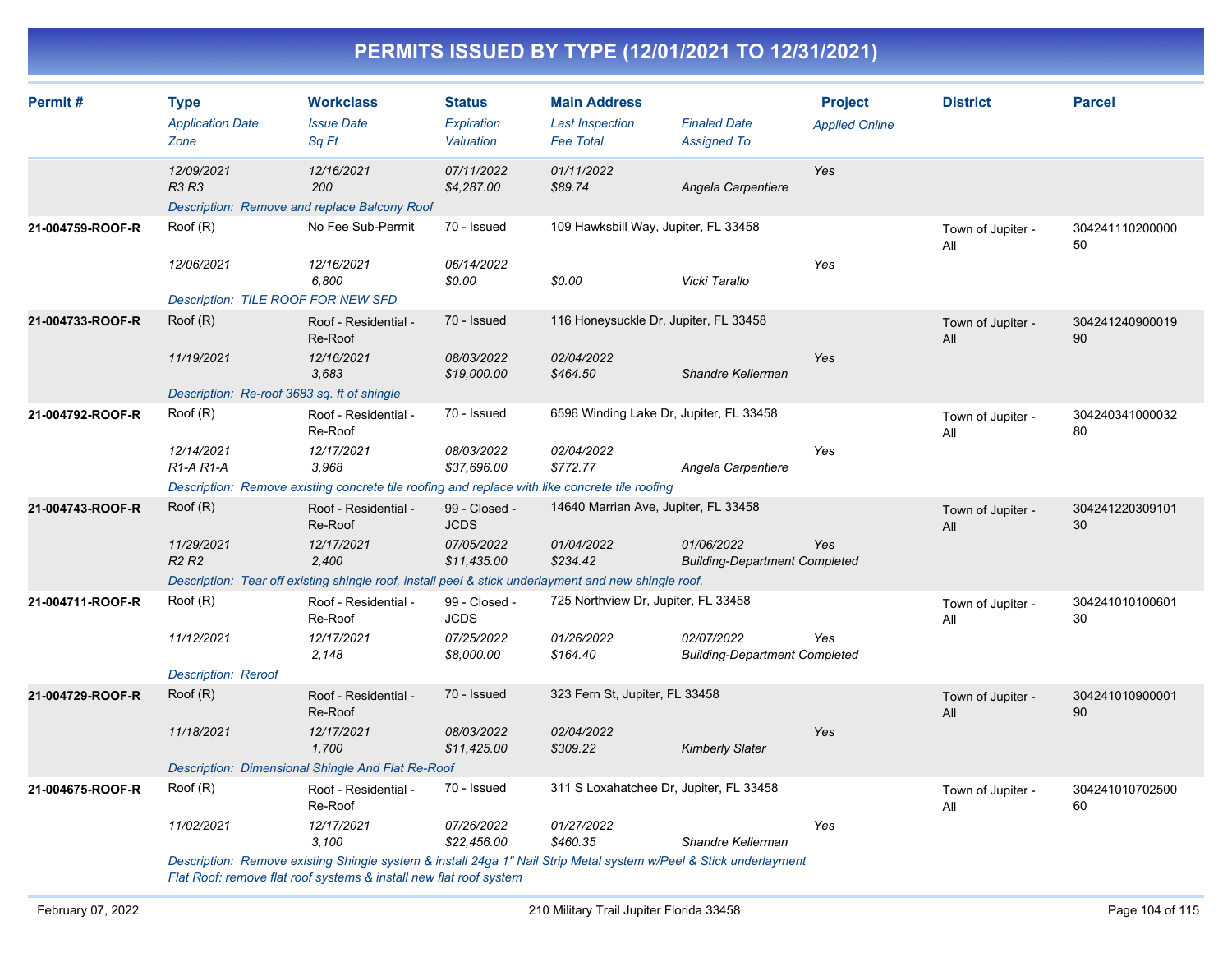| Permit#          | <b>Type</b><br><b>Application Date</b><br>Zone | <b>Workclass</b><br><b>Issue Date</b><br>Sq Ft           | <b>Status</b><br>Expiration<br>Valuation | <b>Main Address</b><br><b>Last Inspection</b><br><b>Fee Total</b> | <b>Finaled Date</b><br><b>Assigned To</b>                 | <b>Project</b><br><b>Applied Online</b> | <b>District</b>          | <b>Parcel</b>         |
|------------------|------------------------------------------------|----------------------------------------------------------|------------------------------------------|-------------------------------------------------------------------|-----------------------------------------------------------|-----------------------------------------|--------------------------|-----------------------|
| 21-004763-ROOF-R | Roof (R)                                       | Roof - Residential -<br>Re-Roof                          | 99 - Closed -<br><b>JCDS</b>             | 6118 Robinson St, Jupiter, FL 33458                               |                                                           |                                         | Town of Jupiter -<br>All | 304241150101900<br>20 |
|                  | 12/07/2021                                     | 12/20/2021<br>3.081                                      | 07/05/2022<br>\$27,929.00                | 01/04/2022<br>\$572.55                                            | 01/06/2022<br><b>Building-Department Completed</b>        | Yes                                     |                          |                       |
|                  | Description: reroof shingle to shingle         |                                                          |                                          |                                                                   |                                                           |                                         |                          |                       |
| 21-004734-ROOF-R | Roof (R)                                       | No Fee Sub-Permit                                        | 99 - Closed -<br><b>JCDS</b>             | 5924 Tidewater Dr, Jupiter, FL 33458                              |                                                           |                                         | Town of Jupiter -<br>All | 304241021300000<br>80 |
|                  | 11/19/2021                                     | 12/20/2021<br>800                                        | 07/18/2022<br>\$0.00                     | 01/19/2022<br>\$0.00                                              | 01/24/2022<br><b>Building-Department Completed</b>        | Yes                                     |                          |                       |
|                  | Description: Install Metal panels on addition  |                                                          |                                          |                                                                   |                                                           |                                         |                          |                       |
| 21-004787-ROOF-R | Root(R)                                        | No Fee Sub-Permit                                        | <b>52 - Fees</b><br><b>Due</b>           | 409 Kennedy St, Jupiter, FL 33458                                 |                                                           |                                         | Town of Jupiter -<br>All | 304241010801001<br>70 |
|                  | 12/14/2021                                     | 12/20/2021<br>4,225                                      | 08/01/2022<br>\$0.00                     | 02/01/2022<br>\$75.00                                             | Vicki Tarallo                                             | Yes                                     |                          |                       |
|                  |                                                | Description: NEW STANDING SEAM METAL ROOF FOR NEW SFD    |                                          |                                                                   |                                                           |                                         |                          |                       |
| 21-004777-ROOF-R | Root(R)                                        | Roof - Residential -<br>Re-Roof                          | 99 - Closed -<br><b>JCDS</b>             | 122 7Th St, Jupiter, FL 33458                                     |                                                           |                                         | Town of Jupiter -<br>All | 304241012800000<br>30 |
|                  | 12/10/2021                                     | 12/20/2021<br>1,920                                      | 07/26/2022<br>\$12,000.00                | 01/27/2022<br>\$246.00                                            | <i>02/03/2022</i><br><b>Building-Department Completed</b> | Yes                                     |                          |                       |
|                  | Description: hip roof. 36x44+ 2ft over hang    |                                                          |                                          |                                                                   |                                                           |                                         |                          |                       |
| 21-004720-ROOF-R | Root(R)                                        | Roof - Residential -<br>Re-Roof                          | 70 - Issued                              | 110 N Delaware Blvd, 16B, Jupiter, FL<br>33458                    |                                                           |                                         | Town of Jupiter -<br>All | 304241021701600<br>20 |
|                  | 11/15/2021                                     | 12/20/2021<br>700                                        | 07/27/2022<br>\$8,400.00                 | 01/28/2022<br>\$172.52                                            | <b>Kellie Doherty</b>                                     | Yes                                     |                          |                       |
|                  | Description: Replace the flat roof only        |                                                          |                                          |                                                                   |                                                           |                                         |                          |                       |
| 21-004721-ROOF-R | Root(R)                                        | Roof - Residential -<br>Re-Roof                          | 70 - Issued                              | 110 N Delaware Blvd, 16D, Jupiter, FL<br>33458                    |                                                           |                                         | Town of Jupiter -<br>All | 304241021701600<br>40 |
|                  | 11/15/2021                                     | 12/20/2021<br>700                                        | 07/27/2022<br>\$8,400.00                 | 01/28/2022<br>\$172.52                                            | <b>Kellie Doherty</b>                                     | Yes                                     |                          |                       |
|                  | Description: Replace the flat roof only        |                                                          |                                          |                                                                   |                                                           |                                         |                          |                       |
| 21-004757-ROOF-R | Root(R)                                        | Roof - Residential -<br>Re-Roof                          | 70 - Issued                              | 110 N Delaware Blvd, 16C, Jupiter, FL<br>33458                    |                                                           |                                         | Town of Jupiter -<br>All | 304241021701600<br>30 |
|                  | 12/04/2021<br>R <sub>2</sub> R <sub>2</sub>    | 12/20/2021<br>700                                        | 07/27/2022<br>\$6,000.00                 | 01/28/2022<br>\$124.00                                            | <b>Kellie Doherty</b>                                     | Yes                                     |                          |                       |
|                  |                                                | Description: Tear off and install new TPO flat roof only |                                          |                                                                   |                                                           |                                         |                          |                       |
| 21-004719-ROOF-R | Root(R)                                        | Roof - Residential -<br>Re-Roof                          | 70 - Issued                              | 110 N Delaware Blvd, 16A, Jupiter, FL<br>33458                    |                                                           |                                         | Town of Jupiter -<br>All | 304241021701600<br>10 |
|                  | 11/15/2021<br><b>R2 R2</b>                     | 12/20/2021<br>700                                        | 07/27/2022<br>\$8,400.00                 | 01/28/2022<br>\$172.52                                            | <b>Kellie Doherty</b>                                     | Yes                                     |                          |                       |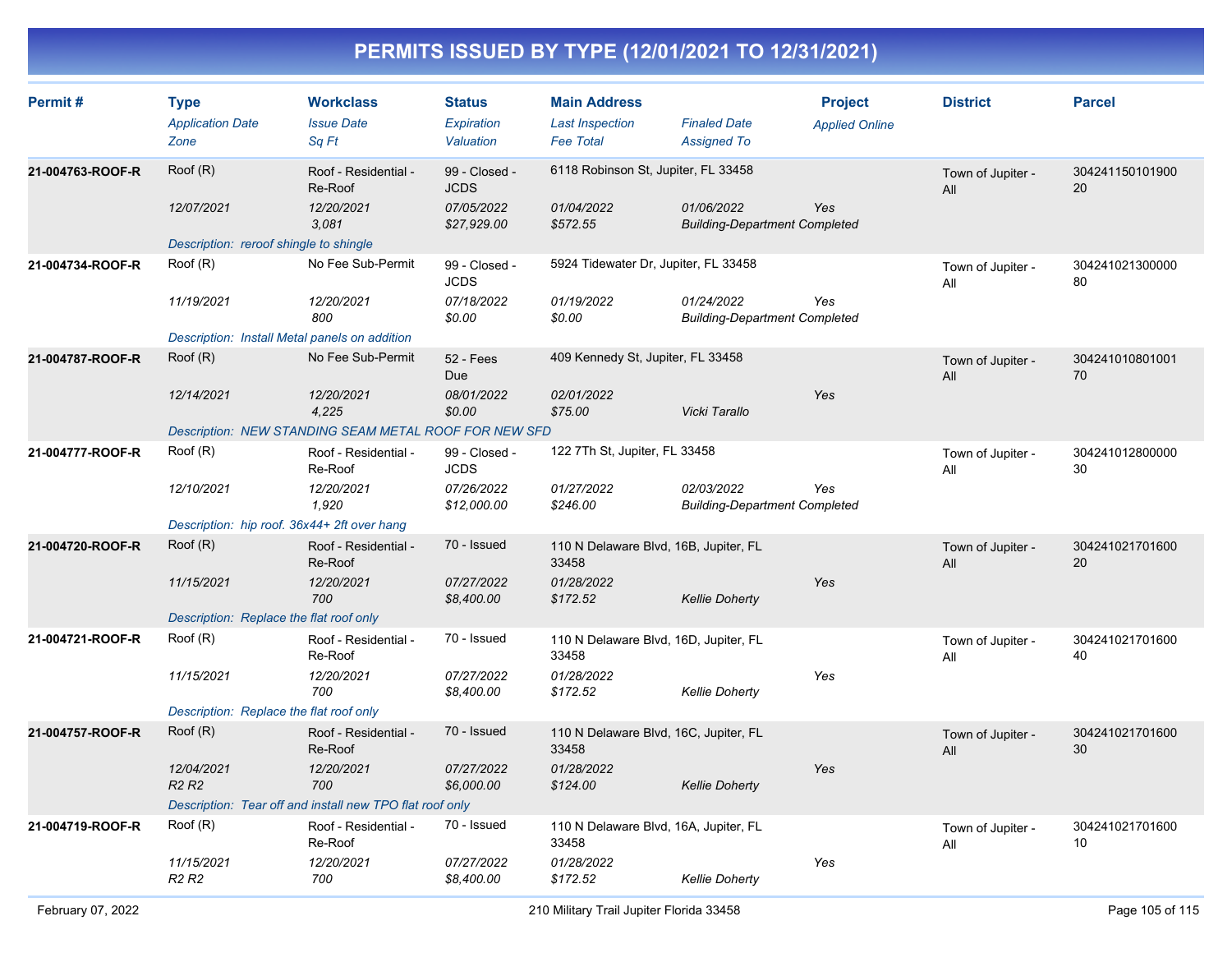|                  |                                                              |                                                                             |                                          |                                                                   | PERMITS ISSUED BY TYPE (12/01/2021 TO 12/31/2021)  |                                         |                          |                                    |
|------------------|--------------------------------------------------------------|-----------------------------------------------------------------------------|------------------------------------------|-------------------------------------------------------------------|----------------------------------------------------|-----------------------------------------|--------------------------|------------------------------------|
| Permit#          | <b>Type</b><br><b>Application Date</b><br>Zone               | <b>Workclass</b><br><b>Issue Date</b><br>Sq Ft                              | <b>Status</b><br>Expiration<br>Valuation | <b>Main Address</b><br><b>Last Inspection</b><br><b>Fee Total</b> | <b>Finaled Date</b><br><b>Assigned To</b>          | <b>Project</b><br><b>Applied Online</b> | <b>District</b>          | <b>Parcel</b>                      |
|                  |                                                              | Description: Tear off and install a new roof on the flat portion only       |                                          |                                                                   |                                                    |                                         |                          |                                    |
| 21-004722-ROOF-R | Root(R)                                                      | Roof - Residential -<br>Re-Roof                                             | 99 - Closed -<br><b>JCDS</b>             | 6140 Dimond St, Jupiter, FL 33458                                 |                                                    |                                         | Town of Jupiter -<br>All | 304241220309100<br>30              |
|                  | 11/15/2021                                                   | 12/20/2021<br>3,000                                                         | 07/05/2022<br>\$11,080.00                | 01/04/2022<br>\$302.14                                            | 01/06/2022<br><b>Building-Department Completed</b> | Yes                                     |                          |                                    |
|                  |                                                              | Description: Tear Off and install new shingle roof                          |                                          |                                                                   |                                                    |                                         |                          |                                    |
| 21-004767-ROOF-R | Root(R)                                                      | Roof - Residential -<br>Re-Roof                                             | 70 - Issued                              | 477 Otter Ln S, Jupiter, FL 33458                                 |                                                    |                                         | Town of Jupiter -<br>All | 304241150200021<br>70              |
|                  | 12/08/2021                                                   | 12/21/2021<br>4,200                                                         | 06/19/2022<br>\$38,592.00                | \$791.14                                                          | Debbie Rogers                                      | Yes                                     |                          |                                    |
|                  |                                                              | <b>Description: CONCRETE TILE REROOF</b>                                    |                                          |                                                                   |                                                    |                                         |                          |                                    |
| 21-004802-ROOF-R | Root(R)                                                      | Roof - Residential -<br>Re-Roof                                             | 70 - Issued                              |                                                                   | 6286 Lauderdale St, Jupiter, FL 33458              |                                         | Town of Jupiter -<br>All | 304241150806600<br>10 <sup>°</sup> |
|                  | 12/16/2021                                                   | 12/21/2021<br>3,200                                                         | 08/03/2022<br>\$22,725.00                | 02/04/2022<br>\$465.86                                            | <b>Kimberly Slater</b>                             | Yes                                     |                          |                                    |
|                  | Description: tear off and install new 5v crimp metal roofing |                                                                             |                                          |                                                                   |                                                    |                                         |                          |                                    |
| 21-004790-ROOF-R | Root(R)                                                      | Roof - Residential -<br>Re-Roof                                             | 99 - Closed -<br><b>JCDS</b>             | 504 Circle W, Jupiter, FL 33458                                   |                                                    |                                         | Town of Jupiter -<br>All | 304241011000002<br>10              |
|                  | 12/14/2021                                                   | 12/21/2021<br>433                                                           | 07/11/2022<br>\$2,800.00                 | 01/11/2022<br>\$79.00                                             | 01/12/2022<br><b>Building-Department Completed</b> | Yes                                     |                          |                                    |
|                  |                                                              | Description: Re-Roof of flat only and minor repairs to metal.               |                                          |                                                                   |                                                    |                                         |                          |                                    |
| 21-004707-ROOF-R | Root(R)                                                      | Roof - Residential -<br>Re-Roof                                             | 70 - Issued                              | 205 Anhinga Ln, Jupiter, FL 33458                                 |                                                    |                                         | Town of Jupiter -<br>All | 304241150200001<br>20              |
|                  | 11/11/2021                                                   | 12/21/2021<br>0                                                             | 06/21/2022<br>\$27,000.00                | \$553.50                                                          | <b>Kimberly Slater</b>                             | Yes                                     |                          |                                    |
|                  | <b>Description: Re-Roof</b>                                  |                                                                             |                                          |                                                                   |                                                    |                                         |                          |                                    |
| 21-004795-ROOF-R | Root(R)                                                      | Roof - Residential -<br>Re-Roof                                             | 99 - Closed -<br><b>JCDS</b>             |                                                                   | 6565 Winding Lake Dr, Jupiter, FL 33458            |                                         | Town of Jupiter -<br>All | 304240341000033<br>20              |
|                  | 12/15/2021                                                   | 12/21/2021<br>3,600                                                         | 08/01/2022<br>\$35,938.12                | 01/31/2022<br>\$736.73                                            | 02/01/2022<br><b>Building-Department Completed</b> | Yes                                     |                          |                                    |
|                  |                                                              | Description: Remove Shake system & install 24ga 1.5" Snap Lock Metal system |                                          |                                                                   |                                                    |                                         |                          |                                    |
| 21-004780-ROOF-R | Root(R)                                                      | Roof - Residential -<br>Re-Roof                                             | 70 - Issued                              | 212 3Rd St, Jupiter, FL 33458                                     |                                                    |                                         | Town of Jupiter -<br>All | 304241010301501<br>30              |
|                  | 12/13/2021<br><b>R1 R1</b>                                   | 12/21/2021<br>2,284                                                         | 06/21/2022<br>\$11,150.00                | \$228.57                                                          | Angela Carpentiere                                 | Yes                                     |                          |                                    |
|                  | Description: re-roof shingle and flat roof                   |                                                                             |                                          |                                                                   |                                                    |                                         |                          |                                    |
| 21-004654-ROOF-R | Roof (R)                                                     | Roof - Residential -<br>Re-Roof                                             | 99 - Closed -<br><b>JCDS</b>             | 167 Apollo Cir, Jupiter, FL 33477                                 |                                                    |                                         | Town of Jupiter -<br>All | 304341080600305<br>00              |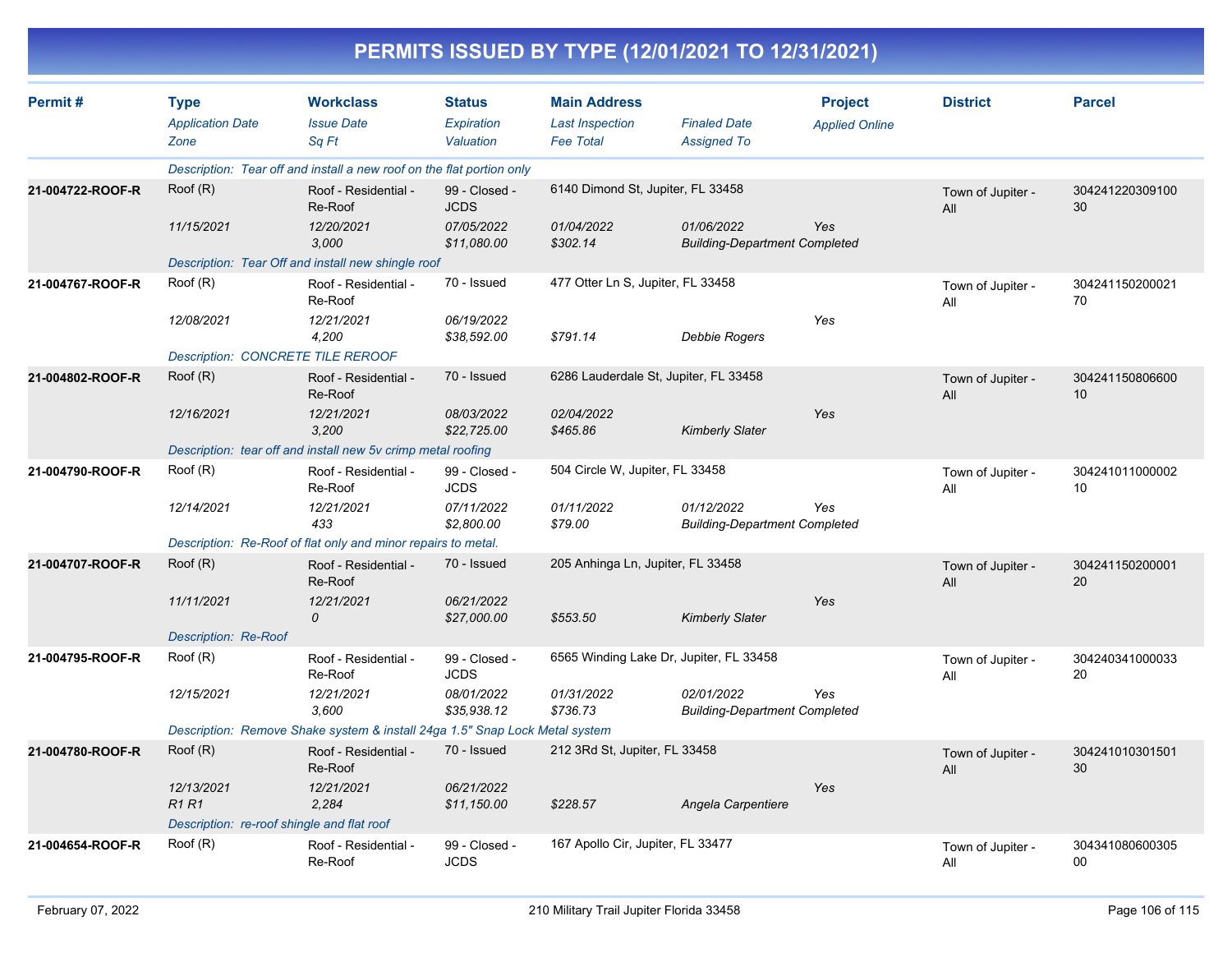| Permit#          | <b>Type</b>                        | <b>Workclass</b>                                                                    | <b>Status</b>                | <b>Main Address</b>                   |                                                                                                                                                            | <b>Project</b>        | <b>District</b>          | <b>Parcel</b>         |
|------------------|------------------------------------|-------------------------------------------------------------------------------------|------------------------------|---------------------------------------|------------------------------------------------------------------------------------------------------------------------------------------------------------|-----------------------|--------------------------|-----------------------|
|                  | <b>Application Date</b>            | <b>Issue Date</b>                                                                   | Expiration                   | <b>Last Inspection</b>                | <b>Finaled Date</b>                                                                                                                                        | <b>Applied Online</b> |                          |                       |
|                  | Zone                               | Sq Ft                                                                               | Valuation                    | <b>Fee Total</b>                      | <b>Assigned To</b>                                                                                                                                         |                       |                          |                       |
|                  | 10/25/2021                         | 12/22/2021                                                                          | 07/12/2022                   | 01/13/2022                            | 01/18/2022                                                                                                                                                 | Yes                   |                          |                       |
|                  |                                    | 7,183                                                                               | \$71,000.00                  | \$1,455.50                            | <b>Building-Department Completed</b>                                                                                                                       |                       |                          |                       |
| 21-004752-ROOF-R | Root(R)                            |                                                                                     | 70 - Issued                  | 1019 Stillwater Dr, Jupiter, FL 33458 | Description: Remove existing roof system down to decking, renail to code, install hi temp underlayment, install new 1.5" Standing seam roof system to code |                       |                          |                       |
|                  |                                    | Roof - Residential -<br>Re-Roof                                                     |                              |                                       |                                                                                                                                                            |                       | Town of Jupiter -<br>All | 304241020600002<br>72 |
|                  | 12/03/2021                         | 12/22/2021                                                                          | 08/01/2022                   | 01/31/2022                            |                                                                                                                                                            | Yes                   |                          |                       |
|                  |                                    | 110                                                                                 | \$10,965.00                  | \$224.78                              | <b>Kimberly Slater</b>                                                                                                                                     |                       |                          |                       |
|                  |                                    | Description: Shingle/flat re-roof, 4/12, double 30#, GAF shingles, certainteed flat |                              |                                       |                                                                                                                                                            |                       |                          |                       |
| 21-004727-ROOF-R | Root(R)                            | Roof - Residential -<br>Re-Roof                                                     | 70 - Issued                  | 224 Blackbird Ln, Jupiter, FL 33458   |                                                                                                                                                            |                       | Town of Jupiter -<br>All | 304241150200002<br>20 |
|                  | 11/18/2021                         | 12/22/2021                                                                          | 07/20/2022                   | 01/21/2022                            |                                                                                                                                                            | Yes                   |                          |                       |
|                  |                                    | 35                                                                                  | \$56,130.00                  | \$1,150.67                            | Shandre Kellerman                                                                                                                                          |                       |                          |                       |
|                  |                                    | Description: Remove and replace tile roof                                           |                              |                                       |                                                                                                                                                            |                       |                          |                       |
| 21-004688-ROOF-R | Root(R)                            | Roof - Residential -<br>Re-Roof                                                     | 70 - Issued                  |                                       | 18781 Misty Lake Dr, Jupiter, FL 33458                                                                                                                     |                       | Town of Jupiter -<br>All | 304240340900018<br>20 |
|                  | 11/05/2021                         | 12/23/2021                                                                          | 08/03/2022                   | 02/04/2022                            |                                                                                                                                                            | Yes                   |                          |                       |
|                  | R <sub>1</sub> -A <sub>R1</sub> -A | 4,900                                                                               | \$43,000.00                  | \$881.50                              | Suzanne Harrison                                                                                                                                           |                       |                          |                       |
|                  |                                    |                                                                                     |                              |                                       | Description: Re-roof from tile to 26ga. 1" snap lock standing seam metal. Flat roof will be 2 ply poly smooth base & replace (2) skylights                 |                       |                          |                       |
| 21-004810-ROOF-R | Root(R)                            | Roof - Residential -<br>Re-Roof                                                     | 70 - Issued                  |                                       | 102 Sea Steppes Ct, Jupiter, FL 33477                                                                                                                      |                       | Town of Jupiter -<br>All | 304341160200012<br>90 |
|                  | 12/21/2021                         | 12/23/2021                                                                          | 06/21/2022                   |                                       |                                                                                                                                                            | Yes                   |                          |                       |
|                  |                                    | 3,767                                                                               | \$35,000.00                  | \$717.50                              | <b>Kimberly Slater</b>                                                                                                                                     |                       |                          |                       |
|                  |                                    |                                                                                     |                              |                                       | Description: Remove Existing Roof System Down to Decking, Re nail to Code, install hi temp Underlayment, install 1.5" Mechanical standing seam roof System |                       |                          |                       |
| 21-004804-ROOF-R | Root(R)                            | Roof - Residential -<br>Re-Roof                                                     | 70 - Issued                  | 156 Seashore Dr, Jupiter, FL 33477    |                                                                                                                                                            |                       | Town of Jupiter -<br>All | 304341160200044<br>50 |
|                  | 12/17/2021                         | 12/23/2021                                                                          | 08/02/2022                   | 02/03/2022                            |                                                                                                                                                            | Yes                   |                          |                       |
|                  | R2 R2                              | 3,600                                                                               | \$20,000.00                  | \$410.00                              | <b>Kelly Hills</b>                                                                                                                                         |                       |                          |                       |
|                  |                                    | Description: Roof replacement - shingle to shingle with skylight replacement        |                              |                                       |                                                                                                                                                            |                       |                          |                       |
| 21-004819-ROOF-R | Root(R)                            | No Fee Sub-Permit                                                                   | 70 - Issued                  |                                       | 207 Windsor Rd W, Jupiter, FL 33469                                                                                                                        |                       | Town of Jupiter -<br>All | 304240360900301<br>00 |
|                  | 12/22/2021                         | 12/23/2021                                                                          | 06/21/2022                   |                                       |                                                                                                                                                            | Yes                   |                          |                       |
|                  |                                    | 1,750                                                                               | \$0.00                       | \$0.00                                | Vicki Tarallo                                                                                                                                              |                       |                          |                       |
|                  |                                    |                                                                                     |                              |                                       | Description: ROOF FOR NEW ADDITION - Install standing seam metal roof over direct to deck MTS underlayment as per plans                                    |                       |                          |                       |
| 21-004692-ROOF-R | Root(R)                            | Roof - Residential -<br>Re-Roof                                                     | 99 - Closed -<br><b>JCDS</b> | 220 Clocktower Dr, Jupiter, FL 33458  |                                                                                                                                                            |                       | Town of Jupiter -<br>All | 304241014100000<br>50 |
|                  | 11/08/2021                         | 12/23/2021                                                                          | 07/05/2022                   | 01/05/2022                            | 01/06/2022                                                                                                                                                 | Yes                   |                          |                       |
|                  |                                    | 2,586                                                                               | \$13,000.00                  | \$266.50                              | <b>Building-Department Completed</b>                                                                                                                       |                       |                          |                       |
|                  |                                    | Description: GAF Timberline HDZ Shingle Re-Roof                                     |                              |                                       |                                                                                                                                                            |                       |                          |                       |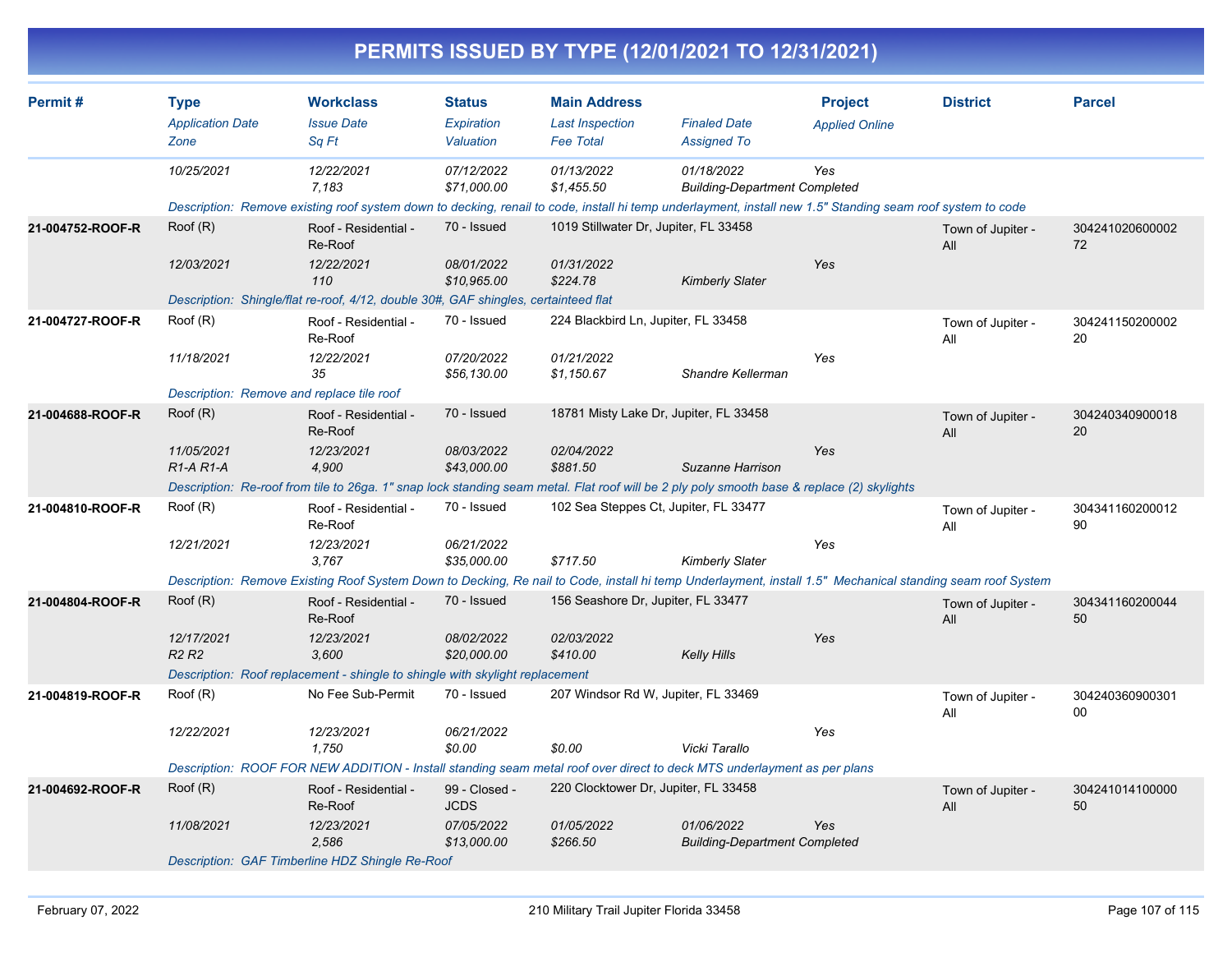| Permit#          | <b>Type</b><br><b>Application Date</b><br>Zone                                                                                                                                                                    | <b>Workclass</b><br><b>Issue Date</b><br>Sa Ft                                     | <b>Status</b><br>Expiration<br>Valuation | <b>Main Address</b><br><b>Last Inspection</b><br><b>Fee Total</b> | <b>Finaled Date</b><br><b>Assigned To</b>          | <b>Project</b><br><b>Applied Online</b> | <b>District</b>          | <b>Parcel</b>             |  |  |
|------------------|-------------------------------------------------------------------------------------------------------------------------------------------------------------------------------------------------------------------|------------------------------------------------------------------------------------|------------------------------------------|-------------------------------------------------------------------|----------------------------------------------------|-----------------------------------------|--------------------------|---------------------------|--|--|
| 21-004820-ROOF-R | Roof (R)                                                                                                                                                                                                          | Roof - Residential -<br>Re-Roof                                                    | <b>NOC</b><br>Required                   | 207 Windsor Rd W, Jupiter, FL 33469                               |                                                    |                                         | Town of Jupiter -<br>All | 304240360900301<br>$00\,$ |  |  |
|                  | 12/22/2021                                                                                                                                                                                                        | 12/28/2021<br>2,000                                                                | 08/01/2022<br>\$19,000.00                | 01/31/2022<br>\$389.50                                            | Vicki Tarallo                                      | Yes                                     |                          |                           |  |  |
|                  |                                                                                                                                                                                                                   | Description: METAL RE-ROOF OVER DIRECT TO DECK MTS UL                              |                                          |                                                                   |                                                    |                                         |                          |                           |  |  |
| 21-004771-ROOF-R | Root(R)                                                                                                                                                                                                           | Roof - Residential -<br>Re-Roof                                                    | 70 - Issued                              | 6084 Drake St, Jupiter, FL 33458                                  |                                                    |                                         | Town of Jupiter -<br>All | 304241150806200<br>80     |  |  |
|                  | 12/08/2021                                                                                                                                                                                                        | 12/28/2021<br>2,300                                                                | 08/02/2022<br>\$12,580.00                | 02/03/2022<br>\$257.89                                            | Vicki Tarallo                                      | Yes                                     |                          |                           |  |  |
|                  | <b>Description: SHINGLE RE-ROOF</b>                                                                                                                                                                               |                                                                                    |                                          |                                                                   |                                                    |                                         |                          |                           |  |  |
| 21-004732-ROOF-R | Roof (R)                                                                                                                                                                                                          | No Fee Sub-Permit                                                                  | 70 - Issued                              | 3318 Greenway Dr, Jupiter, FL 33458                               |                                                    |                                         | Town of Jupiter -<br>All | 304241140600033<br>40     |  |  |
|                  | 11/19/2021                                                                                                                                                                                                        | 12/28/2021<br>6.167                                                                | 06/27/2022<br>\$0.00                     | \$0.00                                                            | Suzanne Harrison                                   | Yes                                     |                          |                           |  |  |
|                  | <b>Description: New Construction Single Family Home</b>                                                                                                                                                           |                                                                                    |                                          |                                                                   |                                                    |                                         |                          |                           |  |  |
| 21-004693-ROOF-R | Root(R)                                                                                                                                                                                                           | Roof - Residential -<br>Re-Roof                                                    | 70 - Issued                              | 276 Palmetto Ct, Jupiter, FL 33458                                |                                                    |                                         | Town of Jupiter -<br>All | 304241100200009<br>90     |  |  |
|                  | 11/08/2021<br>R <sub>2</sub> R <sub>2</sub>                                                                                                                                                                       | 12/29/2021<br>12                                                                   | 07/05/2022<br>\$6,900.00                 | 01/06/2022<br>\$142.07                                            | Alicia Hertzog                                     | Yes                                     |                          |                           |  |  |
|                  | Description: remove existing roofing to decking, renail plywood, install peel and stick underlayment, new drip edge, pipe flanges, valleys and vents install new asphalt shingles<br>weave into neighboring condo |                                                                                    |                                          |                                                                   |                                                    |                                         |                          |                           |  |  |
| 21-004811-ROOF-R | Roof (R)                                                                                                                                                                                                          | Roof - Residential -<br>Re-Roof                                                    | 99 - Closed -<br><b>JCDS</b>             | 401 Circle E, Jupiter, FL 33458                                   |                                                    |                                         | Town of Jupiter -<br>All | 304241011000006<br>70     |  |  |
|                  | 12/22/2021<br>R <sub>1</sub> R <sub>1</sub>                                                                                                                                                                       | 12/29/2021<br>2,366                                                                | 07/25/2022<br>\$12,114.00                | 01/25/2022<br>\$248.33                                            | 02/04/2022<br><b>Building-Department Completed</b> | Yes                                     |                          |                           |  |  |
|                  | Description: SHINGLE AND FLAT REROOF                                                                                                                                                                              |                                                                                    |                                          |                                                                   |                                                    |                                         |                          |                           |  |  |
| 21-004789-ROOF-R | Roof (R)                                                                                                                                                                                                          | Roof - Residential -<br>Re-Roof                                                    | 99 - Closed -<br><b>JCDS</b>             | 602 Kriss Ln, Jupiter, FL 33458                                   |                                                    |                                         | Town of Jupiter -<br>All | 304241021600004<br>60     |  |  |
|                  | 12/14/2021                                                                                                                                                                                                        | 12/29/2021<br>3,200                                                                | 07/20/2022<br>\$20,075.00                | 01/21/2022<br>\$411.54                                            | 01/27/2022<br><b>Building-Department Completed</b> | Yes                                     |                          |                           |  |  |
|                  |                                                                                                                                                                                                                   | Description: RE-ROOF SHINGLES TO 5 V CRIMP METAL - TORCH FLAT DECK                 |                                          |                                                                   |                                                    |                                         |                          |                           |  |  |
| 21-004807-ROOF-R | Roof (R)                                                                                                                                                                                                          | Roof - Residential -<br>Re-Roof                                                    | 70 - Issued                              | 1477 Via Miguel, Jupiter, FL 33477                                |                                                    |                                         | Town of Jupiter -<br>All | 304341080800004<br>80     |  |  |
|                  | 12/21/2021                                                                                                                                                                                                        | 12/29/2021<br>2,600                                                                | 08/02/2022<br>\$23,990.00                | 02/03/2022<br>\$491.80                                            | Kelly Hills                                        | Yes                                     |                          |                           |  |  |
|                  |                                                                                                                                                                                                                   | Description: Remove Tile and Flat roofs and Replace with new mod bit and Tile roof |                                          |                                                                   |                                                    |                                         |                          |                           |  |  |
| 21-004785-ROOF-R | Root(R)                                                                                                                                                                                                           | Roof - Residential -<br>Re-Roof                                                    | <b>NOC</b><br>Required                   | 409 Douglas Dr, Jupiter, FL 33458                                 |                                                    |                                         | Town of Jupiter -<br>All | 304241011100101<br>10     |  |  |
|                  |                                                                                                                                                                                                                   |                                                                                    |                                          |                                                                   |                                                    |                                         |                          |                           |  |  |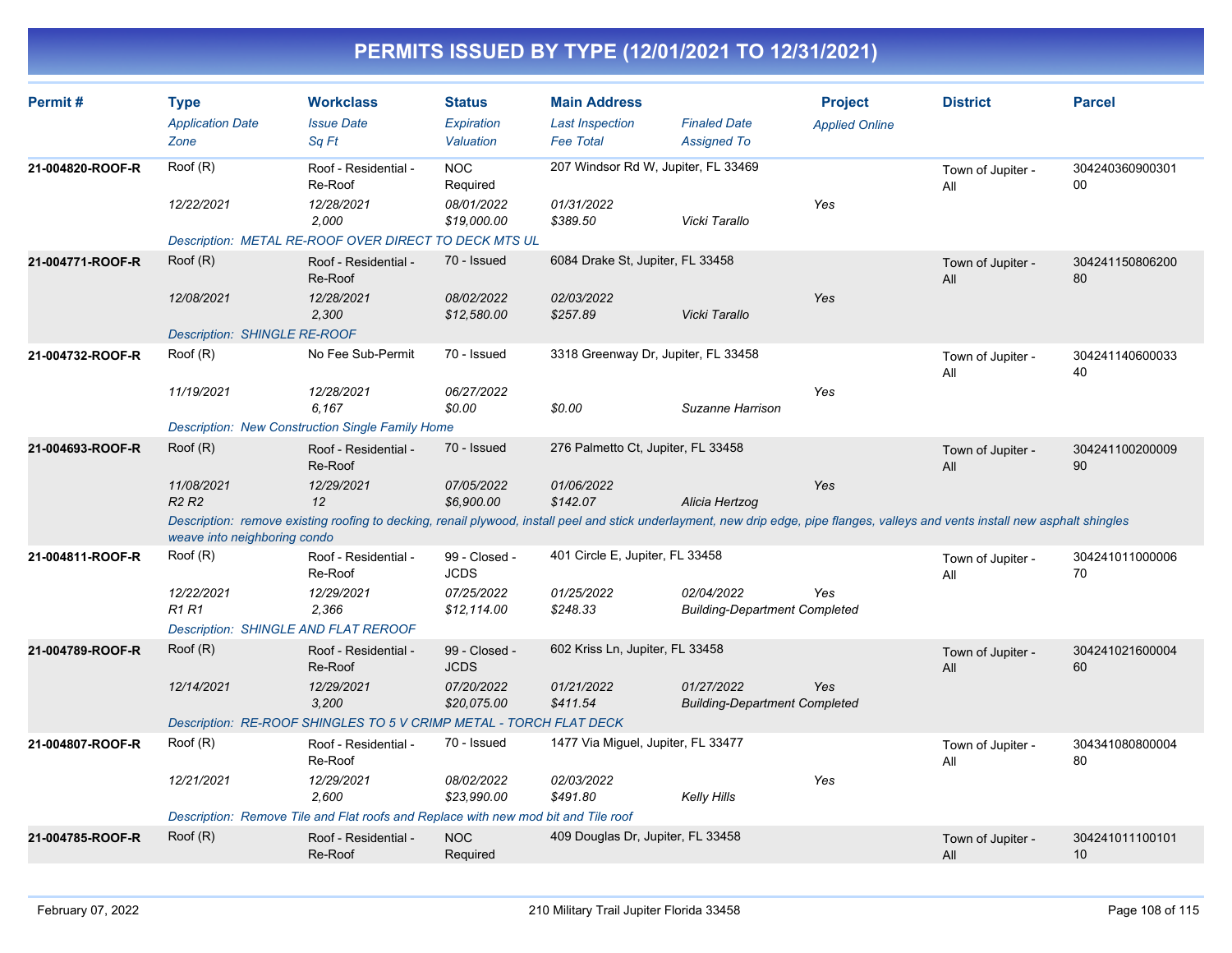|                     |                                                |                                                                                                                                        |                                          |                                                                   | PERMITS ISSUED BY TYPE (12/01/2021 TO 12/31/2021)  |                                         |                                                                                                                                                                                                                                                                                                                                                                           |                       |
|---------------------|------------------------------------------------|----------------------------------------------------------------------------------------------------------------------------------------|------------------------------------------|-------------------------------------------------------------------|----------------------------------------------------|-----------------------------------------|---------------------------------------------------------------------------------------------------------------------------------------------------------------------------------------------------------------------------------------------------------------------------------------------------------------------------------------------------------------------------|-----------------------|
| Permit#             | <b>Type</b><br><b>Application Date</b><br>Zone | <b>Workclass</b><br><b>Issue Date</b><br>Sq Ft                                                                                         | <b>Status</b><br>Expiration<br>Valuation | <b>Main Address</b><br><b>Last Inspection</b><br><b>Fee Total</b> | <b>Finaled Date</b><br><b>Assigned To</b>          | <b>Project</b><br><b>Applied Online</b> | <b>District</b>                                                                                                                                                                                                                                                                                                                                                           | <b>Parcel</b>         |
|                     | 12/14/2021<br><b>R1R1</b>                      | 12/30/2021<br>600                                                                                                                      | 07/12/2022<br>\$4,800.00                 | 01/13/2022<br>\$100.00                                            | Angela Carpentiere                                 | Yes                                     |                                                                                                                                                                                                                                                                                                                                                                           |                       |
|                     |                                                | Description: Re-Roof Flat roof only, New Modified white Granulated Torch applied over peel and stick base over fiberglass anchor sheet |                                          |                                                                   |                                                    |                                         |                                                                                                                                                                                                                                                                                                                                                                           |                       |
| 21-004806-ROOF-R    | Root(R)                                        | Roof - Residential -<br>Re-Roof                                                                                                        | 70 - Issued                              |                                                                   | 220 Newhaven Blvd, Jupiter, FL 33458               |                                         | Town of Jupiter -<br>All                                                                                                                                                                                                                                                                                                                                                  | 304241240900018<br>10 |
|                     | 12/20/2021                                     | 12/30/2021<br>3.532                                                                                                                    | 06/28/2022<br>\$33,810.00                | \$693.10                                                          | Alicia Hertzog                                     | Yes                                     |                                                                                                                                                                                                                                                                                                                                                                           |                       |
|                     |                                                | Description: Shingle to Shingle ReRoof including Flat Roof                                                                             |                                          |                                                                   |                                                    |                                         |                                                                                                                                                                                                                                                                                                                                                                           |                       |
|                     |                                                |                                                                                                                                        |                                          |                                                                   |                                                    |                                         | PERMITS ISSUED FOR ROOF (R):                                                                                                                                                                                                                                                                                                                                              | 100                   |
| <b>TOWER</b>        |                                                |                                                                                                                                        |                                          |                                                                   |                                                    |                                         |                                                                                                                                                                                                                                                                                                                                                                           |                       |
| 21-058040-TOWER*    | Tower                                          | Tower / Antenna /<br>Satellite Dish                                                                                                    | <b>NOC</b><br>Required                   | 33458                                                             | 3593 W Indiantown Rd, TWR, Jupiter, FL             |                                         | Town of Jupiter -<br>All                                                                                                                                                                                                                                                                                                                                                  | 304241040000030<br>20 |
|                     | 11/16/2021<br>NZ NZ                            | 12/17/2021<br>35                                                                                                                       | 06/15/2022<br>\$25,000.00                | \$512.50                                                          | Alicia Hertzog                                     | Yes                                     |                                                                                                                                                                                                                                                                                                                                                                           |                       |
|                     | Meter Socket. See plans for details.           |                                                                                                                                        |                                          |                                                                   |                                                    |                                         | Description: ATC 302883 Dish MIMIA00068B Collocation to existing cell tower installing (3) Panel Antennas, (3) Sector Frames, Jumpers, (6) RRUs, (1) OVP, (1) Hybrid Cable, (1)<br>Metal Platform, (1) Ice Bridge, (1) PPC Cabinet, (1) Equipment Cabinet, (1) Power Conduit, (1) Telco Conduit, (1) Telco-Fiber Box, (1) GPS Unit, (1) Safety Switch, (1) Fiber NID, (1) |                       |
|                     |                                                |                                                                                                                                        |                                          |                                                                   |                                                    |                                         | <b>PERMITS ISSUED FOR TOWER:</b>                                                                                                                                                                                                                                                                                                                                          |                       |
| <b>WATER HEATER</b> |                                                |                                                                                                                                        |                                          |                                                                   |                                                    |                                         |                                                                                                                                                                                                                                                                                                                                                                           |                       |
| 21-058413-WHEAT     | Water Heater                                   | Replacement                                                                                                                            | 99 - Closed -<br><b>JCDS</b>             | 1300 S A1A, 408, Jupiter, FL 33477                                |                                                    |                                         | Town of Jupiter -<br>All                                                                                                                                                                                                                                                                                                                                                  | 304341081500040<br>80 |
|                     | 12/01/2021<br>R3 R3                            | 12/02/2021                                                                                                                             | 06/06/2022<br>\$1,500.00                 | 12/08/2021<br>\$79.00                                             | 12/09/2021<br><b>Building-Department Completed</b> | Yes                                     |                                                                                                                                                                                                                                                                                                                                                                           |                       |
|                     |                                                | Description: Change out 55 gallon A/O Smith water Heater                                                                               |                                          |                                                                   |                                                    |                                         |                                                                                                                                                                                                                                                                                                                                                                           |                       |
| 21-058404-WHEAT     | <b>Water Heater</b>                            | Replacement                                                                                                                            | 99 - Closed -<br><b>JCDS</b>             | 229 Clocktower Dr, Jupiter, FL 33458                              |                                                    |                                         | Town of Jupiter -<br>All                                                                                                                                                                                                                                                                                                                                                  | 304241014100003<br>00 |
|                     | 12/01/2021                                     | 12/02/2021<br>3,131                                                                                                                    | 06/21/2022<br>\$1,334.00                 | 12/20/2021<br>\$79.00                                             | 12/22/2021<br><b>Building-Department Completed</b> | Yes                                     |                                                                                                                                                                                                                                                                                                                                                                           |                       |
|                     |                                                | Description: Supply & install 50 gallon electric water heater to replace existing                                                      |                                          |                                                                   |                                                    |                                         |                                                                                                                                                                                                                                                                                                                                                                           |                       |
| 21-058383-WHEAT     | Water Heater                                   | Replacement                                                                                                                            | 99 - Closed -<br><b>JCDS</b>             | 126 Tallow Trl, Jupiter, FL 33458                                 |                                                    |                                         | Town of Jupiter -<br>All                                                                                                                                                                                                                                                                                                                                                  | 304241132300006<br>80 |
|                     | 12/01/2021<br>MXD MXD                          | 12/02/2021<br>2,070                                                                                                                    | 06/06/2022<br>\$1,238.00                 | 12/07/2021<br>\$79.00                                             | 12/08/2021<br><b>Building-Department Completed</b> | Yes                                     |                                                                                                                                                                                                                                                                                                                                                                           |                       |
|                     |                                                | Description: Supply & install 50 gallon electric water heater to replace existing.                                                     |                                          |                                                                   |                                                    |                                         |                                                                                                                                                                                                                                                                                                                                                                           |                       |
| 21-058400-WHEAT     | <b>Water Heater</b>                            | Replacement                                                                                                                            | 99 - Closed -<br><b>JCDS</b>             | 761 Dakota Dr, Jupiter, FL 33458                                  |                                                    |                                         | Town of Jupiter -<br>All                                                                                                                                                                                                                                                                                                                                                  | 304241132300026<br>80 |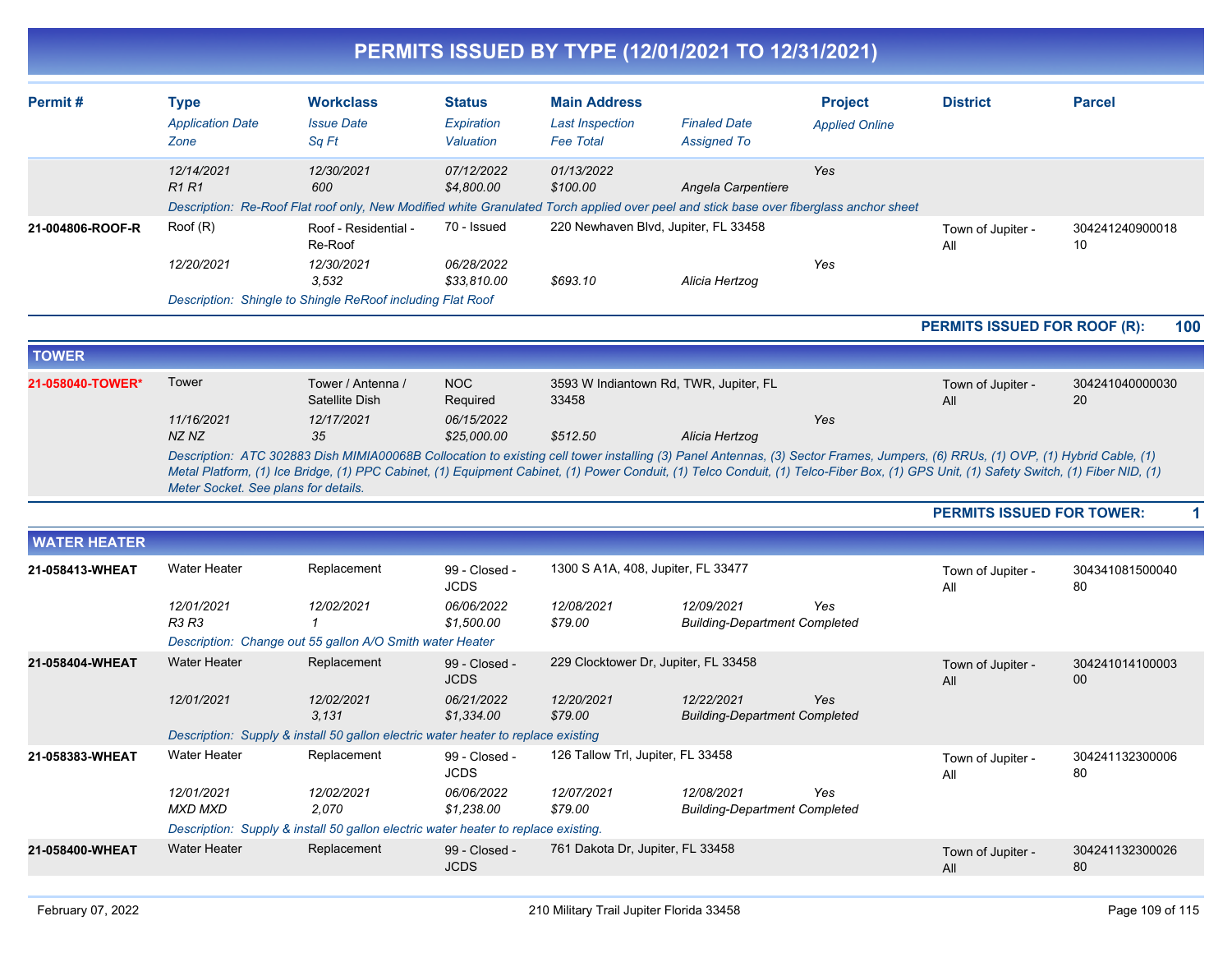| <b>PERMITS ISSUED BY TYPE (12/01/2021 TO 12/31/2021)</b> |  |
|----------------------------------------------------------|--|
|                                                          |  |

| Permit#         | <b>Type</b><br><b>Application Date</b>       | <b>Workclass</b><br><b>Issue Date</b>                                                     | <b>Status</b><br><b>Expiration</b> | <b>Main Address</b><br><b>Last Inspection</b> | <b>Finaled Date</b>                                | <b>Project</b><br><b>Applied Online</b> | <b>District</b>          | <b>Parcel</b>         |
|-----------------|----------------------------------------------|-------------------------------------------------------------------------------------------|------------------------------------|-----------------------------------------------|----------------------------------------------------|-----------------------------------------|--------------------------|-----------------------|
|                 | Zone                                         | Sq Ft                                                                                     | Valuation                          | <b>Fee Total</b>                              | <b>Assigned To</b>                                 |                                         |                          |                       |
|                 | 12/01/2021                                   | 12/02/2021<br>2,320                                                                       | 06/06/2022<br>\$1,664.00           | 12/06/2021<br>\$79.00                         | 12/07/2021<br><b>Building-Department Completed</b> | Yes                                     |                          |                       |
|                 |                                              | Description: Replacement 55 Gallon Water Heater                                           |                                    |                                               |                                                    |                                         |                          |                       |
| 21-058079-WHEAT | <b>Water Heater</b>                          | Replacement                                                                               | 70 - Issued                        | 425 Red Hawk Dr, Jupiter, FL 33477            |                                                    |                                         | Town of Jupiter -<br>All | 304341190200303<br>00 |
|                 | 11/17/2021                                   | 12/03/2021<br>0                                                                           | 06/01/2022<br>\$4,500.00           | \$94.00                                       | Angela Carpentiere                                 | Yes                                     |                          |                       |
|                 |                                              | Description: installation of exterior mounted Navien 240A- A2 natural gas water heater    |                                    |                                               |                                                    |                                         |                          |                       |
| 21-058366-WHEAT | <b>Water Heater</b>                          | Replacement                                                                               | 99 - Closed -<br><b>JCDS</b>       | 219 W Bay Cedar Cir, Jupiter, FL 33458        |                                                    |                                         | Town of Jupiter -<br>All | 304241121500006<br>40 |
|                 | 11/30/2021<br><b>R3 R3</b>                   | 12/03/2021<br>3.938                                                                       | 06/06/2022<br>\$1,400.00           | 12/06/2021<br>\$79.00                         | 12/07/2021<br><b>Building-Department Completed</b> | Yes                                     |                          |                       |
|                 |                                              | <b>Description: REPLACE HOT WATER HEATER</b>                                              |                                    |                                               |                                                    |                                         |                          |                       |
| 21-057755-WHEAT | <b>Water Heater</b>                          | Replacement                                                                               | 99 - Closed -<br><b>JCDS</b>       | 6263 Foster St, Jupiter, FL 33458             |                                                    |                                         | Town of Jupiter -<br>All | 304241150102201<br>10 |
|                 | 11/03/2021                                   | 12/06/2021<br>1,272                                                                       | 06/13/2022<br>\$800.00             | 12/15/2021<br>\$79.00                         | 12/16/2021<br><b>Building-Department Completed</b> | Yes                                     |                          |                       |
|                 | Description: An exact water heater changeout |                                                                                           |                                    |                                               |                                                    |                                         |                          |                       |
| 21-057741-WHEAT | Water Heater                                 | Replacement                                                                               | 99 - Closed -<br><b>JCDS</b>       | 2715 Wymberly Dr, Jupiter, FL 33458           |                                                    |                                         | Town of Jupiter -<br>All | 304241141900014<br>80 |
|                 | 11/03/2021                                   | 12/06/2021<br>$\overline{1}$                                                              | 06/21/2022<br>\$2,354.00           | 12/20/2021<br>\$79.00                         | 12/22/2021<br><b>Building-Department Completed</b> | Yes                                     |                          |                       |
|                 |                                              | Description: Install new 80 gallon water heater to replace existing                       |                                    |                                               |                                                    |                                         |                          |                       |
| 21-058421-WHEAT | <b>Water Heater</b>                          | Replacement                                                                               | 70 - Issued                        | 300 N A1A, H406, Jupiter, FL 33477            |                                                    |                                         | Town of Jupiter -<br>All | 304341050400840<br>60 |
|                 | 12/02/2021<br><b>R3 R3</b>                   | 12/09/2021<br>$\mathbf{1}$                                                                | 06/07/2022<br>\$125.00             | 01/31/2022<br>\$79.00                         | Angela Carpentiere                                 | Yes                                     |                          |                       |
|                 |                                              | <b>Description: INSTALL TEMPRA 15 PLUS TANKLESS HEATER</b>                                |                                    |                                               |                                                    |                                         |                          |                       |
| 21-057288-WHEAT | Water Heater                                 | <b>Tankless Water</b><br>Heater                                                           | 99 - Closed -<br><b>JCDS</b>       | 202 Sonata Dr, Jupiter, FL 33478              |                                                    |                                         | Town of Jupiter -<br>All | 304241040100703<br>70 |
|                 | 10/15/2021<br>R1R1                           | 12/09/2021<br>$\mathbf{1}$                                                                | 07/05/2022<br>\$2,495.00           | 01/04/2022<br>\$79.00                         | 01/06/2022<br><b>Building-Department Completed</b> | Yes                                     |                          |                       |
|                 |                                              | Description: like for like natural gas tankless water heater replacement in same location |                                    |                                               |                                                    |                                         |                          |                       |
| 21-058579-WHEAT | <b>Water Heater</b>                          | Replacement                                                                               | 70 - Issued                        | 217 Ridge Rd, Jupiter, FL 33477               |                                                    |                                         | Town of Jupiter -<br>All | 304341160200029<br>20 |
|                 | 12/09/2021                                   | 12/10/2021<br>2,663                                                                       | 06/08/2022<br>\$1,941.00           | \$79.00                                       | <b>Ellis Baird</b>                                 | Yes                                     |                          |                       |
|                 |                                              | Description: Supply & install 40 gallon electric water heater.                            |                                    |                                               |                                                    |                                         |                          |                       |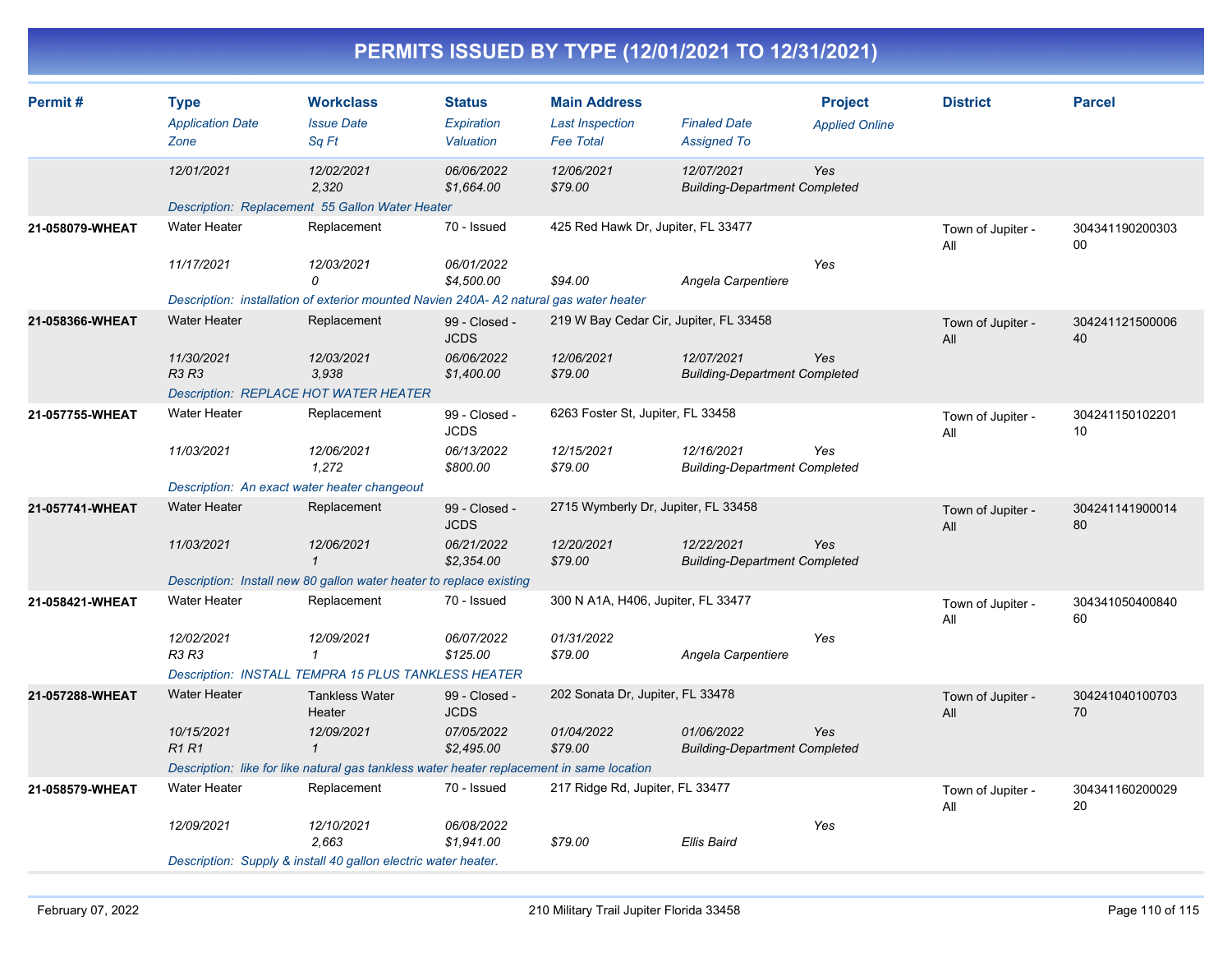| Permit#         | <b>Type</b><br><b>Application Date</b><br>Zone | <b>Workclass</b><br><b>Issue Date</b><br>Sq Ft                                                  | <b>Status</b><br>Expiration<br>Valuation | <b>Main Address</b><br><b>Last Inspection</b><br><b>Fee Total</b> | <b>Finaled Date</b><br><b>Assigned To</b>          | <b>Project</b><br><b>Applied Online</b> | <b>District</b>          | <b>Parcel</b>         |
|-----------------|------------------------------------------------|-------------------------------------------------------------------------------------------------|------------------------------------------|-------------------------------------------------------------------|----------------------------------------------------|-----------------------------------------|--------------------------|-----------------------|
| 21-057940-WHEAT | <b>Water Heater</b>                            | Replacement                                                                                     | 99 - Closed -<br><b>JCDS</b>             | 541 Rookery PI, Jupiter, FL 33458                                 |                                                    |                                         | Town of Jupiter -<br>All | 304241150200028<br>20 |
|                 | 11/11/2021                                     | 12/10/2021<br>$\mathbf{1}$                                                                      | 06/27/2022<br>\$2,200.00                 | 12/29/2021<br>\$79.00                                             | 12/30/2021<br><b>Building-Department Completed</b> | Yes                                     |                          |                       |
|                 |                                                | Description: Replace gas tank water heater with tankless unit that is rated for 12/2" gas pipe. |                                          |                                                                   |                                                    |                                         |                          |                       |
| 21-058623-WHEAT | <b>Water Heater</b>                            | Replacement                                                                                     | 99 - Closed -<br><b>JCDS</b>             | 612 Scrubjay Dr, Jupiter, FL 33458                                |                                                    |                                         | Town of Jupiter -<br>All | 304241150200050<br>10 |
|                 | 12/10/2021                                     | 12/14/2021<br>1.762                                                                             | 07/11/2022<br>\$1,944.25                 | 01/11/2022<br>\$79.00                                             | 01/12/2022<br><b>Building-Department Completed</b> | Yes                                     |                          |                       |
|                 | Description: Water heater replacement          |                                                                                                 |                                          |                                                                   |                                                    |                                         |                          |                       |
| 21-058710-WHEAT | <b>Water Heater</b>                            | Replacement                                                                                     | 99 - Closed -<br><b>JCDS</b>             | 4321 Savannah Bay PI, Jupiter, FL 33458                           |                                                    |                                         | Town of Jupiter -<br>All | 304241230700002<br>11 |
|                 | 12/15/2021                                     | 12/16/2021<br>2.760                                                                             | 07/05/2022<br>\$1,335.00                 | 01/06/2022<br>\$79.00                                             | 01/10/2022<br><b>Building-Department Completed</b> | Yes                                     |                          |                       |
|                 |                                                | Description: HWH CHANGEOUT- 50 GALLONS                                                          |                                          |                                                                   |                                                    |                                         |                          |                       |
| 21-058706-WHEAT | <b>Water Heater</b>                            | Replacement                                                                                     | 70 - Issued                              | 5155 Corporate Way, E, Jupiter, FL 33458                          |                                                    |                                         | Town of Jupiter -<br>All | 304241242500100<br>50 |
|                 | 12/14/2021                                     | 12/16/2021<br>$\mathcal I$                                                                      | 06/14/2022<br>\$2,300.00                 | \$79.00                                                           | Ellis Baird                                        | Yes                                     |                          |                       |
|                 |                                                | Description: 47 Gallon Electric Water Heater Replacement                                        |                                          |                                                                   |                                                    |                                         |                          |                       |
| 21-058705-WHEAT | <b>Water Heater</b>                            | Replacement                                                                                     | 99 - Closed -<br><b>JCDS</b>             | 350 Clocktower Dr, Jupiter, FL 33458                              |                                                    |                                         | Town of Jupiter -<br>All | 304241014100004<br>00 |
|                 | 12/14/2021                                     | 12/16/2021<br>2,986                                                                             | 07/20/2022<br>\$1,742.00                 | 01/21/2022<br>\$79.00                                             | 02/01/2022<br><b>Building-Department Completed</b> | Yes                                     |                          |                       |
|                 |                                                | Description: 50 Gallon Electric Water Heater Replacement                                        |                                          |                                                                   |                                                    |                                         |                          |                       |
| 21-058704-WHEAT | <b>Water Heater</b>                            | Replacement                                                                                     | 99 - Closed -<br><b>JCDS</b>             | 1556 W Frederick Small Rd, Jupiter, FL<br>33458                   |                                                    |                                         | Town of Jupiter -<br>All | 304241230700001<br>25 |
|                 | 12/14/2021                                     | 12/16/2021<br>1,610                                                                             | 06/21/2022<br>\$488.50                   | 12/20/2021<br>\$79.00                                             | 12/22/2021<br><b>Building-Department Completed</b> | Yes                                     |                          |                       |
|                 |                                                | Description: Customer Supplied 50 Gallon Electric Water Heater Replacement                      |                                          |                                                                   |                                                    |                                         |                          |                       |
| 21-058702-WHEAT | <b>Water Heater</b>                            | Replacement                                                                                     | 99 - Closed -<br><b>JCDS</b>             | 215 St Charles Ct, Jupiter, FL 33477                              |                                                    |                                         | Town of Jupiter -<br>All | 304341170200011<br>83 |
|                 | 12/14/2021                                     | 12/16/2021<br>2,540                                                                             | 07/11/2022<br>\$1,625.00                 | 01/12/2022<br>\$79.00                                             | 01/14/2022<br><b>Building-Department Completed</b> | Yes                                     |                          |                       |
|                 |                                                | Description: 55 Gallon Electric Water Heater Replacement                                        |                                          |                                                                   |                                                    |                                         |                          |                       |
| 21-058700-WHEAT | <b>Water Heater</b>                            | Replacement                                                                                     | 99 - Closed -<br><b>JCDS</b>             | 1948 19Th Ct, Jupiter, FL 33477                                   |                                                    |                                         | Town of Jupiter -<br>All | 304341200600004<br>23 |
|                 | 12/14/2021                                     | 12/16/2021<br>1,236                                                                             | 07/18/2022<br>\$1,495.00                 | 01/18/2022<br>\$79.00                                             | 01/21/2022<br><b>Building-Department Completed</b> | Yes                                     |                          |                       |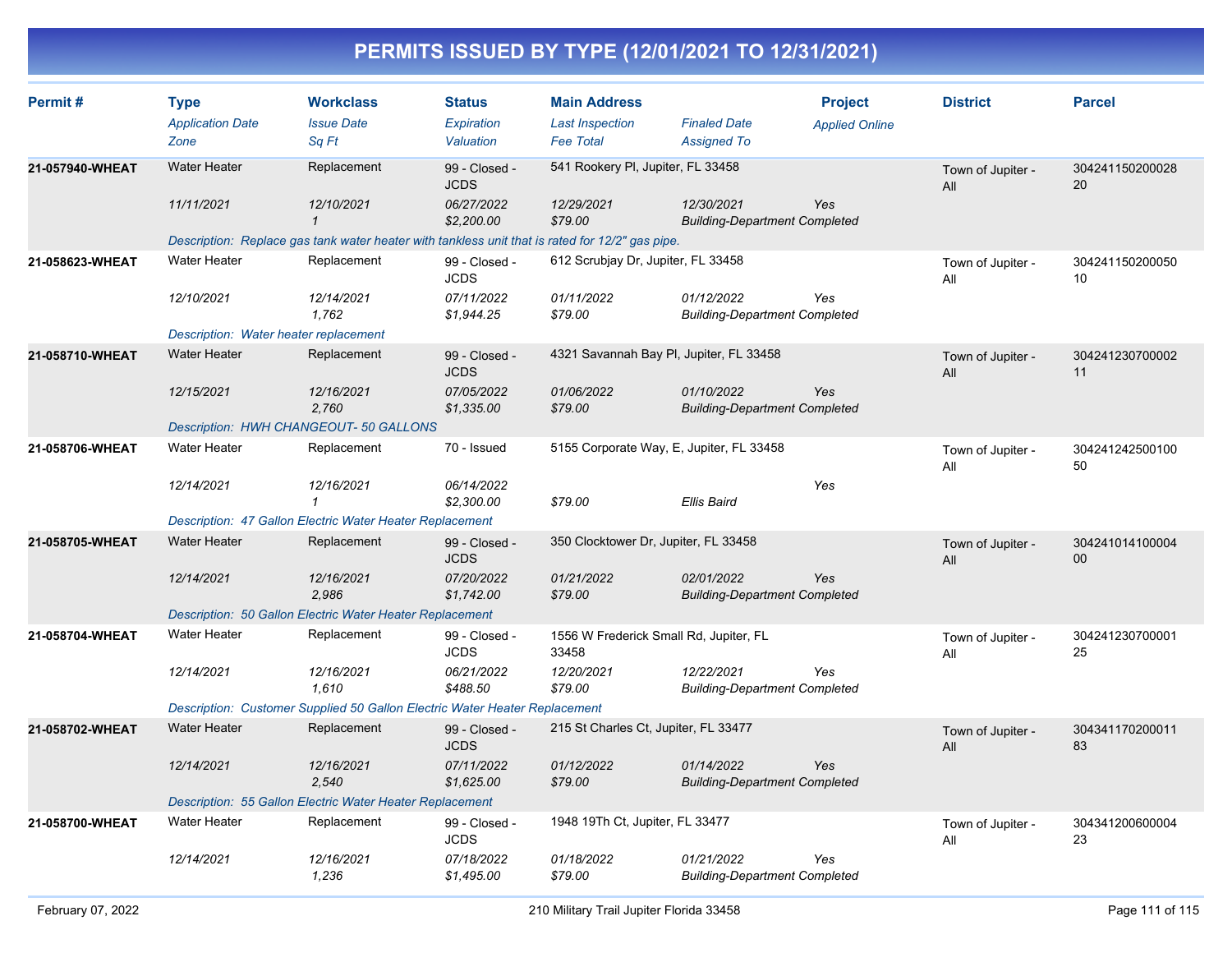| Permit#         | <b>Type</b><br><b>Application Date</b><br>Zone | <b>Workclass</b><br><b>Issue Date</b><br>Sa Ft                                                              | <b>Status</b><br>Expiration<br>Valuation | <b>Main Address</b><br><b>Last Inspection</b><br><b>Fee Total</b> | <b>Finaled Date</b><br><b>Assigned To</b>          | <b>Project</b><br><b>Applied Online</b> | <b>District</b>          | <b>Parcel</b>         |
|-----------------|------------------------------------------------|-------------------------------------------------------------------------------------------------------------|------------------------------------------|-------------------------------------------------------------------|----------------------------------------------------|-----------------------------------------|--------------------------|-----------------------|
|                 |                                                | Description: 38 Gallon Electric Water Heater Replacement                                                    |                                          |                                                                   |                                                    |                                         |                          |                       |
| 21-058744-WHEAT | <b>Water Heater</b>                            | Replacement                                                                                                 | 70 - Issued                              | 248 Seabreeze Cir, Jupiter, FL 33477                              |                                                    |                                         | Town of Jupiter -<br>All | 304341080700024<br>80 |
|                 | 12/16/2021                                     | 12/17/2021<br>1.620                                                                                         | 06/15/2022<br>\$2,289.00                 | \$79.00                                                           | Angela Carpentiere                                 | Yes                                     |                          |                       |
|                 |                                                | Description: 38 Gallon Electric Water Heater Replacement                                                    |                                          |                                                                   |                                                    |                                         |                          |                       |
| 21-058733-WHEAT | <b>Water Heater</b>                            | Replacement                                                                                                 | 99 - Closed -<br><b>JCDS</b>             |                                                                   | 112 Rockingham Rd, Jupiter, FL 33458               |                                         | Town of Jupiter -<br>All | 304241241400007<br>20 |
|                 | 12/16/2021                                     | 12/17/2021<br>1                                                                                             | 06/27/2022<br>\$1,800.00                 | 12/29/2021<br>\$79.00                                             | 12/30/2021<br><b>Building-Department Completed</b> | Yes                                     |                          |                       |
|                 |                                                | Description: Replace electric water heater with another electric water heater 50 gallon. 5500 watts on both |                                          |                                                                   |                                                    |                                         |                          |                       |
| 21-058749-WHEAT | <b>Water Heater</b>                            | Replacement                                                                                                 | 99 - Closed -<br><b>JCDS</b>             | 112 Pennock Landing Cir, Jupiter, FL<br>33458                     |                                                    |                                         | Town of Jupiter -<br>All | 304241024400002<br>70 |
|                 | 12/16/2021                                     | 12/17/2021<br>1,973                                                                                         | 08/03/2022<br>\$1,955.00                 | 02/04/2022<br>\$79.00                                             | 02/07/2022<br><b>Building-Department Completed</b> | Yes                                     |                          |                       |
|                 |                                                | <b>Description: 50 Gallon Electric Water Heater Replacement</b>                                             |                                          |                                                                   |                                                    |                                         |                          |                       |
| 21-058739-WHEAT | <b>Water Heater</b>                            | Replacement                                                                                                 | 70 - Issued                              | 33458                                                             | 17707 Cinquez Park Rd W, Jupiter, FL               |                                         | Town of Jupiter -<br>All | 304241030500008<br>50 |
|                 | 12/16/2021                                     | 12/17/2021<br>2,209                                                                                         | 06/15/2022<br>\$2,475.00                 | \$79.00                                                           | Angela Carpentiere                                 | Yes                                     |                          |                       |
|                 |                                                | Description: 50 Gallon Electric Water Heater Replacement                                                    |                                          |                                                                   |                                                    |                                         |                          |                       |
| 21-058777-WHEAT | <b>Water Heater</b>                            | Replacement                                                                                                 | 99 - Closed -<br><b>JCDS</b>             |                                                                   | 5900 Stonewood Ct, Jupiter, FL 33458               |                                         | Town of Jupiter -<br>All | 304241022100006<br>30 |
|                 | 12/16/2021                                     | 12/20/2021<br>2,634                                                                                         | 08/03/2022<br>\$1,995.00                 | 02/04/2022<br>\$79.00                                             | 02/07/2022<br><b>Building-Department Completed</b> | Yes                                     |                          |                       |
|                 |                                                | Description: 50 Gallon Electric Water Heater Replacement                                                    |                                          |                                                                   |                                                    |                                         |                          |                       |
| 21-058772-WHEAT | <b>Water Heater</b>                            | Replacement                                                                                                 | 70 - Issued                              | 1205 Dakota Dr, Jupiter, FL 33458                                 |                                                    |                                         | Town of Jupiter -<br>All | 304241142000036<br>10 |
|                 | 12/16/2021                                     | 12/20/2021<br>1.990                                                                                         | 06/21/2022<br>\$2,354.00                 | \$79.00                                                           | <b>Ellis Baird</b>                                 | Yes                                     |                          |                       |
|                 |                                                | Description: 38 Gallon Electric Water Heater Replacement                                                    |                                          |                                                                   |                                                    |                                         |                          |                       |
| 21-058787-WHEAT | <b>Water Heater</b>                            | Replacement                                                                                                 | 70 - Issued                              | 202 Muirfield Ct, F, Jupiter, FL 33458                            |                                                    |                                         | Town of Jupiter -<br>All | 304241103300220<br>26 |
|                 | 12/16/2021                                     | 12/20/2021<br>1,310                                                                                         | 06/21/2022<br>\$1,757.00                 | \$79.00                                                           | Angela Carpentiere                                 | Yes                                     |                          |                       |
|                 |                                                | Description: 38 Gallon Electric Water Heater Replacement                                                    |                                          |                                                                   |                                                    |                                         |                          |                       |
| 21-058773-WHEAT | <b>Water Heater</b>                            | Replacement                                                                                                 | 70 - Issued                              | 1217 Dakota Dr. Jupiter, FL 33458                                 |                                                    |                                         | Town of Jupiter -<br>All | 304241142000035<br>80 |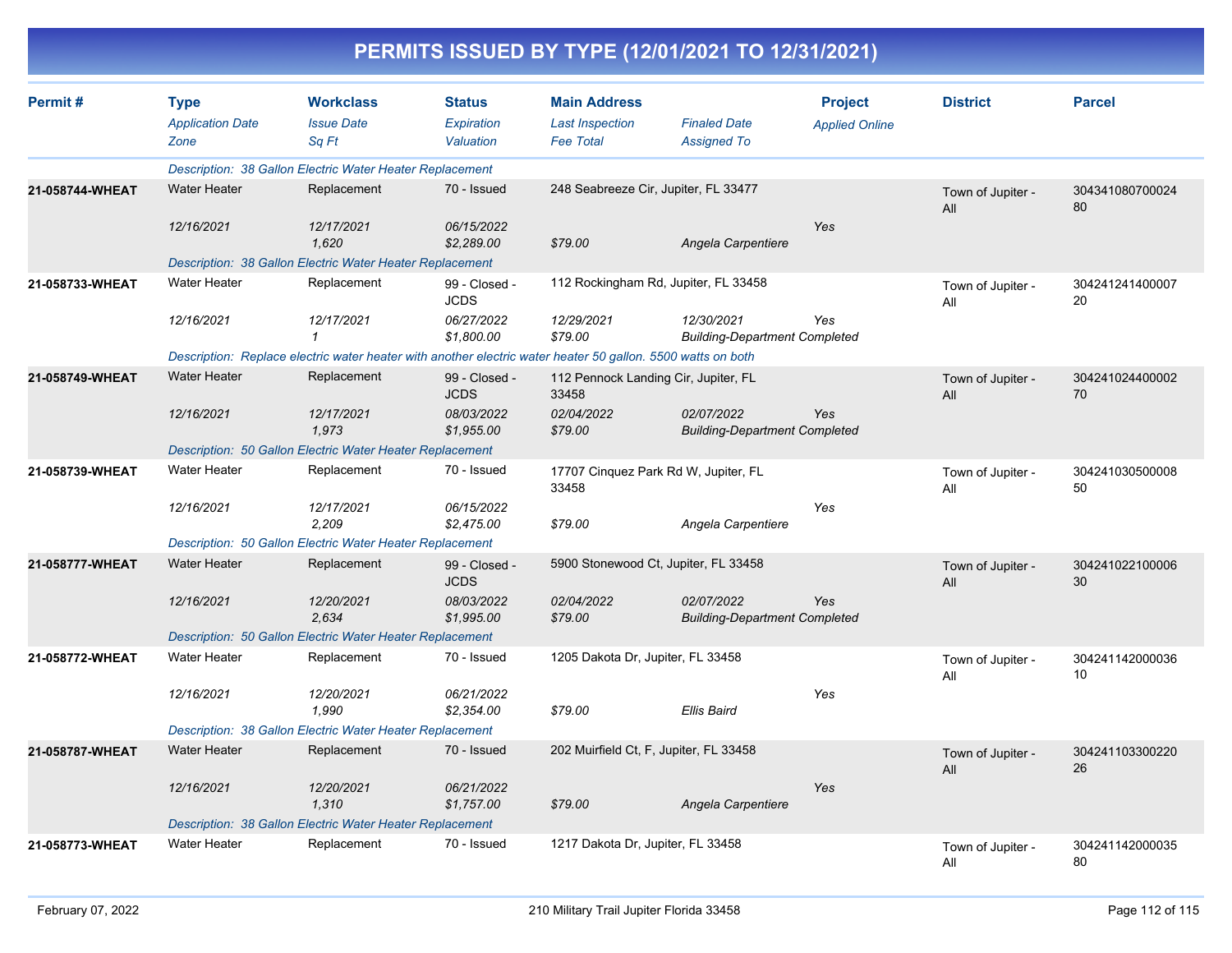| Permit#         | <b>Type</b>             | <b>Workclass</b>                                                | <b>Status</b>                | <b>Main Address</b>                            |                                                    | <b>Project</b>        | <b>District</b>          | <b>Parcel</b>         |
|-----------------|-------------------------|-----------------------------------------------------------------|------------------------------|------------------------------------------------|----------------------------------------------------|-----------------------|--------------------------|-----------------------|
|                 | <b>Application Date</b> | <b>Issue Date</b>                                               | Expiration                   | <b>Last Inspection</b>                         | <b>Finaled Date</b>                                | <b>Applied Online</b> |                          |                       |
|                 | Zone                    | Sq Ft                                                           | Valuation                    | <b>Fee Total</b>                               | <b>Assigned To</b>                                 |                       |                          |                       |
|                 | 12/16/2021              | 12/20/2021<br>1,990                                             | 06/21/2022<br>\$2,464.00     | \$79.00                                        | Ellis Baird                                        | Yes                   |                          |                       |
|                 |                         | Description: 38 Gallon Electric Water Heater Replacement        |                              |                                                |                                                    |                       |                          |                       |
| 21-058775-WHEAT | <b>Water Heater</b>     | Replacement                                                     | 99 - Closed -                | 192 Poinciana Dr, Jupiter, FL 33458            |                                                    |                       |                          | 304241240400013       |
|                 |                         |                                                                 | <b>JCDS</b>                  |                                                |                                                    |                       | Town of Jupiter -<br>All | 40                    |
|                 | 12/16/2021              | 12/20/2021<br>2,232                                             | 07/25/2022<br>\$1,995.00     | 01/24/2022<br>\$79.00                          | 02/02/2022<br><b>Building-Department Completed</b> | Yes                   |                          |                       |
|                 |                         | Description: 38 Gallon Electric Water Heater Replacement        |                              |                                                |                                                    |                       |                          |                       |
| 21-058788-WHEAT | <b>Water Heater</b>     | Replacement                                                     | 70 - Issued                  | 1200 Town Center Dr, 507, Jupiter, FL<br>33458 |                                                    |                       | Town of Jupiter -<br>All | 304241230800550<br>70 |
|                 | 12/16/2021              | 12/20/2021                                                      | 06/21/2022                   |                                                |                                                    | Yes                   |                          |                       |
|                 | <b>MXD MXD</b>          | 1,131                                                           | \$2,069.00                   | \$79.00                                        | Debbie Rogers                                      |                       |                          |                       |
|                 |                         | Description: 38 Gallon Electric Water Heater Replacement        |                              |                                                |                                                    |                       |                          |                       |
| 21-058776-WHEAT | <b>Water Heater</b>     | Replacement                                                     | 99 - Closed -<br><b>JCDS</b> | 114 Doe Trl, Jupiter, FL 33458                 |                                                    |                       | Town of Jupiter -<br>All | 304241100800004<br>50 |
|                 | 12/16/2021              | 12/20/2021<br>1,318                                             | 07/05/2022<br>\$2,495.00     | 01/06/2022<br>\$79.00                          | 01/10/2022<br><b>Building-Department Completed</b> | Yes                   |                          |                       |
|                 |                         | Description: 38 Gallon Electric Water Heater Replacement        |                              |                                                |                                                    |                       |                          |                       |
| 21-058763-WHEAT | <b>Water Heater</b>     | Replacement                                                     | 70 - Issued                  | 102 Castries Dr, Jupiter, FL 33458             |                                                    |                       | Town of Jupiter -<br>All | 304241140700023<br>80 |
|                 | 12/16/2021              | 12/20/2021<br>4.766                                             | 06/21/2022<br>\$2,496.00     | \$79.00                                        | <b>Ellis Baird</b>                                 | Yes                   |                          |                       |
|                 |                         | <b>Description: 50 Gallon Electric Water Heater Replacement</b> |                              |                                                |                                                    |                       |                          |                       |
| 21-058778-WHEAT | <b>Water Heater</b>     | Replacement                                                     | 70 - Issued                  | 1200 Dakota Dr, Jupiter, FL 33458              |                                                    |                       | Town of Jupiter -<br>All | 304241141000002<br>60 |
|                 | 12/16/2021              | 12/20/2021<br>1,921                                             | 06/21/2022<br>\$1,653.00     | \$79.00                                        | <b>Ellis Baird</b>                                 | Yes                   |                          |                       |
|                 |                         | Description: 47 Gallon Electric Water Heater Replacement        |                              |                                                |                                                    |                       |                          |                       |
| 21-058780-WHEAT | <b>Water Heater</b>     | Replacement                                                     | 70 - Issued                  | 140 Rotunda Dr, Jupiter, FL 33477              |                                                    |                       | Town of Jupiter -<br>All | 304341080600303<br>80 |
|                 | 12/16/2021              | 12/20/2021<br>3,710                                             | 06/21/2022<br>\$1,880.00     | \$79.00                                        | <b>Ellis Baird</b>                                 | Yes                   |                          |                       |
|                 |                         | Description: 40 Gallon Electric Water Heater Replacement        |                              |                                                |                                                    |                       |                          |                       |
| 21-058779-WHEAT | <b>Water Heater</b>     | Replacement                                                     | 99 - Closed -<br><b>JCDS</b> | 240 Barbados Dr, Jupiter, FL 33458             |                                                    |                       | Town of Jupiter -<br>All | 304241230400010<br>70 |
|                 | 12/16/2021              | 12/20/2021<br>3,062                                             | 07/19/2022<br>\$2,141.00     | 01/20/2022<br>\$79.00                          | 01/25/2022<br><b>Building-Department Completed</b> | Yes                   |                          |                       |
|                 |                         | Description: 50 Gallon Electric Water Heater Replacement        |                              |                                                |                                                    |                       |                          |                       |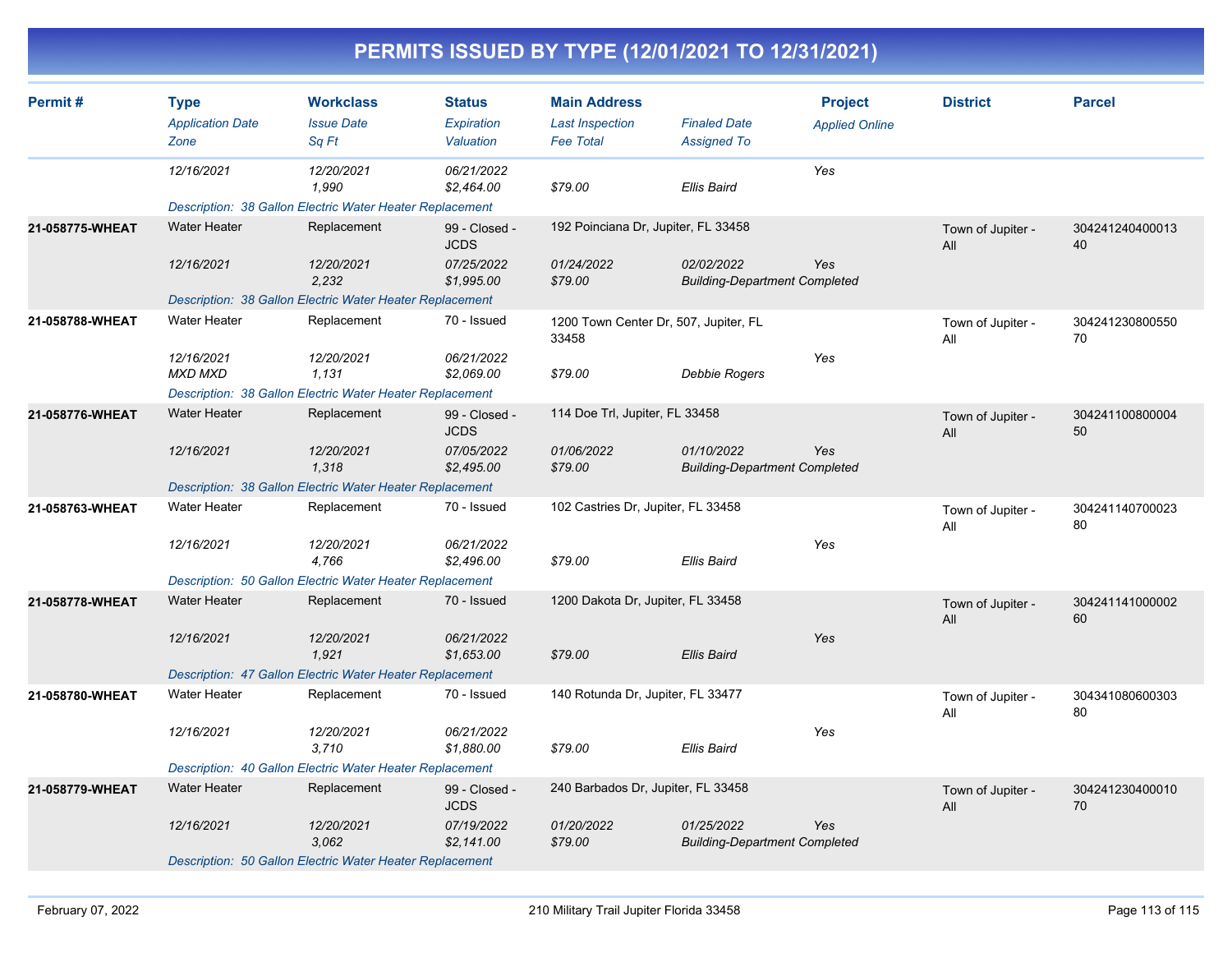| Permit#         | <b>Type</b><br><b>Application Date</b><br>Zone | <b>Workclass</b><br><b>Issue Date</b><br>Sq Ft                  | <b>Status</b><br>Expiration<br>Valuation | <b>Main Address</b><br><b>Last Inspection</b><br><b>Fee Total</b> | <b>Finaled Date</b><br><b>Assigned To</b>          | <b>Project</b><br><b>Applied Online</b> | <b>District</b>          | <b>Parcel</b>             |
|-----------------|------------------------------------------------|-----------------------------------------------------------------|------------------------------------------|-------------------------------------------------------------------|----------------------------------------------------|-----------------------------------------|--------------------------|---------------------------|
| 21-058781-WHEAT | <b>Water Heater</b>                            | Replacement                                                     | 99 - Closed -<br><b>JCDS</b>             | 100 Ocean Trail Way, 710, Jupiter, FL<br>33477                    |                                                    |                                         | Town of Jupiter -<br>All | 304341050900207<br>10     |
|                 | 12/16/2021<br><b>R3 R3</b>                     | 12/20/2021<br>1,270                                             | 07/25/2022<br>\$1,495.00                 | 01/25/2022<br>\$79.00                                             | 02/04/2022<br><b>Building-Department Completed</b> | Yes                                     |                          |                           |
|                 |                                                | <b>Description: 38 Gallon Electric Water Heater Replacement</b> |                                          |                                                                   |                                                    |                                         |                          |                           |
| 21-058784-WHEAT | <b>Water Heater</b>                            | Replacement                                                     | 99 - Closed -<br><b>JCDS</b>             | 121 Egret Dr, Jupiter, FL 33458                                   |                                                    |                                         | Town of Jupiter -<br>All | 304241112200000<br>90     |
|                 | 12/16/2021                                     | 12/20/2021<br>2,364                                             | 06/27/2022<br>\$2,304.00                 | 12/29/2021<br>\$79.00                                             | 12/30/2021<br><b>Building-Department Completed</b> | Yes                                     |                          |                           |
|                 |                                                | Description: 40 Gallon Natural Gas Water Heater Replacement     |                                          |                                                                   |                                                    |                                         |                          |                           |
| 21-058783-WHEAT | <b>Water Heater</b>                            | Replacement                                                     | 70 - Issued                              | 1139 Town Center Dr, 25, Jupiter, FL<br>33458                     |                                                    |                                         | Town of Jupiter -<br>All | 304241230800802<br>50     |
|                 | 12/16/2021                                     | 12/20/2021<br>1,454                                             | 06/21/2022<br>\$1,730.00                 | \$79.00                                                           | <b>Ellis Baird</b>                                 | Yes                                     |                          |                           |
|                 |                                                | Description: 38 Gallon Electric Water Heater Replacement        |                                          |                                                                   |                                                    |                                         |                          |                           |
| 21-058785-WHEAT | <b>Water Heater</b>                            | Replacement                                                     | 70 - Issued                              | 534 Rookery PI, Jupiter, FL 33458                                 |                                                    |                                         | Town of Jupiter -<br>All | 304241150200026<br>$00\,$ |
|                 | 12/16/2021                                     | 12/20/2021<br>2.782                                             | 06/21/2022<br>\$2,258.00                 | \$79.00                                                           | <b>Ellis Baird</b>                                 | Yes                                     |                          |                           |
|                 |                                                | Description: 50 Gallon Natural Gas Water Heater Replacement     |                                          |                                                                   |                                                    |                                         |                          |                           |
| 21-058786-WHEAT | <b>Water Heater</b>                            | Replacement                                                     | 70 - Issued                              | 1170 Tropical Dr, Jupiter, FL 33458                               |                                                    |                                         | Town of Jupiter -<br>All | 304241141000046<br>70     |
|                 | 12/16/2021                                     | 12/20/2021<br>3.065                                             | 06/21/2022<br>\$1,773.00                 | \$79.00                                                           | <b>Ellis Baird</b>                                 | Yes                                     |                          |                           |
|                 |                                                | Description: 50 Gallon Electric Water Heater Replacement        |                                          |                                                                   |                                                    |                                         |                          |                           |
| 21-058771-WHEAT | <b>Water Heater</b>                            | Replacement                                                     | 70 - Issued                              | 150 Pineview Rd, K3, Jupiter, FL 33469                            |                                                    |                                         | Town of Jupiter -<br>All | 304340311600001<br>13     |
|                 | 12/16/2021                                     | 12/20/2021<br>1,100                                             | 06/21/2022<br>\$1,373.00                 | \$79.00                                                           | <b>Ellis Baird</b>                                 | Yes                                     |                          |                           |
|                 |                                                | Description: 40 Gallon Electric Water Heater Replacement        |                                          |                                                                   |                                                    |                                         |                          |                           |
| 21-058769-WHEAT | <b>Water Heater</b>                            | Replacement                                                     | 70 - Issued                              | 146 Bermuda Dr, Jupiter, FL 33458                                 |                                                    |                                         | Town of Jupiter -<br>All | 304241230400006<br>00     |
|                 | 12/16/2021                                     | 12/20/2021<br>2,220                                             | 06/21/2022<br>\$2,458.00                 | \$79.00                                                           | Ellis Baird                                        | Yes                                     |                          |                           |
|                 |                                                | Description: 50 Gallon Electric Water Heater Replacement        |                                          |                                                                   |                                                    |                                         |                          |                           |
| 21-058765-WHEAT | <b>Water Heater</b>                            | Replacement                                                     | 99 - Closed -<br><b>JCDS</b>             | 295 Caravelle Dr, Jupiter, FL 33458                               |                                                    |                                         | Town of Jupiter -<br>All | 304241140600022<br>30     |
|                 | 12/16/2021                                     | 12/20/2021<br>2,674                                             | 07/05/2022<br>\$1,930.00                 | 01/05/2022<br>\$79.00                                             | 01/06/2022<br><b>Building-Department Completed</b> | Yes                                     |                          |                           |